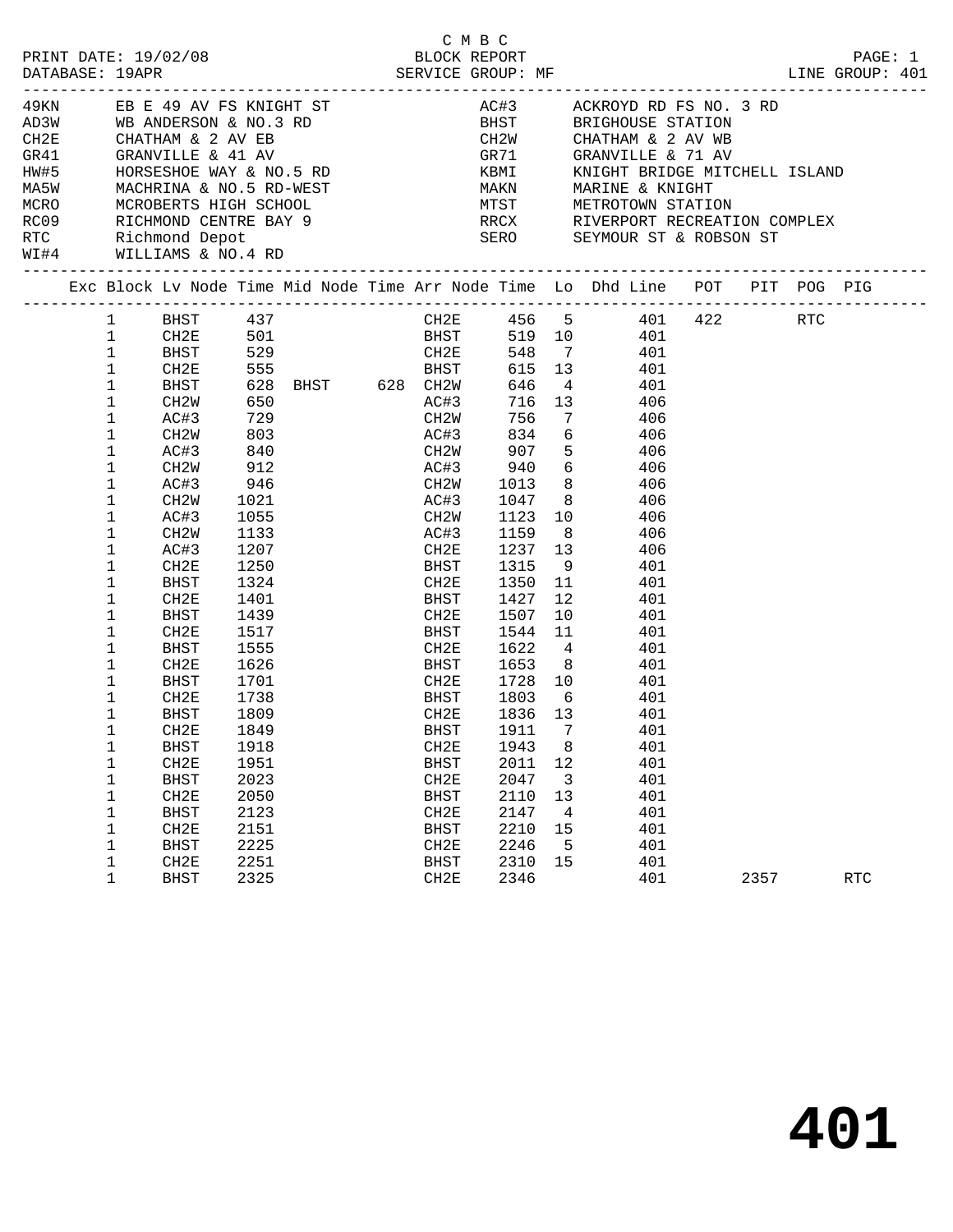|  | DATABASE: 19APR |                                                                                |      |      |                |                   |      | SERVICE GROUP: MF |                         |     |             |     | LINE GROUP: 401 |  |
|--|-----------------|--------------------------------------------------------------------------------|------|------|----------------|-------------------|------|-------------------|-------------------------|-----|-------------|-----|-----------------|--|
|  |                 | Exc Block Lv Node Time Mid Node Time Arr Node Time Lo Dhd Line POT PIT POG PIG |      |      |                |                   |      |                   |                         |     |             |     |                 |  |
|  | 2               | CH2W 439                                                                       |      |      |                |                   |      | AC#3 501 5        |                         |     | 406 425 RTC |     |                 |  |
|  | $\overline{2}$  | AC#3                                                                           | 506  |      |                |                   | CH2W | 528 5             |                         | 406 |             |     |                 |  |
|  | $\overline{a}$  | CH2W                                                                           | 533  |      |                |                   | AC#3 | 555               | 6                       | 406 |             |     |                 |  |
|  | $\overline{c}$  | AC#3                                                                           | 601  |      |                | CH2W              |      | 624               | 8 <sup>8</sup>          | 406 |             |     |                 |  |
|  | 2               | CH2W                                                                           | 632  |      |                | AC#3              |      | 658               | 8 <sup>8</sup>          | 406 |             |     |                 |  |
|  | $\overline{c}$  | AC#3                                                                           | 706  |      |                | HW#5              |      | 729               | $\overline{\mathbf{3}}$ | 408 |             |     |                 |  |
|  | 2               | HW#5                                                                           | 732  |      |                | AC#3              |      | 803               | 11                      | 408 |             |     |                 |  |
|  | 2               | AC#3                                                                           | 814  |      |                | HW#5              |      | 837               | 10                      | 408 |             |     |                 |  |
|  | $\mathbf{2}$    | HW#5                                                                           | 847  |      |                | AC#3              |      | 917               | 15                      | 408 |             |     |                 |  |
|  | 2               | AC#3                                                                           | 932  |      |                | HW#5              |      | 955               | $-5$                    | 408 |             |     |                 |  |
|  | 2               | HW#5                                                                           | 1000 |      |                | AC#3              |      | 1028              | 16                      | 408 |             |     |                 |  |
|  | 2               | AC#3                                                                           | 1044 |      |                | HW#5              |      | 1107              | 9                       | 408 |             |     |                 |  |
|  | 2               | HW#5                                                                           | 1116 |      |                | AC#3              |      | 1142 17           |                         | 408 |             |     |                 |  |
|  | 2               | AC#3                                                                           | 1159 |      |                | HW#5              |      | 1222              | $\overline{7}$          | 408 |             |     |                 |  |
|  | $\mathbf{2}$    | HW#5                                                                           | 1229 |      |                | AC#3              |      | 1257              | 17                      | 408 |             |     |                 |  |
|  | 2               | AC#3                                                                           | 1314 |      |                | HW#5              |      | 1338              | 6                       | 408 |             |     |                 |  |
|  | $\sqrt{2}$      | HW#5                                                                           | 1344 |      |                | AC#3              |      | 1412              | 14                      | 408 |             |     |                 |  |
|  | 2               | AC#3                                                                           | 1426 |      |                | HW#5              |      | 1453              | $\overline{4}$          | 408 |             |     |                 |  |
|  | 2               | HW#5                                                                           | 1457 |      |                | AC#3              |      | 1528              | 14                      | 408 |             |     |                 |  |
|  | 2               | AC#3                                                                           | 1542 |      |                | HW#5              |      | 1609              | 8 <sup>8</sup>          | 408 |             |     |                 |  |
|  | 2               | HW#5                                                                           | 1617 |      |                | AC#3              |      | 1647 12           |                         | 408 |             |     |                 |  |
|  | 2               | AC#3                                                                           | 1659 |      |                | HW#5              |      | 1725              | 9<br>9                  | 408 |             |     |                 |  |
|  | 2               | HW#5                                                                           | 1734 |      |                |                   | AC#3 | 1802              |                         | 408 |             |     |                 |  |
|  | 2               | AC#3                                                                           | 1811 |      |                | HW#5              |      | 1837              |                         | 408 | 1840        |     | <b>RTC</b>      |  |
|  | 3               | CH2E                                                                           | 440  |      |                |                   | RC09 | 459               | $\overline{1}$          | 402 | 426         | RTC |                 |  |
|  | 3               | RC09                                                                           | 500  |      |                | CH2W              |      | 519               | 12                      | 402 |             |     |                 |  |
|  | 3               | CH2W                                                                           | 531  |      | BHST 551 MAKN  |                   |      | 620               | 12                      | 407 |             |     |                 |  |
|  | 3               | MAKN                                                                           | 632  |      | BHST 705 CH2E  |                   |      | 725               | 13                      | 407 |             |     |                 |  |
|  | 3               | CH2E                                                                           | 738  |      |                | RC09              |      | 804               | 8 <sup>8</sup>          | 402 |             |     |                 |  |
|  | 3               | RC09                                                                           | 812  |      |                | CH <sub>2</sub> W |      | 835               | 15                      | 402 |             |     |                 |  |
|  | 3               | CH <sub>2</sub> W                                                              | 850  |      | BHST 916 MAKN  |                   |      | 949               | 8                       | 407 |             |     |                 |  |
|  | 3               | MAKN                                                                           | 957  |      | BHST 1030 CH2E |                   |      | 1052              | 6                       | 407 |             |     |                 |  |
|  | 3               | CH2E                                                                           | 1058 |      |                | RC09              |      | 1124              | $6\overline{6}$         | 402 |             |     |                 |  |
|  | 3               | RC09                                                                           | 1130 |      |                | CH2E              |      | 1157              | - 9                     | 402 |             |     |                 |  |
|  | 3               | CH2E                                                                           | 1206 |      |                | BHST              |      | 1231              | 8 <sup>8</sup>          | 401 |             |     |                 |  |
|  | 3               | BHST                                                                           | 1239 |      |                | CH2E              |      | 1305              | 12                      | 401 |             |     |                 |  |
|  | 3               | CH2E                                                                           | 1317 |      |                | BHST              |      | 1343 11           |                         | 401 |             |     |                 |  |
|  | 3               | BHST                                                                           | 1354 |      |                |                   |      | CH2E 1421 8       |                         | 401 |             |     |                 |  |
|  | 3               | CH2E                                                                           | 1429 |      |                | BHST              |      | 1457              | 6                       | 401 |             |     |                 |  |
|  | 3               | <b>BHST</b>                                                                    | 1503 |      |                | CH2E              |      | 1531              | 5                       | 401 |             |     |                 |  |
|  | 3               | CH2E                                                                           | 1536 |      |                | RC09              |      | 1602              | 8                       | 402 |             |     |                 |  |
|  | 3               | RC09                                                                           | 1610 |      |                | CH2E              |      | 1639              | 3                       | 402 |             |     |                 |  |
|  | 3               | CH <sub>2E</sub>                                                               | 1642 |      |                | <b>BHST</b>       |      | 1709              | 8                       | 401 |             |     |                 |  |
|  | 3               | <b>BHST</b>                                                                    | 1717 | BHST | 1717           | CH2W              |      | 1743              | 17                      | 401 |             |     |                 |  |
|  | 3               | CH <sub>2</sub> W                                                              | 1800 |      |                | AC#3              |      | 1825              | 6                       | 406 |             |     |                 |  |
|  | 3               | AC#3                                                                           | 1831 |      |                | CH <sub>2</sub> M |      | 1900              | 23                      | 406 |             |     |                 |  |
|  | 3               | CH <sub>2</sub> W                                                              | 1923 |      |                | AC#3              |      | 1946              | 6                       | 406 |             |     |                 |  |
|  | 3               | AC#3                                                                           | 1952 |      |                | CH <sub>2</sub> W |      | 2020              |                         | 406 | 2032        |     | <b>RTC</b>      |  |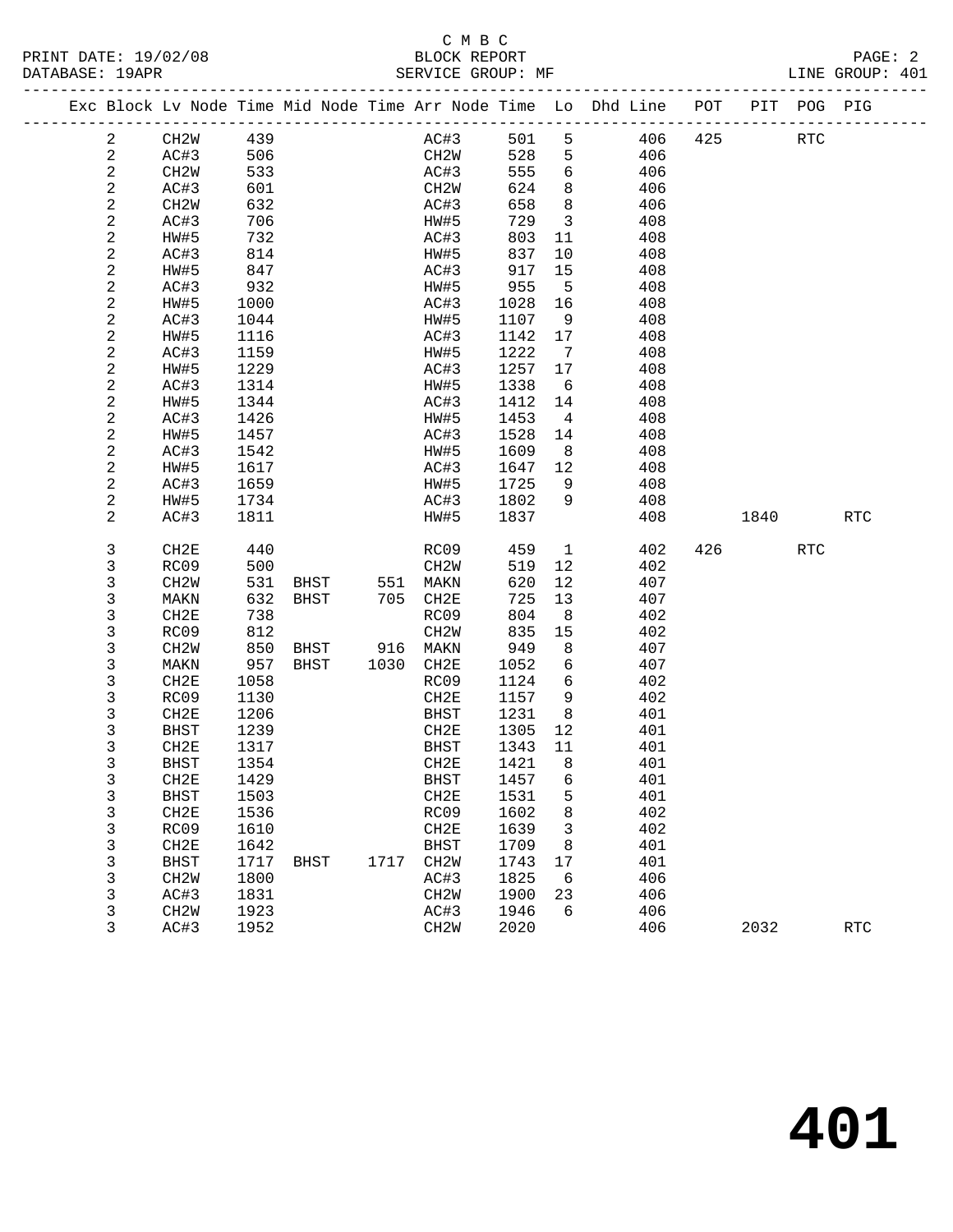#### C M B C<br>BLOCK REPORT SERVICE GROUP: MF

|  |        |                     |              |      |           |                     |              |                              | Exc Block Lv Node Time Mid Node Time Arr Node Time Lo Dhd Line POT |     |      | PIT POG PIG |            |
|--|--------|---------------------|--------------|------|-----------|---------------------|--------------|------------------------------|--------------------------------------------------------------------|-----|------|-------------|------------|
|  | 4      | CH <sub>2</sub> W   | 441          |      |           | RC09                | 501 16       |                              | 407                                                                | 427 |      | <b>RTC</b>  |            |
|  | 4      | RC09                | 517          |      |           | CH2E                | 538          | 6                            | 407                                                                |     |      |             |            |
|  | 4      | CH2E                | 544          |      |           | BHST                | 603          | 6                            | 401                                                                |     |      |             |            |
|  | 4      | <b>BHST</b>         | 609          |      |           | CH2E                | 628          | $5^{\circ}$                  | 401                                                                |     |      |             |            |
|  | 4      | CH2E                | 633          |      |           | BHST                | 653          | 8                            | 401                                                                |     |      |             |            |
|  | 4      | <b>BHST</b>         | 701          |      |           | CH2E                | 723          | 12                           | 401                                                                |     |      |             |            |
|  | 4      | CH2E                | 735          |      |           | BHST                | 759          | 10                           | 401                                                                |     |      |             |            |
|  | 4      | <b>BHST</b>         | 809          |      |           | CH2E                | 833          | 8                            | 401                                                                |     |      |             |            |
|  | 4      | CH2E                | 841          |      |           | BHST                | 907          | 13                           | 401                                                                |     |      |             |            |
|  | 4      | <b>BHST</b>         | 920          |      |           | CH2E                | 945          | 7                            | 401                                                                |     |      |             |            |
|  | 4      | CH2E                | 952          |      |           | <b>BHST</b>         | 1017         | 5                            | 401                                                                |     |      |             |            |
|  | 4      | <b>BHST</b>         | 1022         | BHST | 1022 CH2W |                     | 1046         | 4                            | 401                                                                |     |      |             |            |
|  | 4      | CH <sub>2</sub> W   | 1050         |      |           | RC09                | 1116         | 11                           | 407                                                                |     |      |             |            |
|  | 4      | RC09                | 1127         |      |           | CH2E                | 1152         | 6                            | 407                                                                |     |      |             |            |
|  | 4      | CH2E                | 1158         |      |           | RC09                | 1224         | 6                            | 402                                                                |     |      |             |            |
|  | 4      | RC09                | 1230         |      |           | CH2E                | 1258         | 6                            | 402                                                                |     |      |             |            |
|  | 4      | CH2E                | 1304         |      |           | BHST                | 1329         | 10                           | 401                                                                |     |      |             |            |
|  | 4      | <b>BHST</b>         | 1339         |      |           | CH2E                | 1406         | 8                            | 401                                                                |     |      |             |            |
|  | 4      | CH <sub>2E</sub>    | 1414         |      |           | BHST                | 1442         | 9                            | 401                                                                |     |      |             |            |
|  | 4      | <b>BHST</b>         | 1451         |      |           | CH2E                | 1519         | 5                            | 401                                                                |     |      |             |            |
|  | 4      | CH2E                | 1524         |      |           | RC09                | 1550         | 8<br>7                       | 402                                                                |     |      |             |            |
|  | 4<br>4 | RC09<br>CH2E        | 1558<br>1634 |      |           | CH2E<br>BHST        | 1627<br>1701 | 8                            | 402<br>401                                                         |     |      |             |            |
|  | 4      | <b>BHST</b>         | 1709         |      |           | CH2E                | 1736         | 10                           | 401                                                                |     |      |             |            |
|  | 4      | CH2E                | 1746         |      |           | BHST                | 1811         | 8                            | 401                                                                |     |      |             |            |
|  | 4      | <b>BHST</b>         | 1819         | BHST | 1819 CH2W |                     | 1845         | 18                           | 401                                                                |     |      |             |            |
|  | 4      | CH <sub>2</sub> W   | 1903         |      |           | AC#3                | 1928         | 6                            | 406                                                                |     |      |             |            |
|  | 4      | AC#3                | 1934         |      |           | CH <sub>2</sub> M   | 2002         |                              | 406                                                                |     | 2014 |             | <b>RTC</b> |
|  |        |                     |              |      |           |                     |              |                              |                                                                    |     |      |             |            |
|  | 5      | CH2E                | 441          |      |           | BHST                | 459          | 15                           | 401                                                                | 427 |      | <b>RTC</b>  |            |
|  | 5      | <b>BHST</b>         | 514          |      |           | CH2E                | 533          | $7\phantom{.0}\phantom{.0}7$ | 401                                                                |     |      |             |            |
|  | 5      | CH <sub>2E</sub>    | 540          |      |           | RC09                | 601          | 11                           | 402                                                                |     |      |             |            |
|  | 5      | RC09                | 612          |      |           | CH2E                | 633          | 5                            | 407                                                                |     |      |             |            |
|  | 5<br>5 | CH2E<br><b>BHST</b> | 638<br>709   |      |           | BHST<br>CH2E        | 700<br>731   | 9<br>10                      | 401<br>401                                                         |     |      |             |            |
|  | 5      | CH2E                | 741          |      |           | BHST                | 807          | 9                            | 401                                                                |     |      |             |            |
|  | 5      | <b>BHST</b>         | 816          |      |           | CH2E                | 840          | 8 <sup>8</sup>               | 401                                                                |     |      |             |            |
|  | 5      | CH2E                | 848          |      |           | BHST                | 914          | 16                           | 401                                                                |     |      |             |            |
|  | 5      | <b>BHST</b>         | 930          |      |           | CH2E                | 955          | 12                           | 401                                                                |     |      |             |            |
|  | 5      | CH <sub>2E</sub>    | 1007         |      |           | BHST                | 1032         | 5                            | 401                                                                |     |      |             |            |
|  | 5      | <b>BHST</b>         | 1037         |      |           | CH2E                | 1102         | 18                           | 401                                                                |     |      |             |            |
|  | 5      | CH2E                | 1120         |      |           | <b>BHST</b>         | 1145         | 6                            | 401                                                                |     |      |             |            |
|  | 5      | <b>BHST</b>         | 1151         |      |           | CH2E                | 1219         | 3                            | 401                                                                |     |      |             |            |
|  | 5      | CH2E                | 1222         |      |           | <b>BHST</b>         | 1247         | 7                            | 401                                                                |     |      |             |            |
|  | 5      | <b>BHST</b>         | 1254         |      |           | CH2E                | 1320         | 8                            | 401                                                                |     |      |             |            |
|  | 5      | CH2E                | 1328         |      |           | RC09                | 1355         | 5                            | 402                                                                |     |      |             |            |
|  | 5      | RC09                | 1400         |      |           | CH2E                | 1428         | 16                           | 402                                                                |     |      |             |            |
|  | 5      | CH2E                | 1444         |      |           | <b>BHST</b>         | 1512         | 3                            | 401                                                                |     |      |             |            |
|  | 5      | <b>BHST</b>         | 1515         |      |           | CH2E                | 1543         | 4                            | 401                                                                |     |      |             |            |
|  | 5      | CH2E                | 1547         |      |           | <b>BHST</b>         | 1614         | 6                            | 401                                                                |     |      |             |            |
|  | 5      | <b>BHST</b>         | 1620         |      |           | CH2E                | 1647         | 11                           | 401                                                                |     |      |             |            |
|  | 5      | CH2E                | 1658         |      |           | <b>BHST</b>         | 1725         | 8                            | 401                                                                |     |      |             |            |
|  | 5<br>5 | <b>BHST</b><br>CH2E | 1733<br>1810 |      |           | CH2E<br><b>BHST</b> | 1800<br>1835 | 10<br>6                      | 401<br>401                                                         |     |      |             |            |
|  |        |                     |              |      |           |                     |              |                              |                                                                    |     |      |             |            |

5 BHST 1841 CH2E 1908 5 401

5 CH2E 1913 BHST 1935 401 1949 RTC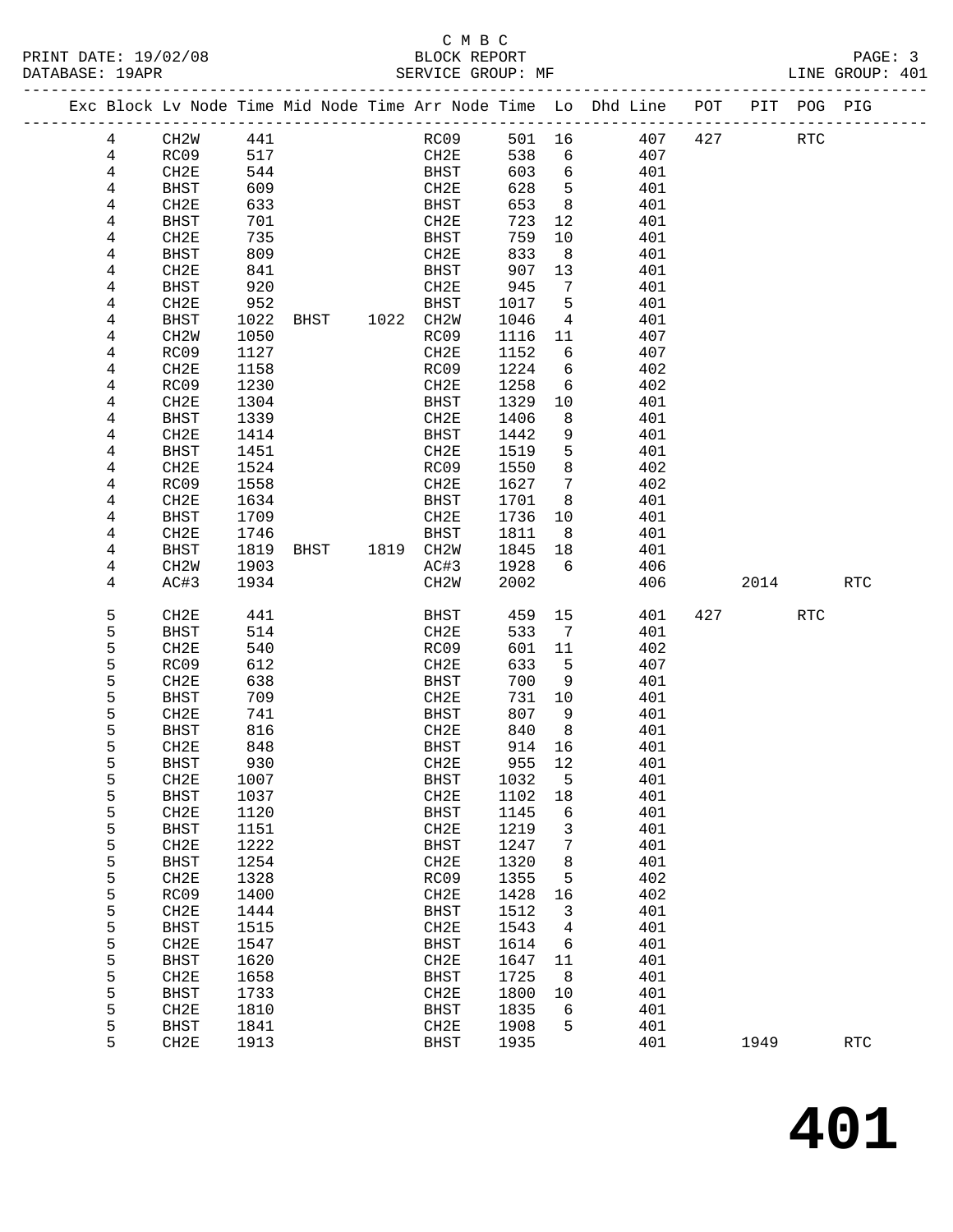## C M B C<br>BLOCK REPORT

LINE GROUP: 401

|  |   |                   |      |      |      |                   |      |                | Exc Block Lv Node Time Mid Node Time Arr Node Time Lo Dhd Line POT |     |      | PIT POG PIG |            |
|--|---|-------------------|------|------|------|-------------------|------|----------------|--------------------------------------------------------------------|-----|------|-------------|------------|
|  | 6 | CH2W              | 448  |      |      | AC#3              | 510  | 6              | 406                                                                | 434 |      | <b>RTC</b>  |            |
|  | 6 | AC#3              | 516  |      |      | CH <sub>2</sub> W | 538  | $\overline{4}$ | 406                                                                |     |      |             |            |
|  | 6 | CH <sub>2</sub> W | 542  |      |      | AC#3              | 604  | 6              | 406                                                                |     |      |             |            |
|  | 6 | AC#3              | 610  |      |      | CH2E              | 635  | 10             | 406                                                                |     |      |             |            |
|  | 6 | CH <sub>2E</sub>  | 645  |      |      | <b>BHST</b>       | 707  | 10             | 401                                                                |     |      |             |            |
|  | 6 | <b>BHST</b>       | 717  |      |      | CH2E              | 740  | 8              | 401                                                                |     |      |             |            |
|  | 6 | CH2E              | 748  |      |      | <b>BHST</b>       | 814  | 9              | 401                                                                |     |      |             |            |
|  | 6 | <b>BHST</b>       | 823  |      |      | CH2E              | 847  | 13             | 401                                                                |     |      |             |            |
|  | 6 | CH2E              | 900  |      |      | <b>BHST</b>       | 926  | 14             | 401                                                                |     |      |             |            |
|  | 6 | <b>BHST</b>       | 940  |      |      | CH <sub>2E</sub>  | 1005 | 17             | 401                                                                |     |      |             |            |
|  | 6 | CH2E              | 1022 |      |      | <b>BHST</b>       | 1047 | 5              | 401                                                                |     |      |             |            |
|  | 6 | <b>BHST</b>       | 1052 | BHST | 1052 | CH <sub>2</sub> W | 1116 | 5              | 401                                                                |     |      |             |            |
|  | 6 | CH <sub>2</sub> W | 1121 |      |      | AC#3              | 1147 | 8              | 406                                                                |     |      |             |            |
|  | 6 | AC#3              | 1155 |      |      | CH <sub>2</sub> W | 1223 | 10             | 406                                                                |     |      |             |            |
|  | 6 | CH <sub>2</sub> W | 1233 |      |      | AC#3              | 1259 | 8              | 406                                                                |     |      |             |            |
|  | 6 | AC#3              | 1307 |      |      | CH2E              | 1338 | 10             | 406                                                                |     |      |             |            |
|  | 6 | CH <sub>2E</sub>  | 1348 |      |      | RC09              | 1415 | 5              | 402                                                                |     |      |             |            |
|  | 6 | RC09              | 1420 |      |      | CH2E              | 1448 | 8              | 402                                                                |     |      |             |            |
|  | 6 | CH <sub>2E</sub>  | 1456 |      |      | <b>BHST</b>       | 1523 | 8              | 401                                                                |     |      |             |            |
|  | 6 | <b>BHST</b>       | 1531 |      |      | CH2E              | 1559 | 4              | 401                                                                |     |      |             |            |
|  | 6 | CH2E              | 1603 |      |      | <b>BHST</b>       | 1630 | 7              | 401                                                                |     |      |             |            |
|  | 6 | <b>BHST</b>       | 1637 |      |      | CH2E              | 1704 | 10             | 401                                                                |     |      |             |            |
|  | 6 | CH2E              | 1714 |      |      | <b>BHST</b>       | 1741 | 9              | 401                                                                |     |      |             |            |
|  | 6 | <b>BHST</b>       | 1750 |      |      | CH2E              | 1817 | 5              | 401                                                                |     |      |             |            |
|  | 6 | CH <sub>2E</sub>  | 1822 |      |      | <b>BHST</b>       | 1847 | 6              | 401                                                                |     |      |             |            |
|  | 6 | <b>BHST</b>       | 1853 |      |      | CH <sub>2E</sub>  | 1920 | 5              | 401                                                                |     |      |             |            |
|  | 6 | CH2E              | 1925 |      |      | <b>BHST</b>       | 1947 | 8              | 401                                                                |     |      |             |            |
|  | 6 | <b>BHST</b>       | 1955 |      |      | CH2E              | 2019 | $\overline{a}$ | 401                                                                |     |      |             |            |
|  | 6 | CH2E              | 2021 |      |      | <b>BHST</b>       | 2041 | 12             | 401                                                                |     |      |             |            |
|  | 6 | <b>BHST</b>       | 2053 |      |      | CH2E              | 2117 | 3              | 401                                                                |     |      |             |            |
|  | 6 | CH <sub>2E</sub>  | 2120 |      |      | <b>BHST</b>       | 2140 | 13             | 401                                                                |     |      |             |            |
|  | 6 | <b>BHST</b>       | 2153 |      |      | CH2E              | 2217 | 4              | 401                                                                |     |      |             |            |
|  | 6 | CH <sub>2E</sub>  | 2221 |      |      | <b>BHST</b>       | 2240 | 15             | 401                                                                |     |      |             |            |
|  | 6 | <b>BHST</b>       | 2255 |      |      | CH <sub>2E</sub>  | 2316 | 5              | 401                                                                |     |      |             |            |
|  | 6 | CH2E              | 2321 |      |      | <b>BHST</b>       | 2340 | 15             | 401                                                                |     |      |             |            |
|  | 6 | <b>BHST</b>       | 2355 |      |      | CH2E              | 2416 | 5              | 401                                                                |     |      |             |            |
|  | 6 | CH2E              | 2421 |      |      | <b>BHST</b>       | 2440 |                | 401                                                                |     | 2453 |             | <b>RTC</b> |
|  |   |                   |      |      |      |                   |      |                |                                                                    |     |      |             |            |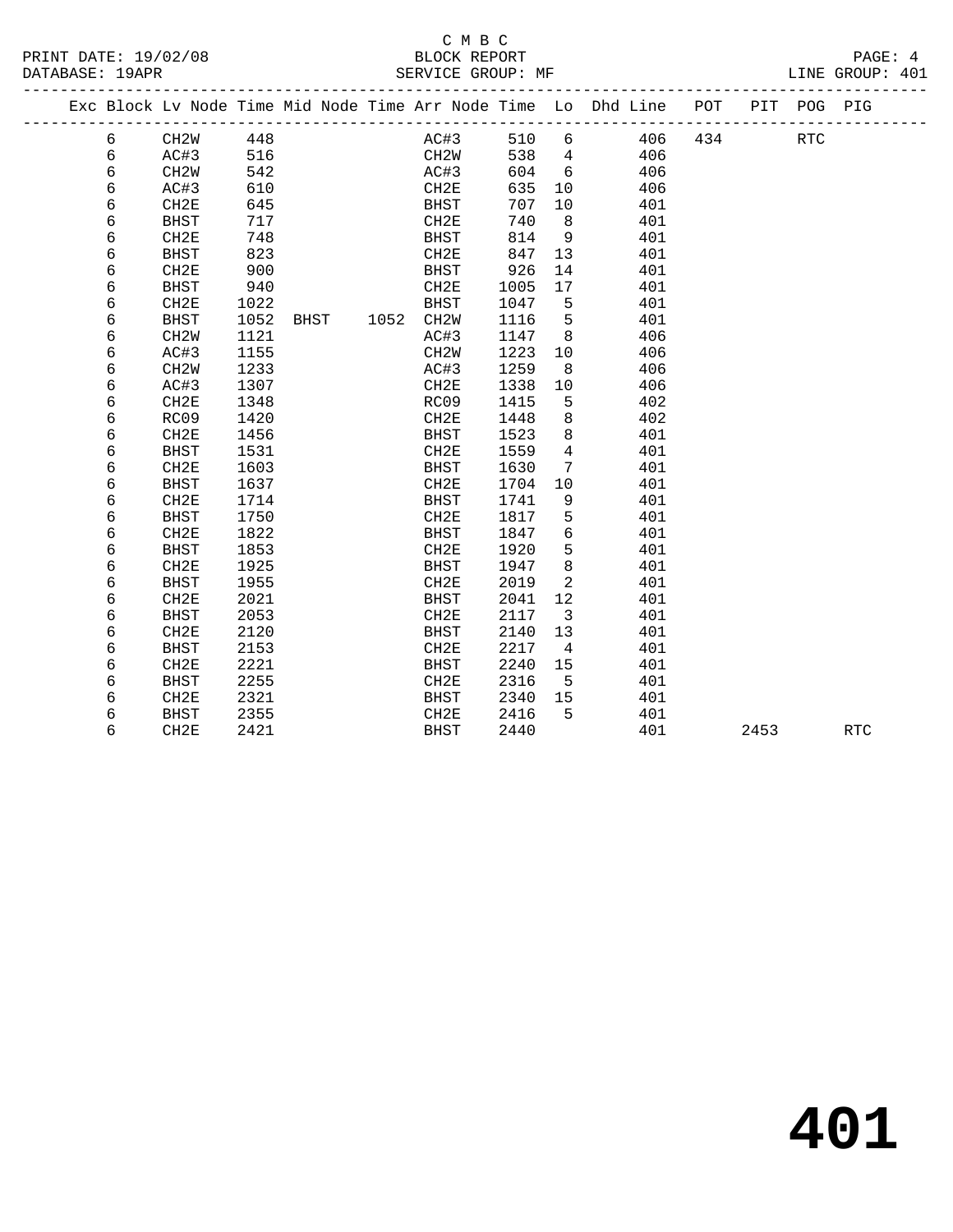#### C M B C<br>BLOCK REPORT SERVICE GROUP: MF

|  |   |                   |      |             |           |                   |      |        |                | Exc Block Lv Node Time Mid Node Time Arr Node Time Lo Dhd Line POT |     |      | PIT POG PIG |            |
|--|---|-------------------|------|-------------|-----------|-------------------|------|--------|----------------|--------------------------------------------------------------------|-----|------|-------------|------------|
|  | 7 | HW#5              | 441  |             |           |                   | AC#3 | 502 13 |                | 408                                                                | 438 |      | <b>RTC</b>  |            |
|  | 7 | AC#3              | 515  |             |           | HW#5              |      | 532    | 9              | 408                                                                |     |      |             |            |
|  | 7 | HW#5              | 541  |             |           | AC#3              |      | 602    | 10             | 408                                                                |     |      |             |            |
|  | 7 | AC#3              | 612  |             |           | HW#5              |      | 629    | 9              | 408                                                                |     |      |             |            |
|  | 7 | HW#5              | 638  |             |           | AC#3              |      | 702    | 12             | 408                                                                |     |      |             |            |
|  | 7 | AC#3              | 714  |             |           | HW#5              |      | 737    | $\overline{4}$ | 408                                                                |     |      |             |            |
|  | 7 | HW#5              | 741  |             |           | AC#3              |      | 812    | 11             | 408                                                                |     |      |             |            |
|  | 7 | AC#3              | 823  |             |           | HW#5              |      | 846    | 11             | 408                                                                |     |      |             |            |
|  | 7 | HW#5              | 857  |             |           | AC#3              |      | 927    | 10             | 408                                                                |     |      |             |            |
|  | 7 | AC#3              | 937  |             |           | CH2W              |      | 1004   | 5              | 406                                                                |     |      |             |            |
|  | 7 | CH <sub>2</sub> M | 1009 |             |           | AC#3              |      | 1035   | 8              | 406                                                                |     |      |             |            |
|  | 7 | AC#3              | 1043 |             |           | CH2W              |      | 1111   | 9              | 406                                                                |     |      |             |            |
|  | 7 | CH <sub>2</sub> M | 1120 | BHST        | 1144 MAKN |                   |      | 1218   | 9              | 407                                                                |     |      |             |            |
|  | 7 | MAKN              | 1227 | BHST        | 1300      | CH2E              |      | 1323   | 8              | 407                                                                |     |      |             |            |
|  | 7 | CH <sub>2E</sub>  | 1331 |             |           | BHST              |      | 1357   | 12             | 401                                                                |     |      |             |            |
|  | 7 | <b>BHST</b>       | 1409 | BHST        | 1409 CH2W |                   |      | 1435   | 11             | 401                                                                |     |      |             |            |
|  | 7 | CH <sub>2</sub> M | 1446 |             |           | AC#3              |      | 1515   | 6              | 406                                                                |     |      |             |            |
|  | 7 | AC#3              | 1521 |             |           | CH2W              |      | 1552   | 13             | 406                                                                |     |      |             |            |
|  | 7 | CH <sub>2</sub> M | 1605 |             |           | AC#3              |      | 1633   | 6              | 406                                                                |     |      |             |            |
|  | 7 | AC#3              | 1639 |             |           | CH2W              |      | 1709   | 10             | 406                                                                |     |      |             |            |
|  | 7 | CH <sub>2</sub> W | 1719 |             |           | AC#3              |      | 1745   | 6              | 406                                                                |     |      |             |            |
|  | 7 | AC#3              | 1751 |             |           | CH2W              |      | 1820   | 7              | 406                                                                |     |      |             |            |
|  | 7 | CH <sub>2</sub> M | 1827 |             |           | AC#3              |      | 1852   | 6              | 406                                                                |     |      |             |            |
|  | 7 | AC#3              | 1858 |             |           | CH2W              |      | 1927   | 5              | 406                                                                |     |      |             |            |
|  | 7 | CH <sub>2</sub> M | 1932 |             |           | AC#3              |      | 1955   | 6              | 406                                                                |     |      |             |            |
|  | 7 | AC#3              | 2001 |             |           | CH2W              |      | 2029   | 3              | 406                                                                |     |      |             |            |
|  | 7 | CH <sub>2</sub> M | 2032 |             |           | AC#3              |      | 2055   | $\mathsf{3}$   | 406                                                                |     |      |             |            |
|  | 7 | AC#3              | 2058 |             |           | CH2W              |      | 2126   | 8              | 406                                                                |     |      |             |            |
|  | 7 | CH <sub>2</sub> W | 2134 |             |           | AC#3              |      | 2155   | $\mathbf{3}$   | 406                                                                |     |      |             |            |
|  | 7 | AC#3              | 2158 |             |           | CH2W              |      | 2225   |                | 406                                                                |     | 2236 |             | <b>RTC</b> |
|  | 8 | AC#3              | 456  |             |           | CH <sub>2</sub> W |      | 518    | 6              | 406                                                                | 441 |      | <b>RTC</b>  |            |
|  | 8 | CH <sub>2</sub> M | 524  |             |           | AC#3              |      | 546    | 6              | 406                                                                |     |      |             |            |
|  | 8 | AC#3              | 552  |             |           | CH2E              |      | 616    | 6              | 406                                                                |     |      |             |            |
|  | 8 | CH2E              | 622  |             |           | RC09              |      | 645    | 5              | 402                                                                |     |      |             |            |
|  | 8 | RC09              | 650  |             |           | CH2E              |      | 713    | 5              | 402                                                                |     |      |             |            |
|  | 8 | CH2E              | 718  |             |           | RC09              |      | 743    | 5              | 402                                                                |     |      |             |            |
|  | 8 | RC09              | 748  |             |           | CH2E              |      | 813    | 12             | 402                                                                |     |      |             |            |
|  | 8 | CH2E              | 825  |             |           | RC09              |      | 851    | 9              | 402                                                                |     |      |             |            |
|  | 8 | RC09              | 900  |             |           | CH <sub>2</sub> M |      | 922    | 8              | 402                                                                |     |      |             |            |
|  | 8 | CH <sub>2</sub> W | 930  |             |           | AC#3              |      | 958    | 5              | 406                                                                |     |      |             |            |
|  | 8 | AC#3              | 1003 |             |           | CH2E              |      | 1032   | 5              | 406                                                                |     |      |             |            |
|  | 8 | CH2E              | 1037 |             |           | <b>BHST</b>       |      | 1102   | 5              | 401                                                                |     |      |             |            |
|  | 8 | <b>BHST</b>       | 1107 | <b>BHST</b> | 1107      | CH2W              |      | 1131   | 14             | 401                                                                |     |      |             |            |
|  | 8 | CH <sub>2</sub> W | 1145 |             |           | AC#3              |      | 1211   | 8              | 406                                                                |     |      |             |            |
|  | 8 | AC#3              | 1219 |             |           | CH2W              |      | 1247   | 3              | 406                                                                |     |      |             |            |
|  | 8 | CH <sub>2</sub> W | 1250 |             |           | RC09              |      | 1316   | 14             | 407                                                                |     |      |             |            |
|  | 8 | RC09              | 1330 |             |           | CH <sub>2</sub> M |      | 1356   | 13             | 402                                                                |     |      |             |            |
|  | 8 | CH2W              | 1409 |             |           | AC#3              |      | 1435   | 4              | 406                                                                |     |      |             |            |
|  | 8 | AC#3              | 1439 |             |           | CH <sub>2</sub> M |      | 1510   | 14             | 406                                                                |     |      |             |            |
|  | 8 | CH <sub>2</sub> W | 1524 |             |           | AC#3              |      | 1555   | 6              | 406                                                                |     |      |             |            |
|  | 8 | AC#3              | 1601 |             |           | CH2W              |      | 1632   | б              | 406                                                                |     |      |             |            |
|  |   |                   |      |             |           |                   |      |        |                |                                                                    |     |      |             |            |

 8 CH2W 1638 AC#3 1705 6 406 8 AC#3 1711 CH2W 1741 11 406 8 CH2W 1752 AC#3 1817 6 406 8 AC#3 1823 CH2E 1854 7 406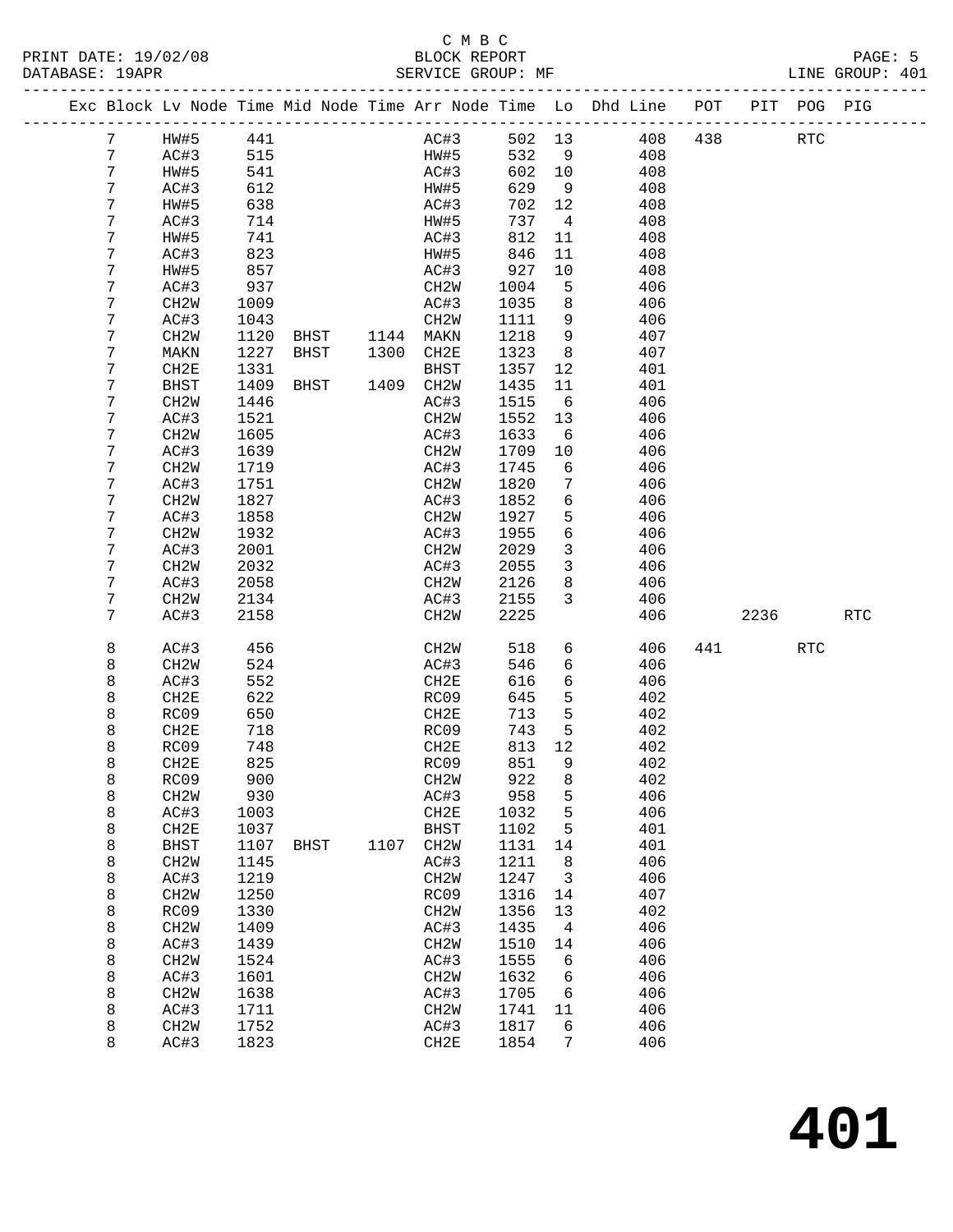#### C M B C<br>BLOCK REPORT DATABASE: 19APR SERVICE GROUP: MF LINE GROUP: 401

|  |   |                   |      |      |     | Exc Block Lv Node Time Mid Node Time Arr Node Time Lo Dhd Line POT |        |                 |       |     |      | PIT POG PIG |                      |  |
|--|---|-------------------|------|------|-----|--------------------------------------------------------------------|--------|-----------------|-------|-----|------|-------------|----------------------|--|
|  | 8 | CH2E              | 1901 |      |     | BHST                                                               | 1923 8 |                 | 401   |     |      |             |                      |  |
|  | 8 | <b>BHST</b>       | 1931 |      |     | CH2E                                                               | 1955   |                 | 401   |     | 2007 |             | $\operatorname{RTC}$ |  |
|  | 9 | AC#3              | 456  |      |     | HW#5                                                               | 513    | 13              | 408   | 441 |      | <b>RTC</b>  |                      |  |
|  | 9 | HW#5              | 526  |      |     | AC#3                                                               | 547    | $\overline{7}$  | 6 408 |     |      |             |                      |  |
|  | 9 | RC09              | 600  |      |     | CH <sub>2</sub> W                                                  | 619    | 12              | 402   |     |      |             |                      |  |
|  | 9 | CH <sub>2</sub> W | 631  | BHST |     | 653 MAKN                                                           | 724    | 5               | 407   |     |      |             |                      |  |
|  | 9 | MAKN              | 729  | BHST | 805 | CH2E                                                               | 827    | 13              | 407   |     |      |             |                      |  |
|  | 9 | CH2E              | 840  |      |     | RC09                                                               | 906    | 9               | 402   |     |      |             |                      |  |
|  | 9 | RC09              | 915  |      |     | CH <sub>2</sub> W                                                  | 937    | 11              | 402   |     |      |             |                      |  |
|  | 9 | CH <sub>2</sub> W | 948  |      |     | AC#3                                                               | 1016   | 5               | 406   |     |      |             |                      |  |
|  | 9 | AC#3              | 1021 |      |     | CH <sub>2</sub> W                                                  | 1048   | 9               | 406   |     |      |             |                      |  |
|  | 9 | CH <sub>2</sub> W | 1057 |      |     | AC#3                                                               | 1123   | 8               | 406   |     |      |             |                      |  |
|  | 9 | AC#3              | 1131 |      |     | CH <sub>2</sub> W                                                  | 1159   | 10              | 406   |     |      |             |                      |  |
|  | 9 | CH <sub>2</sub> W | 1209 |      |     | AC#3                                                               | 1235   | 8               | 406   |     |      |             |                      |  |
|  | 9 | AC#3              | 1243 |      |     | CH <sub>2</sub> W                                                  | 1312   | 9               | 406   |     |      |             |                      |  |
|  | 9 | CH <sub>2</sub> W | 1321 |      |     | AC#3                                                               | 1347   | 8               | 406   |     |      |             |                      |  |
|  | 9 | AC#3              | 1355 |      |     | CH2W                                                               | 1426   | 10              | 406   |     |      |             |                      |  |
|  | 9 | CH <sub>2</sub> W | 1436 |      |     | AC#3                                                               | 1505   | 6               | 406   |     |      |             |                      |  |
|  | 9 | AC#3              | 1511 |      |     | CH2E                                                               | 1544   | 4               | 406   |     |      |             |                      |  |
|  | 9 | CH2E              | 1548 |      |     | RC09                                                               | 1614   | 8               | 402   |     |      |             |                      |  |
|  | 9 | RC09              | 1622 |      |     | CH2E                                                               | 1651   | 9               | 402   |     |      |             |                      |  |
|  | 9 | CH2E              | 1700 |      |     | RC09                                                               | 1724   | 10              | 402   |     |      |             |                      |  |
|  | 9 | RC09              | 1734 |      |     | CH <sub>2</sub> W                                                  | 1801   | 8               | 402   |     |      |             |                      |  |
|  | 9 | CH <sub>2</sub> W | 1809 |      |     | AC#3                                                               | 1834   | 6               | 406   |     |      |             |                      |  |
|  | 9 | AC#3              | 1840 |      |     | CH <sub>2</sub> W                                                  | 1909   | 5               | 406   |     |      |             |                      |  |
|  | 9 | CH <sub>2</sub> W | 1914 |      |     | AC#3                                                               | 1937   | 6               | 406   |     |      |             |                      |  |
|  | 9 | AC#3              | 1943 |      |     | CH <sub>2</sub> W                                                  | 2011   | $6\overline{6}$ | 406   |     |      |             |                      |  |
|  | 9 | CH <sub>2</sub> W | 2017 |      |     | AC#3                                                               | 2040   | $\mathbf{3}$    | 406   |     |      |             |                      |  |
|  | 9 | AC#3              | 2043 |      |     | CH <sub>2</sub> W                                                  | 2111   | 8               | 406   |     |      |             |                      |  |
|  | 9 | CH <sub>2</sub> W | 2119 |      |     | AC#3                                                               | 2140   | 3               | 406   |     |      |             |                      |  |
|  | 9 | AC#3              | 2143 |      |     | CH <sub>2</sub> W                                                  | 2210   | 12              | 406   |     |      |             |                      |  |
|  | 9 | CH <sub>2</sub> W | 2222 |      |     | AC#3                                                               | 2242   | 6               | 406   |     |      |             |                      |  |
|  | 9 | AC#3              | 2248 |      |     | CH <sub>2</sub> W                                                  | 2314   | 8               | 406   |     |      |             |                      |  |
|  | 9 | CH <sub>2</sub> W | 2322 |      |     | AC#3                                                               | 2342   | - 6             | 406   |     |      |             |                      |  |
|  | 9 | AC#3              | 2348 |      |     | CH2W                                                               | 2414   | 13              | 406   |     |      |             |                      |  |
|  | 9 | CH <sub>2</sub> W | 2427 |      |     | AC#3                                                               | 2447   | 25              | 406   |     |      |             |                      |  |
|  | 9 | AC#3              | 2512 |      |     | CH <sub>2</sub> W                                                  | 2536   |                 | 406   |     | 2547 |             | <b>RTC</b>           |  |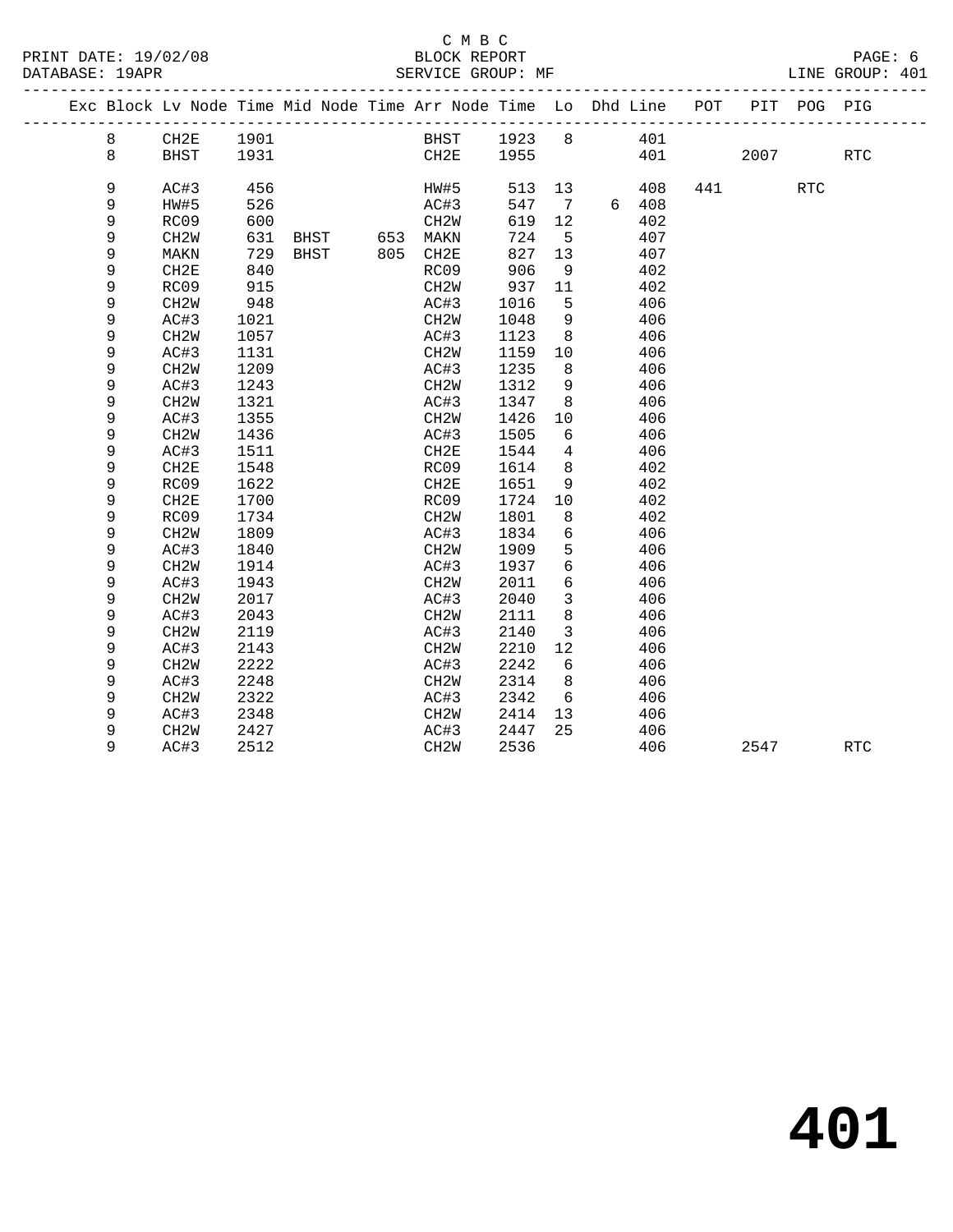#### C M B C<br>BLOCK REPORT PRINT DATE: 19/02/08 BLOCK REPORT PAGE: 7 SERVICE GROUP: MF

|  |          |                   |              |                  |      |                               |              |                         | Exc Block Lv Node Time Mid Node Time Arr Node Time Lo Dhd Line POT |     |      | PIT POG PIG |            |
|--|----------|-------------------|--------------|------------------|------|-------------------------------|--------------|-------------------------|--------------------------------------------------------------------|-----|------|-------------|------------|
|  | 10       | CH2W              | 457          |                  |      | AC#3                          | 519 6        |                         | 406                                                                | 443 |      | <b>RTC</b>  |            |
|  | 10       | AC#3              | 525          |                  |      | CH2E                          | 549 9        |                         | 406                                                                |     |      |             |            |
|  | 10       | CH2E              | 558          |                  |      | RC09                          | 620 10       |                         | 402                                                                |     |      |             |            |
|  | 10       | RC09              | 630          |                  |      | CH2E                          | 653          | $5^{\circ}$             | 402                                                                |     |      |             |            |
|  | 10       | CH2E              | 658          |                  |      | RC09                          | 721          | $\overline{\mathbf{3}}$ | 402                                                                |     |      |             |            |
|  | 10       | RC09              | 724          |                  |      | CH2E                          | 747          | 13                      | 402                                                                |     |      |             |            |
|  | 10       | CH2E              | 800          |                  |      | RC09                          | 826          | 10                      | 402                                                                |     |      |             |            |
|  | 10       | RC09              | 836          |                  |      | CH2E                          | 901          | 9                       | 402                                                                |     |      |             |            |
|  | 10       | CH2E              | 910          |                  |      | RC09                          | 936          | 14                      | 402                                                                |     |      |             |            |
|  | 10       | RC09              | 950          |                  |      | CH2W                          | 1012         | 8 <sup>8</sup>          | 402                                                                |     |      |             |            |
|  | 10       | CH2W              | 1020         | BHST 1044 MAKN   |      |                               | 1116 11      |                         | 407                                                                |     |      |             |            |
|  | 10       | MAKN              | 1127         | BHST 1200 CH2E   |      |                               | 1223         | $5^{\circ}$             | 407                                                                |     |      |             |            |
|  | 10       | CH2E              | 1228         |                  |      | RC09                          | 1255         | $5^{\circ}$             | 402                                                                |     |      |             |            |
|  | 10       | RC09              | 1300         |                  |      | CH2W                          | 1326         | 19                      | 402                                                                |     |      |             |            |
|  | 10       | CH2W              | 1345         |                  |      | AC#3                          | 1411         | $7\phantom{0}$          | 406                                                                |     |      |             |            |
|  | 10       | AC#3              | 1418         |                  |      | CH2W                          | 1449         | $\overline{7}$          | 406                                                                |     |      |             |            |
|  | 10       | CH2W              | 1456         |                  |      | AC#3                          | 1525         | 6                       | 406                                                                |     |      |             |            |
|  | 10<br>10 | AC#3<br>CH2W      | 1531<br>1613 |                  |      | CH2W<br>AC#3                  | 1602<br>1641 | 11<br>6                 | 406<br>406                                                         |     |      |             |            |
|  | 10       | AC#3              | 1647         |                  |      | CH2W                          | 1717         | 10                      | 406                                                                |     |      |             |            |
|  | 10       | CH2W              | 1727         |                  |      | AC#3                          | 1753         | 6                       | 406                                                                |     |      |             |            |
|  | $10$     | AC#3              | 1759         |                  |      | CH <sub>2</sub> W             | 1828         | 8                       | 406                                                                |     |      |             |            |
|  | $10$     | CH <sub>2</sub> M | 1836         |                  |      | AC#3                          | 1901         | 6                       | 406                                                                |     |      |             |            |
|  | 10       | AC#3              | 1907         |                  |      | CH2W                          | 1936         | 5                       | 406                                                                |     |      |             |            |
|  | 10       | CH <sub>2</sub> W | 1941         |                  |      | AC#3                          | 2004         | 6                       | 406                                                                |     |      |             |            |
|  | 10       | AC#3              | 2010         |                  |      | CH2W                          | 2038         | 11                      | 406                                                                |     |      |             |            |
|  | 10       | CH2W              | 2049         |                  |      | AC#3                          | 2110         | $\overline{\mathbf{3}}$ | 406                                                                |     |      |             |            |
|  | 10       | AC#3              | 2113         |                  |      | CH2W                          | 2140         | 10                      | 406                                                                |     |      |             |            |
|  | 10       | CH <sub>2</sub> W | 2150         |                  |      | AC#3                          | 2210         | $\overline{\mathbf{3}}$ | 406                                                                |     |      |             |            |
|  | 10       | AC#3              | 2213         |                  |      | CH2W                          | 2239         | $\overline{\mathbf{3}}$ | 406                                                                |     |      |             |            |
|  | 10       | CH2W              | 2242         |                  |      | AC#3                          | 2302         | 6                       | 406                                                                |     |      |             |            |
|  | 10       | AC#3              | 2308         |                  |      | CH2W                          | 2334         | 8                       | 406                                                                |     |      |             |            |
|  | 10       | CH <sub>2</sub> W | 2342         |                  |      | AC#3                          | 2402         |                         | 406                                                                |     | 2418 |             | <b>RTC</b> |
|  | 11       | BHST              | 459          |                  |      | CH2E                          | 518          | $\mathbf{3}$            | 401                                                                | 444 |      | <b>RTC</b>  |            |
|  | 11       | CH2E              | 521          |                  |      | BHST                          | 539          | $5^{\circ}$             | 401                                                                |     |      |             |            |
|  | 11       | BHST              | 544          |                  |      | CH2E                          | 603          | $\overline{7}$          | 401                                                                |     |      |             |            |
|  | 11       | CH2E              | 610          |                  |      | RC09                          | 632          | 8                       | 402                                                                |     |      |             |            |
|  | 11       | RC09              | 640          |                  |      | CH <sub>2</sub> W             | 701 10       |                         | 402                                                                |     |      |             |            |
|  | 11<br>11 | CH2W<br>MAKN      | 809          | 711 BHST<br>BHST | 845  | 736 MAKN<br>CH <sub>2</sub> M | 808 1<br>907 | 13                      | 407<br>407                                                         |     |      |             |            |
|  | 11       | CH2W              | 920          | BHST             | 944  | MAKN                          | 1016         | 11                      | 407                                                                |     |      |             |            |
|  | 11       | MAKN              | 1027         | BHST             | 1100 | CH2E                          | 1122         | 6                       | 407                                                                |     |      |             |            |
|  | 11       | CH2E              | 1128         |                  |      | RC09                          | 1154         | 6                       | 402                                                                |     |      |             |            |
|  | 11       | RC09              | 1200         |                  |      | CH2E                          | 1227         | 9                       | 402                                                                |     |      |             |            |
|  | 11       | CH2E              | 1236         |                  |      | <b>BHST</b>                   | 1301         | 8                       | 401                                                                |     |      |             |            |
|  | 11       | <b>BHST</b>       | 1309         |                  |      | CH2E                          | 1335         | 11                      | 401                                                                |     |      |             |            |
|  | 11       | CH <sub>2E</sub>  | 1346         |                  |      | BHST                          | 1412         | 12                      | 401                                                                |     |      |             |            |
|  | 11       | <b>BHST</b>       | 1424         |                  |      | CH2E                          | 1451         | 9                       | 401                                                                |     |      |             |            |
|  | 11       | CH <sub>2E</sub>  | 1500         |                  |      | RC09                          | 1527         | 7                       | 402                                                                |     |      |             |            |
|  | 11       | RC09              | 1534         |                  |      | CH2W                          | 1601         | 9                       | 402                                                                |     |      |             |            |
|  | 11       | CH2W              | 1610         | BHST             | 1634 | MAKN                          | 1721         | 12                      | 407                                                                |     |      |             |            |
|  | 11       | MAKN              | 1733         | BHST             | 1815 | CH2E                          | 1839         | 6                       | 407                                                                |     |      |             |            |
|  | 11       | CH <sub>2E</sub>  | 1845         |                  |      | RC09                          | 1909         | 11                      | 402                                                                |     |      |             |            |
|  | 11       | RC09              | 1920         |                  |      | CH2W                          | 1945         | 17                      | 402                                                                |     |      |             |            |
|  | 11       | CH <sub>2</sub> W |              | 2002 BHST        |      | 2021 MAKN                     | 2048         | 11                      | 407                                                                |     |      |             |            |
|  |          |                   |              |                  |      |                               |              |                         |                                                                    |     |      |             |            |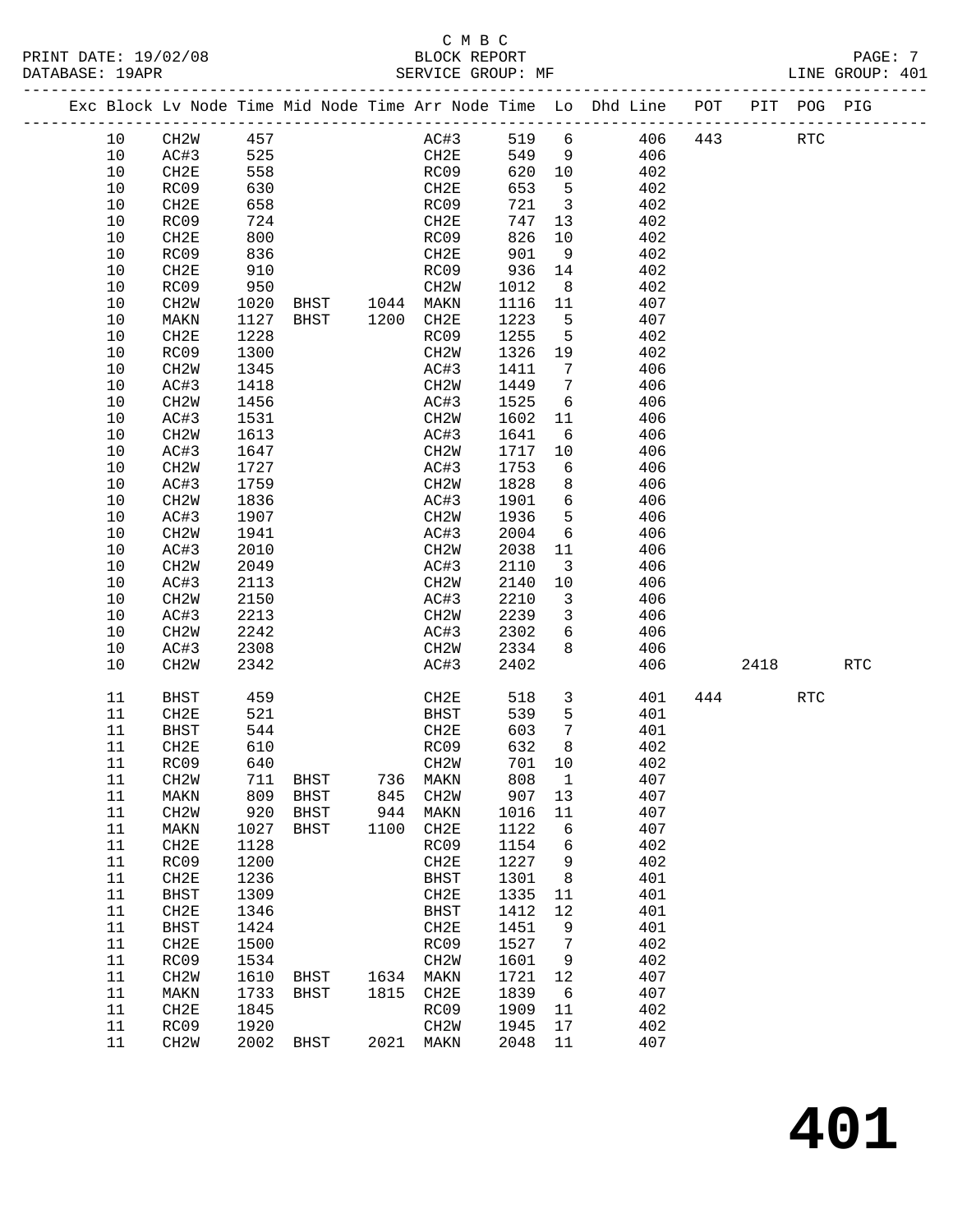### C M B C

-------------------------------------------------------------------------------------------------

| PRINT DATE: 19/02/08 | BLOCK REPORT      | PAGE: 8         |  |
|----------------------|-------------------|-----------------|--|
| DATABASE: 19APR      | SERVICE GROUP: MF | LINE GROUP: 401 |  |

|      |                   |      |             |      |                   |         |                 | Exc Block Lv Node Time Mid Node Time Arr Node Time Lo Dhd Line | POT | PIT  | POG PIG    |                      |  |
|------|-------------------|------|-------------|------|-------------------|---------|-----------------|----------------------------------------------------------------|-----|------|------------|----------------------|--|
| 11   | MAKN              | 2059 |             |      | BHST              | 2120 23 |                 | 405                                                            |     |      |            |                      |  |
| 11   | BHST              |      | 2143 BHST   |      | 2143 MAKN         | 2202    |                 | 405                                                            |     | 2215 |            | RTC                  |  |
| 12   | CH <sub>2</sub> W | 506  |             |      | AC#3              | 528     | 6               | 406                                                            | 452 |      | <b>RTC</b> |                      |  |
| 12   | AC#3              | 534  |             |      | CH2W              | 556     | 4               | 406                                                            |     |      |            |                      |  |
| 12   | CH2W              | 600  |             |      | AC#3              | 622     | 6               | 406                                                            |     |      |            |                      |  |
| 12   | AC#3              | 628  |             |      | CH2W              | 651     | 8               | 406                                                            |     |      |            |                      |  |
| 12   | CH <sub>2</sub> W | 659  |             |      | AC#3              | 725     | $12$            | 406                                                            |     |      |            |                      |  |
| 12   | AC#3              | 737  |             |      | CH2W              | 804     | 6               | 406                                                            |     |      |            |                      |  |
| 12   | CH2W              | 810  |             |      | AC#3              | 841     | 6               | 406                                                            |     |      |            |                      |  |
| 12   | AC#3              | 847  |             |      | CH2W              | 914     | $7\phantom{.0}$ | 406                                                            |     |      |            |                      |  |
| 12   | CH <sub>2</sub> W | 921  |             |      | AC#3              | 949     | 6               | 406                                                            |     |      |            |                      |  |
| 12   | AC#3              | 955  |             |      | CH2W              | 1022    | 11              | 406                                                            |     |      |            |                      |  |
| 12   | CH2W              | 1033 |             |      | AC#3              | 1059    | 8               | 406                                                            |     |      |            |                      |  |
| 12   | AC#3              | 1107 |             |      | CH2E              | 1137    | 13              | 406                                                            |     |      |            |                      |  |
| 12   | CH2E              | 1150 |             |      | BHST              | 1215    | 6               | 401                                                            |     |      |            |                      |  |
| 12   | <b>BHST</b>       | 1221 | BHST        | 1221 | CH2W              | 1248    | 9               | 401                                                            |     |      |            |                      |  |
| $12$ | CH2W              | 1257 |             |      | AC#3              | 1323    | 8               | 406                                                            |     |      |            |                      |  |
| 12   | AC#3              | 1331 |             |      | CH <sub>2</sub> M | 1402    | 8               | 406                                                            |     |      |            |                      |  |
| 12   | CH <sub>2</sub> W | 1410 | BHST        |      | 1434 MAKN         | 1512    | 8               | 407                                                            |     |      |            |                      |  |
| 12   | MAKN              | 1520 | <b>BHST</b> | 1555 | CH <sub>2</sub> W | 1619    | 11              | 407                                                            |     |      |            |                      |  |
| $12$ | CH2W              | 1630 | BHST        | 1654 | MAKN              | 1741    | 11              | 407                                                            |     |      |            |                      |  |
| 12   | MAKN              | 1752 | BHST        | 1832 | CH2E              | 1856    | 4               | 407                                                            |     |      |            |                      |  |
| 12   | CH2E              | 1900 |             |      | RC09              | 1924    | 16              | 402                                                            |     |      |            |                      |  |
| 12   | RC09              | 1940 |             |      | CH2E              | 2007    | 3               | 402                                                            |     |      |            |                      |  |
| 12   | CH2E              | 2010 |             |      | RC09              | 2030    | 10              | 402                                                            |     |      |            |                      |  |
| 12   | RC09              | 2040 |             |      | CH2E              | 2106    | 4               | 402                                                            |     |      |            |                      |  |
| 12   | CH2E              | 2110 |             |      | RC09              | 2130    | 10              | 402                                                            |     |      |            |                      |  |
| 12   | RC09              | 2140 |             |      | CH2E              | 2205    | 5               | 402                                                            |     |      |            |                      |  |
| 12   | CH2E              | 2210 |             |      | RC09              | 2230    |                 | 402                                                            |     | 2242 |            | $\operatorname{RTC}$ |  |
| 13   | HW#5              | 456  |             |      | AC#3              | 517     | 13              | 408                                                            | 453 |      | <b>RTC</b> |                      |  |
| 13   | AC#3              | 530  |             |      | HW#5              | 547     | 4               | 408                                                            |     |      |            |                      |  |
| 13   | HW#5              | 551  |             |      | AC#3              | 612     | 12              | 408                                                            |     |      |            |                      |  |
| 13   | AC#3              | 624  |             |      | HW#5              | 642     | 6               | 408                                                            |     |      |            |                      |  |
| 13   | HW#5              | 648  |             |      | AC#3              | 712     | 9               | 408                                                            |     |      |            |                      |  |
| 13   | AC#3              | 721  |             |      | HW#5              | 744     | 5               | 408                                                            |     |      |            |                      |  |
| 13   | HW#5              | 749  |             |      | AC#3              | 821     | 11              | 408                                                            |     |      |            |                      |  |
| 13   | AC#3              | 832  |             |      | HW#5              | 855     | 12              | 408                                                            |     |      |            |                      |  |
| 13   | HW#5              | 907  |             |      | AC#3              | 937     | $7\phantom{.0}$ | 408                                                            |     |      |            |                      |  |
| 13   | AC#3              | 944  |             |      | HW#5              | 1007    | 9               | 408                                                            |     |      |            |                      |  |
| 13   | HW#5              | 1016 |             |      | AC#3              | 1042    | 17              | 408                                                            |     |      |            |                      |  |
| 13   | AC#3              | 1059 |             |      | HW#5              | 1122    | 9               | 408                                                            |     |      |            |                      |  |
| 13   | HW#5              | 1131 |             |      | AC#3              | 1157    | 17              | 408                                                            |     |      |            |                      |  |
| 13   | AC#3              | 1214 |             |      | HW#5              | 1238    | 6               | 408                                                            |     |      |            |                      |  |
| 13   | HW#5              | 1244 |             |      | AC#3              | 1312    | 17              | 408                                                            |     |      |            |                      |  |
| 13   | AC#3              | 1329 |             |      | HW#5              | 1353    | 6               | 408                                                            |     |      |            |                      |  |
| 13   | HW#5              | 1359 |             |      | AC#3              | 1427    | 10              | 408                                                            |     |      |            |                      |  |
| 13   | AC#3              | 1437 |             |      | HW#5              | 1505    | 11              | 408                                                            |     |      |            |                      |  |
| 13   | HW#5              | 1516 |             |      | AC#3              | 1546    | 12              | 408                                                            |     |      |            |                      |  |

 13 AC#3 1558 HW#5 1625 8 408 13 HW#5 1633 AC#3 1703 12 408 13 AC#3 1715 HW#5 1741 9 408 13 HW#5 1750 AC#3 1818 13 408 13 AC#3 1831 RRCX 1859 9 408 13 RRCX 1908 AC#3 1934 3 408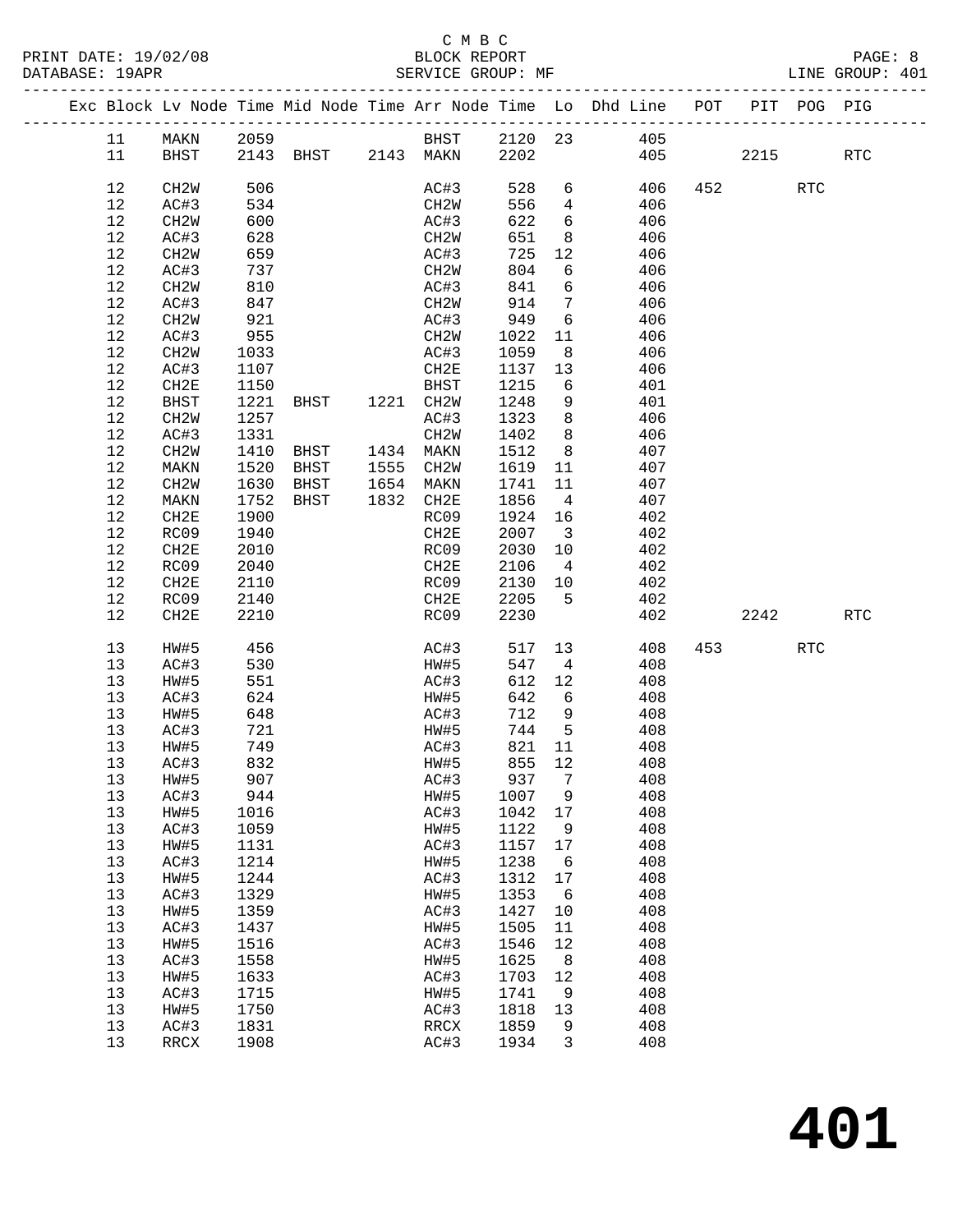|  |    | Exc Block Lv Node Time Mid Node Time Arr Node Time Lo Dhd Line POT |      |  |                   |         |                         |     |     |      | PIT POG PIG |                      |
|--|----|--------------------------------------------------------------------|------|--|-------------------|---------|-------------------------|-----|-----|------|-------------|----------------------|
|  | 13 | AC#3                                                               | 1937 |  | RRCX              | 2004    |                         | 408 |     | 2010 |             | <b>RTC</b>           |
|  | 14 | CH <sub>2E</sub>                                                   | 510  |  | RC09              | 529     | $\overline{1}$          | 402 | 456 |      | <b>RTC</b>  |                      |
|  | 14 | RC09                                                               | 530  |  | CH2W              | 549     | 16                      | 402 |     |      |             |                      |
|  | 14 | CH <sub>2</sub> W                                                  | 605  |  | AC#3              | 631     | 15                      | 406 |     |      |             |                      |
|  | 14 | AC#3                                                               | 646  |  | CH <sub>2</sub> W | 710     | $\overline{7}$          | 406 |     |      |             |                      |
|  | 14 | CH <sub>2</sub> W                                                  | 717  |  | AC#3              | 743     | 10                      | 406 |     |      |             |                      |
|  | 14 | AC#3                                                               | 753  |  | CH <sub>2</sub> M | 820     | $\overline{4}$          | 406 |     |      |             |                      |
|  | 14 | CH <sub>2</sub> W                                                  | 824  |  | AC#3              | 855     | 15                      | 406 |     |      |             |                      |
|  | 14 | AC#3                                                               | 910  |  | CH <sub>2</sub> M | 937     |                         | 406 |     | 949  |             | $\operatorname{RTC}$ |
|  |    |                                                                    |      |  |                   |         |                         |     |     |      |             |                      |
|  | 15 | CH <sub>2</sub> M                                                  | 511  |  | RC09              | 531     | 16                      | 407 | 457 |      | <b>RTC</b>  |                      |
|  | 15 | RC09                                                               | 547  |  | CH2E              | 608     | 11                      | 407 |     |      |             |                      |
|  | 15 | CH2E                                                               | 619  |  | <b>BHST</b>       | 639     | $6\overline{6}$         | 401 |     |      |             |                      |
|  | 15 | <b>BHST</b>                                                        | 645  |  | CH <sub>2E</sub>  | 707     | 7                       | 401 |     |      |             |                      |
|  | 15 | CH <sub>2E</sub>                                                   | 714  |  | <b>BHST</b>       | 737     | 9                       | 401 |     |      |             |                      |
|  | 15 | <b>BHST</b>                                                        | 746  |  | CH2E              | 810     | 8                       | 401 |     |      |             |                      |
|  | 15 | CH2E                                                               | 818  |  | <b>BHST</b>       | 844     | 6                       | 401 |     |      |             |                      |
|  | 15 | <b>BHST</b>                                                        | 850  |  | CH2E              | 914     | 11                      | 401 |     |      |             |                      |
|  | 15 | CH <sub>2E</sub>                                                   | 925  |  | <b>BHST</b>       | 950     |                         | 401 |     | 1004 |             | RTC                  |
|  |    |                                                                    |      |  |                   |         |                         |     |     |      |             |                      |
|  | 16 | CH <sub>2</sub> W                                                  | 515  |  | AC#3              | 537     | 6                       | 406 | 501 |      | <b>RTC</b>  |                      |
|  | 16 | AC#3                                                               | 543  |  | CH <sub>2</sub> W | 605     | 9                       | 406 |     |      |             |                      |
|  | 16 | CH <sub>2</sub> W                                                  | 614  |  | AC#3              | 640     | 14                      | 406 |     |      |             |                      |
|  | 16 | AC#3                                                               | 654  |  | CH <sub>2</sub> M | 718     | 8 <sup>8</sup>          | 406 |     |      |             |                      |
|  | 16 | CH <sub>2</sub> W                                                  | 726  |  | AC#3              | 752     | $6\overline{6}$         | 406 |     |      |             |                      |
|  | 16 | AC#3                                                               | 758  |  | CH <sub>2</sub> M | 825     | 11                      | 406 |     |      |             |                      |
|  | 16 | CH <sub>2</sub> W                                                  | 836  |  | AC#3              | 904     | $\overline{4}$          | 406 |     |      |             |                      |
|  | 16 | AC#3                                                               | 908  |  | HW#5              | 931     | 14                      | 408 |     |      |             |                      |
|  | 16 | HW#5                                                               | 945  |  | AC#3              | 1013    | 16                      | 408 |     |      |             |                      |
|  | 16 | AC#3                                                               | 1029 |  | HW#5              | 1052    | 9                       | 408 |     |      |             |                      |
|  | 16 | HW#5                                                               | 1101 |  | AC#3              | 1127 17 |                         | 408 |     |      |             |                      |
|  | 16 | AC#3                                                               | 1144 |  | HW#5              | 1207    | $7\overline{ }$         | 408 |     |      |             |                      |
|  | 16 | HW#5                                                               | 1214 |  | AC#3              | 1242    | 17                      | 408 |     |      |             |                      |
|  | 16 | AC#3                                                               | 1259 |  | HW#5              | 1323    | 6                       | 408 |     |      |             |                      |
|  | 16 | HW#5                                                               | 1329 |  | AC#3              | 1357    | 17                      | 408 |     |      |             |                      |
|  | 16 | AC#3                                                               | 1414 |  | HW#5              | 1441    | $\overline{4}$          | 408 |     |      |             |                      |
|  | 16 | HW#5                                                               | 1445 |  | AC#3              | 1516    | 18                      | 408 |     |      |             |                      |
|  | 16 | AC#3                                                               | 1534 |  | HW#5              | 1601    | 8                       | 408 |     |      |             |                      |
|  | 16 | HW#5                                                               | 1609 |  | AC#3              | 1639    | 12                      | 408 |     |      |             |                      |
|  | 16 | AC#3                                                               | 1651 |  | HW#5              | 1717    | 5                       | 408 |     |      |             |                      |
|  | 16 | HW#5                                                               | 1722 |  | AC#3              | 1754    | 9                       | 408 |     |      |             |                      |
|  | 16 | AC#3                                                               | 1803 |  | HW#5              | 1829    | $\overline{7}$          | 408 |     |      |             |                      |
|  | 16 | HW#5                                                               | 1836 |  | AC#3              | 1904    | $\overline{\mathbf{3}}$ | 408 |     |      |             |                      |
|  | 16 | AC#3                                                               | 1907 |  | RRCX              | 1935    | 16                      | 408 |     |      |             |                      |
|  | 16 | RRCX                                                               | 1951 |  | AC#3              | 2016    |                         | 408 |     | 2032 |             | <b>RTC</b>           |
|  |    |                                                                    |      |  |                   |         |                         |     |     |      |             |                      |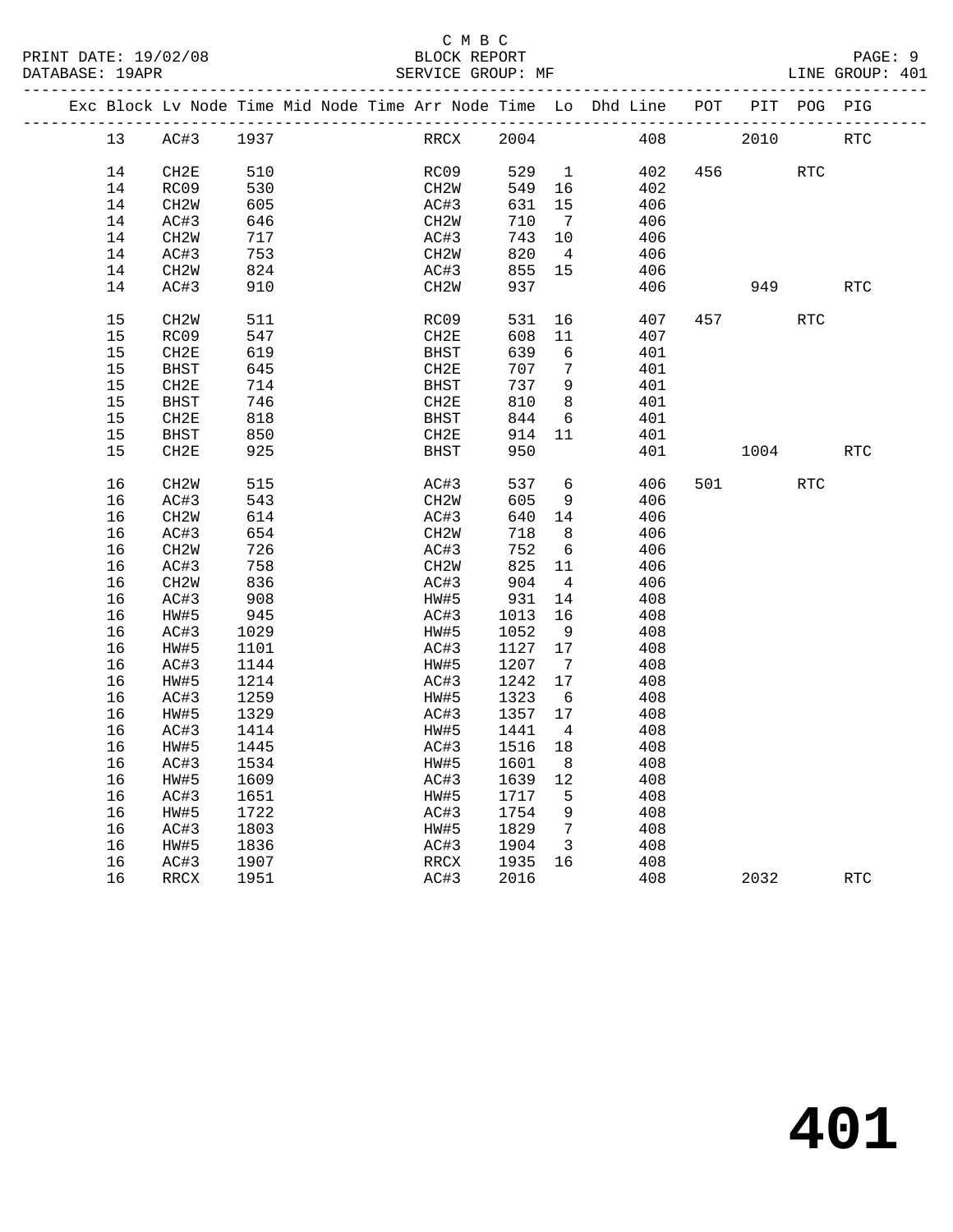| PRINT DATE: 19/02/08 | BLOCK REPORT      | PAGE: 10        |  |
|----------------------|-------------------|-----------------|--|
| DATABASE: 19APR      | SERVICE GROUP: MF | LINE GROUP: 401 |  |

|    |      |      |  | Exc Block Lv Node Time Mid Node Time Arr Node Time Lo Dhd Line POT |      |                 |                 |     |     |      | PIT POG PIG |            |
|----|------|------|--|--------------------------------------------------------------------|------|-----------------|-----------------|-----|-----|------|-------------|------------|
| 17 | HW#5 | 511  |  | AC#3                                                               |      |                 | 532 13          | 408 | 508 |      | <b>RTC</b>  |            |
| 17 | AC#3 | 545  |  | <b>HW#5</b>                                                        | 602  |                 | $8\overline{)}$ | 408 |     |      |             |            |
| 17 | HW#5 | 610  |  | AC#3                                                               | 632  | 12              |                 | 408 |     |      |             |            |
| 17 | AC#3 | 644  |  | HW#5                                                               | 702  | 9               |                 | 408 |     |      |             |            |
| 17 | HW#5 | 711  |  | AC#3                                                               | 738  | 9               |                 | 408 |     |      |             |            |
| 17 | AC#3 | 747  |  | HW#5                                                               | 810  | 8               |                 | 408 |     |      |             |            |
| 17 | HW#5 | 818  |  | AC#3                                                               | 848  | 11              |                 | 408 |     |      |             |            |
| 17 | AC#3 | 859  |  | HW#5                                                               | 922  | 11              |                 | 408 |     |      |             |            |
| 17 | HW#5 | 933  |  | AC#3                                                               | 1001 | 13              |                 | 408 |     |      |             |            |
| 17 | AC#3 | 1014 |  | HW#5                                                               | 1037 | 9               |                 | 408 |     |      |             |            |
| 17 | HW#5 | 1046 |  | AC#3                                                               | 1112 | 17              |                 | 408 |     |      |             |            |
| 17 | AC#3 | 1129 |  | HW#5                                                               | 1152 | 9               |                 | 408 |     |      |             |            |
| 17 | HW#5 | 1201 |  | AC#3                                                               | 1227 | 17              |                 | 408 |     |      |             |            |
| 17 | AC#3 | 1244 |  | HW#5                                                               | 1308 | 6               |                 | 408 |     |      |             |            |
| 17 | HW#5 | 1314 |  | AC#3                                                               | 1342 | 17              |                 | 408 |     |      |             |            |
| 17 | AC#3 | 1359 |  | HW#5                                                               | 1423 | 12              |                 | 408 |     |      |             |            |
| 17 | HW#5 | 1435 |  | AC#3                                                               | 1506 | 13              |                 | 408 |     |      |             |            |
| 17 | AC#3 | 1519 |  | HW#5                                                               | 1546 | 5               |                 | 408 |     |      |             |            |
| 17 | HW#5 | 1551 |  | AC#3                                                               | 1621 | 12              |                 | 408 |     |      |             |            |
| 17 | AC#3 | 1633 |  | HW#5                                                               | 1700 | 5               |                 | 408 |     |      |             |            |
| 17 | HW#5 | 1705 |  | AC#3                                                               | 1737 | 10 <sup>°</sup> |                 | 408 |     |      |             |            |
| 17 | AC#3 | 1747 |  | HW#5                                                               | 1813 | 8               |                 | 408 |     |      |             |            |
| 17 | HW#5 | 1821 |  | AC#3                                                               | 1849 | 6               |                 | 408 |     |      |             |            |
| 17 | AC#3 | 1855 |  | RRCX                                                               | 1923 | 12              |                 | 408 |     |      |             |            |
| 17 | RRCX | 1935 |  | AC#3                                                               | 2001 | 6               |                 | 408 |     |      |             |            |
| 17 | AC#3 | 2007 |  | RRCX                                                               | 2034 | $\overline{3}$  |                 | 408 |     |      |             |            |
| 17 | RRCX | 2037 |  | AC#3                                                               | 2102 | 5               |                 | 408 |     |      |             |            |
| 17 | AC#3 | 2107 |  | RRCX                                                               | 2134 | $\mathbf{3}$    |                 | 408 |     |      |             |            |
| 17 | RRCX | 2137 |  | AC#3                                                               | 2200 | $7\phantom{.0}$ |                 | 408 |     |      |             |            |
| 17 | AC#3 | 2207 |  | RRCX                                                               | 2232 | 5               |                 | 408 |     |      |             |            |
| 17 | RRCX | 2237 |  | AC#3                                                               | 2300 | $7\overline{ }$ |                 | 408 |     |      |             |            |
| 17 | AC#3 | 2307 |  | RRCX                                                               | 2330 | $4\overline{ }$ |                 | 408 |     |      |             |            |
| 17 | RRCX | 2334 |  | AC#3                                                               | 2357 | 11              |                 | 408 |     |      |             |            |
| 17 | AC#3 | 2408 |  | CH <sub>2</sub> W                                                  | 2432 | $\mathbf{3}$    | 15              | 406 |     |      |             |            |
| 17 | AC#3 | 2450 |  | CH2E                                                               | 2516 | $7\overline{ }$ |                 | 406 |     |      |             |            |
| 17 | CH2E | 2523 |  | <b>BHST</b>                                                        | 2542 |                 |                 | 401 |     | 2554 |             | <b>RTC</b> |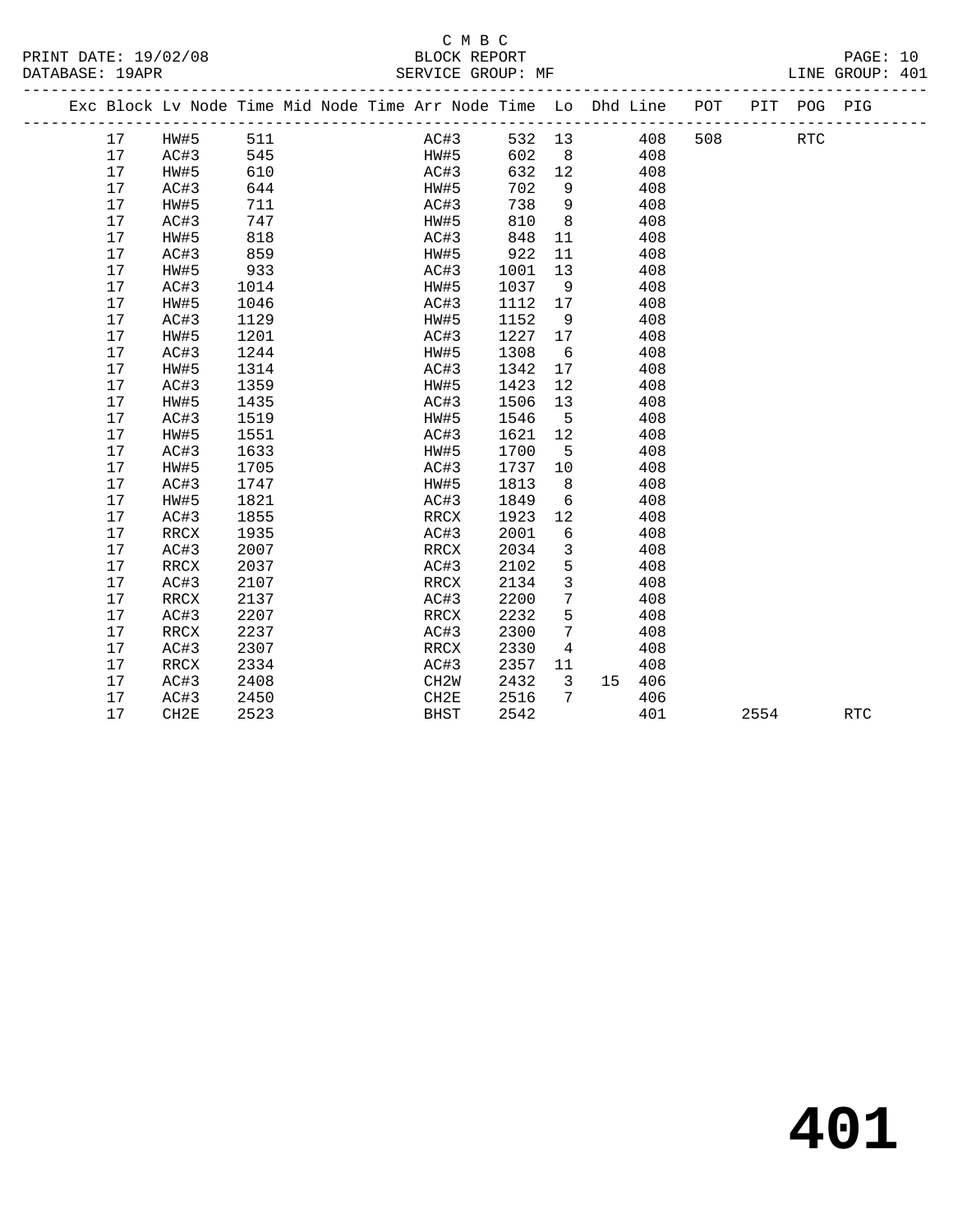PRINT DATE: 19/02/08 BLOCK REPORT BATABASE: 19APR BEST SERVICE GROUP: MF

## C M B C<br>BLOCK REPORT

PAGE: 11<br>LINE GROUP: 401

|  |          | Exc Block Lv Node Time Mid Node Time Arr Node Time Lo Dhd Line POT PIT POG PIG |                                                                                        |  |                     |      |            |                         |            |     |                          |            |                      |
|--|----------|--------------------------------------------------------------------------------|----------------------------------------------------------------------------------------|--|---------------------|------|------------|-------------------------|------------|-----|--------------------------|------------|----------------------|
|  | 18       | CH2E                                                                           | 533                                                                                    |  |                     | BHST | 551        | 8 <sup>8</sup>          | 401        | 519 |                          | <b>RTC</b> |                      |
|  | 18       | BHST                                                                           | 559                                                                                    |  |                     | CH2E | 618 16     |                         | 401        |     |                          |            |                      |
|  | 18       | CH2E                                                                           | 634                                                                                    |  | RC09                |      | 657        | $\overline{\mathbf{3}}$ | 402        |     |                          |            |                      |
|  | 18       | RC09                                                                           | 700                                                                                    |  | CH2W                |      | 721        | 9                       | 402        |     |                          |            |                      |
|  | 18       | CH2W                                                                           | 730                                                                                    |  |                     |      | 831        | $\overline{\mathbf{3}}$ | 407        |     |                          |            |                      |
|  | 18       | MAKN                                                                           | 834                                                                                    |  |                     |      | 932        | 8                       | 407        |     |                          |            |                      |
|  | 18       | CH2E                                                                           | 940                                                                                    |  | RC09                |      | 1006       | $\overline{4}$          | 402        |     |                          |            |                      |
|  | 18       | RC09                                                                           | 1010                                                                                   |  | CH2W                |      | 1032       | 13                      | 402        |     |                          |            |                      |
|  | 18       | CH2W                                                                           | 1045                                                                                   |  | AC#3                |      | 1111       | 8 <sup>8</sup>          | 406        |     |                          |            |                      |
|  | 18       | AC#3                                                                           | 1119                                                                                   |  | CH2W                |      | 1147       | 10                      | 406        |     |                          |            |                      |
|  | 18       | CH2W                                                                           | 1157                                                                                   |  | AC#3                |      | 1223       | 8                       | 406        |     |                          |            |                      |
|  | 18       | AC#3                                                                           | 1231                                                                                   |  | CH2W                |      | 1300       | 9                       | 406        |     |                          |            |                      |
|  | 18       | CH <sub>2</sub> M                                                              | 1309                                                                                   |  | AC#3                |      | 1335       | 8                       | 406        |     |                          |            |                      |
|  | 18       | AC#3                                                                           | 1343                                                                                   |  | CH2W                |      | 1414       | 5                       | 406        |     |                          |            |                      |
|  | 18       | CH2W                                                                           | 1419                                                                                   |  | AC#3                |      | 1445       | $\overline{4}$          | 406        |     |                          |            |                      |
|  | 18       | AC#3                                                                           | 1449                                                                                   |  | CH2E                |      | 1522       | 5                       | 406        |     |                          |            |                      |
|  | 18       | CH2E                                                                           | 1527                                                                                   |  | BHST                |      | 1554       | 10                      | 401        |     |                          |            |                      |
|  | 18       | BHST                                                                           | 1604                                                                                   |  | CH2E                |      | 1631       | 19                      | 401        |     |                          |            |                      |
|  | 18       | CH2E                                                                           | 1650                                                                                   |  | BHST                |      | 1717       | 8 <sup>8</sup>          | 401        |     |                          |            |                      |
|  | 18       | BHST                                                                           | 1725                                                                                   |  | CH2E                |      | 1752       | 6                       | 401        |     |                          |            |                      |
|  | 18       | CH2E                                                                           | 1758                                                                                   |  | BHST                |      | 1823       | 6                       | 401        |     |                          |            |                      |
|  | 18       | <b>BHST</b>                                                                    | 1829                                                                                   |  | CH2E                |      | 1856       |                         | 401        |     | 1908                     |            | <b>RTC</b>           |
|  | 19       | CH <sub>2</sub> W                                                              | 551                                                                                    |  | AC#3                |      | 613        | 6                       | 406        |     | 537 — 100                | <b>RTC</b> |                      |
|  | 19       | AC#3                                                                           | 619                                                                                    |  | CH2E                |      | 644        | 8 <sup>8</sup>          | 406        |     |                          |            |                      |
|  | 19       | CH2E                                                                           | 652                                                                                    |  | <b>BHST</b>         |      | 714        | 10                      | 401        |     |                          |            |                      |
|  | 19       | BHST                                                                           | 724                                                                                    |  | CH2E                |      | 747        | 9                       | 401        |     |                          |            |                      |
|  | 19       | CH2E                                                                           | 756                                                                                    |  | BHST                |      | 822        | 9                       | 401        |     |                          |            |                      |
|  | 19       | BHST                                                                           | 831                                                                                    |  | CH2E                |      | 855        |                         | 401        |     | 907                      |            | <b>RTC</b>           |
|  | 20       | AC#3                                                                           | 600                                                                                    |  | HW#5                |      | 617        | 12                      | 408        | 545 |                          | <b>RTC</b> |                      |
|  | 20       | HW#5                                                                           | 629                                                                                    |  | AC#3                |      | 652        | $\overline{7}$          | 408        |     |                          |            |                      |
|  | 20       | AC#3                                                                           | 659                                                                                    |  | HW#5                |      | 719        | $7\overline{ }$         | 408        |     |                          |            |                      |
|  | 20       | HW#5                                                                           | 726                                                                                    |  | AC#3                |      | 754        | 11                      | 408        |     |                          |            |                      |
|  | 20       | AC#3                                                                           | $\begin{array}{c} \begin{array}{c} 0.0000 \\ 0.0000 \\ 0.0000 \end{array} \end{array}$ |  | HW#5                |      | 828        | 9                       | 408        |     |                          |            |                      |
|  | 20       | HW#5                                                                           | 837                                                                                    |  | AC#3                |      | 907        | 13                      | 408        |     |                          |            |                      |
|  | 20       | AC#3                                                                           | 920                                                                                    |  | HW#5                |      | 943        |                         | 408        |     | 946                      |            | <b>RTC</b>           |
|  | 21       | CH2E                                                                           | 607                                                                                    |  | BHST                |      | 627 9      |                         | 401        |     | 553 and $\overline{553}$ | <b>RTC</b> |                      |
|  |          |                                                                                |                                                                                        |  |                     |      |            |                         |            |     |                          |            |                      |
|  | 21       | BHST                                                                           | 636<br>707                                                                             |  | CH2E                |      | 656 11     | 9                       | 401<br>401 |     |                          |            |                      |
|  | 21<br>21 | CH <sub>2E</sub><br><b>BHST</b>                                                | 738                                                                                    |  | <b>BHST</b><br>CH2E |      | 729<br>802 | 9                       | 401        |     |                          |            |                      |
|  | 21       | CH2E                                                                           | 811                                                                                    |  | BHST                |      | 837        |                         | 401        |     | 851                      |            | $\operatorname{RTC}$ |
|  |          |                                                                                |                                                                                        |  |                     |      |            |                         |            |     |                          |            |                      |
|  | 22       | RC09                                                                           | 610                                                                                    |  | CH <sub>2</sub> M   |      | 629        | 12                      | 402        | 555 |                          | <b>RTC</b> |                      |
|  | 22       | CH <sub>2</sub> W                                                              | 641                                                                                    |  | AC#3                |      | 707        | 5                       | 406        |     |                          |            |                      |
|  | 22       | AC#3                                                                           | 712                                                                                    |  | CH2W                |      | 739        | 9                       | 406        |     |                          |            |                      |
|  | 22       | CH <sub>2</sub> W                                                              | 748                                                                                    |  | AC#3                |      | 820        | 6                       | 406        |     |                          |            |                      |
|  | 22       | AC#3                                                                           | 826                                                                                    |  | CH2W                |      | 853        | 10                      | 406        |     |                          |            |                      |
|  | 22       | CH <sub>2</sub> W                                                              | 903                                                                                    |  | AC#3                |      | 931        |                         | 406        |     | 947                      |            | $\operatorname{RTC}$ |
|  |          |                                                                                |                                                                                        |  |                     |      |            |                         |            |     |                          |            |                      |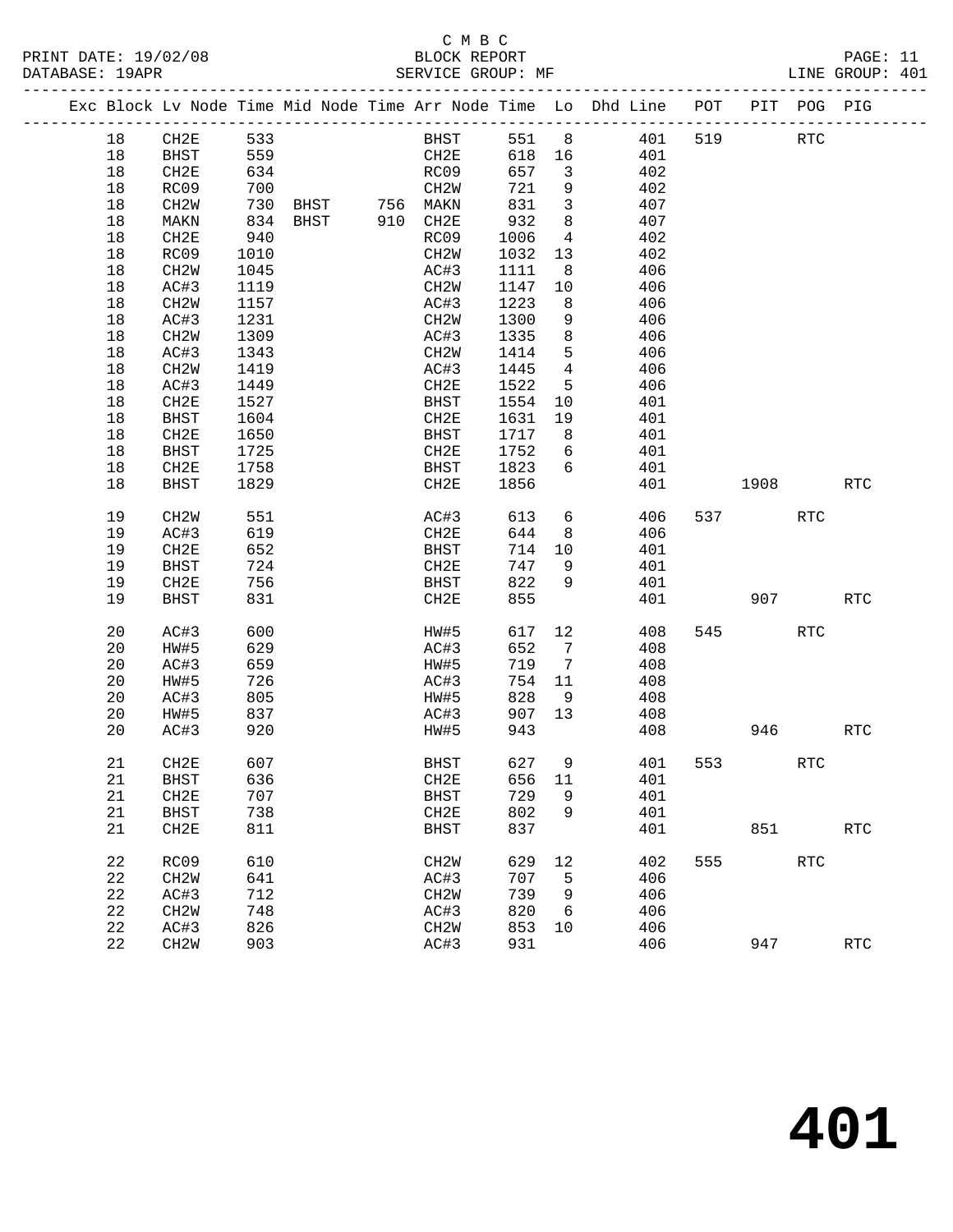| DATABASE: 19APR |                   |              | SERVICE GROUP: MF |      |                   |             |                         |                                                                                |     |        |            | LINE GROUP: 401 |  |
|-----------------|-------------------|--------------|-------------------|------|-------------------|-------------|-------------------------|--------------------------------------------------------------------------------|-----|--------|------------|-----------------|--|
|                 |                   |              |                   |      |                   |             |                         | Exc Block Lv Node Time Mid Node Time Arr Node Time Lo Dhd Line POT PIT POG PIG |     |        |            |                 |  |
| 23              |                   |              |                   |      |                   |             |                         | MAKN 613 BHST 640 CH2E 658 10 407 558 RTC                                      |     |        |            |                 |  |
| 23              | CH2E              | 708          |                   |      |                   |             |                         | RC09 732 4 402                                                                 |     |        |            |                 |  |
| 23              | RC09              |              |                   |      | CH2W 757 13       |             |                         | 402                                                                            |     |        |            |                 |  |
| 23              | CH2W              |              |                   |      |                   |             | 13                      | 407                                                                            |     |        |            |                 |  |
| 23              | MAKN              |              |                   |      |                   | 915<br>1022 | $6\overline{6}$         | 407                                                                            |     |        |            |                 |  |
| 23              | CH2E              | 1028         |                   |      | RC09              | 1054        | 6                       | 402                                                                            |     |        |            |                 |  |
| 23              | RC09              | 1100         |                   |      | CH2E              | 1125        | 10                      | 402                                                                            |     |        |            |                 |  |
| 23              |                   |              |                   |      |                   |             |                         | 401                                                                            |     |        |            |                 |  |
|                 | CH2E              | 1135         |                   |      | BHST              | 1200        | $6\overline{6}$         |                                                                                |     |        |            |                 |  |
| 23              | BHST              | 1206         |                   |      |                   | 1233        | 12                      | 401                                                                            |     |        |            |                 |  |
| 23              | CH2W              | 1245         |                   |      | AC#3              | 1311        | 8 <sup>8</sup>          | 406                                                                            |     |        |            |                 |  |
| 23              | AC#3              | 1319         |                   |      | CH2W              | 1348        | 9                       | 406                                                                            |     |        |            |                 |  |
| 23              | CH2W              | 1357         |                   |      | AC#3              | 1423        | $5^{\circ}$             | 406                                                                            |     |        |            |                 |  |
| 23              | AC#3              | 1428         |                   |      | CH2W              | 1459        | 11                      | 406                                                                            |     |        |            |                 |  |
| 23              | CH2W              | 1510         | BHST 1540 MAKN    |      |                   | 1623        | 19                      | 407                                                                            |     |        |            |                 |  |
| 23              | MAKN              | 1642         | BHST              |      | 1718 MA5W         | 1741        | 6                       | 405                                                                            |     |        |            |                 |  |
| 23              | MA5W              | 1747         | BHST              |      | 1817 MAKN         | 1843        | 13                      | 405                                                                            |     |        |            |                 |  |
| 23              | MAKN              | 1856         | BHST              |      | 1920 MA5W         | 1940        | 14                      | 405                                                                            |     |        |            |                 |  |
| 23              | MA5W              | 1954         | BHST              | 2017 | MAKN              | 2037        |                         | 19<br>405                                                                      |     |        |            |                 |  |
| 23              | MAKN              | 2056         | BHST              | 2123 | CH2W              | 2144        | $\overline{4}$          | 407                                                                            |     |        |            |                 |  |
| 23              | CH <sub>2</sub> W | 2148         | BHST              |      | 2206 MAKN         | 2233        | $\overline{\mathbf{3}}$ | 407                                                                            |     |        |            |                 |  |
| 23              | MAKN              | 2236         | BHST              |      | 2300 CH2W         | 2318        |                         | 407                                                                            |     |        | 2329       | <b>RTC</b>      |  |
| 24              | HW#5              | 601          |                   |      | AC#3              | 622         |                         | 14 and $\overline{a}$<br>408                                                   |     | 558 30 | <b>RTC</b> |                 |  |
| 24              | AC#3              | 636          |                   |      | HW#5              | 654         | 9                       | 408                                                                            |     |        |            |                 |  |
| 24              | HW#5              |              |                   |      | AC#3              | 730         | 8 <sup>8</sup>          | 408                                                                            |     |        |            |                 |  |
| 24              | AC#3              | 703<br>738   |                   |      | HW#5              | 801         | 6                       | 408                                                                            |     |        |            |                 |  |
| 24              | HW#5              | 807          |                   |      | AC#3              | 839         | 11                      | 408                                                                            |     |        |            |                 |  |
| 24              | AC#3              | 850          |                   |      | HW#5              | 913         | 6                       | 408                                                                            |     |        |            |                 |  |
| 24              | HW#5              |              |                   |      | AC#3              | 949         | 10                      | 408                                                                            |     |        |            |                 |  |
| 24              | AC#3              | 919<br>959   |                   |      | HW#5              | 1022        | 9                       | 408                                                                            |     |        |            |                 |  |
| 24              | HW#5              | 1031         |                   |      | AC#3              | 1057        | 17                      | 408                                                                            |     |        |            |                 |  |
| 24              | AC#3              | 1114         |                   |      | HW#5              | 1137        | 9                       | 408                                                                            |     |        |            |                 |  |
| 24              | HW#5              | 1146         |                   |      | AC#3              | 1212 17     |                         | 408                                                                            |     |        |            |                 |  |
| 24              | AC#3              | 1229         |                   |      | HW#5              | 1253        | 6                       | 408                                                                            |     |        |            |                 |  |
| 24              | HW#5              | 1259         |                   |      | AC#3              | 1327        | 17                      | 408                                                                            |     |        |            |                 |  |
| 24              | AC#3              | 1344         |                   |      | HW#5              | 1408 18     |                         | 408                                                                            |     |        |            |                 |  |
| 24              | HW#5              |              |                   |      | AC#3              | 1456 8      |                         | 408                                                                            |     |        |            |                 |  |
| 24              | AC#3              | 1426<br>1504 |                   |      | HW#5              | $1531$ 11   |                         | 408                                                                            |     |        |            |                 |  |
| 24              | HW#5              | 1542         |                   |      | AC#3 1612 12      |             |                         | 408                                                                            |     |        |            |                 |  |
| 24              | AC#3              | 1624         |                   |      | HW#5              | 1651        | 7                       | 408                                                                            |     |        |            |                 |  |
| 24              | HW#5              | 1658         |                   |      | AC#3              | 1728        |                         | 408                                                                            |     |        |            |                 |  |
|                 |                   |              |                   |      |                   |             | 11                      |                                                                                |     |        |            |                 |  |
| 24              | AC#3              | 1739         |                   |      | HW#5              | 1805        | 4                       | 408                                                                            |     |        |            |                 |  |
| 24              | HW#5              | 1809         |                   |      | AC#3              | 1837        | 6                       | 408                                                                            |     |        |            |                 |  |
| 24              | AC#3              | 1843         |                   |      | RRCX              | 1911        | 9                       | 408                                                                            |     |        |            |                 |  |
| 24              | $\verb!RRCX!$     | 1920         |                   |      | AC#3              | 1946        | 6                       | 408                                                                            |     |        |            |                 |  |
| 24              | AC#3              | 1952         |                   |      | RRCX              | 2019        |                         | 408                                                                            |     | 2025   |            | <b>RTC</b>      |  |
| 25              | <b>BHST</b>       | 619          |                   |      | CH2E              | 638         | 8                       | 401                                                                            | 604 |        | <b>RTC</b> |                 |  |
| 25              | CH2E              | 646          |                   |      | RC09              | 709         | 3                       | 402                                                                            |     |        |            |                 |  |
| 25              | RC09              | 712          |                   |      | CH2W              | 733         | 8                       | 402                                                                            |     |        |            |                 |  |
| 25              | CH <sub>2</sub> W | 741          |                   |      | AC#3              | 813         | 6                       | 406                                                                            |     |        |            |                 |  |
| 25              | AC#3              | 819          |                   |      | CH <sub>2</sub> W | 846         | 8                       | 406                                                                            |     |        |            |                 |  |
| 25              | CH <sub>2</sub> W | 854          |                   |      | AC#3              | 922         | 6                       | 406                                                                            |     |        |            |                 |  |
| 25              | AC#3              | 928          |                   |      | CH2W              | 955         |                         | 406                                                                            |     | 1007   |            | RTC             |  |
|                 |                   |              |                   |      |                   |             |                         |                                                                                |     |        |            |                 |  |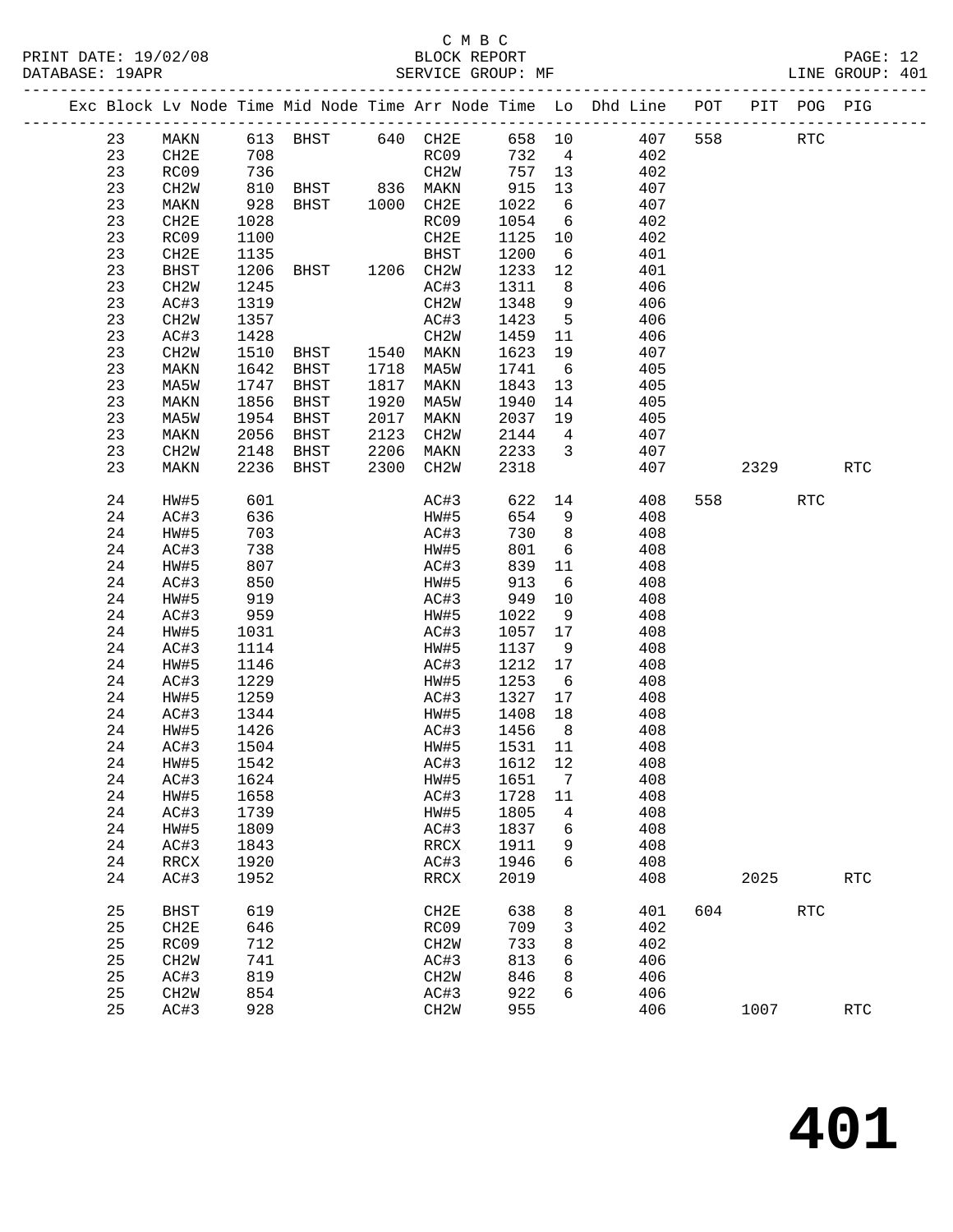### C M B C<br>BLOCK REPORT PRINT DATE: 19/02/08 BLOCK REPORT BATABASE: 19APR BEST SERVICE GROUP: MF

PAGE: 13<br>LINE GROUP: 401

|  |    | Exc Block Lv Node Time Mid Node Time Arr Node Time Lo Dhd Line POT |      |                                                    |                                  |                   |        |                 |     |     |            | PIT POG PIG |            |
|--|----|--------------------------------------------------------------------|------|----------------------------------------------------|----------------------------------|-------------------|--------|-----------------|-----|-----|------------|-------------|------------|
|  | 26 | RC09                                                               | 620  |                                                    |                                  | CH2W              | 641 10 |                 | 402 | 605 | <b>RTC</b> |             |            |
|  | 26 | CH2W                                                               |      | 651 BHST      713  MAKN<br>749  BHST     825  CH2E |                                  |                   | 744    | 5               | 407 |     |            |             |            |
|  | 26 | MAKN                                                               |      |                                                    |                                  |                   | 847    | 8               | 407 |     |            |             |            |
|  | 26 | CH2E                                                               | 855  |                                                    |                                  | RC09              | 921    | 9               | 402 |     |            |             |            |
|  | 26 | RC09                                                               | 930  |                                                    |                                  | CH2W              | 952    | $5^{\circ}$     | 402 |     |            |             |            |
|  | 26 | CH2W                                                               | 957  |                                                    |                                  | AC#3              | 1025   | 6               | 406 |     |            |             |            |
|  | 26 | AC#3                                                               | 1031 |                                                    |                                  | CH2W              | 1059   | 10              | 406 |     |            |             |            |
|  | 26 | CH <sub>2</sub> M                                                  | 1109 |                                                    |                                  | AC#3              | 1135   | 8               | 406 |     |            |             |            |
|  | 26 | AC#3                                                               | 1143 |                                                    |                                  | CH2W              | 1211   | 10              | 406 |     |            |             |            |
|  | 26 | CH <sub>2</sub> W                                                  | 1221 |                                                    |                                  | AC#3              | 1247   | 8               | 406 |     |            |             |            |
|  | 26 | AC#3                                                               | 1255 |                                                    |                                  | CH2W              | 1324   | 9               | 406 |     |            |             |            |
|  | 26 | CH2W                                                               | 1333 |                                                    |                                  | AC#3              | 1359   | 8               | 406 |     |            |             |            |
|  | 26 | AC#3                                                               | 1407 |                                                    |                                  | CH2E              | 1440   | 8               | 406 |     |            |             |            |
|  | 26 | CH2E                                                               | 1448 |                                                    |                                  | RC09              | 1515   | 7               | 402 |     |            |             |            |
|  | 26 | RC09                                                               | 1522 |                                                    |                                  | CH2E              | 1551   | 9               | 402 |     |            |             |            |
|  | 26 | CH2E                                                               | 1600 |                                                    |                                  | RC09              | 1626   | 8               | 402 |     |            |             |            |
|  | 26 | RC09                                                               | 1634 |                                                    |                                  | CH2E              | 1703   | 9               | 402 |     |            |             |            |
|  | 26 | CH <sub>2E</sub>                                                   | 1712 |                                                    |                                  | RC09              | 1736   | 10              | 402 |     |            |             |            |
|  | 26 | RC09                                                               | 1746 |                                                    |                                  | CH <sub>2</sub> W | 1813   | 17              | 402 |     |            |             |            |
|  | 26 | CH <sub>2</sub> M                                                  | 1830 |                                                    | BHST 1851 MAKN<br>BHST 1959 CH2W |                   | 1924   | $6\overline{6}$ | 407 |     |            |             |            |
|  | 26 | MAKN                                                               | 1930 |                                                    |                                  |                   | 2020   | 12              | 407 |     |            |             |            |
|  | 26 | CH <sub>2</sub> W                                                  | 2032 | BHST                                               | 2050                             | MAKN              | 2117   | 6               | 407 |     |            |             |            |
|  | 26 | MAKN                                                               | 2123 | BHST                                               | 2150                             | CH2W              | 2211   | 7               | 407 |     |            |             |            |
|  | 26 | CH <sub>2</sub> W                                                  | 2218 | BHST                                               | 2236                             | MAKN              | 2301   | 5               | 407 |     |            |             |            |
|  | 26 | MAKN                                                               | 2306 | BHST                                               | 2330 CH2E                        |                   | 2349   | $6\overline{6}$ | 407 |     |            |             |            |
|  | 26 | CH2E                                                               | 2355 |                                                    |                                  | RC09              | 2415   | $6\overline{6}$ | 402 |     |            |             |            |
|  | 26 | RC09                                                               | 2421 |                                                    |                                  | CH2E              | 2444   | 21              | 402 |     |            |             |            |
|  | 26 | CH2E                                                               | 2505 |                                                    |                                  | RC09              | 2525   | 18              | 402 |     |            |             |            |
|  | 26 | RC09                                                               | 2543 |                                                    |                                  | CH2E              | 2606   |                 | 402 |     | 2617       |             | RTC        |
|  | 27 | CH <sub>2</sub> W                                                  | 623  |                                                    |                                  | AC#3              | 649    | 14              | 406 | 609 |            | RTC         |            |
|  | 27 | AC#3                                                               | 703  |                                                    |                                  | CH2W              | 730    | $\overline{4}$  | 406 |     |            |             |            |
|  | 27 | CH2W                                                               | 734  |                                                    |                                  | AC#3              | 806    | 6               | 406 |     |            |             |            |
|  | 27 | AC#3                                                               | 812  |                                                    |                                  | CH2W              | 839    |                 | 406 |     | 851        |             | <b>RTC</b> |
|  | 28 | CH2E                                                               | 626  |                                                    |                                  | BHST              | 646    | $7\phantom{.0}$ | 401 | 612 |            | RTC         |            |
|  | 28 | BHST                                                               | 653  |                                                    |                                  | CH2E              | 715    | $6\overline{6}$ | 401 |     |            |             |            |
|  | 28 | CH2E                                                               | 721  |                                                    |                                  | <b>BHST</b>       | 744    | 9               | 401 |     |            |             |            |
|  | 28 | BHST                                                               | 753  |                                                    |                                  | CH2E              | 817    | 9               | 401 |     |            |             |            |
|  | 28 | CH2E                                                               | 826  |                                                    |                                  | <b>BHST</b>       | 852    | 8               | 401 |     |            |             |            |
|  | 28 | BHST                                                               | 900  |                                                    |                                  | CH2E              | 925    | 12              | 401 |     |            |             |            |
|  | 28 | CH2E                                                               | 937  |                                                    |                                  | <b>BHST</b>       | 1002   | $5^{\circ}$     | 401 |     |            |             |            |
|  | 28 | BHST                                                               | 1007 |                                                    |                                  | CH2E              | 1032   |                 | 401 |     | 1044       |             | <b>RTC</b> |
|  |    |                                                                    |      |                                                    |                                  |                   |        |                 |     |     |            |             |            |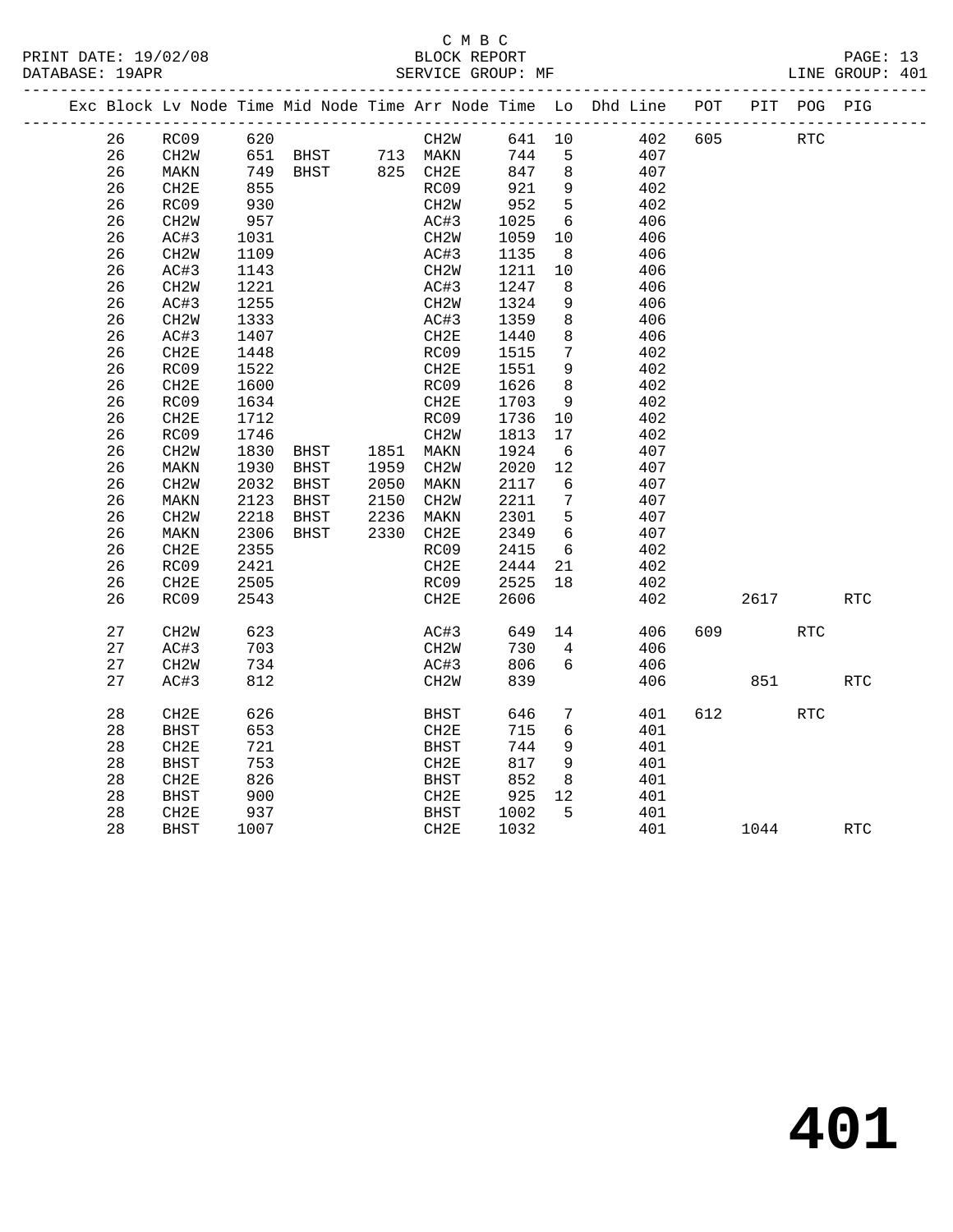| DATABASE: 19APR |          |                   |                                                                                                       | SERVICE GROUP: MF |                   |              |                         | -----------------------                                                        |     |            |            | LINE GROUP: 401 |  |
|-----------------|----------|-------------------|-------------------------------------------------------------------------------------------------------|-------------------|-------------------|--------------|-------------------------|--------------------------------------------------------------------------------|-----|------------|------------|-----------------|--|
|                 |          |                   |                                                                                                       |                   |                   |              |                         | Exc Block Lv Node Time Mid Node Time Arr Node Time Lo Dhd Line POT PIT POG PIG |     |            |            |                 |  |
|                 | 29       | HW#5 620          |                                                                                                       |                   | AC#3 642 9        |              |                         | 408                                                                            | 617 | <b>RTC</b> |            |                 |  |
|                 | 29       | AC#3              | 651                                                                                                   |                   | <b>HW#5</b>       |              |                         | 711 7<br>408                                                                   |     |            |            |                 |  |
|                 | 29       | HW#5              | 718                                                                                                   |                   | AC#3              | 746 10       |                         | 408                                                                            |     |            |            |                 |  |
|                 | 29       | AC#3              | $\begin{array}{c} \n \overline{\phantom{0}} & 2 \\  827 \\  \overline{\phantom{0}} & 1\n \end{array}$ |                   | HW#5              | 819          | 8 <sup>8</sup>          | 408                                                                            |     |            |            |                 |  |
|                 | 29       | HW#5              |                                                                                                       |                   | AC#3              | 857          | $\overline{4}$          | 408                                                                            |     |            |            |                 |  |
|                 | 29       | AC#3              | 901                                                                                                   |                   | CH2W              | 928          | 11                      | 406                                                                            |     |            |            |                 |  |
|                 | 29       | CH <sub>2</sub> W | 939                                                                                                   |                   | AC#3              | 1007         | 5                       | 406                                                                            |     |            |            |                 |  |
|                 | 29       | AC#3              | 1012                                                                                                  |                   | CH2E              | 1041         | 9                       | 406                                                                            |     |            |            |                 |  |
|                 | 29       | CH2E              | 1050                                                                                                  |                   | BHST              | 1115         | $\overline{7}$          | 401                                                                            |     |            |            |                 |  |
|                 | 29       | BHST              | 1122                                                                                                  | BHST 1122 CH2W    |                   | 1146         | $\overline{4}$          | 401                                                                            |     |            |            |                 |  |
|                 | 29       | CH <sub>2</sub> W | 1150                                                                                                  |                   | RC09              | 1216         | 11                      | 407                                                                            |     |            |            |                 |  |
|                 | 29       | RC09              | 1227                                                                                                  |                   | CH2E              | 1253         | $5^{\circ}$             | 407                                                                            |     |            |            |                 |  |
|                 | 29       | CH2E              | 1258                                                                                                  |                   | RC09              | 1325         | $\overline{4}$          | 402                                                                            |     |            |            |                 |  |
|                 | 29       | RC09              | 1329                                                                                                  |                   | CH2E              | 1355         | 13                      | 407                                                                            |     |            |            |                 |  |
|                 | 29       | CH2E              | 1408                                                                                                  |                   | RC09              | 1435         | 5                       | 402                                                                            |     |            |            |                 |  |
|                 | 29       | RC09              | 1440                                                                                                  |                   | CH2W              | 1506         | 8                       | 402                                                                            |     |            |            |                 |  |
|                 | 29       | CH <sub>2</sub> W | 1514                                                                                                  |                   | AC#3              | 1545         | $6\overline{6}$         | 406                                                                            |     |            |            |                 |  |
|                 | 29       | AC#3              | 1551                                                                                                  |                   | CH2W              | 1622         | $\overline{7}$          | 406<br>406                                                                     |     |            |            |                 |  |
|                 | 29<br>29 | CH2W<br>AC#3      | 1629<br>1703                                                                                          |                   | AC#3<br>CH2W      | 1657<br>1733 | $6\overline{6}$<br>11   | 406                                                                            |     |            |            |                 |  |
|                 | 29       | CH2W              | 1744                                                                                                  |                   | AC#3              | 1809         | 6                       | 406                                                                            |     |            |            |                 |  |
|                 | 29       | AC#3              | 1815                                                                                                  |                   | CH2W              | 1844         | 10                      | 406                                                                            |     |            |            |                 |  |
|                 | 29       | CH2W              | 1854                                                                                                  |                   | AC#3              | 1919         | 6                       | 406                                                                            |     |            |            |                 |  |
|                 | 29       | AC#3              | 1925                                                                                                  |                   | CH2W              | 1954         | 8 <sup>8</sup>          | 406                                                                            |     |            |            |                 |  |
|                 | 29       | CH2W              | 2002                                                                                                  |                   | AC#3              | 2025         | $\overline{\mathbf{3}}$ | 406                                                                            |     |            |            |                 |  |
|                 | 29       | AC#3              | 2028                                                                                                  |                   | CH2W              | 2056         |                         | 406                                                                            |     | 2108       |            | RTC             |  |
|                 |          |                   |                                                                                                       |                   |                   |              |                         |                                                                                |     |            |            |                 |  |
|                 | 30       | AC#3              | 637                                                                                                   |                   | CH2W              | 701          | $7\overline{ }$         | 406                                                                            |     | 622 620    | <b>RTC</b> |                 |  |
|                 | 30       | CH2W              | 708                                                                                                   |                   | AC#3              | 734          | 11                      | 406                                                                            |     |            |            |                 |  |
|                 | 30       | AC#3              | 745                                                                                                   |                   | CH2W              | 812          | 5                       | 406                                                                            |     |            |            |                 |  |
|                 | 30       | CH2W              | 817                                                                                                   |                   | AC#3              | 848          | 6                       | 406                                                                            |     |            |            |                 |  |
|                 | 30       | AC#3              | 854                                                                                                   |                   | CH2W              | 921          |                         | 406                                                                            |     | 933        |            | RTC             |  |
|                 | 31       | CH2E              | 700                                                                                                   |                   | BHST              | 722          | 9                       | 401                                                                            |     | 646 64     | <b>RTC</b> |                 |  |
|                 | 31       | BHST              | 731                                                                                                   |                   | CH2E              | 755          | 8 <sup>8</sup>          | 401                                                                            |     |            |            |                 |  |
|                 | 31       | CH2E              | 803                                                                                                   |                   | BHST              | 829          | 11                      | 401                                                                            |     |            |            |                 |  |
|                 | 31       | BHST              | 840                                                                                                   |                   | CH2E              | 904          | 9                       | 401                                                                            |     |            |            |                 |  |
|                 | 31       | CH2E              | 913                                                                                                   |                   | BHST              | 938 14       |                         | 401                                                                            |     |            |            |                 |  |
|                 | 31 BHST  |                   | 952                                                                                                   |                   | CH2E 1017         |              |                         | 401                                                                            |     | 1029       |            | <b>RTC</b>      |  |
|                 |          |                   |                                                                                                       |                   |                   |              |                         |                                                                                |     |            |            |                 |  |
|                 | 32       | HW#5              | 657                                                                                                   |                   | AC#3              | 722          | 7                       | 408                                                                            | 654 |            | <b>RTC</b> |                 |  |
|                 | 32       | AC#3              | 729                                                                                                   |                   | HW#5              | 752          | 6                       | 408                                                                            |     |            |            |                 |  |
|                 | 32       | HW#5              | 758                                                                                                   |                   | AC#3              | 830          | 11                      | 408                                                                            |     |            |            |                 |  |
|                 | 32       | AC#3              | 841                                                                                                   |                   | HW#5              | 904          |                         | 408                                                                            |     | 907        |            | <b>RTC</b>      |  |
|                 | 33       | AC#3              | 720                                                                                                   |                   | CH <sub>2</sub> M | 747          | 8                       | 406                                                                            | 705 |            | <b>RTC</b> |                 |  |
|                 | 33       | CH <sub>2</sub> W | 755                                                                                                   |                   | AC#3              | 827          | 6                       | 406                                                                            |     |            |            |                 |  |
|                 | 33       | AC#3              | 833                                                                                                   |                   | CH <sub>2</sub> M | 900          |                         | 406                                                                            |     | 912        |            | <b>RTC</b>      |  |
|                 |          |                   |                                                                                                       |                   |                   |              |                         |                                                                                |     |            |            |                 |  |
|                 | 34       | CH <sub>2E</sub>  | 727                                                                                                   |                   | BHST              | 751          | 10                      | 401                                                                            | 713 |            | RTC        |                 |  |
|                 | 34       | <b>BHST</b>       | 801                                                                                                   |                   | CH2E              | 825          | 8                       | 401                                                                            |     |            |            |                 |  |
|                 | 34       | CH2E              | 833                                                                                                   |                   | <b>BHST</b>       | 859          | 11                      | 401                                                                            |     |            |            |                 |  |
|                 | 34       | <b>BHST</b>       | 910                                                                                                   |                   | CH2E              | 935          |                         | 401                                                                            |     | 947        |            | <b>RTC</b>      |  |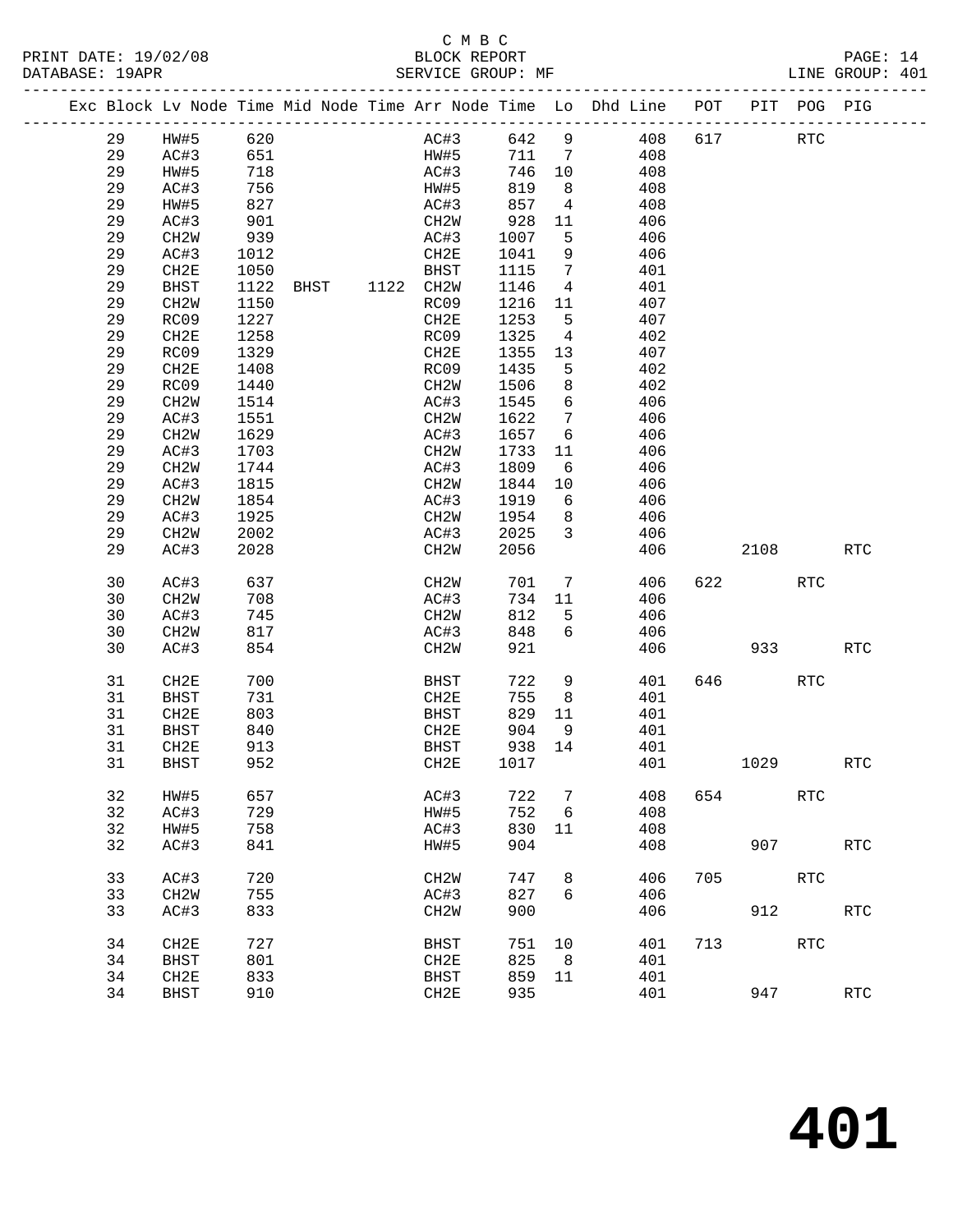PRINT DATE: 19/02/08 BLOCK REPORT BATABASE: 19APR BEST SERVICE GROUP: MF

### C M B C<br>BLOCK REPORT

|  |    |                   |      | Exc Block Lv Node Time Mid Node Time Arr Node Time Lo Dhd Line POT PIT POG PIG |      |                   |         |                         |     |        |          |          |            |            |
|--|----|-------------------|------|--------------------------------------------------------------------------------|------|-------------------|---------|-------------------------|-----|--------|----------|----------|------------|------------|
|  | 35 | CH2W              | 733  |                                                                                |      | AC#3              | 759 6   |                         | 406 |        | 719      |          | RTC        |            |
|  | 35 | AC#3              | 805  |                                                                                |      | CH2W              | 832 13  |                         |     | 406    |          |          |            |            |
|  | 35 | CH2W              | 845  |                                                                                |      | AC#3              | 913     | 6                       |     | 406    |          |          |            |            |
|  | 35 | AC#3              | 919  |                                                                                |      | CH2W              | 946     | $\overline{4}$          |     | 406    |          |          |            |            |
|  | 35 | CH <sub>2</sub> W | 950  |                                                                                |      | RC09              | 1016    |                         |     | 407    |          | 1028     |            | <b>RTC</b> |
|  |    |                   |      |                                                                                |      |                   |         |                         |     |        |          |          |            |            |
|  | 36 | CH2E              | 748  |                                                                                |      | RC09              | 814 10  |                         |     | 402    |          | 734      | RTC        |            |
|  | 36 | RC09              | 824  |                                                                                |      | CH2W              | 847     |                         |     | 402    |          | 859      |            | <b>RTC</b> |
|  |    |                   |      |                                                                                |      |                   |         |                         |     |        |          |          |            |            |
|  | 37 | CH <sub>2</sub> W | 1320 | BHST 1344 MAKN                                                                 |      |                   | 1422    | $\overline{\mathbf{3}}$ |     | 407    |          | 1306 130 | <b>RTC</b> |            |
|  | 37 | MAKN              | 1425 | BHST 1500 CH2W                                                                 |      |                   | 1524    | 6                       |     | 407    |          |          |            |            |
|  | 37 | CH <sub>2</sub> W | 1530 | BHST                                                                           | 1558 | MAKN              | 1641    | 10                      |     | 407    |          |          |            |            |
|  | 37 | MAKN              | 1651 | BHST                                                                           |      | 1735 CH2E         | 1800    | 15                      |     | 407    |          |          |            |            |
|  | 37 | CH2E              | 1815 |                                                                                |      | RC09              | 1839    | $\overline{4}$          |     | 402    |          |          |            |            |
|  | 37 | RC09              | 1843 |                                                                                |      | CH2W              | 1908    |                         |     | 402    |          | 1920     |            | <b>RTC</b> |
|  |    |                   |      |                                                                                |      |                   |         |                         |     |        |          |          |            |            |
|  | 38 | CH <sub>2</sub> W | 1350 |                                                                                |      | RC09              | 1416    | 11                      |     |        | 407 1336 |          | RTC        |            |
|  | 38 | RC09              | 1427 |                                                                                |      | CH2W              | 1453 11 |                         |     | 407    |          |          |            |            |
|  | 38 | CH2W              | 1504 |                                                                                |      | AC#3              | 1535    | 6                       |     | 406    |          |          |            |            |
|  | 38 | AC#3              | 1541 |                                                                                |      | CH2W              | 1612    | 9                       |     | 406    |          |          |            |            |
|  | 38 | CH <sub>2</sub> W | 1621 |                                                                                |      | AC#3              | 1649    | $6\overline{6}$         |     | 406    |          |          |            |            |
|  | 38 | AC#3              | 1655 |                                                                                |      | CH2W              | 1725    | 11                      |     | 406    |          |          |            |            |
|  | 38 | CH <sub>2</sub> W | 1736 |                                                                                |      | AC#3              | 1801    | 6                       |     | 406    |          |          |            |            |
|  | 38 | AC#3              | 1807 |                                                                                |      | CH2W              | 1836    | 9                       |     | 406    |          |          |            |            |
|  | 38 | CH <sub>2</sub> W | 1845 |                                                                                |      | AC#3              | 1910    | 6                       |     | 406    |          |          |            |            |
|  | 38 | AC#3              | 1916 |                                                                                |      | CH2W              | 1945    | $5^{\circ}$             |     | 406    |          |          |            |            |
|  | 38 | CH2W              | 1950 |                                                                                |      | AC#3              | 2013    | 6                       |     | 406    |          |          |            |            |
|  | 38 | AC#3              | 2019 |                                                                                |      | CH2W              | 2047    | 17                      |     | 406    |          |          |            |            |
|  | 38 | CH <sub>2</sub> W | 2104 |                                                                                |      | AC#3              | 2125    | $\overline{\mathbf{3}}$ |     | 406    |          |          |            |            |
|  | 38 | AC#3              | 2128 |                                                                                |      | CH <sub>2</sub> W | 2155    | 10                      |     | 406    |          |          |            |            |
|  | 38 | CH <sub>2</sub> W | 2205 |                                                                                |      | AC#3              | 2225    | $\overline{\mathbf{3}}$ |     | 406    |          |          |            |            |
|  | 38 | AC#3              | 2228 |                                                                                |      | CH2W              | 2254    | 8                       |     | 406    |          |          |            |            |
|  | 38 | CH <sub>2</sub> W | 2302 |                                                                                |      | AC#3              | 2322    | 6                       |     | 406    |          |          |            |            |
|  | 38 | AC#3              | 2328 |                                                                                |      | CH2W              | 2354    | 8                       |     | 406    |          |          |            |            |
|  | 38 | CH2W              | 2402 |                                                                                |      | AC#3              | 2422    | 6                       |     | 406    |          |          |            |            |
|  | 38 | AC#3              | 2428 |                                                                                |      | CH2W              | 2452    | 27                      |     | 15 406 |          |          |            |            |
|  | 38 | AC#3              | 2534 |                                                                                |      | CH2W              | 2558    | $\overline{\mathbf{3}}$ |     | 15 406 |          |          |            |            |
|  | 38 | AD3W              | 2616 | GR41 2647 SERO                                                                 |      |                   | 2702    | $\overline{7}$          |     | N10    |          |          |            |            |
|  | 38 | SERO              |      | 2709 GR41                                                                      |      | 2724 AD3W         | 2801    | 21                      |     | N10    |          |          |            |            |
|  | 38 | AD3W              |      | 2822 GR71                                                                      |      |                   | 2839    |                         | N10 |        |          | 2852     |            | <b>RTC</b> |
|  | 39 | HW#5              | 1411 |                                                                                |      | AC#3              | 1441    | 8 <sup>8</sup>          |     |        | 408 1408 |          | <b>RTC</b> |            |
|  | 39 | AC#3              | 1449 |                                                                                |      | HW#5              | 1517    | 16                      |     | 408    |          |          |            |            |
|  | 39 | HW#5              | 1533 |                                                                                |      | AC#3              | 1603    | 13                      |     | 408    |          |          |            |            |
|  | 39 | AC#3              | 1616 |                                                                                |      | HW#5              | 1643    | 7                       |     | 408    |          |          |            |            |
|  | 39 | HW#5              | 1650 |                                                                                |      | AC#3              | 1720    | 11                      |     | 408    |          |          |            |            |
|  | 39 | AC#3              | 1731 |                                                                                |      | HW#5              | 1757    |                         |     | 408    |          | 1800     |            | RTC        |
|  | 40 | CH2E              | 1428 |                                                                                |      | RC09              | 1455    | 5                       |     | 402    | 1414     |          | <b>RTC</b> |            |
|  | 40 | RC09              | 1500 |                                                                                |      | CH2E              | 1529    | 8                       |     | 402    |          |          |            |            |
|  | 40 | CH2E              | 1537 |                                                                                |      | <b>BHST</b>       | 1604    | 9                       |     | 401    |          |          |            |            |
|  | 40 | <b>BHST</b>       | 1613 |                                                                                |      | CH2E              | 1640    | 8                       |     | 401    |          |          |            |            |
|  | 40 | CH2E              | 1648 |                                                                                |      | RC09              | 1714    | 8                       |     | 402    |          |          |            |            |
|  | 40 | RC09              | 1722 |                                                                                |      | CH <sub>2</sub> M | 1749    |                         |     | 402    |          | 1801     |            | <b>RTC</b> |
|  |    |                   |      |                                                                                |      |                   |         |                         |     |        |          |          |            |            |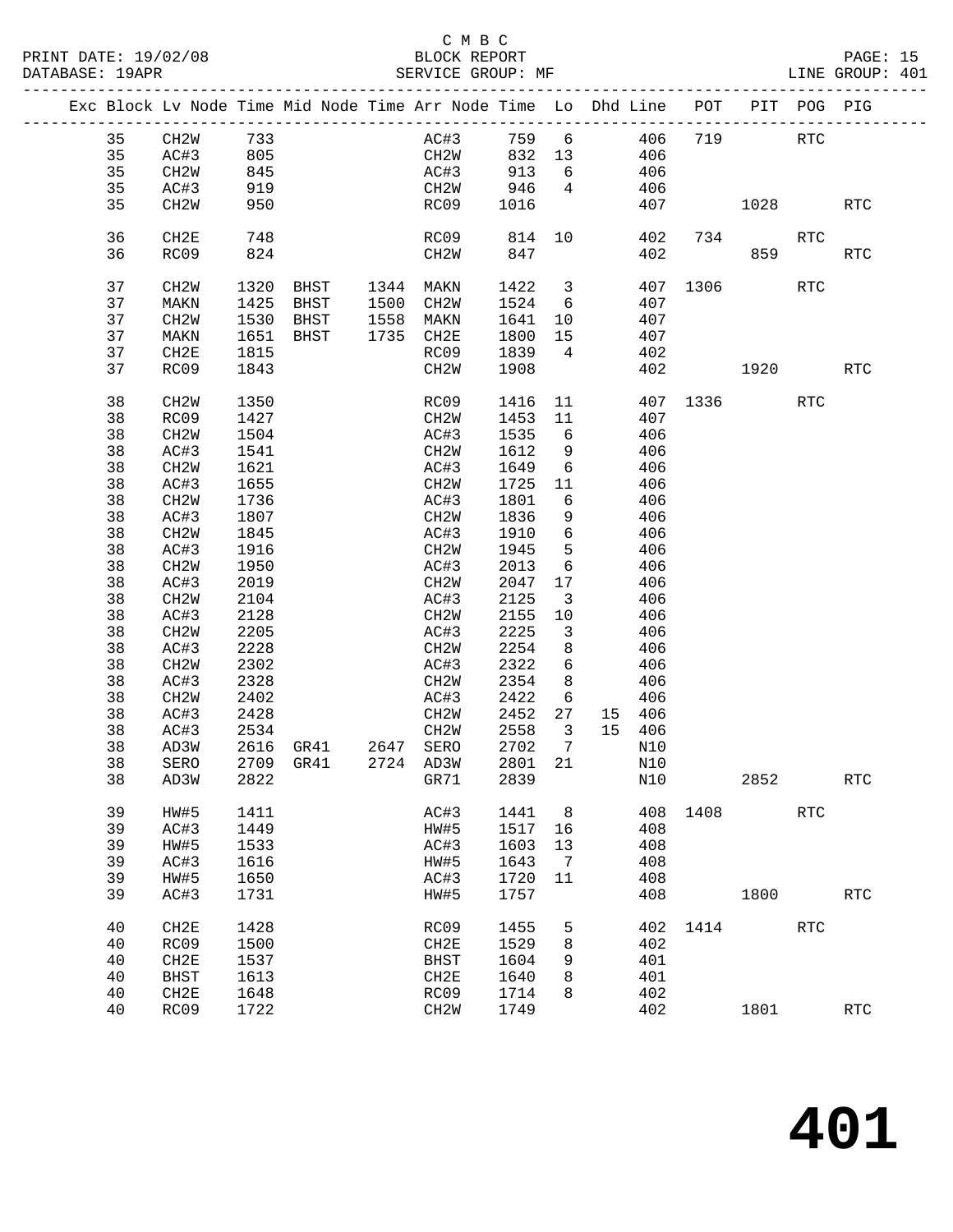PRINT DATE: 19/02/08 BLOCK REPORT BATABASE: 19APR BEST BERVICE GROUP: MF

### C M B C<br>BLOCK REPORT

PAGE: 16<br>LINE GROUP: 401

|          |    |                   |      |                |      |                   |                   |                 | Exc Block Lv Node Time Mid Node Time Arr Node Time Lo Dhd Line POT PIT POG PIG |          |      |                      |                      |
|----------|----|-------------------|------|----------------|------|-------------------|-------------------|-----------------|--------------------------------------------------------------------------------|----------|------|----------------------|----------------------|
|          | 41 | CH2W              | 1429 |                |      | AC#3              |                   |                 | 1455 5 406 1415                                                                |          |      | RTC                  |                      |
|          | 41 | AC#3              | 1500 |                |      | CH2W              |                   |                 | 406                                                                            |          |      |                      |                      |
|          | 41 | CH2W              | 1547 |                |      | AC#3              | 1531 16<br>1615 6 |                 | 406                                                                            |          |      |                      |                      |
|          | 41 | AC#3              | 1621 |                |      | CH2W              | 1652              | 10              | 406                                                                            |          |      |                      |                      |
|          | 41 | CH2W              | 1702 |                |      | AC#3              | 1729              | 6               | 406                                                                            |          |      |                      |                      |
|          |    |                   |      |                |      |                   |                   |                 |                                                                                |          |      |                      |                      |
|          | 41 | AC#3              | 1735 |                |      | CH2W              | 1804              |                 | 406                                                                            |          | 1816 |                      | <b>RTC</b>           |
|          | 42 | MAKN              | 1445 | BHST 1520 CH2W |      |                   | 1544              |                 | 13 and $\overline{\phantom{a}}$ 13<br>407                                      |          | 1421 | <b>RTC</b>           |                      |
|          | 42 | CH <sub>2</sub> W | 1557 |                |      | AC#3              | 1625              | 6               | 406                                                                            |          |      |                      |                      |
|          | 42 | AC#3              | 1631 |                |      | CH2W              | 1701              | 10              | 406                                                                            |          |      |                      |                      |
|          | 42 | CH <sub>2</sub> W | 1711 |                |      | AC#3              | 1737              | 6               | 406                                                                            |          |      |                      |                      |
|          | 42 | AC#3              | 1743 |                |      | CH2W              | 1812              | 6               | 406                                                                            |          |      |                      |                      |
|          | 42 | CH2W              | 1818 |                |      | AC#3              | 1843              | 6               | 406                                                                            |          |      |                      |                      |
|          | 42 | AC#3              | 1849 |                |      | CH2W              | 1918              |                 | 406                                                                            |          | 1930 |                      | <b>RTC</b>           |
| WE 43    |    | MCRO              | 1430 |                |      | HW#5              | 1441              | 22              |                                                                                | 408 1423 |      | <b>RTC</b>           |                      |
| #WE 43   |    | HW#5              | 1503 |                |      | AC#3              | 1538              | 12              |                                                                                | 408 1500 |      | <b>RTC</b>           |                      |
| WE 43    |    | HW#5              | 1503 |                |      | AC#3              | 1538              | 12              | 408                                                                            |          |      |                      |                      |
|          | 43 | AC#3              | 1550 |                |      | HW#5              | 1617              | 8 <sup>8</sup>  | 408                                                                            |          |      |                      |                      |
|          | 43 | HW#5              | 1625 |                |      | AC#3              | 1655              | 12              | 408                                                                            |          |      |                      |                      |
|          | 43 | AC#3              | 1707 |                |      | HW#5              | 1733              | 9               | 408                                                                            |          |      |                      |                      |
|          |    |                   |      |                |      | AC#3              |                   |                 | 408                                                                            |          |      |                      |                      |
|          | 43 | HW#5              | 1742 |                |      |                   | 1810              | 9<br>6          |                                                                                |          |      |                      |                      |
|          | 43 | AC#3              | 1819 |                |      | RRCX              | 1847              |                 | 408                                                                            |          |      |                      |                      |
|          | 43 | RRCX              | 1853 |                |      | AC#3              | 1919              | 3               | 408                                                                            |          |      |                      |                      |
|          | 43 | AC#3              | 1922 |                |      | RRCX              | 1950              | 17              | 408                                                                            |          |      |                      |                      |
|          | 43 | RRCX              | 2007 |                |      | AC#3              | 2032              | 5               | 408                                                                            |          |      |                      |                      |
|          | 43 | AC#3              | 2037 |                |      | RRCX              | 2104              | $\mathbf{3}$    | 408                                                                            |          |      |                      |                      |
|          | 43 | RRCX              | 2107 |                |      | AC#3              | 2130              | $7\phantom{.0}$ | 408                                                                            |          |      |                      |                      |
|          | 43 | AC#3              | 2137 |                |      | RRCX              | 2204              | $\mathbf{3}$    | 408                                                                            |          |      |                      |                      |
|          | 43 | RRCX              | 2207 |                |      | AC#3              | 2230              | $7\phantom{.0}$ | 408                                                                            |          |      |                      |                      |
|          | 43 | AC#3              | 2237 |                |      | RRCX              | 2302              | 5               | 408                                                                            |          |      |                      |                      |
|          | 43 | RRCX              | 2307 |                |      | AC#3              | 2330              | 9               | 408                                                                            |          |      |                      |                      |
|          | 43 | AC#3              | 2339 |                |      | RRCX              | 2402              | $\mathbf{3}$    | 408                                                                            |          |      |                      |                      |
|          | 43 | RRCX              | 2405 |                |      | AC#3              | 2428              | 11              | 408                                                                            |          |      |                      |                      |
|          | 43 | AC#3              | 2439 |                |      | HW#5              | 2458              |                 | 408                                                                            |          | 2501 |                      | RTC                  |
| $SD$ 44  |    | CH2E              | 1449 |                |      | BHST              | 1516              |                 | $7\overline{ }$                                                                | 401 1435 |      | <b>RTC</b>           |                      |
| $SD$ 44  |    | <b>BHST</b>       | 1523 |                |      | CH2E              | 1551              | $\overline{4}$  | 401                                                                            |          |      |                      |                      |
| $#SD$ 44 |    | <b>BHST</b>       | 1523 |                |      | CH2E              | 1551              | $\overline{4}$  |                                                                                | 401 1508 |      | RTC                  |                      |
|          | 44 | CH2E              | 1555 |                |      | BHST              | 1622 6            |                 | 401                                                                            |          |      |                      |                      |
|          | 44 | BHST              | 1628 |                |      | CH2E              | 1655              | 11              | 401                                                                            |          |      |                      |                      |
|          | 44 | CH <sub>2E</sub>  | 1706 |                |      | <b>BHST</b>       | 1733              | 8               | 401                                                                            |          |      |                      |                      |
|          | 44 | <b>BHST</b>       | 1741 |                |      | CH2E              | 1808              |                 | 401                                                                            |          | 1820 |                      | $\operatorname{RTC}$ |
|          | 45 | CH <sub>2</sub> W | 1450 | BHST           | 1518 | MAKN              | 1601              | 13              | 407                                                                            | 1436     |      | $\operatorname{RTC}$ |                      |
|          | 45 | MAKN              | 1614 | <b>BHST</b>    | 1655 | CH <sub>2</sub> W | 1719              | 10              | 407                                                                            |          |      |                      |                      |
|          | 45 | CH <sub>2</sub> W | 1729 | BHST           | 1752 | MAKN              | 1833              | 3               | 407                                                                            |          |      |                      |                      |
|          | 45 | MAKN              | 1836 | BHST           | 1911 | CH2E              | 1934              | 6               | 407                                                                            |          |      |                      |                      |
|          | 45 | CH2E              | 1940 |                |      | RC09              | 2002              | 8               | 402                                                                            |          |      |                      |                      |
|          | 45 | RC09              | 2010 |                |      | CH2E              | 2036              | 4               | 402                                                                            |          |      |                      |                      |
|          | 45 | CH <sub>2E</sub>  | 2040 |                |      | RC09              | 2100              | 10              | 402                                                                            |          |      |                      |                      |
|          | 45 | RC09              | 2110 |                |      | CH2E              | 2135              | 5               | 402                                                                            |          |      |                      |                      |
|          | 45 | CH2E              | 2140 |                |      | RC09              | 2200              |                 | 402                                                                            |          |      |                      |                      |
|          | 45 | RC09              |      |                |      | CH2W              | 2233              | 10<br>13        | 402                                                                            |          |      |                      |                      |
|          |    |                   | 2210 |                |      |                   |                   |                 |                                                                                |          |      |                      |                      |
|          | 45 | CH <sub>2</sub> W | 2246 | BHST           | 2302 | MAKN              | 2327              | 16              | 407                                                                            |          |      |                      |                      |
|          | 45 | MAKN              | 2343 | <b>BHST</b>    | 2407 | CH <sub>2</sub> M | 2425              | 25              | 407                                                                            |          |      |                      |                      |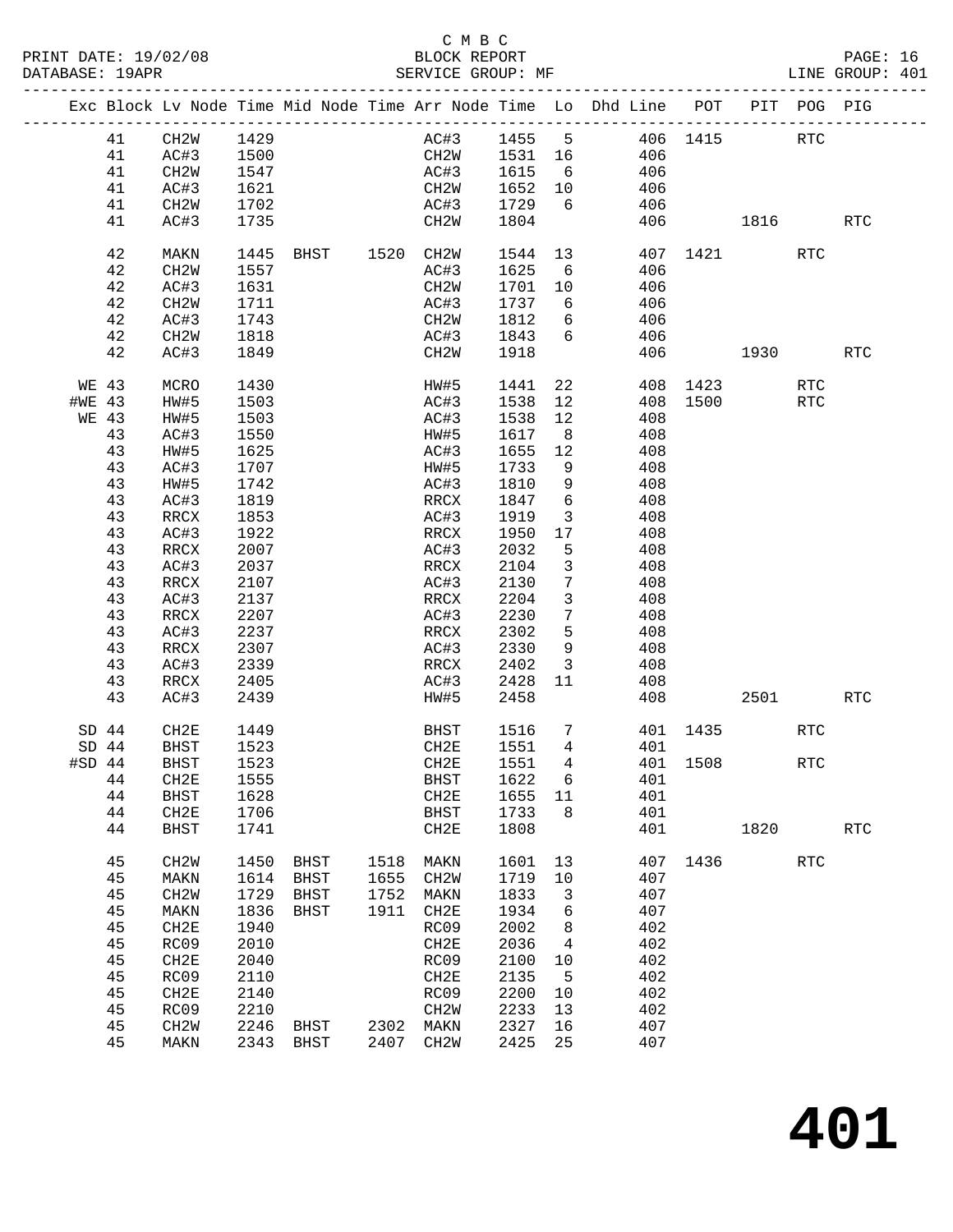PRINT DATE: 19/02/08 BLOCK REPORT BATABASE: 19APR BEST SERVICE GROUP: MF

### C M B C<br>BLOCK REPORT

|         |         |                   |      | Exc Block Lv Node Time Mid Node Time Arr Node Time Lo Dhd Line POT PIT POG PIG |                           |                            |                 |                |       |          |              |                      |            |
|---------|---------|-------------------|------|--------------------------------------------------------------------------------|---------------------------|----------------------------|-----------------|----------------|-------|----------|--------------|----------------------|------------|
|         | 45      | CH2W              |      | 2450 BHST 2506 MAKN 2531 11 407                                                |                           |                            |                 |                |       |          |              |                      |            |
|         | 45      | MAKN              |      | 2542 BHST 2606 CH2W 2621                                                       |                           |                            |                 |                |       | 407      | 2632         |                      | <b>RTC</b> |
|         |         |                   |      |                                                                                |                           |                            |                 |                |       |          |              |                      |            |
| $SD$ 46 |         | HW#5              | 1451 |                                                                                | AC#3                      |                            |                 |                |       | 408 1448 |              | $\operatorname{RTC}$ |            |
|         | $SD$ 46 | AC#3              | 1529 |                                                                                | HW#5                      |                            |                 |                | 408   |          |              |                      |            |
| #SD 46  |         | AC#3              | 1529 |                                                                                | HW#5                      | 1525 4<br>1556 4<br>1556 4 |                 | $\overline{4}$ |       |          | 408 1514     | <b>RTC</b>           |            |
|         | 46      | HW#5              | 1600 |                                                                                | AC#3                      | 1630                       |                 | 12             | 408   |          |              |                      |            |
|         | 46      | AC#3              | 1642 |                                                                                | HW#5                      | 1709                       | $4\overline{4}$ |                | 408   |          |              |                      |            |
|         | 46      | HW#5              | 1713 |                                                                                |                           |                            |                 |                | 408   |          |              |                      |            |
|         | 46      | AC#3              | 1755 |                                                                                | AC#3 1745 10<br>HW#5 1821 |                            |                 |                |       |          | 408 1824     |                      | RTC        |
|         |         |                   |      |                                                                                |                           |                            |                 |                |       |          |              |                      |            |
|         | 47      | CH2E              | 1507 |                                                                                | BHST                      | 1534 13                    |                 |                |       |          | 401 1453     | RTC                  |            |
|         | 47      | BHST              | 1547 |                                                                                | CH2E                      | 1614 4                     |                 |                | 401   |          |              |                      |            |
|         | 47      | CH2E              | 1618 |                                                                                | BHST                      | 1645                       | 8 <sup>8</sup>  |                | 401   |          |              |                      |            |
|         | 47      | BHST              | 1653 |                                                                                | CH2E                      | 1720                       | 10              |                | 401   |          |              |                      |            |
|         | 47      | CH2E              | 1730 |                                                                                | BHST                      | 1757                       | $5^{\circ}$     |                | 4 401 |          |              |                      |            |
|         | 47      | RC09              |      |                                                                                |                           | 1903                       | 10              |                | 430   |          |              |                      |            |
|         | 47      | MTST              |      | 1806 49KN 1847 MTST<br>1913 KBMI 1932 RC09                                     |                           | 1955                       | 8 <sup>8</sup>  |                | 430   |          |              |                      |            |
|         | 47      | RC09              |      | 2003 49KN                                                                      | 2035 MTST                 | 2048                       | $5^{\circ}$     |                | 430   |          |              |                      |            |
|         | 47      | MTST              |      | 2053 KBMI                                                                      | 2112 RC09                 | 2135                       |                 |                |       |          | 430 2147     |                      | <b>RTC</b> |
|         |         |                   |      |                                                                                |                           |                            |                 |                |       |          |              |                      |            |
| EW 48   |         | WI#4              | 1506 |                                                                                | CH2W                      | 1534                       | $\overline{3}$  |                |       |          | 413 1459     | <b>RTC</b>           |            |
| EW 48   |         | CH2W              | 1537 |                                                                                | AC#3                      | 1605                       | 6               |                | 406   |          |              |                      |            |
| #EW 48  |         | CH2W              | 1537 |                                                                                | AC#3                      | 1605                       | $6\overline{6}$ |                |       |          | 406 1523     | <b>RTC</b>           |            |
|         | 48      | AC#3              | 1611 |                                                                                | CH2W                      | 1642                       | 7               |                | 406   |          |              |                      |            |
|         | 48      | CH <sub>2</sub> W |      | 1649 BHST 1712 MAKN                                                            |                           | 1759                       |                 |                |       |          | 407 1814     |                      | <b>RTC</b> |
|         |         |                   |      |                                                                                |                           |                            |                 |                |       |          |              |                      |            |
|         | EW 49   | MCRO              | 1508 |                                                                                | HW#5 1520 4               |                            |                 |                |       |          | 408 1501     | RTC                  |            |
|         | EW 49   | HW#5              | 1524 |                                                                                | AC#3                      | 1554                       | 13              |                | 408   |          |              |                      |            |
| #EW 49  |         | HW#5              | 1524 |                                                                                | AC#3                      | 1554                       | 13              |                |       |          | 408 1521 RTC |                      |            |
|         | 49      | AC#3              | 1607 |                                                                                | HW#5                      | 1634                       | $7\overline{ }$ |                | 408   |          |              |                      |            |
|         | 49      | HW#5              | 1641 |                                                                                | AC#3                      | 1711 12                    |                 |                | 408   |          |              |                      |            |
|         | 49      | AC#3              | 1723 |                                                                                | HW#5                      | 1749                       | 9               |                | 408   |          |              |                      |            |
|         | 49      | HW#5              | 1758 |                                                                                | AC#3                      | 1826                       |                 |                |       |          | 408 1842     |                      | RTC        |
|         |         |                   |      |                                                                                |                           |                            |                 |                |       |          |              |                      |            |
|         | 50      | BHST              | 1539 |                                                                                | CH2E                      | 1607 4                     |                 |                |       |          | 401 1524     | RTC                  |            |
|         | 50      | CH2E              | 1611 |                                                                                | BHST                      | 1638                       | $7\overline{ }$ |                | 401   |          |              |                      |            |
|         | 50      | BHST              | 1645 |                                                                                | CH2E                      | 1712                       | 10              |                | 401   |          |              |                      |            |
|         | 50      | CH2E              | 1722 |                                                                                | BHST                      | 1749                       | 10              |                | 401   |          |              |                      |            |
|         |         | 50 BHST 1759      |      |                                                                                | CH2E 1826 8 401           |                            |                 |                |       |          |              |                      |            |
|         | 50      | CH2E              | 1834 |                                                                                | BHST                      | 1859                       |                 |                | 401   |          | 1913         |                      | <b>RTC</b> |
|         |         |                   |      |                                                                                |                           |                            |                 |                |       |          |              |                      |            |
|         | 51      | CH2E              | 1636 |                                                                                | RC09                      | 1702                       | 8               |                |       |          | 402 1622     | RTC                  |            |
|         | 51      | RC09              | 1710 |                                                                                | CH2E                      | 1739                       | 9               |                | 402   |          |              |                      |            |
|         | 51      | CH2E              | 1748 |                                                                                | RC09                      | 1812                       |                 |                | 402   |          | 1826         |                      | <b>RTC</b> |
|         |         |                   |      |                                                                                |                           |                            |                 |                |       |          |              |                      |            |
|         | 52      | CH2W              | 1654 |                                                                                | AC#3                      | 1721                       | 6               |                |       | 406 1640 |              | RTC                  |            |
|         | 52      | AC#3              | 1727 |                                                                                | CH2W                      | 1757                       |                 |                | 406   |          | 1809         |                      | <b>RTC</b> |
|         |         |                   |      |                                                                                |                           |                            |                 |                |       |          |              |                      |            |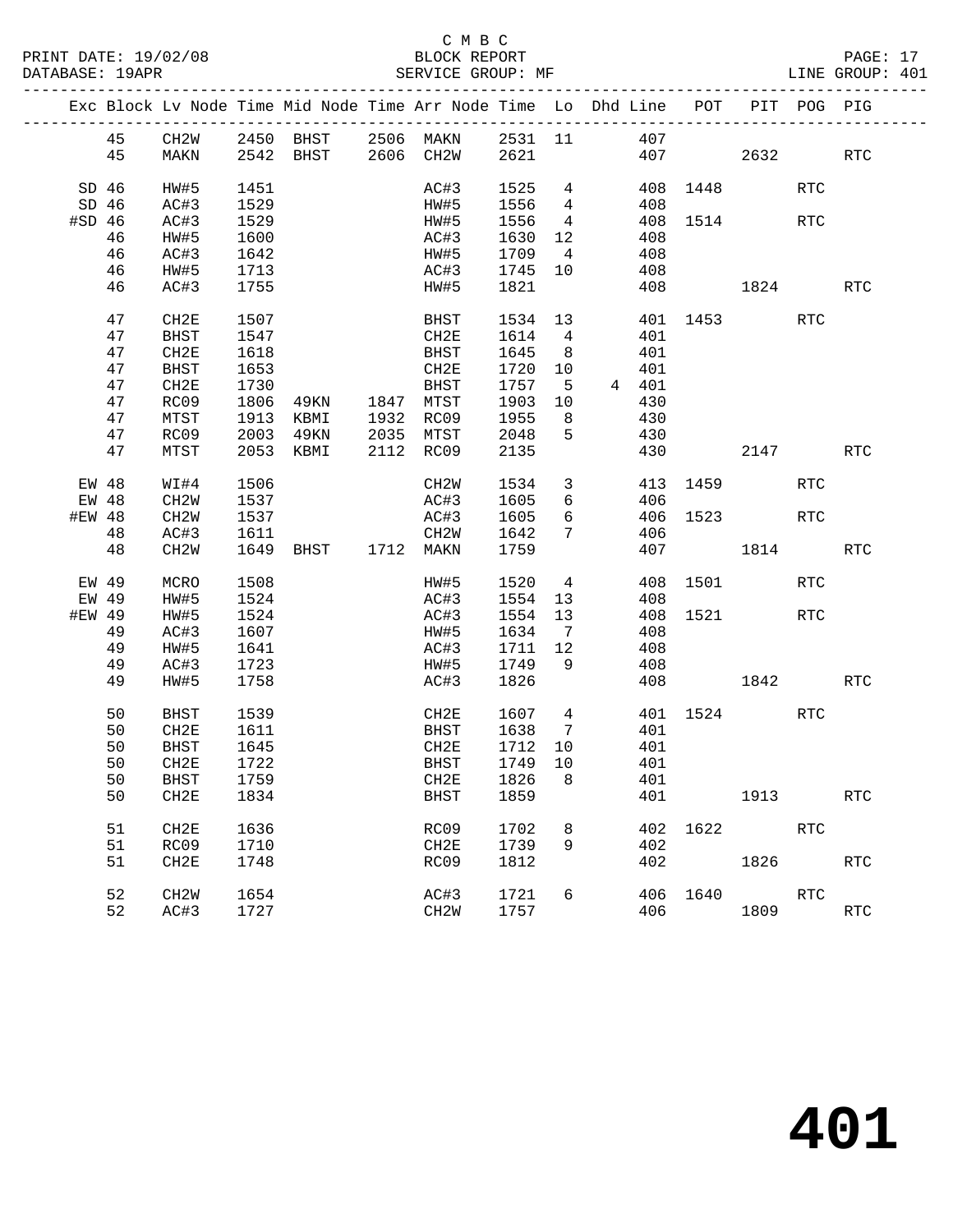| AC#3 |                                                                                                                                                                                                                                                                                    | ACKROYD RD FS NO. 3 RD                                                                                                                              |                                                                                      |                                                                              |                                             |                   |                                                                                           |                      | ACAE ACRO AEROSPACE AGAR DRIVE<br>BEST BRIGHOUSE CEAN DRIVE                                                                                                                                                                                                                                                                                                                                                                                                                                                                                                                                                                                                           |          |  |  |
|------|------------------------------------------------------------------------------------------------------------------------------------------------------------------------------------------------------------------------------------------------------------------------------------|-----------------------------------------------------------------------------------------------------------------------------------------------------|--------------------------------------------------------------------------------------|------------------------------------------------------------------------------|---------------------------------------------|-------------------|-------------------------------------------------------------------------------------------|----------------------|-----------------------------------------------------------------------------------------------------------------------------------------------------------------------------------------------------------------------------------------------------------------------------------------------------------------------------------------------------------------------------------------------------------------------------------------------------------------------------------------------------------------------------------------------------------------------------------------------------------------------------------------------------------------------|----------|--|--|
|      |                                                                                                                                                                                                                                                                                    |                                                                                                                                                     |                                                                                      |                                                                              |                                             |                   |                                                                                           |                      | Exc Block Lv Node Time Mid Node Time Arr Node Time Lo Dhd Line POT PIT POG PIG                                                                                                                                                                                                                                                                                                                                                                                                                                                                                                                                                                                        |          |  |  |
|      | $\mathbf{1}$<br>$\mathbf 1$<br>$\mathbf 1$<br>$\mathbf{1}$<br>$\mathbf 1$<br>$\mathbf{1}$<br>$\mathbf{1}$<br>$\mathbf{1}$<br>$\mathbf 1$<br>$\mathbf{1}$<br>$\mathbf 1$<br>$\mathbf{1}$<br>$\mathbf 1$<br>$\mathbf 1$<br>$\mathbf 1$<br>$\mathbf 1$<br>$\mathbf{1}$<br>$\mathbf 1$ | ACAE<br>BPST<br>RRCX<br>BPST<br>RRCX<br>RC09<br>RRCX<br><b>BPST</b><br>RRCX<br>RC09<br>RRCX<br>BPST<br>RRCX<br>BPST<br>RRCX<br>BPST<br>RRCX<br>BPST | 1215<br>1256<br>1340<br>1442<br>1530<br>1639<br>1724<br>1821<br>1900                 | SHSE<br>BHST<br>BHST<br>BHST<br>BHST<br>BHST<br>BHST<br>BHST<br>BHST         | 1357 RRCX<br>1844 BPST<br>1916 RRCX         |                   | 1858<br>1940                                                                              |                      | 1 RRCX 436 BHST 455 BPST 504 1 403 428 RTC<br>1 BPST 505 BHST 514 RRCX 533 1 403<br>1 RRCX 534 BHST 555 BPST 604 21 403<br>1 BPST 625<br>25 ACAE 639 0 412<br>534 BHST 555 BFS1 007 21 102<br>625 ACAE 639 0 412<br>705 BHST 717 RRCX 737 4 403<br>741 BHST 806 BPST 818 9 403<br>827 BHST 840 RRCX 903 11 403<br>914 SHSW 922 RC09 941 7 404<br>948 SHSE 1004 RRCX 1011 5 404<br>1016 BHST 1040 BPST 1054<br>1152 RC09 1211 4 404<br>1234 RRCX 1242 14 404<br>1320 BPST 1335 5 403<br>1357 RRCX 1423 19 403<br>1510 BPST 1525 5 403<br>1549 RRCX 1615 24 403<br>1707 BPST 1722 2 403<br>1741 RRCX 1809 12 403<br>$\begin{array}{ccc} 2 & 403 \\ 8 & 403 \end{array}$ |          |  |  |
|      | $\mathbf 1$<br>$\mathbf 1$<br>$\mathbf 1$<br>$\mathbf 1$<br>$\mathbf 1$<br>$\mathbf 1$<br>$\mathbf 1$<br>$\mathbf 1$<br>$\mathbf 1$<br>$\mathbf 1$<br>$\mathbf 1$                                                                                                                  | RRCX<br>RC09<br>RRCX<br>BPST<br>RRCX<br>RC09<br>RRCX<br>BPST<br>RRCX<br>BPST<br>RRCX                                                                | 1948<br>2019<br>2056<br>2135<br>2218<br>2252<br>2327<br>2410<br>2457<br>2543<br>2611 | SHSW<br>SHSE<br>BHST<br>BHST<br>SHSW<br>SHSE<br>BHST<br>BHST<br>BHST<br>BHST | 1954 RC09<br>2036 RRCX<br>2115 BPST<br>2223 | 2148 RRCX<br>RC09 | 2011<br>2044<br>2126<br>2210<br>2236 16<br>2306 RRCX 2314 13 404<br>2345 BPST 2354 16 403 | 8 <sup>8</sup><br>20 | $\begin{array}{cccc} 2011 & 8 & & 404 \\ 2044 & 12 & & 404 \end{array}$<br>9 403<br>403<br>404<br>403<br>$\frac{1}{403}$<br>$\begin{array}{cc} 2 & 403 \\ 403 & \end{array}$                                                                                                                                                                                                                                                                                                                                                                                                                                                                                          | 2618 RTC |  |  |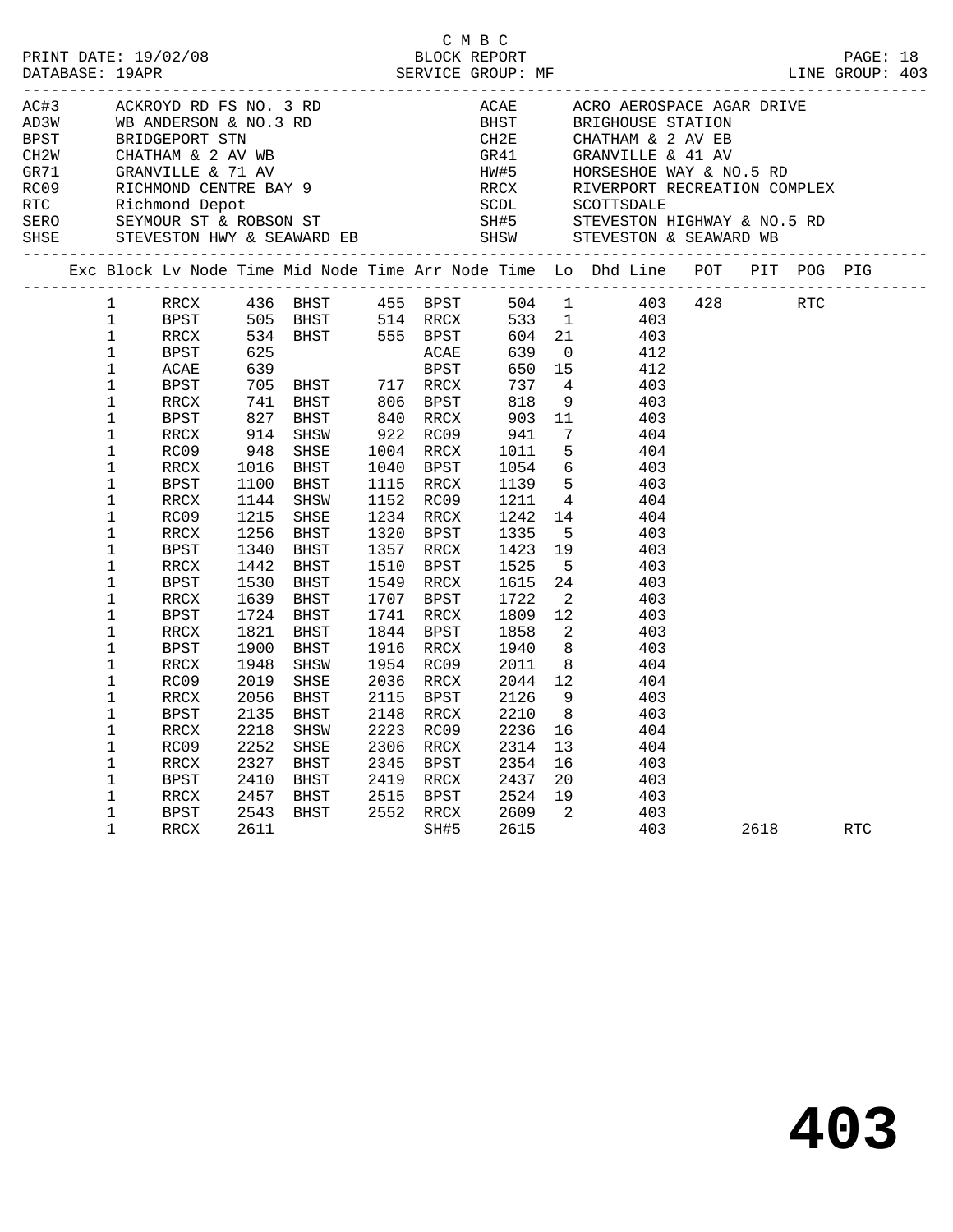PRINT DATE: 19/02/08<br>DATABASE: 19APR

## C M B C<br>BLOCK REPORT<br>CERVICE CROUD: ME

|  | DATABASE: 19APR         |                     |                          | SERVICE GROUP: MF                                                              |              |                           |              |                 |    |            |                          |            | LINE GROUP: 403      |  |
|--|-------------------------|---------------------|--------------------------|--------------------------------------------------------------------------------|--------------|---------------------------|--------------|-----------------|----|------------|--------------------------|------------|----------------------|--|
|  |                         |                     |                          | Exc Block Lv Node Time Mid Node Time Arr Node Time Lo Dhd Line POT PIT POG PIG |              |                           |              |                 |    |            |                          |            |                      |  |
|  | 2                       | SH#5 447            |                          |                                                                                |              | RC09 504 8 15 404 443 RTC |              |                 |    |            |                          |            |                      |  |
|  | $\overline{a}$          | SH#5                | 527                      |                                                                                |              | RC09                      |              | 544 3           |    | 404        |                          |            |                      |  |
|  | $\overline{a}$          | RC09                | 547                      | SHSE 600 RRCX                                                                  |              |                           | 607          | 9               |    | 404        |                          |            |                      |  |
|  | $\overline{c}$          | RRCX                | 616<br>645               | SHSW                                                                           |              | $622$ RC09                | 638          | $7\overline{ }$ |    | 404        |                          |            |                      |  |
|  | 2                       | RC09                | 645                      | SHSE                                                                           |              | 700 RRCX                  | 707          | 9               |    | 404        |                          |            |                      |  |
|  | 2                       | RRCX                | 716                      | SHSW                                                                           |              | 722 RC09                  | 741          | $\mathbf{3}$    |    | 404        |                          |            |                      |  |
|  | $\overline{\mathbf{c}}$ | RC09                | 744                      | SHSE                                                                           |              | 802 RRCX                  | 809          | 6               |    | 404        |                          |            |                      |  |
|  | 2                       | RRCX                | 815<br>846               | SHSW                                                                           |              | 822 RC09                  | 841          | $5^{\circ}$     |    | 404        |                          |            |                      |  |
|  | $\sqrt{2}$              | RC09                |                          | SHSE                                                                           |              | 902 RRCX                  | 909          | $\overline{a}$  |    | 404        |                          |            |                      |  |
|  | 2                       | RRCX                | 911                      | BHST                                                                           |              | 937 BPST                  | 950          | 13              |    | 403        |                          |            |                      |  |
|  | $\mathbf{2}$            | BPST                | 1003                     | BHST                                                                           |              | 1017 RRCX                 | 1040         | $\overline{4}$  |    | 403        |                          |            |                      |  |
|  | $\mathbf{2}$            | RRCX                | 1044                     | SHSW                                                                           |              | 1052 RC09                 | 1111         | $5^{\circ}$     |    | 404        |                          |            |                      |  |
|  | $\sqrt{2}$              | RC09                | 1116                     | SHSE                                                                           |              | 1134 RRCX                 | 1142         | 14              |    | 404        |                          |            |                      |  |
|  | 2                       | RRCX                | 1156                     | BHST                                                                           | 1220         | BPST                      | 1235         | $5^{\circ}$     |    | 403        |                          |            |                      |  |
|  | $\mathbf{2}$            | BPST                | 1240                     | BHST                                                                           | 1256         | RRCX                      | 1320 15      |                 |    | 403        |                          |            |                      |  |
|  | 2                       | RRCX                | 1335                     | BHST                                                                           | 1400         | BPST                      | 1415         | 15              |    | 403        |                          |            |                      |  |
|  | $\sqrt{2}$              | BPST<br>RRCX        | 1430                     | BHST                                                                           |              | 1449 RRCX<br>1607 BPST    | 1622         | 1517 20<br>9    |    | 403        |                          |            |                      |  |
|  | 2<br>2                  | BPST                | 1537<br>1631             | BHST<br>BHST                                                                   | 1648         | RRCX                      | 1714         |                 |    | 403<br>403 | 1720                     |            | <b>RTC</b>           |  |
|  |                         |                     |                          |                                                                                |              |                           |              |                 |    |            |                          |            |                      |  |
|  | 3                       | RRCX                | 516                      | BHST                                                                           |              | 535 BPST                  | 544          |                 | 21 | 403        | 508 700                  | RTC        |                      |  |
|  | 3                       | BPST                | 605                      | BHST                                                                           |              | 614 RRCX                  | 634          | $4\overline{4}$ |    | 403        |                          |            |                      |  |
|  | 3                       | RRCX                | 638                      | BHST                                                                           |              | 659 BPST                  | 709          | 6               |    | 403        |                          |            |                      |  |
|  | 3                       | BPST                | 715<br>715<br>759<br>851 | BHST                                                                           | 727          | RRCX                      | 749          | 10              |    | 403        |                          |            |                      |  |
|  | 3                       | RRCX                |                          | BHST                                                                           | 826          | BPST                      | 838          | 13              |    | 403        |                          |            |                      |  |
|  | 3                       | BPST                |                          | BHST                                                                           |              | 904 RRCX                  | 927          | $7\overline{ }$ |    | 403        |                          |            |                      |  |
|  | 3                       | RRCX                | 934                      | BHST                                                                           | 1000         | BPST                      | 1014         | 6               |    | 403        |                          |            |                      |  |
|  | 3                       | BPST                | 1020                     | BHST                                                                           |              | 1034 RRCX                 | 1057         | 17              |    | 403        |                          |            |                      |  |
|  | 3                       | RRCX                | 1114                     | SHSW                                                                           |              | 1122 RC09                 | 1141         | $\overline{4}$  |    | 404        |                          |            |                      |  |
|  | 3                       | RC09                | 1145                     | SHSE                                                                           |              | 1204 RRCX                 | 1212         | $\overline{4}$  |    | 404        |                          |            |                      |  |
|  | 3                       | RRCX                | 1216                     | BHST                                                                           | 1240         | BPST                      | 1255         | 5<br>5          |    | 403<br>403 |                          |            |                      |  |
|  | 3<br>3                  | BPST<br>RRCX        | 1300<br>1346             | BHST<br>SHSW                                                                   | 1317<br>1352 | RRCX<br>BHST              | 1341<br>1411 | 6               |    | 404        |                          |            |                      |  |
|  | 3                       | BHST                | 1417                     | SHSE                                                                           |              | 1434 RRCX                 | 1444         | 11              |    | 404        |                          |            |                      |  |
|  | 3                       | RRCX                | 1455                     | BHST                                                                           |              | 1525 BPST                 | 1540         | $5^{\circ}$     |    | 403        |                          |            |                      |  |
|  | 3                       | BPST                | 1545                     | BHST                                                                           |              | 1603 RRCX                 | 1629 14      |                 |    | 403        |                          |            |                      |  |
|  | 3                       | RRCX                | 1643                     | SHSW                                                                           |              |                           | 1713         | $\overline{4}$  |    | 404        |                          |            |                      |  |
|  | 3                       | RC09                |                          | 1717 SHSE                                                                      |              | 1654 RC09<br>1736 RRCX    | 1744 16      |                 |    | 404        |                          |            |                      |  |
|  | 3                       |                     |                          | RRCX 1800 BHST 1825 BPST 1839 6                                                |              |                           |              |                 |    | 403        |                          |            |                      |  |
|  | 3                       | <b>BPST</b>         | 1845                     | BHST                                                                           | 1901         | RRCX                      | 1926         |                 |    | 403        | 1932                     |            | <b>RTC</b>           |  |
|  |                         |                     |                          |                                                                                |              |                           |              |                 |    |            |                          |            |                      |  |
|  | 4                       | SCDL                | 605                      |                                                                                |              | BPST                      | 641          | 8               |    | 311        | 537 and $\overline{537}$ | <b>RTC</b> |                      |  |
|  | 4                       | <b>BPST</b>         | 649                      |                                                                                |              | ACAE                      | 705          | 0               |    | 412        |                          |            |                      |  |
|  | 4                       | ACAE                | 705<br>725               |                                                                                |              | <b>BPST</b>               | 718<br>741   | 7               |    | 412<br>412 |                          |            |                      |  |
|  | 4                       | <b>BPST</b>         |                          |                                                                                |              | ACAE                      |              | 0               |    |            |                          |            |                      |  |
|  | 4                       | ACAE<br><b>BPST</b> | 741<br>801               |                                                                                |              | <b>BPST</b>               | 754<br>816   | 7<br>0          |    | 412<br>412 |                          |            |                      |  |
|  | 4                       |                     | 816                      |                                                                                |              | ACAE                      | 829          |                 |    | 412        |                          |            |                      |  |
|  | 4                       | ACAE                | 837                      |                                                                                |              | <b>BPST</b>               | 852          | 8               |    | 412        |                          |            |                      |  |
|  | 4<br>4                  | <b>BPST</b><br>ACAE | 852                      |                                                                                |              | ACAE<br><b>BPST</b>       | 905          | 0<br>10         |    | 412        |                          |            |                      |  |
|  | 4                       |                     | 915                      |                                                                                | 928          |                           | 951          |                 |    | 403        | 957                      |            | $\operatorname{RTC}$ |  |
|  |                         | <b>BPST</b>         |                          | <b>BHST</b>                                                                    |              | $\verb!RRCX!$             |              |                 |    |            |                          |            |                      |  |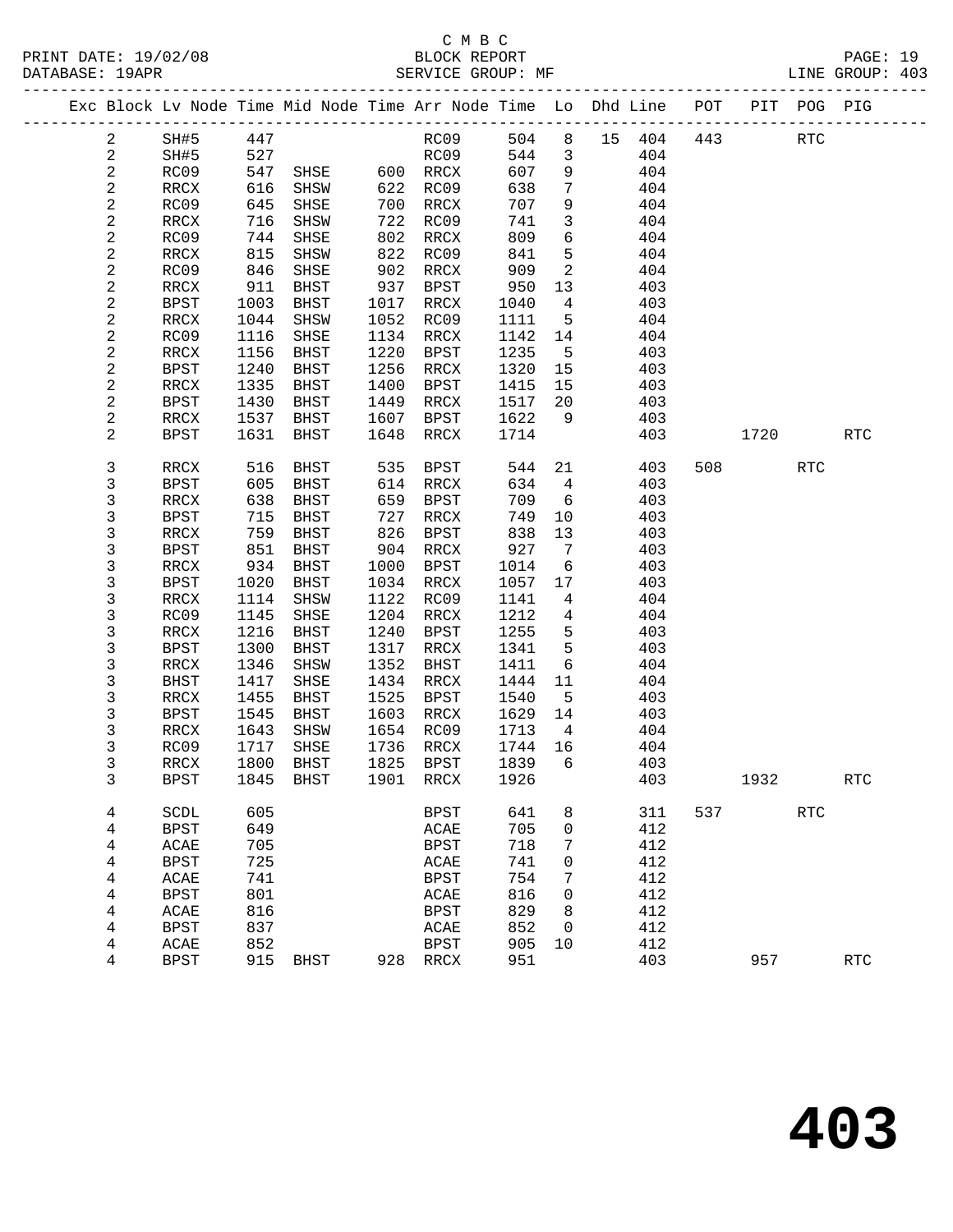| DATABASE: 19APR |   |             |              | SERVICE GROUP: MF               |      |                        |                 |                         |                                                                                |     |          |     | LINE GROUP: 403 |  |
|-----------------|---|-------------|--------------|---------------------------------|------|------------------------|-----------------|-------------------------|--------------------------------------------------------------------------------|-----|----------|-----|-----------------|--|
|                 |   |             |              |                                 |      |                        |                 |                         | Exc Block Lv Node Time Mid Node Time Arr Node Time Lo Dhd Line POT PIT POG PIG |     |          |     |                 |  |
|                 | 5 |             |              |                                 |      |                        |                 |                         | RRCX 554 BHST 615 BPST 624 11 403                                              |     | 546 RTC  |     |                 |  |
|                 | 5 | BPST        |              | 635 BHST 646 RRCX               |      |                        |                 |                         | 706 6<br>403                                                                   |     |          |     |                 |  |
|                 | 5 | RRCX        | 712          |                                 |      | BHST 737 BPST          | 748 3           |                         | 403                                                                            |     |          |     |                 |  |
|                 | 5 | BPST        | 751<br>829   | BHST                            |      | 803 RRCX<br>855 BPST   | 826 3<br>908 19 |                         | 403                                                                            |     |          |     |                 |  |
|                 | 5 | RRCX        |              | BHST                            |      |                        |                 |                         | 403                                                                            |     |          |     |                 |  |
|                 | 5 | BPST        | 927          | BHST                            |      | 940 RRCX               | 1003            | 11                      | 403                                                                            |     |          |     |                 |  |
|                 | 5 | RRCX        | 1014         | SHSW                            |      | 1022 RC09              | 1041            | $6\overline{6}$         | 404                                                                            |     |          |     |                 |  |
|                 | 5 | RC09        | 1047         | SHSE                            |      | 1104 RRCX              | 1111            | $5^{\circ}$             | 404                                                                            |     |          |     |                 |  |
|                 | 5 | RRCX        | 1116         | BHST                            |      | 1140 BPST              | 1155            | $5^{\circ}$             | 403                                                                            |     |          |     |                 |  |
|                 | 5 | BPST        | 1200         | BHST                            |      | 1215 RRCX              | 1238            | 8 <sup>8</sup>          | 403                                                                            |     |          |     |                 |  |
|                 | 5 | RRCX        | 1246         | SHSW                            |      | 1252 BHST              | 1311            | $6\overline{6}$         | 404                                                                            |     |          |     |                 |  |
|                 | 5 | BHST        | 1317         | SHSE                            |      | 1334 RRCX              | 1342            | 13                      | 404                                                                            |     |          |     |                 |  |
|                 | 5 | RRCX        | 1355         | BHST                            |      | 1420 BPST              | 1435            | $5^{\circ}$             | 403                                                                            |     |          |     |                 |  |
|                 | 5 | BPST        | 1440         |                                 |      | ACAE                   | 1454            | $\overline{0}$          | 412                                                                            |     |          |     |                 |  |
|                 | 5 | ACAE        | 1454         |                                 |      | BPST                   | 1509            | 11                      | 412                                                                            |     |          |     |                 |  |
|                 | 5 | BPST        | 1520         |                                 |      | ACAE                   | 1534            | $\overline{0}$          | 412                                                                            |     |          |     |                 |  |
|                 | 5 | ACAE        | 1534         |                                 |      | BPST                   | 1551            | $\overline{9}$          | 412                                                                            |     |          |     |                 |  |
|                 | 5 | BPST        | 1600         |                                 |      | ACAE                   | 1612            | $\overline{0}$          | 412                                                                            |     |          |     |                 |  |
|                 | 5 | ACAE        | 1612         |                                 |      | BPST                   | 1629 11         |                         | 412                                                                            |     |          |     |                 |  |
|                 | 5 | BPST        | 1640         |                                 |      | ACAE                   | 1652            | $\overline{0}$          | 412                                                                            |     |          |     |                 |  |
|                 | 5 | ACAE        | 1652         |                                 |      | BPST                   | 1709 11         |                         | 412                                                                            |     |          |     |                 |  |
|                 | 5 | BPST        | 1720         |                                 |      | ACAE                   | 1732            | $\overline{0}$          | 412                                                                            |     |          |     |                 |  |
|                 | 5 | ACAE        | 1732         |                                 |      | BPST                   | 1749 13         |                         | 412                                                                            |     |          |     |                 |  |
|                 | 5 | BPST        | 1802         |                                 |      | ACAE                   | 1814            | $\overline{0}$          | 412                                                                            |     |          |     |                 |  |
|                 | 5 | ACAE        | 1814         |                                 |      | BPST                   | 1831 11         |                         | 412                                                                            |     |          |     |                 |  |
|                 | 5 | BPST        | 1842         |                                 |      | ACAE                   | 1853            | $\overline{\mathbf{0}}$ | 412                                                                            |     |          |     |                 |  |
|                 | 5 | ACAE        | 1853         |                                 |      | <b>BPST</b>            | 1909 11         |                         | 412                                                                            |     |          |     |                 |  |
|                 | 5 | BPST        | 1920         | BHST 1936 RRCX                  |      |                        | 2000            |                         |                                                                                | 403 | 2006 700 |     | RTC             |  |
|                 | 6 | RC09        | 617          | SHSE                            |      | 630 RRCX               | 637             | 9                       | 404                                                                            |     |          | RTC |                 |  |
|                 | 6 | RRCX        | 646          | SHSW                            |      | 652 RC09               | 709             | 6                       | 404                                                                            |     |          |     |                 |  |
|                 | 6 | RC09        | 715          | SHSE                            |      | 730 RRCX               | 737             | 8                       | 404                                                                            |     |          |     |                 |  |
|                 | 6 | RRCX        | 745<br>815   | SHSW                            |      | 752 BHST               | 811             | $4\overline{ }$         | 404                                                                            |     |          |     |                 |  |
|                 | 6 | BHST        |              | SHSE                            |      | 832 RRCX               | 839             | $5^{\circ}$             | 404                                                                            |     |          |     |                 |  |
|                 | 6 | RRCX        | 844          | SHSW                            |      | 852 RC09               | 911             | $\overline{7}$          | 404                                                                            |     |          |     |                 |  |
|                 | 6 | RC09        | 918          | SHSE                            |      | 934 RRCX               | 941             | 15                      | 404                                                                            |     |          |     |                 |  |
|                 | 6 | RRCX        | $-18$<br>956 | BHST                            |      | 1020 BPST<br>1054 RRCX | 1034<br>1118    | $6\overline{6}$         | 403                                                                            |     |          |     |                 |  |
|                 | 6 | BPST        |              | 1040 BHST                       |      |                        | 1118 18         |                         | 403                                                                            |     |          |     |                 |  |
|                 | 6 |             |              | RRCX 1136 BHST 1200 BPST 1215 5 |      |                        |                 |                         | 403                                                                            |     |          |     |                 |  |
|                 | 6 | <b>BPST</b> | 1220         | <b>BHST</b>                     | 1235 | RRCX                   | 1258            | 18                      | 403                                                                            |     |          |     |                 |  |
|                 | 6 | RRCX        | 1316         | SHSW                            | 1322 | <b>BHST</b>            | 1341            | - 6                     | 404                                                                            |     |          |     |                 |  |
|                 | 6 | <b>BHST</b> | 1347         | SHSE                            | 1404 | RRCX                   | 1414            | 16                      | 404                                                                            |     |          |     |                 |  |
|                 | 6 | RRCX        | 1430         | <b>BHST</b>                     | 1455 | <b>BPST</b>            | 1510            | 5                       | 403                                                                            |     |          |     |                 |  |
|                 | 6 | <b>BPST</b> | 1515         | BHST                            | 1534 | RRCX                   | 1600            | 11                      | 403                                                                            |     |          |     |                 |  |
|                 | 6 | RRCX        | 1611         | SHSW                            | 1623 | BHST                   | 1640            | 4                       | 404                                                                            |     |          |     |                 |  |
|                 | 6 | <b>BHST</b> | 1644         | SHSE                            | 1704 | RRCX                   | 1714            | 16                      | 404                                                                            |     |          |     |                 |  |
|                 | 6 | RRCX        | 1730         | <b>BHST</b>                     | 1756 | <b>BPST</b>            | 1810            | 5                       | 403                                                                            |     |          |     |                 |  |
|                 | 6 | <b>BPST</b> | 1815         | BHST                            | 1832 | RRCX                   | 1857            | 7                       | 403                                                                            |     |          |     |                 |  |
|                 | 6 | RRCX        | 1904         | BHST                            | 1925 | <b>BPST</b>            | 1938            | 2                       | 403                                                                            |     |          |     |                 |  |
|                 | 6 | <b>BPST</b> | 1940         | <b>BHST</b>                     | 1953 | RRCX                   | 2015            | 11                      | 403                                                                            |     |          |     |                 |  |
|                 | 6 | RRCX        | 2026         | BHST                            | 2045 | BPST                   | 2056            | 9                       | 403                                                                            |     |          |     |                 |  |
|                 | 6 | <b>BPST</b> | 2105         | BHST                            | 2118 | RRCX                   | 2140            | 8                       | 403                                                                            |     |          |     |                 |  |
|                 | 6 | RRCX        | 2148         | SHSW                            | 2154 | RC09                   | 2209            |                         | 404                                                                            |     | 2221     |     | <b>RTC</b>      |  |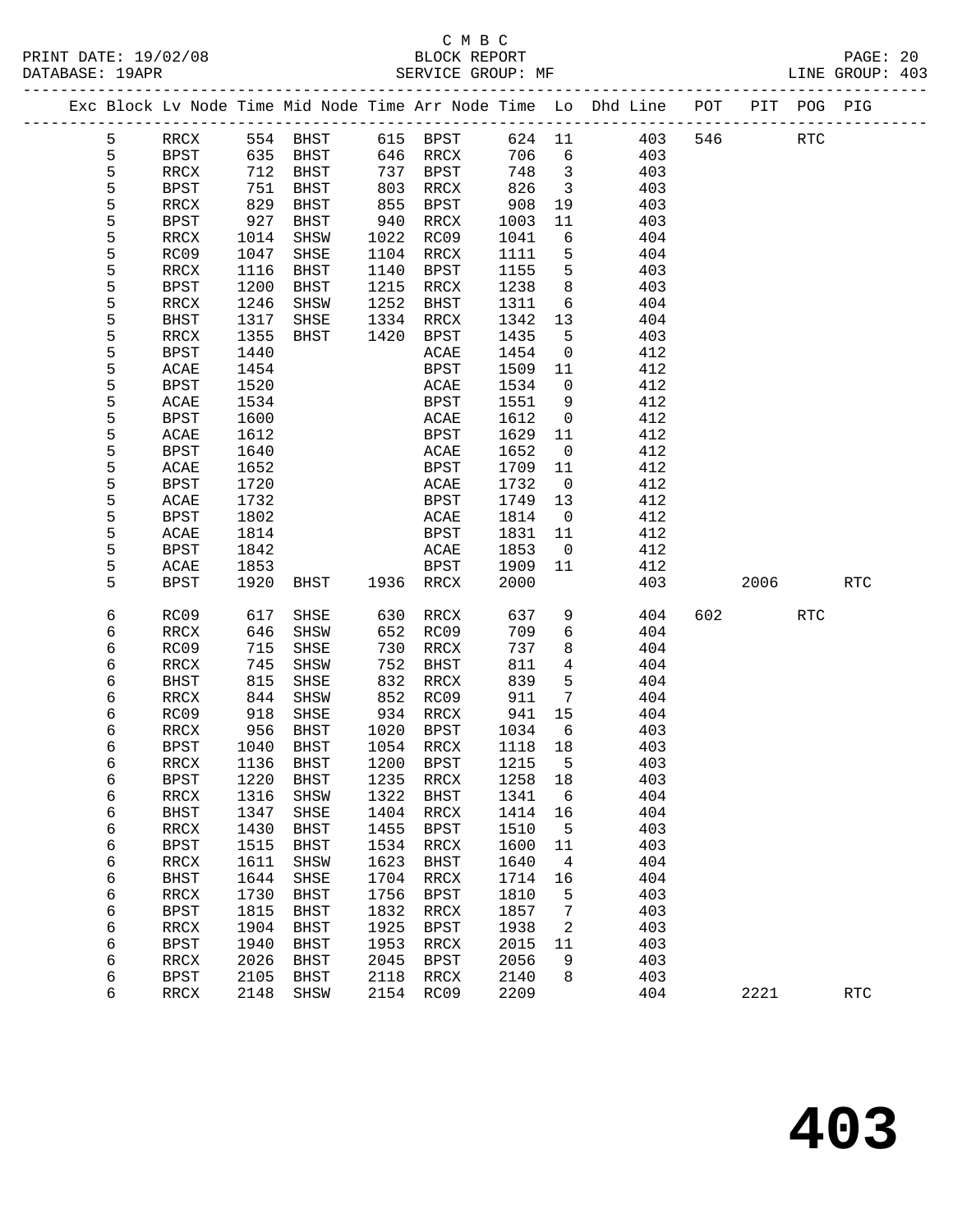PRINT DATE: 19/02/08 BLOCK REPORT BATABASE: 19APR BEST BERVICE GROUP: MF

### C M B C<br>BLOCK REPORT

|  |                | Exc Block Lv Node Time Mid Node Time Arr Node Time Lo Dhd Line POT |      |          |           |                              |      |                         |     |     |        | PIT POG PIG |            |
|--|----------------|--------------------------------------------------------------------|------|----------|-----------|------------------------------|------|-------------------------|-----|-----|--------|-------------|------------|
|  | 7              | BPST                                                               | 637  |          |           | ACAE                         | 653  | $\overline{0}$          | 412 | 617 | RTC    |             |            |
|  | 7              | $\text{ACAE}$                                                      | 653  |          |           | BPST                         | 706  | 7                       | 412 |     |        |             |            |
|  | $\overline{7}$ | <b>BPST</b>                                                        | 713  |          |           | ACAE                         | 729  | $\mathbf 0$             | 412 |     |        |             |            |
|  | 7              | ACAE                                                               | 729  |          |           | BPST                         | 742  | 7                       | 412 |     |        |             |            |
|  | 7              | BPST                                                               | 749  |          |           | ACAE                         | 804  | $\Omega$                | 412 |     |        |             |            |
|  | 7              | ACAE                                                               | 804  |          |           | BPST                         | 817  |                         | 412 |     | 832    |             | <b>RTC</b> |
|  |                |                                                                    |      |          |           |                              |      |                         |     |     |        |             |            |
|  | 8              | <b>BPST</b>                                                        | 701  |          |           | ACAE                         | 717  | $\mathsf{O}$            | 412 |     | 641 64 | RTC         |            |
|  | 8              | ACAE                                                               | 717  |          |           | BPST                         | 730  | $7\phantom{.0}$         | 412 |     |        |             |            |
|  | 8              | <b>BPST</b>                                                        | 737  |          |           | ACAE                         | 753  | $\mathbf 0$             | 412 |     |        |             |            |
|  | 8              | ACAE                                                               | 753  |          |           | <b>BPST</b>                  | 806  | 13                      | 412 |     |        |             |            |
|  | 8              | BPST                                                               | 819  |          |           | ACAE                         | 834  | $\mathbf{0}$            | 412 |     |        |             |            |
|  | 8              | ACAE                                                               | 834  |          |           | BPST                         | 847  | 8                       | 412 |     |        |             |            |
|  | 8              | BPST                                                               | 855  |          |           | ACAE                         | 910  | $\overline{0}$          | 412 |     |        |             |            |
|  | 8              | ACAE                                                               | 910  |          |           | BPST                         | 922  | 17                      | 412 |     |        |             |            |
|  | 8              | BPST                                                               | 939  | BHST     |           | 952 RRCX                     | 1015 |                         | 403 |     | 1021 \ |             | <b>RTC</b> |
|  |                |                                                                    |      |          |           |                              |      |                         |     |     |        |             |            |
|  | 9              | RRCX                                                               | 702  | BHST     | 725       | BPST                         | 736  | 3                       | 403 |     | 654 65 | RTC         |            |
|  | 9              | <b>BPST</b>                                                        | 739  | BHST     | 751       | RRCX                         | 814  | 5                       | 403 |     |        |             |            |
|  | 9              | RRCX                                                               | 819  | BHST     |           | 845 BPST                     | 858  | 5                       | 403 |     |        |             |            |
|  | 9              | <b>BPST</b>                                                        | 903  | BHST     |           | 916 RRCX                     | 939  | 5                       | 403 |     |        |             |            |
|  | 9              | RRCX                                                               | 944  | SHSW     | 952 RC09  |                              | 1011 | $7\phantom{.0}$         | 404 |     |        |             |            |
|  | 9              | RC09                                                               | 1018 | SHSE     | 1034 RRCX |                              | 1041 | 14                      | 404 |     |        |             |            |
|  | 9              | RRCX                                                               | 1055 | BHST     | 1119 BPST |                              | 1134 | 6                       | 403 |     |        |             |            |
|  | 9              | BPST                                                               | 1140 | BHST     | 1155 RRCX |                              | 1220 | 16                      | 403 |     |        |             |            |
|  | 9              | RRCX                                                               | 1236 | BHST     | 1300      | BPST                         | 1315 | $-5$                    | 403 |     |        |             |            |
|  | $\mathsf 9$    | <b>BPST</b>                                                        | 1320 | BHST     | 1337 RRCX |                              | 1401 | 15                      | 403 |     |        |             |            |
|  | 9              | RRCX                                                               | 1416 | SHSW     | 1422 BHST |                              | 1441 | $5^{\circ}$             | 404 |     |        |             |            |
|  | 9              | <b>BHST</b>                                                        | 1446 | SHSE     | 1504 RRCX |                              | 1514 | 11                      | 404 |     |        |             |            |
|  | 9              | RRCX                                                               | 1525 | BHST     | 1555 BPST |                              | 1610 | 10                      | 403 |     |        |             |            |
|  | 9              | BPST                                                               | 1620 |          |           | ACAE                         | 1632 | $\overline{0}$          | 412 |     |        |             |            |
|  | $\mathsf 9$    | ACAE                                                               | 1632 |          |           | BPST                         | 1649 | 11                      | 412 |     |        |             |            |
|  | 9              | <b>BPST</b>                                                        | 1700 |          |           | $\ensuremath{\mathsf{ACAE}}$ | 1712 | $\overline{0}$          | 412 |     |        |             |            |
|  | 9              | ACAE                                                               | 1712 |          |           | BPST                         | 1729 | 11                      | 412 |     |        |             |            |
|  | 9              | BPST                                                               | 1740 |          |           | ACAE                         | 1752 | $\overline{0}$          | 412 |     |        |             |            |
|  | 9              | ACAE                                                               | 1752 |          |           | <b>BPST</b>                  | 1809 | 13                      | 412 |     |        |             |            |
|  | 9              | BPST                                                               | 1822 |          |           | ACAE                         | 1834 | $\overline{\mathbf{0}}$ | 412 |     |        |             |            |
|  | 9              | ACAE                                                               | 1834 |          |           | BPST                         | 1850 | 13                      | 412 |     |        |             |            |
|  | 9              | BPST                                                               | 1903 |          |           | ACAE                         | 1914 | $\Omega$                | 412 |     |        |             |            |
|  | 9              | ACAE                                                               | 1914 |          |           | BPST                         | 1930 |                         | 412 |     | 1943   |             | <b>RTC</b> |
|  |                |                                                                    |      |          |           |                              |      |                         |     |     |        |             |            |
|  | 10             | RRCX                                                               | 722  | BHST     |           | 747 BPST                     | 758  | 5                       | 403 |     | 714    | RTC         |            |
|  | 10             | BPST                                                               | 803  | BHST     | 816 RRCX  |                              | 839  | 10                      | 403 |     |        |             |            |
|  | 10             | $\mathop{\mathrm{RRCX}}$                                           |      | 849 BHST |           | 915 BPST                     | 928  |                         | 403 |     | 941    |             | <b>RTC</b> |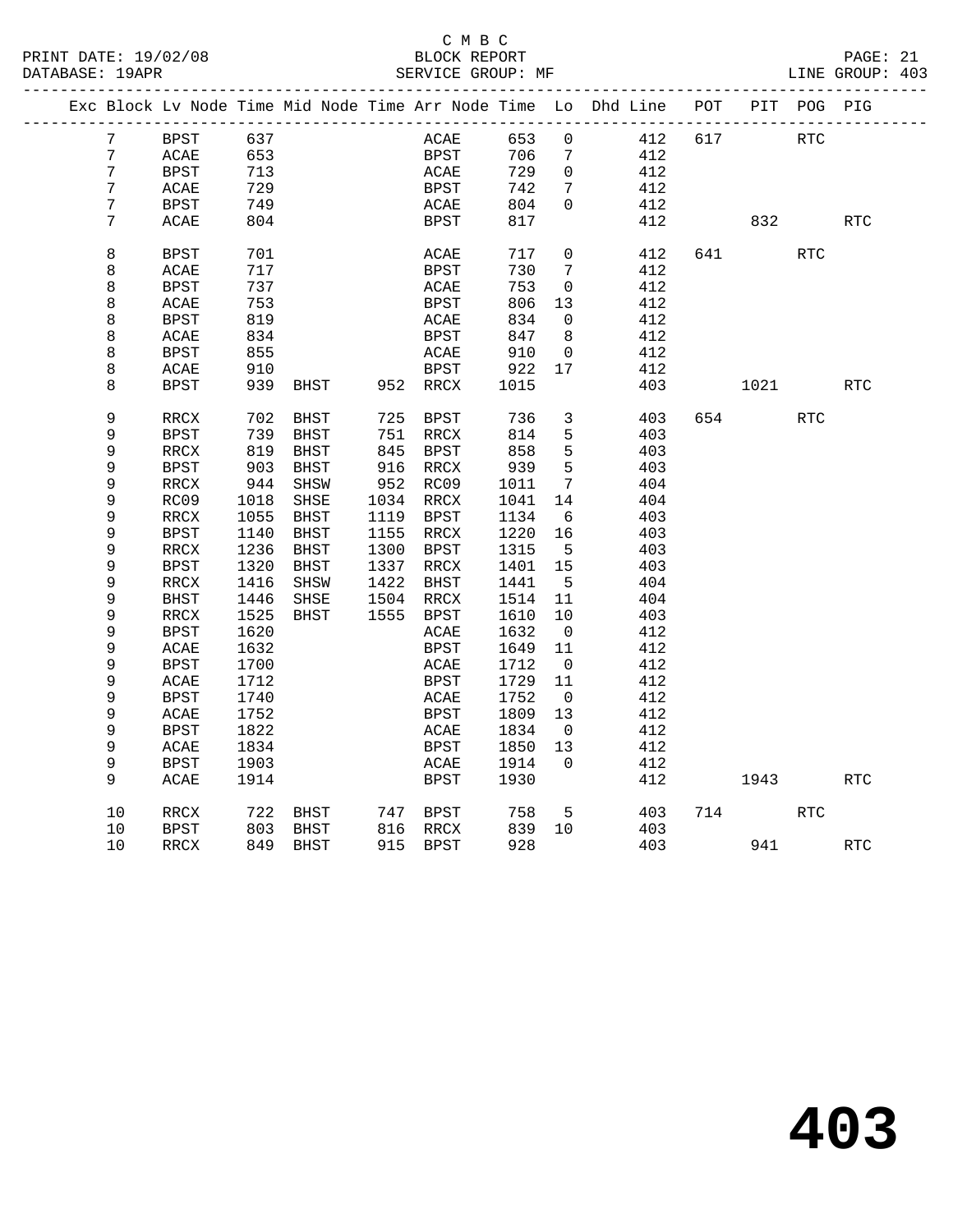## C M B C N B C N B C N B C C M B C

| DATABASE: 19APR |                                                                                |                 | SERVICE GROUP: MF       |      |                                                                        |              |                         |                |            |             |             |            | LINE GROUP: 403      |  |
|-----------------|--------------------------------------------------------------------------------|-----------------|-------------------------|------|------------------------------------------------------------------------|--------------|-------------------------|----------------|------------|-------------|-------------|------------|----------------------|--|
|                 | Exc Block Lv Node Time Mid Node Time Arr Node Time Lo Dhd Line POT PIT POG PIG |                 |                         |      |                                                                        |              |                         |                |            |             |             |            |                      |  |
| 11              | RRCX 732 BHST 757 BPST 808 7                                                   |                 |                         |      |                                                                        |              |                         |                |            | 403 724 RTC |             |            |                      |  |
| 11              | BPST                                                                           |                 | 815 BHST 828 RRCX 851 8 |      |                                                                        |              |                         |                | 403        |             |             |            |                      |  |
| 11              | RRCX                                                                           | 859             |                         |      | BHST 925 BPST 938 13<br>BHST 1004 RRCX 1027 8<br>BHST 1059 BPST 1114 6 |              |                         |                | 403        |             |             |            |                      |  |
| 11              | BPST                                                                           | $951$<br>$1035$ |                         |      |                                                                        |              |                         |                | 403        |             |             |            |                      |  |
| 11              | RRCX                                                                           | 1035            | BHST                    |      | 1059 BPST                                                              | 1114         | $6\overline{6}$         |                | 403        |             |             |            |                      |  |
| 11              | BPST                                                                           | 1120            | BHST                    |      | 1135 RRCX                                                              | 1159         | 17                      |                | 403        |             |             |            |                      |  |
| 11              | RRCX                                                                           | 1216            | SHSW                    |      | 1222 BHST                                                              | 1241         | 6                       |                | 404        |             |             |            |                      |  |
| 11              | BHST                                                                           | 1247            | SHSE                    |      | 1304 RRCX                                                              | 1312         | $\overline{4}$          |                | 404        |             |             |            |                      |  |
| 11              | RRCX                                                                           | 1316            | BHST                    |      | 1340 BPST                                                              | 1355         | $5^{\circ}$             |                | 403        |             |             |            |                      |  |
| 11              | BPST                                                                           | 1400            | BHST                    | 1418 | RRCX                                                                   | 1446         | 24                      |                | 403        |             |             |            |                      |  |
| 11              | RRCX                                                                           | 1510            | BHST                    | 1540 | BPST                                                                   | 1555         | $5^{\circ}$             |                | 403        |             |             |            |                      |  |
| 11              | BPST                                                                           | 1600            | BHST                    |      | 1617 RRCX                                                              | 1643 10      |                         |                | 403        |             |             |            |                      |  |
| 11              | RRCX                                                                           | 1653            | BHST                    | 1720 | BPST                                                                   | 1734         | $\overline{2}$          |                | 403        |             |             |            |                      |  |
| 11              | BPST                                                                           | 1736            | BHST                    | 1753 | RRCX                                                                   | 1819         |                         |                |            | 403         | 1825   1820 |            | <b>RTC</b>           |  |
| 12              | BPST                                                                           | 1415            | BHST                    | 1433 | RRCX                                                                   | 1501         | 10                      |                |            | 403 1355    |             | <b>RTC</b> |                      |  |
| 12              | RRCX                                                                           | 1511            | SHSW                    |      | 1523 BHST                                                              | 1541         | $\overline{4}$          |                | 404        |             |             |            |                      |  |
| 12              | BHST                                                                           | 1545            | SHSE                    |      | 1604 RRCX                                                              | 1614 13      |                         |                | 404        |             |             |            |                      |  |
| 12              | RRCX                                                                           | 1627            | BHST                    |      | 1655 BPST                                                              | 1710         | $\overline{\mathbf{2}}$ |                | 403        |             |             |            |                      |  |
| 12              | BPST                                                                           | 1712            | BHST                    |      | 1729 RRCX                                                              | 1757 19      |                         |                | 403        |             |             |            |                      |  |
| 12              | $\mathop{\mathrm{RRCX}}$                                                       | 1816            | SHSW                    |      | 1824 RC09                                                              | 1842         | 6                       |                | 404        |             |             |            |                      |  |
| 12              | RC09                                                                           | 1848            | SHSE                    |      | 1906 RRCX                                                              | 1914         | 12                      |                | 404        |             |             |            |                      |  |
| 12              | RRCX                                                                           | 1926            | BHST                    |      | 1946 BPST                                                              | 1958         | $\overline{7}$          |                | 403        |             |             |            |                      |  |
| 12              | <b>BPST</b>                                                                    | 2005            | BHST                    |      | 2018 RRCX                                                              | 2040         | 8 <sup>8</sup>          |                | 403        |             |             |            |                      |  |
| 12              | RRCX                                                                           | 2048            | SHSW                    |      | 2054 RC09                                                              | 2109         | 11                      |                | 404        |             |             |            |                      |  |
| 12              | RC09                                                                           | 2120            | SHSE                    |      | 2136 RRCX                                                              | 2144         | 12                      |                | 404        |             |             |            |                      |  |
| 12              | RRCX                                                                           | 2156            | BHST                    | 2215 | BPST                                                                   | 2225         | 10                      |                | 403        |             |             |            |                      |  |
| 12              | BPST                                                                           | 2235            | BHST                    | 2246 | RRCX                                                                   | 2307         | 11                      |                | 403        |             |             |            |                      |  |
| 12              | RRCX                                                                           | 2318            | SHSW                    |      | 2323 RC09                                                              | 2336         | 16                      |                | 404        |             |             |            |                      |  |
| 12              | RC09                                                                           | 2352            | SHSE                    |      | 2406 RRCX                                                              | 2414         | 13                      |                | 404        |             |             |            |                      |  |
| 12              | RRCX                                                                           | 2427            | BHST                    |      | 2445 BPST                                                              | 2454 11      |                         |                | 403        |             |             |            |                      |  |
| 12              | BPST                                                                           | 2505            | BHST                    |      | 2514 RRCX                                                              | 2531         | $6\overline{6}$         |                | 403        |             |             |            |                      |  |
| 12              | RRCX                                                                           | 2537            |                         |      | SH#5                                                                   | 2541         |                         |                |            | 403         |             | 2544       | RTC                  |  |
| 13              | BPST                                                                           | 1420            |                         |      | ACAE                                                                   | 1432         |                         | $\overline{0}$ |            | 412 1400    |             | <b>RTC</b> |                      |  |
| 13              | ACAE                                                                           | 1432            |                         |      | BPST                                                                   | 1447 13      |                         |                | 412        |             |             |            |                      |  |
| 13              | BPST                                                                           | 1500            |                         |      | ACAE                                                                   | 1514         | $\overline{0}$          |                | 412        |             |             |            |                      |  |
| 13              | ACAE                                                                           | 1514            |                         |      | BPST                                                                   | 1531         | $\overline{9}$          |                | 412        |             |             |            |                      |  |
| 13              | <b>BPST</b>                                                                    |                 |                         |      |                                                                        |              |                         |                |            |             |             |            |                      |  |
| 13<br>13        | ACAE                                                                           | 1552            |                         |      | <b>BPST</b><br>1638 RRCX                                               | 1609 12      |                         |                | 412<br>403 |             |             |            |                      |  |
| 13              | <b>BPST</b><br>RRCX                                                            | 1621<br>1718    | BHST<br>BHST            | 1744 | BPST                                                                   | 1704<br>1758 | 14<br>$\overline{a}$    |                | 403        |             |             |            |                      |  |
| 13              | <b>BPST</b>                                                                    | 1800            | BHST                    | 1817 | RRCX                                                                   | 1842         | $\overline{4}$          |                | 403        |             |             |            |                      |  |
| 13              | RRCX                                                                           | 1846            | SHSW                    | 1854 | RC09                                                                   | 1912         | 6                       |                | 404        |             |             |            |                      |  |
| 13              | RC09                                                                           | 1918            | SHSE                    | 1936 | $\verb!RRCX!$                                                          | 1944         | 12                      |                | 404        |             |             |            |                      |  |
| 13              | RRCX                                                                           | 1956            | BHST                    | 2016 | <b>BPST</b>                                                            | 2028         | $7\phantom{.0}$         |                | 403        |             |             |            |                      |  |
| 13              | <b>BPST</b>                                                                    | 2035            | <b>BHST</b>             | 2048 | RRCX                                                                   | 2110         | 8                       |                | 403        |             |             |            |                      |  |
| 13              | RRCX                                                                           | 2118            | SHSW                    | 2124 | RC09                                                                   | 2139         | 12                      |                | 404        |             |             |            |                      |  |
| 13              | RC09                                                                           | 2151            | SHSE                    | 2206 | RRCX                                                                   | 2214         | 12                      |                | 404        |             |             |            |                      |  |
| 13              | RRCX                                                                           | 2226            | BHST                    | 2245 | <b>BPST</b>                                                            | 2255         | 15                      |                | 403        |             |             |            |                      |  |
| 13              | <b>BPST</b>                                                                    | 2310            | BHST                    | 2321 | RRCX                                                                   | 2340         | 17                      |                | 403        |             |             |            |                      |  |
| 13              | RRCX                                                                           | 2357            | BHST                    | 2415 | BPST                                                                   | 2424         | 11                      |                | 403        |             |             |            |                      |  |
| 13              | <b>BPST</b>                                                                    | 2435            | BHST                    | 2444 | RRCX                                                                   | 2502         | $5^{\circ}$             |                | 403        |             |             |            |                      |  |
| 13              | RRCX                                                                           | 2507            |                         |      | SH#5                                                                   | 2511 12      |                         | 16 403         |            |             |             |            |                      |  |
| 13              | AC#3                                                                           | 2539            |                         |      | HW#5                                                                   | 2558         |                         |                | 408        |             | 2601        |            | $\operatorname{RTC}$ |  |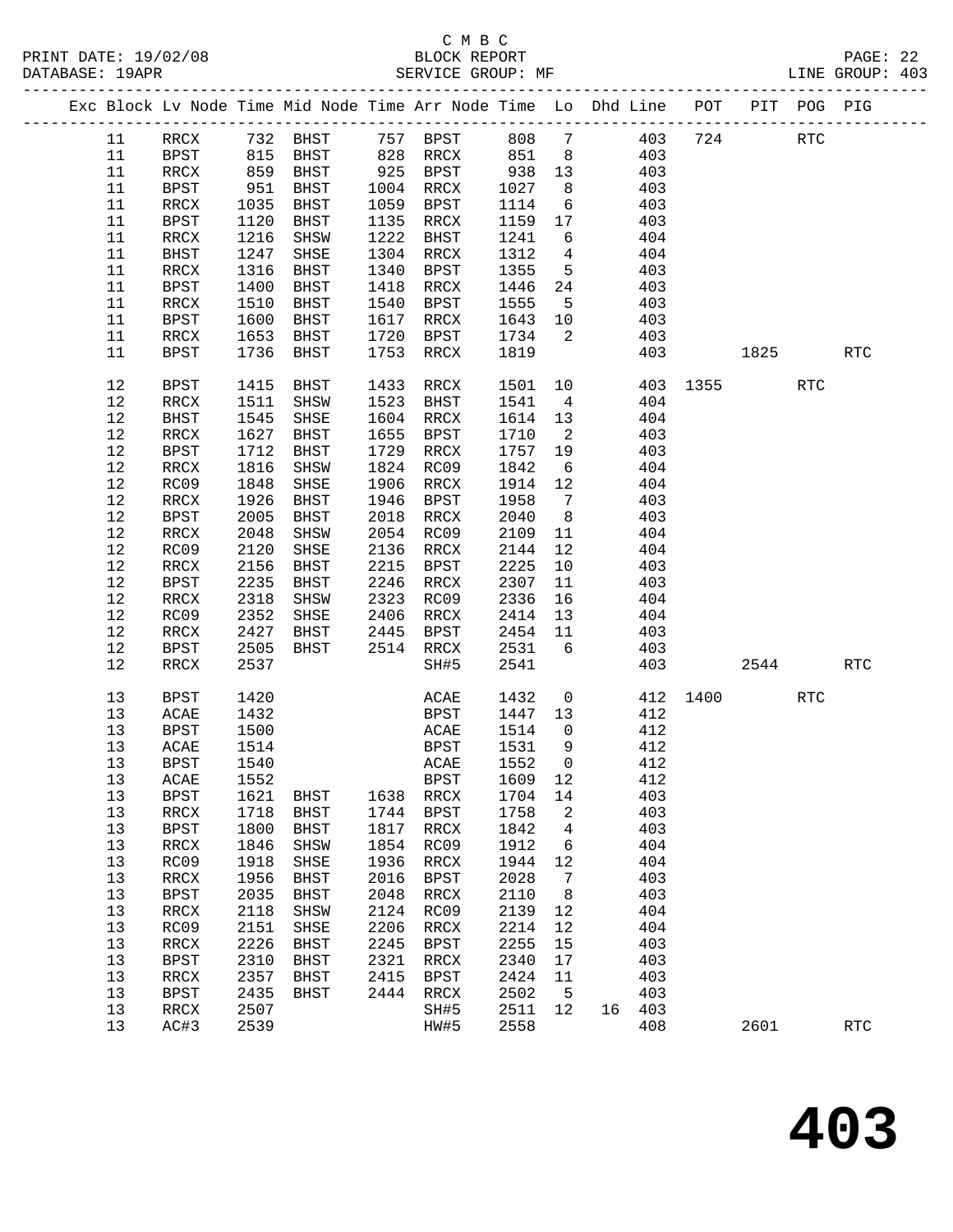|          |    |                          |      |                                  |      | Exc Block Lv Node Time Mid Node Time Arr Node Time Lo Dhd Line POT |                      |                 |    |                                           |          |        | PIT POG PIG |            |
|----------|----|--------------------------|------|----------------------------------|------|--------------------------------------------------------------------|----------------------|-----------------|----|-------------------------------------------|----------|--------|-------------|------------|
|          | 14 | RRCX                     |      |                                  |      | 1415 BHST 1440 BPST 1455 5                                         |                      |                 |    | 403 1409                                  |          |        | RTC         |            |
|          | 14 | <b>BPST</b>              |      |                                  |      | BHST 1519 RRCX 1547 15<br>BHST 1631 BPST 1646 5                    |                      |                 |    | $\begin{array}{c} 403 \\ 403 \end{array}$ |          |        |             |            |
|          | 14 | RRCX                     |      | 1500 BHSI<br>1602 BHST           |      |                                                                    |                      |                 |    |                                           |          |        |             |            |
|          | 14 | BPST                     | 1651 | BHST                             |      | 1708 RRCX                                                          | 1736<br>1824         | 9               |    | 403                                       |          |        |             |            |
|          | 14 | RRCX                     | 1745 | <b>BHST</b>                      |      | 1810 BPST                                                          | 1824                 | $6\overline{6}$ |    | 403                                       |          |        |             |            |
|          | 14 | <b>BPST</b>              | 1830 | BHST                             |      | 1846 RRCX                                                          | 1911                 | 6               |    | 403                                       |          |        |             |            |
|          | 14 | RRCX                     | 1917 | SHSW                             |      | 1924 RC09                                                          | 1941                 | 8 <sup>8</sup>  |    | 404                                       |          |        |             |            |
|          | 14 | RC09                     | 1949 | SHSE                             |      | 2006 RRCX                                                          | 2014                 | $\overline{4}$  |    | 404                                       |          |        |             |            |
|          | 14 | $\mathop{\mathrm{RRCX}}$ | 2018 | SHSW                             |      | 2024 RC09                                                          | 2039                 | 11              |    | 404                                       |          |        |             |            |
|          | 14 | RC09                     | 2050 | SHSE                             |      | 2106 RRCX                                                          | 2114 12              |                 |    | 404                                       |          |        |             |            |
|          | 14 | RRCX                     | 2126 | <b>BHST</b>                      |      | 2145 BPST                                                          | 2156                 | 9               |    | 403                                       |          |        |             |            |
|          | 14 | BPST                     | 2205 | BHST                             |      | 2216 RRCX                                                          | 2237<br>2324         | 20              |    | 403                                       |          |        |             |            |
|          | 14 | RRCX                     | 2257 | BHST                             |      | 2315 BPST                                                          |                      | 16              |    | 403                                       |          |        |             |            |
|          | 14 | <b>BPST</b>              | 2340 | BHST                             |      | 2351 RRCX<br>2421 RC09                                             | 2410 b<br>2434 18    |                 |    | 403                                       |          |        |             |            |
|          | 14 | $\mathop{\mathrm{RRCX}}$ | 2416 | SHSW                             |      | RC09                                                               |                      |                 |    | 404                                       |          |        |             |            |
|          | 14 | RC09                     | 2452 | SHSE                             |      | 2506 RRCX                                                          | 2514 18              |                 |    | 404                                       |          |        |             |            |
|          | 14 | RRCX                     | 2532 |                                  |      | SH#5                                                               | 2537                 | 6               |    | 12 404                                    |          |        |             |            |
|          | 14 | <b>BHST</b>              | 2555 |                                  |      | CH2E                                                               | 2614                 | $\overline{1}$  |    | 15 401                                    |          |        |             |            |
|          | 14 | <b>BHST</b>              | 2630 | BHST 2630 CH2W<br>GR41 2739 SERO |      |                                                                    | 2648<br>2648<br>2754 | 17              |    | 15 401                                    |          |        |             |            |
|          | 14 | AD3W                     | 2720 |                                  |      |                                                                    |                      | 15              |    | N10                                       |          |        |             |            |
|          | 14 | SERO                     | 2809 | GR41                             |      | 2824 AD3W                                                          | 2845                 | 10              |    | N10                                       |          |        |             |            |
|          | 14 | AD3W                     | 2855 |                                  |      | GR71                                                               | 2912                 |                 |    | N10                                       |          | 2925 7 |             | <b>RTC</b> |
|          | 15 | BPST                     | 1445 | BHST                             |      | 1504 RRCX<br>1553 BHST                                             | 1532<br>1611         | 9               |    |                                           | 403 1425 |        | <b>RTC</b>  |            |
|          | 15 | RRCX                     | 1541 | SHSW                             |      |                                                                    |                      | $\overline{4}$  |    | 404                                       |          |        |             |            |
|          | 15 | <b>BHST</b>              | 1615 | SHSE                             |      | 1634 RRCX                                                          | 1644                 | 22              |    | 404                                       |          |        |             |            |
|          | 15 | $\mathop{\mathrm{RRCX}}$ | 1706 | BHST                             |      | 1732 BPST                                                          | 1746                 | $\overline{2}$  |    | 403                                       |          |        |             |            |
|          | 15 | BPST                     | 1748 | BHST                             |      | 1805 RRCX                                                          | 1831 13              |                 |    | 403                                       |          |        |             |            |
|          | 15 | RRCX                     | 1844 | BHST                             | 1905 | BPST                                                               | 1918                 |                 |    | 403                                       | 1931     |        |             | <b>RTC</b> |
|          | 16 | $\verb!RRCX!$            | 1440 | SHSW                             | 1452 | BHST                                                               | 1510                 | 5 <sup>5</sup>  |    |                                           | 404 1434 |        | RTC         |            |
|          | 16 | <b>BHST</b>              | 1515 | SHSE                             |      | 1534 RRCX                                                          | 1544                 | $6\overline{6}$ |    | 404                                       |          |        |             |            |
|          | 16 | RRCX                     | 1550 | BHST                             |      | 1619 BPST                                                          | 1634                 | $7\overline{ }$ |    | 403                                       |          |        |             |            |
|          | 16 | BPST                     | 1641 | BHST                             |      | 1658 RRCX                                                          | 1724                 | 22              |    | 403                                       |          |        |             |            |
|          | 16 | RRCX                     | 1746 | SHSW                             |      | 1754 RC09                                                          | 1812                 | $5^{\circ}$     |    | 404                                       |          |        |             |            |
|          | 16 | RC09                     | 1817 | SHSE                             | 1836 | RRCX                                                               | 1844                 |                 |    |                                           | 404 1850 |        |             | RTC        |
| SD 17    |    | <b>BPST</b>              | 1611 | BHST                             |      | 1628 RRCX                                                          | 1654                 |                 | 19 |                                           | 403 1551 |        | <b>RTC</b>  |            |
| $#SD$ 17 |    | BPST                     | 1611 | BHST                             |      | 1628 RRCX                                                          | 1654 19              |                 |    |                                           | 403 1551 |        | RTC         |            |
|          | 17 | RRCX                     | 1713 | SHSW                             |      | 1724 RC09                                                          | 1743                 | $\overline{4}$  |    | 404                                       |          |        |             |            |
|          | 17 | RC09                     | 1747 | SHSE                             | 1806 | RRCX                                                               | 1814                 |                 |    |                                           | 404      | 1820   |             | <b>RTC</b> |
|          | 18 | RRCX                     |      | 1614 BHST                        |      | 1643 BPST                                                          | 1658                 | $\mathbf{3}$    |    |                                           | 403 1608 |        | <b>RTC</b>  |            |
|          | 18 | <b>BPST</b>              |      | 1701 BHST                        |      | 1718 RRCX                                                          | 1746                 |                 |    |                                           | 403      | 1752   |             | <b>RTC</b> |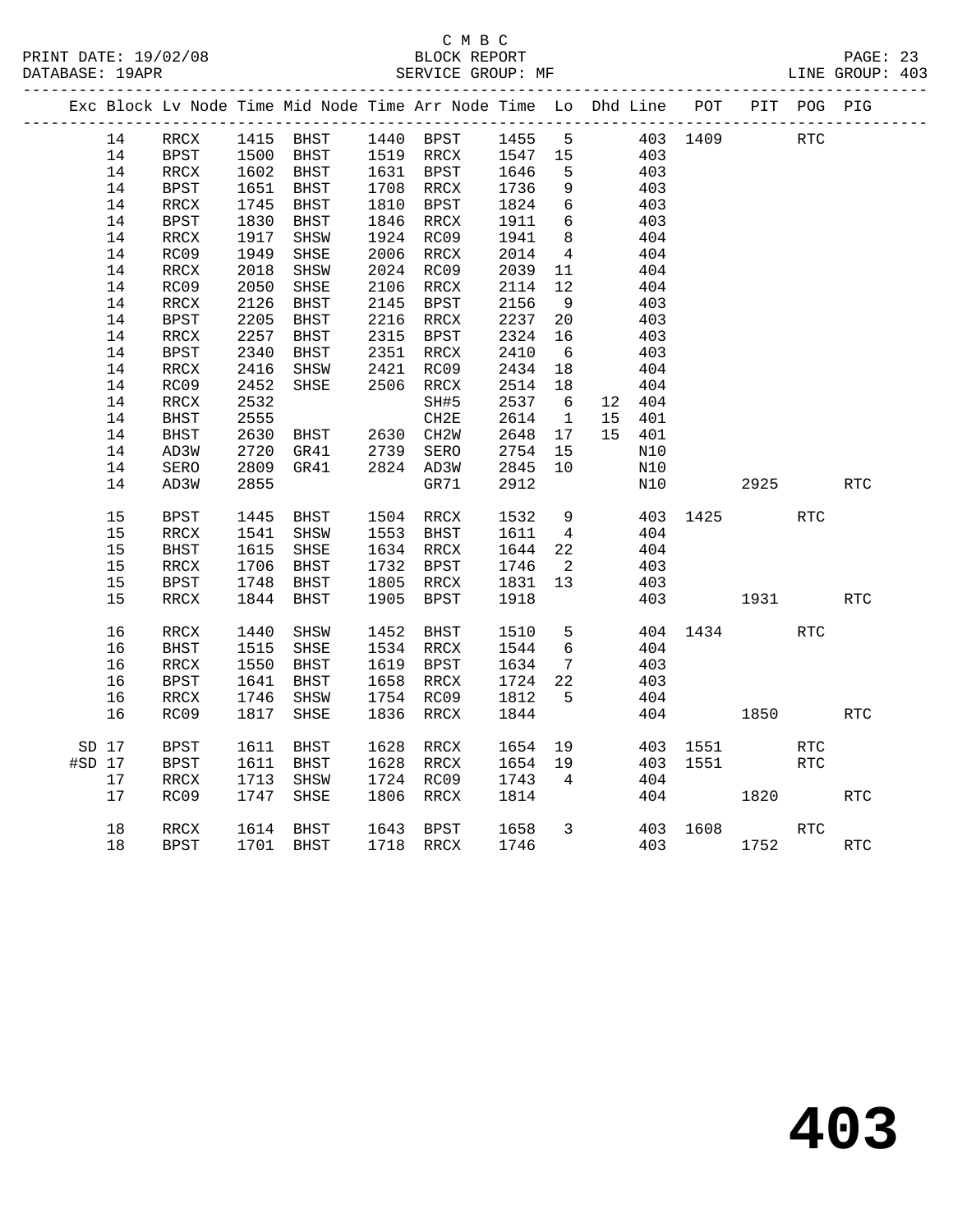|      |                |                        |      |                                |      |           |        |                | C M B C<br>PRINT DATE: 19/02/08 BLOCK REPORT PAGE: 24<br>DATABASE: 19APR SERVICE GROUP: MF LINE GROUP: 405 |     |           |             |            |  |
|------|----------------|------------------------|------|--------------------------------|------|-----------|--------|----------------|------------------------------------------------------------------------------------------------------------|-----|-----------|-------------|------------|--|
|      |                |                        |      |                                |      |           |        |                |                                                                                                            |     |           |             |            |  |
|      |                |                        |      |                                |      |           |        |                |                                                                                                            |     |           |             |            |  |
|      |                |                        |      |                                |      |           |        |                |                                                                                                            |     |           |             |            |  |
|      |                |                        |      |                                |      |           |        |                |                                                                                                            |     |           |             |            |  |
|      |                |                        |      |                                |      |           |        |                |                                                                                                            |     |           |             |            |  |
|      |                |                        |      |                                |      |           |        |                |                                                                                                            |     |           |             |            |  |
|      |                |                        |      |                                |      |           |        |                |                                                                                                            |     |           |             |            |  |
|      |                |                        |      |                                |      |           |        |                | SERO SEYMOUR ST & ROBSON ST SH#5 STEVESTON HIGHWAY & NO.5 RD                                               |     |           |             |            |  |
| SHSW |                | STEVESTON & SEAWARD WB |      |                                |      |           |        |                |                                                                                                            |     |           |             |            |  |
|      |                |                        |      |                                |      |           |        |                | Exc Block Lv Node Time Mid Node Time Arr Node Time Lo Dhd Line POT PIT POG PIG                             |     |           |             |            |  |
|      | $\mathbf{1}$   | MA5E                   |      |                                |      | 545 MAKN  |        |                |                                                                                                            |     |           |             |            |  |
|      | $\mathbf{1}$   | MAKN                   |      | 529   BHST<br>624   BHST       |      | 653 MA5E  |        |                | 610 14<br>716 8                                                                                            |     |           |             |            |  |
|      | $\mathbf{1}$   | MA5E                   |      | 724 BHST                       |      |           |        |                | 745 MAKN 813 7 405                                                                                         |     |           |             |            |  |
|      | $\mathbf{1}$   | MAKN                   | 820  | BHST                           | 852  | MA5E      |        |                | 918 4 405                                                                                                  |     |           |             |            |  |
|      | $\mathbf 1$    | MA5E                   | 922  | BHST                           |      | 945 MAKN  | 1008   |                | 19<br>405                                                                                                  |     |           |             |            |  |
|      | $\mathbf 1$    | MAKN                   | 1027 | BHST                           | 1052 | MA5E      | 1116   | 8 <sup>8</sup> | 405                                                                                                        |     |           |             |            |  |
|      | $\mathbf 1$    | MA5E                   | 1124 | BHST                           | 1145 | MAKN      | 1208   | 17             | 405                                                                                                        |     |           |             |            |  |
|      | $\mathbf{1}$   | MAKN                   | 1225 | BHST                           | 1252 | MA5E      | 1318   | $5^{\circ}$    | 405                                                                                                        |     |           |             |            |  |
|      | $\mathbf 1$    | MA5E                   | 1323 | BHST                           | 1345 | MAKN      | 1410   | 11             | 405                                                                                                        |     |           |             |            |  |
|      | $\mathbf 1$    | MAKN                   | 1421 | BHST                           | 1448 | MA5W      | 1509 8 |                | 405                                                                                                        |     |           |             |            |  |
|      | 1              | MA5W                   | 1517 | BHST                           | 1547 | MAKN      | 1622   |                | 9 405                                                                                                      |     |           |             |            |  |
|      | $\mathbf 1$    | MAKN                   | 1631 | BHST                           | 1715 | CH2W      |        |                | 1740 18 407                                                                                                |     |           |             |            |  |
|      | $\mathbf 1$    | CH2W                   | 1758 | BHST                           | 1821 | MAKN      |        |                | 1900 5 407                                                                                                 |     |           |             |            |  |
|      | $\mathbf 1$    | MAKN                   | 1905 | BHST                           | 1934 | CH2W      | 1955   |                | 407                                                                                                        |     |           | 2007 - 2007 | RTC        |  |
|      | 2              | CH2W                   | 551  | BHST                           |      | 611 MAKN  |        |                | 640 12<br>407                                                                                              |     | 537 — 100 | <b>RTC</b>  |            |  |
|      | 2              | MAKN                   | 652  | BHST                           | 725  | CH2W      | 744    |                | $6\overline{6}$<br>407                                                                                     |     |           |             |            |  |
|      | $\sqrt{2}$     | CH <sub>2</sub> W      | 750  |                                |      |           | 853    | 5 <sup>5</sup> | 407                                                                                                        |     |           |             |            |  |
|      | 2              | MAKN                   | 858  | BHST 816 MAKN<br>BHST 930 CH2E |      |           | 952    | 6              | 407                                                                                                        |     |           |             |            |  |
|      | 2              | CH2E                   | 958  |                                |      | RC09      | 1024   | 6              | 402                                                                                                        |     |           |             |            |  |
|      | 2              | RC09                   | 1030 |                                |      | CH2E      | 1055   | 10             | 402                                                                                                        |     |           |             |            |  |
|      | $\sqrt{2}$     | CH2E                   | 1105 | BHST 1137                      |      | BHST      | 1130   | $\overline{7}$ | 401                                                                                                        |     |           |             |            |  |
|      | $\sqrt{2}$     | BHST                   | 1137 |                                |      | 1137 CH2W | 1204   | 16             | 401                                                                                                        |     |           |             |            |  |
|      | 2              | CH2W                   | 1220 | BHST                           |      | 1244 MAKN | 1318   |                | 10 0<br>407                                                                                                |     |           |             |            |  |
|      | 2              | MAKN                   | 1328 | BHST                           | 1402 | CH2W      | 1426   |                | 4 407                                                                                                      |     |           |             |            |  |
|      | 2              | CH <sub>2</sub> W      | 1430 | BHST                           |      | 1456 MAKN | 1539 5 |                | 407                                                                                                        |     |           |             |            |  |
|      | 2              | MAKN                   | 1544 | BHST                           |      | 1618 MA5W | 1641 6 |                | 405                                                                                                        |     |           |             |            |  |
|      | 2              | MA5W                   |      |                                |      |           |        |                | 1647 BHST 1717 MAKN 1753 16 405                                                                            |     |           |             |            |  |
|      | 2              | MAKN                   | 1809 | BHST                           | 1849 | CH2E      | 1913   | $\overline{7}$ | 407                                                                                                        |     |           |             |            |  |
|      | $\overline{a}$ | CH2E                   | 1920 |                                |      | RC09      | 1944   |                | 402                                                                                                        |     | 1958      |             | <b>RTC</b> |  |
|      | $\mathbf{3}$   | <b>BHST</b>            | 604  | #5SH                           | 618  | MA5E      | 626    | $\overline{3}$ | 405                                                                                                        | 549 |           | <b>RTC</b>  |            |  |
|      | 3              | MA5E                   | 629  | BHST                           | 645  | MAKN      | 710    | 12             | 405                                                                                                        |     |           |             |            |  |
|      | 3              | MAKN                   | 722  | BHST                           | 752  | MA5E      | 818    | 4              | 405                                                                                                        |     |           |             |            |  |
|      | 3              | MA5E                   | 822  | BHST                           | 845  | MAKN      | 913    | 7              | 405                                                                                                        |     |           |             |            |  |
|      | 3              | MAKN                   | 920  | BHST                           | 952  | MA5E      | 1016   | 8              | 405                                                                                                        |     |           |             |            |  |
|      | 3              | MA5E                   | 1024 | BHST                           | 1045 | MAKN      | 1108   | 19             | 405                                                                                                        |     |           |             |            |  |
|      | 3              | MAKN                   | 1127 | BHST                           | 1152 | MA5E      | 1218   | 5              | 405                                                                                                        |     |           |             |            |  |
|      | $\mathsf 3$    | MA5E                   | 1223 | BHST                           | 1245 | MAKN      | 1310   | 15             | 405                                                                                                        |     |           |             |            |  |
|      | 3              | MAKN                   | 1325 | BHST                           | 1352 | MA5E      | 1418   | 5              | 405                                                                                                        |     |           |             |            |  |
|      | 3              | MA5E                   | 1423 | BHST                           | 1445 | MAKN      | 1516   | 18             | 405                                                                                                        |     |           |             |            |  |
|      | $\mathsf{3}$   | MAKN                   | 1534 | BHST                           | 1615 | CH2W      | 1639   | 7              | 407                                                                                                        |     |           |             |            |  |
|      | $\mathsf{3}$   | CH <sub>2</sub> W      | 1646 |                                |      | AC#3      | 1713   | 6              | 406                                                                                                        |     |           |             |            |  |
|      | 3              | AC#3                   | 1719 |                                |      | CH2E      | 1751   | 9              | 406                                                                                                        |     |           |             |            |  |
|      | 3              | CH2E                   | 1800 |                                |      | RC09      | 1824   | 4              | 402                                                                                                        |     |           |             |            |  |
|      | 3              | RC09                   | 1828 |                                |      | CH2W      | 1853   | 9              | 402                                                                                                        |     |           |             |            |  |
|      | 3              | CH <sub>2</sub> W      | 1902 | BHST                           |      | 1921 MAKN | 1952   | 6              | 407                                                                                                        |     |           |             |            |  |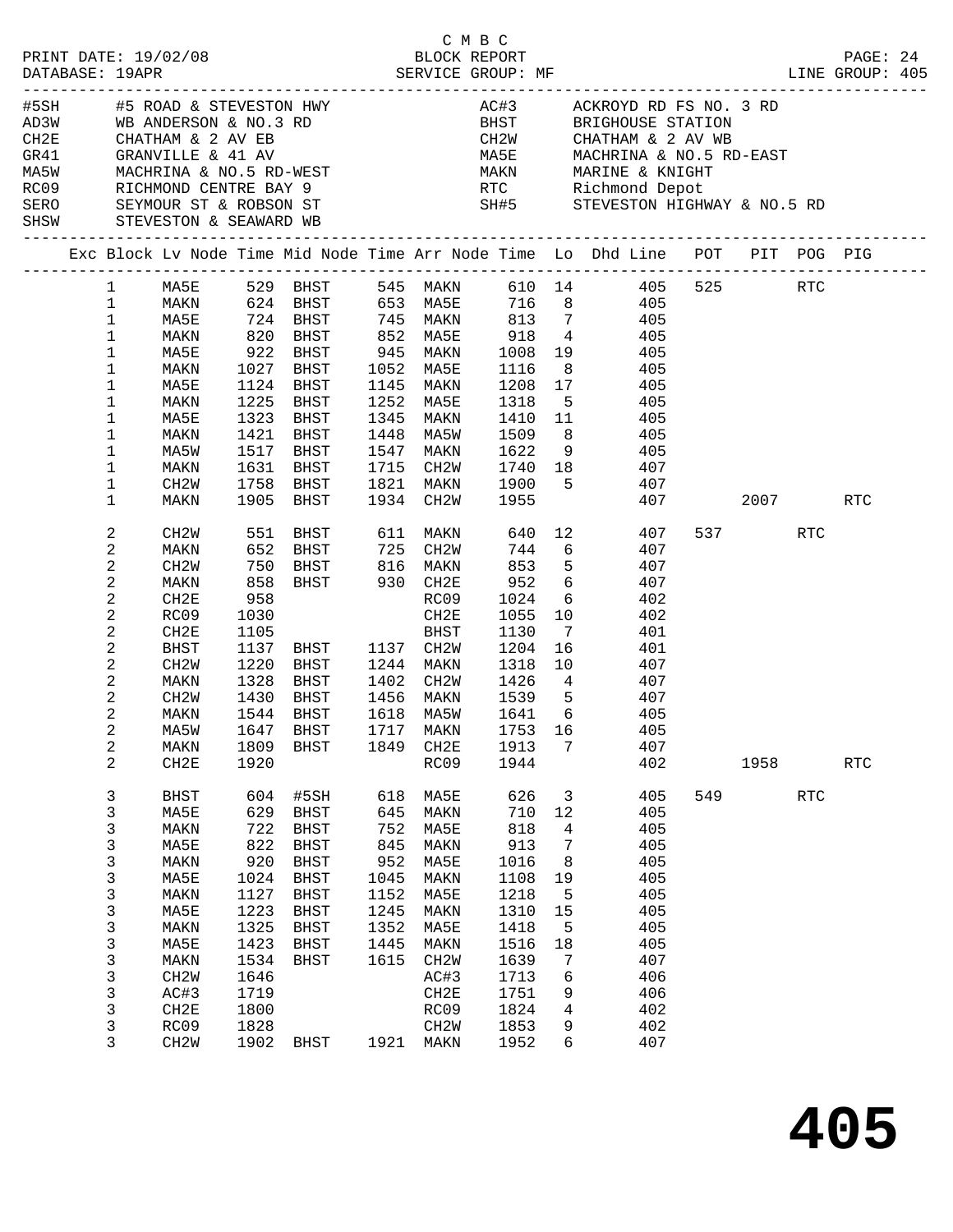PRINT DATE: 19/02/08 BLOCK REPORT BATABASE: 19APR

## C M B C<br>BLOCK REPORT

PAGE: 25<br>LINE GROUP: 405

|  |        |                   |              |              |              |                   |              |                              | Exc Block Lv Node Time Mid Node Time Arr Node Time Lo Dhd Line POT |         |      | PIT POG PIG |                      |
|--|--------|-------------------|--------------|--------------|--------------|-------------------|--------------|------------------------------|--------------------------------------------------------------------|---------|------|-------------|----------------------|
|  | 3      | MAKN              |              | 1958 BHST    |              | 2020 MA5W         | 2038         |                              |                                                                    | 405     | 2042 |             | <b>RTC</b>           |
|  | 4      | MA5E              | 559          | BHST         | 615          | MAKN              | 640          | 14                           | 405                                                                | 555     |      | <b>RTC</b>  |                      |
|  | 4      | MAKN              | 654          | BHST         | 723          | MA5E              | 748          | $4\overline{4}$              | 405                                                                |         |      |             |                      |
|  | 4      | MA5E              | 752          | BHST         | 815          | MAKN              | 843          | $\overline{7}$               | 405                                                                |         |      |             |                      |
|  | 4      | MAKN              | 850          | BHST         | 922          | MA5E              | 948          | $\overline{4}$               | 405                                                                |         |      |             |                      |
|  | 4      | MA5E              | 952          | BHST         | 1015         | MAKN              | 1038         | 19                           | 405                                                                |         |      |             |                      |
|  | 4      | MAKN              | 1057         | BHST         | 1122         | MA5E              | 1147         | $7\phantom{.0}\phantom{.0}7$ | 405                                                                |         |      |             |                      |
|  | 4      | MA5E              | 1154         | <b>BHST</b>  | 1215         | MAKN              | 1240         | 15                           | 405                                                                |         |      |             |                      |
|  | 4      | MAKN              | 1255         | BHST         | 1322         | MA5E              | 1348         | 5                            | 405                                                                |         |      |             |                      |
|  | 4      | MA5E              | 1353         | BHST         | 1415         | MAKN              | 1444         | 6                            | 405                                                                |         |      |             |                      |
|  | 4      | MAKN              | 1450         | BHST         | 1518         | MA5W              | 1541         | 6                            | 405                                                                |         |      |             |                      |
|  | 4      | MA5W              | 1547         | BHST         | 1617         | MAKN              | 1654         | 16                           | 405                                                                |         |      |             |                      |
|  | 4      | MAKN              | 1710         | BHST         | 1748         | MA5W              | 1810         | 8                            | 405                                                                |         |      |             |                      |
|  | 4      | MA5W              | 1818         | BHST         | 1847         | MAKN              | 1912         | 15                           | 405                                                                |         |      |             |                      |
|  | 4      | MAKN              | 1927         | <b>BHST</b>  | 1950         | MA5W              | 2008         | 16                           | 405                                                                |         |      |             |                      |
|  | 4      | MA5W              | 2024         | BHST         | 2047         | MAKN              | 2107         |                              | 405                                                                |         | 2120 |             | <b>RTC</b>           |
|  |        |                   |              |              |              |                   |              |                              |                                                                    |         |      |             |                      |
|  | 5      | CH <sub>2</sub> W | 611          | BHST         | 631          | MAKN              | 700          | 12                           | 407                                                                | 557     |      | <b>RTC</b>  |                      |
|  | 5      | MAKN              | 712          | BHST         | 745          | CH2E              | 807          | $-5$                         | 407                                                                |         |      |             |                      |
|  | 5      | CH2E              | 812          |              |              | RC09              | 838          | 10                           | 402                                                                |         |      |             |                      |
|  | 5      | RC09              | 848          |              |              | CH2E              | 913          | 12                           | 402                                                                |         |      |             |                      |
|  | 5      | CH2E              | 925          |              |              | RC09              | 951          |                              | 402                                                                |         | 1005 |             | <b>RTC</b>           |
|  |        |                   |              |              |              |                   |              |                              |                                                                    |         |      |             |                      |
|  | 6      | MA5E              | 656          | BHST         | 715          | MAKN              | 741          | 9                            | 405                                                                | 652     |      | <b>RTC</b>  |                      |
|  | 6      | MAKN              | 750          | BHST         | 822          | MA5E              | 848          | $\overline{4}$               | 405                                                                |         |      |             |                      |
|  | 6      | MA5E              | 852          | BHST         | 915          | MAKN              | 938          | 17                           | 405                                                                |         |      |             |                      |
|  | 6      | MAKN              | 955          | BHST         | 1022         | MA5E              | 1046         | 8                            | 405                                                                |         |      |             |                      |
|  | 6      | MA5E              | 1054         | BHST         | 1115         | MAKN              | 1138         | 19                           | 405                                                                |         |      |             |                      |
|  | 6<br>6 | MAKN              | 1157<br>1253 | BHST         | 1222<br>1315 | MA5E              | 1248         | 5                            | 405<br>405                                                         |         |      |             |                      |
|  | 6      | MA5E              | 1355         | BHST         | 1422         | MAKN              | 1340         | 15<br>5                      |                                                                    |         |      |             |                      |
|  | 6      | MAKN<br>MA5E      | 1453         | BHST<br>BHST | 1515         | MA5E<br>MAKN      | 1448<br>1548 | - 6                          | 405<br>405                                                         |         |      |             |                      |
|  | 6      | MAKN              | 1554         | BHST         | 1635         | CH2W              | 1659         | 10                           | 407                                                                |         |      |             |                      |
|  | 6      | CH <sub>2</sub> W | 1709         | BHST         | 1732         | MAKN              | 1819         | 7                            | 407                                                                |         |      |             |                      |
|  | 6      | MAKN              | 1826         | BHST         | 1850         | MA5W              | 1912         | 12                           | 405                                                                |         |      |             |                      |
|  | 6      | MA5W              | 1924         | BHST         | 1947         | MAKN              | 2007         | 20                           | 405                                                                |         |      |             |                      |
|  | 6      | MAKN              | 2027         | BHST         | 2056         | CH2E              | 2118         |                              | 407                                                                |         | 2129 |             | <b>RTC</b>           |
|  |        |                   |              |              |              |                   |              |                              |                                                                    |         |      |             |                      |
|  | 7      | CH2E              | 728          |              |              | RC09              | 753          | $7\overline{ }$              |                                                                    | 402 714 |      | RTC         |                      |
|  | 7      | RC09              | 800          |              |              | CH <sub>2</sub> M | 823          | 7                            | 402                                                                |         |      |             |                      |
|  | 7      | CH2W              | 830          |              |              | <b>BHST</b>       | 857          |                              | 407                                                                |         | 911  |             | $\operatorname{RTC}$ |
|  |        |                   |              |              |              |                   |              |                              |                                                                    |         |      |             |                      |
|  | 8      | MAKN              | 1505         | <b>BHST</b>  | 1540         | CH2E              | 1605         | 7                            | 407                                                                | 1441    |      | <b>RTC</b>  |                      |
|  | 8      | CH2E              | 1612         |              |              | RC09              | 1638         | 8                            | 402                                                                |         |      |             |                      |
|  | 8      | RC09              | 1646         |              |              | CH2E              | 1715         | 9                            | 402                                                                |         |      |             |                      |
|  | 8      | CH2E              | 1724         |              |              | RC09              | 1748         | 10                           | 402                                                                |         |      |             |                      |
|  | 8      | RC09              | 1758         |              |              | CH2E              | 1827         |                              | 402                                                                |         | 1839 |             | <b>RTC</b>           |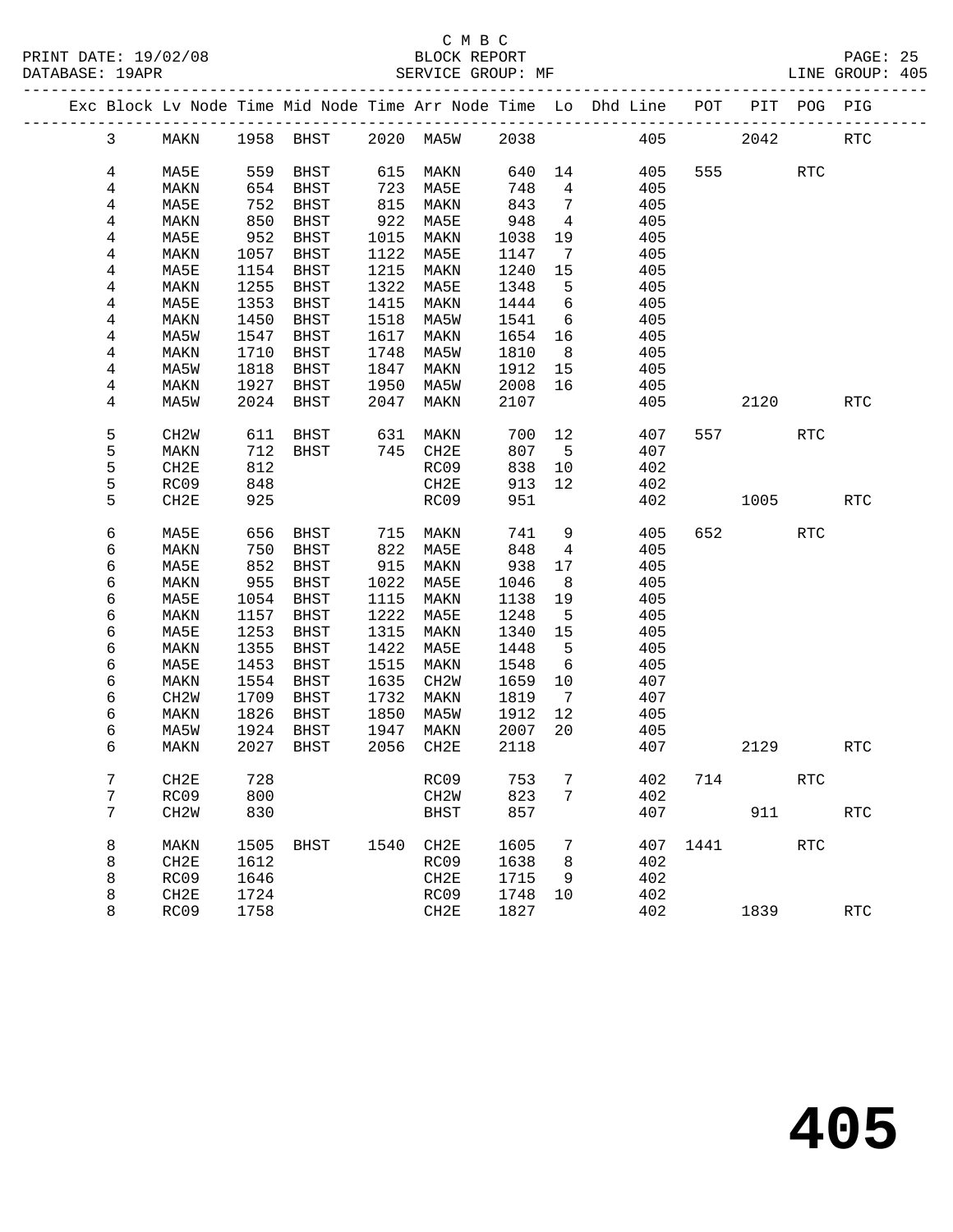### C M B C<br>BLOCK REPORT PRINT DATE: 19/02/08 BLOCK REPORT BATABASE: 19APR BEST SERVICE GROUP: MF

PAGE: 26<br>LINE GROUP: 405

|                 |                  |                     |              | Exc Block Lv Node Time Mid Node Time Arr Node Time Lo Dhd Line POT PIT POG PIG |      |                        |              |                       |               |          |      |            |            |
|-----------------|------------------|---------------------|--------------|--------------------------------------------------------------------------------|------|------------------------|--------------|-----------------------|---------------|----------|------|------------|------------|
| SD <sub>9</sub> |                  | SH#5                |              | 1454 SHSW                                                                      |      | 1455 BHST              | 1514         | $\overline{a}$        |               | 404 1450 |      | <b>RTC</b> |            |
| SD <sub>9</sub> |                  | BHST                | 1516         |                                                                                |      | CH2W                   | 1541         | 9                     | 402           |          |      |            |            |
| $#SD$ 9         |                  | BHST                | 1516         |                                                                                |      | CH2W                   | 1541         | 9                     |               | 402 1501 |      | <b>RTC</b> |            |
|                 | 9                | CH2W                | 1550         | BHST                                                                           |      | 1616 MAKN              | 1703         | 8 <sup>8</sup>        | 407           |          |      |            |            |
|                 | 9                | MAKN                | 1711         | BHST                                                                           |      | 1755 CH2E              | 1820         | 10                    | 407           |          |      |            |            |
|                 | 9                | CH2E                | 1830         |                                                                                |      | RC09                   | 1854         | 6                     | 402           |          |      |            |            |
|                 | 9                | RC09                | 1900         |                                                                                |      | CH2W                   | 1925         | $\overline{7}$        | 402           |          |      |            |            |
|                 | $\mathsf 9$      | CH2W                | 1932         | BHST                                                                           |      | 1951 MAKN              | 2019         | 10                    | 407           |          |      |            |            |
|                 | 9                | MAKN                | 2029         |                                                                                |      | BHST                   | 2050         | 23                    | 405           |          |      |            |            |
|                 | 9                | <b>BHST</b>         | 2113         | BHST                                                                           |      | 2113 MAKN              | 2132         | $\overline{2}$        | 405           |          |      |            |            |
|                 | 9                | MAKN                | 2134         |                                                                                |      | BHST                   | 2155         | 18                    | 405           |          |      |            |            |
|                 | 9                | <b>BHST</b>         | 2213         | BHST                                                                           |      | 2213 MAKN              | 2232         | 12                    | 405           |          |      |            |            |
|                 | 9                | MAKN                | 2244         |                                                                                |      | BHST                   | 2305         | $5^{\circ}$           | 405           |          |      |            |            |
|                 | $\mathsf 9$<br>9 | BHST                | 2310         | BHST                                                                           |      | 2310 MAKN              | 2329         | 26                    | 405           |          |      |            |            |
|                 |                  | MAKN<br><b>BHST</b> | 2355<br>2425 | BHST                                                                           |      | BHST<br>2425 CH2W      | 2416<br>2444 | 9<br>17               | 405<br>15 401 |          |      |            |            |
|                 | 9<br>$\mathsf 9$ | AD3W                | 2516         | GR41                                                                           |      | 2547 SERO              | 2602         | $\overline{7}$        | N10           |          |      |            |            |
|                 | 9                | SERO                | 2609         | GR41                                                                           |      | 2624 AD3W              | 2701         | 6                     | 32 N10        |          |      |            |            |
|                 | 9                | SERO                | 2739         | GR41                                                                           |      | 2754 AD3W              | 2815         |                       | N10           |          | 2826 |            | <b>RTC</b> |
|                 |                  |                     |              |                                                                                |      |                        |              |                       |               |          |      |            |            |
|                 | 10               | MAKN                | 1514         | BHST                                                                           |      | 1548 MA5W              | 1611         | 8 <sup>8</sup>        |               | 405 1450 |      | RTC        |            |
|                 | 10               | MA5W                | 1619         | BHST                                                                           |      | 1647 MAKN              | 1724         | 18                    | 405           |          |      |            |            |
|                 | 10               | MAKN                | 1742         | BHST                                                                           |      | 1818 MA5W              | 1840         | 10                    | 405           |          |      |            |            |
|                 | 10               | MA5W                | 1850         | BHST                                                                           | 1917 | MAKN                   | 1940         | 20                    | 405           |          |      |            |            |
|                 | 10               | MAKN                | 2000         | BHST                                                                           | 2029 | CH2W                   | 2050         | 18                    | 407           |          |      |            |            |
|                 | 10               | CH2W                | 2108         | BHST                                                                           | 2126 | MAKN                   | 2153         | 6                     | 407           |          |      |            |            |
|                 | 10               | MAKN                | 2159         | BHST                                                                           |      | 2225 CH2E              | 2247         | 8                     | 407           |          |      |            |            |
|                 | 10               | CH2E                | 2255         |                                                                                |      | RC09                   | 2315         | $\mathbf{1}$          | 402           |          |      |            |            |
|                 | 10               | RC09                | 2316         |                                                                                |      | CH <sub>2</sub> W      | 2337         | - 9                   | 402           |          |      |            |            |
|                 | 10               | CH2W                | 2346         | BHST                                                                           |      | 2402 MAKN              | 2427         | 15                    | 407           |          |      |            |            |
|                 | 10<br>$10$       | MAKN                | 2442<br>2546 | <b>BHST</b>                                                                    |      | 2506 CH2W<br>2617 SERO | 2521<br>2632 | 10<br>$7\overline{ }$ | 15 407        |          |      |            |            |
|                 | 10               | AD3W<br>SERO        |              | GR41<br>2639 GR41                                                              |      | 2654 AD3W              | 2731         | 22                    | N10<br>N10    |          |      |            |            |
|                 | 10               | AD3W                | 2753         | GR41                                                                           |      | 2812 SERO              | 2827         | 12                    | N10           |          |      |            |            |
|                 | 10               | SERO                |              | 2839 GR41                                                                      |      | 2854 AD3W              | 2915         |                       | N10           |          | 2926 |            | <b>RTC</b> |
|                 |                  |                     |              |                                                                                |      |                        |              |                       |               |          |      |            |            |
|                 | 11               | CH <sub>2E</sub>    | 1512         |                                                                                |      | RC09                   | 1539         | 7                     | 402           | 1458     |      | <b>RTC</b> |            |
|                 | 11               | RC09                | 1546         |                                                                                |      | CH2E                   | 1615         | 9                     | 402           |          |      |            |            |
|                 | 11               | CH2E                | 1624         |                                                                                |      | RC09                   | 1650         | 8 <sup>8</sup>        | 402           |          |      |            |            |
|                 | 11               | RC09                | 1658         |                                                                                |      | CH2E                   | 1727         | 9                     | 402           |          |      |            |            |
|                 | 11               | CH2E                | 1736         |                                                                                |      | RC09                   | 1800         | 13                    | 402           |          |      |            |            |
|                 | 11               | RC09                | 1813         |                                                                                |      | CH2W                   | 1839         |                       | 402           |          | 1851 |            | <b>RTC</b> |
|                 | $12\,$           | MAKN                | 1612         | BHST                                                                           |      | 1648 MA5W              | 1711         | $6\overline{6}$       |               | 405 1554 |      | <b>RTC</b> |            |
|                 | 12               | MA5W                |              | 1717 BHST                                                                      |      | 1747 MAKN              | 1820         |                       | 405           |          | 1835 |            | RTC        |
|                 |                  |                     |              |                                                                                |      |                        |              |                       |               |          |      |            |            |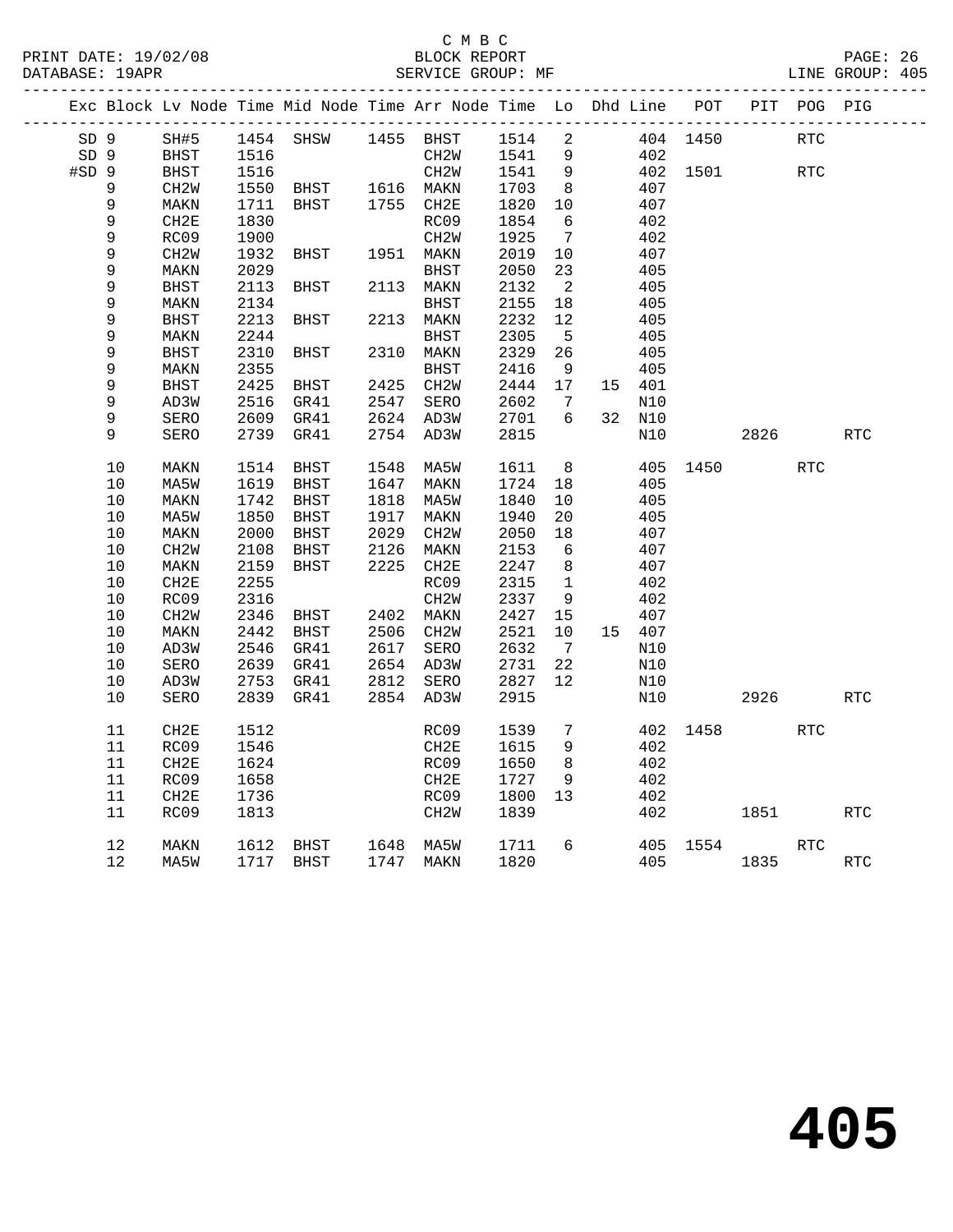|  |                        |      |            |           |      |           |             |      |                 | Exc Block Lv Node Time Mid Node Time Arr Node Time Lo Dhd Line POT PIT POG PIG |          |            |            |  |
|--|------------------------|------|------------|-----------|------|-----------|-------------|------|-----------------|--------------------------------------------------------------------------------|----------|------------|------------|--|
|  | $1 \quad \blacksquare$ |      |            |           |      |           |             |      |                 |                                                                                |          |            |            |  |
|  | $\mathbf 1$            |      |            |           |      |           |             |      |                 |                                                                                |          |            |            |  |
|  | $\mathbf{1}$           |      |            |           |      |           |             |      |                 |                                                                                |          |            |            |  |
|  | $\mathbf 1$            |      |            |           |      |           |             |      |                 |                                                                                |          |            |            |  |
|  | 1                      |      |            |           |      |           | 924<br>1023 |      |                 |                                                                                |          |            |            |  |
|  | $\mathbf{1}$           | MTST |            | 937 KBMI  |      | 957 RC09  |             |      | 11              | 430                                                                            |          |            |            |  |
|  | $\mathbf{1}$           | RC09 | 1034       | 49KN      |      | 1109 MTST | 1123        |      | 14              | 430                                                                            |          |            |            |  |
|  | $\mathbf 1$            | MTST |            | 1137 KBMI |      | 1155 RC09 | 1224        |      | 12              | 430                                                                            |          |            |            |  |
|  | $\mathbf 1$            | RC09 | 1236       | 49KN      |      | 1313 MTST | 1327        |      | 9               | 430                                                                            |          |            |            |  |
|  | $\mathbf 1$            | MTST | 1336       | KBMI      | 1357 | RC09      | 1427        |      | 13              | 430                                                                            |          |            |            |  |
|  | 1                      | RC09 | 1440       | 49KN      | 1526 | MTST      | 1543        |      | $7\overline{ }$ | 430                                                                            |          |            |            |  |
|  | $\mathbf 1$            | MTST | 1550       | KBMI      |      | 1614 RC09 | 1647        |      | 14              | 430                                                                            |          |            |            |  |
|  | $\mathbf 1$            | RC09 | 1701       | 49KN      |      | 1746 MTST | 1806        |      | 6               | 430                                                                            |          |            |            |  |
|  | $\mathbf 1$            | MTST | 1812       | KBMI      |      | 1833 RC09 | 1901        |      | $\overline{a}$  | 430                                                                            |          |            |            |  |
|  | $\mathbf 1$            | RC09 | 1903       | 49KN      |      | 1936 MTST | 1951        |      |                 | $7\overline{ }$<br>430                                                         |          |            |            |  |
|  | $\mathbf 1$            | MTST |            | 1958 KBMI |      | 2017 RC09 | 2040        |      |                 | 430                                                                            | 2052     |            | <b>RTC</b> |  |
|  | 2                      | RC09 | 532        | 49KN      |      | 600 MTST  |             | 610  |                 | $4\overline{ }$<br>430                                                         | 517 — 10 | <b>RTC</b> |            |  |
|  | 2                      | MTST | 614<br>703 | KBMI      |      | 631 RC09  |             | 653  | 10              | 430                                                                            |          |            |            |  |
|  | 2                      | RC09 |            | 49KN      |      | 735 MTST  |             | 749  | 8 <sup>8</sup>  | 430                                                                            |          |            |            |  |
|  | $\overline{a}$         | MTST | 757<br>850 | KBMI      |      | 819 RC09  |             | 844  | 6               | 430                                                                            |          |            |            |  |
|  | $\overline{a}$         | RC09 |            | 49KN      |      | 924 MTST  | 940         |      | 17              | 430                                                                            |          |            |            |  |
|  | $\overline{a}$         | MTST | 957        | KBMI      |      | 1017 RC09 | 1043        |      | 12              | 430                                                                            |          |            |            |  |
|  | $\overline{a}$         | RC09 | 1055       | 49KN      |      | 1130 MTST | 1144        |      | 14              | 430                                                                            |          |            |            |  |
|  | 2                      | MTST | 1158       | KBMI      |      | 1216 RC09 | 1245        |      | 11              | 430                                                                            |          |            |            |  |
|  | 2                      | RC09 | 1256       | 49KN      |      | 1333 MTST | 1347        |      | 9               | 430                                                                            |          |            |            |  |
|  | 2                      | MTST | 1356       | KBMI      |      | 1418 RC09 |             | 1447 | 13 <sup>°</sup> | 430                                                                            |          |            |            |  |
|  | 2                      | RC09 | 1500       | 49KN      |      | 1547 MTST | 1605        |      | $-5$            | 430                                                                            |          |            |            |  |
|  | $\overline{a}$         | MTST | 1610       | KBMI      |      | 1634 RC09 | 1707        |      | 14              | 430                                                                            |          |            |            |  |
|  | 2                      | RC09 | 1721       | 49KN      | 1802 | MTST      | 1818        |      | 14              | 430                                                                            |          |            |            |  |
|  | 2                      | MTST | 1832       | KBMI      |      | 1853 RC09 | 1919        |      | 14              | 430                                                                            |          |            |            |  |
|  | 2                      | RC09 | 1933       | 49KN      |      | 2005 MTST | 2018        |      | $-5$            | 430<br>430                                                                     |          |            |            |  |
|  | 2                      | MTST | 2023       | KBMI      |      | 2042 RC09 | 2105        |      | 5               |                                                                                |          |            |            |  |
|  | 2                      | RC09 | 2110       | 49KN      |      | 2141 MTST | 2154        |      |                 | $\overline{3}$<br>430                                                          |          |            |            |  |
|  | 2                      | MTST |            | 2157 KBMI |      | 2214 RC09 | 2237        |      |                 | 430                                                                            | 2249     |            | <b>RTC</b> |  |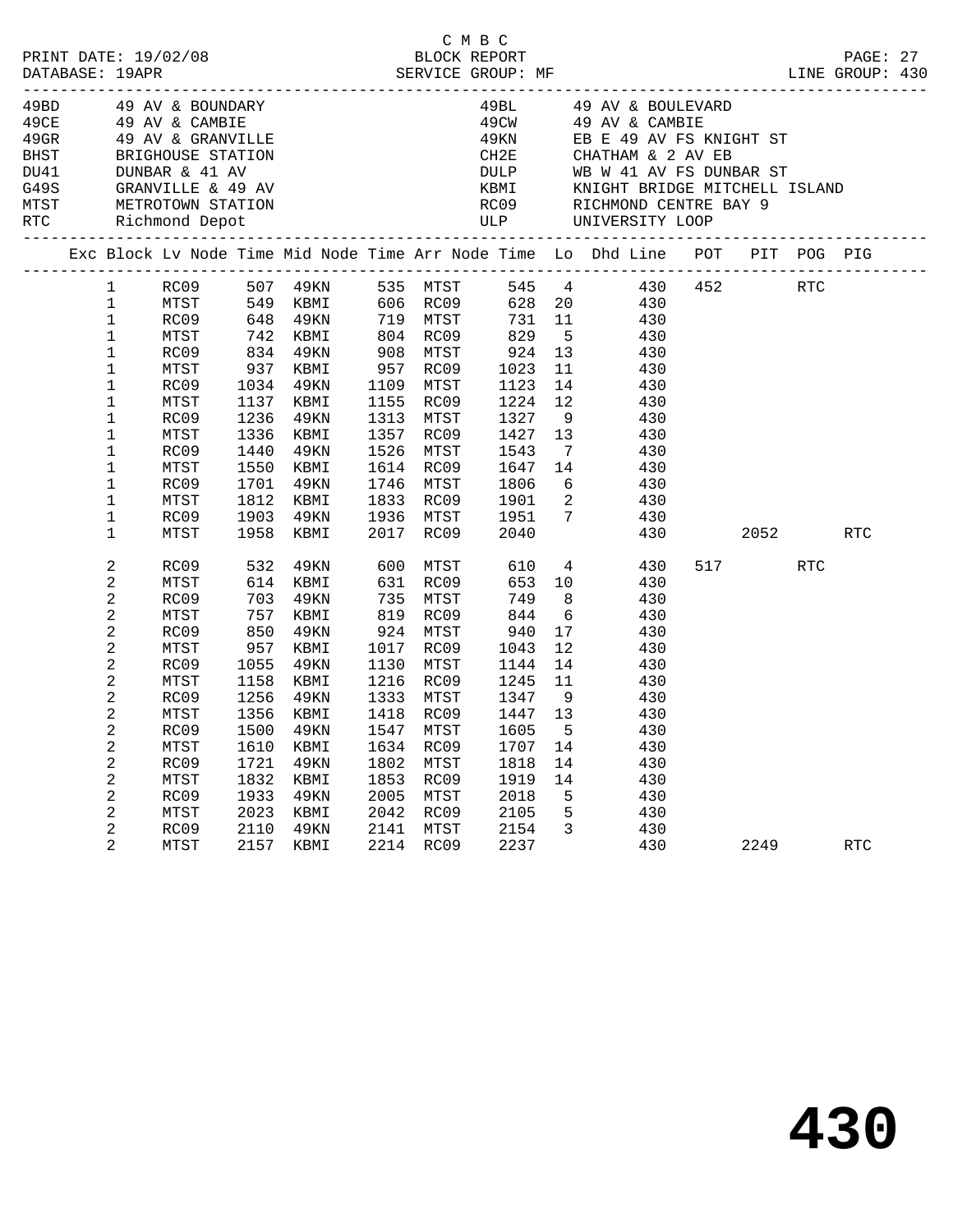| Exc Block Lv Node Time Mid Node Time Arr Node Time Lo Dhd Line POT |             |      |          |      |                            |         |                              |       |     |      | PIT POG PIG |            |
|--------------------------------------------------------------------|-------------|------|----------|------|----------------------------|---------|------------------------------|-------|-----|------|-------------|------------|
| 3                                                                  | RC09        |      | 547 49KN |      | 615 MTST                   | 625     | 4                            | 430   | 532 |      | <b>RTC</b>  |            |
| $\mathbf{3}$                                                       | MTST        | 629  | KBMI     |      | 646 RC09                   | 708     | 10                           | 430   |     |      |             |            |
| 3                                                                  | RC09        | 718  | 49KN     | 752  | MTST                       | 807     | 5                            | 430   |     |      |             |            |
| 3                                                                  | MTST        | 812  | KBMI     |      | - 22<br>836 RC09<br>ממחה ה | 901     | 9                            | 430   |     |      |             |            |
| 3                                                                  | RC09        | 910  | 49KN     | 943  | MTST                       | 959     | 18                           | 430   |     |      |             |            |
| $\mathfrak{Z}$                                                     | MTST        | 1017 | KBMI     |      | 1036 RC09                  | 1103    | 13                           | 430   |     |      |             |            |
| $\mathfrak{Z}$                                                     | RC09        | 1116 | 49KN     |      | 1151 MTST                  | 1205    | 13                           | 430   |     |      |             |            |
| 3                                                                  | MTST        | 1218 | KBMI     |      | 1236 RC09                  | 1306    | 10                           | 430   |     |      |             |            |
| 3                                                                  | RC09        | 1316 | 49KN     |      | 1353 MTST                  | 1409    | $7\phantom{.0}\phantom{.0}7$ | 430   |     |      |             |            |
| $\overline{3}$                                                     | MTST        | 1416 | KBMI     | 1438 | RC09                       | 1507    | 14                           | 430   |     |      |             |            |
| 3                                                                  | RC09        | 1521 | 49KN     |      | 1608 MTST                  | 1626    | $\overline{4}$               | 430   |     |      |             |            |
| $\mathfrak{Z}$                                                     | MTST        | 1630 | KBMI     |      | 1654 RC09                  | 1727    | 9                            | 430   |     |      |             |            |
| 3                                                                  | RC09        | 1736 | 49KN     | 1817 | MTST                       | 1833 17 |                              | 430   |     |      |             |            |
| $\mathfrak{Z}$                                                     | MTST        | 1850 | KBMI     | 1911 | RC09                       | 1937    | 5                            | 1 430 |     |      |             |            |
| 3                                                                  | <b>BHST</b> | 1943 |          |      | CH2E                       | 2007    |                              | 401   |     | 2019 |             | <b>RTC</b> |
| 4                                                                  | RC09        | 601  | 49KN     | 629  | MTST                       | 639     | 5                            | 430   | 546 |      | <b>RTC</b>  |            |
| 4                                                                  | MTST        | 644  | KBMI     | 701  | RC09                       | 725     | 8                            | 430   |     |      |             |            |
| 4                                                                  | RC09        | 733  | 49KN     | 807  | MTST                       | 822     | 5                            | 430   |     |      |             |            |
| 4                                                                  | MTST        | 827  | KBMI     | 851  | RC09                       | 916     | 15                           | 430   |     |      |             |            |
| $\overline{4}$                                                     | RC09        | 931  | 49KN     |      | 1004 MTST                  | 1020    | 17                           | 430   |     |      |             |            |
| 4                                                                  | MTST        | 1037 | KBMI     | 1055 | RC09                       | 1124    | 12                           | 430   |     |      |             |            |
| $\bf 4$                                                            | RC09        | 1136 | 49KN     | 1213 | MTST                       | 1227    | 12                           | 430   |     |      |             |            |
| 4                                                                  | MTST        | 1239 | KBMI     | 1257 | RC09                       | 1327    | 10                           | 430   |     |      |             |            |
| $\overline{4}$                                                     | RC09        | 1337 | 49KN     | 1415 | MTST                       | 1431    | 5                            | 430   |     |      |             |            |
| 4                                                                  | MTST        | 1436 | KBMI     | 1458 | RC09                       | 1527    | 14                           | 430   |     |      |             |            |
| $\overline{4}$                                                     | RC09        | 1541 | 49KN     | 1628 | MTST                       | 1646    | 6                            | 430   |     |      |             |            |
| 4                                                                  | MTST        | 1652 | KBMI     |      | 1715 RC09                  | 1747    | $4\overline{ }$              | 430   |     |      |             |            |
| 4                                                                  | RC09        | 1751 | 49KN     | 1832 | MTST                       | 1848    |                              | 430   |     | 1918 |             | <b>RTC</b> |
| 5                                                                  | RC09        | 616  | 49KN     | 644  | MTST                       | 654     | $\overline{\mathbf{3}}$      | 430   | 601 |      | <b>RTC</b>  |            |
| 5                                                                  | MTST        | 657  | KBMI     | 714  | RC09                       | 738     | 10                           | 430   |     |      |             |            |
| 5                                                                  | RC09        | 748  | 49KN     | 822  | MTST                       | 839     | $5^{\circ}$                  | 430   |     |      |             |            |
| 5                                                                  | MTST        | 844  | KBMI     | 908  | RC09                       | 933     | 19                           | 430   |     |      |             |            |
| 5                                                                  | RC09        | 952  | 49KN     | 1025 | MTST                       | 1041    | 16                           | 430   |     |      |             |            |
| 5                                                                  | MTST        | 1057 | KBMI     | 1115 | RC09                       | 1144    | 12                           | 430   |     |      |             |            |
| 5                                                                  | RC09        | 1156 | 49KN     | 1233 | MTST                       | 1247    | 12                           | 430   |     |      |             |            |
| 5                                                                  | MTST        | 1259 | KBMI     | 1317 | RC09                       | 1347    | 11                           | 430   |     |      |             |            |
| 5                                                                  | RC09        | 1358 | 49KN     | 1440 | MTST                       | 1458    | 18                           | 430   |     |      |             |            |
| 5                                                                  | MTST        | 1516 | KBMI     | 1538 | RC09                       | 1607    | 14                           | 430   |     |      |             |            |
| 5                                                                  | RC09        | 1621 | 49KN     | 1708 | MTST                       | 1728    | 10                           | 430   |     |      |             |            |
| 5                                                                  | MTST        | 1738 | KBMI     | 1759 | RC09                       | 1827    | 6                            | 430   |     |      |             |            |
| 5                                                                  | RC09        | 1833 | 49KN     | 1909 | MTST                       | 1925    | 8                            | 430   |     |      |             |            |
| 5                                                                  | MTST        | 1933 | KBMI     | 1952 | RC09                       | 2015    | 18                           | 430   |     |      |             |            |
| 5                                                                  | RC09        | 2033 | 49KN     | 2104 | MTST                       | 2117    | 8                            | 430   |     |      |             |            |
| 5                                                                  | MTST        | 2125 | KBMI     |      | 2142 RC09                  | 2205    |                              | 430   |     | 2217 |             | <b>RTC</b> |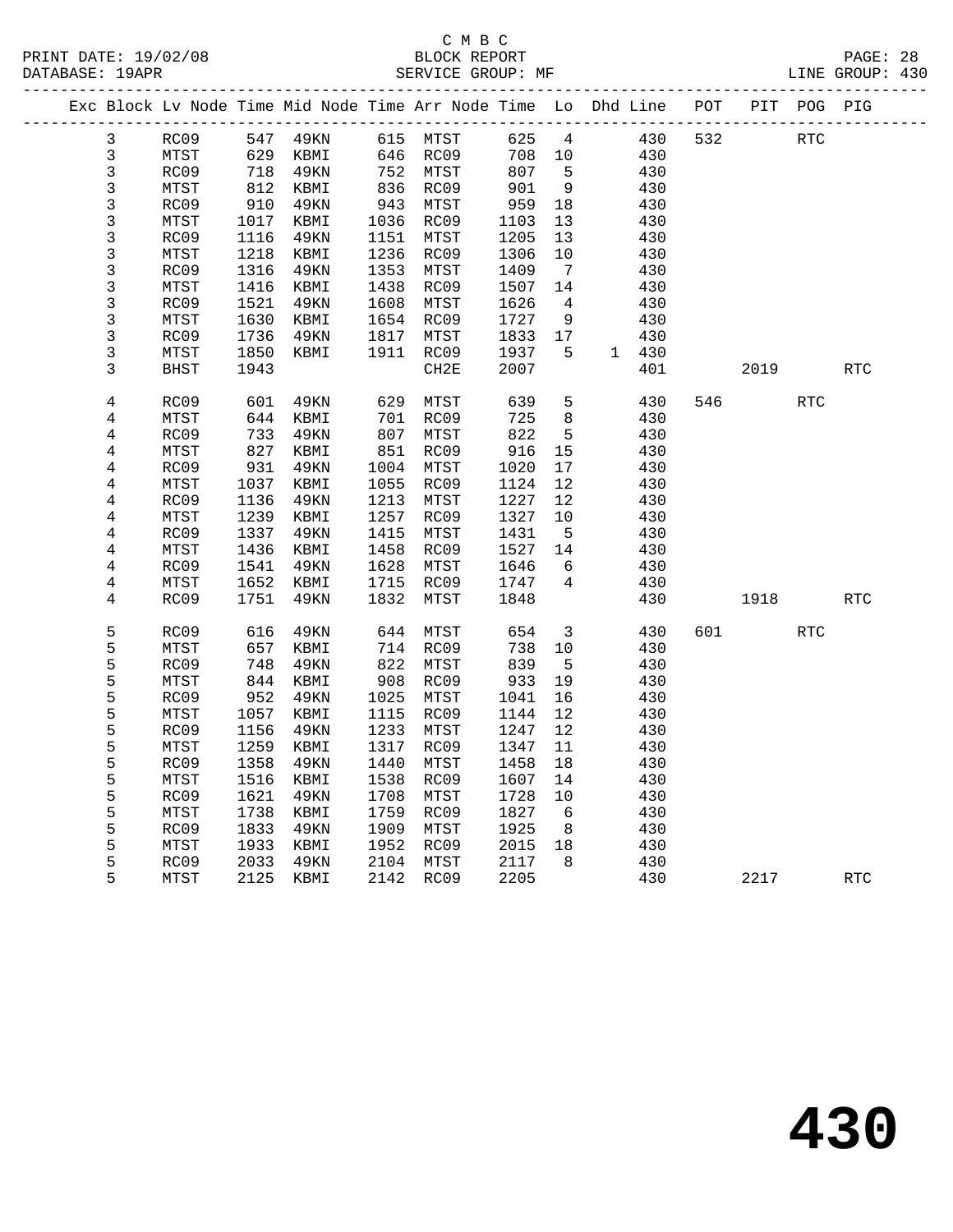|  |    |             |      | Exc Block Lv Node Time Mid Node Time Arr Node Time Lo Dhd Line POT |      |              |        |                |                       |       |      |         | PIT POG PIG |                      |
|--|----|-------------|------|--------------------------------------------------------------------|------|--------------|--------|----------------|-----------------------|-------|------|---------|-------------|----------------------|
|  | 6  | RC09        |      | 633 49KN                                                           |      | 703 MTST     | 715 12 |                |                       | 430   | 618  |         | <b>RTC</b>  |                      |
|  | 6  | MTST        | 727  | KBMI                                                               |      | 747 RC09     | 812    | 6              |                       | 430   |      |         |             |                      |
|  | 6  | RC09        | 818  | 49KN                                                               | 852  | MTST         | 908    | 9              |                       | 430   |      |         |             |                      |
|  | 6  | MTST        | 917  | KBMI                                                               | 939  | RC09         | 1005   | 8 <sup>8</sup> |                       | 430   |      |         |             |                      |
|  | 6  | RC09        | 1013 | 49KN                                                               | 1048 | MTST         | 1102   | 15             |                       | 430   |      |         |             |                      |
|  | 6  | MTST        | 1117 | KBMI                                                               | 1135 | RC09         | 1204   | 12             |                       | 430   |      |         |             |                      |
|  | 6  | RC09        | 1216 | 49KN                                                               | 1253 | MTST         | 1307   | 9              |                       | 430   |      |         |             |                      |
|  | 6  | MTST        | 1316 | KBMI                                                               | 1337 | RC09         | 1407   | 12             |                       | 430   |      |         |             |                      |
|  | 6  | RC09        | 1419 | 49KN                                                               | 1503 | MTST         | 1522   | 14             |                       | 430   |      |         |             |                      |
|  | 6  | MTST        | 1536 | KBMI                                                               | 1558 | RC09         | 1627   | 14             |                       | 430   |      |         |             |                      |
|  | 6  | RC09        | 1641 | 49KN                                                               | 1728 | MTST         | 1748   | 9              |                       | 430   |      |         |             |                      |
|  | 6  | MTST        | 1757 | KBMI                                                               | 1818 | RC09         | 1844   | $20\,$         |                       | 1 430 |      |         |             |                      |
|  | 6  | BHST        | 1905 |                                                                    |      | CH2E         | 1930   | $\overline{7}$ |                       | 401   |      |         |             |                      |
|  | 6  | CH2E        | 1937 |                                                                    |      | BHST         | 1959   | 8              |                       | 401   |      |         |             |                      |
|  | 6  | <b>BHST</b> | 2007 |                                                                    |      | CH2E         | 2031   |                |                       | 401   |      | 2043    |             | <b>RTC</b>           |
|  |    |             |      |                                                                    |      |              |        |                |                       |       |      |         |             |                      |
|  | 7  | MTST        | 712  | KBMI                                                               | 729  | RC09         | 753    | 10             |                       | 430   | 642  |         | <b>RTC</b>  |                      |
|  | 7  | RC09        | 803  | 49KN                                                               | 837  | MTST         | 854    | 5              |                       | 430   |      |         |             |                      |
|  | 7  | MTST        | 859  | KBMI                                                               | 923  | RC09         | 948    |                |                       | 430   |      | 1002    |             | $\operatorname{RTC}$ |
|  | 8  | MTST        | 1456 | KBMI                                                               | 1518 | RC09         | 1547   |                | 14 and $\overline{a}$ | 430   | 1415 |         | <b>RTC</b>  |                      |
|  | 8  | RC09        | 1601 | 49KN                                                               | 1648 | MTST         | 1708   | 10             |                       | 430   |      |         |             |                      |
|  | 8  | MTST        | 1718 | KBMI                                                               |      | 1739 RC09    | 1807   |                |                       | 430   |      | 1821    |             | <b>RTC</b>           |
|  | 30 | 49GR        | 521  | 49CE                                                               | 524  | MTST         | 545    | $\mathbf{3}$   |                       | 049   |      | 501 000 | <b>RTC</b>  |                      |
|  | 30 | MTST        | 548  | 49CW                                                               | 612  | DULP         | 624    | 9              |                       | 049   |      |         |             |                      |
|  | 30 | <b>DULP</b> | 633  | 49CE                                                               | 646  | MTST         | 710    | 9              |                       | 049   |      |         |             |                      |
|  | 30 | MTST        | 719  | 49CW                                                               | 751  | ULP          | 824    | 11             |                       | 049   |      |         |             |                      |
|  | 30 | ULP         | 835  | 49CE                                                               | 902  | MTST         | 931    | 13             |                       | 049   |      |         |             |                      |
|  | 30 | MTST        | 944  | 49CW                                                               | 1016 | ULP          | 1046   | 9              |                       | 049   |      |         |             |                      |
|  | 30 | ULP         | 1055 | 49CE                                                               | 1123 | MTST         | 1153   | 12             |                       | 049   |      |         |             |                      |
|  | 30 | MTST        | 1205 | 49CW                                                               | 1236 | ULP          | 1304   | 16             |                       | 049   |      |         |             |                      |
|  | 30 | ULP         | 1320 | 49CE                                                               | 1348 | MTST         | 1419   | 10             |                       | 049   |      |         |             |                      |
|  | 30 | MTST        | 1429 | 49CW                                                               | 1500 | ULP          | 1530   | $\overline{7}$ |                       | 049   |      |         |             |                      |
|  | 30 | ULP         | 1537 | 49CE                                                               | 1614 | MTST         | 1650   | 10             |                       | 049   |      |         |             |                      |
|  | 30 | MTST        | 1700 | 49CW                                                               | 1732 | ULP          | 1802   | 17             |                       | 049   |      |         |             |                      |
|  | 30 | ULP         | 1819 | 49CE                                                               | 1851 | MTST         | 1925   | 12             |                       | 049   |      |         |             |                      |
|  | 30 | MTST        | 1937 | 49CW                                                               | 2004 | DULP         | 2016   | 10             |                       | 049   |      |         |             |                      |
|  | 30 | <b>DULP</b> | 2026 | 49CE                                                               | 2039 | MTST         | 2107   |                |                       | 049   |      | 2137    |             | RTC                  |
|  |    |             |      |                                                                    |      |              |        |                |                       |       |      |         |             |                      |
|  | 31 | 49GR        | 532  | 49CE                                                               | 535  | MTST         | 556    | 4              |                       | 049   | 512  |         | <b>RTC</b>  |                      |
|  | 31 | MTST        | 600  | 49CW                                                               | 624  | <b>DULP</b>  | 637    | 11             |                       | 049   |      |         |             |                      |
|  | 31 | <b>DULP</b> | 648  | 49CE                                                               | 701  | MTST         | 725    | 13             |                       | 049   |      |         |             |                      |
|  | 31 | MTST        | 738  | 49CW                                                               | 810  | ULP          | 845    | 11             |                       | 049   |      |         |             |                      |
|  | 31 | ULP         | 856  | 49CE                                                               | 923  | MTST         | 952    | 11             |                       | 049   |      |         |             |                      |
|  | 31 | MTST        | 1003 | 49CW                                                               | 1034 | ULP          | 1103   | 7              |                       | 049   |      |         |             |                      |
|  | 31 | ULP         | 1110 | 49CE                                                               | 1139 | MTST         | 1209   | 13             |                       | 049   |      |         |             |                      |
|  | 31 | MTST        | 1222 | 49CW                                                               | 1253 | $_{\rm ULP}$ | 1321   | 15             |                       | 049   |      |         |             |                      |
|  | 31 | ULP         | 1336 | 49CE                                                               | 1404 | MTST         | 1436   | 16             |                       | 049   |      |         |             |                      |
|  | 31 | MTST        | 1452 | 49CW                                                               | 1524 | ULP          | 1555   | 12             |                       | 049   |      |         |             |                      |
|  | 31 | ULP         | 1607 | 49CE                                                               | 1641 | MTST         | 1717   | 13             |                       | 049   |      |         |             |                      |
|  | 31 | MTST        | 1730 | 49CW                                                               | 1802 | $_{\rm ULP}$ | 1830   | 12             |                       | 049   |      |         |             |                      |
|  | 31 | ULP         | 1842 | 49CE                                                               | 1910 | MTST         | 1943   | 6              |                       | 049   |      |         |             |                      |
|  | 31 | MTST        | 1949 | 49CW                                                               | 2016 | $_{\rm ULP}$ | 2041   | 11             |                       | 049   |      |         |             |                      |
|  | 31 | ULP         | 2052 | 49CE                                                               | 2115 | MTST         | 2144   | 8              |                       | 049   |      |         |             |                      |
|  | 31 | MTST        | 2152 | 49CW                                                               | 2217 | G49S         | 2221   |                |                       | 049   |      | 2236    |             | $\operatorname{RTC}$ |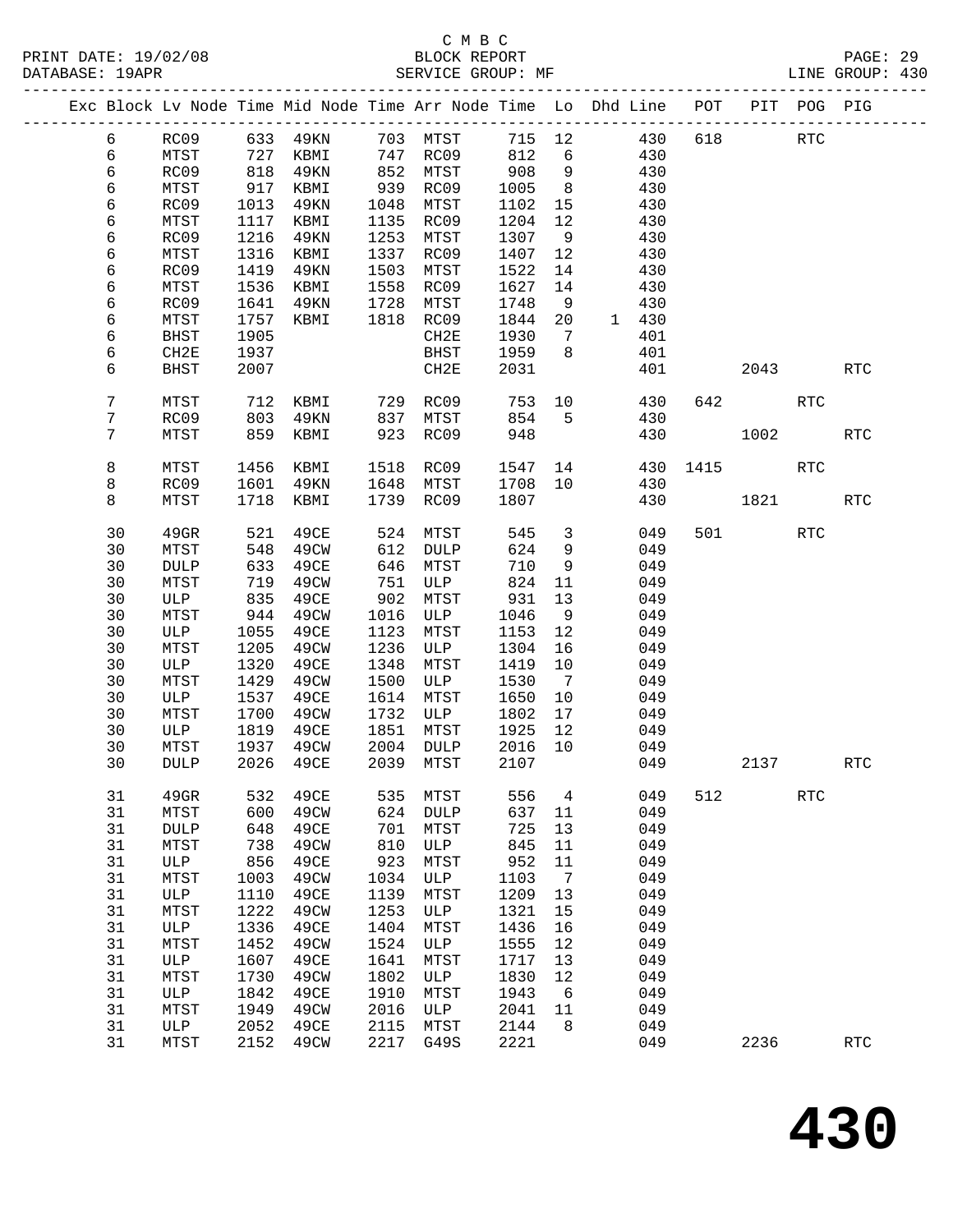| Exc Block Ly Node Time Mid Node Time Arr Node Time |             |      |      |      |             |      |    | Lo Dhd Line | POT | PIT | POG | PIG |
|----------------------------------------------------|-------------|------|------|------|-------------|------|----|-------------|-----|-----|-----|-----|
| 32                                                 | 49GR        | 543  | 49CE | 546  | MTST        | 607  | 3  | 049         | 523 |     | RTC |     |
| 32                                                 | MTST        | 610  | 49CW | 636  | DULP        | 649  | 11 | 049         |     |     |     |     |
| 32                                                 | <b>DULP</b> | 700  | 49CE | 713  | MTST        | 737  | 11 | 049         |     |     |     |     |
| 32                                                 | MTST        | 748  | 49CW | 822  | ULP         | 859  | 11 | 049         |     |     |     |     |
| 32                                                 | ULP         | 910  | 49CE | 937  | MTST        | 1005 | 10 | 049         |     |     |     |     |
| 32                                                 | MTST        | 1015 | 49CW | 1046 | ULP         | 1115 | 11 | 049         |     |     |     |     |
| 32                                                 | ULP         | 1126 | 49CE | 1155 | MTST        | 1225 | 14 | 049         |     |     |     |     |
| 32                                                 | MTST        | 1239 | 49CW | 1310 | ULP         | 1338 | 12 | 049         |     |     |     |     |
| 32                                                 | ULP         | 1350 | 49CE | 1418 | MTST        | 1450 | 14 | 049         |     |     |     |     |
| 32                                                 | MTST        | 1504 | 49CW | 1536 | ULP         | 1607 | 14 | 049         |     |     |     |     |
| 32                                                 | ULP         | 1621 | 49CE | 1655 | MTST        | 1731 | 9  | 049         |     |     |     |     |
| 32                                                 | MTST        | 1740 | 49CW | 1812 | ULP         | 1840 | 12 | 049         |     |     |     |     |
| 32                                                 | ULP         | 1852 | 49CE | 1920 | MTST        | 1953 | 8  | 049         |     |     |     |     |
| 32                                                 | MTST        | 2001 | 49CW | 2028 | <b>DULP</b> | 2040 | 12 | 049         |     |     |     |     |
| 32                                                 | <b>DULP</b> | 2052 | 49CE | 2103 | MTST        | 2132 | 7  | 049         |     |     |     |     |
| 32                                                 | MTST        | 2139 | 49CW | 2204 | DULP        | 2215 | 7  | 049         |     |     |     |     |
|                                                    |             |      |      |      |             |      |    |             |     |     |     |     |

| 32 | <b>DUTP</b> | 2052 | 49CE | 2103 | M.T.P.T.    | 2132 | $\frac{1}{2}$ | 049 |     |      |            |            |
|----|-------------|------|------|------|-------------|------|---------------|-----|-----|------|------------|------------|
| 32 | MTST        | 2139 | 49CW | 2204 | <b>DULP</b> | 2215 | 7             | 049 |     |      |            |            |
| 32 | <b>DULP</b> | 2222 | 49CE | 2233 | MTST        | 2258 | 10            | 049 |     |      |            |            |
| 32 | MTST        | 2308 | 49CW | 2332 | <b>DULP</b> | 2342 | 10            | 049 |     |      |            |            |
| 32 | <b>DULP</b> | 2352 | 49CE | 2403 | MTST        | 2424 |               | 049 |     | 2449 |            | <b>RTC</b> |
|    |             |      |      |      |             |      |               |     |     |      |            |            |
| 33 | $49$ GR     | 555  | 49CE | 558  | MTST        | 619  | 3             | 049 | 535 |      | <b>RTC</b> |            |
| 33 | MTST        | 622  | 49CW | 648  | <b>DULP</b> | 702  | 14            | 049 |     |      |            |            |
| 33 | <b>DULP</b> | 716  | 49CE | 731  | MTST        | 758  | 11            | 049 |     |      |            |            |
| 33 | MTST        | 809  | 49CW | 846  | ULP         | 921  | 10            | 049 |     |      |            |            |
| 33 | ULP         | 931  | 49CE | 958  | MTST        | 1026 | 11            | 049 |     |      |            |            |
| 33 | MTST        | 1037 | 49CW | 1108 | ULP         | 1137 | 13            | 049 |     |      |            |            |
| 33 | ULP         | 1150 | 49CE | 1218 | MTST        | 1249 | 15            | 049 |     |      |            |            |
| 33 | MTST        | 1304 | 49CW | 1335 | ULP         | 1403 | 13            | 049 |     |      |            |            |
| 33 | ULP         | 1416 | 49CE | 1444 | MTST        | 1518 | 8             | 049 |     |      |            |            |
| 33 | MTST        | 1526 | 49CW | 1559 | ULP         | 1629 | 11            | 049 |     |      |            |            |
| 33 | ULP         | 1640 | 49CE | 1713 | MTST        | 1749 | 13            | 049 |     |      |            |            |
| 33 | MTST        | 1802 | 49CW | 1834 | ULP         | 1901 | 12            | 049 |     |      |            |            |
| 33 | ULP         | 1913 | 49CE | 1940 | MTST        | 2009 | 15            | 049 |     |      |            |            |
| 33 | MTST        | 2024 | 49CW | 2051 | <b>DULP</b> | 2102 | 14            | 049 |     |      |            |            |
| 33 | <b>DULP</b> | 2116 | 49CE | 2127 | MTST        | 2156 | 11            | 049 |     |      |            |            |
| 33 | MTST        | 2207 | 49CW | 2232 | <b>DULP</b> | 2242 | 10            | 049 |     |      |            |            |
| 33 | <b>DULP</b> | 2252 | 49CE | 2303 | MTST        | 2327 | 15            | 049 |     |      |            |            |
| 33 | MTST        | 2342 | 49CW | 2402 | G49S        | 2405 |               | 049 |     | 2420 |            | <b>RTC</b> |
|    |             |      |      |      |             |      |               |     |     |      |            |            |
| 34 | $49$ GR     | 607  | 49CE | 610  | MTST        | 631  | 7             | 049 | 547 |      | <b>RTC</b> |            |
| 34 | MTST        | 638  | 49CW | 706  | ULP         | 734  | 7             | 049 |     |      |            |            |
| 34 | ULP         | 741  | 49CE | 813  | MTST        | 842  | 9             | 049 |     |      |            |            |
| 34 | MTST        | 851  | 49CW | 928  | ULP         | 959  | 10            | 049 |     |      |            |            |
| 34 | ULP         | 1009 | 49CE | 1036 | MTST        | 1104 | 10            | 049 |     |      |            |            |
| 34 | MTST        | 1114 | 49CW | 1145 | <b>ULP</b>  | 1213 | 17            | 049 |     |      |            |            |
| 34 | <b>ULP</b>  | 1230 | 49CE | 1258 | MTST        | 1329 | 13            | 049 |     |      |            |            |
| 34 | MTST        | 1342 | 49CW | 1413 | <b>ULP</b>  | 1441 | 10            | 049 |     |      |            |            |
| 34 | <b>ULP</b>  | 1451 | 49CE | 1525 | MTST        | 1601 | 14            | 049 |     |      |            |            |
| 34 | MTST        | 1615 | 49CW | 1647 | <b>ULP</b>  | 1717 |               | 049 |     | 1750 |            | <b>RTC</b> |
|    |             |      |      |      |             |      |               |     |     |      |            |            |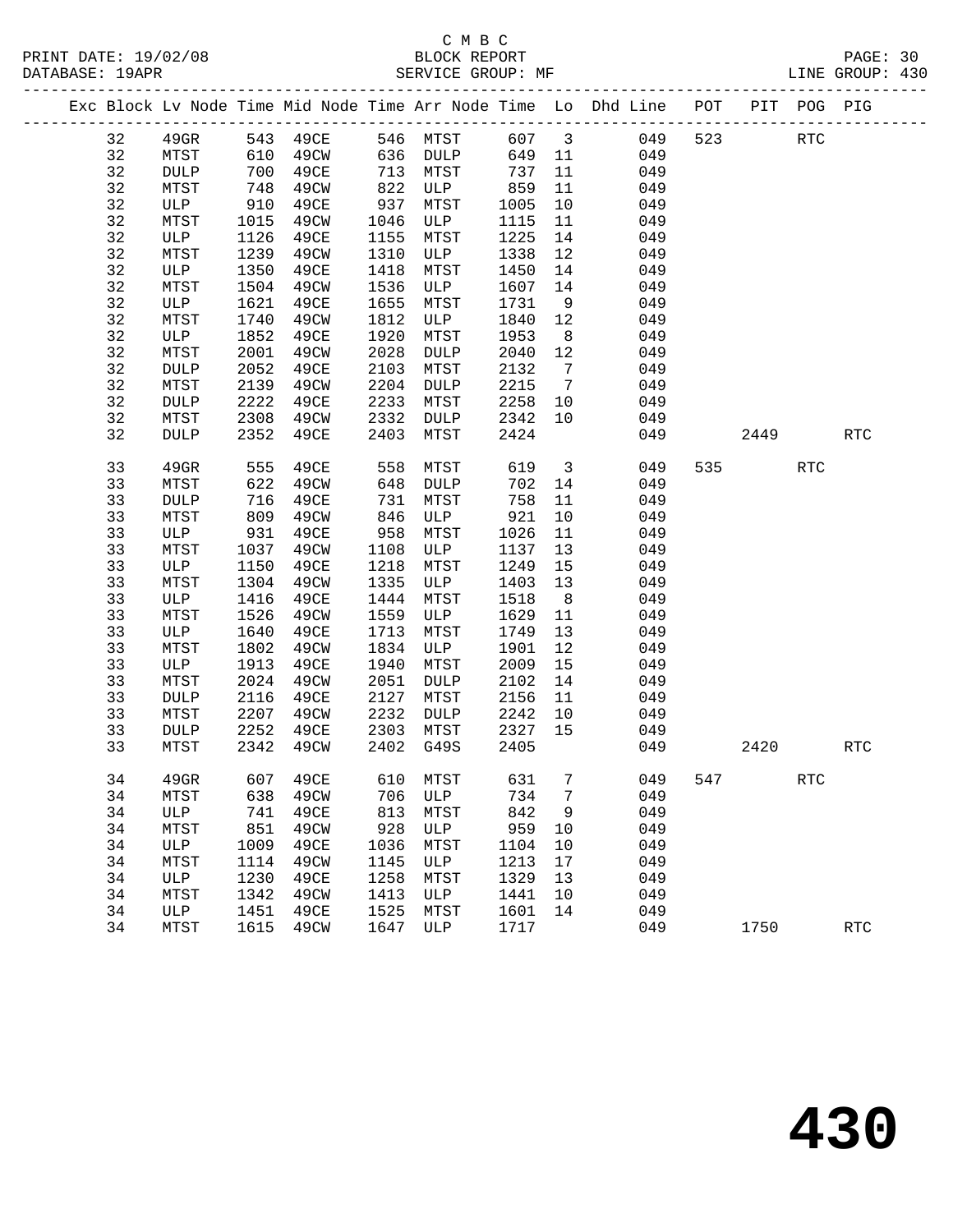## C M B C<br>BLOCK REPORT

| PRINT DATE: 19/02/08<br>DATABASE: 19APR |  |  | BLOCK REPORT<br>SERVICE GROUP: MF |  |                                                                                |  |       | PAGE: 31<br>LINE GROUP: 430 |  |
|-----------------------------------------|--|--|-----------------------------------|--|--------------------------------------------------------------------------------|--|-------|-----------------------------|--|
|                                         |  |  |                                   |  | Exc Block Lv Node Time Mid Node Time Arr Node Time Lo Dhd Line POT PIT POG PIG |  |       |                             |  |
|                                         |  |  |                                   |  | $A\Omega$ CD (10.40CD (20.00) MPCP (44.4) $\Omega$ (40.00) (40.4)              |  | מידים |                             |  |

| 35       | 49GR        |            |      |            |             | 619 49CE 622 MTST 644 9 |                 | 049                                   |     | 559 31  | RTC                  |            |
|----------|-------------|------------|------|------------|-------------|-------------------------|-----------------|---------------------------------------|-----|---------|----------------------|------------|
| 35       | MTST        | 653        | 49CW | 721        | ULP         | 750                     | 11              | 049                                   |     |         |                      |            |
| 35       | ULP         | 801        | 49CE | 831        | MTST        | 903                     | 10              | 049                                   |     |         |                      |            |
| 35       | MTST        | 913        | 49CW | 946        | ULP         | 1016                    | 16              | 049                                   |     |         |                      |            |
| 35       | ULP         | 1032       | 49CE | 1059       | MTST        | 1127                    | 12              | 049                                   |     |         |                      |            |
| 35       | MTST        | 1139       | 49CW | 1210       | ULP         | 1238                    | 16              | 049                                   |     |         |                      |            |
| 35       | ULP         | 1254       | 49CE | 1322       | MTST        | 1353                    | 10              | 049                                   |     |         |                      |            |
| 35       | MTST        | 1403       | 49CW | 1434       | ULP         | 1504                    | 10              | 049                                   |     |         |                      |            |
|          |             |            |      |            |             |                         |                 |                                       |     |         |                      |            |
| 35       | ULP         | 1514       | 49CE | 1550       | MTST        | 1626                    | 9               | 049                                   |     |         |                      |            |
| 35       | MTST        | 1635       | 49CW | 1707       | ULP         | 1737                    | 16              | 049                                   |     |         |                      |            |
| 35       | ULP         | 1753       | 49CE | 1825       | MTST        | 1902                    | 10              | 049                                   |     |         |                      |            |
| 35       | MTST        | 1912       | 49CW | 1941       | DULP        | 1955                    | $7\overline{ }$ | 049                                   |     |         |                      |            |
| 35       | <b>DULP</b> | 2002       | 49CE | 2015       | <b>MTST</b> | 2044 14                 |                 | 049                                   |     |         |                      |            |
| 35       | MTST        | 2058       | 49CW | 2125       | ULP         | 2149                    |                 | 049                                   |     | 2222    |                      | <b>RTC</b> |
| 36       | DULP        | 621        | 49CE | 634        | MTST        | 658                     |                 | $9 \left( \frac{1}{2} \right)$<br>049 |     | 551 72  | RTC                  |            |
| 36       | MTST        | 707        | 49CW | 736        | <b>ULP</b>  | 808 11                  |                 | 049                                   |     |         |                      |            |
| 36       | ULP         | 819        | 49CE | 849        |             | MTST 921                | 11              | 049                                   |     |         |                      |            |
| 36       | MTST        | 932        | 49CW |            | 1004 ULP    | 1034                    |                 | 049                                   |     | 1109    |                      | <b>RTC</b> |
|          |             |            |      |            |             |                         |                 |                                       |     |         |                      |            |
| 37       | MTST        | 632        | 49CW | 658        | DULP        | 712 10                  |                 | 049                                   |     | 602 000 | $\operatorname{RTC}$ |            |
| 37       | <b>DULP</b> | 722        | 49CE | 737        | MTST        | 804                     | 11              | 049                                   |     |         |                      |            |
| 37       | MTST        | 815        | 49CW | 852        | ULP         | 927                     | 12              | 049                                   |     |         |                      |            |
| 37       | ULP         | 939        | 49CE | 1006       | MTST        | 1034                    | 10              | 049                                   |     |         |                      |            |
| 37       | MTST        | 1044       | 49CW | 1115       | ULP         | 1144                    | 14              | 049                                   |     |         |                      |            |
| 37       | ULP         | 1158       | 49CE | 1226       | MTST        | 1257                    | 16              | 049                                   |     |         |                      |            |
| 37       | MTST        | 1313       | 49CW | 1344       | ULP         | 1412                    | 10              | 049                                   |     |         |                      |            |
| 37       | ULP         | 1422       | 49CE | 1450       | MTST        | 1524                    | 12              | 049                                   |     |         |                      |            |
| 37       | MTST        | 1536       | 49CW | 1608       | ULP         | 1638                    | 11              | 049                                   |     |         |                      |            |
| 37       | ULP         | 1649       | 49CE | 1722       | MTST        | 1758                    | 10              | 049                                   |     |         |                      |            |
| 37       | MTST        | 1808       | 49CW | 1840       | ULP         | 1907                    |                 | 049                                   |     | 1940    |                      | <b>RTC</b> |
|          |             |            |      |            |             |                         |                 |                                       |     |         |                      |            |
| 38       | MTST        | 645        | 49CW | 713        | ULP         | 741                     | $5^{\circ}$     | 049                                   |     | 615     | RTC                  |            |
| 38       | ULP         | 746        | 49CE | 819        | MTST        | 851                     | 10              | 049                                   |     |         |                      |            |
| 38       | MTST        | 901        | 49CW | 934        | ULP         | 1004                    | 12              | 049                                   |     |         |                      |            |
| 38       | ULP         | 1016       | 49CE | 1043       | MTST        | 1111                    | 11              | 049                                   |     |         |                      |            |
| 38       | MTST        | 1122       | 49CW | 1153       | ULP         | 1221                    | 17              | 049                                   |     |         |                      |            |
| 38       | ULP         | 1238       | 49CE | 1306       | MTST        | 1337                    | 12              | 049                                   |     |         |                      |            |
| 38       | MTST        | 1349       | 49CW | 1420       | ULP         | 1448                    | 9               | 049                                   |     |         |                      |            |
| 38       | ULP         | 1457       | 49CE | 1533       | MTST        | 1609                    | 11              | 049                                   |     |         |                      |            |
| 38       | MTST        | 1620       | 49CW | 1652       | ULP         | 1722 10                 |                 | 049                                   |     |         |                      |            |
| 38       |             |            |      |            |             |                         |                 | ULP 1732 49CE 1805 MTST 1842 049      |     | 1912    |                      | <b>RTC</b> |
|          |             |            |      |            |             |                         |                 |                                       |     |         |                      |            |
| 39<br>39 | DU41        | 654<br>742 | 49CE | 707<br>816 | MTST        | 731<br>853              | 11<br>10        | 049<br>049                            | 621 |         | <b>RTC</b>           |            |
|          | MTST        |            | 49CW |            | ULP         |                         |                 |                                       |     |         |                      |            |
| 39       | ULP         | 903        | 49CE | 930        | MTST        | 958                     | 11              | 049                                   |     |         |                      |            |
| 39       | MTST        | 1009       | 49CW | 1040       | ULP         | 1109                    | 9               | 049                                   |     |         |                      |            |
| 39       | ULP         | 1118       | 49CE | 1147       | MTST        | 1217                    | 13              | 049                                   |     |         |                      |            |
| 39       | MTST        | 1230       | 49CW | 1301       | ULP         | 1329                    | 14              | 049                                   |     |         |                      |            |
| 39       | ULP         | 1343       | 49CE | 1411       | MTST        | 1443                    | 15              | 049                                   |     |         |                      |            |
| 39       | MTST        | 1458       | 49CW | 1530       | ULP         | 1601                    | 11              | 049                                   |     |         |                      |            |
| 39       | ULP         | 1612       | 49CE | 1646       | MTST        | 1722                    | 13              | 049                                   |     |         |                      |            |
| 39       | MTST        | 1735       | 49CW | 1807       | ULP         | 1835                    |                 | 049                                   |     | 1908    |                      | <b>RTC</b> |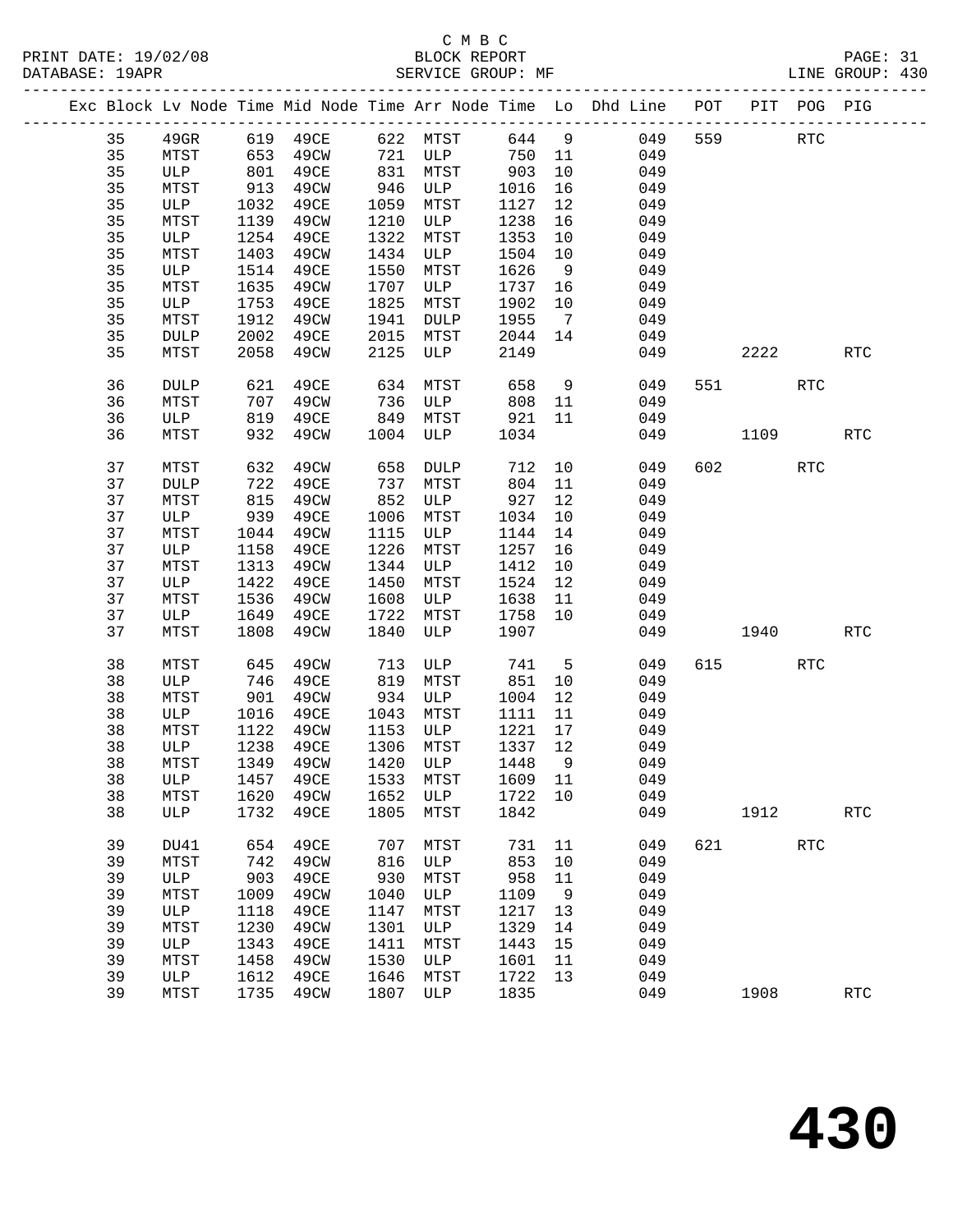| 40 |      |      |                   |      |             |         |                |                              |     |      |                      |            |
|----|------|------|-------------------|------|-------------|---------|----------------|------------------------------|-----|------|----------------------|------------|
|    | 49CE |      | 657 49CE 657 MTST |      |             | 719 7   |                | 049                          | 632 |      | RTC                  |            |
| 40 | MTST |      | 726 49CW          |      | 758 ULP 831 |         | 11             | 049                          |     |      |                      |            |
| 40 | ULP  |      | 842 49CE          |      | 909 MTST    | 938     | 12             | 049                          |     |      |                      |            |
| 40 | MTST | 950  | 49CW              |      | 1022 ULP    | 1052    | 10             | 049                          |     |      |                      |            |
| 40 | ULP  | 1102 | 49CE              |      | 1131 MTST   | 1201    | 12             | 049                          |     |      |                      |            |
| 40 | MTST | 1213 | 49CW              | 1244 | ULP         | 1312    | 16             | 049                          |     |      |                      |            |
| 40 | ULP  | 1328 | 49CE              |      | 1356 MTST   | 1427    | 14             | 049                          |     |      |                      |            |
| 40 | MTST | 1441 | 49CW              | 1512 | ULP         | 1542    | 11             | 049                          |     |      |                      |            |
| 40 | ULP  | 1553 | 49CE              | 1628 | MTST        | 1704    | 11             | 049                          |     |      |                      |            |
| 40 | MTST |      | 1715 49CW         | 1747 | ULP         | 1816    | 16             | 049                          |     |      |                      |            |
| 40 | ULP  |      | 1832 49CE         | 1900 | MTST        | 1933    |                |                              |     | 2003 |                      | <b>RTC</b> |
|    |      |      |                   |      |             |         |                | 049                          |     |      |                      |            |
| 41 | MTST | 700  | 49CW              | 728  | ULP         | 757     | 10             | 049                          |     |      | <b>RTC</b>           |            |
| 41 | ULP  | 807  | 49CE              | 837  | MTST        | 909     | 10             | 049                          |     |      |                      |            |
| 41 | MTST | 919  | 49CW              | 952  | ULP         | 1022    | 17             | 049                          |     |      |                      |            |
| 41 | ULP  | 1039 | 49CE              | 1107 | MTST        | 1137    | 11             | 049                          |     |      |                      |            |
| 41 | MTST | 1148 | 49CW              |      | 1219 ULP    | 1247    | 16             | 049                          |     |      |                      |            |
| 41 | ULP  | 1303 | 49CE              | 1331 | MTST        | 1402    | 15             | 049                          |     |      |                      |            |
| 41 | MTST | 1417 | 49CW              | 1448 | ULP         | 1518    | 10             | 049                          |     |      |                      |            |
| 41 | ULP  | 1528 | 49CE              | 1605 | MTST        | 1641    | 9              | 049                          |     |      |                      |            |
|    |      |      |                   |      |             |         |                |                              |     |      |                      |            |
| 41 | MTST | 1650 | 49CW              | 1722 | ULP         | 1752    | 14             | 049                          |     |      |                      |            |
| 41 | ULP  | 1806 | 49CE              | 1838 | MTST        | 1912    | 11             | 049                          |     |      |                      |            |
| 41 | MTST | 1923 | 49CW              | 1952 | ULP         | 2019    | $5^{\circ}$    | 049                          |     |      |                      |            |
| 41 | ULP  | 2024 | 49CE              |      | 2051 MTST   | 2119    | 6              | 049                          |     |      |                      |            |
| 41 | MTST | 2125 | 49CW              | 2152 | G49S        | 2156    |                | 049                          |     | 2211 |                      | <b>RTC</b> |
| 42 | DU41 | 705  | 49CE              | 719  | MTST        | 744     | 10             | 049                          | 632 |      | $\operatorname{RTC}$ |            |
| 42 | MTST | 754  | 49CW              | 828  | ULP         | 905     | 12             | 049                          |     |      |                      |            |
| 42 | ULP  | 917  | 49CE              | 944  | MTST        | 1012    | 10             | 049                          |     |      |                      |            |
| 42 | MTST | 1022 | 49CW              | 1053 | ULP         | 1122    | 12             | 049                          |     |      |                      |            |
| 42 | ULP  | 1134 | 49CE              | 1202 | MTST        | 1233    | 14             | 049                          |     |      |                      |            |
| 42 | MTST | 1247 | 49CW              | 1318 | ULP         | 1346    | 10             | 049                          |     |      |                      |            |
| 42 | ULP  | 1356 | 49CE              | 1424 | MTST        | 1456    | 11             | 049                          |     |      |                      |            |
| 42 | MTST | 1507 | 49CW              | 1539 | ULP         | 1610    | 15             | 049                          |     |      |                      |            |
| 42 | ULP  |      | 1625 49CE         | 1659 | MTST        | 1735    | 10             | 049                          |     |      |                      |            |
| 42 | MTST | 1745 | 49CW              | 1817 | ULP         | 1845    |                | 049                          |     | 1918 |                      | <b>RTC</b> |
|    |      |      |                   |      |             |         |                |                              |     |      |                      |            |
| 43 | MTST | 714  | 49CW              |      |             |         |                | 049                          |     | 644  | <b>RTC</b>           |            |
| 43 | ULP  |      | 825 49CE          |      |             |         |                | 049                          |     |      |                      |            |
| 43 | MTST |      |                   |      |             |         |                | 938 49CW 1010 ULP 1040 7 049 |     |      |                      |            |
| 43 | ULP  | 1047 | 49CE              | 1115 | MTST        | 1145    | 11             | 049                          |     |      |                      |            |
| 43 | MTST | 1156 | 49CW              | 1227 | ULP         | 1255    | 16             | 049                          |     |      |                      |            |
| 43 | ULP  | 1311 | 49CE              | 1339 | MTST        | 1410    | 13             | 049                          |     |      |                      |            |
| 43 | MTST | 1423 | 49CW              | 1454 | ULP         | 1524    | 9              | 049                          |     |      |                      |            |
| 43 | ULP  | 1533 | 49CE              | 1610 | MTST        | 1646    | 9              | 049                          |     |      |                      |            |
| 43 | MTST | 1655 | 49CW              | 1727 | ULP         | 1757    | 15             | 049                          |     |      |                      |            |
| 43 | ULP  | 1812 | 49CE              | 1844 | MTST        | 1918    |                | 049                          |     | 1948 |                      | <b>RTC</b> |
|    |      |      |                   |      |             |         |                |                              |     |      |                      |            |
| 44 | 49GR | 721  | 49CE              | 725  | MTST        | 750     | 13             | 049                          | 701 |      | <b>RTC</b>           |            |
| 44 | MTST | 803  | 49CW              | 840  | ULP         | 917     | $\overline{7}$ | 049                          |     |      |                      |            |
| 44 | ULP  | 924  | 49CE              | 951  | MTST        | 1019    | 10             | 049                          |     |      |                      |            |
| 44 | MTST | 1029 | 49CW              | 1100 | ULP         | 1129    | 13             | 049                          |     |      |                      |            |
| 44 | ULP  | 1142 | 49CE              | 1210 | MTST        | 1241    | 15             | 049                          |     |      |                      |            |
| 44 | MTST | 1256 | 49CW              | 1327 | ULP         | 1355    | 14             | 049                          |     |      |                      |            |
| 44 | ULP  | 1409 | 49CE              | 1437 | MTST        | 1511    | 10             | 049                          |     |      |                      |            |
| 44 | MTST | 1521 | 49CW              | 1554 | ULP         | 1624 11 |                | 049                          |     |      |                      |            |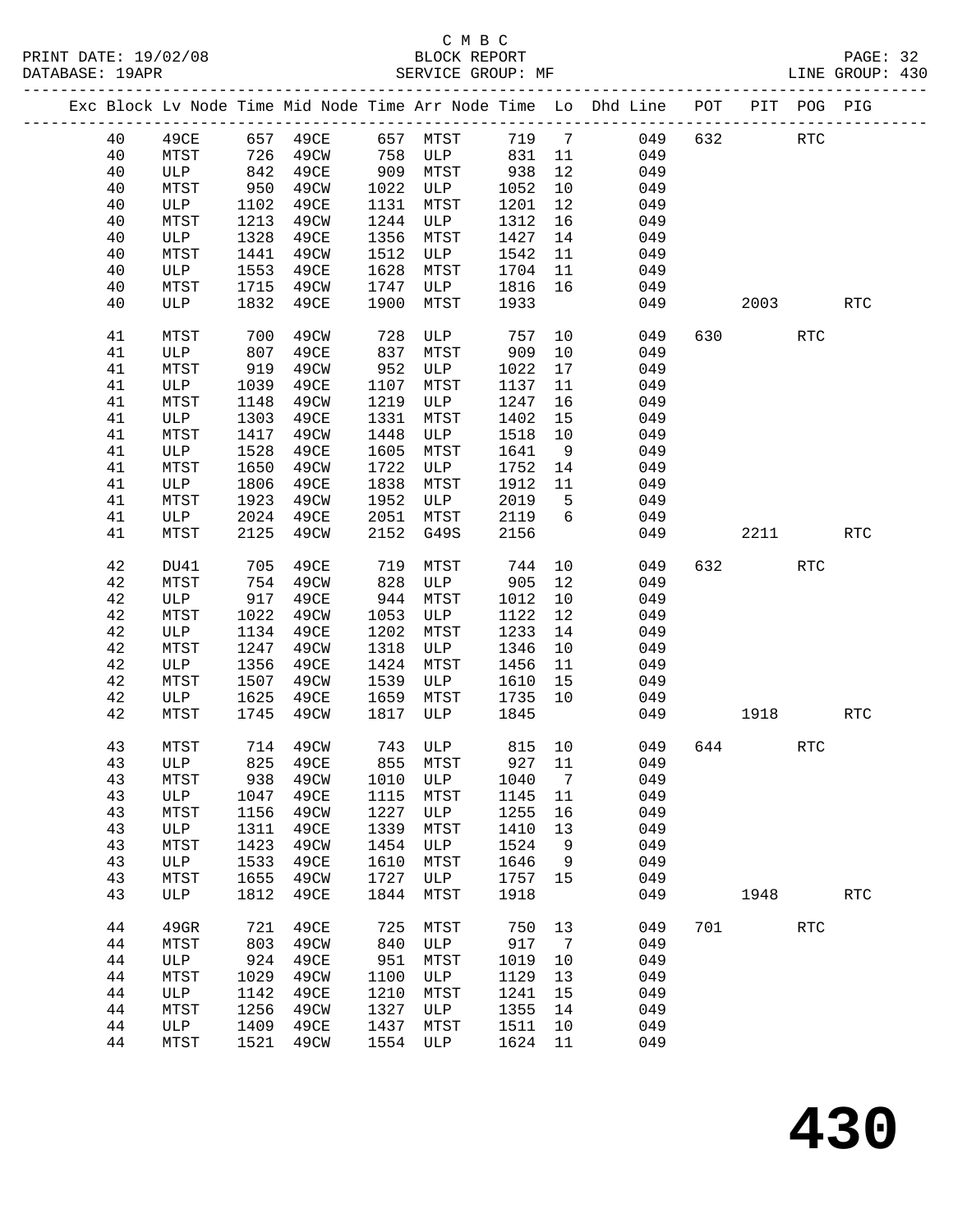|  |          |              |              |              |              |             |              |                | Exc Block Lv Node Time Mid Node Time Arr Node Time Lo Dhd Line POT |     |             | PIT POG PIG |                      |
|--|----------|--------------|--------------|--------------|--------------|-------------|--------------|----------------|--------------------------------------------------------------------|-----|-------------|-------------|----------------------|
|  | 44       | ULP          |              |              |              |             |              |                | 1635 49CE 1708 MTST 1744 12 049                                    |     |             |             |                      |
|  | 44       | MTST         | 1756         | 49CW         |              | 1828 ULP    | 1856         |                | 049                                                                |     | 1929 — 1929 |             | <b>RTC</b>           |
|  |          |              |              |              |              |             |              |                |                                                                    |     |             |             |                      |
|  | 45       | MTST         | 732          | 49CW         | 804          | ULP         | 839 10       |                | 049                                                                |     | 657 — 100   | <b>RTC</b>  |                      |
|  | 45       | ULP          | 849          | 49CE         | 916          | MTST        | 945          | 11             | 049                                                                |     |             |             |                      |
|  | 45       | MTST         | 956          | 49CW         | 1028         | ULP         | 1058         |                | 049                                                                |     | 1133        |             | <b>RTC</b>           |
|  |          |              |              |              |              |             |              |                |                                                                    |     |             |             |                      |
|  | 46       | DU41         | 734          | 49CE         | 749          | MTST        | 816          | 11             | 049                                                                |     |             | RTC         |                      |
|  | 46       | MTST         | 827          | 49CW         | 904          | ULP         | 935          | 11             | 049                                                                |     |             |             |                      |
|  | 46       | ULP          | 946          | 49CE         | 1013         | MTST        | 1041         | 11             | 049                                                                |     |             |             |                      |
|  | 46<br>46 | MTST<br>ULP  | 1052         | 49CW<br>49CE | 1123<br>1234 | ULP         | 1152<br>1305 | 14<br>16       | 049<br>049                                                         |     |             |             |                      |
|  | 46       | MTST         | 1206<br>1321 | 49CW         | 1352         | MTST<br>ULP | 1420         | 9              | 049                                                                |     |             |             |                      |
|  | 46       | ULP          | 1429         | 49CE         | 1457         | MTST        | 1531         | 9              | 049                                                                |     |             |             |                      |
|  | 46       | MTST         | 1540         | 49CW         | 1612         | ULP         | 1642         | 11             | 049                                                                |     |             |             |                      |
|  | 46       | ULP          | 1653         | 49CE         | 1726         | MTST        | 1802         | 13             | 049                                                                |     |             |             |                      |
|  | 46       | MTST         | 1815         | 49CW         | 1847         | ULP         | 1914         | 10             | 049                                                                |     |             |             |                      |
|  | 46       | ULP          | 1924         | 49CE         | 1951         | MTST        | 2020         | 16             | 049                                                                |     |             |             |                      |
|  | 46       | MTST         | 2036         | 49CW         | 2103         | ULP         | 2127         |                | 049                                                                |     | 2200        |             | <b>RTC</b>           |
|  |          |              |              |              |              |             |              |                |                                                                    |     |             |             |                      |
|  | 47       | 49GR         | 738          | 49CE         | 743          | MTST        | 810          | 11             | 049                                                                | 708 |             | RTC         |                      |
|  | 47       | MTST         | 821          | 49CW         | 858          | ULP         | 933          |                | 049                                                                |     | 1008        |             | <b>RTC</b>           |
|  |          |              |              |              |              |             |              |                |                                                                    |     |             |             |                      |
|  | 48       | DU41         | 740          | 49CE         | 755          | MTST        | 822          | 11             | 049                                                                | 707 |             | RTC         |                      |
|  | 48       | MTST         | 833          | 49CW         | 910          | ULP         | 941          | 13             | 049                                                                |     |             |             |                      |
|  | 48       | ULP          | 954          | 49CE         | 1021         | MTST        | 1049         | 10             | 049                                                                |     |             |             |                      |
|  | 48<br>48 | MTST<br>ULP  | 1059<br>1214 | 49CW<br>49CE | 1130<br>1242 | ULP<br>MTST | 1158<br>1313 | 16<br>15       | 049<br>049                                                         |     |             |             |                      |
|  | 48       | MTST         | 1328         | 49CW         | 1359         | ULP         | 1427         | $-5$           | 049                                                                |     |             |             |                      |
|  | 48       | ULP          | 1432         | 49CE         | 1504         | MTST        | 1538         | 16             | 049                                                                |     |             |             |                      |
|  | 48       | MTST         | 1554         | 49CW         | 1626         | ULP         | 1656         | 11             | 049                                                                |     |             |             |                      |
|  | 48       | ULP          | 1707         | 49CE         | 1740         | MTST        | 1818         | 11             | 049                                                                |     |             |             |                      |
|  | 48       | MTST         | 1829         | 49CW         | 1900         | ULP         | 1927         | 9              | 049                                                                |     |             |             |                      |
|  | 48       | ULP          | 1936         | 49CE         | 2003         | MTST        | 2032         | 16             | 049                                                                |     |             |             |                      |
|  | 48       | MTST         | 2048         | 49CW         | 2115         | DULP        | 2126         | 14             | 049                                                                |     |             |             |                      |
|  | 48       | <b>DULP</b>  | 2140         | 49CE         | 2151         | MTST        | 2220         |                | 049                                                                |     | 2245        |             | RTC                  |
|  |          |              |              |              |              |             |              |                |                                                                    |     |             |             |                      |
|  | 49       | DU41         | 743          | 49CE         |              | 801 MTST    | 830          | 9              | 049                                                                | 710 |             | <b>RTC</b>  |                      |
|  | 49       | MTST         |              | 839 49CW     |              | 916 ULP     | 947 14       |                | 049                                                                |     |             |             |                      |
|  | 49<br>49 | MTST         | 1107         | 49CW         | 1138         | ULP         | 1206         | 16             | ULP 1001 49CE 1028 MTST 1056 11 049<br>049                         |     |             |             |                      |
|  | 49       | ULP          | 1222         | 49CE         | 1250         | MTST        | 1321         | 14             | 049                                                                |     |             |             |                      |
|  | 49       | MTST         | 1335         | 49CW         | 1406         | ULP         | 1434         | 10             | 049                                                                |     |             |             |                      |
|  | 49       | ULP          | 1444         | 49CE         | 1518         | MTST        | 1554         | 16             | 049                                                                |     |             |             |                      |
|  | 49       | MTST         | 1610         | 49CW         | 1642         | ULP         | 1712         | 14             | 049                                                                |     |             |             |                      |
|  | 49       | ULP          | 1726         | 49CE         | 1759         | MTST        | 1836         | 13             | 049                                                                |     |             |             |                      |
|  | 49       | MTST         | 1849         | 49CW         | 1920         | ULP         | 1947         | 13             | 049                                                                |     |             |             |                      |
|  | 49       | ULP          | 2000         | 49CE         | 2027         | MTST        | 2056         | 14             | 049                                                                |     |             |             |                      |
|  | 49       | MTST         | 2110         | 49CW         | 2137         | <b>DULP</b> | 2148         | $\overline{4}$ | 049                                                                |     |             |             |                      |
|  | 49       | <b>DULP</b>  | 2152         | 49CE         | 2203         | MTST        | 2228         | 10             | 049                                                                |     |             |             |                      |
|  | 49       | MTST         | 2238         | 49CW         | 2302         | <b>DULP</b> | 2312         | 10             | 049                                                                |     |             |             |                      |
|  | 49       | <b>DULP</b>  | 2322         | 49CE         | 2333         | MTST        | 2357         | 15             | 049                                                                |     |             |             |                      |
|  | 49       | MTST         | 2412         | 49CW         | 2432         | G49S        | 2435         |                | 049                                                                |     | 2450        |             | $\operatorname{RTC}$ |
|  | 50       |              | 749          | 49CE         | 807          |             | 836          | 9              | 049                                                                | 716 |             | RTC         |                      |
|  | 50       | DU41<br>MTST | 845          | 49CW         | 922          | MTST<br>ULP | 953          |                | 049                                                                |     | 1028        |             | $\operatorname{RTC}$ |
|  |          |              |              |              |              |             |              |                |                                                                    |     |             |             |                      |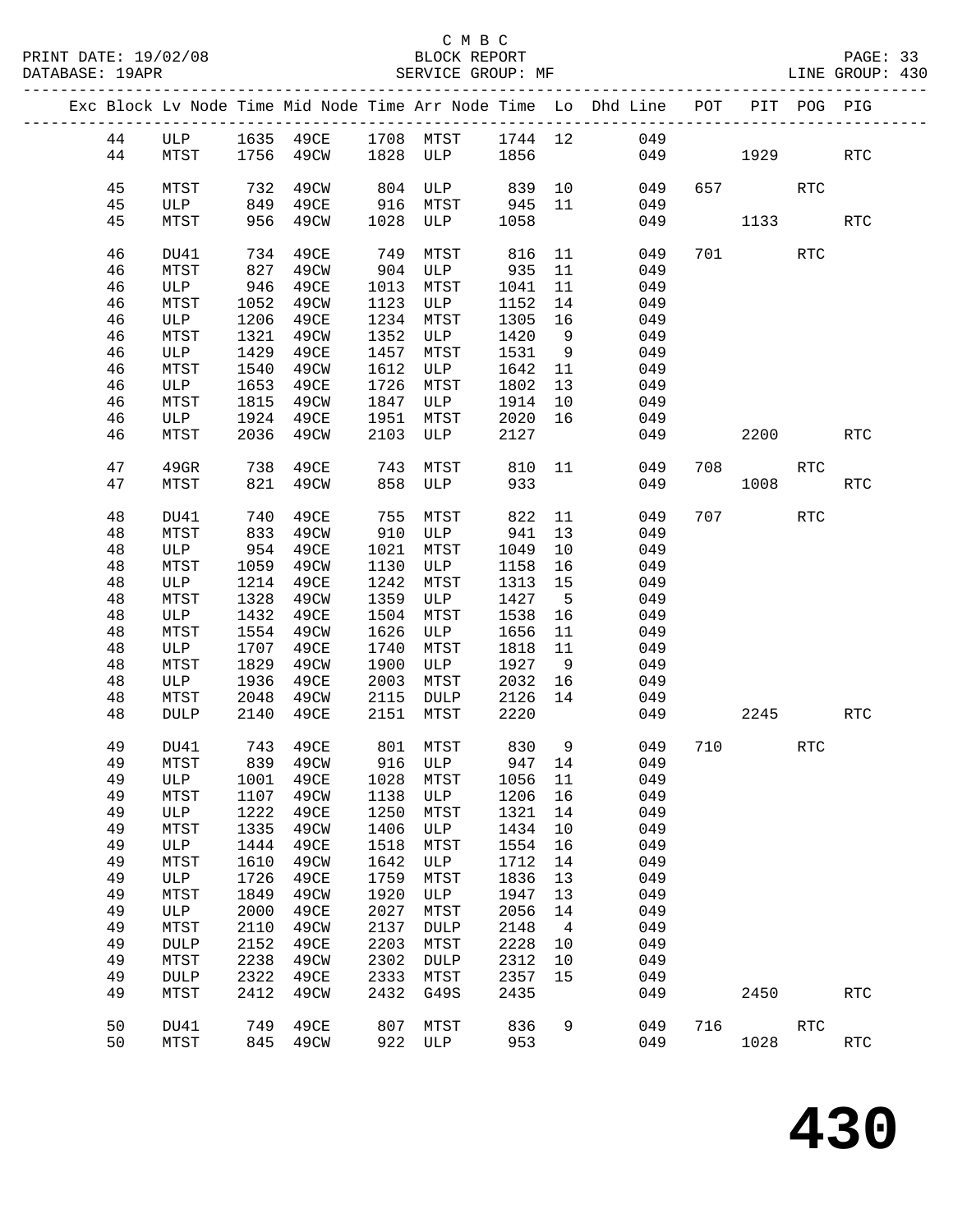### C M B C<br>BLOCK REPORT SERVICE GROUP: MF

|        |    |      |      |           |      |             |         |      | Exc Block Lv Node Time Mid Node Time Arr Node Time Lo Dhd Line POT PIT POG PIG |          |             |                      |            |
|--------|----|------|------|-----------|------|-------------|---------|------|--------------------------------------------------------------------------------|----------|-------------|----------------------|------------|
|        | 51 | ULP  |      | 752 49CE  |      | 825 MTST    | 857 10  |      | 049                                                                            | 707      | <b>RTC</b>  |                      |            |
|        | 51 | MTST | 907  | 49CW      | 940  | <b>ULP</b>  | 1010    | 14   | 049                                                                            |          |             |                      |            |
|        | 51 | ULP  | 1024 | 49CE      | 1051 | MTST        | 1119    | 12   | 049                                                                            |          |             |                      |            |
|        | 51 | MTST | 1131 | 49CW      | 1202 | ULP         | 1230    | 16   | 049                                                                            |          |             |                      |            |
|        | 51 | ULP  | 1246 | 49CE      | 1314 | MTST        | 1345    | 11   | 049                                                                            |          |             |                      |            |
|        | 51 | MTST | 1356 | 49CW      | 1427 | ULP         | 1455    | 14   | 049                                                                            |          |             |                      |            |
|        | 51 | ULP  | 1509 | 49CE      | 1545 | MTST        | 1621    | 9    | 049                                                                            |          |             |                      |            |
|        | 51 | MTST | 1630 | 49CW      | 1702 | ULP         | 1732    | 14   | 049                                                                            |          |             |                      |            |
|        | 51 | ULP  | 1746 | 49CE      | 1818 | MTST        | 1855    | 6    | 049                                                                            |          |             |                      |            |
|        | 51 | MTST | 1901 | 49CW      | 1930 | DULP        | 1944    |      | 049                                                                            |          | 2005        |                      | RTC        |
|        |    |      |      |           |      |             |         |      |                                                                                |          |             |                      |            |
|        | 52 | MTST | 757  | 49CW      |      | 834 ULP     | 911     |      | 049                                                                            | 722      |             | 946 RTC              | RTC        |
|        | 53 | ULP  | 813  | 49CE      | 843  | MTST        | 915     | 10   | 049                                                                            | 728      |             | RTC                  |            |
|        | 53 | MTST | 925  | 49CW      | 958  | ULP         | 1028    |      | 049                                                                            |          | 1103        |                      | <b>RTC</b> |
|        | 54 | ULP  | 1403 | 49CE      | 1431 | MTST        | 1505    | 10   | 049                                                                            | 1323     |             | RTC                  |            |
|        | 54 | MTST | 1515 | 49CW      | 1548 | ULP         | 1618    | 13   | 049                                                                            |          |             |                      |            |
|        | 54 | ULP  | 1631 | 49CE      | 1704 | MTST        | 1740    | 10   | 049                                                                            |          |             |                      |            |
|        | 54 | MTST | 1750 | 49CW      | 1822 | ULP         | 1850    | 13   | 049                                                                            |          |             |                      |            |
|        | 54 | ULP  | 1903 | 49CE      | 1930 | MTST        | 1959    | 13   | 049                                                                            |          |             |                      |            |
|        | 54 | MTST | 2012 | 49CW      | 2039 | ULP         | 2103    | 13   | 049                                                                            |          |             |                      |            |
|        | 54 | ULP  | 2116 | 49CE      | 2139 | MTST        | 2208    |      | 049                                                                            |          |             | 2233                 | RTC        |
|        |    |      |      |           |      |             |         |      |                                                                                |          |             |                      |            |
|        | 55 | MTST | 1410 | 49CW      | 1441 | ULP         | 1511    | 13   | 049                                                                            | 1329     |             | RTC                  |            |
|        | 55 | ULP  | 1524 | 49CE      | 1601 | MTST        | 1637    | 8    | 049                                                                            |          |             |                      |            |
|        | 55 | MTST | 1645 | 49CW      | 1717 | ULP         | 1747    | 12   | 049                                                                            |          |             |                      |            |
|        | 55 | ULP  | 1759 | 49CE      | 1831 | MTST        | 1905    |      | 049                                                                            |          | 1935   1930 |                      | RTC        |
|        | 56 | MTST | 1435 | 49CW      | 1506 | ULP         | 1536    | 12   | 049                                                                            | 1354     | RTC         |                      |            |
|        | 56 | ULP  | 1548 | 49CE      | 1623 | MTST        | 1659    | 11   | 049                                                                            |          |             |                      |            |
|        | 56 | MTST | 1710 | 49CW      | 1742 | ULP         | 1812    |      | 049                                                                            |          | 1845        |                      | <b>RTC</b> |
|        |    |      |      |           |      |             |         |      |                                                                                |          |             |                      |            |
|        | 57 | MTST | 1446 | 49CW      | 1518 | ULP         | 1549    | 9    | 049                                                                            | 1405     |             | RTC                  |            |
|        | 57 | ULP  | 1558 | 49CE      | 1632 | MTST        | 1708    | 12   | 049                                                                            |          |             |                      |            |
|        | 57 | MTST | 1720 | 49CW      | 1752 | ULP         | 1821    |      | 049                                                                            |          | 1854        |                      | RTC        |
| SD 58  |    | 49BL | 1503 | 49CE      | 1512 | MTST        | 1546 14 |      | 049                                                                            | 1433     |             | RTC                  |            |
| SD 58  |    | MTST |      | 1600 49CW |      | 1632 ULP    | 1702 11 |      | 049                                                                            |          |             |                      |            |
| #SD 58 |    | MTST | 1600 | 49CW      | 1632 | ULP         | 1702    | 11   |                                                                                | 049 1525 |             | RTC                  |            |
|        | 58 | ULP  | 1713 | 49CE      | 1746 | MTST        | 1823    |      | 049                                                                            |          | 1853        |                      | <b>RTC</b> |
| SD 59  |    | 49BD | 1518 | 49CW      | 1542 | <b>DULP</b> | 1556    | 8    | 12<br>049                                                                      | 1444     |             | <b>RTC</b>           |            |
| SD 59  |    | ULP  | 1616 | 49CE      | 1650 | MTST        | 1726    |      | 049                                                                            |          | 1756        |                      | <b>RTC</b> |
| #SD 59 |    |      | 1616 |           | 1650 |             | 1726    |      |                                                                                | 1533     | 1756        | <b>RTC</b>           |            |
|        |    | ULP  |      | 49CE      |      | MTST        |         |      | 049                                                                            |          |             |                      | RTC        |
|        | 60 | 49CE | 1514 | 49CE      | 1514 | MTST        | 1550    | 14   | 049                                                                            | 1447     |             | $\operatorname{RTC}$ |            |
|        | 60 | MTST | 1604 | 49CW      | 1636 | ULP         | 1706    | 13   | 049                                                                            |          |             |                      |            |
|        | 60 | ULP  | 1719 | 49CE      | 1752 | MTST        | 1829    | $10$ | 049                                                                            |          |             |                      |            |
|        | 60 | MTST | 1839 | 49CW      | 1910 | <b>DULP</b> | 1924    |      | 049                                                                            |          | 1945        |                      | <b>RTC</b> |

61 1222 1323 1324 1335 1131 1313 1324 1336<br>61 MTST 1625 49CW 1657 ULP 1727 12 049<br>61 ULP 1739 49CE 1812 MTST 1849 049

61 49BL 1528 49CE 1539 MTST 1613 12 049 1458 RTC<br>61 MTST 1625 49CW 1657 ULP 1727 12 049<br>61 ULP 1739 49CE 1812 MTST 1849 049 1919

62 MTST 1531 49CW 1603 ULP 1633 11 049 1446 RTC

61 ULP 1739 49CE 1812 MTST 1849 049 1919 RTC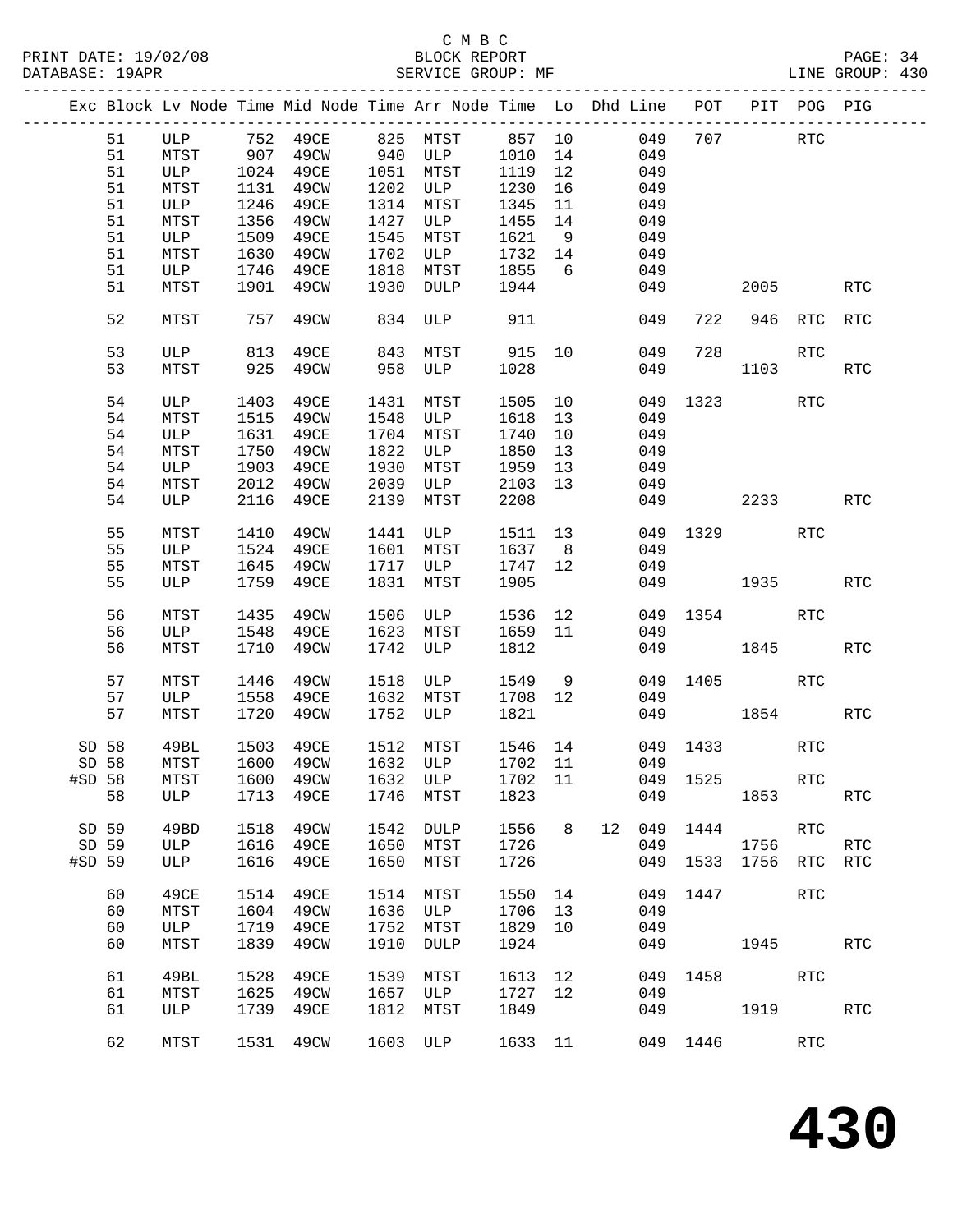|  |                |                     |                      |                      |                      |                    |                      |         | Exc Block Ly Node Time Mid Node Time Arr Node Time Lo Dhd Line | POT  | PIT  | POG        | PIG        |
|--|----------------|---------------------|----------------------|----------------------|----------------------|--------------------|----------------------|---------|----------------------------------------------------------------|------|------|------------|------------|
|  | 62             | ULP                 | 1644                 | 49CE                 | 1717                 | MTST               | 1753                 |         | 049                                                            |      | 1823 |            | <b>RTC</b> |
|  | 63<br>63       | MTST<br><b>ULP</b>  | 1545<br>1658         | 49CW<br>49CE         | 1617<br>1731         | ULP<br>MTST        | 1647<br>1809         | 11      | 049<br>049                                                     | 1500 | 1839 | RTC        | RTC        |
|  | 64<br>64       | <b>ULP</b><br>MTST  | 1544<br>1705         | 49CE<br>49CW         | 1619<br>1737         | MTST<br>ULP        | 1655<br>1807         | 10      | 049<br>049                                                     | 1501 | 1840 | RTC        | RTC        |
|  | 65<br>65<br>65 | MTST<br>ULP<br>MTST | 1549<br>1702<br>1821 | 49CW<br>49CE<br>49CW | 1621<br>1735<br>1853 | ULP<br>MTST<br>ULP | 1651<br>1813<br>1920 | 11<br>8 | 049<br>049<br>049                                              | 1504 | 1953 | <b>RTC</b> | RTC        |
|  | 66<br>66       | 49CE<br>MTST        | 1556<br>1640         | 49CE<br>49CW         | 1556<br>1712         | MTST<br>ULP        | 1632<br>1742         | 8       | 049<br>049                                                     | 1529 | 1815 | RTC        | RTC        |
|  | 67<br>67       | ULP<br>MTST         | 1603<br>1725         | 49CE<br>49CW         | 1637<br>1757         | MTST<br>ULP        | 1713<br>1826         | 12      | 049<br>049                                                     | 1520 | 1859 | RTC        | RTC.       |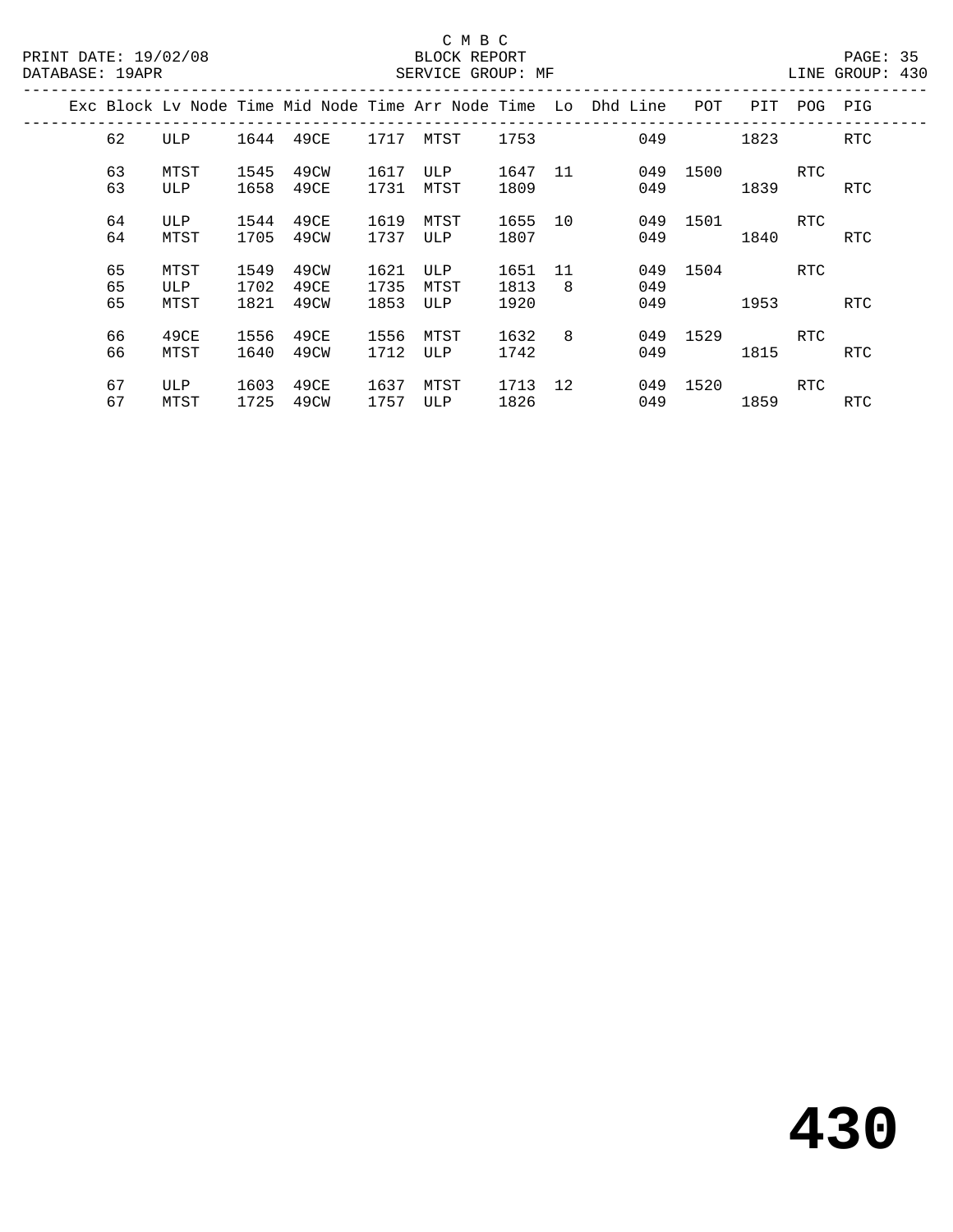| PRINT DATE: 19/02/08<br>DATABASE: 19APR |              |  |                          |            |  | СМВС<br>BLOCK REPORT |                      |                         |                                                                                                                                                  |          |         |            | PAGE: 36<br>LINE GROUP: 480 |  |
|-----------------------------------------|--------------|--|--------------------------|------------|--|----------------------|----------------------|-------------------------|--------------------------------------------------------------------------------------------------------------------------------------------------|----------|---------|------------|-----------------------------|--|
|                                         |              |  |                          |            |  |                      |                      |                         |                                                                                                                                                  |          |         |            |                             |  |
|                                         | 2A52         |  | 2ND AV & 52A ST TERMINUS |            |  |                      |                      |                         | BHST BRIGHOUSE STATION                                                                                                                           |          |         |            |                             |  |
|                                         |              |  | BPST BRIDGEPORT STN      |            |  |                      |                      |                         | OXVN OXFORD ST FS VINE AV                                                                                                                        |          |         |            |                             |  |
|                                         |              |  |                          |            |  |                      |                      |                         |                                                                                                                                                  |          |         |            |                             |  |
|                                         |              |  |                          |            |  |                      |                      |                         |                                                                                                                                                  |          |         |            |                             |  |
|                                         |              |  |                          |            |  |                      |                      |                         | RECK RIVERPORT RECREATION COMPLEX<br>SCDL SCOTTSDALE<br>SCOTTSDALE SOUTH SURREY PARK N RIDE<br>SSPR SOUTH SURREY PARK N RIDE ULP UNIVERSITY LOOP |          |         |            |                             |  |
|                                         |              |  |                          |            |  |                      |                      |                         | Exc Block Lv Node Time Mid Node Time Arr Node Time Lo Dhd Line POT PIT POG PIG                                                                   |          |         |            |                             |  |
|                                         | $\mathbf{1}$ |  |                          |            |  |                      |                      |                         | RRCX 608 BHST 629 BPST 639 22 403                                                                                                                |          | 600 RTC |            |                             |  |
|                                         | $\mathbf{1}$ |  | BPST 701                 |            |  | <b>ULP</b>           |                      |                         | 738 12 480                                                                                                                                       |          |         |            |                             |  |
|                                         | $\mathbf{1}$ |  | ULP 750                  |            |  |                      |                      |                         | BPST 828 13 480                                                                                                                                  |          |         |            |                             |  |
|                                         | 1            |  | BPST                     | 841<br>930 |  |                      | ULP 926<br>BPST 1006 | $\overline{4}$          | 480                                                                                                                                              |          |         |            |                             |  |
|                                         | $\mathbf 1$  |  | ULP                      |            |  |                      | 1006 15              |                         | 480                                                                                                                                              |          |         |            |                             |  |
|                                         | $\mathbf 1$  |  | BPST                     | 1021       |  | ULP                  |                      |                         | 1101 9 480                                                                                                                                       |          |         |            |                             |  |
|                                         | $\mathbf 1$  |  | ULP                      | 1110       |  | BPST                 | 1148 13              |                         | 480                                                                                                                                              |          |         |            |                             |  |
|                                         | $\mathbf 1$  |  | BPST                     | 1201       |  | ULP                  | 1241 9               |                         | 480                                                                                                                                              |          |         |            |                             |  |
|                                         | $\mathbf{1}$ |  | ULP                      | 1250       |  | BPST                 | 1329 12              |                         | 480                                                                                                                                              |          |         |            |                             |  |
|                                         | $\mathbf 1$  |  | BPST                     | 1341       |  | ULP                  | 1421                 | 9                       | 480                                                                                                                                              |          |         |            |                             |  |
|                                         | $\mathbf 1$  |  | ULP                      | 1430       |  | BPST                 | 1512                 | 9                       | 480                                                                                                                                              |          |         |            |                             |  |
|                                         | 1            |  | BPST                     | 1521       |  | ULP                  | 1603                 | $7\overline{ }$         | 480                                                                                                                                              |          |         |            |                             |  |
|                                         | $\mathbf 1$  |  | ULP                      | 1610       |  | <b>BPST</b>          | 1654                 | 7                       | 480                                                                                                                                              |          |         |            |                             |  |
|                                         | $\mathbf 1$  |  | BPST                     | 1701       |  |                      | ULP 1745             | 5                       | 480                                                                                                                                              |          |         |            |                             |  |
|                                         | $\mathbf{1}$ |  | ULP                      | 1750       |  | <b>BPST</b>          | 1834                 |                         |                                                                                                                                                  | 480 1847 |         |            | RTC                         |  |
|                                         | 2            |  | BPST                     | 641        |  |                      | ULP 716 4            |                         | 480 —                                                                                                                                            |          | 621 72  | RTC        |                             |  |
|                                         | 2            |  | ULP                      | 720        |  | <b>BPST</b>          | 754 7                |                         | 480                                                                                                                                              |          |         |            |                             |  |
|                                         | 2            |  | BPST                     | 801        |  | <b>ULP</b>           | 847                  | $\overline{\mathbf{3}}$ | 480                                                                                                                                              |          |         |            |                             |  |
|                                         | 2            |  | ULP                      | 850        |  | BPST                 | 926                  | 15                      | 480                                                                                                                                              |          |         |            |                             |  |
|                                         | 2            |  | BPST                     | 941        |  | ULP                  | 1021                 | 9                       | 480                                                                                                                                              |          |         |            |                             |  |
|                                         | 2            |  | ULP                      | 1030       |  | BPST                 | 1108 13              |                         | 480                                                                                                                                              |          |         |            |                             |  |
|                                         | 2            |  | BPST                     | 1121       |  | ULP                  | 1201                 | 9                       | 480                                                                                                                                              |          |         |            |                             |  |
|                                         | 2            |  | ULP                      | 1210       |  | BPST                 | 1248                 | 13                      | 480                                                                                                                                              |          |         |            |                             |  |
|                                         | 2            |  | BPST                     | 1301       |  | ULP                  | 1341                 | 9                       | 480                                                                                                                                              |          |         |            |                             |  |
|                                         | 2            |  | ULP                      | 1350       |  | BPST                 | 1430                 | 11                      | 480                                                                                                                                              |          |         |            |                             |  |
|                                         | 2            |  | BPST                     | 1441       |  | <b>ULP</b>           | 1523                 |                         | $7\overline{ }$<br>480                                                                                                                           |          |         |            |                             |  |
|                                         | 2            |  | ULP                      | 1530       |  | BPST                 | 1615                 |                         | 6 480                                                                                                                                            |          |         |            |                             |  |
|                                         | 2            |  | BPST                     | 1621       |  | ULP<br>pdgt          | 1703                 | $7\overline{ }$         | 480                                                                                                                                              |          |         |            |                             |  |
|                                         | 2            |  | ULP                      | 1710       |  | BPST                 | 1754                 | $\overline{7}$          | 480                                                                                                                                              |          |         |            |                             |  |
|                                         | 2            |  | BPST 1801                |            |  |                      | ULP 1841             | 9                       | 480                                                                                                                                              |          |         |            |                             |  |
|                                         | 2            |  | ULP                      | 1850       |  | BPST                 | 1928                 |                         | 480                                                                                                                                              |          | 1941    |            | <b>RTC</b>                  |  |
|                                         | $\mathbf{3}$ |  | SCDL                     | 650        |  | <b>BPST</b>          | 730                  | 11                      | 311                                                                                                                                              | 622      |         | <b>RTC</b> |                             |  |
|                                         | 3            |  | <b>BPST</b>              | 741        |  | ULP                  | 821                  | 9                       | 480                                                                                                                                              |          |         |            |                             |  |
|                                         | 3            |  | ULP                      | 830        |  | <b>BPST</b>          | 906                  | 15                      | 480                                                                                                                                              |          |         |            |                             |  |
|                                         | 3            |  | <b>BPST</b>              | 921        |  | ULP                  | 1001                 | 9                       | 480                                                                                                                                              |          |         |            |                             |  |
|                                         | 3            |  | ULP                      | 1010       |  | <b>BPST</b>          | 1046                 | 15                      | 480                                                                                                                                              |          |         |            |                             |  |
|                                         | 3            |  | <b>BPST</b>              | 1101       |  | ULP                  | 1141                 | 9                       | 480                                                                                                                                              |          |         |            |                             |  |
|                                         | 3            |  | ULP                      | 1150       |  | <b>BPST</b>          | 1228                 | 13                      | 480                                                                                                                                              |          |         |            |                             |  |
|                                         | 3            |  | <b>BPST</b>              | 1241       |  | ULP                  | 1321                 | 9                       | 480                                                                                                                                              |          |         |            |                             |  |
|                                         | 3            |  | ULP                      | 1330       |  | <b>BPST</b>          | 1410                 | 11                      | 480                                                                                                                                              |          |         |            |                             |  |
|                                         | 3            |  | <b>BPST</b>              | 1421       |  | ULP                  | 1503                 | 7                       | 480                                                                                                                                              |          |         |            |                             |  |
|                                         | 3            |  | ULP                      | 1510       |  | <b>BPST</b>          | 1555                 | 6                       | 480                                                                                                                                              |          |         |            |                             |  |
|                                         | 3            |  | <b>BPST</b>              | 1601       |  | ULP                  | 1643                 | 7                       | 480                                                                                                                                              |          |         |            |                             |  |
|                                         | 3            |  | ULP                      | 1650       |  | BPST                 | 1734                 | 7                       | 480                                                                                                                                              |          |         |            |                             |  |
|                                         | 3            |  | BPST                     | 1741       |  | ULP                  | 1825                 | 5                       | 480                                                                                                                                              |          |         |            |                             |  |
|                                         | 3            |  | ULP                      | 1830       |  | <b>BPST</b>          | 1908                 |                         | 480                                                                                                                                              |          | 1921    |            | <b>RTC</b>                  |  |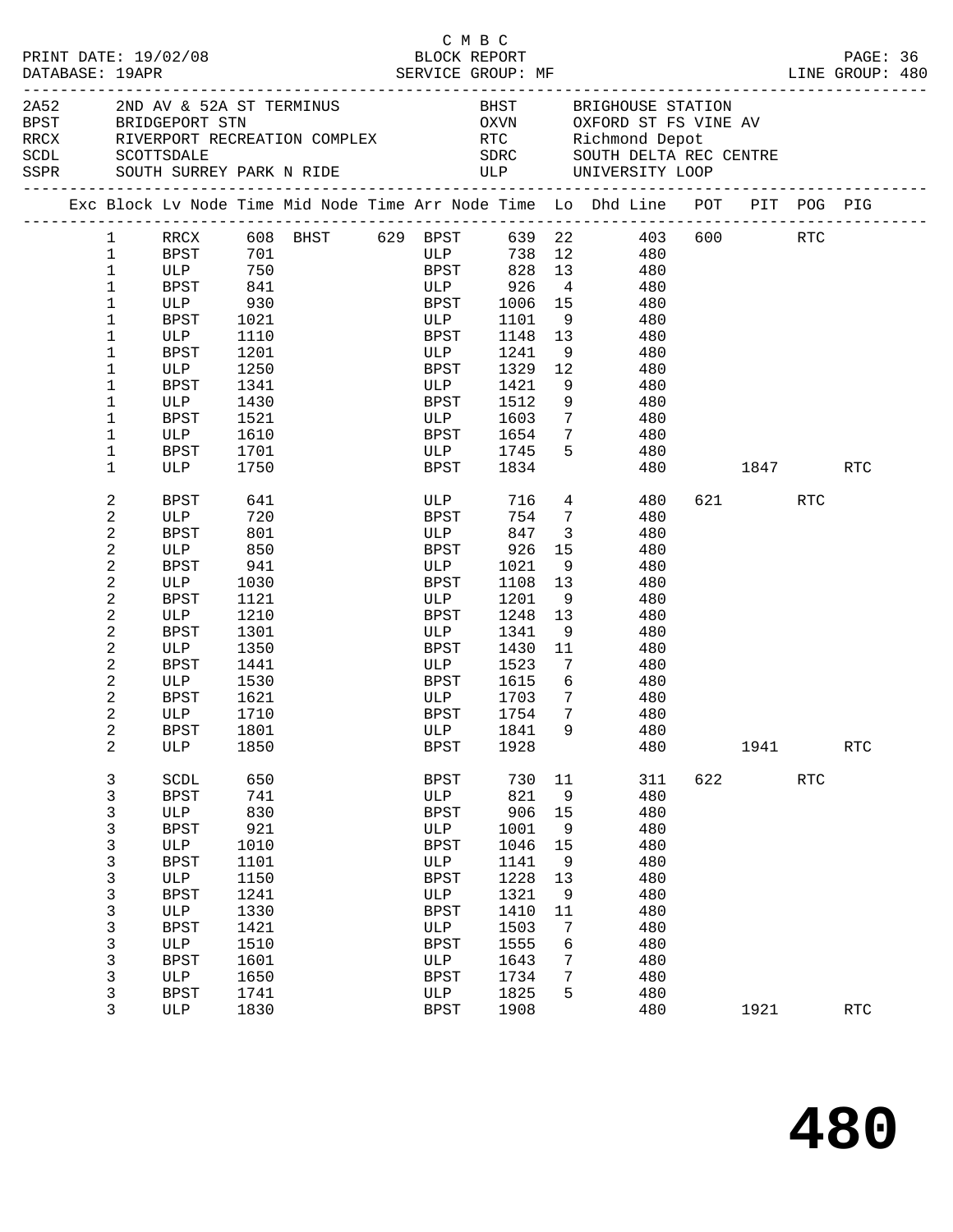|  |                |             |      |          |     |             |      |                | Exc Block Lv Node Time Mid Node Time Arr Node Time Lo Dhd Line POT |     |      | PIT POG PIG |            |
|--|----------------|-------------|------|----------|-----|-------------|------|----------------|--------------------------------------------------------------------|-----|------|-------------|------------|
|  | 4              | <b>OXVN</b> |      | 709 SSPR |     | 725 BPST    | 759  | 22             | 351                                                                | 642 |      | RTC         |            |
|  | 4              | <b>BPST</b> | 821  |          |     | ULP         | 906  | $\overline{4}$ | 480                                                                |     |      |             |            |
|  | 4              | ULP         | 910  |          |     | BPST        | 946  | 15             | 480                                                                |     |      |             |            |
|  | 4              | <b>BPST</b> | 1001 |          |     | ULP         | 1041 | 9              | 480                                                                |     |      |             |            |
|  | 4              | ULP         | 1050 |          |     | BPST        | 1128 | 13             | 480                                                                |     |      |             |            |
|  | 4              | <b>BPST</b> | 1141 |          |     | ULP         | 1221 | 9              | 480                                                                |     |      |             |            |
|  | 4              | ULP         | 1230 |          |     | BPST        | 1309 | 12             | 480                                                                |     |      |             |            |
|  | 4              | <b>BPST</b> | 1321 |          |     | ULP         | 1401 | 9              | 480                                                                |     |      |             |            |
|  | 4              | ULP         | 1410 |          |     | BPST        | 1450 | 11             | 480                                                                |     |      |             |            |
|  | 4              | BPST        | 1501 |          |     | ULP         | 1543 | 7              | 480                                                                |     |      |             |            |
|  | 4              | ULP         | 1550 |          |     | <b>BPST</b> | 1634 | 7              | 480                                                                |     |      |             |            |
|  | 4              | <b>BPST</b> | 1641 |          |     | ULP         | 1723 | 7              | 480                                                                |     |      |             |            |
|  | 4              | ULP         | 1730 |          |     | BPST        | 1814 | 17             | 480                                                                |     |      |             |            |
|  | $\overline{4}$ | <b>BPST</b> | 1831 |          |     | ULP         | 1911 | 9              | 480                                                                |     |      |             |            |
|  | 4              | ULP         | 1920 |          |     | BPST        | 1956 |                | 480                                                                |     | 2009 |             | <b>RTC</b> |
|  |                |             |      |          |     |             |      |                |                                                                    |     |      |             |            |
|  | 5              | 2A52        | 639  | SDRC     | 652 | BPST        | 714  | 7              | 602                                                                | 617 |      | RTC         |            |
|  | 5              | <b>BPST</b> | 721  |          |     | ULP         | 801  | 9              | 480                                                                |     |      |             |            |
|  | 5              | ULP         | 810  |          |     | <b>BPST</b> | 848  | 13             | 480                                                                |     |      |             |            |
|  | 5              | <b>BPST</b> | 901  |          |     | ULP         | 941  | 9              | 480                                                                |     |      |             |            |
|  | 5              | <b>ULP</b>  | 950  |          |     | BPST        | 1026 | 15             | 480                                                                |     |      |             |            |
|  | 5              | <b>BPST</b> | 1041 |          |     | ULP         | 1121 | 9              | 480                                                                |     |      |             |            |
|  | 5              | ULP         | 1130 |          |     | BPST        | 1208 | 13             | 480                                                                |     |      |             |            |
|  | 5              | <b>BPST</b> | 1221 |          |     | ULP         | 1301 | 9              | 480                                                                |     |      |             |            |
|  | 5              | ULP         | 1310 |          |     | <b>BPST</b> | 1349 | 12             | 480                                                                |     |      |             |            |
|  | 5              | <b>BPST</b> | 1401 |          |     | ULP         | 1443 | 7              | 480                                                                |     |      |             |            |
|  | 5              | ULP         | 1450 |          |     | <b>BPST</b> | 1532 | 9              | 480                                                                |     |      |             |            |
|  | 5              | <b>BPST</b> | 1541 |          |     | ULP         | 1623 | 7              | 480                                                                |     |      |             |            |
|  | 5              | ULP         | 1630 |          |     | BPST        | 1714 | 7              | 480                                                                |     |      |             |            |
|  | 5              | BPST        | 1721 |          |     | ULP         | 1805 | 5              | 480                                                                |     |      |             |            |
|  | 5              | ULP         | 1810 |          |     | BPST        | 1851 | 10             | 480                                                                |     |      |             |            |
|  | 5              | <b>BPST</b> | 1901 |          |     | ULP         | 1935 | 15             | 480                                                                |     |      |             |            |
|  | 5              | ULP         | 1950 |          |     | <b>BPST</b> | 2024 |                | 480                                                                |     | 2037 |             | <b>RTC</b> |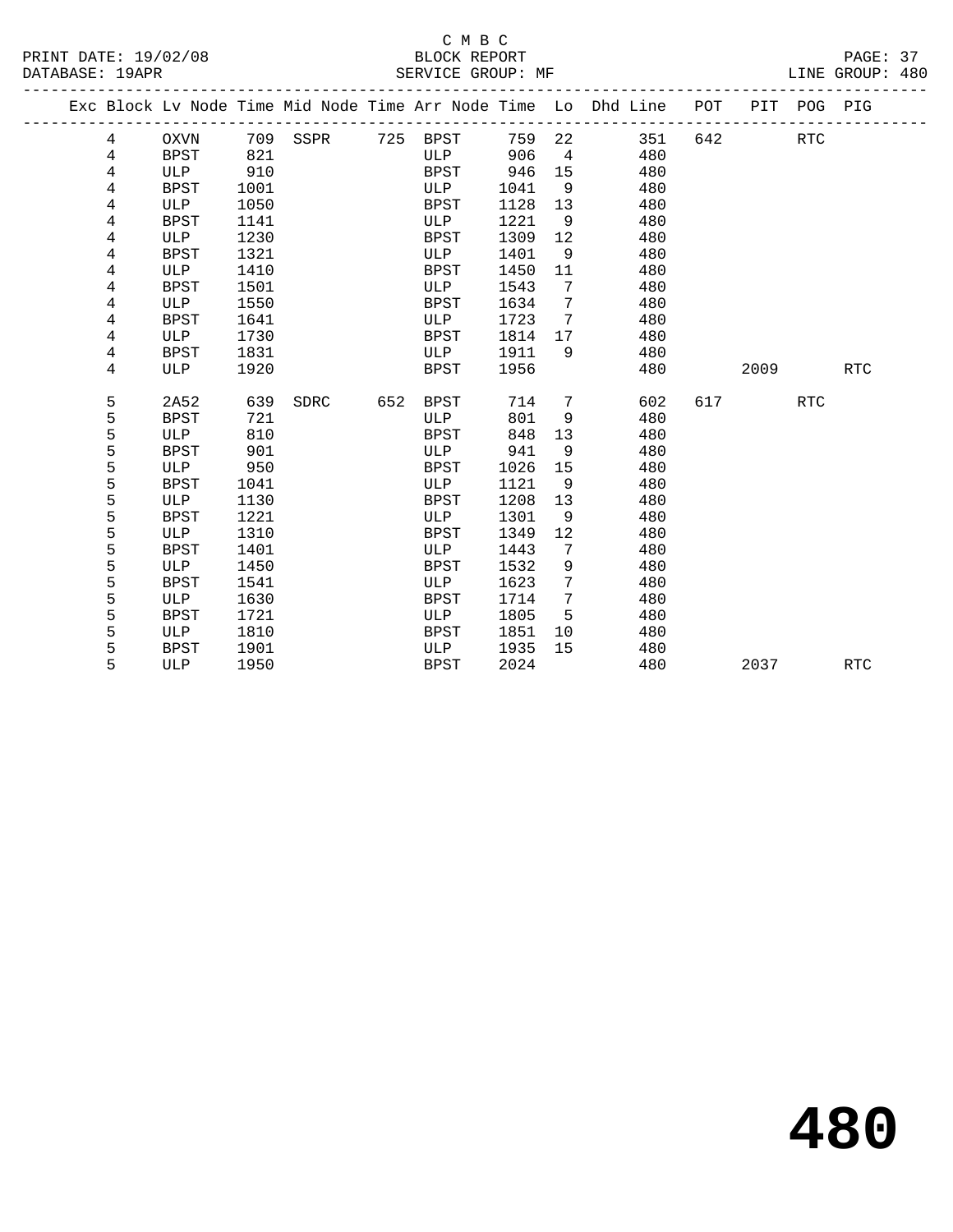|      | PRINT DATE: 19/02/08 BLOCK REPORT PAGE: 38<br>DATABASE: 19APR SERVICE GROUP: MF ELECTRIC SERVICE SERVICE SERVICE SERVICE SERVICE SERGE: 19APR ELECTRIC SERVICE |                |                                                   |                                           |                                                                                |                        |                                                                                                                                                                                             |                 |                     |                            |             | LINE GROUP: 601 |  |
|------|----------------------------------------------------------------------------------------------------------------------------------------------------------------|----------------|---------------------------------------------------|-------------------------------------------|--------------------------------------------------------------------------------|------------------------|---------------------------------------------------------------------------------------------------------------------------------------------------------------------------------------------|-----------------|---------------------|----------------------------|-------------|-----------------|--|
| 1A67 |                                                                                                                                                                |                | 1A AV & 67 ST                                     |                                           |                                                                                |                        |                                                                                                                                                                                             |                 |                     | 1AEB 1 AV & ENGLISH BLUFF  |             |                 |  |
|      |                                                                                                                                                                |                |                                                   |                                           |                                                                                |                        | 2A52                                                                                                                                                                                        |                 |                     | 2ND AV & 52A ST TERMINUS   |             |                 |  |
|      |                                                                                                                                                                |                |                                                   |                                           | 28CR 128 ST & CRESCENT RD<br>46RR 46A ST & RIVER RD                            |                        |                                                                                                                                                                                             |                 | 4826 148 ST & 26 AV |                            |             |                 |  |
|      |                                                                                                                                                                |                |                                                   |                                           |                                                                                |                        | 99SS        HWY 99 & STEVESTON HWY<br>BPST       BRIDGEPORT STN                                                                                                                             |                 |                     |                            |             |                 |  |
|      |                                                                                                                                                                |                |                                                   |                                           | BRIGHOUSE STATION<br>CAMBIE & JACOMBS<br>LADNER EXCHANGE                       |                        |                                                                                                                                                                                             |                 |                     |                            |             |                 |  |
| CMJA |                                                                                                                                                                |                |                                                   |                                           |                                                                                |                        | HP62<br>HP62<br>HOLLY PARK & 62 ST<br>MAEX MATHEWS EXCHANGE<br>RRCX RIVERPORT RECREATION COMPLEX<br>SCOTTSDALE<br>SCOTTSDALE<br>SEPR SOUTH SURREY PARK N RIDE<br>ND10 WIND WAREY CHR PAY 10 |                 |                     |                            |             |                 |  |
| LADX |                                                                                                                                                                |                |                                                   |                                           |                                                                                |                        |                                                                                                                                                                                             |                 |                     |                            |             |                 |  |
|      |                                                                                                                                                                |                |                                                   |                                           | OXVN OXFORD ST FS VINE AV<br>RTC Richmond Depot<br>SDRC SOUTH DELTA REC CENTRE |                        |                                                                                                                                                                                             |                 |                     |                            |             |                 |  |
|      |                                                                                                                                                                |                |                                                   |                                           |                                                                                |                        |                                                                                                                                                                                             |                 |                     |                            |             |                 |  |
|      |                                                                                                                                                                |                |                                                   |                                           |                                                                                |                        |                                                                                                                                                                                             |                 |                     |                            |             |                 |  |
|      |                                                                                                                                                                |                |                                                   |                                           |                                                                                |                        |                                                                                                                                                                                             |                 |                     | WR10 WHITE ROCK CTR BAY 10 |             |                 |  |
|      |                                                                                                                                                                |                | SUKD SULLIVAN & KIDD<br>WRC1 WHITE ROCK CTR BAY 1 |                                           |                                                                                |                        |                                                                                                                                                                                             |                 |                     |                            |             |                 |  |
|      |                                                                                                                                                                |                |                                                   |                                           | Exc Block Lv Node Time Mid Node Time Arr Node Time Lo Dhd Line POT PIT POG PIG |                        |                                                                                                                                                                                             |                 |                     |                            |             |                 |  |
|      |                                                                                                                                                                | $\mathbf{1}$   | 28CR 417 J&N5                                     |                                           |                                                                                |                        | BPST 505 10 351 350 RTC                                                                                                                                                                     |                 |                     |                            |             |                 |  |
|      |                                                                                                                                                                | $\mathbf{1}$   | BPST                                              |                                           | 515 J&N3<br>612 J&N5                                                           |                        |                                                                                                                                                                                             |                 |                     |                            |             |                 |  |
|      |                                                                                                                                                                | $\mathbf 1$    | SUKD                                              |                                           |                                                                                |                        |                                                                                                                                                                                             |                 |                     |                            |             |                 |  |
|      |                                                                                                                                                                | $\mathbf 1$    | BPST                                              | $\begin{array}{c} 730 \\ 833 \end{array}$ |                                                                                |                        |                                                                                                                                                                                             |                 |                     |                            |             |                 |  |
|      |                                                                                                                                                                | 1              | SUKD                                              |                                           | J&N5                                                                           |                        | BPST 938 7<br>1004 OXVN 1029 16                                                                                                                                                             |                 | 351                 |                            |             |                 |  |
|      |                                                                                                                                                                | $\mathbf{1}$   | BPST                                              | 945                                       | MAEX                                                                           |                        |                                                                                                                                                                                             |                 | 351                 |                            |             |                 |  |
|      |                                                                                                                                                                | $\mathbf{1}$   | OXVN                                              | 1045                                      | SSPR                                                                           |                        |                                                                                                                                                                                             | 11              | 351                 |                            |             |                 |  |
|      |                                                                                                                                                                | $\mathbf{1}$   | BPST                                              | 1145                                      | MAEX                                                                           | 1105 BPST<br>1204 OXVN | 1134<br>1230                                                                                                                                                                                | 15              | 351                 |                            |             |                 |  |
|      |                                                                                                                                                                | $\mathbf{1}$   | OXVN                                              | 1245                                      | SSPR                                                                           | 1305 BPST              | 1332                                                                                                                                                                                        | 13              | 351                 |                            |             |                 |  |
|      |                                                                                                                                                                | $\mathbf 1$    | BPST                                              | 1345                                      | MAEX                                                                           | 1404 OXVN              | 1430 15                                                                                                                                                                                     |                 | 351                 |                            |             |                 |  |
|      |                                                                                                                                                                | $\mathbf 1$    | OXVN                                              | 1445                                      | SSPR 1505 BPST                                                                 |                        | 1538                                                                                                                                                                                        | $\overline{7}$  | 351                 |                            |             |                 |  |
|      |                                                                                                                                                                | $\mathbf 1$    | BPST                                              | 1545                                      |                                                                                | 2A52                   | 1623 20                                                                                                                                                                                     |                 | 602                 |                            |             |                 |  |
|      |                                                                                                                                                                | $\mathbf{1}$   | 2A52                                              | 1643                                      | <b>LADX</b> 1715                                                               | 1715 BPST              | 1737 13                                                                                                                                                                                     |                 | 601                 |                            |             |                 |  |
|      |                                                                                                                                                                | $\mathbf 1$    | <b>BPST</b>                                       | 1750                                      |                                                                                | 4826                   | 1844 12                                                                                                                                                                                     |                 | 34 352              |                            |             |                 |  |
|      |                                                                                                                                                                | $\mathbf{1}$   | BPST                                              |                                           | 1930 MAEX 1948 SUKD                                                            |                        | 2030                                                                                                                                                                                        |                 | 351                 |                            | 2058 — 205  | <b>RTC</b>      |  |
|      |                                                                                                                                                                | $\overline{a}$ | 2A52                                              | 416                                       | LADX 440 BPST 456 7                                                            |                        |                                                                                                                                                                                             |                 | 27<br>601           |                            | 354 RTC     |                 |  |
|      |                                                                                                                                                                | $\overline{a}$ | 2A52                                              |                                           | LADX                                                                           | 555 BPST               | 611                                                                                                                                                                                         | 12 <sup>1</sup> | 39 601              |                            |             |                 |  |
|      |                                                                                                                                                                | $\overline{a}$ | SUKD                                              | 530<br>702                                | J&N5                                                                           | BPST                   | 806                                                                                                                                                                                         | 14              | 351                 |                            |             |                 |  |
|      |                                                                                                                                                                | 2              | BPST                                              |                                           | LADX                                                                           | 841 2A52               | 915                                                                                                                                                                                         | 11              | 601                 |                            |             |                 |  |
|      |                                                                                                                                                                | $\overline{a}$ | 2A52                                              | 820<br>926                                | LADX                                                                           | 957 BPST               | 1018                                                                                                                                                                                        | $7\overline{ }$ | 601                 |                            |             |                 |  |
|      |                                                                                                                                                                | $\overline{c}$ | BPST                                              | 1025                                      | LADX                                                                           | 1044 2A52              | 1119                                                                                                                                                                                        | 6               | 601                 |                            |             |                 |  |
|      |                                                                                                                                                                | $\overline{c}$ | 2A52                                              | 1125                                      | LADX                                                                           | 1159 BPST              | 1220 10                                                                                                                                                                                     |                 | 601                 |                            |             |                 |  |
|      |                                                                                                                                                                | 2              | BPST                                              | 1230                                      | MAEX                                                                           | 1249 SUKD              | 1334                                                                                                                                                                                        | - 9             | 351                 |                            |             |                 |  |
|      |                                                                                                                                                                | $\overline{a}$ | SUKD                                              | 1343                                      | J&N5                                                                           | BPST                   | 1448                                                                                                                                                                                        | $5^{\circ}$     | 351                 |                            |             |                 |  |
|      |                                                                                                                                                                | $\overline{c}$ | BPST                                              | 1453                                      | LADX                                                                           | 1514 2A52              | 1552 6                                                                                                                                                                                      |                 | 601                 |                            |             |                 |  |
|      |                                                                                                                                                                | 2              | 2A52                                              | 1558                                      | LADX                                                                           |                        | 1653 12                                                                                                                                                                                     |                 | 601                 |                            |             |                 |  |
|      |                                                                                                                                                                | $\overline{a}$ | BPST                                              | 1705                                      | SDRC                                                                           | 1630 BPST<br>1730 1AEB | 1741 0                                                                                                                                                                                      |                 | 603                 |                            |             |                 |  |
|      |                                                                                                                                                                | 2              | 1AEB                                              | 1741                                      |                                                                                | SDRC                   | 1757 18                                                                                                                                                                                     |                 | 27 603              |                            |             |                 |  |
|      |                                                                                                                                                                | $\overline{2}$ | <b>BPST</b>                                       | 1842                                      |                                                                                | SSPR                   | 1917                                                                                                                                                                                        |                 | 351                 |                            | 1939 — 1939 | <b>RTC</b>      |  |

C M B C

**601**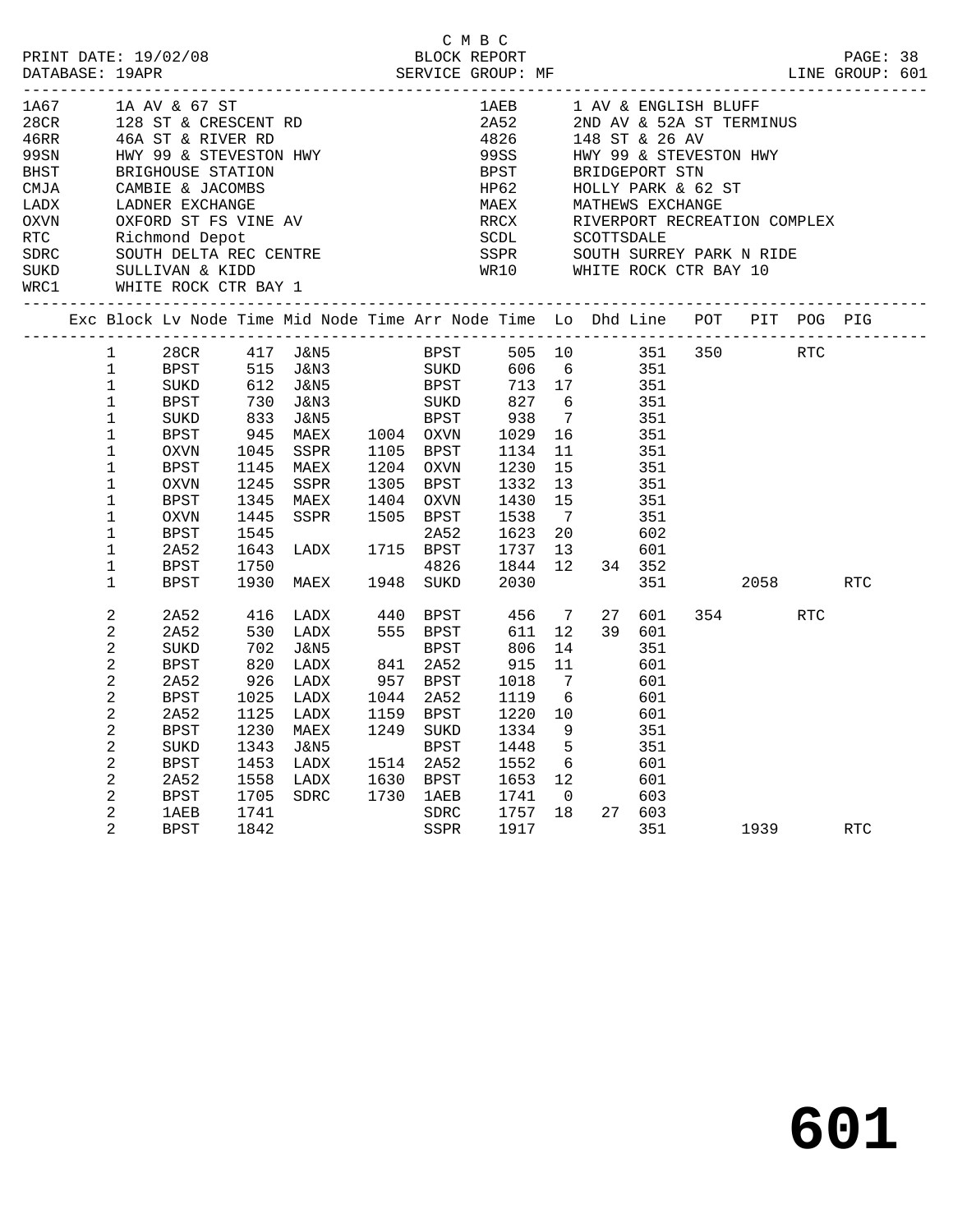#### C M B C<br>BLOCK REPORT PRINT DATE: 19/02/08 BLOCK REPORT PAGE: 39 SERVICE GROUP: MF

|                |                     |            | Exc Block Lv Node Time Mid Node Time Arr Node Time Lo Dhd Line POT<br>_________________________ |              |                                |              |                 |    |            |     |      | PIT POG PIG |                      |
|----------------|---------------------|------------|-------------------------------------------------------------------------------------------------|--------------|--------------------------------|--------------|-----------------|----|------------|-----|------|-------------|----------------------|
| $\mathbf{3}$   | 4826                | 439        | SSPR                                                                                            |              | 500 BPST                       | 523          | $\overline{7}$  |    | 352        | 417 |      | <b>RTC</b>  |                      |
| $\mathfrak{Z}$ | BPST                | 530        | J&N3                                                                                            |              | SUKD                           | 623          | $\overline{4}$  |    | 351        |     |      |             |                      |
| $\mathsf 3$    | SUKD                | 627        | J&N5                                                                                            |              | BPST                           | 729          | 16              |    | 351        |     |      |             |                      |
| $\mathsf 3$    | BPST                | 745        | J&N3                                                                                            |              | SUKD                           | 846          | 16              |    | 351        |     |      |             |                      |
| 3              | SUKD                | 902        | J&N5                                                                                            |              | BPST                           | 1007         | 8 <sup>8</sup>  |    | 351        |     |      |             |                      |
| 3              | BPST                | 1015       | MAEX                                                                                            |              | 1035 OXVN                      | 1100         | 15              |    | 351        |     |      |             |                      |
| 3              | <b>OXVN</b>         | 1115       | SSPR                                                                                            | 1135         | BPST                           | 1204         | 11              |    | 351        |     |      |             |                      |
| 3              | <b>BPST</b>         | 1215       | MAEX                                                                                            | 1234         | OXVN                           | 1300         | 15              |    | 351        |     |      |             |                      |
| 3              | <b>OXVN</b>         | 1315       | SSPR                                                                                            | 1335         | BPST                           | 1402         | 13              |    | 351        |     |      |             |                      |
| 3              | <b>BPST</b>         | 1415       | MAEX                                                                                            | 1436         | SUKD                           | 1524         | $10\,$          |    | 351        |     |      |             |                      |
| 3              | SUKD                | 1534       | J&N5                                                                                            |              | <b>BPST</b>                    | 1643         | 12              |    | 351        |     |      |             |                      |
| 3              | <b>BPST</b>         | 1655       | LADX                                                                                            |              | 1717 LADX                      | 1717         | 2               |    | 601        |     |      |             |                      |
| 3              | LADX                | 1719       |                                                                                                 |              | 46RR                           | 1727         | $\overline{0}$  |    | 606        |     |      |             |                      |
| 3              | 46RR                | 1727       |                                                                                                 |              | LADX                           | 1746         | 9               | 17 | 606        |     |      |             |                      |
| 3              | <b>BPST</b>         | 1812       | MAEX                                                                                            | 1833         | SUKD                           | 1917         | 15              |    | 351        |     |      |             |                      |
| 3              | SUKD                | 1932       | J&N5                                                                                            |              | <b>BPST</b>                    | 2027         | 13              |    | 351        |     |      |             |                      |
| 3              | <b>BPST</b>         | 2040       | LADX                                                                                            | 2058         | 2A52                           | 2126         |                 |    | 601        |     | 2146 |             | <b>RTC</b>           |
| 4              | <b>OXVN</b>         | 442        | SSPR                                                                                            | 458          | BPST                           | 524          | 21              |    | 351        | 415 |      | <b>RTC</b>  |                      |
| 4              | <b>BPST</b>         | 545        | MAEX                                                                                            | 602          | OXVN                           | 628          | 20              |    | 351        |     |      |             |                      |
| 4              | <b>OXVN</b>         | 648        | SSPR                                                                                            | 704          | BPST                           | 738          | 12              |    | 351        |     |      |             |                      |
| 4              | <b>BPST</b>         | 750        | LADX                                                                                            | 807          | SDRC                           | 826          | 9               |    | 601        |     |      |             |                      |
| 4              | SDRC                | 835        |                                                                                                 |              | 1AEB                           | 845          | $\mathsf{O}$    |    | 603        |     |      |             |                      |
| 4              | <b>1AEB</b>         | 845        |                                                                                                 |              | SDRC                           | 902          | 5               |    | 603        |     |      |             |                      |
| 4              | SDRC                | 907        | LADX                                                                                            | 927          | BPST                           | 949          | 6               |    | 601        |     |      |             |                      |
| 4              | <b>BPST</b>         | 955        | LADX                                                                                            | 1014         | 2A52                           | 1048         | 9               |    | 601        |     |      |             |                      |
| 4              | 2A52                | 1057       | LADX                                                                                            | 1129         | BPST                           | 1150         | $10\,$          |    | 601        |     |      |             |                      |
| 4              | <b>BPST</b>         | 1200       | MAEX                                                                                            | 1219         | SUKD                           | 1304         | 9               |    | 351        |     |      |             |                      |
| 4              | SUKD                | 1313       | J&N5                                                                                            |              | <b>BPST</b>                    | 1417         | 6               |    | 351        |     |      |             |                      |
| 4              | BPST                | 1423       | LADX                                                                                            | 1444         | 2A52                           | 1522         | 5               |    | 601        |     |      |             |                      |
| 4              | 2A52                | 1527       | LADX                                                                                            | 1600         | BPST                           | 1623         | 6               |    | 601        |     |      |             |                      |
| 4              | <b>BPST</b>         | 1629       | LADX                                                                                            | 1651<br>1815 | 2A52                           | 1725         | 22<br>13        |    | 601        |     |      |             |                      |
| 4              | 2A52<br><b>BPST</b> | 1747       | LADX<br>MAEX                                                                                    | 1907         | BPST<br>SUKD                   | 1835<br>1950 |                 |    | 601        |     |      |             | <b>RTC</b>           |
| 4              |                     | 1848       |                                                                                                 |              |                                |              |                 |    | 351        |     | 2018 |             |                      |
| 5              | SCDL                | 445        |                                                                                                 |              | BPST                           | 511          | $7\phantom{.0}$ | 17 | 311        | 419 |      | <b>RTC</b>  |                      |
| 5              | LADX                | 535        |                                                                                                 |              | 46RR                           | 550          | $\mathbf{0}$    |    | 608        |     |      |             |                      |
| 5              | 46RR                | 550        |                                                                                                 |              | LADX                           | 558          | 7               |    | 608        |     |      |             |                      |
| 5              | LADX                | 605        |                                                                                                 |              | 46RR                           | 620          | $\Omega$        |    | 608        |     |      |             |                      |
| 5              | 46RR                | 620        |                                                                                                 |              | LADX                           | 628 11       |                 |    | 608        |     |      |             |                      |
| 5              | LADX                | 639        |                                                                                                 |              | 46RR                           | 654          | 0               |    | 608        |     |      |             |                      |
| 5<br>5         | 46RR                | 654<br>705 |                                                                                                 |              | LADX                           | 702          | 3               |    | 608<br>601 |     |      |             |                      |
| 5              | LADX<br><b>BPST</b> | 735        | LADX                                                                                            | 755          | <b>BPST</b><br>2A52            | 728<br>829   | 7<br>7          |    | 601        |     |      |             |                      |
| 5              | 2A52                | 836        | ${\tt SDRC}$                                                                                    | 849          | <b>BPST</b>                    | 912          | 18              |    | 602        |     |      |             |                      |
| 5              | <b>BPST</b>         | 930        | MAEX                                                                                            | 949          | SUKD                           | 1032         | 11              |    | 351        |     |      |             |                      |
| 5              | SUKD                | 1043       | <b>J&amp;N5</b>                                                                                 |              | <b>BPST</b>                    | 1149         | 6               |    | 351        |     |      |             |                      |
| 5              | <b>BPST</b>         | 1155       | LADX                                                                                            | 1214         | 2A52                           | 1250         | 4               |    | 601        |     |      |             |                      |
| 5              | 2A52                | 1254       | LADX                                                                                            | 1330         | <b>BPST</b>                    | 1349         | 11              |    | 601        |     |      |             |                      |
| 5              | <b>BPST</b>         | 1400       | $\mathtt{MAEX}$                                                                                 | 1421         | SUKD                           | 1509         | 5               |    | 351        |     |      |             |                      |
| 5              | SUKD                | 1514       | <b>J&amp;N5</b>                                                                                 |              | <b>BPST</b>                    | 1624         | 17              |    | 351        |     |      |             |                      |
| 5              | <b>BPST</b>         | 1641       | LADX                                                                                            | 1703         | 2A52                           | 1737         | 25              |    | 601        |     |      |             |                      |
| 5              | 2A52                | 1802       | LADX                                                                                            | 1830         | <b>BPST</b>                    | 1850         | 14              |    | 601        |     |      |             |                      |
| 5              | <b>BPST</b>         | 1904       |                                                                                                 |              | $\operatorname{\mathsf{SCDL}}$ | 1939         |                 |    | 311        |     | 2004 |             | $\operatorname{RTC}$ |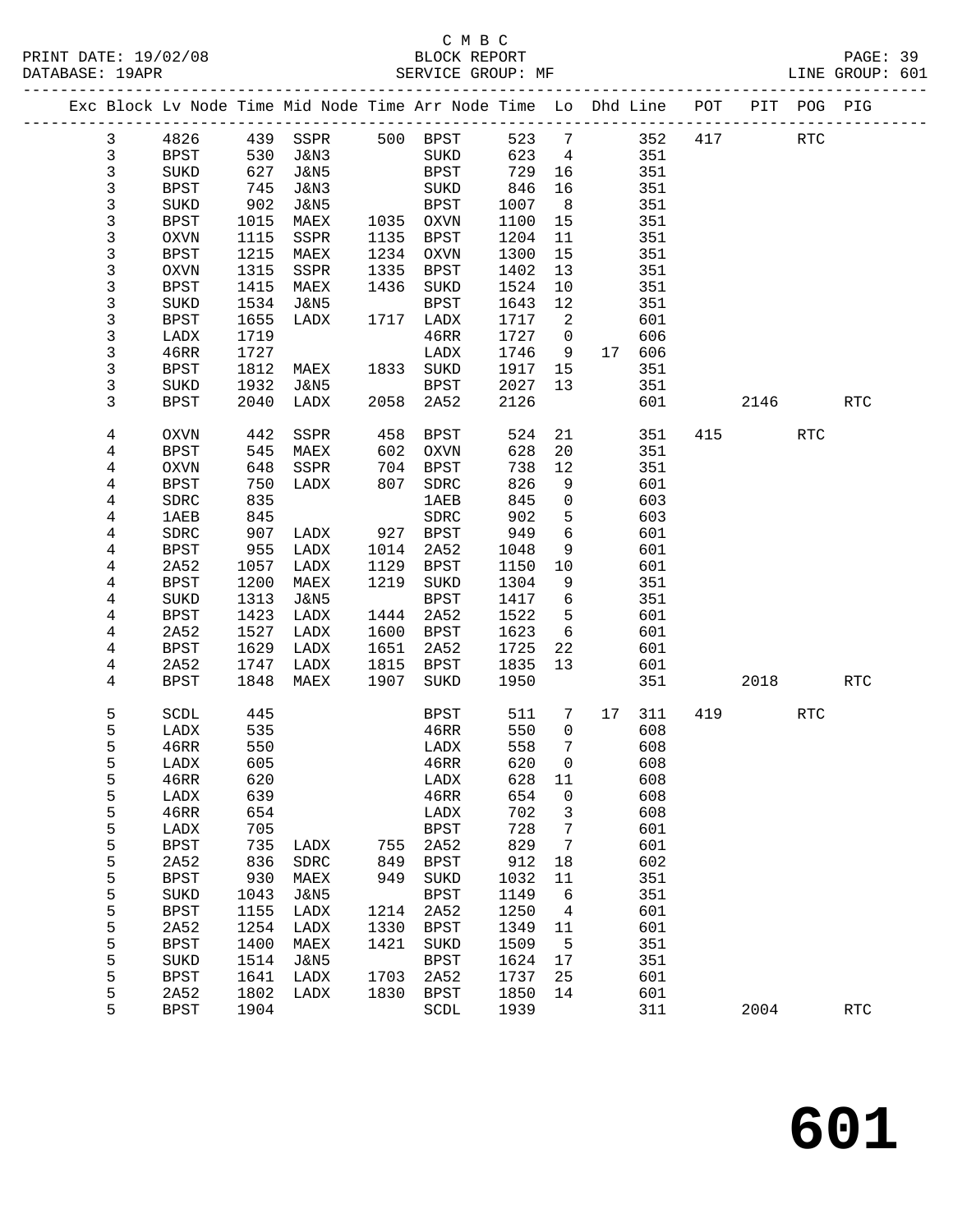#### C M B C DATABASE: 19APR SERVICE GROUP: MF LINE GROUP: 601

|  |   |             |      | Exc Block Lv Node Time Mid Node Time Arr Node Time Lo Dhd Line |      |             |      |                 |    |     | POT |      | PIT POG PIG |            |
|--|---|-------------|------|----------------------------------------------------------------|------|-------------|------|-----------------|----|-----|-----|------|-------------|------------|
|  | 6 | 2A52        | 448  | LADX                                                           |      | 513 BPST    | 529  | 7               | 22 | 601 | 426 |      | <b>RTC</b>  |            |
|  | 6 | <b>SDRC</b> | 558  |                                                                |      | <b>1AEB</b> | 611  | $\mathbf 0$     |    | 604 |     |      |             |            |
|  | 6 | 1AEB        | 611  | <b>SDRC</b>                                                    | 621  | SDRC        | 621  | 2               |    | 604 |     |      |             |            |
|  | 6 | SDRC        | 623  | LADX                                                           | 639  | <b>BPST</b> | 658  | $7\overline{ }$ | 32 | 601 |     |      |             |            |
|  | 6 | 2A52        | 737  | <b>SDRC</b>                                                    | 750  | <b>BPST</b> | 818  | 17              |    | 602 |     |      |             |            |
|  | 6 | <b>BPST</b> | 835  | LADX                                                           | 854  | 2A52        | 928  | 14              |    | 601 |     |      |             |            |
|  | 6 | 2A52        | 942  | LADX                                                           | 1014 | <b>BPST</b> | 1035 | 10              |    | 601 |     |      |             |            |
|  | 6 | BPST        | 1045 | MAEX                                                           | 1105 | <b>OXVN</b> | 1131 | 14              |    | 351 |     |      |             |            |
|  | 6 | <b>OXVN</b> | 1145 | SSPR                                                           | 1205 | <b>BPST</b> | 1234 | 11              |    | 351 |     |      |             |            |
|  | 6 | <b>BPST</b> | 1245 | MAEX                                                           | 1304 | <b>OXVN</b> | 1333 | 12              |    | 351 |     |      |             |            |
|  | 6 | <b>OXVN</b> | 1345 | SSPR                                                           | 1405 | <b>BPST</b> | 1433 | 7               |    | 351 |     |      |             |            |
|  | 6 | <b>BPST</b> | 1440 |                                                                |      | 2A52        | 1518 | 15              | 27 | 602 |     |      |             |            |
|  | 6 | BPST        | 1600 | MAEX                                                           | 1625 | SUKD        | 1713 | 15              |    | 351 |     |      |             |            |
|  | 6 | SUKD        | 1728 | <b>J&amp;N5</b>                                                |      | <b>BPST</b> | 1830 | 10              |    | 351 |     |      |             |            |
|  | 6 | BPST        | 1840 | LADX                                                           | 1858 | 2A52        | 1928 | 20              |    | 601 |     |      |             |            |
|  | 6 | 2A52        | 1948 | LADX                                                           | 2015 | <b>BPST</b> | 2033 | 12              |    | 601 |     |      |             |            |
|  | 6 | BPST        | 2045 | MAEX                                                           | 2103 | SUKD        | 2144 |                 |    | 351 |     | 2212 |             | <b>RTC</b> |
|  | 7 | 28CR        | 451  | J&N5                                                           |      | <b>BPST</b> | 544  | 14              | 30 | 351 | 424 |      | <b>RTC</b>  |            |
|  | 7 | 4826        | 628  | SSPR                                                           | 650  | <b>BPST</b> | 720  | 7               | 32 | 352 |     |      |             |            |
|  | 7 | 2A52        | 759  | LADX                                                           | 829  | <b>BPST</b> | 853  | 7               |    | 601 |     |      |             |            |
|  | 7 | <b>BPST</b> | 900  | MAEX                                                           | 919  | SUKD        | 1001 | 12              |    | 351 |     |      |             |            |
|  | 7 | SUKD        | 1013 | J&N5                                                           |      | <b>BPST</b> | 1119 | 6               |    | 351 |     |      |             |            |
|  | 7 | BPST        | 1125 | LADX                                                           | 1144 | 2A52        | 1220 | 4               |    | 601 |     |      |             |            |
|  | 7 | 2A52        | 1224 | LADX                                                           | 1300 | <b>BPST</b> | 1319 | 11              |    | 601 |     |      |             |            |
|  | 7 | <b>BPST</b> | 1330 | MAEX                                                           | 1349 | <b>SUKD</b> | 1436 | 17              |    | 351 |     |      |             |            |
|  | 7 | SUKD        | 1453 | J&N5                                                           |      | <b>BPST</b> | 1604 | 11              |    | 351 |     |      |             |            |
|  | 7 | BPST        | 1615 | SDRC                                                           | 1641 | 1AEB        | 1658 | 0               |    | 604 |     |      |             |            |
|  | 7 | <b>1AEB</b> | 1658 | <b>SDRC</b>                                                    | 1709 | SDRC        | 1709 | 8               | 27 | 604 |     |      |             |            |
|  | 7 | BPST        | 1744 | <b>SDRC</b>                                                    | 1809 | 1AEB        | 1820 | $\Omega$        |    | 603 |     |      |             |            |
|  | 7 | 1AEB        | 1820 |                                                                |      | SDRC        | 1835 |                 |    | 603 |     | 1852 |             | <b>RTC</b> |
|  | 8 | 99SS        | 440  | <b>SDRC</b>                                                    | 456  | 2A52        | 508  | $\mathbf 0$     |    | 601 | 436 |      | <b>RTC</b>  |            |
|  | 8 | 2A52        | 508  | LADX                                                           | 533  | <b>BPST</b> | 549  | 11              |    | 601 |     |      |             |            |
|  |   |             |      |                                                                |      |             |      |                 |    |     |     |      |             |            |

 8 BPST 600 J&N3 SUKD 653 16 351 8 SUKD 709 J&N5 BPST 813 17 351

 8 SUKD 945 J&N5 BPST 1050 5 351 8 BPST 1055 LADX 1114 2A52 1149 6 601 8 2A52 1155 LADX 1229 BPST 1250 10 601 8 BPST 1300 MAEX 1319 SUKD 1406 7 351 8 SUKD 1413 J&N5 BPST 1520 10 351

 8 SUKD 1650 J&N5 BPST 1757 12 351 8 BPST 1809 LADX 1829 2A52 1859 9 601 8 2A52 1908 LADX 1935 BPST 1953 7 601

8 BPST 830 J&N3 SUKD 931 14 351<br>8 SUKD 945 J&N5 BPST 1050 5 351<br>8 BPST 1055 LADX 1114 2A52 1149 6 601

8 BPST 1300 MAEX 1319 SUKD 1406 7 351<br>8 SUKD 1413 J&N5 BPST 1520 10 351<br>8 BPST 1530 MAEX 1552 SUKD 1640 10 351<br>8 SUKD 1650 J&N5 BPST 1757 12 351

8 BPST 2000 MAEX 2018 SUKD 2059 351 2127 RTC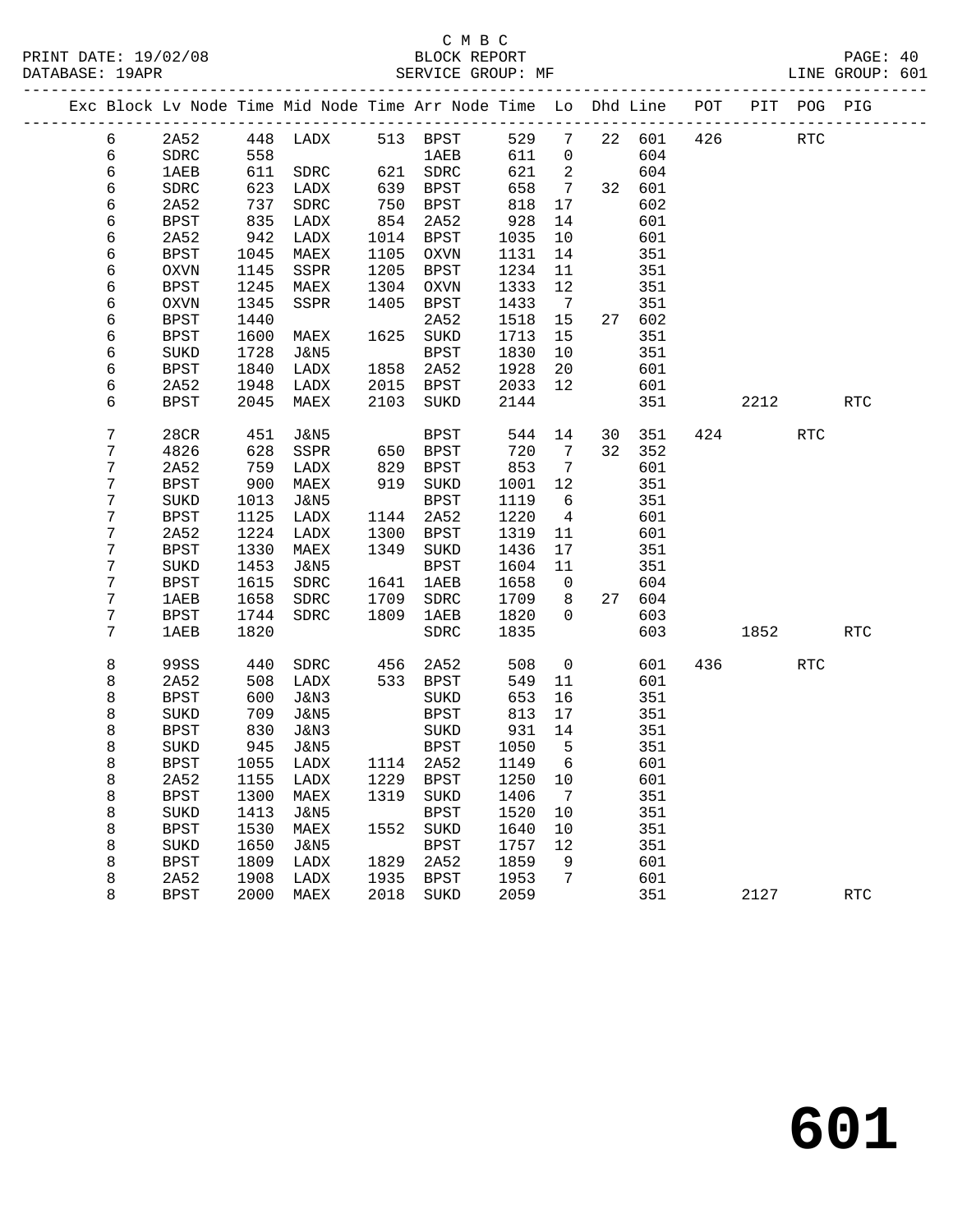### C M B C<br>BLOCK REPORT

PRINT DATE: 19/02/08 BLOCK REPORT PAGE: 41 SERVICE GROUP: MF

|      |              |      | Exc Block Lv Node Time Mid Node Time Arr Node Time Lo Dhd Line |      |             |        |                         |                 |            |     | POT PIT POG PIG |         |                             |
|------|--------------|------|----------------------------------------------------------------|------|-------------|--------|-------------------------|-----------------|------------|-----|-----------------|---------|-----------------------------|
| 9    | SCDL         | 505  |                                                                |      | <b>BPST</b> | 533 1  |                         |                 | 22 311     |     | 439 RTC         |         |                             |
| 9    | ${\tt SDRC}$ | 556  |                                                                |      | 1 AE B      | 606    | $\overline{0}$          |                 | 603        |     |                 |         |                             |
| 9    | 1AEB         |      | 606 SDRC 622 BPST                                              |      |             | 645    | 11                      |                 | 22 603     |     |                 |         |                             |
| 9    | ${\tt SDRC}$ |      | 718 LADX                                                       |      | 736 BPST    | 800    | 8                       |                 | 39 601     |     |                 |         |                             |
| 9    | $\rm SUKD$   | 847  | J&N5                                                           |      | <b>BPST</b> | 952    | 8 <sup>8</sup>          |                 | 351        |     |                 |         |                             |
| 9    | <b>BPST</b>  |      | 1000 MAEX                                                      |      | 1020 SUKD   | 1102   | 11                      |                 | 351        |     |                 |         |                             |
| 9    | $\rm SUKD$   | 1113 | J&N5                                                           |      | BPST        | 1219   | $6\overline{6}$         |                 | 351        |     |                 |         |                             |
| 9    | <b>BPST</b>  | 1225 | LADX                                                           |      | 1245 2A52   | 1321   | $\overline{\mathbf{3}}$ |                 | 601        |     |                 |         |                             |
| 9    | 2A52         |      | 1324 LADX                                                      |      | 1400 BPST   | 1419   | 19                      |                 | 601        |     |                 |         |                             |
| 9    | BPST         |      | 1438 LADX                                                      |      | 1459 2A52   | 1537   | $5^{\circ}$             |                 | 601        |     |                 |         |                             |
| 9    | 2A52         |      | 1542 LADX                                                      |      | 1615 BPST   | 1638   | 22                      |                 | 601        |     |                 |         |                             |
| 9    | <b>BPST</b>  | 1700 | MAEX                                                           |      | 1725 SUKD   | 1811   | 20                      |                 | 351        |     |                 |         |                             |
| 9    | $\rm SUKD$   |      | 1831 J&N5                                                      |      | BPST        | 1928   | 12                      |                 | 351        |     |                 |         |                             |
| 9    | <b>BPST</b>  |      | 1940 LADX                                                      |      | 1958 2A52   | 2026   |                         |                 | 601        |     | 2048            |         | <b>RTC</b>                  |
| $10$ | WR10         |      | 516 SSPR                                                       |      | 545 BPST    | 611    |                         | $4\overline{ }$ | 354        |     | 449             | RTC     |                             |
| $10$ | BPST         |      | 615 J&N3                                                       |      | SUKD        | 711    | 12                      |                 | 351        |     |                 |         |                             |
| 10   | SUKD         |      | 723 J&N5                                                       |      | BPST        | 827    | 8 <sup>8</sup>          |                 | 25 351     |     |                 |         |                             |
| 10   | SSPR         | 900  |                                                                |      | BPST        | 934    |                         |                 | 351        |     | 947             |         | <b>RTC</b>                  |
|      |              |      |                                                                |      |             |        |                         |                 |            |     |                 |         |                             |
| 11   | 4826         | 514  | SSPR                                                           |      | 535 BPST    | 559    | $6\overline{6}$         |                 | 352        | 452 |                 | RTC     |                             |
| 11   | BPST         | 605  |                                                                |      | 1A67        | 645    | $\overline{3}$          |                 | 601        |     |                 |         |                             |
| 11   | 1A67         |      | 648 LADX                                                       |      | 716 BPST    | 739    |                         |                 | 601        |     |                 | 754     | <b>RTC</b>                  |
| 12   | OXVN         |      | 522 SSPR                                                       |      | 538 BPST    | 606    | 15                      |                 | 351        |     | 455             | RTC     |                             |
| 12   | BPST         |      | 621 LADX                                                       |      | 638 SDRC    | 653    | $\overline{4}$          |                 | 601        |     |                 |         |                             |
| 12   | SDRC         | 657  |                                                                |      | 1AEB        | 710    | $\overline{0}$          |                 | 604        |     |                 |         |                             |
| 12   | 1AEB         |      | 710 SDRC                                                       |      | 720 BPST    | 749    |                         |                 | 604        |     | 804             |         | <b>RTC</b>                  |
| 13   | SCDL         | 525  |                                                                |      | BPST        |        | 555 15                  |                 | 33 311     | 459 |                 | RTC     |                             |
| 13   | WR10         |      | 643 SSPR                                                       |      | 715 BPST    | 752    |                         |                 | 354        |     | 807             |         | <b>RTC</b>                  |
| 14   | SDRC         | 521  |                                                                |      | 1AEB        | 531    | $\mathbf 0$             |                 | 603        | 505 |                 | RTC     |                             |
| 14   | 1AEB         | 531  |                                                                |      | SDRC        | 546    | $4\overline{4}$         |                 | 7 603      |     |                 |         |                             |
| 14   | 2A52         |      | 557 LADX                                                       |      | 625 BPST    | 643    | $7\phantom{.0}$         |                 | 30 601     |     |                 |         |                             |
| 14   | SCDL         | 720  |                                                                |      | BPST        | 805    |                         |                 | 311        |     |                 | 820 320 | <b>RTC</b>                  |
| 15   | 28CR         |      | 531 J&N5                                                       |      | BPST        | 626    | 9                       |                 | 30 351     |     | 504             | RTC     |                             |
| 15   | SCDL         | 705  |                                                                |      | BPST        | 745 15 |                         |                 | 311        |     |                 |         |                             |
| 15   | <b>BPST</b>  |      | 800 J&N3                                                       |      | <b>SUKD</b> |        |                         |                 | 901 16 351 |     |                 |         |                             |
| 15   | SUKD         | 917  | J&N5                                                           |      | BPST        | 1022   | 8                       |                 | 351        |     |                 |         |                             |
| 15   | BPST         | 1030 | MAEX                                                           |      | 1050 SUKD   | 1134   | 9                       |                 | 351        |     |                 |         |                             |
| 15   | SUKD         | 1143 | J&N5                                                           |      | <b>BPST</b> | 1249   | $6\phantom{1}6$         |                 | 351        |     |                 |         |                             |
| 15   | <b>BPST</b>  | 1255 | LADX                                                           | 1315 | 2A52        | 1351   | 5                       |                 | 601        |     |                 |         |                             |
| 15   | 2A52         | 1356 | LADX                                                           | 1430 | BPST        | 1450   | $10 \,$                 |                 | 601        |     |                 |         |                             |
| 15   | <b>BPST</b>  | 1500 |                                                                |      | 2A52        | 1538   | 9                       |                 | 33 602     |     |                 |         |                             |
| 15   | <b>BPST</b>  | 1620 |                                                                |      | 2A52        | 1659   | 16                      |                 | 602        |     |                 |         |                             |
| 15   | 2A52         | 1715 | LADX                                                           |      | 1745 BPST   | 1807   | 17                      |                 | 601        |     |                 |         |                             |
| 15   | <b>BPST</b>  | 1824 | LADX                                                           | 1844 | 2A52        | 1914   | 14                      |                 | 601        |     |                 |         |                             |
| 15   | 2A52         | 1928 | LADX                                                           | 1955 | BPST        | 2013   |                         |                 | 601        |     | 2026            |         | RTC                         |
| 16   | 4826         | 539  | SSPR                                                           | 600  | BPST        | 626    | 13                      | 32              | 352        | 517 |                 | RTC     |                             |
| 16   | 2A52         |      | 711 SDRC                                                       |      | 724 BPST    | 751    |                         |                 | 602        |     | 806             |         | $\mathop{\rm RTC}\nolimits$ |
| 17   | 2A52         |      | 547 LADX                                                       |      | 615 BPST    | 633 12 |                         |                 | 601        | 525 |                 | RTC     |                             |
| 17   | <b>BPST</b>  |      | 645 J&N3                                                       |      | SUKD        | 741 7  |                         |                 | 351        |     |                 |         |                             |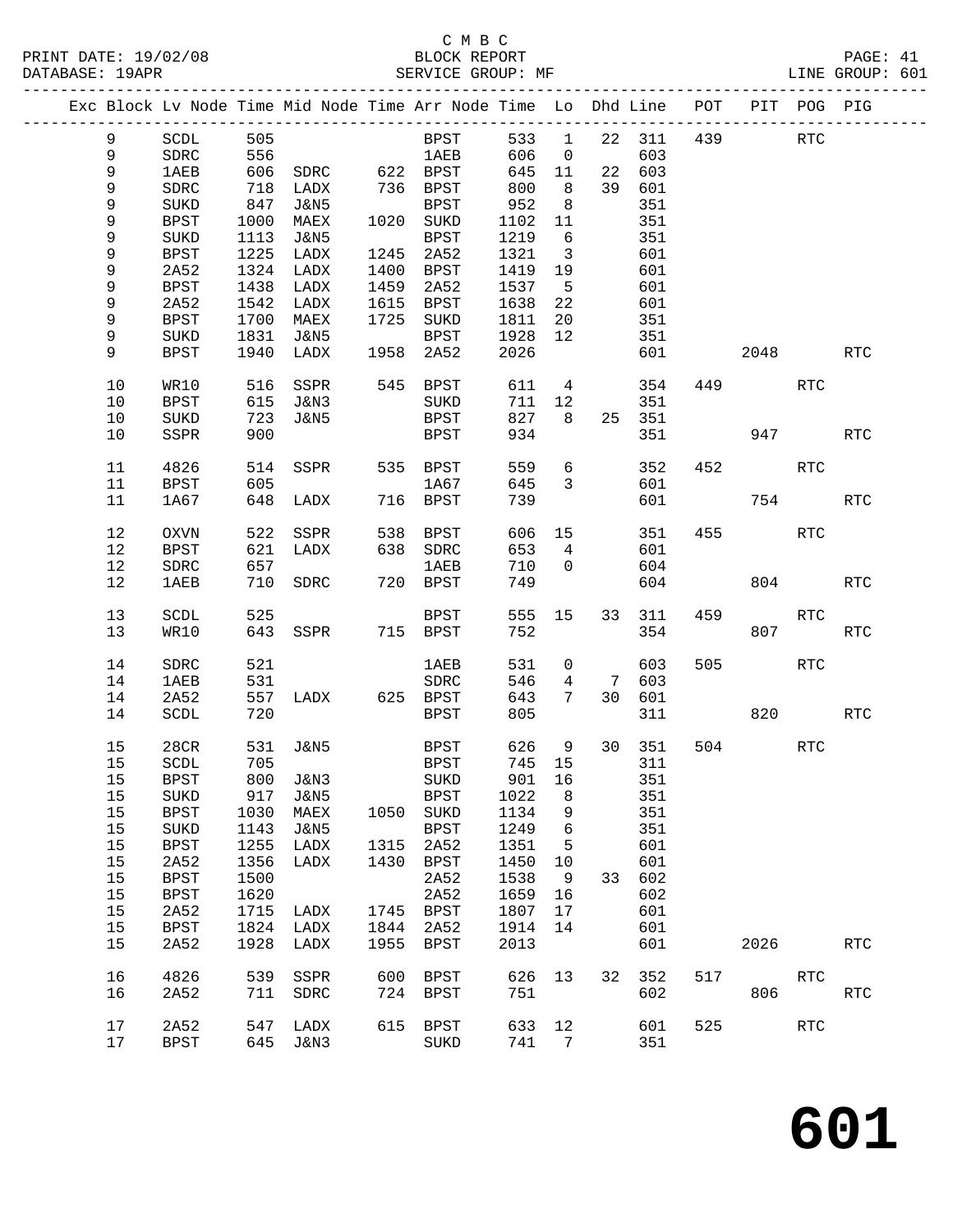| Exc Block Lv Node Time Mid Node Time Arr Node Time Lo Dhd Line POT PIT POG PIG |             |      |                                                                |     |                        |            |                         |         |          |     |            |            |                      |
|--------------------------------------------------------------------------------|-------------|------|----------------------------------------------------------------|-----|------------------------|------------|-------------------------|---------|----------|-----|------------|------------|----------------------|
| 17                                                                             |             |      | SUKD 748 J&N5 BPST 854 351 907                                 |     |                        |            |                         |         |          |     |            |            | <b>RTC</b>           |
| 18                                                                             | SCDL        | 545  |                                                                |     | BPST                   | 617 13 311 |                         |         |          |     | 519 — 10   | RTC        |                      |
| 18                                                                             | BPST        |      | 630 J&N3                                                       |     | SUKD                   | 726        |                         |         | 12 351   |     |            |            |                      |
| 18                                                                             | SUKD        |      | 738 J&N5                                                       |     | BPST                   | 842        |                         |         |          |     | 351 857    |            | <b>RTC</b>           |
| 19                                                                             | 2A52        | 543  | SDRC                                                           |     | 556 BPST               | 618        |                         | 17      | 602      |     | 521 72     | RTC        |                      |
| 19                                                                             | BPST        | 635  |                                                                |     | 1A67                   | 716        |                         | $5 - 5$ | 601      |     |            |            |                      |
|                                                                                |             |      |                                                                |     |                        |            |                         |         |          |     |            |            |                      |
| 19                                                                             | 1A67        |      |                                                                |     |                        | 811        |                         |         | 7 34 601 |     |            |            |                      |
| 19                                                                             | 2A52        |      |                                                                |     |                        | 930        |                         |         | 602      |     | 943        |            | <b>RTC</b>           |
| 20                                                                             | WR10        |      | 546 SSPR                                                       | 615 | BPST                   | 641        | 9                       |         | 354      |     | 519        | RTC        |                      |
| 20                                                                             | BPST        |      | 650 LADX 710 2A52<br>742 LADX 812 BPST<br>142 LADX<br>742 LADX |     |                        | 738        | $\overline{4}$          |         | 601      |     |            |            |                      |
| 20                                                                             | 2A52        |      |                                                                |     | 812 BPST               | 836        | 9                       |         | 601      |     |            |            |                      |
| 20                                                                             | BPST        |      | 845 MAEX                                                       |     | 904 SUKD               | 946        | 12                      |         | 351      |     |            |            |                      |
| 20                                                                             | SUKD        |      | 958 J&N5                                                       |     | BPST                   | 1104       | 11                      |         | 351      |     |            |            |                      |
| 20                                                                             | BPST        |      | 1115 MAEX                                                      |     | 1135 OXVN              | 1201       | 14                      |         | 351      |     |            |            |                      |
| 20                                                                             | OXVN        |      | 1215 SSPR                                                      |     | 1235 BPST              | 1304       | 11                      |         | 351      |     |            |            |                      |
| 20                                                                             | BPST        |      | 1315 MAEX                                                      |     | 1334 OXVN              | 1403       | 12                      |         | 351      |     |            |            |                      |
| 20                                                                             | OXVN        | 1415 | SSPR                                                           |     | 1435 BPST              | 1505       |                         | 10      | 351      |     |            |            |                      |
| 20                                                                             | <b>BPST</b> | 1515 |                                                                |     | 2A52                   | 1553       | 14                      |         | 33 602   |     |            |            |                      |
| 20                                                                             | <b>BPST</b> |      | 1640 MAEX                                                      |     | 1705 SUKD              | 1753       | $7\overline{ }$         |         | 351      |     |            |            |                      |
| 20                                                                             | SUKD        | 1800 | J&N5                                                           |     | BPST                   | 1859       | 16                      |         | 351      |     |            |            |                      |
| 20                                                                             | <b>BPST</b> |      | 1915 MAEX                                                      |     | 1933 SUKD              | 2015       |                         |         | 351      |     |            |            |                      |
|                                                                                |             |      |                                                                |     |                        |            | 18                      |         |          |     |            |            |                      |
| 20                                                                             | SUKD        |      | 2033 J&N5 BPST<br>2140 MAEX 2158 SUKD                          |     |                        | 2127       | 13                      |         | 351      |     |            |            |                      |
| 20                                                                             | BPST        |      |                                                                |     |                        | 2239       |                         |         | 351      |     | 2307       |            | <b>RTC</b>           |
| 21                                                                             | 28CR        | 551  | J&N5                                                           |     | BPST                   | 648        | $6\overline{}$          |         | 22 351   |     | 524        | RTC        |                      |
| 21                                                                             | SDRC        | 716  |                                                                |     | 1AEB                   | 726        | $\overline{0}$          |         | 603      |     |            |            |                      |
| 21                                                                             | <b>1AEB</b> |      | 726 SDRC 742 BPST                                              |     |                        | 811        |                         |         | 603      |     | 826        |            | <b>RTC</b>           |
| 22                                                                             | 4826        |      | 558 SSPR                                                       |     | 620 BPST               | 648        | $4\overline{4}$         |         | 39 352   |     | 536 70     | <b>RTC</b> |                      |
| 22                                                                             | 28CR        |      | 731 J&N5                                                       |     | BPST                   | 832        |                         | 18      | 351      |     |            |            |                      |
| 22                                                                             | BPST        |      |                                                                |     |                        | 941        | 16                      |         | 601      |     |            |            |                      |
| 22                                                                             | 2A52        |      |                                                                |     |                        | 1050       | 10                      |         | 601      |     |            |            |                      |
| 22                                                                             | BPST        |      | 1100 MAEX                                                      |     | 1120 SUKD              | 1204       | $\overline{9}$          |         | 351      |     |            |            |                      |
| 22                                                                             | SUKD        |      | 1213 J&N5                                                      |     | BPST                   | 1319       | 5                       |         | 351      |     |            |            |                      |
|                                                                                |             |      |                                                                |     |                        |            |                         |         |          |     |            |            |                      |
| 22                                                                             | BPST        |      | 1324 LADX                                                      |     | 1344 2A52<br>1502 BPST | 1422       | $\overline{\mathbf{3}}$ |         | 601      |     |            |            |                      |
| 22                                                                             | 2A52        |      | 1425 LADX                                                      |     |                        | 1524       | 6                       |         | 601      |     |            |            |                      |
|                                                                                |             |      | 22 BPST 1530 2A52 1608 20 602                                  |     |                        |            |                         |         |          |     |            |            |                      |
| 22                                                                             | 2A52        | 1628 | LADX                                                           |     | 1700 BPST              | 1722       | 2                       |         | 601      |     |            |            |                      |
| 22                                                                             | <b>BPST</b> | 1724 |                                                                |     | SCDL                   | 1806       |                         |         |          | 311 | 1831       |            | <b>RTC</b>           |
| 23                                                                             | 28CR        | 605  | <b>J&amp;N5</b>                                                |     | <b>BPST</b>            | 703        | 2                       | 30      | 351      | 538 | <b>RTC</b> |            |                      |
| 23                                                                             | SCDL        | 735  |                                                                |     | <b>BPST</b>            | 819        |                         |         | 311      |     |            | 834        | <b>RTC</b>           |
| 24                                                                             | WR10        |      | 609 SSPR                                                       | 640 | BPST                   | 710        | 2                       |         | 22 354   | 542 |            | RTC        |                      |
| 24                                                                             | SDRC        | 734  |                                                                |     | 1AEB                   | 747        | $\overline{0}$          |         | 604      |     |            |            |                      |
| 24                                                                             | 1AEB        |      | 747 SDRC                                                       |     | 757 BPST               | 825        |                         |         | 604      |     |            | 840        | $\operatorname{RTC}$ |
| 25                                                                             | 4826        |      | 608 SSPR                                                       | 630 | BPST                   | 700        | 5                       |         | 352      | 546 | <b>RTC</b> |            |                      |
| 25                                                                             | <b>BPST</b> | 705  | LADX                                                           | 725 | 2A52                   | 754        | 13                      |         | 601      |     |            |            |                      |
| 25                                                                             | 2A52        | 807  | SDRC                                                           | 820 | BPST                   | 845        |                         |         | 602      |     | 858 30     |            | <b>RTC</b>           |
|                                                                                |             |      |                                                                |     |                        |            |                         |         |          |     |            |            |                      |
| 26                                                                             | WR10        | 617  | SSPR                                                           | 648 | BPST                   | 718        | 9                       |         | 22 354   | 550 | <b>RTC</b> |            |                      |
| 26                                                                             | SDRC        | 749  |                                                                |     | <b>1AEB</b>            | 802        | $\overline{0}$          |         | 604      |     |            |            |                      |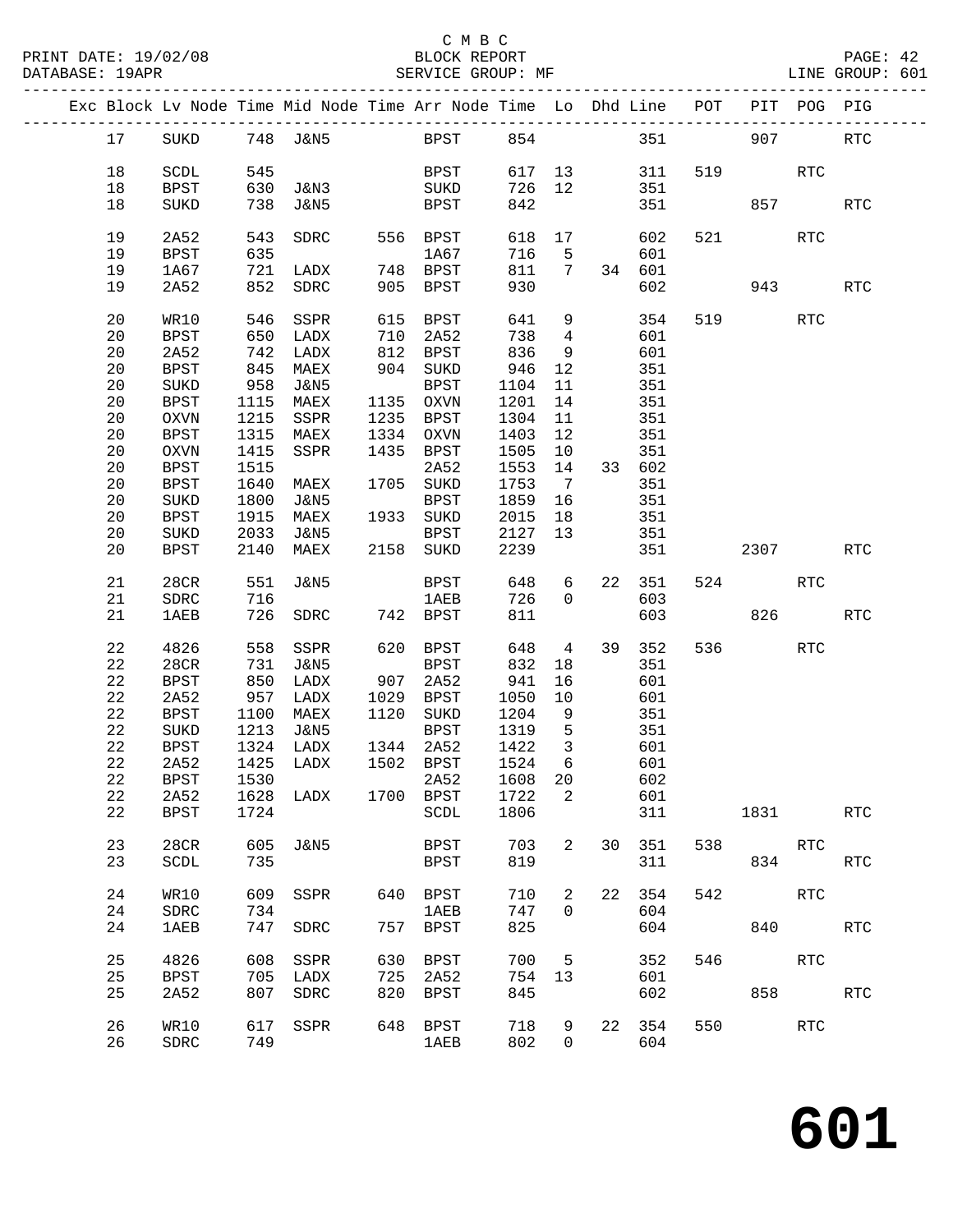|  |    |             |      | Exc Block Lv Node Time Mid Node Time Arr Node Time Lo Dhd Line POT |     |             |         |                            |    |              |         |            | PIT POG PIG |            |
|--|----|-------------|------|--------------------------------------------------------------------|-----|-------------|---------|----------------------------|----|--------------|---------|------------|-------------|------------|
|  | 26 |             |      | 1AEB 802 SDRC 812 BPST 838                                         |     |             |         |                            |    |              | 604 000 | 853        |             | RTC        |
|  | 27 | SCDL        | 620  |                                                                    |     | <b>BPST</b> |         |                            |    | 659 3 33 311 | 552     |            | RTC         |            |
|  | 27 | WR10        |      | 735 SSPR 807 BPST                                                  |     |             | 841     |                            |    | 354          |         |            | 856 1905    | <b>RTC</b> |
|  |    |             |      |                                                                    |     |             |         |                            |    |              |         |            |             |            |
|  | 28 |             | 624  |                                                                    |     | 655 BPST    |         |                            | 30 |              |         |            | <b>RTC</b>  |            |
|  |    | WR10        |      | SSPR                                                               |     |             | 725 10  |                            |    | 354          | 557     |            |             |            |
|  | 28 | SCDL        | 805  |                                                                    |     | BPST        | 846     |                            |    | 311          |         | 859        |             | RTC        |
|  |    |             |      |                                                                    |     |             |         |                            |    |              |         |            |             |            |
|  | 29 | 28CR        | 623  | J&N5                                                               |     | BPST        | 721 9   |                            |    | 39 351       |         | 556 700    | RTC         |            |
|  | 29 | SUKD        | 809  | J&N5                                                               |     | BPST        | 916     | 9                          |    | 351          |         |            |             |            |
|  | 29 | <b>BPST</b> | 925  | LADX                                                               |     | 942 2A52    | 1016    | 11                         |    | 601          |         |            |             |            |
|  | 29 | 2A52        | 1027 | LADX                                                               |     | 1059 BPST   | 1120    | 10                         |    | 601          |         |            |             |            |
|  | 29 | <b>BPST</b> | 1130 | MAEX                                                               |     | 1149 SUKD   | 1233    | 10                         |    | 351          |         |            |             |            |
|  | 29 | $\rm SUKD$  | 1243 | J&N5                                                               |     | BPST        | 1347    | 6                          |    | 351          |         |            |             |            |
|  | 29 | BPST        | 1353 | LADX                                                               |     | 1413 2A52   | 1451    | $\overline{\phantom{a}}^2$ |    | 601          |         |            |             |            |
|  | 29 | 2A52        | 1453 | LADX                                                               |     | 1531 BPST   | 1555    | 9                          |    | 601          |         |            |             |            |
|  | 29 | BPST        | 1604 |                                                                    |     | SCDL        | 1647    | 25                         |    | 36 311       |         |            |             |            |
|  | 29 | BPST        | 1748 | MAEX                                                               |     | 1811 SUKD   | 1855    | $\overline{7}$             |    | 351          |         |            |             |            |
|  | 29 | SUKD        | 1902 | J&N5                                                               |     | BPST        | 1957 18 |                            |    | 351          |         |            |             |            |
|  | 29 | BPST        | 2015 | MAEX                                                               |     | 2033 SUKD   |         |                            |    |              |         | 2142       |             | <b>RTC</b> |
|  |    |             |      |                                                                    |     |             | 2114    |                            |    | 351          |         |            |             |            |
|  |    |             |      |                                                                    |     |             |         |                            |    |              |         |            |             |            |
|  | 30 | 2A52        | 623  | SDRC 636 BPST                                                      |     |             | 658     |                            | 17 | 602          |         | 601 700    | RTC         |            |
|  | 30 | BPST        |      | 715 J&N3                                                           |     | SUKD        | 812     | - 9                        |    | 351          |         |            |             |            |
|  | 30 | SUKD        | 821  | J&N5                                                               |     | BPST        | 928     |                            |    | 351          |         | 941        |             | <b>RTC</b> |
|  |    |             |      |                                                                    |     |             |         |                            |    |              |         |            |             |            |
|  | 31 | SCDL        | 635  |                                                                    |     | <b>BPST</b> | 715     | 5 <sub>5</sub>             |    | 30 311       |         | 607 — 100  | RTC         |            |
|  | 31 | SCDL        | 750  |                                                                    |     | BPST        | 834     |                            |    | 311          |         | 849        |             | RTC        |
|  |    |             |      |                                                                    |     |             |         |                            |    |              |         |            |             |            |
|  | 32 | WR10        | 635  | SSPR 706 BPST                                                      |     |             | 739 4   |                            |    | 22 354       | 608     | <b>RTC</b> |             |            |
|  | 32 | SDRC        | 805  |                                                                    |     | 1AEB        | 815     | $\overline{0}$             |    | 603          |         |            |             |            |
|  | 32 | 1AEB        | 815  | SDRC 830 BPST                                                      |     |             | 855     | 10                         |    | 603          |         |            |             |            |
|  | 32 | BPST        | 905  | LADX                                                               |     | 922 2A52    | 956     |                            |    | 601          |         | 1020       |             | <b>RTC</b> |
|  |    |             |      |                                                                    |     |             |         |                            |    |              |         |            |             |            |
|  | 33 | LADX        | 623  |                                                                    |     | 46RR        | 638     | $\overline{0}$             |    | 608          |         | 608 8      | RTC         |            |
|  | 33 | 46RR        | 638  |                                                                    |     | LADX        | 646     | 6                          |    | 608          |         |            |             |            |
|  | 33 | LADX        | 652  |                                                                    |     | BPST        | 711     | 9                          |    | 601          |         |            |             |            |
|  | 33 | BPST        |      | 720 LADX 740 2A52                                                  |     |             | 810 17  |                            |    | 601          |         |            |             |            |
|  | 33 | 2A52        |      | 827 LADX                                                           |     | 859 BPST    | 923     |                            |    | 601          |         | 936        |             | RTC        |
|  |    |             |      |                                                                    |     |             |         |                            |    |              |         |            |             |            |
|  | 34 | SDRC        |      | 630 LADX 646 BPST 705 10 17 601 614                                |     |             |         |                            |    |              |         |            | RTC         |            |
|  | 34 | LADX        | 732  |                                                                    |     | 46RR        | 747     | 0                          |    | 608          |         |            |             |            |
|  | 34 | 46RR        | 747  |                                                                    |     | LADX        | 755     | 5                          |    | 608          |         |            |             |            |
|  |    |             |      |                                                                    |     | <b>BPST</b> |         |                            |    |              |         |            |             |            |
|  | 34 | LADX        | 800  |                                                                    |     |             | 823     |                            |    | 601          |         | 838        |             | <b>RTC</b> |
|  |    |             |      |                                                                    |     |             |         |                            |    |              |         |            |             |            |
|  | 35 | LADX        | 632  |                                                                    |     | <b>BPST</b> | 651     | 9                          |    | 601          | 615     |            | <b>RTC</b>  |            |
|  | 35 | <b>BPST</b> | 700  | MAEX                                                               |     | 719 OXVN    | 747     | 25                         |    | 351          |         |            |             |            |
|  | 35 | OXVN        | 812  | SSPR                                                               |     | 830 BPST    | 904     | 11                         |    | 351          |         |            |             |            |
|  | 35 | <b>BPST</b> | 915  | MAEX                                                               | 934 | WRC1        | 1001    |                            |    | 351          |         | 1031       |             | RTC        |
|  |    |             |      |                                                                    |     |             |         |                            |    |              |         |            |             |            |
|  | 36 | 28CR        | 643  | J&N5                                                               |     | BPST        | 745     | 15                         | 25 | 351          | 616     |            | RTC         |            |
|  | 36 | SSPR        | 825  |                                                                    |     | BPST        | 859     |                            |    | 351          |         | 912        |             | RTC        |
|  |    |             |      |                                                                    |     |             |         |                            |    |              |         |            |             |            |
|  | 37 | 4826        | 645  | SSPR                                                               | 707 | BPST        | 742     |                            |    | 352          | 623     | 757        | RTC         | <b>RTC</b> |
|  |    |             |      |                                                                    |     |             |         |                            |    |              |         |            |             |            |
|  | 38 | 28CR        | 650  | J&N5                                                               |     | BPST        | 752 13  |                            |    | 351          | 623     |            | RTC         |            |
|  | 38 | BPST        |      | 805 LADX                                                           | 826 | 2A52        | 900 11  |                            |    | 601          |         |            |             |            |
|  |    |             |      |                                                                    |     |             |         |                            |    |              |         |            |             |            |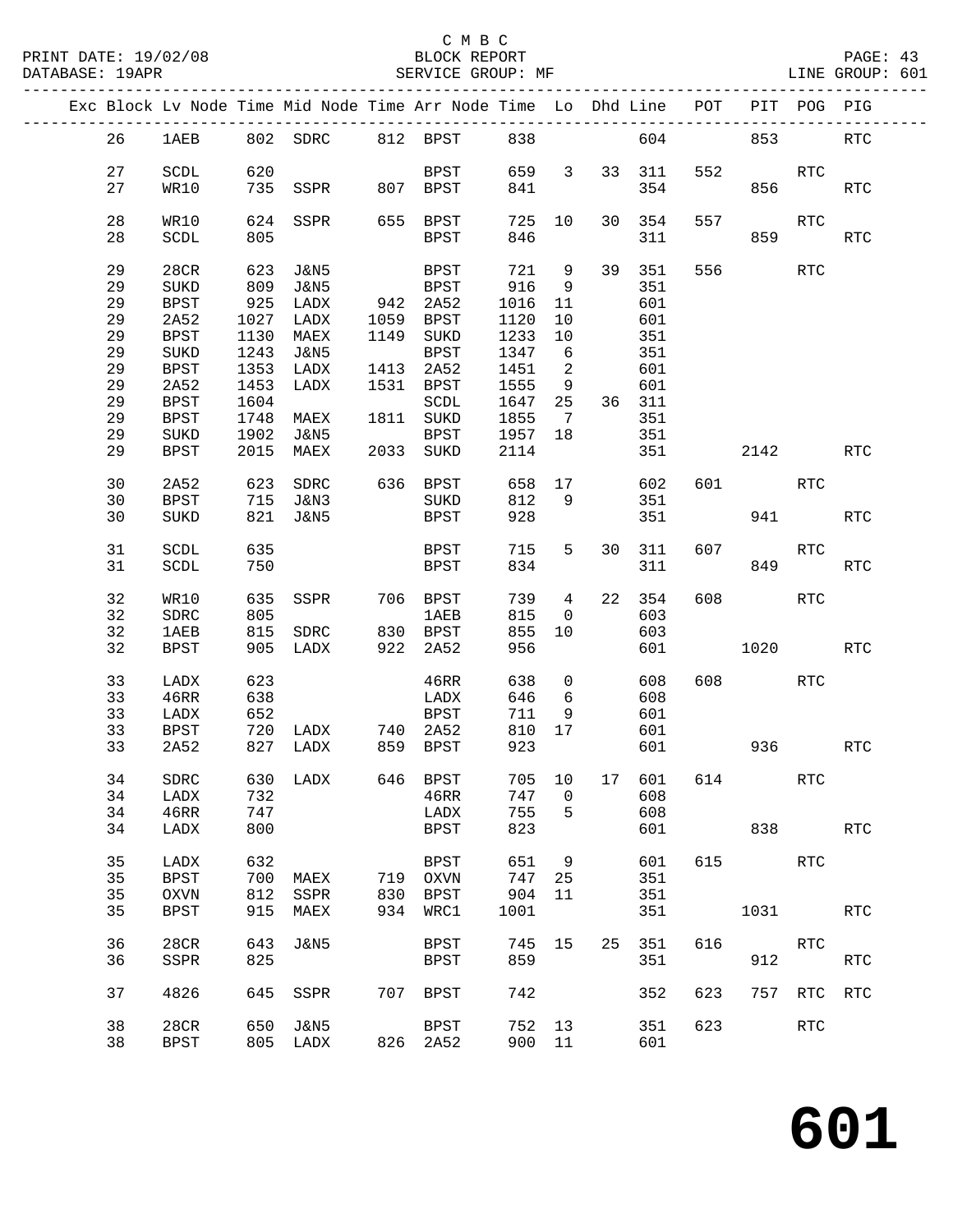### C M B C<br>BLOCK REPORT

|  |    |             |      |                      |      | Exc Block Lv Node Time Mid Node Time Arr Node Time Lo Dhd Line POT |         |                 |                 |        |          |         | PIT POG PIG |            |
|--|----|-------------|------|----------------------|------|--------------------------------------------------------------------|---------|-----------------|-----------------|--------|----------|---------|-------------|------------|
|  | 38 |             |      |                      |      | 2A52 911 LADX 942 BPST 1003                                        |         |                 |                 |        | 601 1016 |         |             | RTC        |
|  | 39 | SDRC        | 642  |                      |      | 1AEB                                                               |         |                 | 655 0           | 604    |          | 626 RTC |             |            |
|  | 39 | 1AEB        |      | 655 SDRC 705 BPST    |      |                                                                    |         |                 | 732  4  15  604 |        |          |         |             |            |
|  |    |             |      |                      |      |                                                                    | 828 11  |                 |                 |        |          |         |             |            |
|  | 39 | RRCX        |      | 751 BHST<br>839 BHST |      | 816 BPST                                                           |         |                 |                 | 403    |          |         |             |            |
|  | 39 | BPST        | 839  | BHST                 |      | $852$ RRCX                                                         | 915     | 7               |                 | 403    |          |         |             |            |
|  | 39 | RRCX        | 922  | BHST                 | 948  | BPST                                                               | 1002    |                 |                 | 403    |          | 1015    |             | RTC        |
|  | 40 | SDRC        |      | 643 LADX             |      | 659 BPST                                                           | 718     | 6               |                 | 22 601 |          | 627 RTC |             |            |
|  | 40 | SDRC        | 746  |                      |      | <b>1AEB</b>                                                        | 756     | $\overline{0}$  |                 | 603    |          |         |             |            |
|  | 40 | 1AEB        |      | 756 SDRC             |      | 811 BPST                                                           | 839     |                 |                 | 603    |          | 854     |             | RTC        |
|  |    |             |      |                      |      |                                                                    |         |                 |                 |        |          |         |             |            |
|  | 41 | SDRC        | 646  |                      |      | 1AEB                                                               | 656     | $\overline{0}$  |                 | 603    |          | 630 RTC |             |            |
|  | 41 | 1AEB        | 656  | SDRC                 |      | 712 BPST                                                           | 738     | $\overline{a}$  |                 | 35 603 |          |         |             |            |
|  | 41 | 1A67        |      | 815 LADX             |      | 846 BPST                                                           | 909     |                 |                 | 601    |          |         | 922 2       | <b>RTC</b> |
|  |    |             |      |                      |      |                                                                    |         |                 |                 |        |          |         |             |            |
|  | 42 | WR10        |      | 657 SSPR             |      | 729 BPST                                                           | 806     | 9               |                 | 354    | 630      | RTC     |             |            |
|  | 42 | <b>BPST</b> |      | 815 J&N3             |      | SUKD                                                               | 916 14  |                 |                 | 351    |          |         |             |            |
|  | 42 | SUKD        |      | 930 J&N5             |      |                                                                    |         |                 |                 |        |          | 1048    |             | RTC        |
|  |    |             |      |                      |      | BPST                                                               | 1035    |                 |                 | 351    |          |         |             |            |
|  | 43 | 4826        | 700  | SSPR                 |      | 722 BPST                                                           | 757 11  |                 |                 | 32 352 | 638      |         | RTC         |            |
|  |    |             |      |                      |      |                                                                    |         |                 |                 |        |          |         |             |            |
|  | 43 | 2A52        |      | 840 LADX             |      | 912 BPST                                                           | 936     |                 |                 | 601    |          |         | 949         | RTC        |
|  | 44 | LADX        | 659  |                      |      | 46RR                                                               | 714     | $\overline{0}$  |                 | 608    | 642      |         | RTC         |            |
|  | 44 | 46RR        | 714  |                      |      | LADX                                                               | 722     | $4\overline{ }$ |                 | 608    |          |         |             |            |
|  |    |             |      |                      |      |                                                                    |         |                 |                 |        |          |         |             |            |
|  | 44 | LADX        | 726  |                      |      | BPST                                                               | 749     |                 |                 | 601    |          | 804     |             | <b>RTC</b> |
|  | 45 | WR10        |      | 717 SSPR             |      | 749 BPST                                                           | 823     |                 |                 | 354    | 648      |         | 838 RTC RTC |            |
|  |    |             |      |                      |      |                                                                    |         |                 |                 |        |          |         |             |            |
|  | 46 | 28CR        |      | 719 J&N5             |      | BPST                                                               | 820     | $4\overline{ }$ |                 | 15 351 | 652      |         | RTC         |            |
|  | 46 | RRCX        |      | 839 BHST             |      | $905$ BPST                                                         | 918     |                 |                 | 403    |          |         | 931 7       | RTC        |
|  |    |             |      |                      |      |                                                                    |         |                 |                 |        |          |         |             |            |
|  | 47 | SDRC        | 712  |                      |      | 1AEB                                                               | 725     | $\overline{0}$  |                 | 604    | 656      |         | RTC         |            |
|  | 47 | 1AEB        |      | 725 SDRC             |      | 735 BPST                                                           | 807     |                 |                 | 604    |          | 822     |             | RTC        |
|  | 48 | 2A52        |      | 1411 LADX            |      | 1445 BPST                                                          | 1505 15 |                 |                 |        | 601 1345 |         | RTC         |            |
|  |    |             |      |                      |      |                                                                    |         |                 |                 |        |          |         |             |            |
|  | 48 | BPST        | 1520 | MAEX                 |      | 1542 SUKD                                                          | 1630    | 8 <sup>8</sup>  |                 | 351    |          |         |             |            |
|  | 48 | SUKD        | 1638 | J&N5                 |      | BPST                                                               | 1745    | 8 <sup>8</sup>  |                 | 351    |          |         |             |            |
|  | 48 | BPST        |      | 1753 LADX            |      | 1813 LADX                                                          | 1813    | $\overline{7}$  |                 | 601    |          |         |             |            |
|  |    |             |      |                      |      | 48 LADX 1820 46RR 1827 0                                           |         |                 |                 | 606    |          |         |             |            |
|  | 48 | 46RR        | 1827 |                      |      | LADX                                                               | 1848 12 |                 |                 | 606    |          |         |             |            |
|  |    |             |      |                      |      |                                                                    |         |                 |                 |        |          |         |             |            |
|  | 48 | LADX        | 1900 |                      |      | 46RR                                                               | 1907    | $\overline{0}$  |                 | 606    |          |         |             |            |
|  | 48 | 46RR        | 1907 |                      |      | LADX                                                               | 1923    |                 |                 | 606    |          | 1934    |             | <b>RTC</b> |
|  | 49 | <b>BPST</b> | 1420 |                      |      | 2A52                                                               | 1458    | 13              |                 |        | 602 1400 |         | RTC         |            |
|  | 49 | 2A52        | 1511 | LADX                 |      | 1545 BPST                                                          | 1608    | 9               |                 | 601    |          |         |             |            |
|  |    |             |      |                      |      |                                                                    |         |                 |                 |        |          |         |             |            |
|  | 49 | <b>BPST</b> | 1617 |                      |      | 1A67                                                               | 1709    | 22              |                 | 601    |          |         |             |            |
|  | 49 | 1A67        | 1731 | LADX                 | 1800 | BPST                                                               | 1820    | 16              |                 | 601    |          |         |             |            |
|  | 49 | <b>BPST</b> | 1836 | MAEX                 | 1855 | SUKD                                                               | 1938    | 14              |                 | 351    |          |         |             |            |
|  | 49 | SUKD        | 1952 | J&N5                 |      | <b>BPST</b>                                                        | 2047    | 13              |                 | 351    |          |         |             |            |
|  | 49 | <b>BPST</b> | 2100 | LADX                 | 2117 | 2A52                                                               | 2146    | 14              |                 | 601    |          |         |             |            |
|  |    |             |      |                      |      |                                                                    |         |                 |                 |        |          |         |             |            |
|  | 49 | 2A52        | 2200 | LADX                 | 2226 | BPST                                                               | 2243    | 19              |                 | 601    |          |         |             |            |
|  | 49 | <b>BPST</b> | 2302 | MAEX                 | 2320 | SUKD                                                               | 2359    | - 6             |                 | 351    |          |         |             |            |
|  | 49 | SUKD        | 2405 | J&N5                 |      | BPST                                                               | 2456    | 4               |                 | 351    |          |         |             |            |
|  | 49 | <b>BPST</b> | 2500 | J&N3                 |      | SUKD                                                               | 2556    |                 |                 | 351    |          | 2622    |             | RTC        |
|  |    |             |      |                      |      |                                                                    |         |                 |                 |        |          |         |             |            |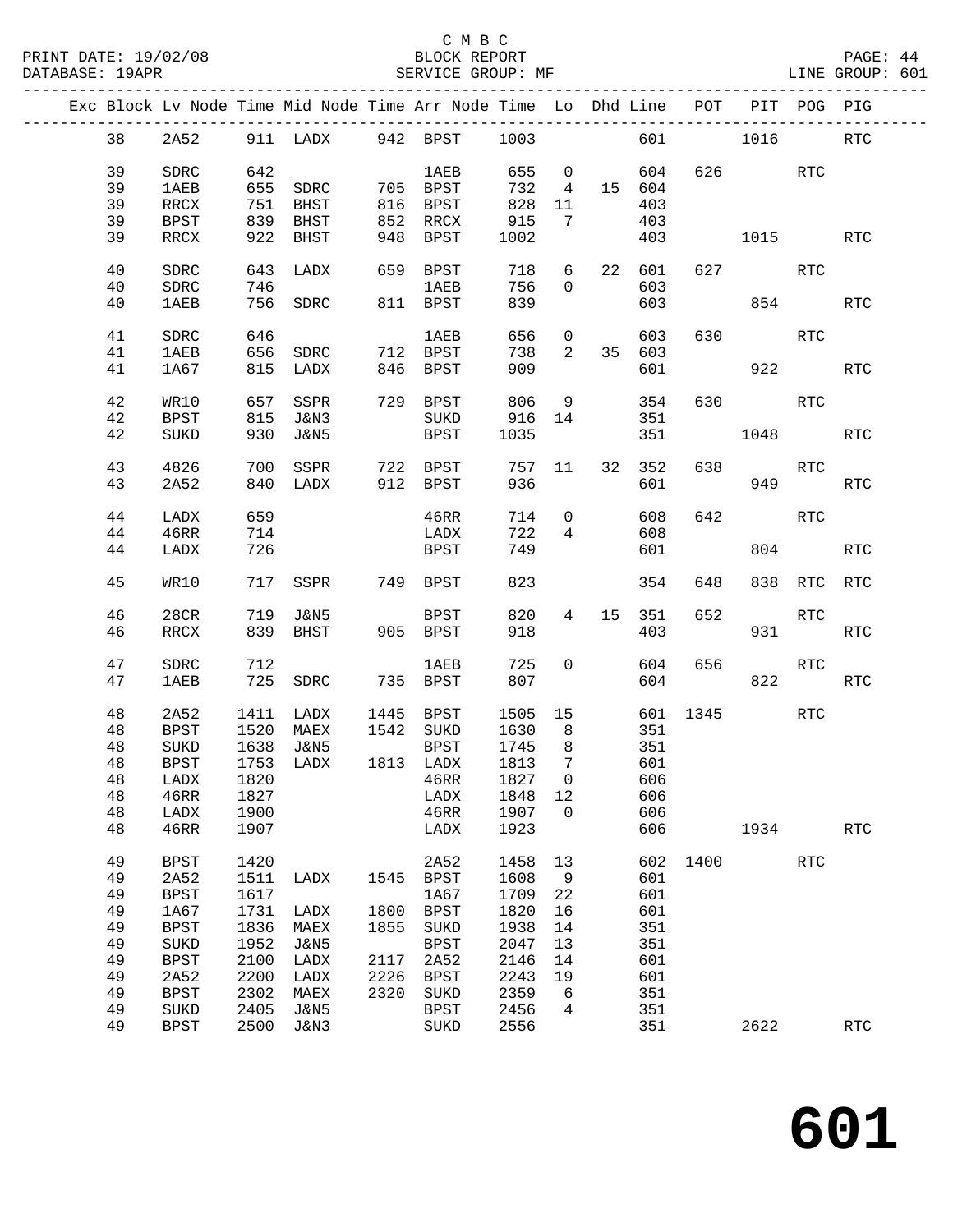|                         |                |                                           |                      | Exc Block Lv Node Time Mid Node Time Arr Node Time Lo Dhd Line POT PIT POG PIG                                                     |                      |                                    |                                  |                            |                 |                   |                         |            |            |            |
|-------------------------|----------------|-------------------------------------------|----------------------|------------------------------------------------------------------------------------------------------------------------------------|----------------------|------------------------------------|----------------------------------|----------------------------|-----------------|-------------------|-------------------------|------------|------------|------------|
|                         | 50<br>50       | 2A52<br>SDRC                              |                      | $\begin{tabular}{cccccc} 1437 & LADX & 1515 & BPST & 1538 & 7 & 22 & 601 & 1411 \\ 1607 & & & 1AEB & 1622 & 0 & 604 \end{tabular}$ |                      |                                    |                                  |                            |                 |                   |                         | <b>RTC</b> |            |            |
|                         | 50<br>50       | 1AEB<br>BPST                              | 1710                 | 1622 SDRC 1632 SDRC 1632 11 27 604                                                                                                 |                      | 4826                               | 1806                             |                            |                 |                   | 352 1831                |            |            | RTC        |
|                         | 51<br>51<br>51 | SUKD<br><b>BPST</b>                       | 1443<br>1600<br>1636 | J&N5<br>SDRC                                                                                                                       |                      | BPST<br>1625 1AEB                  | 1554 6<br>1636<br>1653 10 27 603 | $\overline{0}$             |                 | 603               | 351 1414                |            | RTC        |            |
|                         | 51<br>51       | <b>1AEB</b><br>BPST<br>1AEB               | 1730                 | SDRC 1756 1AEB<br>1813 SDRC                                                                                                        |                      | SDRC<br>1824 SDRC                  | 1813<br>1824                     | $\overline{0}$             |                 | 604               | 604 1841                |            |            | RTC        |
|                         | 52<br>52       | BPST<br>SUKD                              | 1445<br>1605         | MAEX<br>J&N5                                                                                                                       |                      | 1506 SUKD<br>BPST                  | 1713 7                           |                            |                 | 351               | 1554 11 351 1425        |            | RTC        |            |
|                         | 52             | BPST                                      | 1720                 |                                                                                                                                    |                      | 2A52                               | 1801                             |                            |                 |                   | 602 1827                |            |            | RTC        |
|                         | 53<br>53<br>53 | BPST<br>SUKD<br>BPST                      | 1430<br>1555<br>1720 | MAEX 1451 SUKD<br>J&N5                                                                                                             |                      | BPST<br>WRC1                       | 1539 16<br>1703 17<br>1830       |                            |                 | 351               | 351 1410<br>354         | 1900 1900  | RTC        | RTC        |
|                         | 54<br>54       | SUKD<br><b>BPST</b>                       | 1630                 | 1503 J&N5<br>MAEX                                                                                                                  |                      | BPST<br>1655 SUKD                  | 1614 16<br>1743                  |                            |                 | 351               | 351 1434<br>1816        |            | RTC        | <b>RTC</b> |
| SD 55<br>SD 55          |                | CMJA<br>BPST                              | 1457<br>1550         | BPST<br>MAEX                                                                                                                       |                      | 1513 BHST<br>1613 SUKD             | 1531<br>1701 14                  | $5^{\circ}$                |                 | 351               | 14 407 1439             |            | <b>RTC</b> |            |
| #SD 55                  | 55<br>55       | <b>BPST</b><br>SUKD                       | 1550<br>1715<br>1830 | MAEX<br>J&N5<br>SDRC                                                                                                               |                      | 1613 SUKD<br>BPST<br>1853 1AEB     | 1701<br>1817 13<br>1904          | 14<br>$\overline{0}$       |                 | 351<br>603        | 351 1530                |            | RTC        |            |
|                         | 55             | BPST<br>1AEB                              | 1904                 |                                                                                                                                    |                      | SDRC                               | 1917                             |                            |                 |                   | 603 1932                |            |            | <b>RTC</b> |
| SD 56<br>SD 56<br>SD 56 |                | LADX<br>46RR<br>LADX                      | 1452<br>1501<br>1523 |                                                                                                                                    |                      | 46RR<br>LADX<br>HP62               | 1501<br>1521<br>1531             | $\overline{0}$<br>2<br>9   |                 | 606<br>25 617     | 606 1440                |            | RTC        |            |
| SD 56<br>#SD 56         | 56             | BPST<br>BPST<br>BPST                      | 1605<br>1605<br>1755 |                                                                                                                                    |                      | WRC1<br>WRC1<br>WRC1               | 1717<br>1717<br>1859             | $5^{\circ}$<br>$5^{\circ}$ | 33              | 354               | 33 354 1545<br>354 1929 |            | RTC        | RTC        |
|                         | 57<br>57<br>57 | BPST<br>SUKD<br><b>BPST</b>               | 1500<br>1616         | MAEX 1522 SUKD<br>J&N5<br>1737 LADX                                                                                                |                      | BPST<br>1757 2A52                  | 1610<br>1723 14<br>1828          | $\overline{4}$             | $6\overline{6}$ | 351<br>601        | 351 1440                |            | RTC        |            |
|                         |                |                                           |                      | 57 2A52 1832 LADX 1900 BPST 1918 601 1931                                                                                          |                      |                                    |                                  |                            |                 |                   |                         |            |            | RTC        |
|                         | 58<br>58<br>58 | <b>BPST</b><br><b>BPST</b><br><b>BPST</b> | 1502<br>1620<br>1818 |                                                                                                                                    |                      | SCDL<br>WRC1<br>SSPR               | 1544<br>1732<br>1855             | 6<br>13                    | 30<br>33        | 311<br>354<br>351 | 1442                    | 1917       | <b>RTC</b> | <b>RTC</b> |
|                         | 59<br>59       | <b>BPST</b><br>2A52                       | 1508<br>1613         | LADX<br>LADX                                                                                                                       | 1529<br>1645         | 2A52<br>BPST                       | 1605<br>1708                     | 8 <sup>8</sup><br>16       |                 | 601               | 601 1448                |            | <b>RTC</b> |            |
|                         | 59<br>59<br>59 | <b>BPST</b><br>SUKD<br><b>BPST</b>        | 1724<br>1846<br>2000 | MAEX<br><b>J&amp;N5</b><br>LADX                                                                                                    | 1748<br>2018         | SUKD<br><b>BPST</b><br>2A52        | 1834<br>1943<br>2046             | 12<br>17<br>16             |                 | 351<br>351<br>601 |                         |            |            |            |
|                         | 59<br>59<br>59 | 2A52<br><b>BPST</b><br>2A52               | 2102<br>2210<br>2302 | LADX<br>LADX<br>LADX                                                                                                               | 2128<br>2227<br>2326 | <b>BPST</b><br>2A52<br><b>BPST</b> | 2146<br>2256<br>2343             | 24<br>6<br>19              |                 | 601<br>601<br>601 |                         |            |            |            |
|                         | 59<br>59<br>59 | <b>BPST</b><br><b>BPST</b><br>2A52        | 2402<br>2543         | J&N3<br>LADX<br>2623 SDRC                                                                                                          | 2559<br>2631         | SUKD<br>2A52<br>99SN               | 2458<br>2623<br>2643             | 5<br>$\mathbf 0$           | 40              | 351<br>601<br>601 |                         | 2647       |            | RTC        |
|                         |                |                                           |                      |                                                                                                                                    |                      |                                    |                                  |                            |                 |                   |                         |            |            |            |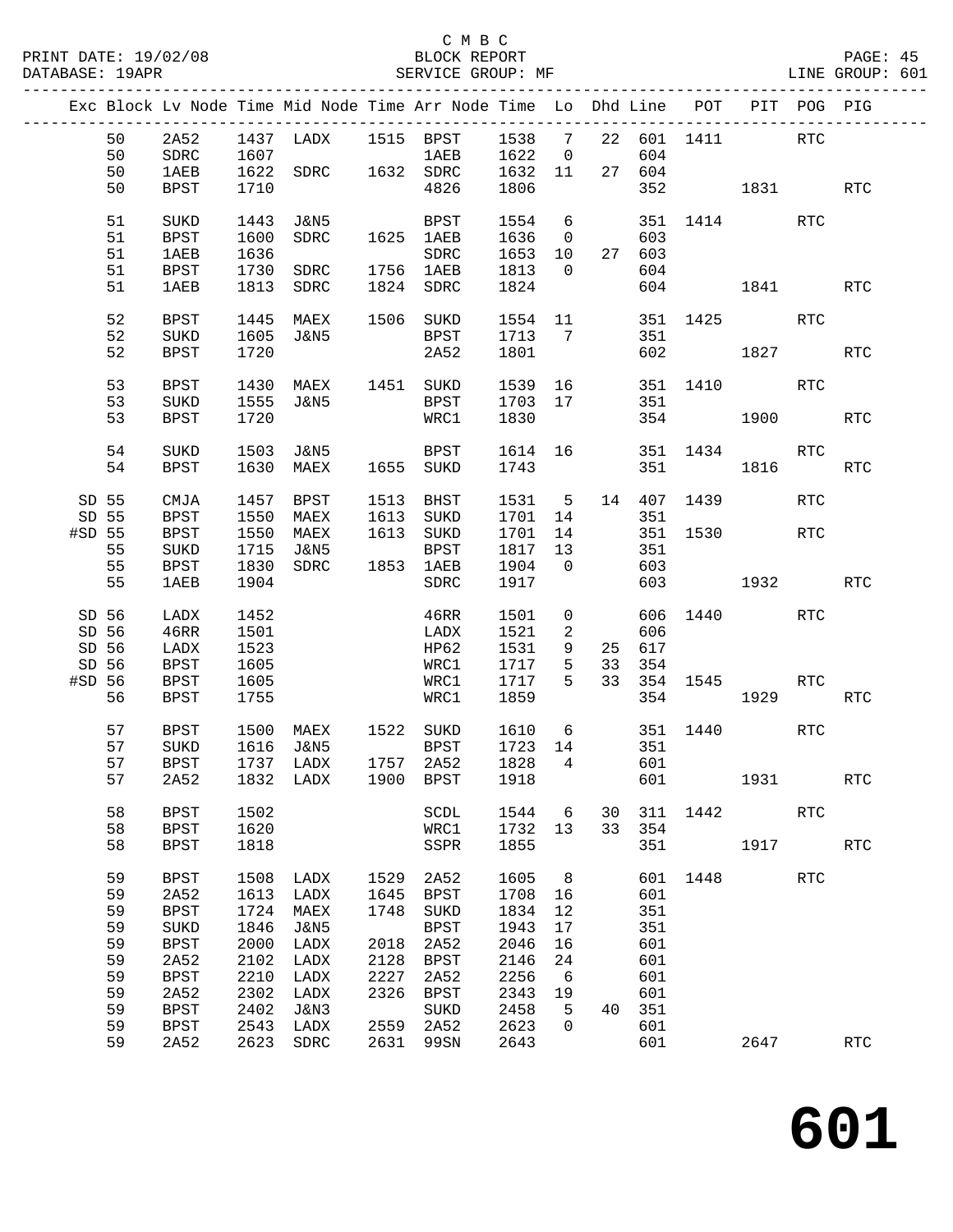### C M B C<br>BLOCK REPORT SERVICE GROUP: MF

|    |             |      | Exc Block Lv Node Time Mid Node Time Arr Node Time Lo Dhd Line POT PIT POG PIG |      |                         |              |                         |    |             |             |              |            |            |
|----|-------------|------|--------------------------------------------------------------------------------|------|-------------------------|--------------|-------------------------|----|-------------|-------------|--------------|------------|------------|
| 60 | BPST        |      | 1510 MAEX 1532 SUKD 1620 6 351 1450 RTC                                        |      |                         |              |                         |    |             |             |              |            |            |
| 60 | SUKD        |      | $1626$ $J\&N5$                                                                 |      | BPST 1733 3             |              |                         |    | 351         |             |              |            |            |
| 60 | BPST        |      | 1736 MAEX 1759 SUKD 1843                                                       |      |                         |              |                         |    |             |             | 351 1911     |            | RTC        |
|    |             |      |                                                                                |      |                         |              |                         |    |             |             |              |            |            |
| 61 | SUKD        |      | 1524 J&N5                                                                      |      | BPST 1633               |              | $7\phantom{.0}$         |    |             | 351 1455    |              | RTC        |            |
| 61 | BPST        | 1640 |                                                                                |      | 4826                    | 1736         |                         |    |             | 352         | 1801         |            | <b>RTC</b> |
|    |             |      |                                                                                |      |                         |              |                         |    |             |             |              |            |            |
| 62 | BPST        | 1522 |                                                                                |      | SCDL                    | 1606 14      |                         |    | 30 311 1502 |             |              | RTC        |            |
| 62 | BPST        | 1650 | MAEX 1715 SUKD                                                                 |      |                         | 1802 13      |                         |    | 351         |             |              |            |            |
| 62 | SUKD        |      | 1815 J&N5                                                                      |      | BPST                    | 1914         |                         |    |             |             | 351 1927 RTC |            |            |
|    |             |      |                                                                                |      |                         |              |                         |    |             |             |              |            |            |
| 63 | BPST        | 1523 | LADX 1544 SDRC                                                                 |      |                         | 1606 22      |                         |    |             |             | 22 601 1503  | <b>RTC</b> |            |
| 63 | BPST        | 1650 |                                                                                |      | 2A52                    | 1731         | $\overline{4}$          |    | 30 602      |             |              |            |            |
| 63 | BPST        | 1805 |                                                                                |      | 2A52                    | 1842         | $5^{\circ}$             |    | 602         |             |              |            |            |
| 63 | 2A52        | 1847 | LADX                                                                           |      | 1915 BPST               | 1933         | 12                      |    | 601         |             |              |            |            |
|    |             |      |                                                                                |      |                         |              |                         |    |             |             |              |            |            |
| 63 | BPST        | 1945 | MAEX                                                                           |      | 2003 SUKD               | 2045         | 18                      |    | 351         |             |              |            |            |
| 63 | SUKD        | 2103 | J&N5                                                                           |      | BPST                    | 2157         | $\overline{\mathbf{3}}$ |    | 351         |             |              |            |            |
| 63 | BPST        | 2200 | MAEX                                                                           | 202  | 2218 SUKD               | 2157<br>2259 | $\overline{4}$          |    | 351         |             |              |            |            |
| 63 | SUKD        | 2303 | J&N5                                                                           |      | BPST                    | 2356         | 14                      |    | 351         |             |              |            |            |
| 63 | BPST        | 2410 | LADX                                                                           |      | 2426 2A52               | 2450         | 11                      |    | 601         |             |              |            |            |
| 63 | 2A52        | 2501 | LADX                                                                           |      | 2524 BPST               | 2541         | 18                      |    | 601         |             |              |            |            |
|    |             |      | 2559 J&N3                                                                      |      |                         |              |                         |    |             |             | 2721         |            |            |
| 63 | BPST        |      |                                                                                |      | SUKD                    | 2655         |                         |    |             | 351 36      |              |            | RTC        |
| 64 | <b>BPST</b> | 1538 | LADX                                                                           | 1559 | 2A52                    | 1635         | $\overline{2}$          |    |             | 33 601 1518 |              | RTC        |            |
| 64 | <b>BPST</b> | 1710 |                                                                                |      | 1A67                    | 1802         | 14                      |    | 601         |             |              |            |            |
| 64 | 1A67        | 1816 | LADX                                                                           |      | 1845 BPST               | 1904         | 16                      |    | 601         |             |              |            |            |
| 64 | BPST        | 1920 | LADX                                                                           |      | 1938 2A52               | 2007         | 25                      |    | 601         |             |              |            |            |
|    |             |      |                                                                                |      |                         |              |                         |    |             |             |              |            |            |
| 64 | 2A52        | 2032 | LADX                                                                           |      | 2058 BPST               | 2116         | 14                      |    | 601         |             |              |            |            |
| 64 | BPST        | 2130 | LADX                                                                           | 2147 | 2A52                    | 2216         | 14                      |    | 601         |             |              |            |            |
| 64 | 2A52        |      | 2230 LADX                                                                      |      | 2256 BPST               | 2313         |                         |    |             | 601 000     | 2326         |            | <b>RTC</b> |
| 65 |             | 1540 | MAEX                                                                           |      | 1602 SUKD               |              |                         | 14 |             |             |              | <b>RTC</b> |            |
|    | BPST        |      |                                                                                |      |                         | 1650         |                         |    |             |             | 351 1520     |            |            |
| 65 | SUKD        |      | 1704 J&N5                                                                      |      | BPST                    | 1808 16      |                         |    | 351         |             |              |            |            |
| 65 | <b>BPST</b> |      | 1824 MAEX                                                                      |      | 1845 SUKD               | 1929         |                         |    |             | 351         | 1957 1990    |            | RTC        |
| 66 | BPST        | 1542 |                                                                                |      | SCDL 1628 1 36 311 1522 |              |                         |    |             |             |              | RTC        |            |
| 66 | BPST        | 1705 |                                                                                |      | WRC1                    | 1815         |                         |    |             | 354         | 1845         |            | RTC        |
|    |             |      |                                                                                |      |                         |              |                         |    |             |             |              |            |            |
| 67 | BPST        |      | 1553 LADX 1614 2A52                                                            |      |                         | 1650 10      |                         |    |             | 601 1533    |              | RTC        |            |
| 67 |             |      | 2A52 1700 LADX 1730 BPST 1752 23 601                                           |      |                         |              |                         |    |             |             |              |            |            |
| 67 | BPST        | 1815 | SDRC                                                                           |      | 1839 1AEB               | 1854         | $\Omega$                |    | 604         |             |              |            |            |
|    |             |      |                                                                                |      |                         |              |                         |    |             |             |              |            |            |
| 67 | 1AEB        |      | 1854 SDRC                                                                      |      | 1903 SDRC               | 1903         |                         |    |             | 604         | 1918         |            | <b>RTC</b> |
| 68 | <b>BPST</b> | 1556 |                                                                                |      | 4826                    | 1652         | 9                       | 34 | 352         | 1536 15     |              | RTC        |            |
| 68 | BPST        | 1735 |                                                                                |      | WRC1                    | 1839         |                         |    | 354         |             | 1909         |            | <b>RTC</b> |
|    |             |      |                                                                                |      |                         |              |                         |    |             |             |              |            |            |
| 69 | SUKD        |      | 1544 J&N5                                                                      |      | BPST                    | 1653 11      |                         |    |             | 351 1515    |              | RTC        |            |
|    |             |      |                                                                                |      |                         |              |                         |    |             |             |              |            |            |
| 69 | <b>BPST</b> | 1704 |                                                                                |      | SCDL                    | 1746         |                         |    | 311         |             | 1816         |            | <b>RTC</b> |
| 70 | <b>BPST</b> | 1605 | LADX                                                                           |      | 1627 LADX               | 1627 13      |                         |    |             | 601 1545    |              | RTC        |            |
| 70 | LADX        | 1640 |                                                                                |      | 46RR                    | 1648         | $\overline{0}$          |    | 606         |             |              |            |            |
|    |             |      |                                                                                |      |                         |              |                         |    |             |             |              |            |            |
| 70 | 46RR        | 1648 |                                                                                |      | LADX                    | 1708         | $5^{\circ}$             | 17 | 606         |             |              |            |            |
| 70 | <b>BPST</b> | 1730 |                                                                                |      | 4826                    | 1824         | $\overline{2}$          | 34 | 352         |             |              |            |            |
| 70 | <b>BPST</b> | 1900 | MAEX                                                                           | 1918 | SUKD                    | 2000         | 12                      |    | 351         |             |              |            |            |
| 70 | SUKD        | 2012 | J&N5                                                                           |      | BPST                    | 2107         | 13                      |    | 351         |             |              |            |            |
| 70 | BPST        | 2120 | MAEX                                                                           |      | 2138 SUKD               | 2219 14      |                         |    | 351         |             |              |            |            |
|    |             |      |                                                                                |      |                         |              |                         |    |             |             |              |            |            |

**601**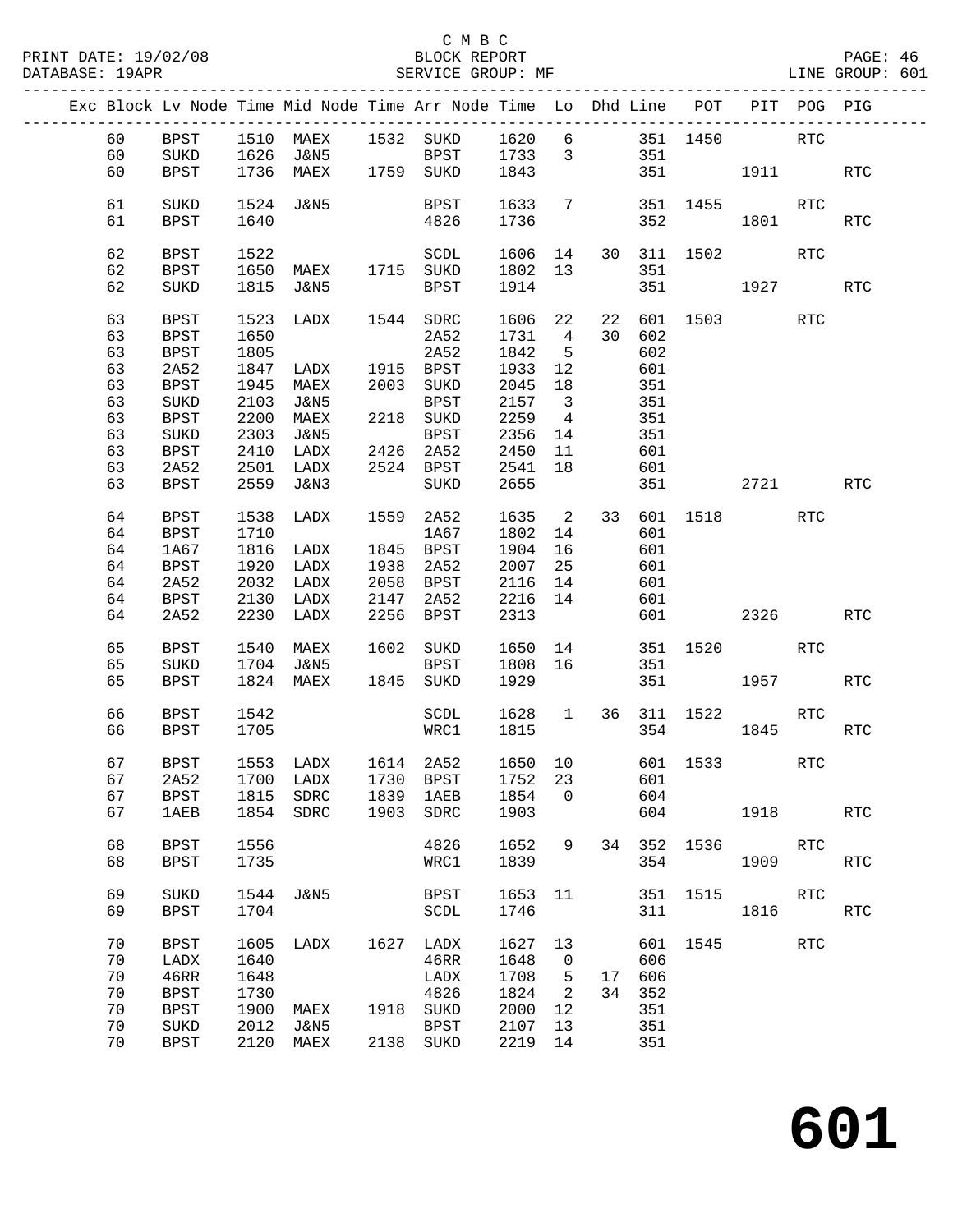|  |    |             |      | Exc Block Lv Node Time Mid Node Time Arr Node Time Lo Dhd Line POT PIT POG PIG |      |             |        |                         |                |        |             |                       |            |                      |
|--|----|-------------|------|--------------------------------------------------------------------------------|------|-------------|--------|-------------------------|----------------|--------|-------------|-----------------------|------------|----------------------|
|  | 70 | SUKD        |      | 2233 J&N5 BPST 2326                                                            |      |             |        |                         |                |        | 351         | 2339                  |            | <b>RTC</b>           |
|  | 71 | <b>BPST</b> |      | 1610 MAEX 1635 SUKD 1723                                                       |      |             |        |                         |                |        |             | 351 1550 1756 RTC     |            | <b>RTC</b>           |
|  | 72 | <b>BPST</b> | 1610 |                                                                                |      | 4826        | 1706   |                         |                |        |             | 352 1550 1731 RTC RTC |            |                      |
|  | 73 | BPST        | 1620 | MAEX                                                                           |      | 1645 SUKD   | 1733   | 10                      |                |        | 351 1600    |                       | <b>RTC</b> |                      |
|  | 73 | SUKD        | 1743 | J&N5                                                                           |      | BPST        | 1845   | 15                      |                | 351    |             |                       |            |                      |
|  | 73 | BPST        | 1900 | SDRC                                                                           |      | 1921 1AEB   | 1932   | $\overline{\mathbf{0}}$ |                | 603    |             |                       |            |                      |
|  | 73 | 1AEB        | 1932 |                                                                                |      | SDRC        | 1945   | 13                      |                | 22 603 |             |                       |            |                      |
|  | 73 |             | 2020 | LADX 2038 2A52                                                                 |      |             | 2106   | 26                      |                |        |             |                       |            |                      |
|  |    | <b>BPST</b> |      |                                                                                |      |             |        |                         |                | 601    |             |                       |            |                      |
|  | 73 | 2A52        |      | 2132 LADX                                                                      |      | 2158 BPST   | 2216   |                         |                | 601    |             | 2229                  |            | <b>RTC</b>           |
|  | 74 | BPST        | 1624 |                                                                                |      | SCDL        | 1707 6 |                         |                |        |             | 36 311 1604           | <b>RTC</b> |                      |
|  | 74 | <b>BPST</b> | 1749 |                                                                                |      | SCDL        | 1826   | $\overline{4}$          |                | 30 311 |             |                       |            |                      |
|  | 74 | BPST        | 1900 | LADX 1918 2A52                                                                 |      |             | 1947   | 22                      |                | 601    |             |                       |            |                      |
|  | 74 | 2A52        | 2009 | LADX                                                                           |      | 2035 BPST   | 2053   | $\overline{7}$          |                | 601    |             |                       |            |                      |
|  |    |             |      |                                                                                |      |             |        |                         |                |        |             |                       |            |                      |
|  | 74 | <b>BPST</b> | 2100 | MAEX                                                                           |      | 2118 SUKD   | 2159   | $\overline{4}$          |                | 351    |             |                       |            |                      |
|  | 74 | SUKD        | 2203 | J&N5                                                                           |      | BPST        | 2256   | 17                      |                | 351    |             |                       |            |                      |
|  | 74 | BPST        |      | 2313 LADX                                                                      |      | 2329 2A52   | 2356   | $\overline{0}$          |                | 601    |             |                       |            |                      |
|  | 74 | 2A52        | 2356 | LADX                                                                           |      | 2419 BPST   | 2436   |                         |                |        | 601 2449    |                       |            | <b>RTC</b>           |
|  | 75 | BPST        | 1625 |                                                                                |      | 4826        | 1721   | $5^{\circ}$             |                |        |             | 34 352 1605           | <b>RTC</b> |                      |
|  |    |             |      |                                                                                |      |             |        |                         |                |        |             |                       |            |                      |
|  | 75 | BPST        | 1800 | MAEX                                                                           | 1821 | SUKD        | 1905   | 12                      |                | 351    |             |                       |            |                      |
|  | 75 | $\rm SUKD$  | 1917 | J&N5                                                                           |      | <b>BPST</b> | 2012   | 18                      |                | 351    |             |                       |            |                      |
|  | 75 | <b>BPST</b> | 2030 | MAEX                                                                           |      | 2048 SUKD   | 2129   | $\overline{4}$          |                | 351    |             |                       |            |                      |
|  | 75 | SUKD        | 2133 | J&N5                                                                           |      | BPST        | 2227   | $\overline{\mathbf{3}}$ |                | 351    |             |                       |            |                      |
|  | 75 | BPST        | 2230 | MAEX                                                                           |      | 2248 SUKD   | 2329   |                         |                |        |             | 2357                  |            | <b>RTC</b>           |
|  | 76 | BPST        | 1630 | SDRC                                                                           |      | 1655 1AEB   | 1706   |                         | $\overline{0}$ |        |             | 603 1610 RTC          |            |                      |
|  | 76 | <b>1AEB</b> | 1706 |                                                                                |      | SDRC        | 1721   | 17                      |                | 27 603 |             |                       |            |                      |
|  | 76 | <b>BPST</b> | 1805 |                                                                                |      | SCDL        | 1842   |                         |                | 311    |             | 1907 - 1907           |            | <b>RTC</b>           |
|  |    |             |      |                                                                                |      |             |        |                         |                |        |             |                       |            |                      |
|  | 77 | BPST        | 1635 |                                                                                |      | WRC1        | 1746   | 11                      |                |        | 33 354 1615 |                       | <b>RTC</b> |                      |
|  | 77 | BPST        | 1830 |                                                                                |      | SCDL        | 1907   |                         |                |        | 311 7       | 1932                  |            | RTC                  |
|  | 78 | BPST        | 1644 |                                                                                |      | SCDL        | 1728   |                         |                |        |             | 311 1624 1758 RTC     |            | <b>RTC</b>           |
|  | 79 | BPST        | 1655 |                                                                                |      | 4826        | 1751   |                         |                |        |             | 352 1635 1816 RTC RTC |            |                      |
|  | 80 | <b>BPST</b> | 1700 | SDRC                                                                           | 1726 | 1AEB        | 1743   | 0                       |                | 604    | 1640        |                       | <b>RTC</b> |                      |
|  |    |             |      |                                                                                |      |             |        |                         |                |        |             |                       |            |                      |
|  | 80 | 1AEB        | 1743 | SDRC                                                                           | 1754 | SDRC        | 1754   |                         |                | 604    |             | 1811                  |            | <b>RTC</b>           |
|  | 81 | <b>BPST</b> | 1650 |                                                                                |      | WRC1        | 1801   | 11                      | 33             | 354    | 1630        |                       | <b>RTC</b> |                      |
|  | 81 | <b>BPST</b> | 1845 | SDRC                                                                           | 1908 | <b>1AEB</b> | 1923   | 0                       |                | 604    |             |                       |            |                      |
|  | 81 | 1AEB        | 1923 | SDRC                                                                           | 1932 | SDRC        | 1932   |                         |                | 604    |             | 1947                  |            | <b>RTC</b>           |
|  |    |             |      |                                                                                |      |             |        |                         |                |        |             |                       |            |                      |
|  | 82 | BPST        | 1712 | MAEX                                                                           | 1737 | SUKD        | 1823   |                         |                | 351    | 1652        | 1851 RTC              |            | <b>RTC</b>           |
|  | 83 | <b>BPST</b> | 1722 | LADX                                                                           | 1744 | LADX        | 1744   | 2                       |                | 601    | 1702        |                       | <b>RTC</b> |                      |
|  | 83 | LADX        | 1746 |                                                                                |      | 46RR        | 1753   | 0                       |                | 606    |             |                       |            |                      |
|  | 83 | 46RR        |      |                                                                                |      |             | 1814   |                         |                | 606    |             | 1826                  |            | $\operatorname{RTC}$ |
|  |    |             | 1753 |                                                                                |      | LADX        |        |                         |                |        |             |                       |            |                      |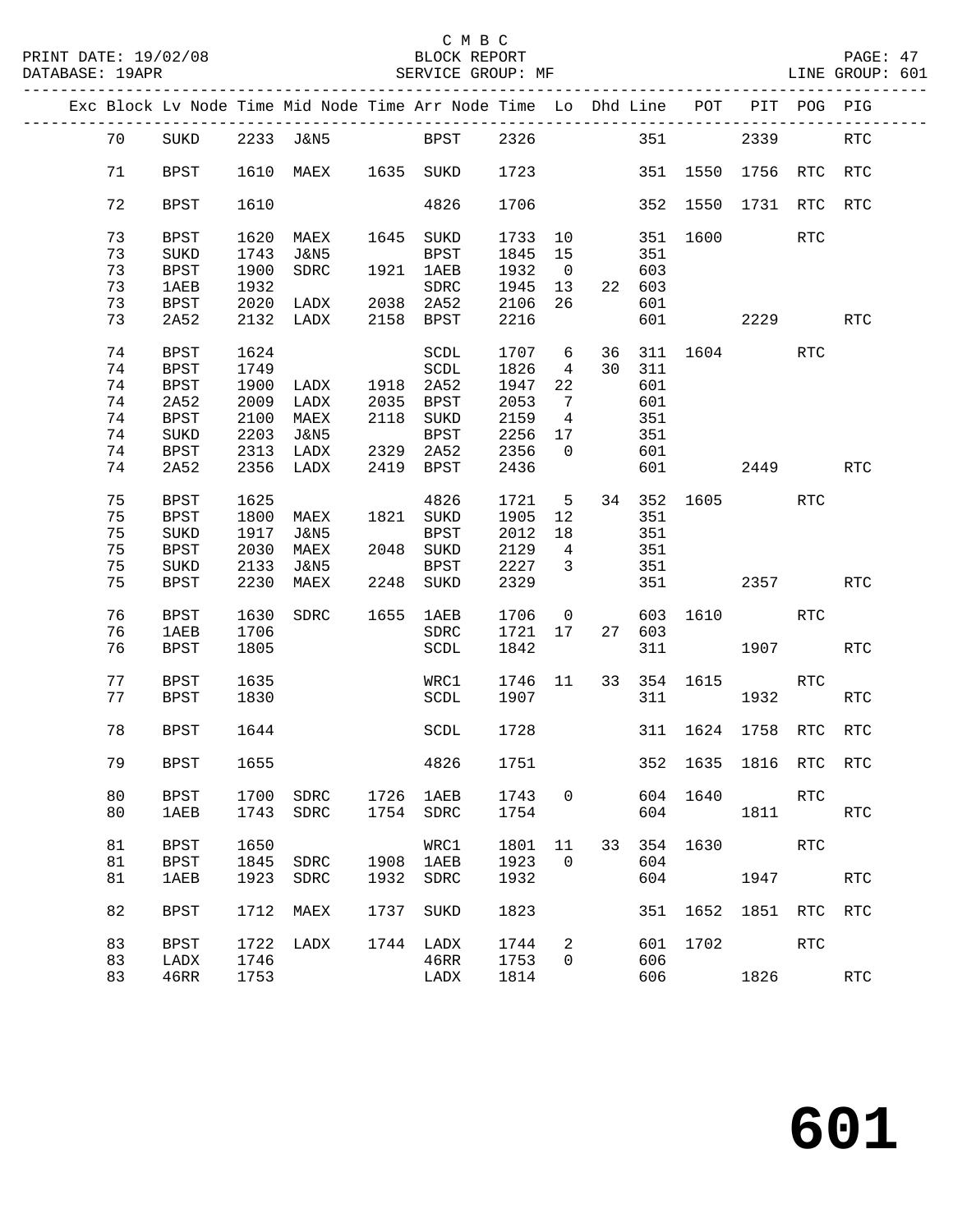|  |                        |                        |            |                   |                 | C M B C              |                    |                |                                                                                |     |      |     |            |  |
|--|------------------------|------------------------|------------|-------------------|-----------------|----------------------|--------------------|----------------|--------------------------------------------------------------------------------|-----|------|-----|------------|--|
|  |                        | PRINT DATE: 19/02/08   |            |                   |                 | BLOCK REPORT         |                    |                |                                                                                |     |      |     | PAGE: 48   |  |
|  | DATABASE: 19APR        |                        |            |                   |                 |                      |                    |                |                                                                                |     |      |     |            |  |
|  |                        | BHST BRIGHOUSE STATION |            |                   |                 |                      |                    |                | BPST BRIDGEPORT STN                                                            |     |      |     |            |  |
|  |                        | LADX LADNER EXCHANGE   |            |                   |                 |                      |                    |                | RRCX RIVERPORT RECREATION COMPLEX                                              |     |      |     |            |  |
|  |                        | RTC Richmond Depot     |            |                   |                 |                      |                    |                | TSFE TSAWWASSEN FERRY TERMINAL                                                 |     |      |     |            |  |
|  |                        | ULP UNIVERSITY LOOP    |            |                   |                 |                      |                    |                |                                                                                |     |      |     |            |  |
|  |                        |                        |            |                   |                 |                      |                    |                | Exc Block Lv Node Time Mid Node Time Arr Node Time Lo Dhd Line POT PIT POG PIG |     |      |     |            |  |
|  | $1 \quad \blacksquare$ |                        |            |                   |                 |                      |                    |                |                                                                                |     |      |     |            |  |
|  | $\mathbf{1}$           |                        |            |                   |                 |                      |                    |                | RRCX 456 BHST 515 BPST 524 11 403 448 RTC<br>BPST 535 BHST 544 RRCX 604 19 403 |     |      |     |            |  |
|  | $\mathbf{1}$           | RRCX                   |            | 623 BHST 644 BPST |                 |                      |                    |                | 654 6<br>403                                                                   |     |      |     |            |  |
|  | $\mathbf{1}$           | BPST                   | 700        | LADX              | 717             | TSFE                 | 733 27             |                | 620                                                                            |     |      |     |            |  |
|  | $\mathbf{1}$           | TSFE                   | 800<br>845 | LADX              |                 |                      |                    | 8 <sup>8</sup> |                                                                                |     |      |     |            |  |
|  | $\mathbf 1$            | BPST                   |            | LADX              |                 | 816 BPST<br>904 TSFE | 837<br>920         | 35             | 620<br>620                                                                     |     |      |     |            |  |
|  | 1                      | TSFE                   |            | 955 LADX          |                 | 1011 BPST            | 1031               | 14             | 620                                                                            |     |      |     |            |  |
|  | $\mathbf 1$            | BPST                   | 1045       | LADX              |                 | 1104 TSFE            | 1121               | 34             | 620                                                                            |     |      |     |            |  |
|  | $\mathbf 1$            | TSFE                   |            | 1155 LADX         |                 | 1211 BPST            | 1231               | 14             | 620                                                                            |     |      |     |            |  |
|  | 1                      | BPST                   | 1245       | LADX              |                 | 1303 TSFE            | 1320               | 35             | 620                                                                            |     |      |     |            |  |
|  | 1                      | TSFE                   | 1355       | LADX              | 1411            | BPST                 | 1432               | 13             | 620                                                                            |     |      |     |            |  |
|  | 1                      | BPST                   | 1445       | LADX              |                 | 1504 TSFE            | 1521               | 34             | 620                                                                            |     |      |     |            |  |
|  | 1                      | TSFE                   | 1555       | LADX              | 1611            | BPST                 | 1633               | 32             | 620                                                                            |     |      |     |            |  |
|  | 1                      | BPST                   | 1705       | LADX              |                 | 1725 TSFE            | 1742               | 23             | 620                                                                            |     |      |     |            |  |
|  | 1                      | TSFE                   | 1805       | LADX              | 1820            | BPST                 | 1840               | 5 <sup>5</sup> | 620                                                                            |     |      |     |            |  |
|  | $\mathbf 1$            | <b>BPST</b>            | 1845       | LADX              | 1905            | TSFE                 | 1922               | 33             | 620                                                                            |     |      |     |            |  |
|  | $\mathbf 1$            | TSFE                   | 1955       | LADX              | 2010            | BPST                 | 2029               | 16             | 620                                                                            |     |      |     |            |  |
|  | 1                      | BPST                   |            | 2045 LADX         | 2102            | TSFE                 | 2118 37            |                | 620                                                                            |     |      |     |            |  |
|  | $\mathbf{1}$           | TSFE                   |            | 2155 LADX         |                 | 2209 BPST            | 2227               |                | 620                                                                            |     | 2240 |     | RTC        |  |
|  | 2                      | BPST                   | 600        | LADX              | 617             | TSFE                 | 633 27             |                | 620                                                                            |     | 540  | RTC |            |  |
|  | 2                      | TSFE                   | 700<br>800 | LADX              | 17ب<br>716<br>9 | BPST                 | 737                | 23             | 620                                                                            |     |      |     |            |  |
|  | 2                      | BPST                   |            | LADX              |                 | TSFE                 | 833                | 27             | 620                                                                            |     |      |     |            |  |
|  | 2                      | TSFE                   | 900        | LADX              | 916             | BPST                 | 937                | 23             | 620                                                                            |     |      |     |            |  |
|  | 2                      | BPST                   | 1000       | LADX              | 1019            | TSFE                 | 1036               | 24             | 620                                                                            |     |      |     |            |  |
|  | 2                      | TSFE                   | 1100       | LADX              | 1116            | BPST                 | 1136               | 24             | 620                                                                            |     |      |     |            |  |
|  | 2                      | BPST                   | 1200       | LADX              | 1218            | TSFE                 | 1235               | 25             | 620                                                                            |     |      |     |            |  |
|  | 2                      | TSFE                   | 1300       | LADX              | 1316            | BPST                 | 1337               | 23             | 620                                                                            |     |      |     |            |  |
|  | 2                      | BPST                   | 1400       | LADX              | 1419            | TSFE                 | 1438               | 22             | 620                                                                            |     |      |     |            |  |
|  | 2<br>2                 | TSFE<br><b>BPST</b>    | 1500       | LADX              |                 | 1516 BPST            | 1538 22<br>1637 28 |                | 620                                                                            |     |      |     |            |  |
|  |                        |                        |            | 1600 LADX         |                 | 1620 TSFE            |                    |                | 620<br>TSFE 1705 LADX 1720 BPST 1741 19 620                                    |     |      |     |            |  |
|  | 2                      | BPST                   | 1800       | LADX              | 1820            | TSFE                 | 1837               | 28             | 620                                                                            |     |      |     |            |  |
|  | 2                      | TSFE                   | 1905       | LADX              | 1920            | <b>BPST</b>          | 1940               | 20             | 620                                                                            |     |      |     |            |  |
|  | 2                      | <b>BPST</b>            | 2000       | LADX              | 2018            | TSFE                 | 2034               | 36             | 620                                                                            |     |      |     |            |  |
|  | 2                      | TSFE                   | 2110       | LADX              | 2124            | BPST                 | 2142               |                | 620                                                                            |     | 2155 |     | <b>RTC</b> |  |
|  | 3                      | <b>BPST</b>            | 609        |                   |                 | ULP                  | 644                | 6              | 480                                                                            | 549 |      | RTC |            |  |
|  | 3                      | ULP                    | 650        |                   |                 | BPST                 | 721                | 24             | 480                                                                            |     |      |     |            |  |
|  | 3                      | <b>BPST</b>            | 745        | LADX              |                 | 802 TSFE             | 818                | 37             | 620                                                                            |     |      |     |            |  |
|  | 3                      | TSFE                   | 855        | LADX              | 911             | BPST                 | 932                | 13             | 620                                                                            |     |      |     |            |  |
|  | 3                      | <b>BPST</b>            | 945        | LADX              | 1004            | TSFE                 | 1021               | 34             | 620                                                                            |     |      |     |            |  |
|  | 3                      | TSFE                   | 1055       | LADX              | 1111            | <b>BPST</b>          | 1131               | 14             | 620                                                                            |     |      |     |            |  |
|  | 3                      | <b>BPST</b>            | 1145       | LADX              | 1204            | TSFE                 | 1221               | 34             | 620                                                                            |     |      |     |            |  |
|  | 3                      | TSFE                   | 1255       | LADX              | 1311            | BPST                 | 1332               | 13             | 620                                                                            |     |      |     |            |  |
|  | 3                      | <b>BPST</b>            | 1345       | LADX              | 1403            | TSFE                 | 1422               | 33             | 620                                                                            |     |      |     |            |  |
|  | $\mathsf{3}$           | TSFE                   | 1455       | LADX              | 1511            | BPST                 | 1533               | 12             | 620                                                                            |     |      |     |            |  |
|  | 3                      | <b>BPST</b>            | 1545       | LADX              | 1604            | TSFE                 | 1621               | 32             | 620                                                                            |     |      |     |            |  |
|  | 3                      | TSFE                   | 1653       | LADX              | 1708            | BPST                 | 1729               | 16             | 620                                                                            |     |      |     |            |  |
|  | 3                      | <b>BPST</b>            | 1745       | LADX              | 1805            | TSFE                 | 1822               | 31             | 620                                                                            |     |      |     |            |  |
|  | 3                      | TSFE                   | 1853       | LADX              | 1908            | BPST                 | 1928               |                | 620                                                                            |     | 1941 |     | RTC        |  |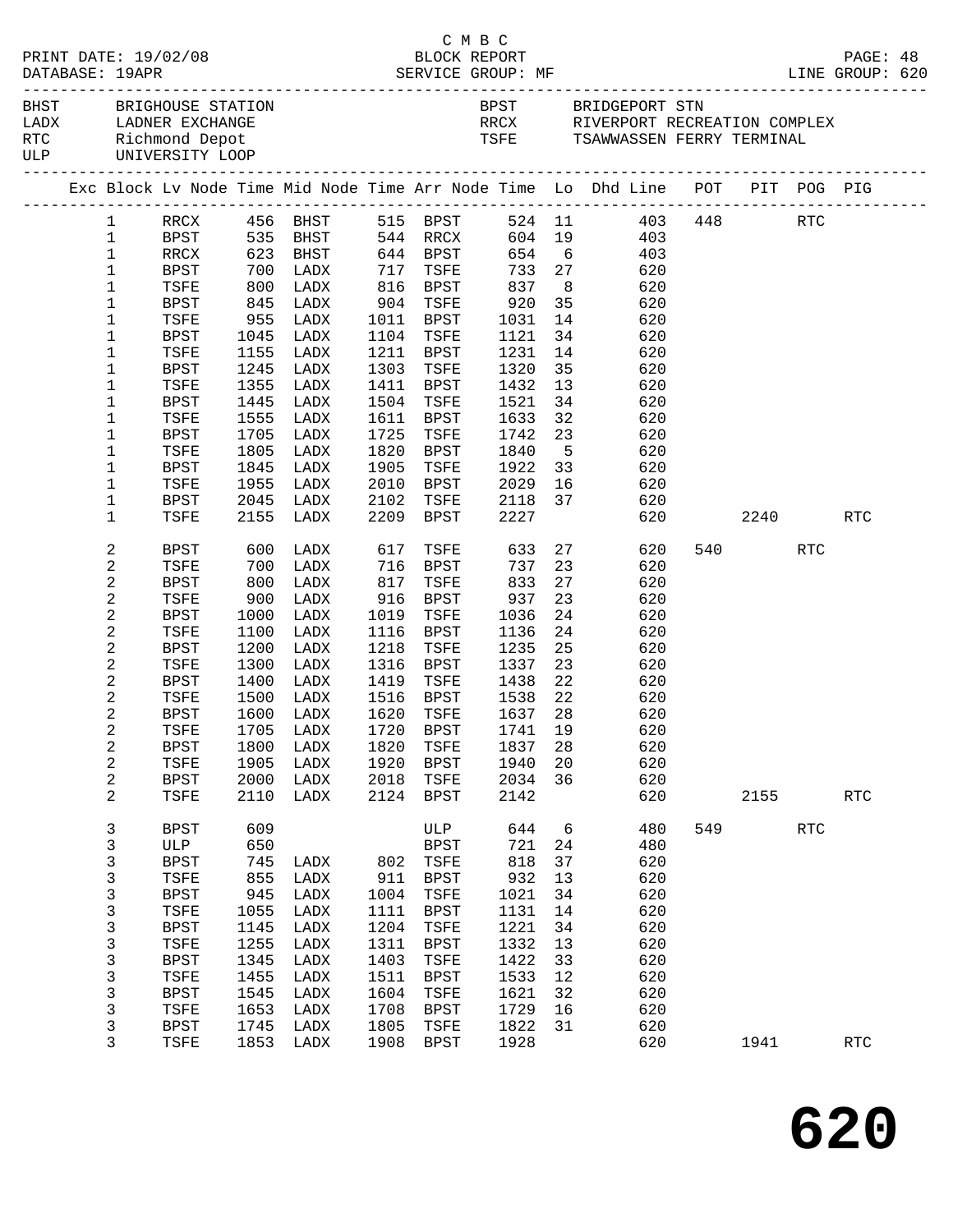|       |                |                          |            |          |      |             |      |                         | Exc Block Lv Node Time Mid Node Time Arr Node Time Lo Dhd Line POT |      | PIT         | POG PIG    |            |
|-------|----------------|--------------------------|------------|----------|------|-------------|------|-------------------------|--------------------------------------------------------------------|------|-------------|------------|------------|
|       | 4              | RRCX                     |            | 651 BHST |      | 714 BPST    | 724  | $\overline{\mathbf{3}}$ | 403                                                                | 643  |             | RTC        |            |
|       | 4              | <b>BPST</b>              |            | BHST     |      | 739 RRCX    | 801  | 8 <sup>8</sup>          | 403                                                                |      |             |            |            |
|       | $\overline{4}$ | $\mathop{\mathrm{RRCX}}$ | 727<br>809 | BHST     |      | 835 BPST    | 848  | 12                      | 403                                                                |      |             |            |            |
|       | 4              | BPST                     | 900        | LADX     | 919  | TSFE        | 936  | 24                      | 620                                                                |      |             |            |            |
|       | 4              | TSFE                     | 1000       | LADX     | 1016 | BPST        | 1036 | 24                      | 620                                                                |      |             |            |            |
|       | $\overline{4}$ | BPST                     | 1100       | LADX     | 1119 | TSFE        | 1136 | 24                      | 620                                                                |      |             |            |            |
|       | 4              | TSFE                     | 1200       | LADX     | 1216 | <b>BPST</b> | 1236 | 24                      | 620                                                                |      |             |            |            |
|       | $\overline{4}$ | <b>BPST</b>              | 1300       | LADX     | 1318 | TSFE        | 1335 | 25                      | 620                                                                |      |             |            |            |
|       | 4              | TSFE                     | 1400       | LADX     | 1416 | BPST        | 1437 | 23                      | 620                                                                |      |             |            |            |
|       | 4              | <b>BPST</b>              | 1500       | LADX     | 1519 | TSFE        | 1536 | 24                      | 620                                                                |      |             |            |            |
|       | 4              | TSFE                     | 1600       | LADX     | 1616 | BPST        | 1638 | 12                      | 620                                                                |      |             |            |            |
|       | 4              | BPST                     | 1650       | LADX     | 1710 | TSFE        | 1727 | 33                      | 620                                                                |      |             |            |            |
|       | $\overline{4}$ | TSFE                     | 1800       | LADX     | 1815 | BPST        | 1835 | 25                      | 620                                                                |      |             |            |            |
|       | 4              | <b>BPST</b>              | 1900       | LADX     | 1918 | TSFE        | 1934 | 26                      | 620                                                                |      |             |            |            |
|       | 4              | TSFE                     | 2000       | LADX     | 2015 | BPST        | 2034 |                         | 620                                                                |      | 2047        |            | RTC        |
|       | 5              | <b>BPST</b>              | 1555       | LADX     | 1615 | TSFE        | 1632 | 28                      | 620                                                                |      | 1535   1535 | <b>RTC</b> |            |
|       | 5              | TSFE                     | 1700       | LADX     | 1715 | BPST        | 1736 | 21                      | 620                                                                |      |             |            |            |
|       | 5              | <b>BPST</b>              | 1757       | LADX     | 1817 | TSFE        | 1834 | 26                      | 620                                                                |      |             |            |            |
|       | 5              | TSFE                     | 1900       | LADX     | 1915 | BPST        | 1935 | 15                      | 620                                                                |      |             |            |            |
|       | 5              | <b>BPST</b>              | 1950       | LADX     | 2008 | TSFE        | 2024 | 36                      | 620                                                                |      |             |            |            |
|       | 5              | TSFE                     | 2100       | LADX     | 2114 | <b>BPST</b> | 2132 | 23                      | 620                                                                |      |             |            |            |
|       | 5              | <b>BPST</b>              | 2155       | LADX     | 2210 | TSFE        | 2226 | 34                      | 620                                                                |      |             |            |            |
|       | 5              | TSFE                     | 2300       | LADX     | 2314 | <b>BPST</b> | 2332 |                         | 620                                                                |      | 2345        |            | <b>RTC</b> |
|       |                |                          |            |          |      |             |      |                         |                                                                    |      |             |            |            |
|       | TS 71          | BPST                     | 1355       | LADX     | 1414 | TSFE        | 1433 | 25                      | 620                                                                | 1335 |             | <b>RTC</b> |            |
| TS 71 |                | TSFE                     | 1458       | LADX     | 1514 | BPST        | 1536 | 14                      | 620                                                                |      |             |            |            |
| TS 71 |                | <b>BPST</b>              | 1550       | LADX     | 1609 | TSFE        | 1626 | 31                      | 620                                                                |      |             |            |            |
| TS 71 |                | TSFE                     | 1657       | LADX     | 1712 | BPST        | 1733 | 17                      | 620                                                                |      |             |            |            |
| TS 71 |                | <b>BPST</b>              | 1750       | LADX     | 1810 | TSFE        | 1827 | 30                      | 620                                                                |      |             |            |            |
| TS 71 |                | TSFE                     | 1857       | LADX     | 1912 | BPST        | 1932 | 23                      | 620                                                                |      |             |            |            |
|       | TS 71          | <b>BPST</b>              | 1955       | LADX     | 2013 | TSFE        | 2029 | 26                      | 620                                                                |      |             |            |            |
|       | TS 71          | TSFE                     | 2055       | LADX     | 2109 | <b>BPST</b> | 2127 | $\overline{\mathbf{3}}$ | 620                                                                |      |             |            |            |
| TS 71 |                | <b>BPST</b>              | 2130       | LADX     | 2145 | TSFE        | 2201 | 4                       | 620                                                                |      |             |            |            |
|       | TS 71          | TSFE                     | 2205       | LADX     | 2219 | <b>BPST</b> | 2237 | 23                      | 620                                                                |      |             |            |            |
|       | TS 71          | <b>BPST</b>              | 2300       | LADX     | 2315 | TSFE        | 2331 | 29                      | 620                                                                |      |             |            |            |
|       | TS 71          | TSFE                     | 2400       | LADX     | 2414 | <b>BPST</b> | 2432 |                         | 620                                                                |      | 2445        |            | <b>RTC</b> |
| TS 72 |                | <b>BPST</b>              | 1455       | LADX     | 1514 | TSFE        | 1531 | 34                      | 620                                                                |      | 1435        | <b>RTC</b> |            |
| TS 72 |                | TSFE                     | 1605       | LADX     | 1621 | BPST        | 1643 | 17                      | 620                                                                |      |             |            |            |
| TS 72 |                | <b>BPST</b>              | 1700       | LADX     | 1720 | TSFE        | 1737 | 20                      | 620                                                                |      |             |            |            |
| TS 72 |                | TSFE                     | 1757       | LADX     | 1812 | BPST        | 1832 | 18                      | 620                                                                |      |             |            |            |
|       | TS 72          | <b>BPST</b>              | 1850       | LADX     | 1910 | TSFE        | 1927 | 38                      | 620                                                                |      |             |            |            |
|       | TS 72          | TSFE                     | 2005       | LADX     | 2020 | <b>BPST</b> | 2039 |                         | 620                                                                |      | 2052        |            | <b>RTC</b> |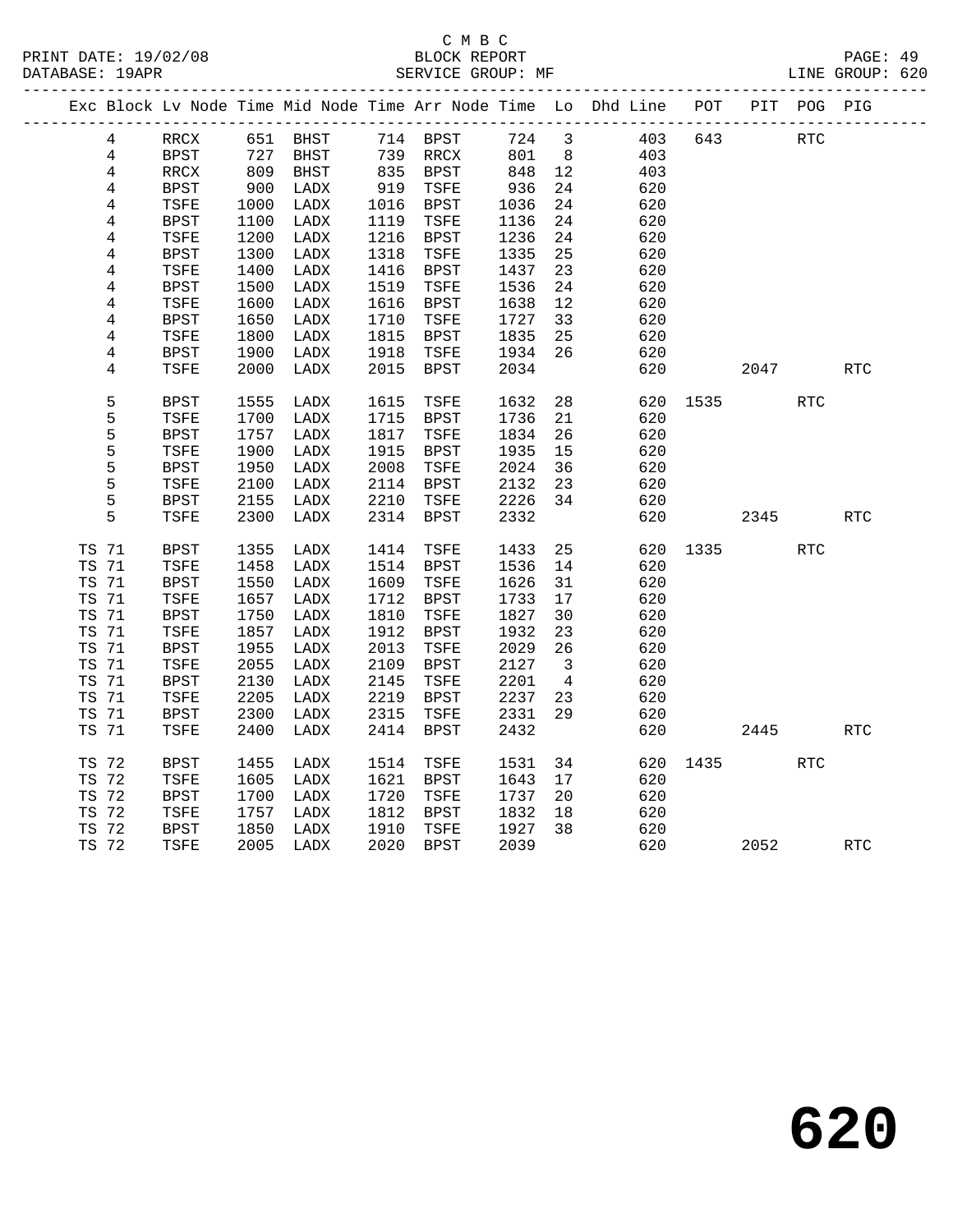| PRINT DATE: 19/02/08<br>DATABASE: 19APR |  |                                                                                                                                                                                                                                  |                                                                                                                                                                                                                                                                                                                                                                     |                                                                                                                                                                                                                                                                                           | C M B C | BLOCK REPORT                                                                                                                                                              |                                                                                                                                                                                                                                                                                          |                                                                                                                       |                                                                                                                                                                                                                                                                                                                                                                                                                                                                                     |          |     | PAGE: 50 |     |  |
|-----------------------------------------|--|----------------------------------------------------------------------------------------------------------------------------------------------------------------------------------------------------------------------------------|---------------------------------------------------------------------------------------------------------------------------------------------------------------------------------------------------------------------------------------------------------------------------------------------------------------------------------------------------------------------|-------------------------------------------------------------------------------------------------------------------------------------------------------------------------------------------------------------------------------------------------------------------------------------------|---------|---------------------------------------------------------------------------------------------------------------------------------------------------------------------------|------------------------------------------------------------------------------------------------------------------------------------------------------------------------------------------------------------------------------------------------------------------------------------------|-----------------------------------------------------------------------------------------------------------------------|-------------------------------------------------------------------------------------------------------------------------------------------------------------------------------------------------------------------------------------------------------------------------------------------------------------------------------------------------------------------------------------------------------------------------------------------------------------------------------------|----------|-----|----------|-----|--|
|                                         |  |                                                                                                                                                                                                                                  | AC#3 ACKROYD RD FS NO. 3 RD<br>BHST BRIGHOUSE STATION<br>SERO SEYMOUR ST & ROBSON ST                                                                                                                                                                                                                                                                                |                                                                                                                                                                                                                                                                                           |         |                                                                                                                                                                           |                                                                                                                                                                                                                                                                                          |                                                                                                                       | AD3W WB ANDERSON & NO.3 RD<br>BPST BRIDGEPORT STN<br>CH2W        CHATHAM & 2 AV WB<br>HW#5       HORSESHOE WAY & NO.5 RD<br>RC09       RICHMOND CENTRE BAY 9<br>RRCX RIVERPORT RECREATION COMPLEX RTC Richmond Depot                                                                                                                                                                                                                                                                |          |     |          |     |  |
|                                         |  |                                                                                                                                                                                                                                  |                                                                                                                                                                                                                                                                                                                                                                     |                                                                                                                                                                                                                                                                                           |         |                                                                                                                                                                           |                                                                                                                                                                                                                                                                                          |                                                                                                                       | Exc Block Lv Node Time Mid Node Time Arr Node Time Lo Dhd Line POT PIT POG PIG                                                                                                                                                                                                                                                                                                                                                                                                      |          |     |          |     |  |
|                                         |  | 40<br>40<br>40<br>40<br>40<br>40<br>40<br>40<br>40<br>40<br>40<br>40<br>40<br>40<br>40<br>40<br>40<br>40<br>40<br>40<br>40<br>40<br>40<br>40<br>41<br>41<br>41<br>41<br>41<br>41<br>41<br>41<br>41<br>41<br>41<br>41<br>41<br>41 | CH2W 440<br>AC#3 517<br>CH2W 541<br>CH2W<br>AC#3<br>CH2W<br>AC#3<br>CH2W<br>AC#3<br>CH2W<br>AC#3<br>CH2W<br>AC#3<br>CH2W<br>AC#3<br>CH2W<br>AC#3<br>CH2W<br>AC#3<br>CH2W<br>AC#3<br>CH2W<br>AC#3<br>CH2W<br>AC#3<br>CH2W<br>AC#3<br>RRCX<br>41 AC#3 620<br>RRCX<br>AC#3<br>$\mathop{\mathrm{RRCX}}$<br>AC#3<br>RRCX<br>AC#3<br>RRCX<br>AC#3<br>RRCX<br>AC#3<br>RRCX | $\frac{1}{607}$<br>638<br>707<br>735<br>807<br>838<br>912<br>954<br>1027<br>1103<br>1139<br>$113 >$<br>1215<br>^51<br>1326<br>1403<br>1441<br>1515<br>1554<br>1627<br>1706<br>1739<br>500<br>523<br>550<br>648<br>720<br>747<br>820<br>858<br>930<br>1014<br>1050<br>1127<br>1210<br>1247 |         | CH <sub>2</sub> W<br>AC#3<br>AC#3<br>CH2W<br>AC#3<br>CH2W<br>AC#3<br>CH2W<br>AC#3<br>AC#3<br>RRCX<br>AC#3<br>RRCX<br>AC#3<br>RRCX<br>AC#3<br>RRCX<br>AC#3<br>RRCX<br>AC#3 | 702<br>906<br>940<br>1022<br>CH2W 1057<br>AC#3 1134<br>1209<br>1246<br>$CH2W$ 1321<br>AC#3 1357<br>1433<br>AC#3 1509<br>CH2W 1545<br>AC#3 1621<br>CH2W 1656 10<br>AC#3 1733 6<br>CH2W 1807<br>RRCX 643<br>711<br>744<br>811<br>846<br>923<br>959<br>1043<br>1120<br>1200<br>1241<br>1320 | 5 <sub>5</sub><br>5 <sub>5</sub><br>9<br>$\overline{3}$<br>9<br>12<br>7<br>15<br>$\overline{7}$<br>7<br>10<br>6<br>10 | AC#3 501 16 406 426 RTC<br>540 1 406<br>602 5 406<br>630 8 406<br>5 406<br>CH2W 731 4 406<br>AC#3 801 6 406<br>CH2W 833 5 406<br>6 406<br>14 406<br>406<br>6 406<br>5 406<br>6 406<br>406<br>$\frac{3}{5}$ $\frac{100}{406}$<br>$6\overline{}$<br>406<br>8 406<br>$\begin{array}{ccc} 6 & 406 \\ 9 & 406 \end{array}$<br>$6\overline{6}$<br>406<br>406<br>406<br>AC#3 521 2 406<br>408<br>408<br>5 408<br>408<br>408<br>408<br>408<br>408<br>408<br>408<br>408<br>408<br>408<br>408 | 406 1818 | 446 | RTC      | RTC |  |
|                                         |  | 41<br>41<br>41<br>41<br>41<br>41<br>41<br>41                                                                                                                                                                                     | AC#3<br>RRCX<br>AC#3<br>RRCX<br>AC#3<br>RRCX<br>AC#3<br>RRCX                                                                                                                                                                                                                                                                                                        | 1330<br>1407<br>1450<br>1528<br>1610<br>1652<br>1730<br>1814                                                                                                                                                                                                                              |         | RRCX<br>AC#3<br>RRCX<br>AC#3<br>RRCX<br>AC#3<br>RRCX<br>AC#3                                                                                                              | 1401<br>1440<br>1523<br>1602<br>1643<br>1722<br>1803<br>1842                                                                                                                                                                                                                             | 6<br>10<br>5<br>8<br>9<br>8<br>11<br>8                                                                                | 408<br>408<br>408<br>408<br>408<br>408<br>408<br>408                                                                                                                                                                                                                                                                                                                                                                                                                                |          |     |          |     |  |

**401**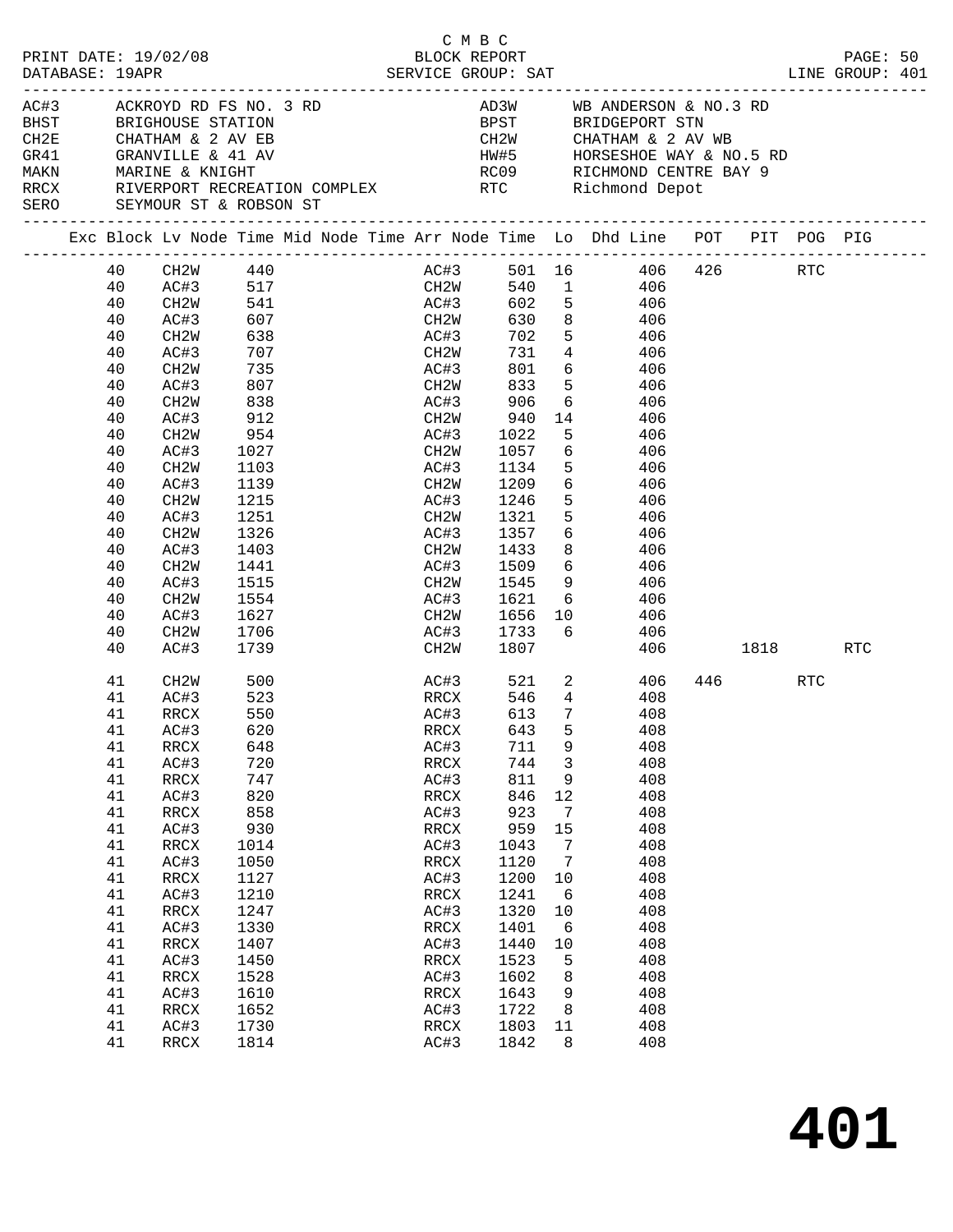### C M B C<br>BLOCK REPORT

LINE GROUP: 401

|          |                   |      |  |                   |              |                         | Exc Block Lv Node Time Mid Node Time Arr Node Time Lo Dhd Line POT |      |          | PIT POG PIG |                      |
|----------|-------------------|------|--|-------------------|--------------|-------------------------|--------------------------------------------------------------------|------|----------|-------------|----------------------|
| 41       | AC#3              | 1850 |  | RRCX 1917         |              |                         | 408                                                                | 1923 |          |             | $\operatorname{RTC}$ |
| 42       | CH2E              | 506  |  | BHST              | 523 15       |                         | 401                                                                |      | 452      | <b>RTC</b>  |                      |
| 42       | BHST              | 538  |  | CH2E              | 556          | 10                      | 401                                                                |      |          |             |                      |
| 42       | CH2E              | 606  |  | BHST              | 623          | 15                      | 401                                                                |      |          |             |                      |
| 42       |                   | 638  |  |                   | 657          | 6                       | 401                                                                |      |          |             |                      |
|          | <b>BHST</b>       |      |  | CH2E              |              |                         |                                                                    |      |          |             |                      |
| 42       | CH2E              | 703  |  | BHST              | 723          | $-5$                    | 401                                                                |      |          |             |                      |
| 42       | BHST              | 728  |  | CH2E              | 748          | 14                      | 401                                                                |      |          |             |                      |
| 42       | CH2E              | 802  |  | BHST              | 823          | 10                      | 401                                                                |      |          |             |                      |
| 42       | BHST              | 833  |  | CH2E              | 856          | $\overline{\mathbf{3}}$ | 401                                                                |      |          |             |                      |
| 42       | CH2E              | 859  |  | BHST              | 923          | 10                      | 401                                                                |      |          |             |                      |
| 42       | <b>BHST</b>       | 933  |  | CH2E              | 957          | 14                      | 401                                                                |      |          |             |                      |
| 42       | CH2E              | 1011 |  | BHST              | 1038         | 10                      | 401                                                                |      |          |             |                      |
| 42       | <b>BHST</b>       | 1048 |  | CH2E              | 1112         | 15                      | 401                                                                |      |          |             |                      |
| 42       | CH2E              | 1127 |  | BHST              | 1153         | 10                      | 401                                                                |      |          |             |                      |
| 42       | <b>BHST</b>       | 1203 |  | CH2E              | 1229         | 13                      | 401                                                                |      |          |             |                      |
| 42       | CH2E              | 1242 |  | BHST              | 1308         | 10                      | 401                                                                |      |          |             |                      |
| 42       | <b>BHST</b>       | 1318 |  | CH2E              | 1344         | 11                      | 401                                                                |      |          |             |                      |
| 42       | CH2E              | 1355 |  | BHST              | 1423         | 10                      | 401                                                                |      |          |             |                      |
| 42       | BHST              | 1433 |  | CH2E              | 1459         | 12                      | 401                                                                |      |          |             |                      |
| 42       | CH2E              | 1511 |  | BHST              | 1538         | 10                      | 401                                                                |      |          |             |                      |
| 42       | <b>BHST</b>       | 1548 |  | CH2E              | 1615         | 12                      | 401                                                                |      |          |             |                      |
| 42       | CH2E              | 1627 |  | BHST              | 1653         | 10                      | 401                                                                |      |          |             |                      |
| 42       | BHST              | 1703 |  | CH2E              | 1730         | 15                      | 401                                                                |      |          |             |                      |
| 42       | CH2E              | 1745 |  | BHST              | 1808         | 10                      | 401                                                                |      |          |             |                      |
| 42       | <b>BHST</b>       | 1818 |  | CH2E              | 1844         |                         | 401                                                                |      | 1855 700 |             | <b>RTC</b>           |
|          |                   |      |  |                   |              |                         |                                                                    |      |          |             |                      |
| 43       | CH2W              | 520  |  | AC#3              | 541          | 6                       | 406                                                                |      | 506 700  | RTC         |                      |
| 43       | AC#3              | 547  |  | CH2W              | 610          | 11                      | 406                                                                |      |          |             |                      |
| 43       | CH <sub>2</sub> W | 621  |  | AC#3              | 642          | $-5$                    | 406                                                                |      |          |             |                      |
| 43       | AC#3              | 647  |  | CH2W              | 711          | $\overline{7}$          | 406                                                                |      |          |             |                      |
| 43       | CH2W              | 718  |  | AC#3              | 742          | $-5$                    | 406                                                                |      |          |             |                      |
| 43       | AC#3              | 747  |  | CH2W              | 812          | 13                      | 406                                                                |      |          |             |                      |
| 43       | CH <sub>2</sub> W | 825  |  | AC#3              | 851          | 6                       | 406                                                                |      |          |             |                      |
| 43       | AC#3              | 857  |  | CH2W              | 924          | 15                      | 406                                                                |      |          |             |                      |
| 43       | CH2W              | 939  |  | AC#3              | 1007         | $5^{\circ}$             | 406                                                                |      |          |             |                      |
| 43       | AC#3              | 1012 |  | CH2W              | 1042         | 9                       | 406                                                                |      |          |             |                      |
| 43       | CH2W              | 1051 |  | AC#3              | 1122         | $5^{\circ}$             | 406                                                                |      |          |             |                      |
| 43       | AC#3              | 1127 |  | CH <sub>2</sub> W | 1157         | $6\overline{6}$         | 406                                                                |      |          |             |                      |
| 43       | CH2W              | 1203 |  | AC#3 1234         |              | 5 <sup>5</sup>          | 406                                                                |      |          |             |                      |
| 43       | AC#3              | 1239 |  | CH2W              | 1309         | 5                       | 406                                                                |      |          |             |                      |
| 43       | CH <sub>2</sub> W | 1314 |  | AC#3              | 1345         | 6                       | 406                                                                |      |          |             |                      |
| 43       | AC#3              | 1351 |  | CH2W              | 1421         | 8                       | 406                                                                |      |          |             |                      |
| 43       | CH <sub>2</sub> W | 1429 |  | AC#3              | 1457         | 6                       | 406                                                                |      |          |             |                      |
| 43       | AC#3              | 1503 |  | CH2W              | 1533         | 9                       | 406                                                                |      |          |             |                      |
| 43       |                   | 1542 |  | AC#3              | 1609         | 6                       | 406                                                                |      |          |             |                      |
|          | CH <sub>2</sub> W |      |  |                   |              |                         |                                                                    |      |          |             |                      |
| 43<br>43 | AC#3              | 1615 |  | CH2W<br>AC#3      | 1644<br>1721 | 10                      | 406<br>406                                                         |      |          |             |                      |
|          | CH <sub>2</sub> W | 1654 |  |                   |              | - 6                     |                                                                    |      |          |             |                      |
| 43       | AC#3              | 1727 |  | CH <sub>2</sub> W | 1755         | 16                      | 406                                                                |      |          |             |                      |
| 43       | CH <sub>2</sub> W | 1811 |  | AC#3              | 1836         | - 6                     | 406                                                                |      |          |             |                      |
| 43       | AC#3              | 1842 |  | CH2W              | 1911         | 16                      | 406                                                                |      |          |             |                      |
| 43       | CH <sub>2</sub> W | 1927 |  | AC#3              | 1951         | 6                       | 406                                                                |      |          |             |                      |
| 43       | AC#3              | 1957 |  | CH <sub>2</sub> W | 2026         | 5                       | 406                                                                |      |          |             |                      |
| 43       | CH <sub>2</sub> W | 2031 |  | AC#3              | 2051         | 6                       | 406                                                                |      |          |             |                      |
| 43       | AC#3              | 2057 |  | CH2W              | 2125         |                         | 406                                                                |      | 2136     |             | $\operatorname{RTC}$ |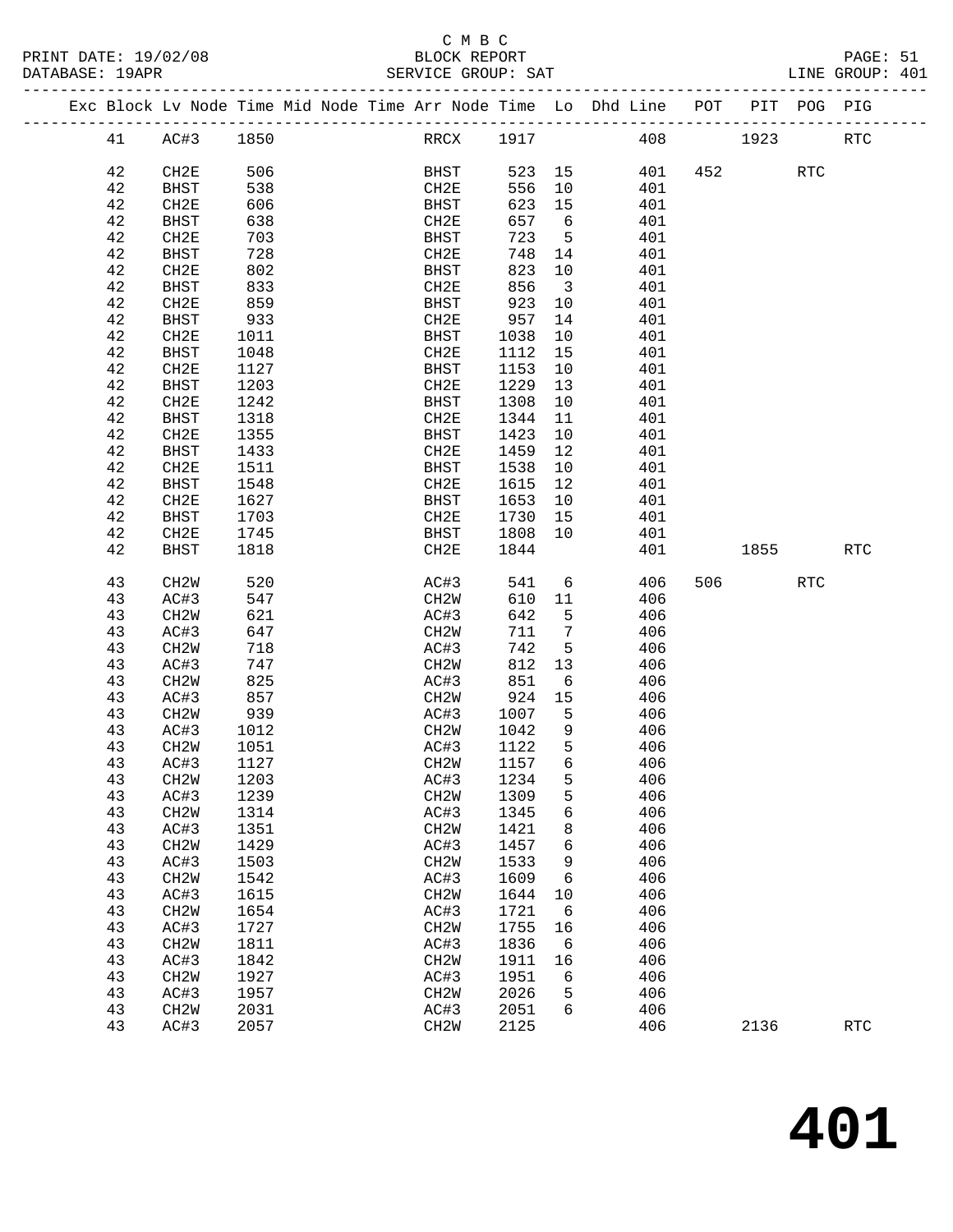# SERVICE GROUP: SAT

|                      | C M B C            |                 |
|----------------------|--------------------|-----------------|
| PRINT DATE: 19/02/08 | BLOCK REPORT       | PAGE: 52        |
| DATABASE: 19APR      | SERVICE GROUP: SAT | LINE GROUP: 401 |

|  | Exc Block Lv Node Time Mid Node Time Arr Node Time Lo Dhd Line |      |      |  |      |      |    |     | POT | PIT  | POG        | PIG        |
|--|----------------------------------------------------------------|------|------|--|------|------|----|-----|-----|------|------------|------------|
|  | 44                                                             | RRCX | 518  |  | AC#3 | 541  | 9  | 408 | 510 |      | <b>RTC</b> |            |
|  | 44                                                             | AC#3 | 550  |  | RRCX | 613  | 5  | 408 |     |      |            |            |
|  | 44                                                             | RRCX | 618  |  | AC#3 | 641  | 9  | 408 |     |      |            |            |
|  | 44                                                             | AC#3 | 650  |  | RRCX | 713  | 5  | 408 |     |      |            |            |
|  | 44                                                             | RRCX | 718  |  | AC#3 | 741  | 9  | 408 |     |      |            |            |
|  | 44                                                             | AC#3 | 750  |  | RRCX | 814  | 4  | 408 |     |      |            |            |
|  | 44                                                             | RRCX | 818  |  | AC#3 | 843  | 7  | 408 |     |      |            |            |
|  | 44                                                             | AC#3 | 850  |  | RRCX | 916  | 4  | 408 |     |      |            |            |
|  | 44                                                             | RRCX | 920  |  | AC#3 | 945  | 5  | 408 |     |      |            |            |
|  | 44                                                             | AC#3 | 950  |  | RRCX | 1019 | 13 | 408 |     |      |            |            |
|  | 44                                                             | RRCX | 1032 |  | AC#3 | 1101 | 9  | 408 |     |      |            |            |
|  | 44                                                             | AC#3 | 1110 |  | RRCX | 1140 | 7  | 408 |     |      |            |            |
|  | 44                                                             | RRCX | 1147 |  | AC#3 | 1220 | 10 | 408 |     |      |            |            |
|  | 44                                                             | AC#3 | 1230 |  | RRCX | 1301 | 6  | 408 |     |      |            |            |
|  | 44                                                             | RRCX | 1307 |  | AC#3 | 1340 | 10 | 408 |     |      |            |            |
|  | 44                                                             | AC#3 | 1350 |  | RRCX | 1421 | 6  | 408 |     |      |            |            |
|  | 44                                                             | RRCX | 1427 |  | AC#3 | 1500 | 10 | 408 |     |      |            |            |
|  | 44                                                             | AC#3 | 1510 |  | RRCX | 1543 | 9  | 408 |     |      |            |            |
|  | 44                                                             | RRCX | 1552 |  | AC#3 | 1622 | 8  | 408 |     |      |            |            |
|  | 44                                                             | AC#3 | 1630 |  | RRCX | 1702 | 10 | 408 |     |      |            |            |
|  | 44                                                             | RRCX | 1712 |  | AC#3 | 1742 | 8  | 408 |     |      |            |            |
|  | 44                                                             | AC#3 | 1750 |  | RRCX | 1823 |    | 408 |     | 1829 |            | <b>RTC</b> |
|  |                                                                |      |      |  |      |      |    |     |     |      |            |            |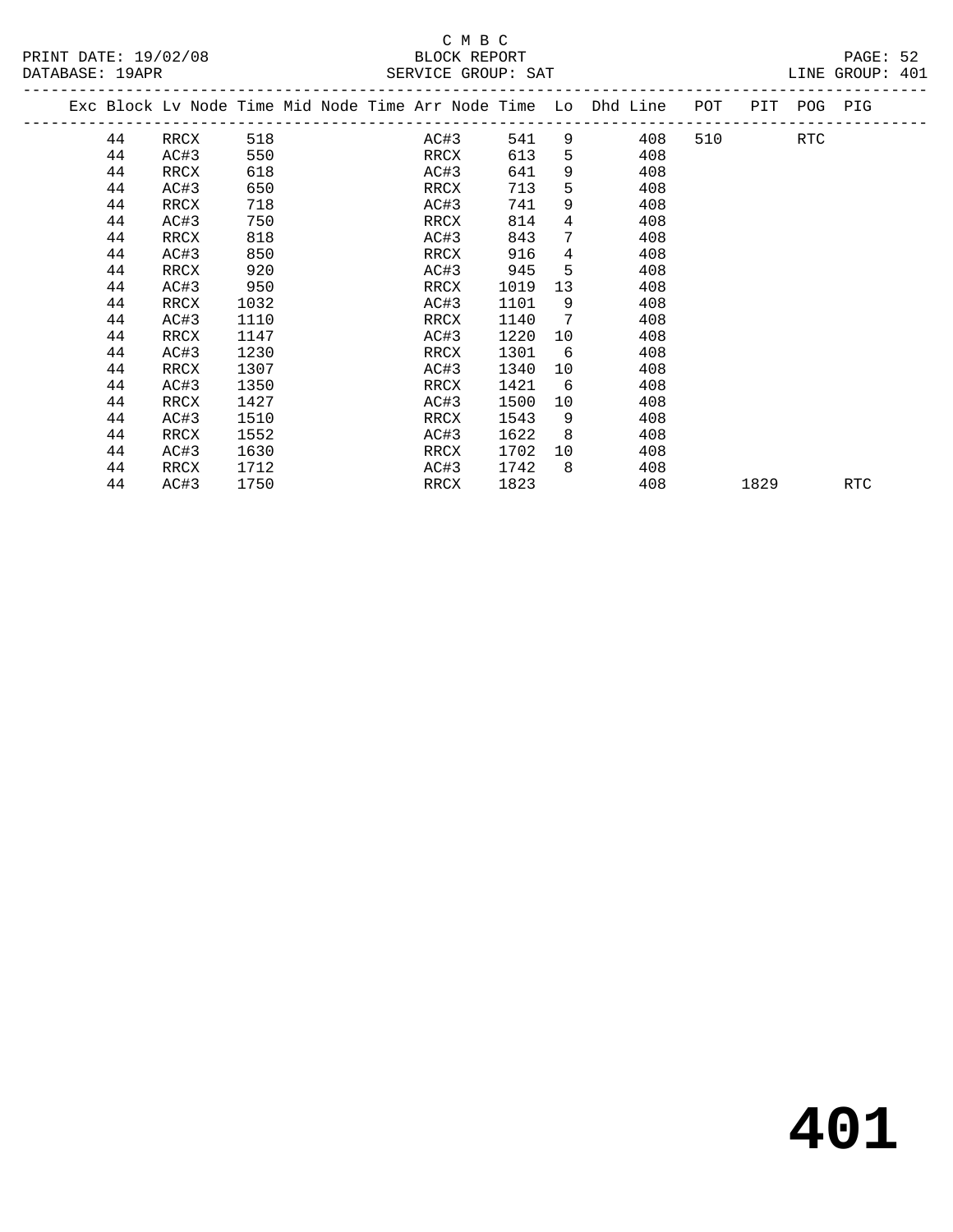| PRINT DATE: 19/02/08 |    |                   |                                                                               |                                  |                                  |          |                 | BLOCK REPORT<br>SERVICE GROUP: SAT                                             |     |      |            | PAGE: 53<br>LINE GROUP: 401 |  |
|----------------------|----|-------------------|-------------------------------------------------------------------------------|----------------------------------|----------------------------------|----------|-----------------|--------------------------------------------------------------------------------|-----|------|------------|-----------------------------|--|
|                      |    |                   |                                                                               |                                  |                                  |          |                 | Exc Block Lv Node Time Mid Node Time Arr Node Time Lo Dhd Line POT PIT POG PIG |     |      |            |                             |  |
|                      | 45 | CH2W 601          |                                                                               |                                  |                                  |          |                 | AC#3 622 5 406 547 RTC                                                         |     |      |            |                             |  |
|                      | 45 | AC#3 627          |                                                                               |                                  |                                  |          |                 | CH2W 650 8 406                                                                 |     |      |            |                             |  |
|                      | 45 | CH2W              | 658                                                                           |                                  | AC#3                             |          |                 | 722 5 406                                                                      |     |      |            |                             |  |
|                      | 45 | AC#3              | $\begin{array}{c} \n \overline{155} \\  755 \\  \overline{277}\n \end{array}$ |                                  |                                  | 752      |                 | $\begin{array}{ccc} 3 & 406 \\ 6 & 406 \end{array}$                            |     |      |            |                             |  |
|                      | 45 | CH2W              |                                                                               |                                  | AC#3                             | 821      |                 |                                                                                |     |      |            |                             |  |
|                      | 45 | AC#3              | 827                                                                           |                                  | CH2W                             | 853      |                 | $17$ $406$                                                                     |     |      |            |                             |  |
|                      | 45 | CH2W              | 910                                                                           |                                  | AC#3                             | 936      |                 | 6 406                                                                          |     |      |            |                             |  |
|                      | 45 | AC#3              | 942                                                                           |                                  | CH2W                             | 1011     |                 | 6 406                                                                          |     |      |            |                             |  |
|                      | 45 | CH <sub>2</sub> W | 1017                                                                          |                                  | AC#3                             | 1046 5   |                 |                                                                                |     |      |            |                             |  |
|                      | 45 | AC#3              | 1051                                                                          |                                  | CH2W                             | 1121 6   |                 | $\begin{array}{c} 406 \\ 406 \end{array}$                                      |     |      |            |                             |  |
|                      | 45 | CH2W              | 1127                                                                          |                                  | AC#3                             | 1158     |                 | 5 406                                                                          |     |      |            |                             |  |
|                      | 45 | AC#3              | 1203                                                                          |                                  | CH2W                             | 1233     | 5 <sub>5</sub>  | 406                                                                            |     |      |            |                             |  |
|                      | 45 | CH2W              | 1238                                                                          |                                  | AC#3                             | 1309     | 6               | 406                                                                            |     |      |            |                             |  |
|                      | 45 | AC#3              | 1315                                                                          |                                  | CH2W                             | 1345     | $7\overline{ }$ | 406                                                                            |     |      |            |                             |  |
|                      | 45 | CH2W              | 1352                                                                          |                                  | AC#3                             | 1421     |                 | 6 406                                                                          |     |      |            |                             |  |
|                      | 45 | AC#3              | 1427                                                                          |                                  | CH <sub>2</sub> W                |          |                 | 1457 9 406                                                                     |     |      |            |                             |  |
|                      | 45 | CH2W              | 1506                                                                          |                                  | AC#3                             | 1533     | $6\overline{6}$ |                                                                                |     |      |            |                             |  |
|                      | 45 | AC#3              | 1539                                                                          |                                  | CH2W                             | 1609 9   |                 | $\begin{array}{c} 406 \\ 406 \end{array}$                                      |     |      |            |                             |  |
|                      | 45 | CH2W              | 1618                                                                          |                                  | AC#3                             |          |                 | 1645 6 406                                                                     |     |      |            |                             |  |
|                      | 45 | AC#3              | 1651                                                                          |                                  | CH2W                             |          |                 | 1719 11 406                                                                    |     |      |            |                             |  |
|                      | 45 | CH2W              | 1730                                                                          |                                  | AC#3                             | 1757     | $6\overline{6}$ | 406                                                                            |     |      |            |                             |  |
|                      | 45 | AC#3              | $\frac{1}{1803}$                                                              |                                  | CH2W                             | 1832     | 10              | 406                                                                            |     |      |            |                             |  |
|                      | 45 | CH2W              | 1842                                                                          |                                  | AC#3                             | 1906     |                 | 6 406                                                                          |     |      |            |                             |  |
|                      | 45 | AC#3              | 1912                                                                          |                                  | CH2W                             |          |                 | 1941 18 406                                                                    |     |      |            |                             |  |
|                      | 45 | CH2W              | 1959                                                                          |                                  | AC#3                             | 2021     |                 |                                                                                |     |      |            |                             |  |
|                      | 45 | AC#3              | 2027                                                                          |                                  | CH2W                             | 2055     | $6\overline{6}$ | $\begin{array}{ccc} 6 & 406 \\ 6 & 406 \end{array}$                            |     |      |            |                             |  |
|                      | 45 | CH2W              | 2101                                                                          |                                  | AC#3                             | 2121 6   |                 | 406                                                                            |     |      |            |                             |  |
|                      | 45 | AC#3              | 2127                                                                          |                                  | CH2W                             | 2155 7   |                 | 406                                                                            |     |      |            |                             |  |
|                      | 45 | CH2W              | 2202                                                                          |                                  | AC#3                             | 2222     | 5 <sub>5</sub>  | 406                                                                            |     |      |            |                             |  |
|                      | 45 | AC#3              | 2227                                                                          |                                  | CH2W                             | 2255     | $7\overline{ }$ | 406                                                                            |     |      |            |                             |  |
|                      | 45 | CH2W              | 2302                                                                          |                                  | AC#3                             | 2322     | $5^{\circ}$     | 406                                                                            |     |      |            |                             |  |
|                      | 45 | AC#3              | 2327                                                                          |                                  | CH2W                             | 2352 10  |                 | 406                                                                            |     |      |            |                             |  |
|                      | 45 | CH2W              | 2402                                                                          |                                  | AC#3                             | 2422     | $5^{\circ}$     | 406                                                                            |     |      |            |                             |  |
|                      | 45 | AC#3              | 2427                                                                          |                                  | CH2W                             | 2452 10  |                 | 406                                                                            |     |      |            |                             |  |
|                      | 45 | CH2W              | 2502                                                                          |                                  | AC#3                             | $2521$ 6 |                 | 406                                                                            |     |      |            |                             |  |
|                      | 45 | AC#3              | 2527                                                                          |                                  |                                  | 2551 10  |                 | 15 406                                                                         |     |      |            |                             |  |
|                      | 45 | AD3W              |                                                                               | 2527 CH2W<br>2616 GR41 2647 SERO |                                  | 2702     | $7\overline{ }$ | N10                                                                            |     |      |            |                             |  |
|                      |    |                   |                                                                               |                                  | 45 SERO 2709 GR41 2724 AD3W 2801 |          |                 | N10                                                                            |     | 2812 |            | $\operatorname{RTC}$        |  |
|                      | 46 | CH2E              | 723                                                                           |                                  | <b>BHST</b>                      | 743      | 5               | 401                                                                            | 709 |      | <b>RTC</b> |                             |  |
|                      | 46 | <b>BHST</b>       | 748                                                                           |                                  | CH2E                             | 808      | 9               | 401                                                                            |     |      |            |                             |  |
|                      | 46 | CH2E              | 817                                                                           |                                  | <b>BHST</b>                      | 838      | 10              | 401                                                                            |     |      |            |                             |  |
|                      | 46 | BHST              | 848                                                                           |                                  | CH2E                             | 911      | $\mathbf{2}$    | 401                                                                            |     |      |            |                             |  |
|                      | 46 | CH2E              | 913                                                                           |                                  | <b>BHST</b>                      | 938      | $10$            | 401                                                                            |     |      |            |                             |  |
|                      | 46 | <b>BHST</b>       | 948                                                                           |                                  | CH2E                             | 1012     | 14              | 401                                                                            |     |      |            |                             |  |
|                      | 46 | CH2E              | 1026                                                                          |                                  | <b>BHST</b>                      | 1053     | 10              | 401                                                                            |     |      |            |                             |  |
|                      | 46 | <b>BHST</b>       | 1103                                                                          |                                  | CH2E                             | 1127     | 15              | 401                                                                            |     |      |            |                             |  |
|                      | 46 | CH2E              | 1142                                                                          |                                  | <b>BHST</b>                      | 1208     | 10              | 401                                                                            |     |      |            |                             |  |
|                      | 46 | <b>BHST</b>       | 1218                                                                          |                                  | CH2E                             | 1244     | 13              | 401                                                                            |     |      |            |                             |  |
|                      | 46 | CH2E              | 1257                                                                          |                                  | <b>BHST</b>                      | 1323     | 10              | 401                                                                            |     |      |            |                             |  |
|                      | 46 | <b>BHST</b>       | 1333                                                                          |                                  | CH2E                             | 1359     | 12              | 401                                                                            |     |      |            |                             |  |
|                      | 46 | CH2E              | 1411                                                                          |                                  | <b>BHST</b>                      | 1438     | $10$            | 401                                                                            |     |      |            |                             |  |
|                      | 46 | <b>BHST</b>       | 1448                                                                          |                                  | CH2E                             | 1514     | 12              | 401                                                                            |     |      |            |                             |  |
|                      | 46 | CH2E              | 1526                                                                          |                                  | <b>BHST</b>                      | 1553     | 10              | 401                                                                            |     |      |            |                             |  |
|                      | 46 | <b>BHST</b>       | 1603                                                                          |                                  | CH2E                             | 1630     | 14              | 401                                                                            |     |      |            |                             |  |
|                      | 46 | CH2E              | 1644                                                                          |                                  | <b>BHST</b>                      | 1708     | $10$            | 401                                                                            |     |      |            |                             |  |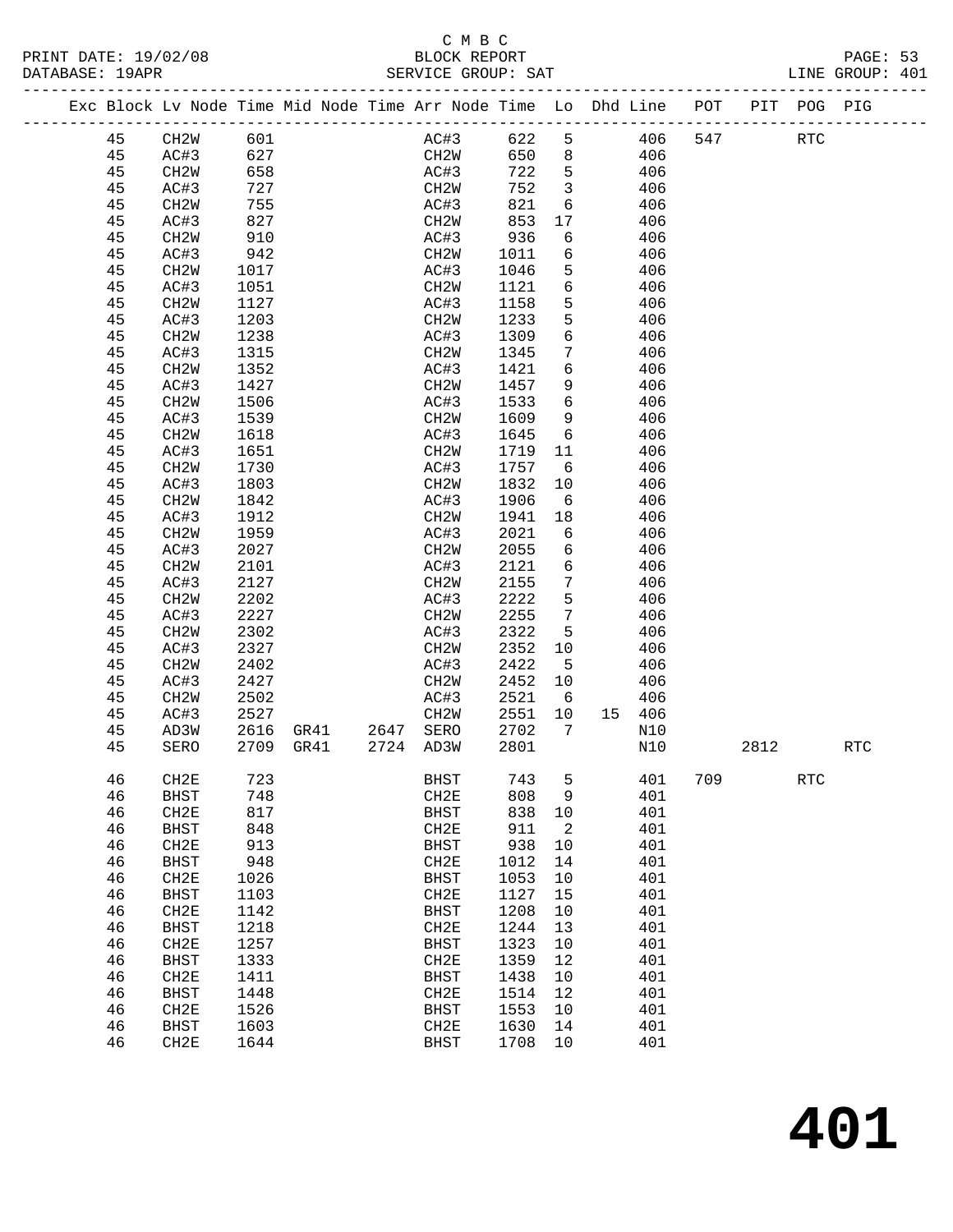### C M B C<br>BLOCK REPORT

| PRINT DATE: 19/02/08<br>DATABASE: 19APR | BLOCK REPORT<br>SERVICE GROUP: SAT                                             | PAGE: 54<br>LINE GROUP: 401 |  |
|-----------------------------------------|--------------------------------------------------------------------------------|-----------------------------|--|
|                                         | Exc Block Lv Node Time Mid Node Time Arr Node Time Lo Dhd Line POT PIT POG PIG |                             |  |

|  |    | Exc Block Lv Node Time Mid Node Time Arr Node Time Lo Dhd Line |      |             |      |                   |      |                |    |     | POT | PIT  | POG | PIG        |  |
|--|----|----------------------------------------------------------------|------|-------------|------|-------------------|------|----------------|----|-----|-----|------|-----|------------|--|
|  | 46 | BHST                                                           | 1718 |             |      | CH2E              | 1745 |                |    | 401 |     | 1756 |     | <b>RTC</b> |  |
|  | 47 | CH2E                                                           | 743  |             |      | <b>BHST</b>       | 803  | 15             |    | 401 | 729 |      | RTC |            |  |
|  | 47 | <b>BHST</b>                                                    | 818  |             |      | CH2E              | 839  | 5              |    | 401 |     |      |     |            |  |
|  | 47 | CH2E                                                           | 844  |             |      | <b>BHST</b>       | 908  | 10             |    | 401 |     |      |     |            |  |
|  | 47 | <b>BHST</b>                                                    | 918  |             |      | CH2E              | 941  | 15             |    | 401 |     |      |     |            |  |
|  | 47 | CH2E                                                           | 956  |             |      | <b>BHST</b>       | 1023 | 10             |    | 401 |     |      |     |            |  |
|  | 47 | <b>BHST</b>                                                    | 1033 |             |      | CH2E              | 1057 | 15             |    | 401 |     |      |     |            |  |
|  | 47 | CH2E                                                           | 1112 |             |      | <b>BHST</b>       | 1138 | 10             |    | 401 |     |      |     |            |  |
|  | 47 | <b>BHST</b>                                                    | 1148 |             |      | CH2E              | 1212 | 15             |    | 401 |     |      |     |            |  |
|  | 47 | CH2E                                                           | 1227 |             |      | <b>BHST</b>       | 1253 | 10             |    | 401 |     |      |     |            |  |
|  | 47 | <b>BHST</b>                                                    | 1303 |             |      | CH <sub>2E</sub>  | 1329 | 11             |    | 401 |     |      |     |            |  |
|  | 47 | CH2E                                                           | 1340 |             |      | <b>BHST</b>       | 1408 | 10             |    | 401 |     |      |     |            |  |
|  | 47 | <b>BHST</b>                                                    | 1418 |             |      | CH2E              | 1444 | 12             |    | 401 |     |      |     |            |  |
|  | 47 | CH2E                                                           | 1456 |             |      | <b>BHST</b>       | 1523 | 10             |    | 401 |     |      |     |            |  |
|  | 47 | <b>BHST</b>                                                    | 1533 |             |      | CH2E              | 1600 | 12             |    | 401 |     |      |     |            |  |
|  | 47 | CH2E                                                           | 1612 |             |      | <b>BHST</b>       | 1638 | 10             |    | 401 |     |      |     |            |  |
|  | 47 | <b>BHST</b>                                                    | 1648 |             |      | CH2E              | 1715 | 14             |    | 401 |     |      |     |            |  |
|  | 47 | CH2E                                                           | 1729 |             |      | <b>BHST</b>       | 1753 | 10             |    | 401 |     |      |     |            |  |
|  | 47 | <b>BHST</b>                                                    | 1803 |             |      | CH2E              | 1829 | 18             |    | 401 |     |      |     |            |  |
|  | 47 | CH2E                                                           | 1847 |             |      | <b>BHST</b>       | 1908 | 8              |    | 401 |     |      |     |            |  |
|  | 47 | <b>BHST</b>                                                    | 1916 |             |      | CH2E              | 1942 | 6              |    | 401 |     |      |     |            |  |
|  | 47 | CH2E                                                           | 1948 |             |      | <b>BHST</b>       | 2008 | 8              |    | 401 |     |      |     |            |  |
|  | 47 | <b>BHST</b>                                                    | 2016 |             |      | CH <sub>2E</sub>  | 2039 | 11             |    | 401 |     |      |     |            |  |
|  | 47 | CH2E                                                           | 2050 |             |      | <b>BHST</b>       | 2108 | 11             |    | 401 |     |      |     |            |  |
|  | 47 | <b>BHST</b>                                                    | 2119 |             |      | CH2E              | 2142 | 8              |    | 401 |     |      |     |            |  |
|  | 47 | CH2E                                                           | 2150 |             |      | <b>BHST</b>       | 2208 | 15             |    | 401 |     |      |     |            |  |
|  | 47 | <b>BHST</b>                                                    | 2223 |             |      | CH2E              | 2246 | 16             |    | 401 |     |      |     |            |  |
|  | 47 | CH2E                                                           | 2302 |             |      | RC09              | 2319 | 17             |    | 402 |     |      |     |            |  |
|  | 47 | RC09                                                           | 2336 |             |      | CH <sub>2E</sub>  | 2358 | 3              |    | 402 |     |      |     |            |  |
|  | 47 | CH2E                                                           | 2401 |             |      | RC09              | 2419 | $\overline{4}$ |    | 402 |     |      |     |            |  |
|  | 47 | RC09                                                           | 2423 |             |      | CH2W              | 2443 | 7              |    | 402 |     |      |     |            |  |
|  | 47 | CH2W                                                           | 2450 | <b>BHST</b> | 2506 | MAKN              | 2530 | 12             |    | 407 |     |      |     |            |  |
|  | 47 | MAKN                                                           | 2542 | <b>BPST</b> | 2553 | <b>BHST</b>       | 2604 | 26             |    | 407 |     |      |     |            |  |
|  | 47 | <b>BHST</b>                                                    | 2630 | <b>BHST</b> | 2630 | CH <sub>2</sub> M | 2647 | 18             | 15 | 401 |     |      |     |            |  |
|  | 47 | AD3W                                                           | 2720 | GR41        | 2739 | SERO              | 2754 | 15             |    | N10 |     |      |     |            |  |
|  | 47 | <b>SERO</b>                                                    | 2809 | GR41        | 2824 | AD3W              | 2850 | 5              |    | N10 |     |      |     |            |  |
|  | 47 | AD3W                                                           | 2855 | GR41        | 2914 | SERO              | 2929 |                |    | N10 |     | 2959 |     | <b>RTC</b> |  |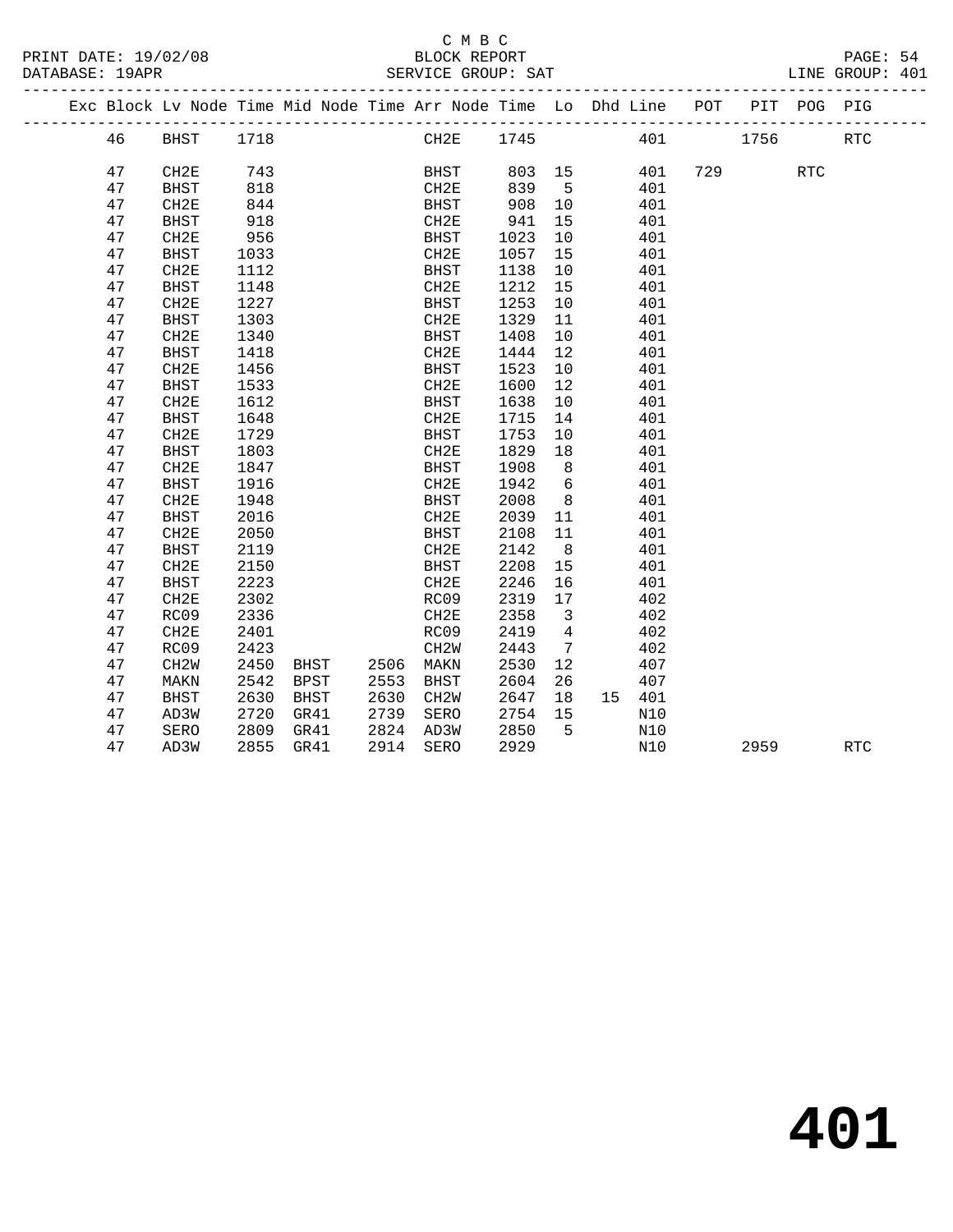# C M B C<br>BLOCK REPORT

PRINT DATE: 19/02/08 BLOCK REPORT PAGE: 55 SERVICE GROUP: SAT -------------------------------------------------------------------------------------------------

|  |          |                   |      |  |                   |              |                 | Exc Block Lv Node Time Mid Node Time Arr Node Time Lo Dhd Line | POT | PIT  | POG PIG    |            |  |
|--|----------|-------------------|------|--|-------------------|--------------|-----------------|----------------------------------------------------------------|-----|------|------------|------------|--|
|  | 48       | <b>BHST</b>       | 803  |  | CH2E              | 824          | 8 <sup>8</sup>  | 401                                                            | 748 |      | <b>RTC</b> |            |  |
|  | 48       | CH2E              | 832  |  | BHST              | 853          | 10              | 401                                                            |     |      |            |            |  |
|  | 48       | <b>BHST</b>       | 903  |  | CH2E              | 926          | 15              | 401                                                            |     |      |            |            |  |
|  | 48       | CH2E              | 941  |  | BHST              | 1008         | 10              | 401                                                            |     |      |            |            |  |
|  | 48       | <b>BHST</b>       | 1018 |  | CH2E              | 1042         | 15              | 401                                                            |     |      |            |            |  |
|  | 48       | CH <sub>2E</sub>  | 1057 |  | BHST              | 1123         | 10              | 401                                                            |     |      |            |            |  |
|  | 48       | <b>BHST</b>       | 1133 |  | CH2E              | 1157         | 15              | 401                                                            |     |      |            |            |  |
|  | 48       | CH2E              | 1212 |  | <b>BHST</b>       | 1238         | $10\,$          | 401                                                            |     |      |            |            |  |
|  | 48       | <b>BHST</b>       | 1248 |  | CH2E              | 1314         | 11              | 401                                                            |     |      |            |            |  |
|  | 48       | CH <sub>2E</sub>  | 1325 |  | <b>BHST</b>       | 1353         | 10              | 401                                                            |     |      |            |            |  |
|  | 48       | <b>BHST</b>       | 1403 |  | CH2E              | 1429         | 12              | 401                                                            |     |      |            |            |  |
|  | 48       | CH <sub>2E</sub>  | 1441 |  | BHST              | 1508         | 10              | 401                                                            |     |      |            |            |  |
|  | 48       | <b>BHST</b>       | 1518 |  | CH2E              | 1545         | 11              | 401                                                            |     |      |            |            |  |
|  | 48       | CH2E              | 1556 |  | <b>BHST</b>       | 1623         | 10              | 401                                                            |     |      |            |            |  |
|  | 48       | <b>BHST</b>       | 1633 |  | CH2E              | 1700         | 14              | 401                                                            |     |      |            |            |  |
|  | 48       | CH <sub>2E</sub>  | 1714 |  | <b>BHST</b>       | 1738         | 10              | 401                                                            |     |      |            |            |  |
|  | 48       | BHST              | 1748 |  | CH2E              | 1814         | 13              | 401                                                            |     |      |            |            |  |
|  | 48       | CH2E              | 1827 |  | <b>BHST</b>       | 1848         | 8               | 401                                                            |     |      |            |            |  |
|  | 48       | <b>BHST</b>       | 1856 |  | CH <sub>2E</sub>  | 1922         | 6               | 401                                                            |     |      |            |            |  |
|  | 48       | CH2E              | 1928 |  | <b>BHST</b>       | 1948         | - 8             | 401                                                            |     |      |            |            |  |
|  | 48       | <b>BHST</b>       | 1956 |  | CH2E              | 2020         | 10              | 401                                                            |     |      |            |            |  |
|  | 48       | CH2E              | 2030 |  | BHST              | 2048         | 11              | 401                                                            |     |      |            |            |  |
|  | 48       | <b>BHST</b>       | 2059 |  | CH2E              | 2122         |                 | 401                                                            |     | 2133 |            | <b>RTC</b> |  |
|  |          |                   |      |  |                   |              |                 |                                                                |     |      |            |            |  |
|  | 49       | CH <sub>2</sub> M | 810  |  | AC#3              | 836          | 6               | 406                                                            | 756 |      | <b>RTC</b> |            |  |
|  | 49       | AC#3              | 842  |  | CH <sub>2</sub> W | 909          | 16              | 406                                                            |     |      |            |            |  |
|  | 49       | CH <sub>2</sub> W | 925  |  | AC#3              | 951          | 6               | 406                                                            |     |      |            |            |  |
|  | 49       | AC#3              | 957  |  | CH2W              | 1026         | 13              | 406                                                            |     |      |            |            |  |
|  | 49       | CH <sub>2</sub> W | 1039 |  | AC#3              | 1110         | 5               | 406                                                            |     |      |            |            |  |
|  | 49       | AC#3              | 1115 |  | CH <sub>2</sub> W | 1145         | $6\overline{6}$ | 406                                                            |     |      |            |            |  |
|  | 49       | CH <sub>2</sub> M | 1151 |  | AC#3              | 1222         | 5               | 406                                                            |     |      |            |            |  |
|  | 49       | AC#3              | 1227 |  | CH <sub>2</sub> W | 1257         | 5<br>6          | 406                                                            |     |      |            |            |  |
|  | 49       | CH <sub>2</sub> M | 1302 |  | AC#3              | 1333         |                 | 406                                                            |     |      |            |            |  |
|  | 49       | AC#3              | 1339 |  | CH <sub>2</sub> W | 1409         | 8               | 406                                                            |     |      |            |            |  |
|  | 49<br>49 | CH <sub>2</sub> W | 1417 |  | AC#3              | 1445         | 6               | 406<br>406                                                     |     |      |            |            |  |
|  |          | AC#3              | 1451 |  | CH <sub>2</sub> M | 1521         | 9               |                                                                |     |      |            |            |  |
|  | 49       | CH <sub>2</sub> M | 1530 |  | AC#3              | 1557         | 6               | 406                                                            |     |      |            |            |  |
|  | 49<br>49 | AC#3              | 1603 |  | CH <sub>2</sub> W | 1632<br>1709 | 10              | 406<br>406                                                     |     |      |            |            |  |
|  |          | CH <sub>2</sub> M | 1642 |  | AC#3              |              | 6               |                                                                |     |      |            |            |  |
|  | 49       | AC#3              | 1715 |  | CH2W              | 1743         | 11              | 406                                                            |     |      |            |            |  |
|  | 49       | CH <sub>2</sub> W | 1754 |  | AC#3              | 1821         | - 6             | 406                                                            |     |      |            |            |  |
|  | 49<br>49 | AC#3              | 1827 |  | CH <sub>2</sub> W | 1856         | 16<br>6         | 406                                                            |     |      |            |            |  |
|  |          | CH <sub>2</sub> M | 1912 |  | AC#3              | 1936         |                 | 406                                                            |     |      |            |            |  |
|  | 49       | AC#3              | 1942 |  | CH2W              | 2011         |                 | 406                                                            |     | 2022 |            | <b>RTC</b> |  |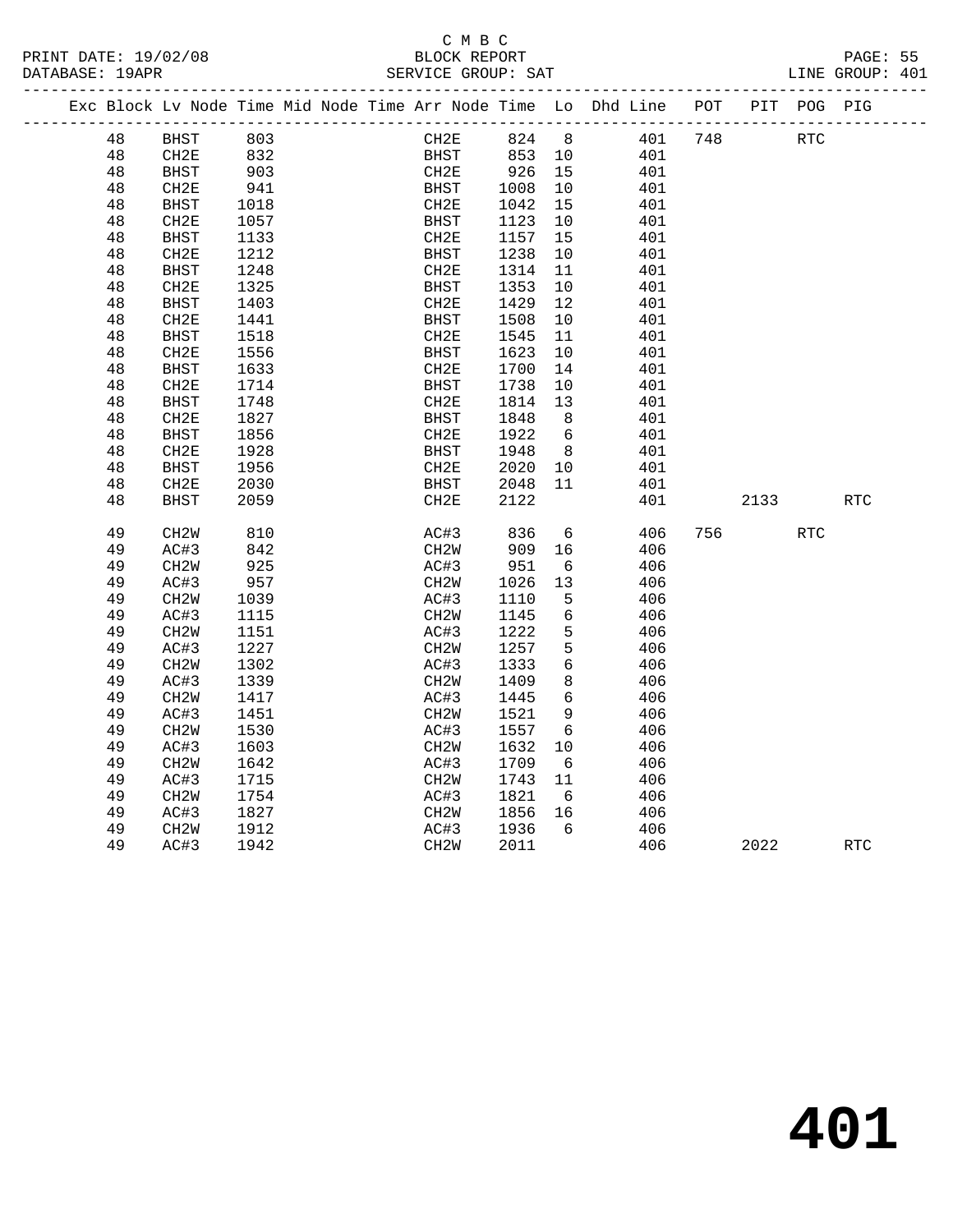### C M B C<br>BLOCK REPORT PRINT DATE: 19/02/08 BLOCK REPORT BATABASE: 19APR

| PRINT DATE: 19/02/08 | BLOCK REPORT                                                                   |  | PAGE: 56        |  |
|----------------------|--------------------------------------------------------------------------------|--|-----------------|--|
| DATABASE: 19APR      | SERVICE GROUP: SAT                                                             |  | LINE GROUP: 401 |  |
|                      | Exc Block Lv Node Time Mid Node Time Arr Node Time Lo Dhd Line POT PIT POG PIG |  |                 |  |
|                      |                                                                                |  |                 |  |

|  |    | Exc Block Lv Node Time Mid Node Time Arr Node Time Lo Dhd Line |      |  |      |      |      |                              |     | POT |      | PIT POG PIG |            |  |
|--|----|----------------------------------------------------------------|------|--|------|------|------|------------------------------|-----|-----|------|-------------|------------|--|
|  | 50 | RRCX                                                           | 838  |  |      | AC#3 | 903  | $7\phantom{.0}\phantom{.0}7$ | 408 | 830 |      | RTC         |            |  |
|  | 50 | AC#3                                                           | 910  |  | RRCX |      | 939  | 18                           | 408 |     |      |             |            |  |
|  | 50 | RRCX                                                           | 957  |  | AC#3 |      | 1025 | 5                            | 408 |     |      |             |            |  |
|  | 50 | AC#3                                                           | 1030 |  | RRCX |      | 1100 | 7                            | 408 |     |      |             |            |  |
|  | 50 | RRCX                                                           | 1107 |  | AC#3 |      | 1140 | 10                           | 408 |     |      |             |            |  |
|  | 50 | AC#3                                                           | 1150 |  | RRCX |      | 1220 | 7                            | 408 |     |      |             |            |  |
|  | 50 | RRCX                                                           | 1227 |  | AC#3 |      | 1300 | 10                           | 408 |     |      |             |            |  |
|  | 50 | AC#3                                                           | 1310 |  | RRCX |      | 1341 | 6                            | 408 |     |      |             |            |  |
|  | 50 | RRCX                                                           | 1347 |  | AC#3 |      | 1420 | 10                           | 408 |     |      |             |            |  |
|  | 50 | AC#3                                                           | 1430 |  | RRCX |      | 1503 | 4                            | 408 |     |      |             |            |  |
|  | 50 | RRCX                                                           | 1507 |  | AC#3 |      | 1542 | 8                            | 408 |     |      |             |            |  |
|  | 50 | AC#3                                                           | 1550 |  | RRCX |      | 1623 | 9                            | 408 |     |      |             |            |  |
|  | 50 | RRCX                                                           | 1632 |  | AC#3 |      | 1702 | 8                            | 408 |     |      |             |            |  |
|  | 50 | AC#3                                                           | 1710 |  | RRCX |      | 1743 | 9                            | 408 |     |      |             |            |  |
|  | 50 | RRCX                                                           | 1752 |  | AC#3 |      | 1822 | 8                            | 408 |     |      |             |            |  |
|  | 50 | AC#3                                                           | 1830 |  | RRCX |      | 1901 | 14                           | 408 |     |      |             |            |  |
|  | 50 | RRCX                                                           | 1915 |  | AC#3 |      | 1942 | 5                            | 408 |     |      |             |            |  |
|  | 50 | AC#3                                                           | 1947 |  | RRCX |      | 2014 | 3                            | 408 |     |      |             |            |  |
|  | 50 | RRCX                                                           | 2017 |  | AC#3 |      | 2042 | 5                            | 408 |     |      |             |            |  |
|  | 50 | AC#3                                                           | 2047 |  | RRCX |      | 2114 | 5                            | 408 |     |      |             |            |  |
|  | 50 | RRCX                                                           | 2119 |  | AC#3 |      | 2142 | 5                            | 408 |     |      |             |            |  |
|  | 50 | AC#3                                                           | 2147 |  | RRCX |      | 2214 | 7                            | 408 |     |      |             |            |  |
|  | 50 | RRCX                                                           | 2221 |  | AC#3 |      | 2244 | $\mathbf{3}$                 | 408 |     |      |             |            |  |
|  | 50 | AC#3                                                           | 2247 |  | RRCX |      | 2312 | 10                           | 408 |     |      |             |            |  |
|  | 50 | RRCX                                                           | 2322 |  | AC#3 |      | 2344 | $\overline{\mathbf{3}}$      | 408 |     |      |             |            |  |
|  | 50 | AC#3                                                           | 2347 |  | RRCX |      | 2412 | 13                           | 408 |     |      |             |            |  |
|  | 50 | RRCX                                                           | 2425 |  | AC#3 |      | 2437 | 10                           | 408 |     |      |             |            |  |
|  | 50 | AC#3                                                           | 2447 |  | HW#5 |      | 2507 | 17                           | 408 |     |      |             |            |  |
|  | 50 | HW#5                                                           | 2524 |  | AC#3 |      | 2542 | 2                            | 408 |     |      |             |            |  |
|  | 50 | AC#3                                                           | 2544 |  | HW#5 |      | 2604 |                              | 408 |     | 2607 |             | <b>RTC</b> |  |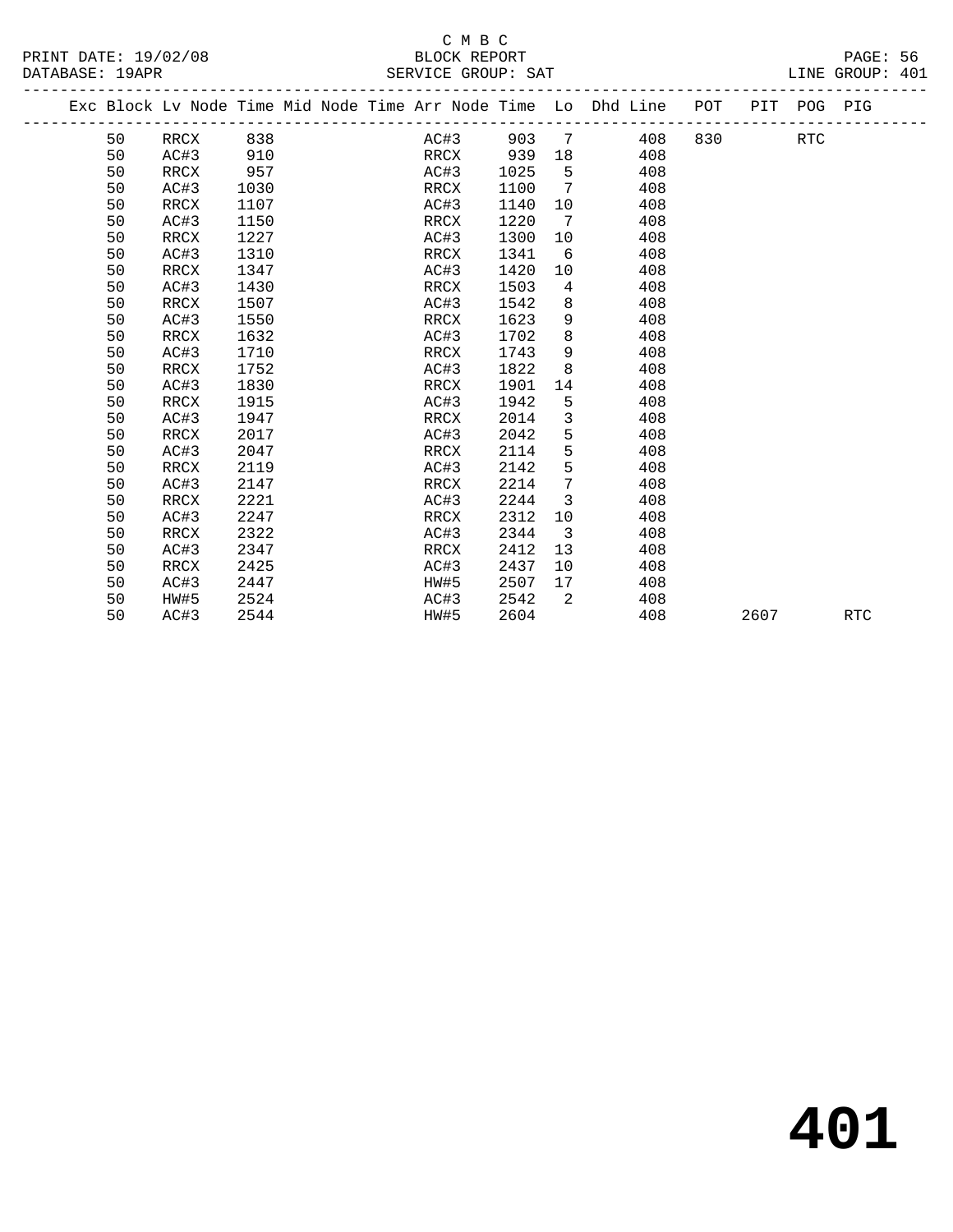# C M B C<br>BLOCK REPORT

LINE GROUP: 401

| DATARASE: 19APR |      |     |  |      | SERVICE GROUP: SAT |                                                                                |  | LINE GROUP: 401 |  |
|-----------------|------|-----|--|------|--------------------|--------------------------------------------------------------------------------|--|-----------------|--|
|                 |      |     |  |      |                    | Exc Block Ly Node Time Mid Node Time Arr Node Time Lo Dhd Line POT PIT POG PIG |  |                 |  |
|                 | CH2W | 853 |  | AC#3 | $921$ 6            | 406 839                                                                        |  |                 |  |

| 51 | CH2W              | 853  |      |      | AC#3              | 921 6 |                 |    | 406 | 839 — 10 |      | <b>RTC</b> |
|----|-------------------|------|------|------|-------------------|-------|-----------------|----|-----|----------|------|------------|
| 51 | AC#3              | 927  |      |      | CH2W              | 955   | 10              |    | 406 |          |      |            |
| 51 | CH <sub>2</sub> W | 1005 |      |      | AC#3              | 1034  | 5               |    | 406 |          |      |            |
| 51 | AC#3              | 1039 |      |      | CH2W              | 1109  | 6               |    | 406 |          |      |            |
| 51 | CH <sub>2</sub> W | 1115 |      |      | AC#3              | 1146  | 5               |    | 406 |          |      |            |
| 51 | AC#3              | 1151 |      |      | CH2W              | 1221  | 6               |    | 406 |          |      |            |
| 51 | CH <sub>2</sub> W | 1227 |      |      | AC#3              | 1258  | 5               |    | 406 |          |      |            |
| 51 | AC#3              | 1303 |      |      | CH2W              | 1333  | 7               |    | 406 |          |      |            |
| 51 | CH <sub>2</sub> W | 1340 |      |      | AC#3              | 1409  | 6               |    | 406 |          |      |            |
| 51 | AC#3              | 1415 |      |      | CH2W              | 1445  | 8               |    | 406 |          |      |            |
| 51 | CH <sub>2</sub> W | 1453 |      |      | AC#3              | 1521  | 6               |    | 406 |          |      |            |
| 51 | AC#3              | 1527 |      |      | CH2W              | 1557  | 9               |    | 406 |          |      |            |
| 51 | CH <sub>2</sub> W | 1606 |      |      | AC#3              | 1633  | 6               |    | 406 |          |      |            |
| 51 | AC#3              | 1639 |      |      | CH2W              | 1707  | 11              |    | 406 |          |      |            |
| 51 | CH <sub>2</sub> W | 1718 |      |      | AC#3              | 1745  | 6               |    | 406 |          |      |            |
| 51 | AC#3              | 1751 |      |      | CH2W              | 1819  | 7               |    | 406 |          |      |            |
| 51 | CH <sub>2</sub> W | 1826 |      |      | AC#3              | 1851  | 6               |    | 406 |          |      |            |
| 51 | AC#3              | 1857 |      |      | CH2W              | 1926  | 18              |    | 406 |          |      |            |
| 51 | CH <sub>2</sub> W | 1944 |      |      | AC#3              | 2006  | 6               |    | 406 |          |      |            |
| 51 | AC#3              | 2012 |      |      | CH2W              | 2040  | 6               |    | 406 |          |      |            |
| 51 | CH <sub>2</sub> W | 2046 |      |      | AC#3              | 2106  | 6               |    | 406 |          |      |            |
| 51 | AC#3              | 2112 |      |      | CH2W              | 2140  | 2               |    | 406 |          |      |            |
| 51 | CH <sub>2</sub> W | 2142 |      |      | AC#3              | 2202  | $5^{\circ}$     |    | 406 |          |      |            |
| 51 | AC#3              | 2207 |      |      | CH2W              | 2235  | $7\phantom{.0}$ |    | 406 |          |      |            |
| 51 | CH <sub>2</sub> M | 2242 |      |      | AC#3              | 2302  | 5               |    | 406 |          |      |            |
| 51 | AC#3              | 2307 |      |      | CH2W              | 2332  | 10 <sup>°</sup> |    | 406 |          |      |            |
| 51 | CH <sub>2</sub> W | 2342 |      |      | AC#3              | 2402  | 5               |    | 406 |          |      |            |
| 51 | AC#3              | 2407 |      |      | CH2W              | 2432  | 10              |    | 406 |          |      |            |
| 51 | CH <sub>2</sub> W | 2442 |      |      | AC#3              | 2501  | 6               |    | 406 |          |      |            |
| 51 | AC#3              | 2507 |      |      | CH <sub>2</sub> W | 2531  | $\overline{0}$  | 15 | 406 |          |      |            |
| 51 | AD3W              | 2546 | GR41 | 2617 | SERO              | 2632  | 7               |    | N10 |          |      |            |
| 51 | SERO              | 2639 | GR41 | 2654 | AD3W              | 2731  | 22              |    | N10 |          |      |            |
| 51 | AD3W              | 2753 | GR41 | 2812 | SERO              | 2827  | 12              |    | N10 |          |      |            |
| 51 | SERO              | 2839 | GR41 | 2854 | AD3W              | 2920  |                 |    | N10 |          | 2931 | <b>RTC</b> |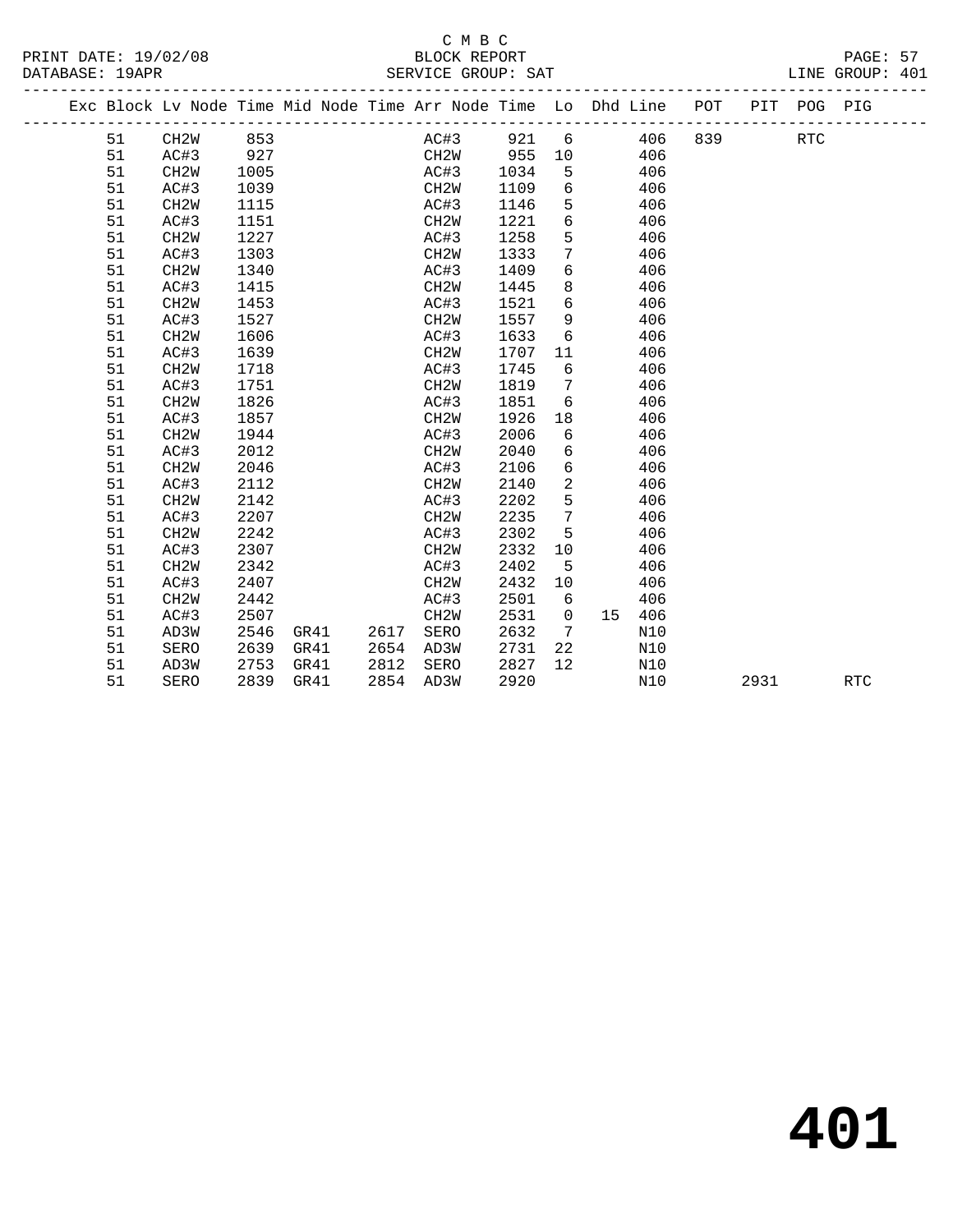### C M B C<br>BLOCK REPORT

LINE GROUP: 401

|    |             |      |                |      |              |         |                         | Exc Block Lv Node Time Mid Node Time Arr Node Time Lo Dhd Line POT |     |           | PIT POG PIG |            |
|----|-------------|------|----------------|------|--------------|---------|-------------------------|--------------------------------------------------------------------|-----|-----------|-------------|------------|
| 52 | CH2E        | 928  |                |      | BHST 953 10  |         |                         | 401                                                                | 914 |           | RTC         |            |
| 52 | BHST        | 1003 |                |      | CH2E 1027 15 |         |                         | 401                                                                |     |           |             |            |
| 52 | CH2E        | 1042 |                |      | BHST         | 1108    | 10                      | 401                                                                |     |           |             |            |
| 52 | <b>BHST</b> | 1118 |                |      | CH2E         | 1142    | 15                      | 401                                                                |     |           |             |            |
| 52 | CH2E        | 1157 |                |      | BHST         | 1223    | 10                      | 401                                                                |     |           |             |            |
| 52 | BHST        | 1233 |                |      | CH2E         | 1259    | 11                      | 401                                                                |     |           |             |            |
| 52 | CH2E        | 1310 |                |      | BHST         | 1338    | 10                      | 401                                                                |     |           |             |            |
| 52 | <b>BHST</b> | 1348 |                |      | CH2E         | 1414    | 12                      | 401                                                                |     |           |             |            |
| 52 | CH2E        | 1426 |                |      | BHST         | 1453    | 10                      | 401                                                                |     |           |             |            |
| 52 | BHST        | 1503 |                |      | CH2E         | 1530    | 11                      | 401                                                                |     |           |             |            |
| 52 | CH2E        | 1541 |                |      | BHST         | 1608    | 10                      | 401                                                                |     |           |             |            |
| 52 | <b>BHST</b> | 1618 |                |      | CH2E         | 1645    | 14                      | 401                                                                |     |           |             |            |
| 52 | CH2E        | 1659 |                |      | BHST         | 1723    | 10                      | 401                                                                |     |           |             |            |
| 52 | BHST        | 1733 |                |      | CH2E         | 1759    | $6\overline{6}$         | 401                                                                |     |           |             |            |
| 52 | CH2E        | 1805 |                |      | BHST         | 1828    | 8                       | 401                                                                |     |           |             |            |
| 52 | BHST        | 1836 |                |      | CH2E         | 1902    | 5                       | 401                                                                |     |           |             |            |
| 52 | CH2E        | 1907 |                |      | BHST         | 1928    | 8                       | 401                                                                |     |           |             |            |
| 52 | <b>BHST</b> | 1936 |                |      | CH2E         | 2000    | 8                       | 401                                                                |     |           |             |            |
| 52 | CH2E        | 2008 |                |      | BHST         | 2028    | 11                      | 401                                                                |     |           |             |            |
| 52 | <b>BHST</b> | 2039 |                |      | CH2E         | 2102    | 18                      | 401                                                                |     |           |             |            |
| 52 | CH2E        | 2120 |                |      | BHST         | 2138    | 15                      | 401                                                                |     |           |             |            |
| 52 | <b>BHST</b> | 2153 |                |      | CH2E         | 2216    | 9                       | 401                                                                |     |           |             |            |
| 52 | CH2E        | 2225 |                |      | BHST         | 2243    | 11                      | 401                                                                |     |           |             |            |
| 52 | <b>BHST</b> | 2254 |                |      | CH2E         | 2317    | 8 <sup>8</sup>          | 401                                                                |     |           |             |            |
| 52 | CH2E        | 2325 |                |      | BHST         | 2343    | $\mathbf{1}$            | 401                                                                |     |           |             |            |
| 52 | BHST        | 2344 |                |      | CH2E         | 2407    | 18                      | 401                                                                |     |           |             |            |
| 52 | CH2E        | 2425 |                |      | BHST         | 2443    | $\mathbf{1}$            | 401                                                                |     |           |             |            |
| 52 | <b>BHST</b> | 2444 | BHST 2444 CH2W |      |              | 2501    | $\overline{0}$          | 15 401                                                             |     |           |             |            |
| 52 | AD3W        | 2516 | GR41           | 2547 | SERO         | 2602    | 7                       | N10                                                                |     |           |             |            |
| 52 | SERO        | 2609 | GR41           |      | 2624 AD3W    | 2701    | 6                       | 32 N10                                                             |     |           |             |            |
| 52 | SERO        | 2739 | GR41           |      | 2754 AD3W    | 2820    | 2                       | N10                                                                |     |           |             |            |
| 52 | AD3W        | 2822 | GR41           | 2841 | SERO         | 2856    |                         | N10                                                                |     | 2926 70   |             | <b>RTC</b> |
| 53 | RRCX        | 939  |                |      | AC#3         | 1007    | $\overline{\mathbf{3}}$ | 408                                                                |     | 931 — 100 | <b>RTC</b>  |            |
| 53 | AC#3        | 1010 |                |      | RRCX         | 1039    | 12                      | 408                                                                |     |           |             |            |
| 53 | RRCX        | 1051 |                |      | AC#3         | 1120    | 10                      | 408                                                                |     |           |             |            |
| 53 | AC#3        | 1130 |                |      | RRCX         | 1200    | $\overline{7}$          | 408                                                                |     |           |             |            |
| 53 | RRCX        | 1207 |                |      | AC#3         | 1240 10 |                         | 408                                                                |     |           |             |            |
| 53 | AC#3        | 1250 |                |      | RRCX         | 1321    | 6                       | 408                                                                |     |           |             |            |
| 53 | RRCX        | 1327 |                |      | AC#3 1400 10 |         |                         | 408                                                                |     |           |             |            |
| 53 | AC#3        | 1410 |                |      | RRCX         | 1442    | 5                       | 408                                                                |     |           |             |            |
| 53 | RRCX        | 1447 |                |      | AC#3         | 1520    | 10                      | 408                                                                |     |           |             |            |
| 53 | AC#3        | 1530 |                |      | RRCX         | 1603    | 9                       | 408                                                                |     |           |             |            |
| 53 | RRCX        | 1612 |                |      | AC#3         | 1642    | 8                       | 408                                                                |     |           |             |            |
| 53 | AC#3        | 1650 |                |      | RRCX         | 1723    | 9                       | 408                                                                |     |           |             |            |
| 53 | RRCX        | 1732 |                |      | AC#3         | 1802    | 8                       | 408                                                                |     |           |             |            |
| 53 | AC#3        | 1810 |                |      | RRCX         | 1841    | 4                       | 408                                                                |     |           |             |            |
| 53 | RRCX        | 1845 |                |      | AC#3         | 1912    | 5                       | 408                                                                |     |           |             |            |
| 53 | AC#3        | 1917 |                |      | RRCX         | 1944    | 3                       | 408                                                                |     |           |             |            |
| 53 | RRCX        | 1947 |                |      | AC#3         | 2012    | 5                       | 408                                                                |     |           |             |            |
| 53 | AC#3        | 2017 |                |      | RRCX         | 2044    | 5                       | 408                                                                |     |           |             |            |
| 53 | RRCX        | 2049 |                |      | AC#3         | 2112    | 5                       | 408                                                                |     |           |             |            |
| 53 | AC#3        | 2117 |                |      | RRCX         | 2144    | 5                       | 408                                                                |     |           |             |            |
| 53 | RRCX        | 2149 |                |      | AC#3         | 2212    | 5                       | 408                                                                |     |           |             |            |
| 53 | AC#3        | 2217 |                |      | RRCX         | 2242    |                         | 408                                                                |     | 2248      |             | <b>RTC</b> |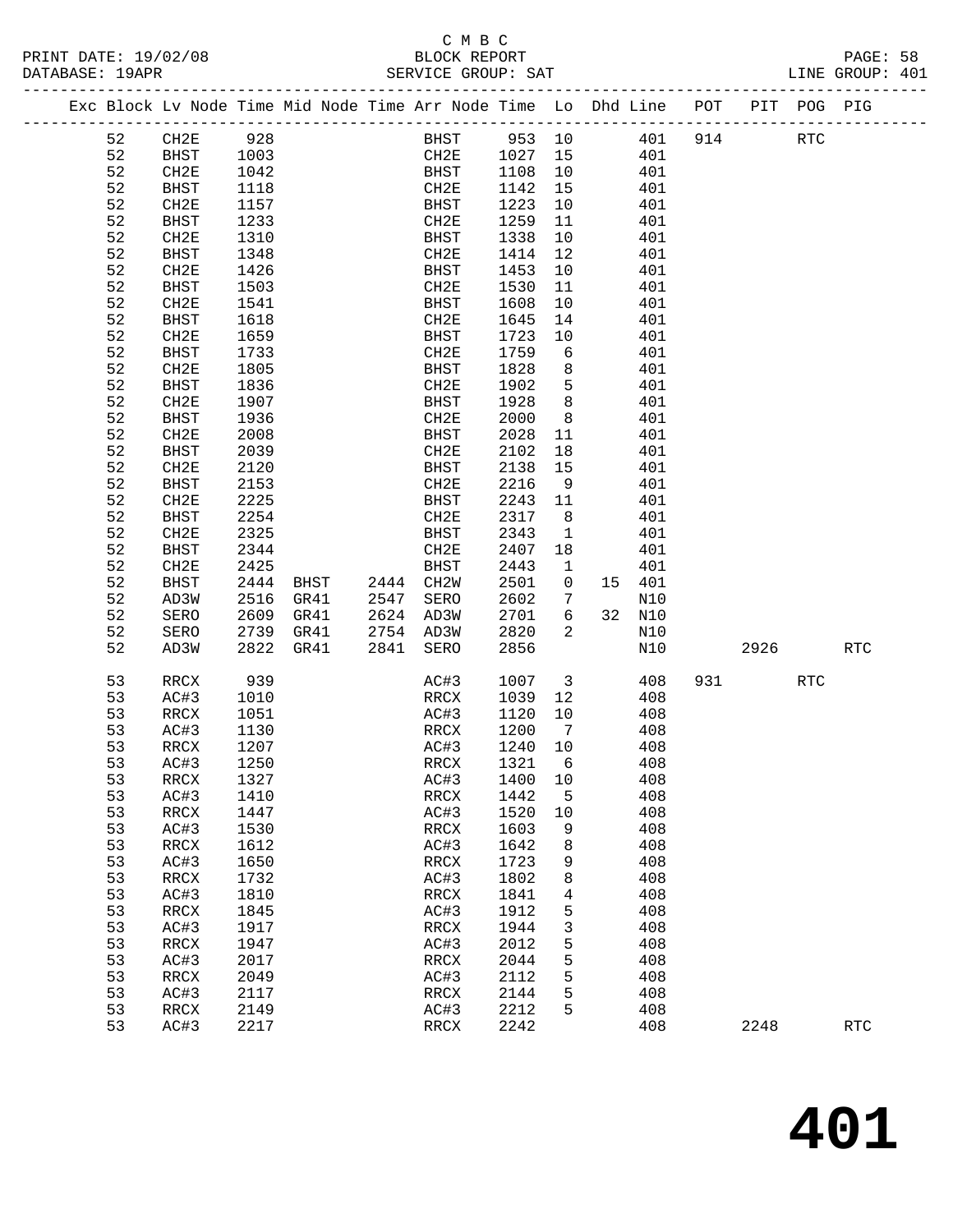|         | _<br>$-$ | _____ | __<br>$-$ |  |
|---------|----------|-------|-----------|--|
|         |          |       |           |  |
|         |          |       |           |  |
| _______ |          |       |           |  |

|  |    | Exc Block Lv Node Time Mid Node Time Arr Node Time Lo Dhd Line POT |      |  |                   |           |                 |    |     |          |      | PIT POG PIG |            |  |
|--|----|--------------------------------------------------------------------|------|--|-------------------|-----------|-----------------|----|-----|----------|------|-------------|------------|--|
|  | 54 | CH2W                                                               | 1029 |  |                   | AC#3 1058 | 5               |    |     | 406 1015 |      | <b>RTC</b>  |            |  |
|  | 54 | AC#3                                                               | 1103 |  | CH2W              | 1133      | 6               |    | 406 |          |      |             |            |  |
|  | 54 | CH2W                                                               | 1139 |  | AC#3              | 1210      | 5               |    | 406 |          |      |             |            |  |
|  | 54 | AC#3                                                               | 1215 |  | CH2W              | 1245      | 5               |    | 406 |          |      |             |            |  |
|  | 54 | CH <sub>2</sub> M                                                  | 1250 |  | AC#3              | 1321      | 6               |    | 406 |          |      |             |            |  |
|  | 54 | AC#3                                                               | 1327 |  | CH2W              | 1357      | 8               |    | 406 |          |      |             |            |  |
|  | 54 | CH <sub>2</sub> M                                                  | 1405 |  | AC#3              | 1433      | 6               |    | 406 |          |      |             |            |  |
|  | 54 | AC#3                                                               | 1439 |  | CH2W              | 1509      | 9               |    | 406 |          |      |             |            |  |
|  | 54 | CH <sub>2</sub> W                                                  | 1518 |  | AC#3              | 1545      | 6               |    | 406 |          |      |             |            |  |
|  | 54 | AC#3                                                               | 1551 |  | CH2W              | 1621      | 9               |    | 406 |          |      |             |            |  |
|  | 54 | CH <sub>2</sub> M                                                  | 1630 |  | AC#3              | 1657      | 6               |    | 406 |          |      |             |            |  |
|  | 54 | AC#3                                                               | 1703 |  | CH2W              | 1731      | 11              |    | 406 |          |      |             |            |  |
|  | 54 | CH <sub>2</sub> M                                                  | 1742 |  | AC#3              | 1809      | 6               |    | 406 |          |      |             |            |  |
|  | 54 | AC#3                                                               | 1815 |  | CH2W              | 1844      | 13              |    | 406 |          |      |             |            |  |
|  | 54 | CH <sub>2</sub> W                                                  | 1857 |  | AC#3              | 1921      | 6               |    | 406 |          |      |             |            |  |
|  | 54 | AC#3                                                               | 1927 |  | CH2W              | 1956      | 20              |    | 406 |          |      |             |            |  |
|  | 54 | CH <sub>2</sub> M                                                  | 2016 |  | AC#3              | 2036      | 6               |    | 406 |          |      |             |            |  |
|  | 54 | AC#3                                                               | 2042 |  | CH2W              | 2110      | 11              |    | 406 |          |      |             |            |  |
|  | 54 | CH <sub>2</sub> M                                                  | 2121 |  | AC#3              | 2141      | 6               |    | 406 |          |      |             |            |  |
|  | 54 | AC#3                                                               | 2147 |  | CH2W              | 2215      | 7               |    | 406 |          |      |             |            |  |
|  | 54 | CH <sub>2</sub> W                                                  | 2222 |  | AC#3              | 2242      | 5               |    | 406 |          |      |             |            |  |
|  | 54 | AC#3                                                               | 2247 |  | CH2W              | 2315      | $7\phantom{.0}$ |    | 406 |          |      |             |            |  |
|  | 54 | CH2W                                                               | 2322 |  | AC#3              | 2342      | 5               |    | 406 |          |      |             |            |  |
|  | 54 | AC#3                                                               | 2347 |  | CH <sub>2</sub> W | 2412      | 10              |    | 406 |          |      |             |            |  |
|  | 54 | CH <sub>2</sub> W                                                  | 2422 |  | AC#3              | 2442      | 5               |    | 406 |          |      |             |            |  |
|  | 54 | AC#3                                                               | 2447 |  | CH <sub>2</sub> W | 2512      | 17              | 18 | 406 |          |      |             |            |  |
|  | 54 | AC#3                                                               | 2547 |  | CH <sub>2</sub> W | 2611      |                 |    | 406 |          | 2622 |             | <b>RTC</b> |  |
|  |    |                                                                    |      |  |                   |           |                 |    |     |          |      |             |            |  |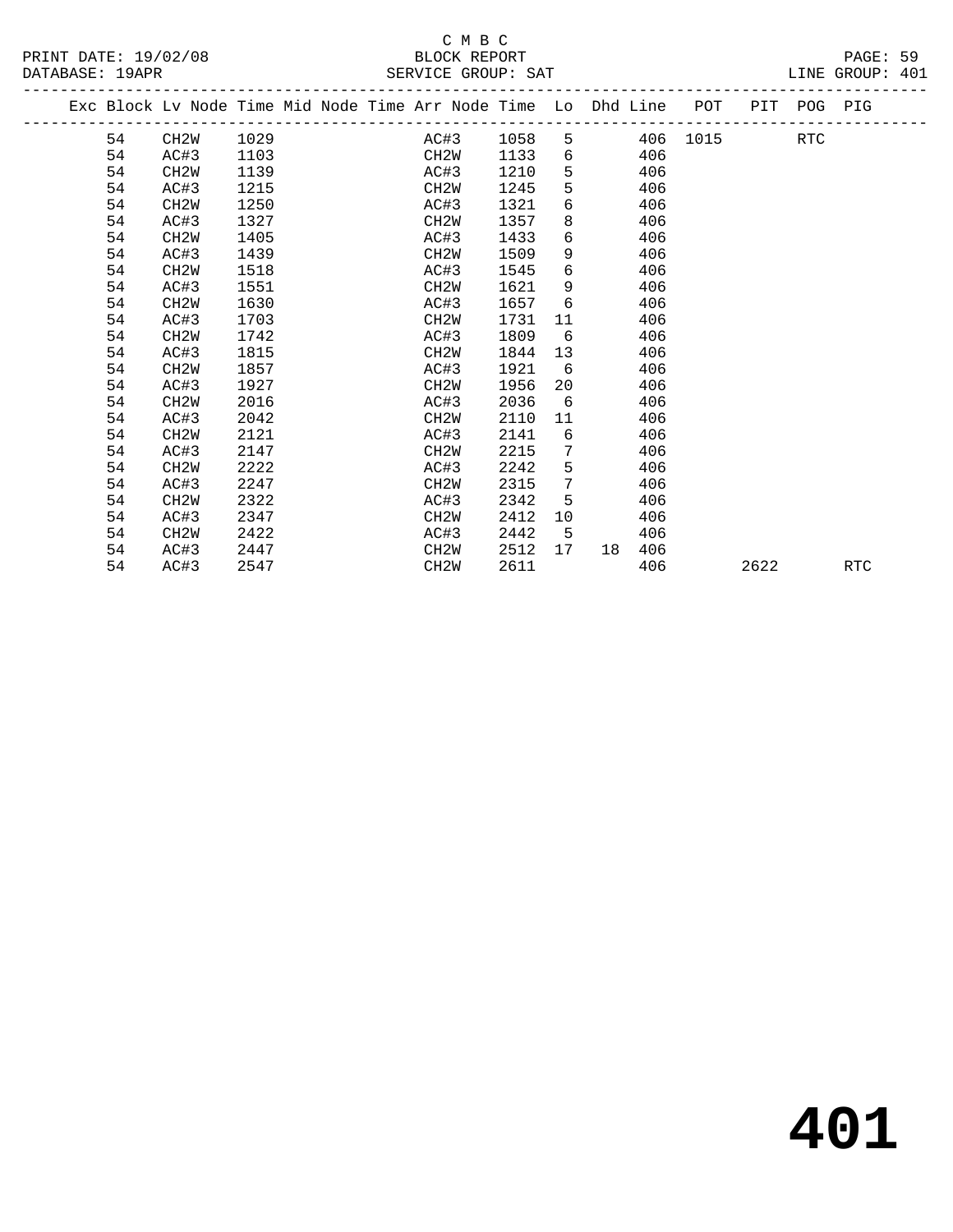|  | DATABASE: 19APR | PRINT DATE: 19/02/08 |      |                                                                                                                                 |      | C M B C  | $\begin{tabular}{c} \bf 2/08 & \tt BLOCK REPORT \\ \bf SERVICE GROUP: SAT \\ \end{tabular} \begin{tabular}{c} \bf 2/08 & \tt PAGE: 60 \\ \bf 1INE GROUP: 403 \\ \end{tabular}$                                                                                                                                                                                                                                                                             |           |     |  |
|--|-----------------|----------------------|------|---------------------------------------------------------------------------------------------------------------------------------|------|----------|------------------------------------------------------------------------------------------------------------------------------------------------------------------------------------------------------------------------------------------------------------------------------------------------------------------------------------------------------------------------------------------------------------------------------------------------------------|-----------|-----|--|
|  |                 |                      |      |                                                                                                                                 |      |          | $\begin{tabular}{lllllllllllllllllllll} \hline 2A52 & & 2ND \; AV & \& 52A \; ST \; TERMINUS & & 49KN & \; EB \; E \; 49 \; AV \; FS \; KNIGHT \; ST \\ \hline CH2E & CHATHAM & \& 2 AV \; EB & & CHATHM & & 2 AV \; BE \\ \hline KBMI & KNIGHT \; BRIDGE \; MITCHELL \; ISLAND & & LADX & LADNER \; EXCHANGE \\ \hline MASE & MACHRINA & \& 10.5 \; RD-EAST & & MASH & MACHRINA & \& 10.5 \; RD-WEST \\ \hline MAKN & MARINE & KNIGHT & & & MST & MERTRO$ |           |     |  |
|  |                 |                      |      |                                                                                                                                 |      |          |                                                                                                                                                                                                                                                                                                                                                                                                                                                            |           |     |  |
|  |                 |                      |      |                                                                                                                                 |      |          |                                                                                                                                                                                                                                                                                                                                                                                                                                                            |           |     |  |
|  |                 |                      |      |                                                                                                                                 |      |          |                                                                                                                                                                                                                                                                                                                                                                                                                                                            |           |     |  |
|  |                 |                      |      |                                                                                                                                 |      |          |                                                                                                                                                                                                                                                                                                                                                                                                                                                            |           |     |  |
|  |                 |                      |      |                                                                                                                                 |      |          |                                                                                                                                                                                                                                                                                                                                                                                                                                                            |           |     |  |
|  |                 |                      |      |                                                                                                                                 |      |          | RC09 RICHMOND CENTRE BAY 9 RECK RIVERPORT RECREATION COMPLEX                                                                                                                                                                                                                                                                                                                                                                                               |           |     |  |
|  |                 |                      |      |                                                                                                                                 |      |          |                                                                                                                                                                                                                                                                                                                                                                                                                                                            |           |     |  |
|  |                 |                      |      |                                                                                                                                 |      |          |                                                                                                                                                                                                                                                                                                                                                                                                                                                            |           |     |  |
|  |                 | SUKD SULLIVAN & KIDD |      |                                                                                                                                 |      |          |                                                                                                                                                                                                                                                                                                                                                                                                                                                            |           |     |  |
|  |                 |                      |      |                                                                                                                                 |      |          | Exc Block Lv Node Time Mid Node Time Arr Node Time Lo Dhd Line POT PIT POG PIG                                                                                                                                                                                                                                                                                                                                                                             |           |     |  |
|  |                 |                      |      |                                                                                                                                 |      |          | 20 RRCX 430 BHST 449 BPST 457 8 403 422 RTC                                                                                                                                                                                                                                                                                                                                                                                                                |           |     |  |
|  | 20              |                      |      |                                                                                                                                 |      |          | BPST 505 BHST 516 RRCX 531 2 403                                                                                                                                                                                                                                                                                                                                                                                                                           |           |     |  |
|  | 20              | RRCX                 |      | 533 BHST 552 BPST                                                                                                               |      |          | 601 4 403                                                                                                                                                                                                                                                                                                                                                                                                                                                  |           |     |  |
|  | 20              | BPST                 |      | 605 BHST 616 RRCX                                                                                                               |      |          | 631 2 403                                                                                                                                                                                                                                                                                                                                                                                                                                                  |           |     |  |
|  | 20              | RRCX                 |      |                                                                                                                                 |      |          | 633 BHST 653 BPST 703 2 403                                                                                                                                                                                                                                                                                                                                                                                                                                |           |     |  |
|  | 20              | BPST                 |      |                                                                                                                                 |      |          | 705 BHST 716 RRCX 732 7 403                                                                                                                                                                                                                                                                                                                                                                                                                                |           |     |  |
|  | 20              | RRCX                 | 739  | SHSW 745 RC09                                                                                                                   |      | 801      | 13 404                                                                                                                                                                                                                                                                                                                                                                                                                                                     |           |     |  |
|  | 20              | RC09                 | 814  |                                                                                                                                 |      | CH2E 838 | 22 402                                                                                                                                                                                                                                                                                                                                                                                                                                                     |           |     |  |
|  | 20              | CH2E                 |      |                                                                                                                                 |      |          | $\begin{array}{cccc} 900 & \text{RCO9} & 926 & 18 & 402 \\ 944 & \text{CH2W} & 1008 & 10 & 402 \\ 1018 & \text{BHST} & 1042 & \text{MAKN} & 1114 & 23 & 407 \\ 1137 & \text{BHST} & 1201 & \text{MASE} & 1221 & 12 & 405 \end{array}$                                                                                                                                                                                                                      |           |     |  |
|  | 20              | RC09                 |      |                                                                                                                                 |      |          |                                                                                                                                                                                                                                                                                                                                                                                                                                                            |           |     |  |
|  | 20              | CH2W                 |      |                                                                                                                                 |      |          |                                                                                                                                                                                                                                                                                                                                                                                                                                                            |           |     |  |
|  | 20              | MAKN                 |      |                                                                                                                                 |      |          |                                                                                                                                                                                                                                                                                                                                                                                                                                                            |           |     |  |
|  | 20              | MA5E                 |      |                                                                                                                                 |      |          | 1233 BHST 1251 MAKN 1316 8 405                                                                                                                                                                                                                                                                                                                                                                                                                             |           |     |  |
|  | 20              | MAKN                 |      |                                                                                                                                 |      |          | 1324 BHST 1358 CH2E 1421 9 407                                                                                                                                                                                                                                                                                                                                                                                                                             |           |     |  |
|  | 20              | CH2E                 | 1430 |                                                                                                                                 |      |          | RC09 1457 17 402                                                                                                                                                                                                                                                                                                                                                                                                                                           |           |     |  |
|  | 20              | RC09                 | 1514 |                                                                                                                                 | CH2W |          | 1541 7 402                                                                                                                                                                                                                                                                                                                                                                                                                                                 |           |     |  |
|  | 20              | CH2W                 |      | 1548 and $\sim$                                                                                                                 | RC09 |          | 1617 8 407                                                                                                                                                                                                                                                                                                                                                                                                                                                 |           |     |  |
|  | 20              | RC09                 |      |                                                                                                                                 | CH2E |          | 1650 10 407                                                                                                                                                                                                                                                                                                                                                                                                                                                |           |     |  |
|  | 20              | CH2E                 |      | 1700   RC09   1726   17<br>1743   CH2W   1809   12<br>1821   BHST   1843   MAKN   1918   23<br>1941   BHST   2001   MA5W   2017 |      |          | 17 402                                                                                                                                                                                                                                                                                                                                                                                                                                                     |           |     |  |
|  | 20              | RC09                 |      |                                                                                                                                 |      |          | 12 402                                                                                                                                                                                                                                                                                                                                                                                                                                                     |           |     |  |
|  | 20              | CH2W                 |      |                                                                                                                                 |      |          | 407                                                                                                                                                                                                                                                                                                                                                                                                                                                        |           |     |  |
|  | 20              | MAKN                 |      |                                                                                                                                 |      |          | 405                                                                                                                                                                                                                                                                                                                                                                                                                                                        | 2021 2022 | RTC |  |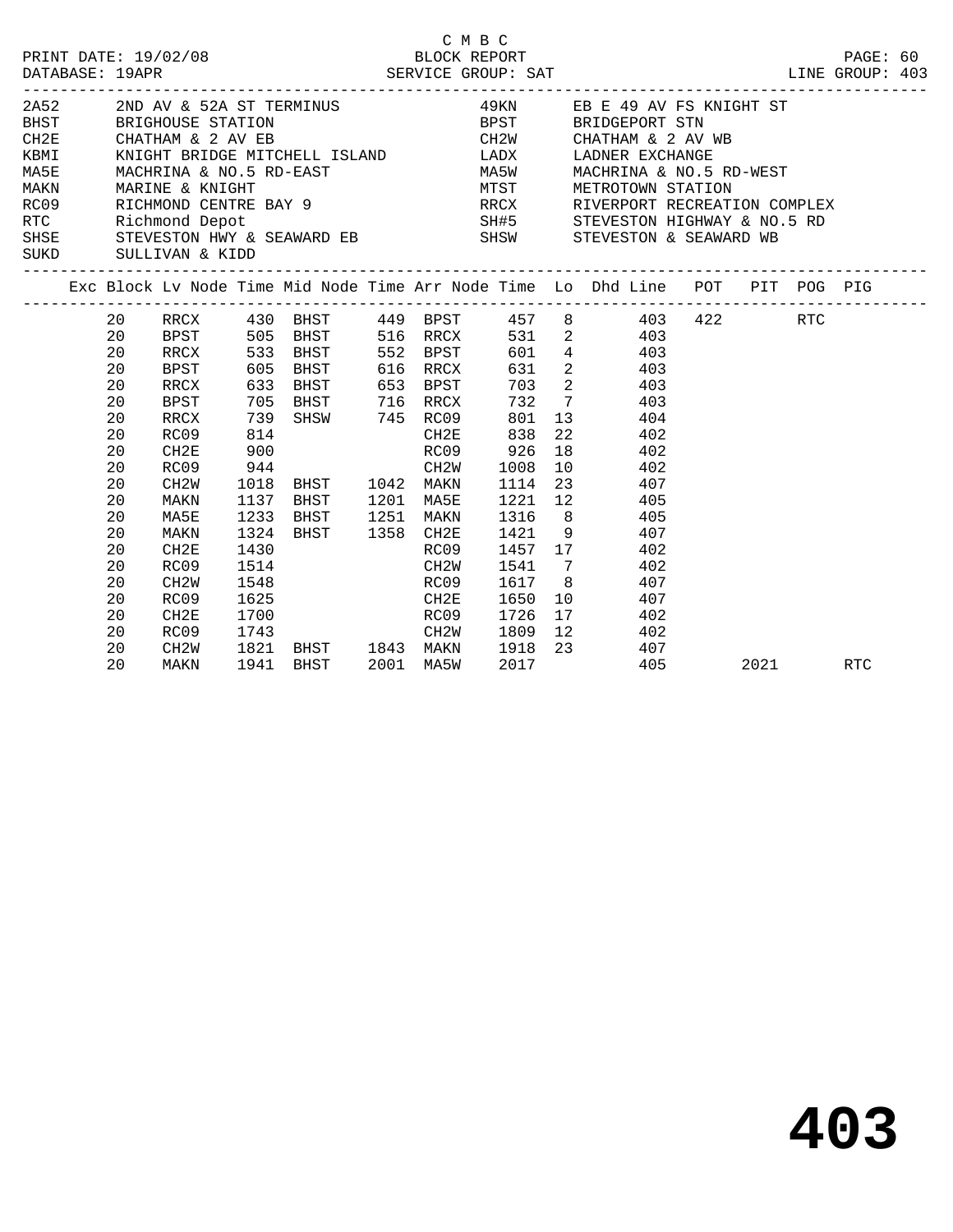#### C M B C<br>BLOCK REPORT PRINT DATE: 19/02/08 BLOCK REPORT PAGE: 61 SERVICE GROUP: SAT

|  |          |                              |                   |                     |              |                          |              |                            | Exc Block Lv Node Time Mid Node Time Arr Node Time Lo Dhd Line POT |     |      | PIT POG PIG |                      |
|--|----------|------------------------------|-------------------|---------------------|--------------|--------------------------|--------------|----------------------------|--------------------------------------------------------------------|-----|------|-------------|----------------------|
|  | 21       | RRCX                         |                   | 502 BHST            |              | 521 BPST                 | 529          | 6                          | 403                                                                | 454 |      | <b>RTC</b>  |                      |
|  | 21       | BPST                         |                   | BHST                |              | 546 RRCX                 | 601          | $\overline{4}$             | 403                                                                |     |      |             |                      |
|  | 21       | RRCX                         | 535<br>605<br>605 | BHST                |              | 624 BPST                 | 633          | $\overline{\phantom{a}}$   | 403                                                                |     |      |             |                      |
|  | 21       | BPST                         | 635               | BHST                |              | 646 RRCX                 | 702          | 8 <sup>8</sup>             | 403                                                                |     |      |             |                      |
|  | 21       | RRCX                         | 710               | SHSW                | 715          | RC09                     | 731          | 11                         | 404                                                                |     |      |             |                      |
|  | 21       | RC09                         | 742               | SHSE                | 755          | RRCX                     | 800          | 9                          | 404                                                                |     |      |             |                      |
|  | 21       | RRCX                         | 809               | SHSW                |              | 815 RC09                 | 831          | 13                         | 404                                                                |     |      |             |                      |
|  | 21       | RC09                         | 844               |                     |              | CH2E                     | 908          | 22                         | 402                                                                |     |      |             |                      |
|  | 21       | CH2E                         | 930               |                     |              | RC09                     | 957          | 13                         | 402                                                                |     |      |             |                      |
|  | 21       | RC09                         | 1010              | SHSE 1025 RRCX      |              |                          | 1031         | 8 <sup>8</sup>             | 404                                                                |     |      |             |                      |
|  | 21       | RRCX                         | 1039              | SHSW                |              | 1045 RC09                | 1103         | 11                         | 404                                                                |     |      |             |                      |
|  | 21       | RC09                         | 1114              |                     |              | CH2W                     | 1140         | 8 <sup>8</sup>             | 402                                                                |     |      |             |                      |
|  | 21       | CH <sub>2</sub> W            | 1148              |                     |              | RC09                     | 1216         | 23                         | 407                                                                |     |      |             |                      |
|  | 21       | RC09                         | 1239              | SHSE                |              | 1255 RRCX                | 1302         | $\overline{7}$             | 404                                                                |     |      |             |                      |
|  | 21       | RRCX                         | 1309              | SHSW                |              | 1315 RC09                | 1336         | 15                         | 404                                                                |     |      |             |                      |
|  | 21       | RC09                         | 1351              | 49KN                | 1434         | MTST                     | 1454         | $\overline{7}$             | 430                                                                |     |      |             |                      |
|  | 21       | MTST                         | 1501              | KBMI                | 1523         | RC09                     | 1550         | 17                         | 430                                                                |     |      |             |                      |
|  | 21       | RC09                         | 1607              | SHSE                | 1625         | RRCX                     | 1631         | $6\overline{6}$            | 404                                                                |     |      |             |                      |
|  | 21       | RRCX                         | 1637              | BHST                | 1700         | BPST                     | 1716         | 16                         | 403                                                                |     |      |             |                      |
|  | 21       | <b>BPST</b>                  | 1732              | BHST                | 1748         | RRCX                     | 1809         | 8 <sup>8</sup>             | 403                                                                |     |      |             |                      |
|  | 21       | RRCX                         | 1817              | BHST                | 1838         | BPST                     | 1856         | $5^{\circ}$                | 403                                                                |     |      |             |                      |
|  | 21       | <b>BPST</b>                  | 1901              | BHST                | 1916         | RRCX                     | 1936         | $\overline{\mathbf{3}}$    | 403                                                                |     |      |             |                      |
|  | 21       | RRCX                         | 1939              | SHSW                | 1945         | RC09                     | 2001         | 13                         | 404                                                                |     |      |             |                      |
|  | 21       | RC09                         | 2014              |                     |              | CH2W                     | 2038         | 12                         | 402                                                                |     |      |             |                      |
|  | 21       | CH <sub>2</sub> W            | 2050              | BHST                | 2109         | MAKN                     | 2138         | 24                         | 407                                                                |     |      |             |                      |
|  | 21       | MAKN                         | 2202              | BHST                | 2228         | CH2W                     | 2246         | $\overline{4}$             | 407                                                                |     |      |             |                      |
|  | 21       | CH <sub>2</sub> W            | 2250              | BHST                | 2307         | MAKN                     | 2331         | 13                         | 407                                                                |     |      |             |                      |
|  | 21       | MAKN                         | 2344              | BHST                | 2410         | CH2E                     | 2429         | 16                         | 407                                                                |     |      |             |                      |
|  | 21       | CH2E                         | 2445              |                     |              | RC09                     | 2503         |                            | 402                                                                |     | 2515 |             | <b>RTC</b>           |
|  | 22       | SH#5                         | 514               |                     |              | RC09                     | 531          | 12                         | 404                                                                | 510 |      | RTC         |                      |
|  | 22       | RC09                         | 543               | SHSE                |              | 555 RRCX                 | 600          | 10                         | 404                                                                |     |      |             |                      |
|  | 22       | RRCX                         | 610               | SHSW                |              | 615 RC09                 | 631          | 11                         | 404                                                                |     |      |             |                      |
|  | 22       | RC09                         | 642               | SHSE                | 655          | RRCX                     | 700          | $\overline{\mathbf{3}}$    | 404                                                                |     |      |             |                      |
|  | 22       | RRCX                         | 703               | BHST                | 723          | BPST                     | 733          | $\overline{\phantom{0}}^2$ | 403                                                                |     |      |             |                      |
|  | 22       | <b>BPST</b>                  | 735               | BHST                |              | 747 RRCX                 | 804          | 21                         | 403                                                                |     |      |             |                      |
|  | 22       | RRCX                         | 825               | BHST                |              | 847 BPST                 | 858          | $\overline{4}$             | 403                                                                |     |      |             |                      |
|  | 22       | BPST                         | 902               | BHST                |              | 915 RRCX                 | 934          | 16                         | 403                                                                |     |      |             |                      |
|  | 22       | RRCX                         | 950               | BHST                |              | 1014 BPST                | 1028 19      |                            | 403                                                                |     |      |             |                      |
|  | 22 BPST  |                              |                   | 1047 BHST           |              | 1102 RRCX 1122 13        |              |                            | 403                                                                |     |      |             |                      |
|  | 22<br>22 | <b>RRCX</b>                  | 1135<br>1232      | BHST                | 1159<br>1249 | <b>BPST</b>              | 1215         | 17                         | 403<br>403                                                         |     |      |             |                      |
|  | 22       | <b>BPST</b><br>$\verb!RRCX!$ | 1320              | <b>BHST</b><br>BHST | 1344         | RRCX<br><b>BPST</b>      | 1311<br>1404 | 9<br>13                    | 403                                                                |     |      |             |                      |
|  | 22       | <b>BPST</b>                  | 1417              | BHST                | 1437         | RRCX                     | 1500         | - 6                        | 403                                                                |     |      |             |                      |
|  | 22       | $\verb!RRCX!$                | 1506              | SHSW                | 1515         | RC09                     | 1534         | 17                         | 404                                                                |     |      |             |                      |
|  | 22       | RC09                         | 1551              | 49KN                | 1633         | MTST                     | 1652         | 8                          | 430                                                                |     |      |             |                      |
|  | 22       | MTST                         | 1700              | KBMI                | 1721         | RC09                     | 1749         | 18                         | 430                                                                |     |      |             |                      |
|  | 22       | RC09                         | 1807              | SHSE                | 1825         | RRCX                     | 1831         | 9                          | 404                                                                |     |      |             |                      |
|  | 22       | RRCX                         | 1840              | <b>BHST</b>         | 1900         | <b>BPST</b>              | 1916         | 7                          | 403                                                                |     |      |             |                      |
|  | 22       | <b>BPST</b>                  | 1923              | BHST                | 1938         | RRCX                     | 1958         | 12                         | 403                                                                |     |      |             |                      |
|  | 22       | RRCX                         | 2010              | <b>BHST</b>         | 2030         | <b>BPST</b>              | 2046         | 17                         | 403                                                                |     |      |             |                      |
|  | 22       | <b>BPST</b>                  | 2103              | <b>BHST</b>         | 2116         | $\mathop{\mathrm{RRCX}}$ | 2137         |                            | 403                                                                |     | 2143 |             | $\operatorname{RTC}$ |
|  |          |                              |                   |                     |              |                          |              |                            |                                                                    |     |      |             |                      |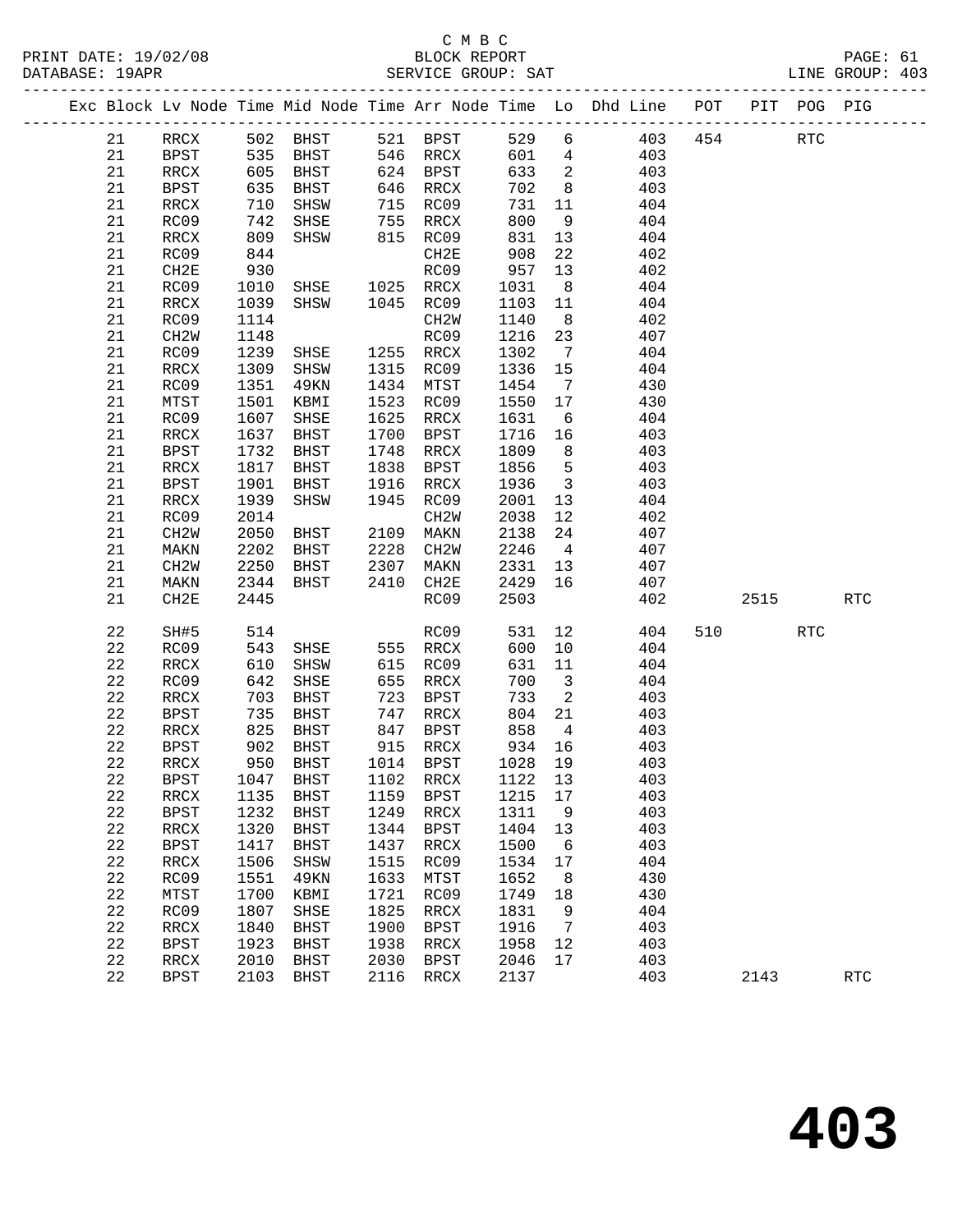### C M B C<br>BLOCK REPORT SERVICE GROUP: SAT

|  |    |                          |            |               |      |           |                                          |                         | Exc Block Lv Node Time Mid Node Time Arr Node Time Lo Dhd Line POT |       | PIT POG PIG |     |  |
|--|----|--------------------------|------------|---------------|------|-----------|------------------------------------------|-------------------------|--------------------------------------------------------------------|-------|-------------|-----|--|
|  | 23 | CH2E                     | 536<br>608 |               |      |           | BHST 553 15<br>CH2E 627 9<br>BHST 653 15 |                         | 553 15 401 522                                                     |       | <b>RTC</b>  |     |  |
|  | 23 | BHST                     |            |               |      |           |                                          |                         | 401                                                                |       |             |     |  |
|  | 23 | CH2E                     | 636        |               |      |           |                                          |                         | 401                                                                |       |             |     |  |
|  | 23 | BHST                     | 708        |               |      | CH2E      | 728                                      | $\overline{4}$          | 401                                                                |       |             |     |  |
|  | 23 | CH2E                     | 732        |               |      | RC09      | 753                                      | 19                      | 402                                                                |       |             |     |  |
|  | 23 | RC09                     | 812<br>839 |               |      |           |                                          | 9                       | 404                                                                |       |             |     |  |
|  | 23 | RRCX                     |            |               |      |           | 830<br>901                               | 9                       | 404                                                                |       |             |     |  |
|  | 23 | RC09                     | 910        | SHSE          |      | 925 RRCX  | 931                                      | $\overline{4}$          | 404                                                                |       |             |     |  |
|  | 23 | RRCX                     | 935        | BHST          |      | 959 BPST  | 1013                                     | 19                      | 403                                                                |       |             |     |  |
|  | 23 | <b>BPST</b>              | 1032       | BHST          |      | 1047 RRCX | 1107                                     | 13                      | 403                                                                |       |             |     |  |
|  | 23 | RRCX                     | 1120       | BHST          |      | 1144 BPST | 1200                                     | 17                      | 403                                                                |       |             |     |  |
|  | 23 | <b>BPST</b>              | 1217       | BHST          |      | 1233 RRCX | 1255                                     | 8 <sup>8</sup>          | 403                                                                |       |             |     |  |
|  | 23 | RRCX                     | 1303       | BHST          | 1327 | BPST      | 1347 15                                  |                         | 403                                                                |       |             |     |  |
|  | 23 | <b>BPST</b>              | 1402       | BHST          | 1422 | RRCX      | 1445                                     | $\overline{4}$          | 403                                                                |       |             |     |  |
|  | 23 | $\mathop{\mathrm{RRCX}}$ | 1449       | BHST          | 1514 | BPST      | 1532                                     | 15                      | 403                                                                |       |             |     |  |
|  | 23 | <b>BPST</b>              | 1547       | BHST          |      | 1607 RRCX | 1630                                     | $7\phantom{0}$          | 403                                                                |       |             |     |  |
|  | 23 | RRCX                     | 1637       | SHSW          | 1645 | RC09      | 1701                                     | 20                      | 404                                                                |       |             |     |  |
|  | 23 | RC09                     | 1721       | 49KN          |      | 1759 MTST | 1815 16                                  |                         | 430                                                                |       |             |     |  |
|  | 23 | MTST                     | 1831       | KBMI          |      | 1850 RC09 | 1913                                     | 8 <sup>8</sup>          | 430                                                                |       |             |     |  |
|  | 23 | RC09                     | 1921       | 49KN          |      | 1955 MTST | 2008 17<br>2105                          |                         | 430                                                                |       |             |     |  |
|  | 23 | MTST                     | 2025       | KBMI          |      | 2043 RC09 | 2105                                     |                         | 430                                                                | 2117  |             | RTC |  |
|  | 24 | SH#5                     | 544        |               |      | RC09      | 601                                      | 9                       | 404                                                                | 540 6 | <b>RTC</b>  |     |  |
|  | 24 | RC09                     | 610        |               |      | CH2E      | 630                                      | $\overline{2}$          | 402                                                                |       |             |     |  |
|  | 24 | CH2E                     | 632        |               |      | RC09      | 652                                      | 20                      | 402                                                                |       |             |     |  |
|  | 24 | RC09                     | 712        | SHSE 725 RRCX |      |           | 730                                      | $\overline{4}$          | 404                                                                |       |             |     |  |
|  | 24 | RRCX                     | 734        | BHST          |      | 754 BPST  | 805                                      | 20 <sub>o</sub>         | 403                                                                |       |             |     |  |
|  | 24 | BPST                     | 825        | BHST          |      | 837 RRCX  | 854                                      | 14                      | 403                                                                |       |             |     |  |
|  | 24 | $\mathop{\mathrm{RRCX}}$ | 908        | BHST          |      | 931 BPST  | 943                                      | 19                      | 403                                                                |       |             |     |  |
|  | 24 | <b>BPST</b>              | 1002       | BHST          |      | 1015 RRCX | 1035                                     | 15                      | 403                                                                |       |             |     |  |
|  | 24 | RRCX                     | 1050       | BHST          |      | 1114 BPST | 1129                                     | 18                      | 403                                                                |       |             |     |  |
|  | 24 | <b>BPST</b>              | 1147       | BHST          | 1203 | RRCX      | 1225                                     | 10                      | 403                                                                |       |             |     |  |
|  | 24 | RRCX                     | 1235       | BHST          | 1259 | BPST      | 1317                                     | 15                      | 403                                                                |       |             |     |  |
|  | 24 | <b>BPST</b>              | 1332       | BHST          | 1349 | RRCX      | 1411                                     | 10                      | 403                                                                |       |             |     |  |
|  | 24 | RRCX                     | 1421       | BHST          | 1446 | BPST      | 1504                                     | 13                      | 403                                                                |       |             |     |  |
|  | 24 | BPST                     | 1517       | BHST          | 1537 | RRCX      | 1600                                     | $7\overline{ }$         | 403                                                                |       |             |     |  |
|  | 24 | RRCX                     | 1607       | BHST          | 1630 | BPST      | 1646 16                                  |                         | 403                                                                |       |             |     |  |
|  | 24 | <b>BPST</b>              | 1702       | BHST          | 1720 | RRCX      | 1741 16                                  |                         | 403                                                                |       |             |     |  |
|  | 24 | RRCX                     | 1757       | BHST          | 1818 | BPST      | 1836                                     | $\overline{\mathbf{3}}$ | 403                                                                |       |             |     |  |

24 BPST 1839 BHST 1855 RRCX 1916 403 1922 RTC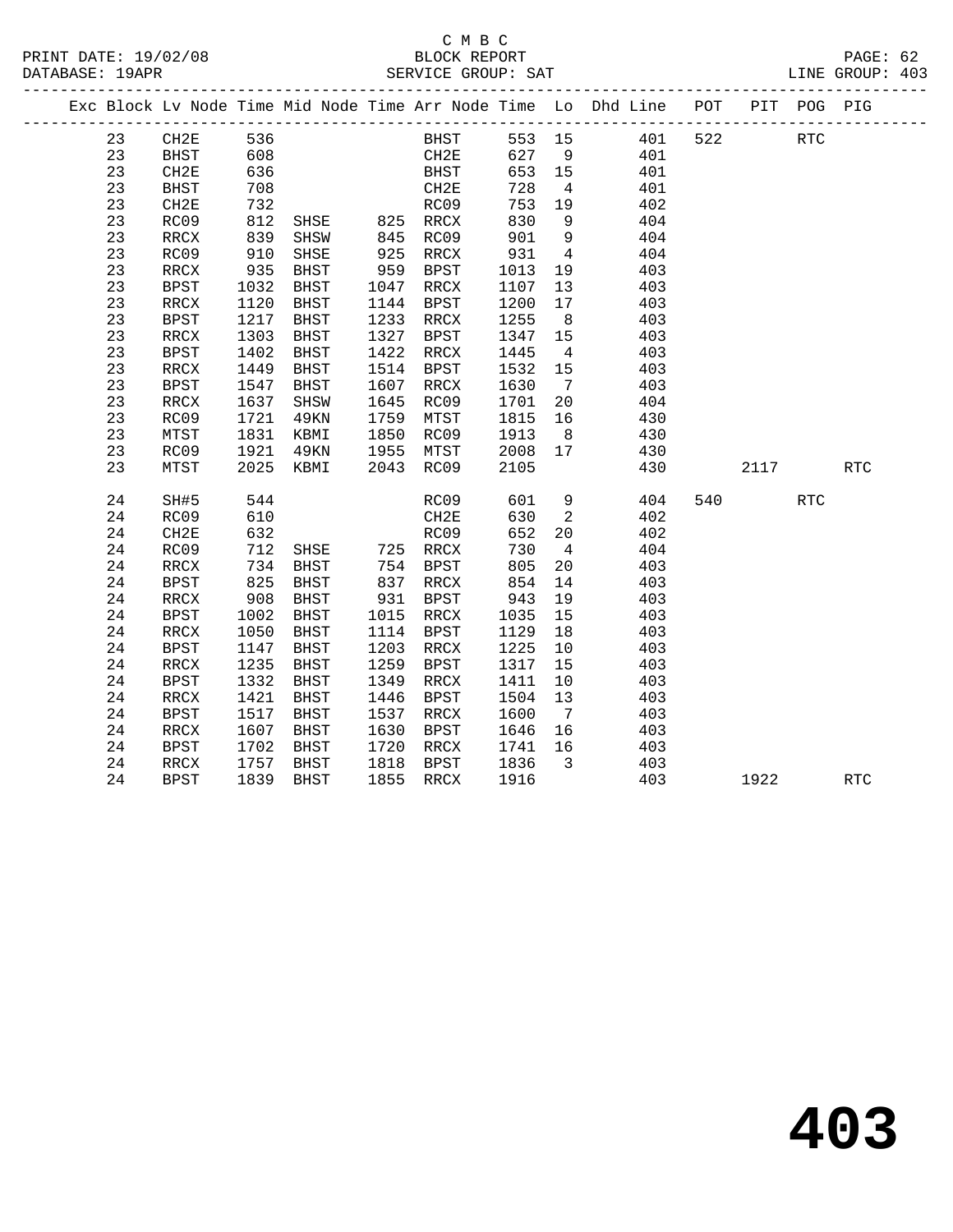|  |          |                          |            |                                  |              |                        |              |                         | Exc Block Lv Node Time Mid Node Time Arr Node Time Lo Dhd Line POT PIT POG PIG |     |         |            |            |
|--|----------|--------------------------|------------|----------------------------------|--------------|------------------------|--------------|-------------------------|--------------------------------------------------------------------------------|-----|---------|------------|------------|
|  | 25       |                          |            |                                  |              |                        |              |                         | RC09 612 SHSE 625 RRCX 630 10 404<br>RRCX 640 SHSW 645 RC09 701 9 404          | 557 |         | RTC        |            |
|  | 25       |                          |            |                                  |              |                        |              |                         |                                                                                |     |         |            |            |
|  | 25       | RC09                     | 710        |                                  |              | CH2W                   | 728 20       |                         | 402                                                                            |     |         |            |            |
|  | 25       | CH2W                     | 748        |                                  |              | RC09                   | 811          | $\overline{4}$          | 407                                                                            |     |         |            |            |
|  | 25       | RC09                     | 815        |                                  |              | CH2W                   | 836          | 12                      | 407                                                                            |     |         |            |            |
|  | 25       | CH2W                     | 848        |                                  |              | RC09                   | 913          | 12                      | 407                                                                            |     |         |            |            |
|  | 25       | RC09                     | 925        |                                  |              | CH2E                   | 948          | 12                      | 407                                                                            |     |         |            |            |
|  | 25       | CH2E                     | 1000       |                                  |              | RC09                   | 1027         | 17                      | 402                                                                            |     |         |            |            |
|  | 25       | RC09                     | 1044       |                                  |              | CH2W                   | 1108         | 10                      | 402                                                                            |     |         |            |            |
|  | 25       | CH2W                     |            | 1044 CH2W<br>1118 BHST 1143 MAKN |              |                        | 1218         | 17                      | 407                                                                            |     |         |            |            |
|  | 25       | MAKN                     | 1235       | BHST 1301 MA5E                   |              |                        | 1323         | 10                      | 405                                                                            |     |         |            |            |
|  | 25       | MA5E                     | 1333       | BHST                             |              | 1351 MAKN              | 1418         | $6\overline{6}$         | 405                                                                            |     |         |            |            |
|  | 25       | MAKN                     | 1424       | BHST                             |              | 1458 CH2E              | 1521         | 9                       | 407                                                                            |     |         |            |            |
|  | 25       | CH2E                     | 1530       |                                  |              | RC09                   | 1557         | 17                      | 402                                                                            |     |         |            |            |
|  | 25       | RC09                     | 1614       |                                  |              | CH2W                   | 1642         | 6                       | 402                                                                            |     |         |            |            |
|  | 25       | CH2W                     | 1648       |                                  |              | RC09                   | 1714         | 11                      | 407                                                                            |     |         |            |            |
|  | 25       | RC09                     | 1725       |                                  |              | CH2E                   | 1750         | 12                      | 407                                                                            |     |         |            |            |
|  | 25       | CH2E                     | 1802       |                                  |              | RC09                   | 1828         | 15                      | 402                                                                            |     |         |            |            |
|  | 25       | RC09                     | 1843       |                                  |              | CH2E                   | 1911         | 21                      | 402                                                                            |     |         |            |            |
|  | 25       | CH2E                     | 1932       |                                  |              | RC09                   | 1954         | 16                      | 402                                                                            |     |         |            |            |
|  | 25       | RC09                     | 2010       |                                  |              |                        | 2030         | 12                      | 404                                                                            |     |         |            |            |
|  | 25       | $\mathop{\mathrm{RRCX}}$ | 2042       | BHST                             |              | 2102 BPST              | 2116         | 17                      | 403                                                                            |     |         |            |            |
|  | 25       | <b>BPST</b>              | 2133       | BHST                             |              | 2146 RRCX              | 2207         | 9                       | 403                                                                            |     |         |            |            |
|  | 25       | RRCX                     | 2216       | BHST                             |              | 2236 BPST              | 2246         | 14                      | 403                                                                            |     |         |            |            |
|  | 25       | <b>BPST</b>              | 2300       | BHST                             |              | 2312 RRCX              | 2331         | $6\overline{6}$         | 403                                                                            |     |         |            |            |
|  | 25       | RRCX                     | 2337       | BHST                             |              | 2356 BPST              | 2406         | $\overline{\mathbf{3}}$ | 403                                                                            |     |         |            |            |
|  | 25       | BPST                     | 2409       | BHST                             |              | 2420 RRCX              | 2438         | $\overline{4}$          | 403                                                                            |     |         |            |            |
|  | 25       | RRCX                     | 2442       | BHST                             | 2459         | BPST                   | 2508         | $\overline{4}$          | 403                                                                            |     |         |            |            |
|  | 25       | BPST                     | 2512       | BHST                             |              | 2522 RRCX              | 2539         | $\overline{4}$          | 403                                                                            |     |         |            |            |
|  | 25       | RRCX                     | 2543       |                                  |              | SH#5                   | 2547         |                         | 403                                                                            |     | 2550    |            | <b>RTC</b> |
|  | 26       | BHST                     | 621        | BHST                             |              | 621 MAKN               | 641          | $\overline{2}$          | 405                                                                            |     | 606 100 | <b>RTC</b> |            |
|  | 26       | MAKN                     | 643        | BHST                             |              | 702 MA5E               | 720          | 21                      | 405                                                                            |     |         |            |            |
|  | 26       | MA5E                     | 741<br>822 | BHST                             | 756          | MAKN                   |              | 8 <sup>8</sup>          | 405                                                                            |     |         |            |            |
|  | 26       | MAKN                     |            | BHST                             |              | 848 CH2W               | $8 + 907$    | 11                      | 407                                                                            |     |         |            |            |
|  | 26       | CH2W                     | 918        | BHST                             |              | 940 MAKN               | 1011         | 26                      | 407                                                                            |     |         |            |            |
|  | 26       | MAKN                     | 1037       | BHST                             |              | 1101 MA5E              | 1121         | 12                      | 405                                                                            |     |         |            |            |
|  | 26       | MA5E                     | 1133       | BHST                             |              | 1151 MAKN<br>1258 CH2E | 1214 12      |                         | 405                                                                            |     |         |            |            |
|  | 26       | MAKN                     |            | 1226 BHST                        |              |                        | 1320 10      |                         | 407                                                                            |     |         |            |            |
|  | 26       | CH2E                     |            | 1330 RC09 1357 17                |              |                        |              |                         | 402                                                                            |     |         |            |            |
|  | 26       | RC09                     | 1414       |                                  |              | CH <sub>2</sub> M      | 1441         | 7                       | 402                                                                            |     |         |            |            |
|  | 26       | CH <sub>2</sub> M        | 1448       |                                  |              | RC09                   | 1517         | 8                       | 407                                                                            |     |         |            |            |
|  | 26       | RC09                     | 1525       |                                  |              | CH2E                   | 1551         | 9                       | 407<br>402                                                                     |     |         |            |            |
|  | 26<br>26 | CH <sub>2E</sub>         | 1600       |                                  |              | RC09                   | 1628         | 16<br>6                 |                                                                                |     |         |            |            |
|  |          | RC09                     | 1644       |                                  |              | CH <sub>2</sub> M      | 1712         |                         | 402                                                                            |     |         |            |            |
|  | 26<br>26 | CH <sub>2</sub> M        | 1718       | BHST                             | 1740<br>1901 | MAKN                   | 1818         | 19<br>12                | 407<br>405                                                                     |     |         |            |            |
|  | 26       | MAKN<br>MA5W             | 1837       | BHST<br>1929 BHST                | 1951         | MA5W<br>MAKN           | 1917<br>2012 |                         | 405                                                                            |     | 2025    |            | <b>RTC</b> |
|  |          |                          |            |                                  |              |                        |              |                         |                                                                                |     |         |            |            |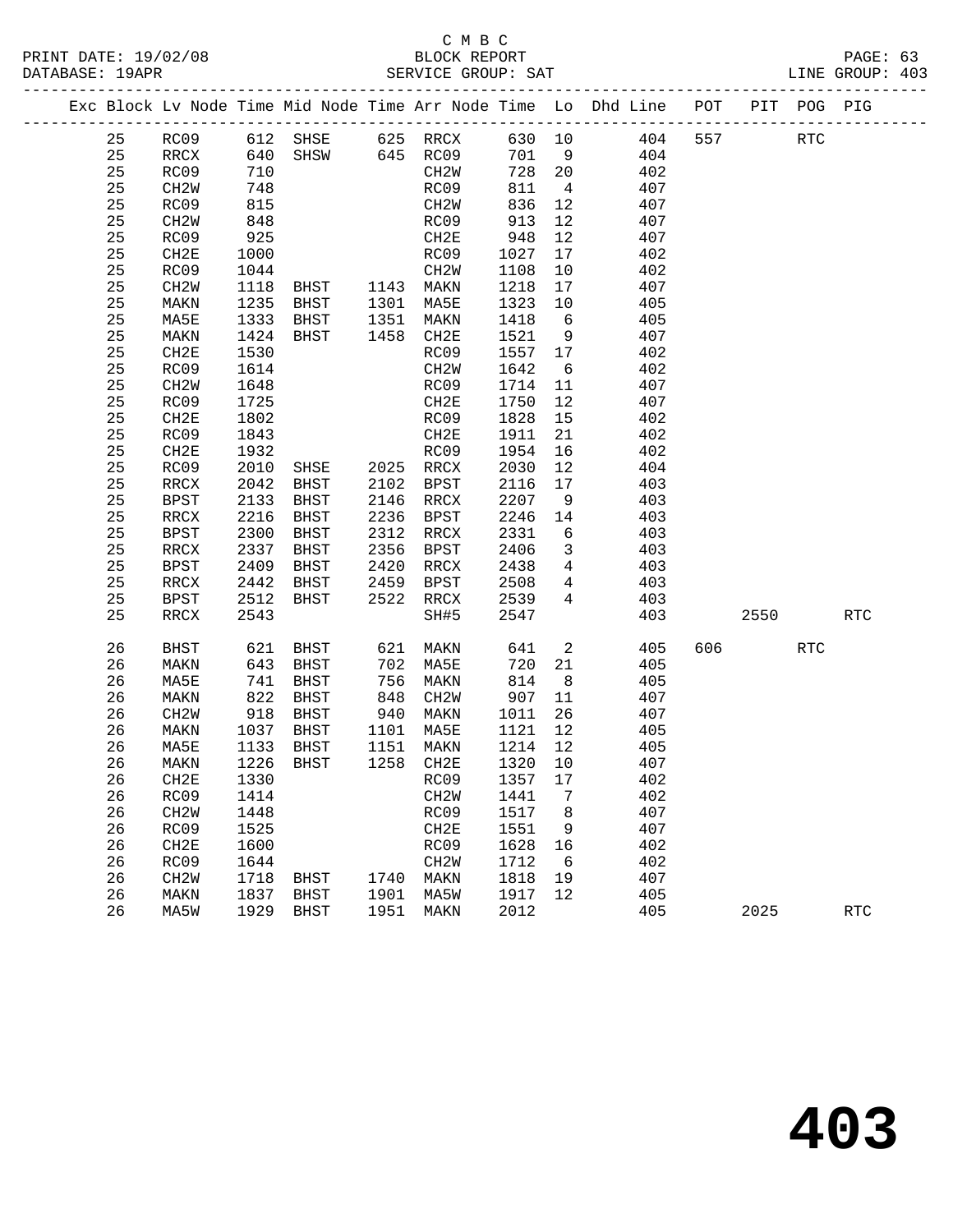### C M B C PRINT DATE: 19/02/08 BLOCK REPORT BAGES BLOCK REPORT BATABASE: 19APR

|          |                   |              |                                                                          |              |                   |         |                | Exc Block Lv Node Time Mid Node Time Arr Node Time Lo Dhd Line POT PIT POG PIG              |          |            |                      |  |
|----------|-------------------|--------------|--------------------------------------------------------------------------|--------------|-------------------|---------|----------------|---------------------------------------------------------------------------------------------|----------|------------|----------------------|--|
|          | 27 RC09 622       |              |                                                                          |              |                   |         |                | CH2W 642 8 407 607 RTC                                                                      |          |            |                      |  |
| 27       | CH2W              | 650          |                                                                          |              |                   |         |                | RC09 713 8 407                                                                              |          |            |                      |  |
| 27       | RC09              |              |                                                                          |              |                   |         |                | 721 49KN 749 MTST 802 24 430                                                                |          |            |                      |  |
| 27       | MTST              |              | 826 KBMI 845 RC09<br>921 49KN 954 MTST<br>1024 KBMI 1047 RC09            |              |                   | 908     |                | $\frac{13}{12}$ 430                                                                         |          |            |                      |  |
| 27       | RC09              |              |                                                                          |              |                   | 1008 16 |                | 430                                                                                         |          |            |                      |  |
| 27       | MTST              |              |                                                                          |              |                   | 1112    |                | $\frac{150}{9}$ 430                                                                         |          |            |                      |  |
| 27       | RC09              | 1121         | 49KN                                                                     |              | 1156 MTST         |         |                | 1214 9 430                                                                                  |          |            |                      |  |
| 27       | MTST              | 1223         | KBMI 1246 RC09                                                           |              |                   |         |                | $\begin{array}{cccc} 1316 & 9 & & 430 \\ 1351 & 9 & & 407 \\ 1427 & 17 & & 402 \end{array}$ |          |            |                      |  |
| 27       | RC09              | 1325         |                                                                          |              | CH2E              |         |                |                                                                                             |          |            |                      |  |
| 27       | CH2E              | 1400         |                                                                          |              | RC09              |         |                |                                                                                             |          |            |                      |  |
| 27       | RC09              | 1444         | CH <sub>2W</sub><br>CH <sub>2W</sub><br>BHST 1542 MAKN<br>BHST 1701 MA5W |              |                   |         |                | 1511 7 402                                                                                  |          |            |                      |  |
| 27       | CH2W              | 1518         |                                                                          |              |                   |         |                | 1621 14 407                                                                                 |          |            |                      |  |
| 27       | MAKN              | 1635         |                                                                          |              |                   | 1719 9  |                | 405                                                                                         |          |            |                      |  |
| 27       | MA5W              | 1728         | BHST                                                                     |              | 1751 MAKN         |         |                | $1814$ 14 $405$                                                                             |          |            |                      |  |
| 27       | MAKN              | 1828         | <b>BHST</b>                                                              | 1858         | CH2W              |         |                | 1917 4 407                                                                                  |          |            |                      |  |
| 27       | CH2W              | 1921         |                                                                          |              |                   |         |                | 2012 19 407                                                                                 |          |            |                      |  |
| 27       | MAKN              | 2031         | BHST 1941 MAKN<br>BHST 2058 CH2E                                         |              |                   |         |                | 2118 14 407                                                                                 |          |            |                      |  |
| 27       | CH2E              | 2132         |                                                                          |              | RC09              | 2152    |                | 402                                                                                         | 2204 RTC |            |                      |  |
| 28       | RC09              | 651          | 49KN 719 MTST                                                            |              |                   | 732     |                | 25 430                                                                                      | 636 8    | <b>RTC</b> |                      |  |
| 28       | MTST              | 757<br>851   | KBMI 815 RC09                                                            |              |                   |         |                | 838 13 430<br>937 16 430                                                                    |          |            |                      |  |
| 28       | RC09              |              | 49KN                                                                     |              | 924 MTST          |         |                |                                                                                             |          |            |                      |  |
| 28       | MTST              | 953          | KBMI                                                                     |              | 1013 RC09         |         |                | 1039 12 430                                                                                 |          |            |                      |  |
| 28       | RC09              | 1051         | 49KN                                                                     |              | 1125 MTST         |         |                | 1141 14 430                                                                                 |          |            |                      |  |
| 28       | MTST              | 1155         | KBMI                                                                     |              | 1218 RC09         | 1245    |                | $24$ $430$                                                                                  |          |            |                      |  |
| 28       | RC09              | 1309         | SHSE                                                                     |              | 1325 RRCX         | 1332 7  |                | 404                                                                                         |          |            |                      |  |
| 28       | RRCX              | 1339         | SHSW                                                                     | 1345         | RC09              |         |                | 1406 15 404                                                                                 |          |            |                      |  |
| 28       | RC09              | 1421         | 49KN                                                                     | 1504         | MTST              |         |                | 1524 5 430                                                                                  |          |            |                      |  |
| 28       | MTST              | 1529         | KBMI                                                                     | 1551         | RC09              |         |                | 1620 17 430                                                                                 |          |            |                      |  |
| 28       | RC09              | 1637         | SHSE                                                                     | 1655         | RRCX              | 1701 6  |                | 404                                                                                         |          |            |                      |  |
| 28       | RRCX              | 1707         | SHSW                                                                     |              | 1715 RC09         | 1731    |                | 20 404                                                                                      |          |            |                      |  |
| 28       | RC09              | 1751         | 49KN                                                                     |              | 1827 MTST         |         |                | 1843 16 430                                                                                 |          |            |                      |  |
| 28       | MTST              | 1859         | KBMI                                                                     |              | 1918 RC09         |         |                | 1941 12 430                                                                                 |          |            |                      |  |
| 28       | RC09              | 1953         | 49KN                                                                     |              | 2026 MTST         |         |                | 2039 16 430<br>2135 430                                                                     |          |            |                      |  |
| 28       | MTST              | 2055         | KBMI                                                                     |              | 2113 RC09         |         |                |                                                                                             | 2147 RTC |            |                      |  |
| 29       | MA5E              |              | 651 BHST 706 MAKN                                                        |              |                   |         |                | 724 17 405 647                                                                              |          | RTC        |                      |  |
|          |                   |              |                                                                          |              |                   |         |                | 29 MAKN 741 BHST 801 MA5E 821 5 405                                                         |          |            |                      |  |
| 29       | MA5E              | 826          | BHST                                                                     | 841          | MAKN              | 902     | 28             | 405                                                                                         |          |            |                      |  |
| 29       | MAKN              | 930          | <b>BHST</b>                                                              | 958          | CH2E              | 1018    | 12             | 407                                                                                         |          |            |                      |  |
| 29       | CH2E              | 1030         |                                                                          |              | RC09              | 1058    | 12             | 402                                                                                         |          |            |                      |  |
| 29       | RC09              | 1110         | SHSE                                                                     | 1125         | RRCX              | 1131    | 8              | 404                                                                                         |          |            |                      |  |
| 29       | RRCX              | 1139         | SHSW                                                                     | 1145         | RC09              | 1203    | 11             | 404                                                                                         |          |            |                      |  |
| 29       | RC09              | 1214         |                                                                          |              | CH <sub>2</sub> W | 1240    | 8              | 402                                                                                         |          |            |                      |  |
| 29       | CH <sub>2</sub> M | 1248         |                                                                          |              | RC09              | 1317    | 21             | 407                                                                                         |          |            |                      |  |
| 29       | RC09              | 1338         | SHSE                                                                     | 1355         | RRCX              | 1402    | $\overline{7}$ | 404                                                                                         |          |            |                      |  |
| 29       | RRCX              | 1409         | SHSW                                                                     | 1415         | RC09              | 1436    | 15             | 404                                                                                         |          |            |                      |  |
| 29       | RC09              | 1451         | 49KN                                                                     | 1535         | MTST              | 1555    | 4              | 430                                                                                         |          |            |                      |  |
| 29       | MTST              | 1559         | KBMI                                                                     | 1621         | RC09              | 1650    | 17             | 430                                                                                         |          |            |                      |  |
| 29<br>29 | RC09              | 1707<br>1739 | SHSE<br><b>BHST</b>                                                      | 1725<br>1800 | $\verb!RRCX!$     | 1731    | 8              | 404<br>403                                                                                  | 1829     |            | $\operatorname{RTC}$ |  |
|          | RRCX              |              |                                                                          |              | <b>BPST</b>       | 1816    |                |                                                                                             |          |            |                      |  |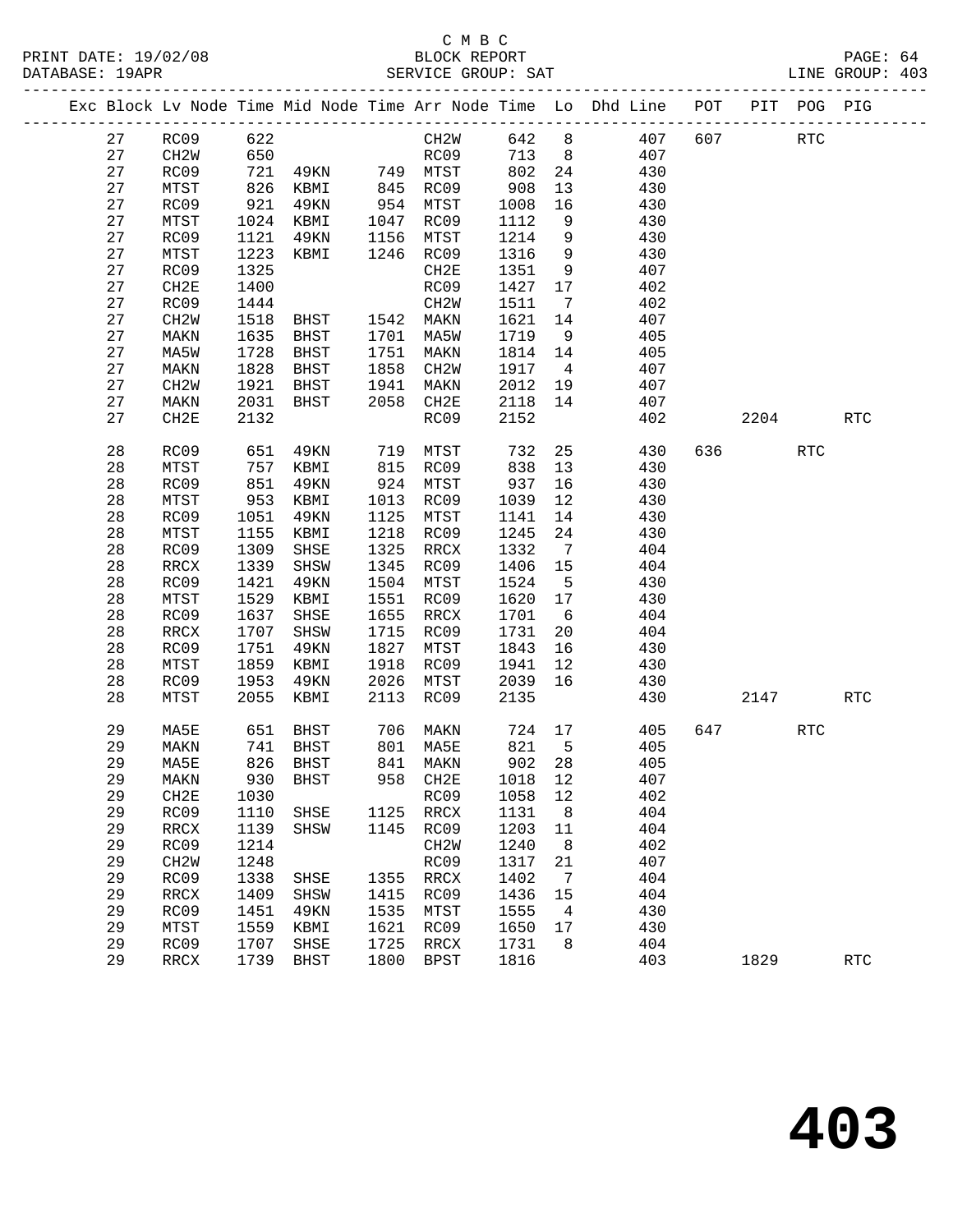|  |          |                   |              |                                            |      |                   |              |                          | Exc Block Lv Node Time Mid Node Time Arr Node Time Lo Dhd Line POT PIT POG PIG |     |            |     |                             |
|--|----------|-------------------|--------------|--------------------------------------------|------|-------------------|--------------|--------------------------|--------------------------------------------------------------------------------|-----|------------|-----|-----------------------------|
|  | 30       |                   |              |                                            |      |                   |              |                          | MTST 725 KBMI 743 RC09 806 15 430<br>RC09 821 49KN 849 MTST 902 20 430         | 655 | <b>RTC</b> |     |                             |
|  | 30       |                   |              |                                            |      |                   |              |                          |                                                                                |     |            |     |                             |
|  | 30       | MTST              |              | 922 KBMI 942 RC09                          |      |                   | 1008         | 13                       | 430                                                                            |     |            |     |                             |
|  | 30       | RC09              | 1021         | 49KN                                       |      | 1055 MTST         | 1110         | 14                       | 430                                                                            |     |            |     |                             |
|  | 30       | MTST              |              | 1124 KBMI                                  |      | 1147 RC09         | 1214         | 11                       | 430                                                                            |     |            |     |                             |
|  | 30       | RC09              | 1225         |                                            |      | CH2E              | 1251         | 9                        | 407                                                                            |     |            |     |                             |
|  | 30       | CH2E              | 1300         |                                            |      | RC09              | 1327         | 17                       | 402                                                                            |     |            |     |                             |
|  | 30       | RC09              | 1344         |                                            |      | CH2W              | 1411         | $\overline{7}$           | 402                                                                            |     |            |     |                             |
|  | 30       | CH2W              |              | 1418 BHST 1442 MAKN<br>1535 BHST 1601 MA5W |      |                   | 1521         | 14                       | 407                                                                            |     |            |     |                             |
|  | 30       | MAKN              |              |                                            |      |                   | 1619         | 8 <sup>8</sup>           | 405                                                                            |     |            |     |                             |
|  | 30       | MA5W              |              | 1627 BHST                                  |      | 1651 MAKN         | 1716         | 8 <sup>8</sup>           | 405                                                                            |     |            |     |                             |
|  | 30       | MAKN              | 1724         | BHST                                       |      | 1758 CH2E         | 1820         | 12                       | 407                                                                            |     |            |     |                             |
|  | 30       | CH2E              | 1832         |                                            |      | RC09              | 1856         | 17                       | 402                                                                            |     |            |     |                             |
|  | 30       | RC09              | 1913         |                                            |      | CH2E              | 1940         | 22                       | 402                                                                            |     |            |     |                             |
|  | 30       | CH2E              | 2002         |                                            |      | RC09              | 2024         | 16                       | 402                                                                            |     |            |     |                             |
|  | 30       | RC09              | 2040         | SHSE                                       |      | 2055 RRCX         | 2100         | 10                       | 404                                                                            |     |            |     |                             |
|  | 30       | RRCX              | 2110         | SHSW                                       |      | 2115 RC09         | 2131         | 13                       | 404                                                                            |     |            |     |                             |
|  | 30       | RC09              | 2144         |                                            |      | CH2W              | 2206         | 14                       | 402                                                                            |     |            |     |                             |
|  | 30       | CH2W              |              | 2220 BHST                                  |      | 2237 MAKN         | 2301         | $\overline{\mathbf{3}}$  | 407                                                                            |     |            |     |                             |
|  | 30       | MAKN              | 2304         | BHST                                       | 2330 | CH2W              | 2348         | $\overline{\phantom{a}}$ | 407                                                                            |     |            |     |                             |
|  | 30       | CH2W              | 2350         | BHST                                       | 2406 | MAKN              | 2430         | 12                       | 407                                                                            |     |            |     |                             |
|  | 30       | MAKN              | 2442         | BHST                                       |      | 2506 CH2E         | 2524         | $\overline{1}$           | 407                                                                            |     |            |     |                             |
|  | 30       | CH2E              | 2525         |                                            |      | BHST              | 2543         | $\overline{1}$           | 401                                                                            |     | 2615       |     |                             |
|  | 30       | BHST              | 2544         |                                            |      | CH2E              | 2604         |                          | 401                                                                            |     |            |     | $\operatorname{RTC}$        |
|  | 31       | MAKN              | 713          | BHST                                       |      | 738 CH2E          | 757          |                          | $\overline{\mathbf{3}}$<br>407                                                 |     | 657        | RTC |                             |
|  | 31       | CH2E              | 800          |                                            |      | RC09              | 823          | 17                       | 402                                                                            |     |            |     |                             |
|  | 31       | RC09              | 840          | SHSE                                       |      | 855 RRCX          | 901          | 8                        | 404                                                                            |     |            |     |                             |
|  | 31       | RRCX              | 909          | SHSW                                       |      | 915 RC09          | 933          | $7\phantom{.0}$          | 404                                                                            |     |            |     |                             |
|  | 31       | RC09              | 940          | SHSE                                       |      | 955 RRCX          | 1001         | 8 <sup>8</sup>           | 404                                                                            |     |            |     |                             |
|  | 31       | RRCX              | 1009         | SHSW                                       |      | 1015 RC09         | 1033         | $\overline{7}$           | 404                                                                            |     |            |     |                             |
|  | 31       | RC09              | 1040         | SHSE                                       | 1055 | RRCX              | 1101         | 8 <sup>8</sup>           | 404                                                                            |     |            |     |                             |
|  | 31       | RRCX              | 1109         | SHSW                                       | 1115 | RC09              | 1133         | 11                       | 404                                                                            |     |            |     |                             |
|  | 31       | RC09              | 1144         |                                            |      | CH2W              | 1210         | 8 <sup>8</sup>           | 402                                                                            |     |            |     |                             |
|  | 31       | CH2W              | 1218         | BHST                                       |      | 1243 MAKN         | 1318         | 17                       | 407                                                                            |     |            |     |                             |
|  | 31       | MAKN              | 1335         | BHST                                       |      | 1401 MA5E         | 1423         | 9                        | 405                                                                            |     |            |     |                             |
|  | 31<br>31 | MA5E<br>MAKN      | 1432<br>1523 | BHST                                       | 1451 | MAKN<br>1558 CH2E | 1518<br>1620 | $5^{\circ}$<br>10        | 405<br>407                                                                     |     |            |     |                             |
|  | 31       | CH2E              | 1630         | BHST                                       |      | RC09              | 1658         | 16                       | 402                                                                            |     |            |     |                             |
|  |          | 31 RC09 1714      |              |                                            |      | CH2W 1741 7       |              |                          | 402                                                                            |     |            |     |                             |
|  | 31       | CH <sub>2</sub> M | 1748         |                                            |      | RC09              | 1813 12      |                          | 407                                                                            |     |            |     |                             |
|  | 31       | RC09              | 1825         |                                            |      | CH2W              | 1849         | 2                        | 407                                                                            |     |            |     |                             |
|  | 31       | CH <sub>2</sub> M | 1851         |                                            |      | RC09              | 1916         | 9                        | 407                                                                            |     |            |     |                             |
|  | 31       | RC09              | 1925         |                                            |      | CH2W              | 1947         | $\overline{4}$           | 407                                                                            |     |            |     |                             |
|  | 31       | CH <sub>2</sub> W | 1951         | BHST                                       | 2011 | MAKN              | 2042         | 20                       | 407                                                                            |     |            |     |                             |
|  | 31       | MAKN              | 2102         | BHST                                       | 2128 | CH2E              | 2148         | 14                       | 407                                                                            |     |            |     |                             |
|  | 31       | CH2E              | 2202         |                                            |      | RC09              | 2221         | $\overline{4}$           | 402                                                                            |     |            |     |                             |
|  | 31       | RC09              | 2225         | SHSE                                       | 2240 | RRCX              | 2245         | 15                       | 404                                                                            |     |            |     |                             |
|  | 31       | RRCX              | 2300         | SHSW                                       | 2305 | RC09              | 2319         | $6\overline{6}$          | 404                                                                            |     |            |     |                             |
|  | 31       | RC09              | 2325         | SHSE                                       | 2340 | RRCX              | 2345         | 15                       | 404                                                                            |     |            |     |                             |
|  | 31       | RRCX              | 2400         | SHSW                                       | 2405 | RC09              | 2419         | 6                        | 404                                                                            |     |            |     |                             |
|  | 31       | RC09              | 2425         | SHSE                                       | 2438 | RRCX              | 2443         |                          | 404                                                                            |     | 2449       |     | $\mathop{\rm RTC}\nolimits$ |
|  |          |                   |              |                                            |      |                   |              |                          |                                                                                |     |            |     |                             |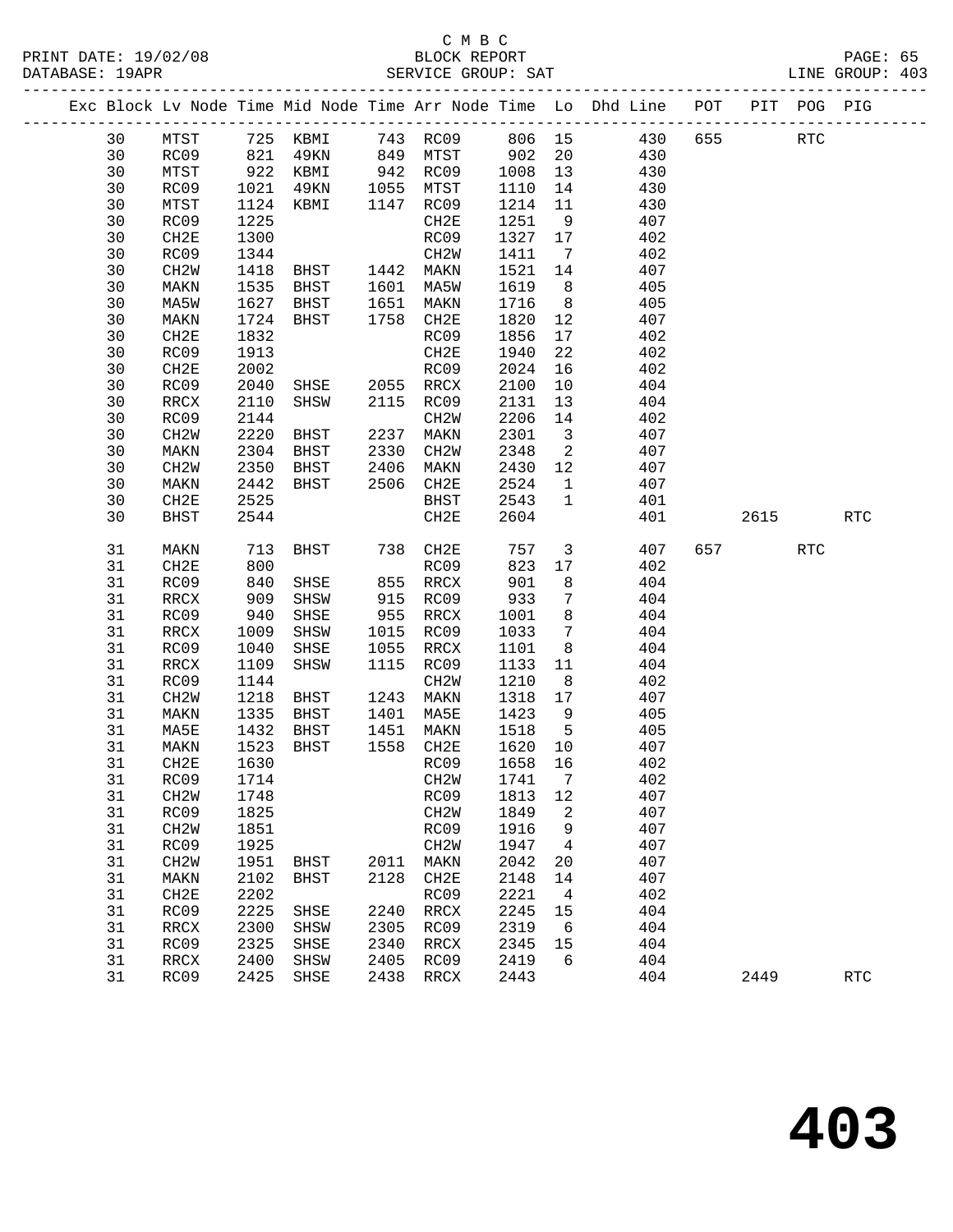|  |    |                   |      | Exc Block Lv Node Time Mid Node Time Arr Node Time Lo Dhd Line POT PIT POG PIG                                               |      |           |          |                         |     |            |            |            |
|--|----|-------------------|------|------------------------------------------------------------------------------------------------------------------------------|------|-----------|----------|-------------------------|-----|------------|------------|------------|
|  | 32 | CH2W              |      | 720 BHST      740   MAKN        805     6           407     706<br>811   BHST       831   MA5E        853   11           405 |      |           |          |                         |     | <b>RTC</b> |            |            |
|  | 32 | MAKN              |      |                                                                                                                              |      |           | $853$ 11 |                         |     |            |            |            |
|  | 32 | MA5E              |      | 904 BHST                                                                                                                     |      | 921 MAKN  | 942      | 25                      | 405 |            |            |            |
|  | 32 | MAKN              | 1007 | BHST                                                                                                                         |      | 1031 MA5E | 1051     | 12                      | 405 |            |            |            |
|  | 32 | MA5E              | 1103 | BHST                                                                                                                         |      | 1121 MAKN | 1144     | 21                      | 405 |            |            |            |
|  | 32 | MAKN              | 1205 | BHST                                                                                                                         |      | 1231 MA5E | 1253     | 10                      | 405 |            |            |            |
|  | 32 | MA5E              | 1303 | BHST                                                                                                                         | 1321 | MAKN      | 1346     | 19                      | 405 |            |            |            |
|  | 32 | MAKN              | 1405 | BHST                                                                                                                         | 1431 | MA5E      | 1455     | $7\overline{ }$         | 405 |            |            |            |
|  | 32 | MA5E              | 1502 | BHST                                                                                                                         | 1521 | MAKN      | 1548     | 17                      | 405 |            |            |            |
|  | 32 | MAKN              | 1605 | BHST                                                                                                                         |      | 1631 MA5W | 1649     | 8 <sup>8</sup>          | 405 |            |            |            |
|  | 32 | MA5W              | 1657 | BHST                                                                                                                         | 1721 | MAKN      | 1746     | 21                      | 405 |            |            |            |
|  | 32 | MAKN              | 1807 | BHST                                                                                                                         | 1831 | MA5W      | 1848     | 10                      | 405 |            |            |            |
|  | 32 | MA5W              | 1858 | BHST                                                                                                                         | 1921 | MAKN      | 1942     | 19                      | 405 |            |            |            |
|  | 32 | MAKN              | 2001 | BHST                                                                                                                         |      | 2028 CH2E | 2048     | 14                      | 407 |            |            |            |
|  | 32 | CH2E              | 2102 |                                                                                                                              |      | RC09      | 2122     | 18                      | 402 |            |            |            |
|  | 32 | RC09              | 2140 | SHSE                                                                                                                         |      | 2155 RRCX | 2200 10  |                         | 404 |            |            |            |
|  | 32 | RRCX              | 2210 | SHSW                                                                                                                         |      | 2215 RC09 | 2231     | 13                      | 404 |            |            |            |
|  | 32 | RC09              | 2244 |                                                                                                                              |      | CH2E      | 2306     |                         | 402 | 2317       |            | RTC        |
|  | 33 | RC09              | 742  |                                                                                                                              |      | CH2W      | 800 18   |                         | 402 | 727        | RTC        |            |
|  | 33 | CH <sub>2</sub> W | 818  | BHST 838 MAKN                                                                                                                |      |           | 903      | $5^{\circ}$             | 407 |            |            |            |
|  | 33 | MAKN              | 908  | BHST                                                                                                                         |      | 931 MA5E  | 951 13   |                         | 405 |            |            |            |
|  | 33 | MA5E              | 1004 | BHST                                                                                                                         |      | 1021 MAKN | 1044     | 23                      | 405 |            |            |            |
|  | 33 | MAKN              | 1107 | BHST                                                                                                                         |      | 1131 MA5E | 1151     | 12                      | 405 |            |            |            |
|  | 33 | MA5E              | 1203 | BHST                                                                                                                         |      | 1221 MAKN | 1246     | 19                      | 405 |            |            |            |
|  | 33 | MAKN              | 1305 | BHST                                                                                                                         |      | 1331 MA5E | 1353     | 9                       | 405 |            |            |            |
|  | 33 | MA5E              | 1402 | BHST                                                                                                                         | 1421 | MAKN      | 1448     | 17                      | 405 |            |            |            |
|  | 33 | MAKN              | 1505 | BHST                                                                                                                         | 1531 | MA5W      | 1549     | 8 <sup>8</sup>          | 405 |            |            |            |
|  | 33 | MA5W              | 1557 | BHST                                                                                                                         | 1621 | MAKN      | 1646     | 19                      | 405 |            |            |            |
|  | 33 | MAKN              | 1705 | BHST                                                                                                                         | 1731 | MA5W      | 1749     | 9                       | 405 |            |            |            |
|  | 33 | MA5W              | 1758 | BHST                                                                                                                         | 1821 | MAKN      | 1844     | 25                      | 405 |            |            |            |
|  | 33 | MAKN              | 1909 | BHST                                                                                                                         | 1931 | MA5W      | 1947     | $\overline{7}$          | 405 |            |            |            |
|  | 33 | MA5W              | 1954 | BHST                                                                                                                         | 2016 | MAKN      | 2037     | $\overline{\mathbf{3}}$ | 405 |            |            |            |
|  | 33 | MAKN              | 2040 |                                                                                                                              |      | BHST      | 2100     | 10                      | 405 |            |            |            |
|  | 33 | BHST              | 2110 | BHST                                                                                                                         |      | 2110 MAKN | 2129     | 13                      | 405 |            |            |            |
|  | 33 | MAKN              | 2142 |                                                                                                                              |      | BHST      | 2200     | 10                      | 405 |            |            |            |
|  | 33 | BHST              | 2210 | BHST                                                                                                                         |      | 2210 MAKN | 2229     | 16                      | 405 |            |            |            |
|  | 33 | MAKN              | 2245 |                                                                                                                              |      | BHST      | 2303     | $\overline{7}$          | 405 |            |            |            |
|  | 33 | BHST              | 2310 | BHST                                                                                                                         |      | 2310 MAKN | 2329 21  |                         | 405 |            |            |            |
|  | 33 | MAKN              |      | 2350 BHST 2408 2 10 405                                                                                                      |      |           |          |                         |     |            |            |            |
|  | 33 | <b>BPST</b>       | 2420 | LADX                                                                                                                         | 2437 | 2A52      | 2502     | 2                       | 601 |            |            |            |
|  | 33 | 2A52              | 2504 | LADX                                                                                                                         | 2529 | BPST      | 2547     | 2                       | 601 |            |            |            |
|  | 33 | <b>BPST</b>       | 2549 | J&N3                                                                                                                         |      | SUKD      | 2644     |                         | 351 | 2710       |            | <b>RTC</b> |
|  | 34 | RC09              | 751  | 49KN                                                                                                                         | 819  | MTST      | 832      | 23                      | 430 | 736        | <b>RTC</b> |            |
|  | 34 | MTST              | 855  | KBMI                                                                                                                         | 915  | RC09      | 938      | 13                      | 430 |            |            |            |
|  | 34 | RC09              | 951  | 49KN                                                                                                                         | 1024 | MTST      | 1039     | 14                      | 430 |            |            |            |
|  | 34 | MTST              | 1053 | KBMI                                                                                                                         | 1116 | RC09      | 1142     | 9                       | 430 |            |            |            |
|  | 34 | RC09              | 1151 | 49KN                                                                                                                         | 1229 | MTST      | 1247     | 7                       | 430 |            |            |            |
|  | 34 | MTST              | 1254 | KBMI                                                                                                                         | 1317 | RC09      | 1347     | 21                      | 430 |            |            |            |
|  | 34 | RC09              | 1408 | SHSE                                                                                                                         | 1425 | RRCX      | 1432     | $\overline{4}$          | 404 |            |            |            |
|  | 34 | RRCX              | 1436 | SHSW                                                                                                                         | 1445 | RC09      | 1506     | 15                      | 404 |            |            |            |
|  | 34 | RC09              | 1521 | 49KN                                                                                                                         | 1603 | MTST      | 1622     | $\overline{7}$          | 430 |            |            |            |
|  | 34 | MTST              | 1629 | KBMI                                                                                                                         | 1651 | RC09      | 1719     | 18                      | 430 |            |            |            |
|  | 34 | RC09              | 1737 | SHSE                                                                                                                         | 1755 | RRCX      | 1801     |                         | 404 | 1807       |            | <b>RTC</b> |
|  |    |                   |      |                                                                                                                              |      |           |          |                         |     |            |            |            |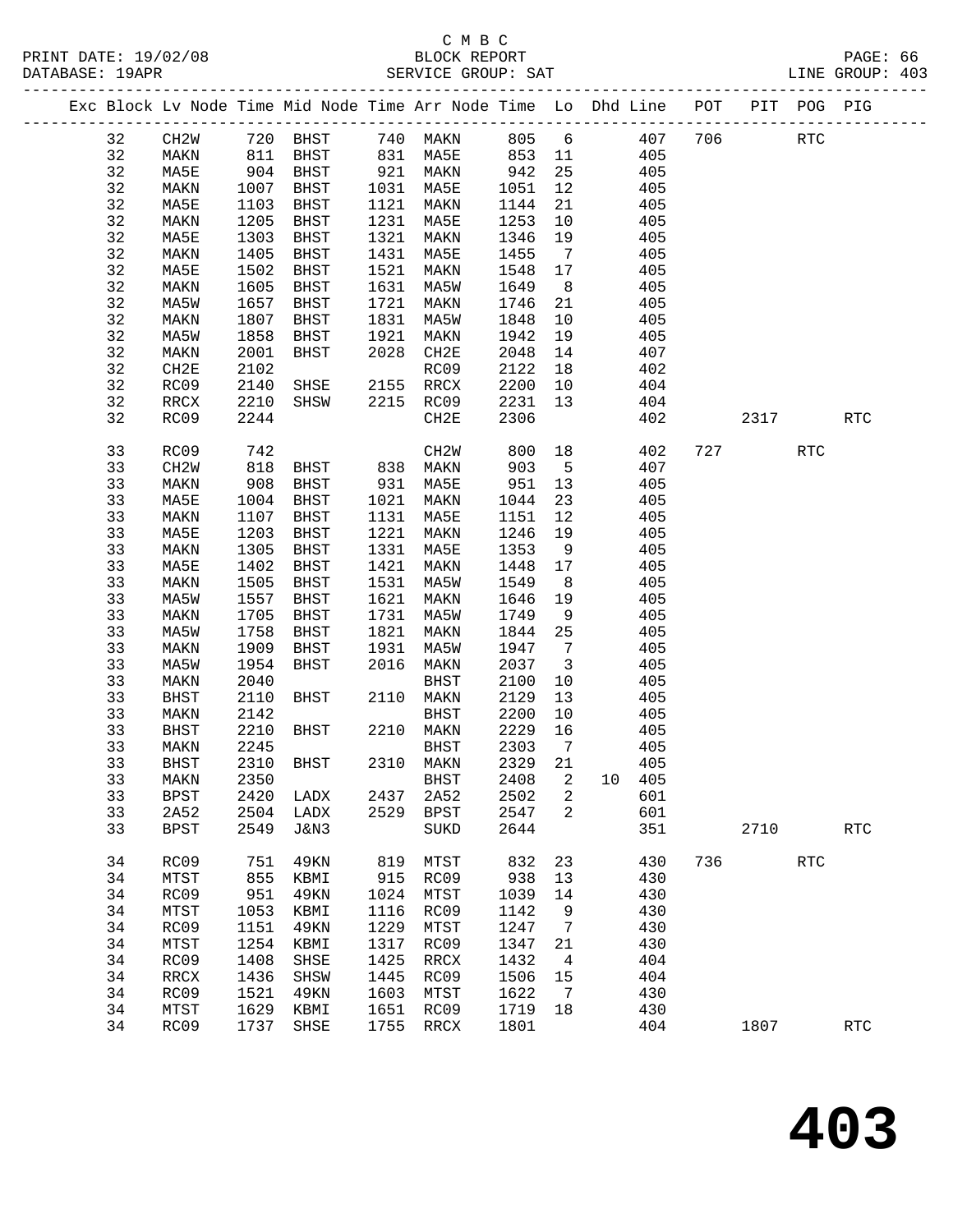|  |          |                   |              |             |              |                      |         |                | Exc Block Lv Node Time Mid Node Time Arr Node Time Lo Dhd Line POT PIT POG PIG |     |        |            |                      |
|--|----------|-------------------|--------------|-------------|--------------|----------------------|---------|----------------|--------------------------------------------------------------------------------|-----|--------|------------|----------------------|
|  | 35       | BPST              |              | 805 BHST    |              | 817 RRCX             | 834     | 5              | 403                                                                            | 745 |        | RTC        |                      |
|  | 35       | RRCX              | 839<br>917   | BHST        |              | 901 BPST<br>930 RRCX | 913     | $\overline{4}$ | 403                                                                            |     |        |            |                      |
|  | 35       | BPST              |              | BHST        |              |                      | 949     | 16             | 403                                                                            |     |        |            |                      |
|  | 35       | RRCX              | 1005         | BHST        |              | 1029 BPST            | 1043    | 19             | 403                                                                            |     |        |            |                      |
|  | 35       | BPST              | 1102         | BHST        | 1117         | RRCX                 | 1138    | 10             | 403                                                                            |     |        |            |                      |
|  | 35       | RRCX              | 1148         | BHST        | 1212         | BPST                 | 1230    | 17             | 403                                                                            |     |        |            |                      |
|  | 35       | <b>BPST</b>       | 1247         | BHST        | 1304         | RRCX                 | 1326    | 9              | 403                                                                            |     |        |            |                      |
|  | 35       | $\verb!RRCX!$     | 1335         | BHST        | 1359         | <b>BPST</b>          | 1419    | 13             | 403                                                                            |     |        |            |                      |
|  | 35       | BPST              | 1432         | BHST        | 1452         | RRCX                 | 1515    | $5^{\circ}$    | 403                                                                            |     |        |            |                      |
|  | 35       | RRCX              | 1520         | BHST        | 1545         | BPST                 | 1603    | 14             | 403                                                                            |     |        |            |                      |
|  | 35       | <b>BPST</b>       | 1617         | BHST        | 1635         | RRCX                 | 1658    | 10             | 403                                                                            |     |        |            |                      |
|  | 35       | $\verb!RRCX!$     | 1708         | BHST        | 1730         | BPST                 | 1746    | 16             | 403                                                                            |     |        |            |                      |
|  | 35       | BPST              | 1802         | BHST        | 1818         | RRCX                 | 1839    | 21             | 403                                                                            |     |        |            |                      |
|  | 35       | $\verb!RRCX!$     | 1900         | BHST        | 1920         | BPST                 | 1936    | $\overline{7}$ | 403                                                                            |     |        |            |                      |
|  | 35       | <b>BPST</b>       | 1943         | BHST        | 1957         | RRCX                 | 2018    | 21             | 403                                                                            |     |        |            |                      |
|  | 35       | RRCX              | 2039         | SHSW        | 2045         | RC09                 | 2101    | 13             | 404                                                                            |     |        |            |                      |
|  | 35       | RC09              | 2114         |             |              | CH2W                 | 2136    | 14             | 402                                                                            |     |        |            |                      |
|  | 35       | CH <sub>2</sub> W | 2150         | BHST        | 2209         | MAKN                 | 2238    |                | 407                                                                            |     | 2251   |            | <b>RTC</b>           |
|  | 36       | RRCX              | 804          | BHST        | 826          | BPST                 | 837     | 8 <sup>8</sup> | 403                                                                            |     |        | <b>RTC</b> |                      |
|  | 36       | <b>BPST</b>       | 845          | BHST        | 857          | RRCX                 | 914     | 9              | 403                                                                            |     |        |            |                      |
|  | 36       | RRCX              | 923          | BHST        | 946          | BPST                 | 958     | 19             | 403                                                                            |     |        |            |                      |
|  | 36       | <b>BPST</b>       | 1017         | BHST        | 1030         | RRCX                 | 1050    | 14             | 403                                                                            |     |        |            |                      |
|  | 36       | $\verb!RRCX!$     | 1104         | BHST        | 1128         | BPST                 | 1144    | 18             | 403                                                                            |     |        |            |                      |
|  | 36       | BPST              | 1202         | BHST        | 1218         | RRCX                 | 1240    | 8 <sup>8</sup> | 403                                                                            |     |        |            |                      |
|  | 36       | RRCX              | 1248         | BHST        | 1312         | BPST                 | 1332    | 15             | 403                                                                            |     |        |            |                      |
|  | 36       | <b>BPST</b>       | 1347         | BHST        | 1404         | RRCX                 | 1426    | 10             | 403                                                                            |     |        |            |                      |
|  | 36       | RRCX              | 1436         | BHST        | 1501         | BPST                 | 1519    | 13             | 403                                                                            |     |        |            |                      |
|  | 36       | BPST              | 1532         | BHST        | 1552         | RRCX                 | 1615    | $\overline{7}$ | 403                                                                            |     |        |            |                      |
|  | 36       | RRCX              | 1622         | BHST        | 1645         | BPST                 | 1701    | 16             | 403                                                                            |     |        |            |                      |
|  | 36       | <b>BPST</b>       | 1717         | BHST        | 1735         | RRCX                 | 1756    | 11             | 403                                                                            |     |        |            |                      |
|  | 36       | RRCX              | 1807         | SHSW        | 1815         | RC09                 | 1831    | 20             | 404                                                                            |     |        |            |                      |
|  | 36       | RC09              | 1851         | 49KN        | 1927         | MTST                 | 1941    | 16             | 430                                                                            |     |        |            |                      |
|  | 36       | MTST              | 1957         | KBMI        | 2015         | RC09                 | 2037    | 16             | 430                                                                            |     |        |            |                      |
|  | 36       | RC09              | 2053         | 49KN        | 2126         | MTST                 | 2139    |                | 430                                                                            |     | 2209   |            | <b>RTC</b>           |
|  | 37       | CH2E              | 830          |             |              | RC09                 | 855     | 19             | 402                                                                            |     | 816 70 | RTC        |                      |
|  | 37       | RC09              | 914          |             |              | CH2W                 | 936 12  |                | 402                                                                            |     |        |            |                      |
|  | 37       | CH2W              | 948          |             |              | RC09                 | 1013 12 |                | 407                                                                            |     |        |            |                      |
|  | 37       | RC09              | 1025         |             |              | CH2E 1048 12         |         |                | 407                                                                            |     |        |            |                      |
|  | 37       | CH <sub>2E</sub>  | 1100         |             |              | RC09                 | 1128    | 12             | 402                                                                            |     |        |            |                      |
|  | 37       | RC09              | 1140         | SHSE        | 1155         | RRCX                 | 1201    | 8              | 404                                                                            |     |        |            |                      |
|  | 37       | <b>RRCX</b>       | 1209         | SHSW        | 1215         | RC09                 | 1233    | 18             | 404                                                                            |     |        |            |                      |
|  | 37       | RC09              | 1251         | 49KN        | 1331         | MTST                 | 1351    | 8              | 430                                                                            |     |        |            |                      |
|  | 37       | MTST              | 1359         | KBMI        | 1422         | RC09                 | 1450    | 17             | 430                                                                            |     |        |            |                      |
|  | 37       | RC09              | 1507         | SHSE        | 1525         | RRCX                 | 1531    | 7              | 404                                                                            |     |        |            |                      |
|  | 37       | <b>RRCX</b>       | 1538         | <b>BHST</b> | 1602         | <b>BPST</b>          | 1618    | 14             | 403                                                                            |     |        |            |                      |
|  | 37       | <b>BPST</b>       | 1632         | <b>BHST</b> | 1650         | RRCX                 | 1711    | 13             | 403                                                                            |     |        |            |                      |
|  | 37       | $\verb!RRCX!$     | 1724         | <b>BHST</b> | 1745         | <b>BPST</b>          | 1801    | 16             | 403                                                                            |     |        |            |                      |
|  | 37<br>37 | <b>BPST</b>       | 1817         | <b>BHST</b> | 1833<br>1915 | RRCX                 | 1854    | 15<br>12       | 403<br>404                                                                     |     |        |            |                      |
|  | 37       | <b>RRCX</b>       | 1909         | SHSW        |              | RC09                 | 1931    |                |                                                                                |     |        |            |                      |
|  | 37       | RC09              | 1943         |             |              | CH <sub>2</sub> M    | 2008    | 13             | 402                                                                            |     |        |            |                      |
|  | 37       | CH <sub>2</sub> W | 2021<br>2132 | <b>BHST</b> | 2041<br>2158 | MAKN<br>CH2E         | 2112    | 20             | 407<br>407                                                                     |     | 2229   |            | $\operatorname{RTC}$ |
|  |          | MAKN              |              | BHST        |              |                      | 2218    |                |                                                                                |     |        |            |                      |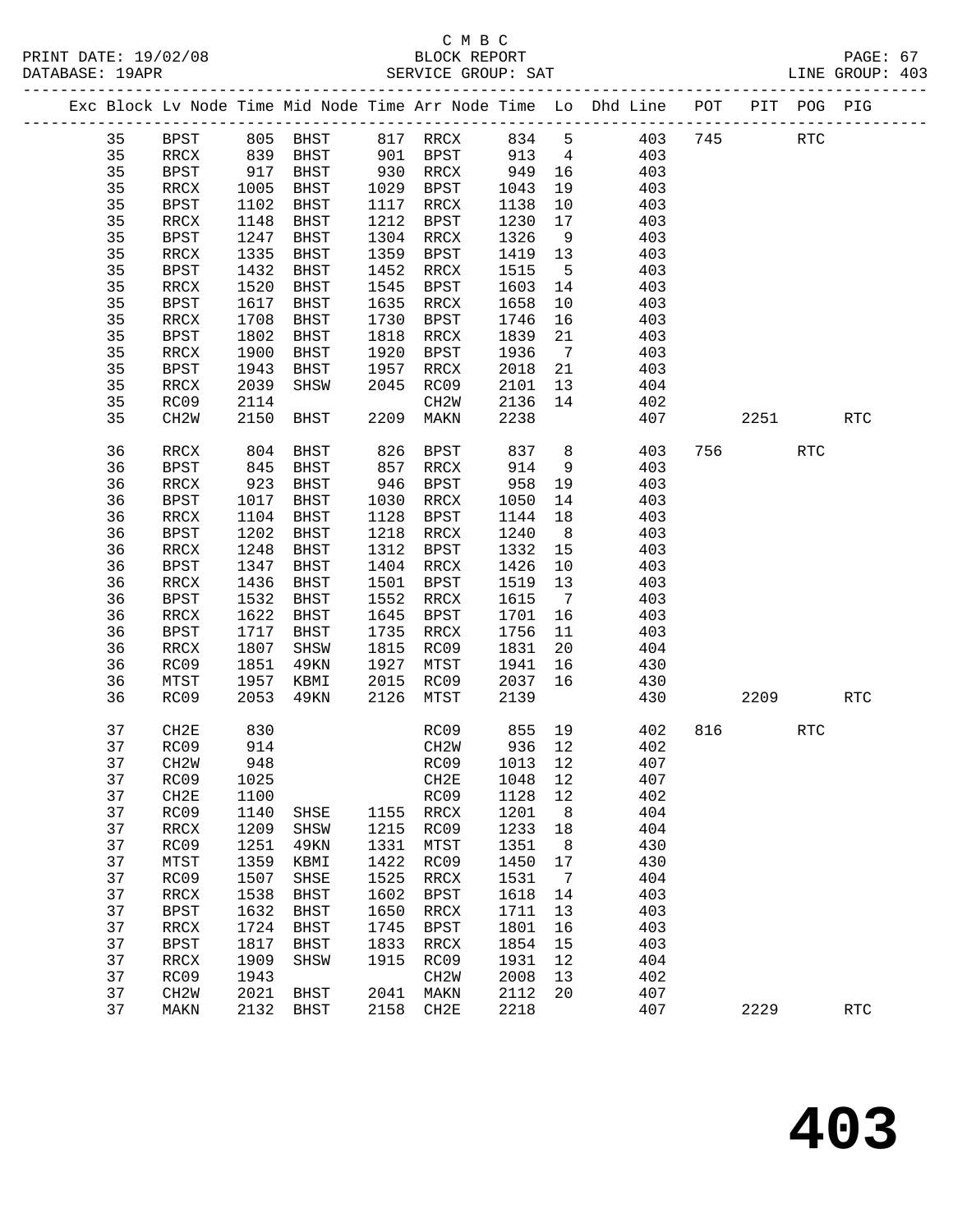|  |    |             |      | Exc Block Lv Node Time Mid Node Time Arr Node Time Lo Dhd Line POT |      |             |         |                 |     |                           | PIT POG PIG |            |
|--|----|-------------|------|--------------------------------------------------------------------|------|-------------|---------|-----------------|-----|---------------------------|-------------|------------|
|  | 38 | MAKN        |      |                                                                    |      |             |         |                 |     |                           | RTC         |            |
|  | 38 | MA5E        |      |                                                                    |      |             |         |                 | 405 |                           |             |            |
|  | 38 | MAKN        | 1028 | BHST 1058 CH2E                                                     |      |             | 1120    | 10              | 407 |                           |             |            |
|  | 38 | CH2E        | 1130 |                                                                    |      | RC09        | 1157    | 12              | 402 |                           |             |            |
|  | 38 | RC09        | 1209 | SHSE                                                               |      | 1225 RRCX   | 1232    | $\overline{7}$  | 404 |                           |             |            |
|  | 38 | RRCX        | 1239 | SHSW                                                               |      | 1245 RC09   | 1303    | 18              | 404 |                           |             |            |
|  | 38 | RC09        | 1321 | 49KN                                                               |      | 1401 MTST   | 1421    | 9               | 430 |                           |             |            |
|  | 38 | MTST        | 1430 | KBMI                                                               |      | 1452 RC09   | 1520 17 |                 | 430 |                           |             |            |
|  | 38 | RC09        | 1537 | SHSE                                                               |      | 1555 RRCX   | 1601    | 6               | 404 |                           |             |            |
|  | 38 | RRCX        |      | 1607 SHSW                                                          |      | 1615 RC09   | 1631    | 20              | 404 |                           |             |            |
|  | 38 | RC09        | 1651 | 49KN                                                               | 1730 | MTST        | 1749    | 10              | 430 |                           |             |            |
|  | 38 | MTST        |      | 1759 KBMI                                                          | 1820 | RC09        | 1845    |                 | 430 | 1859                      |             | <b>RTC</b> |
|  | 39 | RRCX        | 854  | BHST                                                               |      | 916 BPST    | 928     | $4\overline{ }$ | 403 | 846 — 100                 | <b>RTC</b>  |            |
|  | 39 | <b>BPST</b> | 932  | BHST                                                               |      | 945 RRCX    | 1005    | 15              | 403 |                           |             |            |
|  | 39 | RRCX        | 1020 | BHST                                                               |      | 1044 BPST   | 1058    | 19              | 403 |                           |             |            |
|  | 39 | BPST        | 1117 | BHST                                                               |      | 1132 RRCX   | 1153    | 10              | 403 |                           |             |            |
|  | 39 | RRCX        | 1203 | BHST                                                               |      | 1227 BPST   | 1245    | 17              | 403 |                           |             |            |
|  | 39 | <b>BPST</b> | 1302 | BHST                                                               |      | 1319 RRCX   | 1341    | 9               | 403 |                           |             |            |
|  | 39 | RRCX        | 1350 | BHST                                                               | 1414 | BPST        | 1434 13 |                 | 403 |                           |             |            |
|  | 39 | BPST        | 1447 | BHST                                                               | 1507 | RRCX        | 1530    | 6               | 403 |                           |             |            |
|  | 39 | RRCX        | 1536 | SHSW                                                               | 1545 | RC09        | 1603    | 18              | 404 |                           |             |            |
|  | 39 | RC09        | 1621 | 49KN                                                               | 1700 | MTST        | 1719    | 10              | 430 |                           |             |            |
|  | 39 | MTST        | 1729 | KBMI                                                               | 1750 | RC09        | 1817    | 21              | 430 |                           |             |            |
|  | 39 | RC09        | 1838 | SHSE                                                               | 1855 | RRCX        | 1901    | 19              | 404 |                           |             |            |
|  | 39 | RRCX        | 1920 | BHST                                                               | 1940 | BPST        | 1956    | $\overline{7}$  | 403 |                           |             |            |
|  | 39 | BPST        | 2003 | BHST                                                               |      | 2016 RRCX   | 2037    | $5^{\circ}$     | 403 |                           |             |            |
|  | 39 | RRCX        | 2042 |                                                                    |      | SH#5        | 2046    |                 | 403 | 2049                      |             | <b>RTC</b> |
|  | 40 | MAKN        | 938  |                                                                    |      |             | 1021    | 13              | 405 | 922 and the set of $\sim$ | <b>RTC</b>  |            |
|  | 40 | MA5E        | 1034 | BHST 1001 MA5E<br>BHST 1051 MAKN<br>BHST                           |      |             | 1114    | 13              | 405 |                           |             |            |
|  | 40 | MAKN        | 1127 | BHST                                                               |      | 1158 CH2E   | 1220    | 10              | 407 |                           |             |            |
|  | 40 | CH2E        | 1230 |                                                                    |      | RC09        | 1257    | 17              | 402 |                           |             |            |
|  | 40 | RC09        | 1314 |                                                                    |      | CH2W        | 1340    | 8 <sup>8</sup>  | 402 |                           |             |            |
|  | 40 | CH2W        | 1348 |                                                                    |      | RC09        | 1415    | 10              | 407 |                           |             |            |
|  | 40 | RC09        | 1425 |                                                                    |      | CH2E        | 1451    | 9               | 407 |                           |             |            |
|  | 40 | CH2E        | 1500 |                                                                    |      | RC09        | 1527 17 |                 | 402 |                           |             |            |
|  | 40 | RC09        | 1544 |                                                                    |      | CH2W        | 1611    | $\overline{7}$  | 402 |                           |             |            |
|  | 40 | CH2W        |      | 1618 BHST 1641 MAKN                                                |      |             | 1719 17 |                 | 407 |                           |             |            |
|  | 40 |             |      | MAKN 1736 BHST 1801 MA5W 1818 10                                   |      |             |         |                 | 405 |                           |             |            |
|  | 40 | MA5W        | 1828 | BHST                                                               | 1851 | MAKN        | 1912    | 19              | 405 |                           |             |            |
|  | 40 | MAKN        | 1931 | BHST                                                               | 1958 | CH2E        | 2018    | 14              | 407 |                           |             |            |
|  | 40 | CH2E        | 2032 |                                                                    |      | RC09        | 2052    | 18              | 402 |                           |             |            |
|  | 40 | RC09        | 2110 | SHSE                                                               | 2125 | RRCX        | 2130    | 16              | 404 |                           |             |            |
|  | 40 | RRCX        | 2146 | BHST                                                               | 2206 | <b>BPST</b> | 2216    | 17              | 403 |                           |             |            |
|  | 40 | <b>BPST</b> | 2233 | BHST                                                               | 2245 | RRCX        | 2306    | 6               | 403 |                           |             |            |
|  | 40 | RRCX        | 2312 | BHST                                                               | 2331 | BPST        | 2341    |                 | 403 | 2354                      |             | <b>RTC</b> |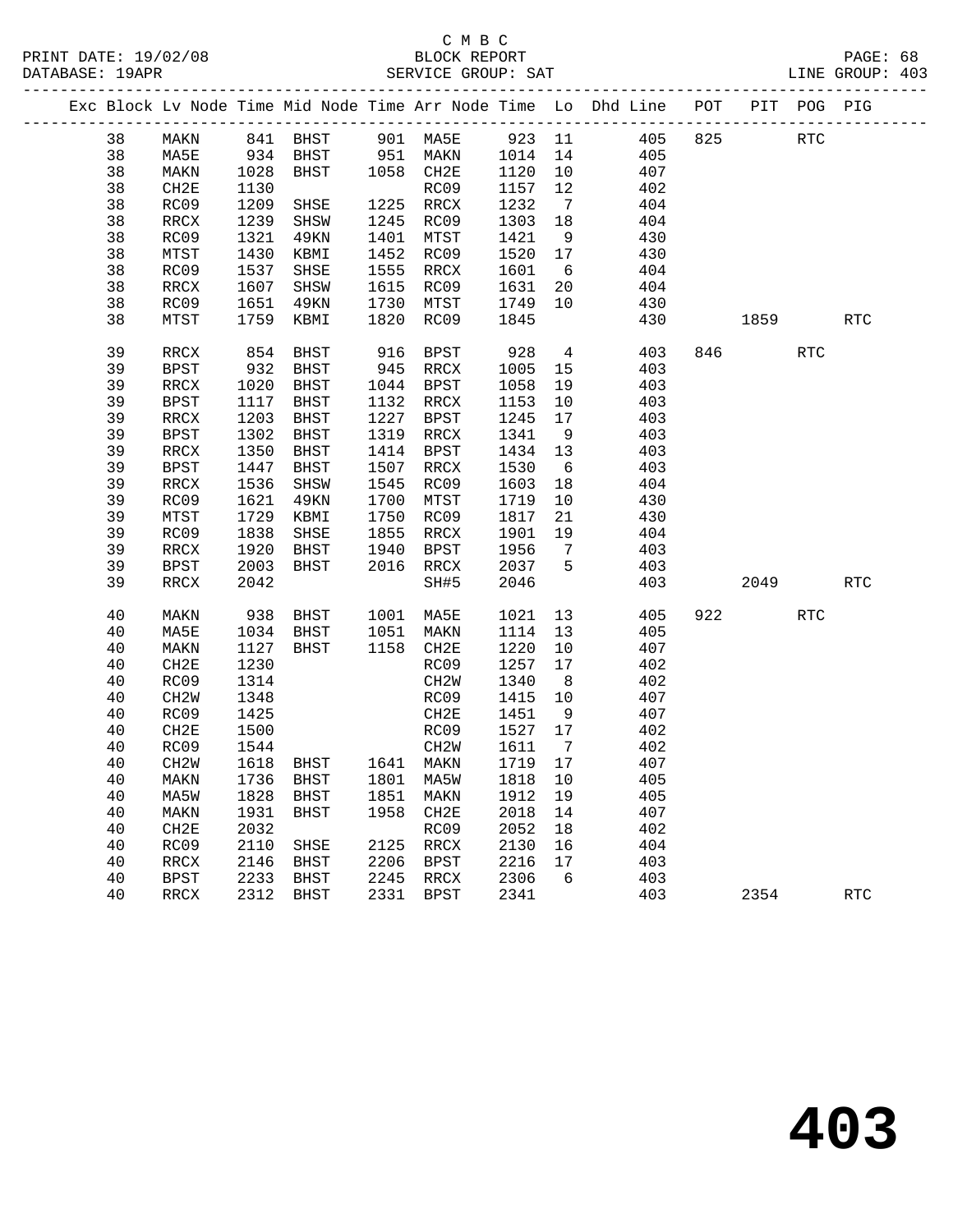|  |    |                          |      |                |      |                   |         |                         | Exc Block Lv Node Time Mid Node Time Arr Node Time Lo Dhd Line POT |     |            | PIT POG PIG |            |
|--|----|--------------------------|------|----------------|------|-------------------|---------|-------------------------|--------------------------------------------------------------------|-----|------------|-------------|------------|
|  | 41 | BPST                     |      | 947 BHST       |      | 1000 RRCX         |         |                         | 1020 14 403                                                        | 927 |            | <b>RTC</b>  |            |
|  | 41 | RRCX                     | 1034 | BHST           |      | 1058 BPST         | 1113 19 |                         | 403                                                                |     |            |             |            |
|  | 41 | BPST                     | 1132 | BHST           |      | 1148 RRCX         | 1210    | 10                      | 403                                                                |     |            |             |            |
|  | 41 | RRCX                     | 1220 | BHST           |      | 1244 BPST         | 1302    | 15                      | 403                                                                |     |            |             |            |
|  | 41 | BPST                     | 1317 | BHST           | 1334 | RRCX              | 1356    | 9                       | 403                                                                |     |            |             |            |
|  | 41 | RRCX                     | 1405 | BHST           | 1429 | BPST              | 1449    | 13                      | 403                                                                |     |            |             |            |
|  | 41 | <b>BPST</b>              | 1502 | BHST           | 1522 | RRCX              | 1545    | 6                       | 403                                                                |     |            |             |            |
|  | 41 | $\mathop{\mathrm{RRCX}}$ | 1551 | BHST           | 1615 | BPST              | 1631    | 16                      | 403                                                                |     |            |             |            |
|  | 41 | BPST                     | 1647 | BHST           | 1705 | RRCX              | 1726    | 11                      | 403                                                                |     |            |             |            |
|  | 41 | RRCX                     | 1737 | SHSW           | 1745 | RC09              | 1801    | 20                      | 404                                                                |     |            |             |            |
|  | 41 | RC09                     | 1821 | 49KN           | 1857 | MTST              | 1911    | 18                      | 430                                                                |     |            |             |            |
|  | 41 | MTST                     | 1929 | KBMI           | 1947 | RC09              | 2009    | 14                      | 430                                                                |     |            |             |            |
|  | 41 | RC09                     | 2023 | 49KN           | 2056 | MTST              | 2109    | 18                      | 430                                                                |     |            |             |            |
|  | 41 | MTST                     | 2127 | KBMI           | 2143 | RC09              | 2204    |                         | 430                                                                |     | 2216       |             | <b>RTC</b> |
|  |    |                          |      |                |      |                   |         |                         |                                                                    |     |            |             |            |
|  | 42 | RRCX                     | 939  | SHSW           |      | 945 RC09          | 1003    | 11                      | 404                                                                |     | 931 — 100  | <b>RTC</b>  |            |
|  | 42 | RC09                     | 1014 |                |      | CH <sub>2</sub> W | 1038    | 10                      | 402                                                                |     |            |             |            |
|  | 42 | CH <sub>2</sub> W        | 1048 |                |      | RC09              | 1115    | 10                      | 407                                                                |     |            |             |            |
|  | 42 | RC09                     | 1125 |                |      | CH2E              | 1150    | 10                      | 407                                                                |     |            |             |            |
|  | 42 | CH2E                     | 1200 |                |      | RC09              | 1227    | 17                      | 402                                                                |     |            |             |            |
|  | 42 | RC09                     | 1244 |                |      | CH2W              | 1310    | 8 <sup>8</sup>          | 402                                                                |     |            |             |            |
|  | 42 | CH <sub>2</sub> W        | 1318 | BHST 1344 MAKN |      |                   | 1419    | 16                      | 407                                                                |     |            |             |            |
|  | 42 | MAKN                     | 1435 | BHST           |      | 1501 MA5W         | 1519    | 8 <sup>8</sup>          | 405                                                                |     |            |             |            |
|  | 42 | MA5W                     | 1527 | BHST           | 1551 | MAKN              | 1616    | $\overline{7}$          | 405                                                                |     |            |             |            |
|  | 42 | MAKN                     | 1623 | BHST           | 1658 | CH2E              | 1720    | 12                      | 407                                                                |     |            |             |            |
|  | 42 | CH2E                     | 1732 |                |      | RC09              | 1758    | 15                      | 402                                                                |     |            |             |            |
|  | 42 | RC09                     | 1813 |                |      | CH2E              | 1841    | 21                      | 402                                                                |     |            |             |            |
|  | 42 | CH2E                     | 1902 |                |      | RC09              | 1926    | 14                      | 402                                                                |     |            |             |            |
|  | 42 | RC09                     | 1940 | SHSE 1955 RRCX |      |                   | 2000    | 9                       | 404                                                                |     |            |             |            |
|  | 42 | RRCX                     | 2009 | SHSW           | 2015 | RC09              | 2031    | 13                      | 404                                                                |     |            |             |            |
|  | 42 | RC09                     | 2044 |                |      | CH2W              | 2106    | 14                      | 402                                                                |     |            |             |            |
|  | 42 | CH <sub>2</sub> W        | 2120 | BHST           | 2139 | MAKN              | 2208    |                         | 407                                                                |     | 2221       |             | <b>RTC</b> |
|  | 43 | RC09                     | 1221 | 49KN           | 1259 | MTST              | 1317    | 12                      | 430                                                                |     | 1206 - 120 | <b>RTC</b>  |            |
|  | 43 | MTST                     | 1329 | KBMI           | 1352 | RC09              | 1420    | 18                      | 430                                                                |     |            |             |            |
|  | 43 | RC09                     | 1438 | SHSE           | 1455 | RRCX              | 1502    | $\overline{\mathbf{3}}$ | 404                                                                |     |            |             |            |
|  | 43 | RRCX                     | 1505 | BHST           | 1530 | BPST              | 1548    | 14                      | 403                                                                |     |            |             |            |
|  | 43 | BPST                     | 1602 | BHST           |      | 1620 RRCX         | 1643 10 |                         | 403                                                                |     |            |             |            |
|  | 43 | RRCX                     | 1653 | BHST           |      | 1715 BPST         | 1731 16 |                         | 403                                                                |     |            |             |            |
|  | 43 | <b>BPST</b>              |      | 1747 BHST      |      | 1803 RRCX 1824 15 |         |                         | 403                                                                |     |            |             |            |
|  | 43 | RRCX                     | 1839 | SHSW           | 1845 | RC09              | 1901    | 7                       | 404                                                                |     |            |             |            |
|  | 43 | RC09                     | 1908 | SHSE           | 1925 | RRCX              | 1931    | 9                       | 404                                                                |     |            |             |            |
|  | 43 | RRCX                     | 1940 | <b>BHST</b>    | 2000 | <b>BPST</b>       | 2016    | 17                      | 403                                                                |     |            |             |            |
|  | 43 | <b>BPST</b>              | 2033 | <b>BHST</b>    | 2046 | RRCX              | 2107    | 5                       | 403                                                                |     |            |             |            |
|  | 43 | RRCX                     | 2112 | <b>BHST</b>    | 2132 | <b>BPST</b>       | 2146    | 17                      | 403                                                                |     |            |             |            |
|  | 43 | <b>BPST</b>              | 2203 | <b>BHST</b>    | 2215 | RRCX              | 2236    | 11                      | 403                                                                |     |            |             |            |
|  | 43 | RRCX                     | 2247 | <b>BHST</b>    | 2306 | <b>BPST</b>       | 2316    | 13                      | 403                                                                |     |            |             |            |
|  | 43 | <b>BPST</b>              | 2329 | <b>BHST</b>    | 2341 | RRCX              | 2400    | 5                       | 403                                                                |     |            |             |            |
|  | 43 | RRCX                     | 2405 | <b>BHST</b>    | 2422 | <b>BPST</b>       | 2431    | 4                       | 403                                                                |     |            |             |            |
|  | 43 | <b>BPST</b>              | 2435 | <b>BHST</b>    | 2446 | RRCX              | 2504    | 4                       | 403                                                                |     |            |             |            |
|  | 43 | RRCX                     | 2508 | <b>BHST</b>    | 2525 | <b>BPST</b>       | 2534    | 4                       | 403                                                                |     |            |             |            |
|  | 43 | <b>BPST</b>              | 2538 | <b>BHST</b>    | 2548 | RRCX              | 2605    | 3                       | 403                                                                |     |            |             |            |
|  | 43 | RRCX                     | 2608 |                |      | SH#5              | 2612    |                         | 403                                                                |     | 2615       |             | <b>RTC</b> |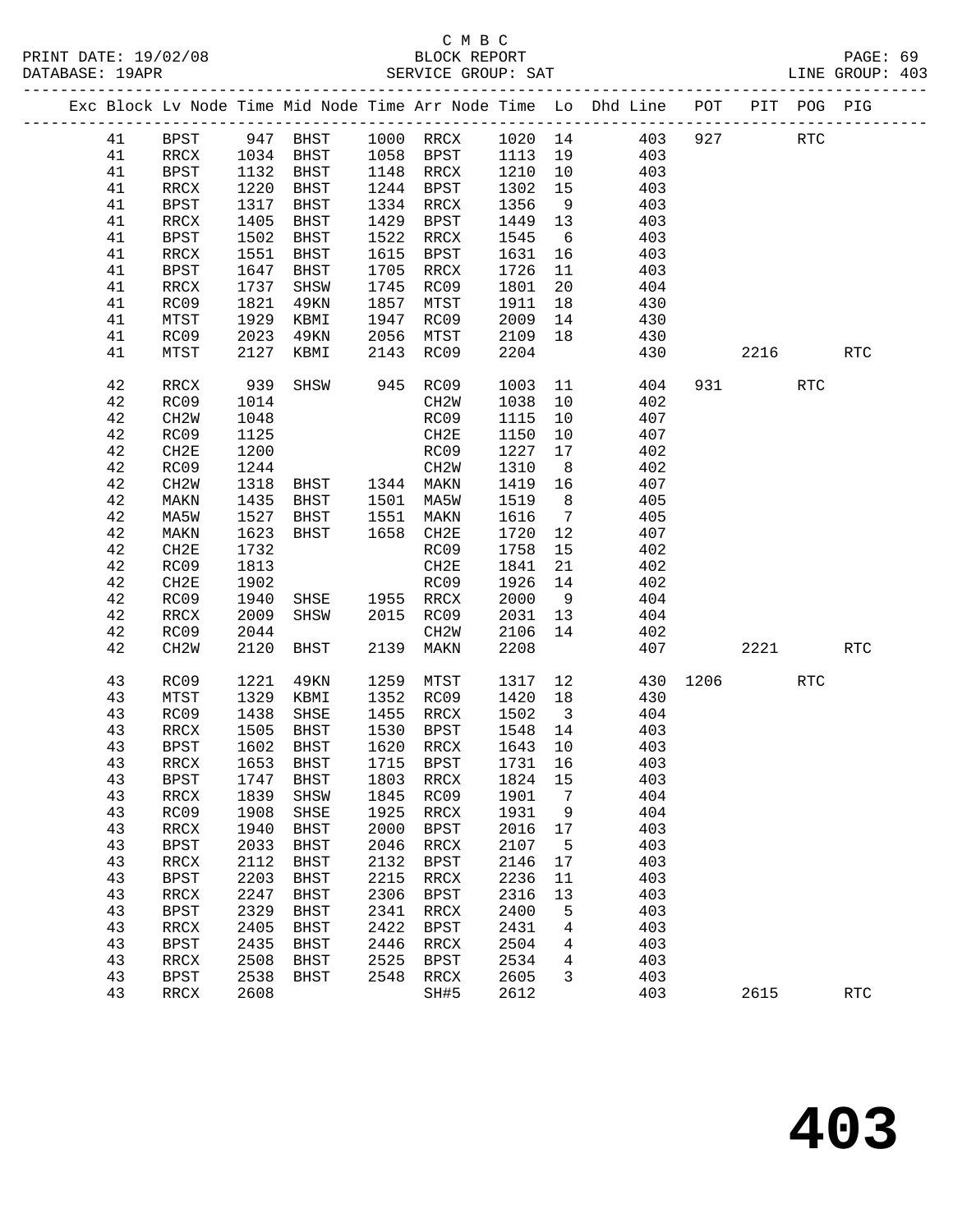| C M B C<br>BLOCK REPORT<br>PRINT DATE: 19/02/08 |  |    |                                                                      |                        |                             |      |                       |                                    |                                                                     |                                                                                |          |      |         | PAGE: 70   |  |
|-------------------------------------------------|--|----|----------------------------------------------------------------------|------------------------|-----------------------------|------|-----------------------|------------------------------------|---------------------------------------------------------------------|--------------------------------------------------------------------------------|----------|------|---------|------------|--|
|                                                 |  |    | 49CE 49 AV & CAMBIE<br>MTST METROTOWN STATION<br>ULP UNIVERSITY LOOP | 49GR 49 AV & GRANVILLE |                             |      |                       |                                    | 49CW 49 AV & CAMBIE<br>G49S GRANVILLE & 49 AV<br>RTC Richmond Depot |                                                                                |          |      |         |            |  |
|                                                 |  |    |                                                                      |                        |                             |      |                       |                                    |                                                                     | Exc Block Lv Node Time Mid Node Time Arr Node Time Lo Dhd Line POT PIT POG PIG |          |      |         |            |  |
|                                                 |  | 60 |                                                                      |                        |                             |      |                       |                                    |                                                                     |                                                                                |          |      | 549 RTC |            |  |
|                                                 |  | 60 |                                                                      |                        |                             |      |                       |                                    |                                                                     |                                                                                |          |      |         |            |  |
|                                                 |  | 60 |                                                                      |                        | ULP 735 49CE 801 MTST 823 8 |      |                       |                                    |                                                                     | 049                                                                            |          |      |         |            |  |
|                                                 |  | 60 | MTST                                                                 |                        | 831 49CW                    |      |                       | 900 ULP 928                        | 13                                                                  | 049                                                                            |          |      |         |            |  |
|                                                 |  | 60 | ULP                                                                  | 941                    | 49CE                        |      |                       | 1009 MTST 1037<br>1116 ULP 1144    | $\frac{9}{8}$                                                       | 049                                                                            |          |      |         |            |  |
|                                                 |  | 60 | MTST                                                                 |                        | 1046 49CW                   |      |                       |                                    |                                                                     | 049                                                                            |          |      |         |            |  |
|                                                 |  | 60 | ULP                                                                  | 1152                   | 49CE                        | 1221 | MTST                  | 1254                               |                                                                     | $6\overline{6}$<br>049                                                         |          |      |         |            |  |
|                                                 |  | 60 | MTST                                                                 | 1300                   | 49CW                        |      | 1334 ULP              | 1404                               | 10                                                                  | 049                                                                            |          |      |         |            |  |
|                                                 |  | 60 | ULP                                                                  | 1414                   | 49CE                        | 1445 | MTST                  | 1522                               | 16                                                                  | 049                                                                            |          |      |         |            |  |
|                                                 |  | 60 | MTST                                                                 |                        | 1538 49CW                   | 1610 |                       | ULP 1640                           | 10                                                                  | 049                                                                            |          |      |         |            |  |
|                                                 |  | 60 | ULP                                                                  |                        | 1650 49CE                   | 1721 | MTST                  | 1756                               |                                                                     | $6\overline{6}$<br>049                                                         |          |      |         |            |  |
|                                                 |  | 60 | MTST                                                                 | 1802                   | 49CW                        | 1834 |                       | ULP 1901                           | 15                                                                  | 049                                                                            |          |      |         |            |  |
|                                                 |  | 60 | ULP                                                                  | 1916                   | 49CE                        | 1942 | 1942 MTST<br>2045 ULP | 2009                               | 11                                                                  | 049                                                                            |          |      |         |            |  |
|                                                 |  | 60 | MTST                                                                 |                        | 2020 49CW                   |      |                       | 2111                               |                                                                     |                                                                                | 049      |      | 2140    | RTC        |  |
|                                                 |  | 61 | MTST                                                                 | 622                    | 49CW                        | 646  |                       | ULP 711                            |                                                                     | 9<br>049                                                                       |          | 552  | RTC     |            |  |
|                                                 |  | 61 |                                                                      |                        | 49CE                        | 746  | MTST                  | 808                                | 10                                                                  | 049                                                                            |          |      |         |            |  |
|                                                 |  | 61 | ULP 720<br>MTST 818                                                  |                        | 49CW                        | 845  |                       | $ULP$<br>$ULP$ $>$<br>$22$<br>$22$ | 17                                                                  | 049                                                                            |          |      |         |            |  |
|                                                 |  | 61 | ULP 929 49CE                                                         |                        |                             | 957  |                       |                                    | 10                                                                  | 049                                                                            |          |      |         |            |  |
|                                                 |  | 61 | MTST                                                                 | 1034                   | 49CW                        | 1104 | ULP                   | 1132                               | 8 <sup>8</sup>                                                      | 049                                                                            |          |      |         |            |  |
|                                                 |  | 61 | ULP                                                                  | 1140                   | 49CE                        | 1209 | MTST                  | 1242                               | $6\overline{6}$                                                     | 049                                                                            |          |      |         |            |  |
|                                                 |  | 61 | MTST                                                                 | 1248                   | 49CW                        | 1322 | ULP                   | 1352                               | 10                                                                  | 049                                                                            |          |      |         |            |  |
|                                                 |  | 61 | ULP                                                                  | 1402                   | 49CE                        | 1433 | MTST                  | 1510                               | 14                                                                  | 049                                                                            |          |      |         |            |  |
|                                                 |  | 61 | MTST                                                                 |                        | 1524 49CW                   | 1558 | ULP                   | 1628                               | 10                                                                  | 049                                                                            |          |      |         |            |  |
|                                                 |  | 61 | ULP                                                                  | 1638                   | 49CE                        | 1709 | MTST                  | 1744                               |                                                                     |                                                                                | 049 1814 |      |         | RTC        |  |
|                                                 |  | 62 | 49GR                                                                 |                        | 624 49CE                    |      |                       | 628 MTST 647 4                     |                                                                     | 049                                                                            |          |      | 604 RTC |            |  |
|                                                 |  | 62 | MTST                                                                 |                        | 651 49CW                    |      | 715 ULP               | 740                                |                                                                     | 10<br>049                                                                      |          |      |         |            |  |
|                                                 |  | 62 | ULP                                                                  |                        | 750 49CE                    |      |                       | 816 MTST 838                       | 8 <sup>8</sup>                                                      | 049                                                                            |          |      |         |            |  |
|                                                 |  | 62 | MTST                                                                 |                        | 846 49CW<br>953 49CE        |      |                       |                                    | 10                                                                  | 049                                                                            |          |      |         |            |  |
|                                                 |  | 62 | ULP                                                                  |                        |                             |      |                       |                                    | 10                                                                  | 049                                                                            |          |      |         |            |  |
|                                                 |  | 62 |                                                                      |                        |                             |      |                       |                                    |                                                                     | MTST 1059 49CW 1129 ULP 1157 17 049                                            |          |      |         |            |  |
|                                                 |  | 62 | ULP                                                                  | 1214                   | 49CE                        | 1245 | MTST                  | 1322                               | 14                                                                  | 049                                                                            |          |      |         |            |  |
|                                                 |  | 62 | MTST                                                                 | 1336                   | 49CW                        | 1410 | ULP                   | 1440                               | 10                                                                  | 049                                                                            |          |      |         |            |  |
|                                                 |  | 62 | ULP                                                                  | 1450                   | 49CE                        | 1521 | MTST                  | 1558                               | 16                                                                  | 049                                                                            |          |      |         |            |  |
|                                                 |  | 62 | MTST                                                                 | 1614                   | 49CW                        | 1646 | ULP                   | 1716                               | 11                                                                  | 049                                                                            |          |      |         |            |  |
|                                                 |  | 62 | ULP                                                                  | 1727                   | 49CE                        | 1756 | MTST                  | 1830                               | 10                                                                  | 049                                                                            |          |      |         |            |  |
|                                                 |  | 62 | MTST                                                                 | 1840                   | 49CW                        | 1910 | ULP                   | 1937                               | 15                                                                  | 049                                                                            |          |      |         |            |  |
|                                                 |  | 62 | ULP                                                                  | 1952                   | 49CE                        | 2018 | MTST                  | 2044                               | 12                                                                  | 049                                                                            |          |      |         |            |  |
|                                                 |  | 62 | MTST                                                                 | 2056                   | 49CW                        | 2121 | ULP                   | 2147                               | $\overline{4}$                                                      | 049                                                                            |          |      |         |            |  |
|                                                 |  | 62 | ULP                                                                  | 2151                   | 49CE                        | 2217 | MTST                  | 2243                               | 6                                                                   | 049                                                                            |          |      |         |            |  |
|                                                 |  | 62 | MTST                                                                 | 2249                   | 49CW                        | 2313 | ULP                   | 2337                               |                                                                     | 049                                                                            |          | 2406 |         | <b>RTC</b> |  |
|                                                 |  |    |                                                                      |                        |                             |      |                       |                                    |                                                                     |                                                                                |          |      |         |            |  |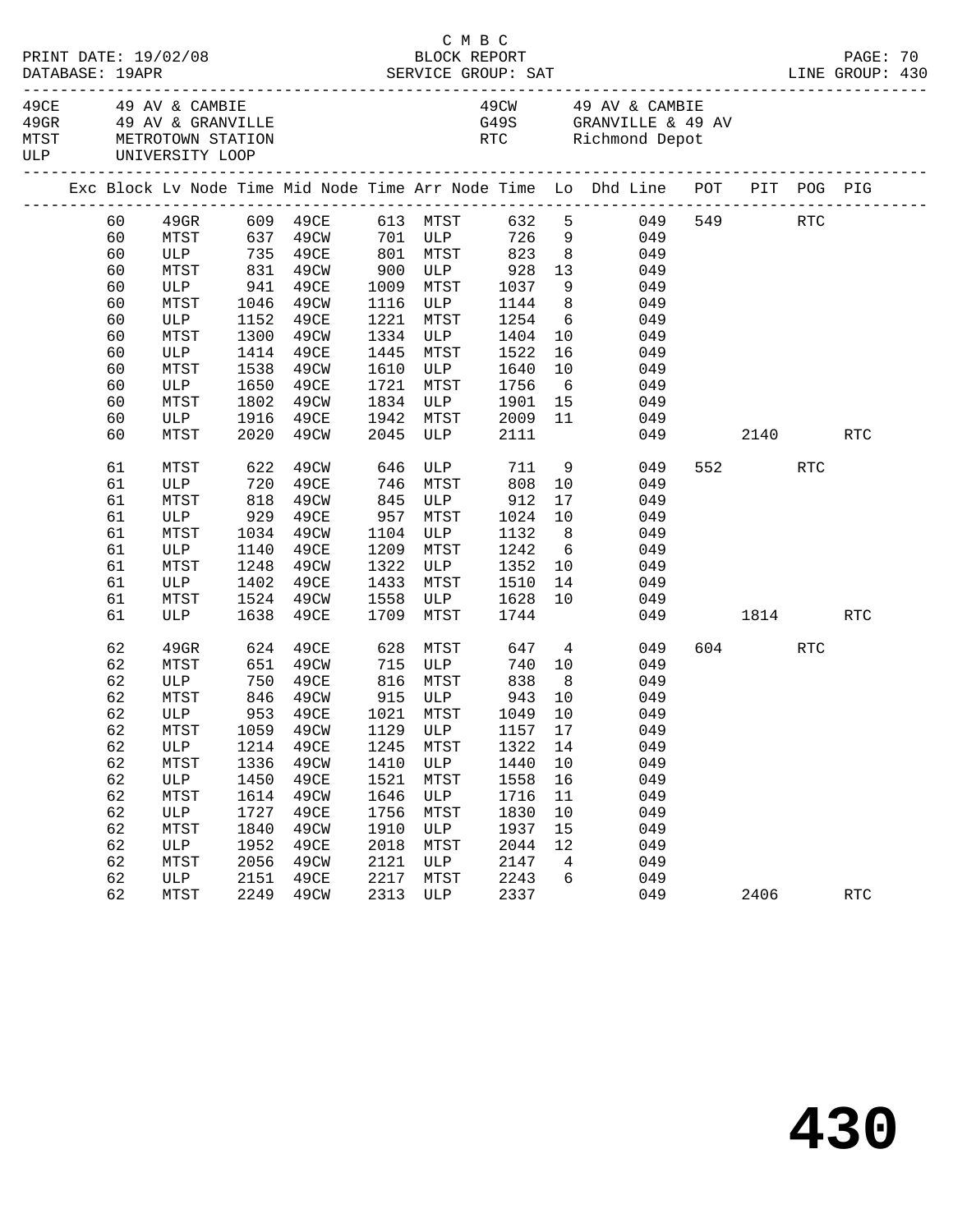|  |    |         |      |                                 |      |          |       |                         | Exc Block Lv Node Time Mid Node Time Arr Node Time Lo Dhd Line POT |     |         | PIT POG PIG |            |
|--|----|---------|------|---------------------------------|------|----------|-------|-------------------------|--------------------------------------------------------------------|-----|---------|-------------|------------|
|  | 63 | $49$ GR |      | 639 49CE                        |      | 643 MTST | 702 3 |                         | 049                                                                | 619 |         | RTC         |            |
|  | 63 | MTST    | 705  | 49CW                            | 730  | ULP      | 756   | 11                      | 049                                                                |     |         |             |            |
|  | 63 | ULP     | 807  | 49CE                            | 832  | MTST     | 857   | 14                      | 049                                                                |     |         |             |            |
|  | 63 | MTST    | 911  | 49CW                            | 940  | ULP      | 1008  | 9                       | 049                                                                |     |         |             |            |
|  | 63 | ULP     | 1017 | 49CE                            | 1045 | MTST     | 1114  | 10                      | 049                                                                |     |         |             |            |
|  | 63 | MTST    | 1124 | 49CW                            | 1155 | ULP      | 1223  | 15                      | 049                                                                |     |         |             |            |
|  | 63 | ULP     | 1238 | 49CE                            | 1309 | MTST     | 1346  | 14                      | 049                                                                |     |         |             |            |
|  | 63 | MTST    | 1400 | 49CW                            | 1434 | ULP      | 1504  | 10                      | 049                                                                |     |         |             |            |
|  | 63 | ULP     | 1514 | 49CE                            | 1545 | MTST     | 1622  | 16                      | 049                                                                |     |         |             |            |
|  | 63 | MTST    | 1638 | 49CW                            | 1710 | ULP      | 1740  | 11                      | 049                                                                |     |         |             |            |
|  | 63 | ULP     | 1751 | 49CE                            | 1820 | MTST     | 1852  | 13                      | 049                                                                |     |         |             |            |
|  | 63 | MTST    | 1905 | 49CW                            | 1934 | ULP      | 2000  | $\overline{4}$          | 049                                                                |     |         |             |            |
|  | 63 | ULP     | 2004 | 49CE                            | 2030 | MTST     | 2056  | 12                      | 049                                                                |     |         |             |            |
|  | 63 | MTST    | 2108 | 49CW                            | 2133 | ULP      | 2159  | 12                      | 049                                                                |     |         |             |            |
|  | 63 | ULP     | 2211 | 49CE                            | 2237 | MTST     | 2303  | $6\overline{6}$         | 049                                                                |     |         |             |            |
|  | 63 | MTST    | 2309 | 49CW                            | 2333 | ULP      | 2357  |                         | 049                                                                |     | 2426    |             | <b>RTC</b> |
|  | 64 | ULP     | 648  | 49CE                            | 714  | MTST     | 736   | 14                      | 049                                                                | 603 |         | <b>RTC</b>  |            |
|  | 64 | MTST    | 750  | 49CW                            | 815  | ULP      | 841   | 12                      | 049                                                                |     |         |             |            |
|  | 64 | ULP     | 853  | 49CE                            | 920  | MTST     | 946   | 12                      | 049                                                                |     |         |             |            |
|  | 64 | MTST    | 958  | 49CW                            | 1028 | ULP      | 1056  | 8                       | 049                                                                |     |         |             |            |
|  | 64 | ULP     | 1104 | 49CE                            | 1133 | MTST     | 1205  | $\overline{7}$          | 049                                                                |     |         |             |            |
|  | 64 | MTST    | 1212 | 49CW                            | 1245 | ULP      | 1313  | 13                      | 049                                                                |     |         |             |            |
|  | 64 | ULP     | 1326 | 49CE                            | 1357 | MTST     | 1434  | 14                      | 049                                                                |     |         |             |            |
|  | 64 | MTST    | 1448 | 49CW                            | 1522 | ULP      | 1552  | 10                      | 049                                                                |     |         |             |            |
|  | 64 | ULP     | 1602 | 49CE                            | 1633 | MTST     | 1710  | 16                      | 049                                                                |     |         |             |            |
|  | 64 | MTST    | 1726 | 49CW                            | 1758 | ULP      | 1828  | 12                      | 049                                                                |     |         |             |            |
|  | 64 | ULP     | 1840 | 49CE                            | 1906 | MTST     | 1936  | 20                      | 049                                                                |     |         |             |            |
|  | 64 | MTST    | 1956 | 49CW                            | 2021 | ULP      | 2047  | $\overline{4}$          | 049                                                                |     |         |             |            |
|  | 64 | ULP     | 2051 | 49CE                            | 2117 | MTST     | 2143  | $5\overline{5}$         | 049                                                                |     |         |             |            |
|  | 64 | MTST    | 2148 | 49CW                            | 2213 | ULP      | 2239  | 12                      | 049                                                                |     |         |             |            |
|  | 64 | ULP     | 2251 | 49CE                            | 2317 | MTST     | 2341  | 8                       | 049                                                                |     |         |             |            |
|  | 64 | MTST    | 2349 | 49CW                            | 2413 | G49S     | 2417  |                         | 049                                                                |     | 2432    |             | <b>RTC</b> |
|  | 65 | 49GR    | 654  | 49CE                            | 658  | MTST     | 717   | $\overline{\mathbf{3}}$ | 049                                                                |     | 634 639 | RTC         |            |
|  | 65 | MTST    | 720  | 49CW                            | 745  | ULP      | 811   | 8                       | 049                                                                |     |         |             |            |
|  | 65 | ULP     | 819  | 49CE                            | 844  | MTST     | 909   | 14                      | 049                                                                |     |         |             |            |
|  | 65 | MTST    | 923  | 49CW                            | 952  | ULP      | 1020  | 9                       | 049                                                                |     |         |             |            |
|  | 65 | ULP     | 1029 | 49CE                            | 1057 | MTST     | 1126  | 9                       | 049                                                                |     |         |             |            |
|  | 65 |         |      | MTST 1135 49CW 1208 ULP 1236 14 |      |          |       |                         | 049                                                                |     |         |             |            |
|  | 65 | ULP     | 1250 | 49CE                            | 1321 | MTST     | 1358  | 14                      | 049                                                                |     |         |             |            |
|  | 65 | MTST    | 1412 | 49CW                            | 1446 | ULP      | 1516  | 10                      | 049                                                                |     |         |             |            |
|  | 65 | ULP     | 1526 | 49CE                            | 1557 | MTST     | 1634  | 16                      | 049                                                                |     |         |             |            |
|  | 65 | MTST    | 1650 | 49CW                            | 1722 | ULP      | 1752  | 11                      | 049                                                                |     |         |             |            |
|  | 65 | ULP     | 1803 | 49CE                            | 1831 | MTST     | 1902  | 15                      | 049                                                                |     |         |             |            |
|  | 65 | MTST    | 1917 | 49CW                            | 1946 | ULP      | 2012  | 4                       | 049                                                                |     |         |             |            |
|  | 65 | ULP     | 2016 | 49CE                            | 2042 | MTST     | 2108  |                         | 049                                                                |     | 2138    |             | <b>RTC</b> |
|  |    |         |      |                                 |      |          |       |                         |                                                                    |     |         |             |            |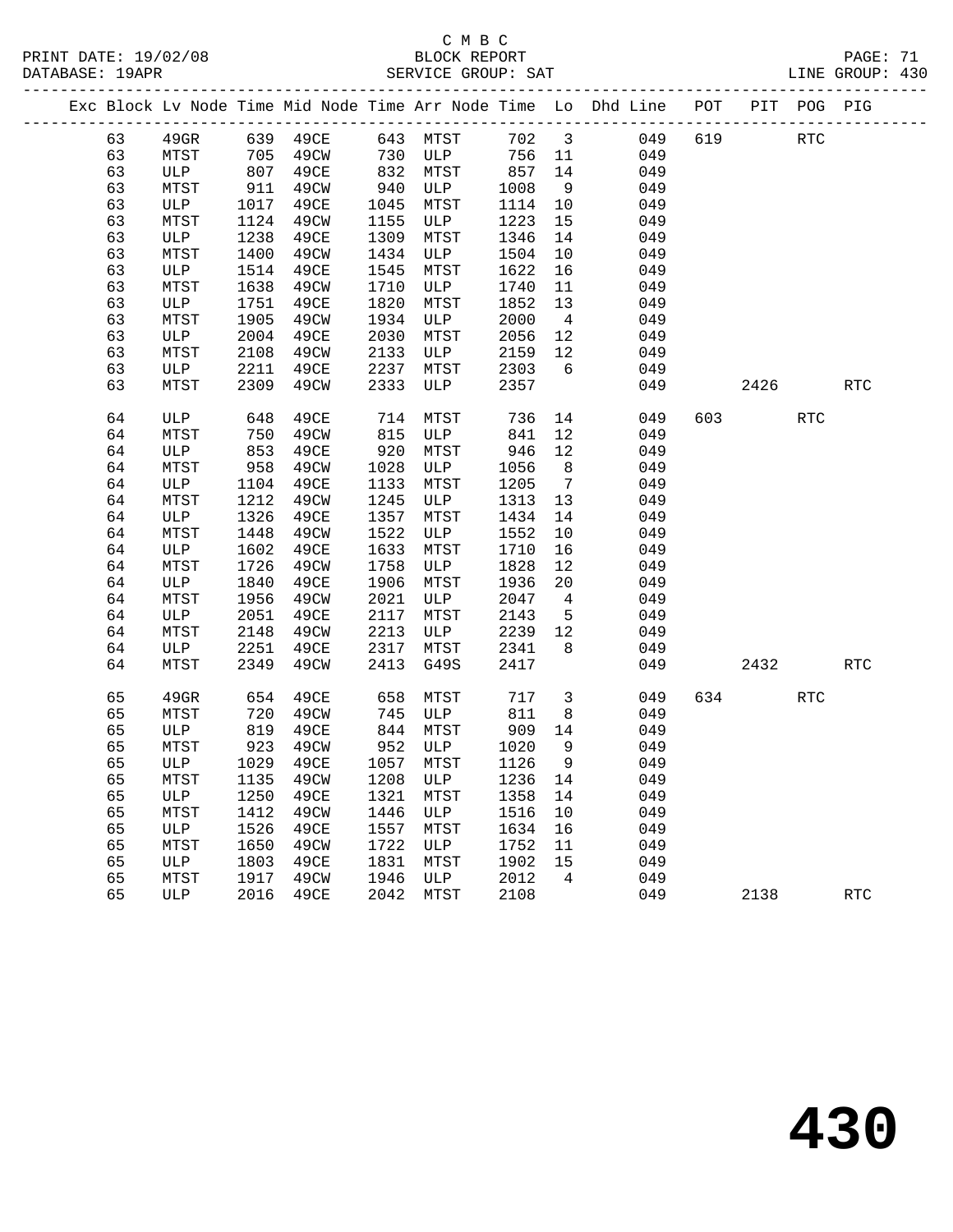|  |    |                               |      |      |      |                                   |      |                | Exc Block Lv Node Time Mid Node Time Arr Node Time Lo Dhd Line POT |     |      | PIT POG PIG          |            |
|--|----|-------------------------------|------|------|------|-----------------------------------|------|----------------|--------------------------------------------------------------------|-----|------|----------------------|------------|
|  | 66 |                               |      |      |      |                                   |      |                |                                                                    | 619 |      | RTC                  |            |
|  | 66 | ULP 704 49CE<br>MTST 804 49CW |      |      |      | 730 MTST<br>830 ULP<br><b>ULP</b> | 856  | 9              | 752 12 049<br>049                                                  |     |      |                      |            |
|  | 66 | ULP                           | 905  | 49CE | 933  | MTST                              | 1000 | 10             | 049                                                                |     |      |                      |            |
|  | 66 | MTST                          | 1010 | 49CW | 1040 | ULP                               | 1108 | 8 <sup>8</sup> | 049                                                                |     |      |                      |            |
|  | 66 | ULP                           | 1116 | 49CE | 1145 | MTST                              | 1217 | $\overline{7}$ | 049                                                                |     |      |                      |            |
|  | 66 | MTST                          | 1224 | 49CW | 1257 | ULP                               | 1325 | 13             | 049                                                                |     |      |                      |            |
|  | 66 | ULP                           | 1338 | 49CE | 1409 | MTST                              | 1446 | 14             | 049                                                                |     |      |                      |            |
|  | 66 | MTST                          | 1500 | 49CW | 1534 | ULP                               | 1604 | 10             | 049                                                                |     |      |                      |            |
|  | 66 | ULP                           | 1614 | 49CE | 1645 | MTST                              | 1722 | 16             | 049                                                                |     |      |                      |            |
|  | 66 | MTST                          | 1738 | 49CW | 1810 | ULP                               | 1837 | 15             | 049                                                                |     |      |                      |            |
|  | 66 | ULP                           | 1852 | 49CE | 1918 | MTST                              | 1948 |                | 049                                                                |     | 2018 |                      | <b>RTC</b> |
|  |    |                               |      |      |      |                                   |      |                |                                                                    |     |      |                      |            |
|  | 67 | MTST                          | 735  | 49CW | 800  | ULP                               | 826  | 15             | 049                                                                |     | 705  | RTC                  |            |
|  | 67 | ULP                           | 841  | 49CE | 908  | MTST                              | 934  | 12             | 049                                                                |     |      |                      |            |
|  | 67 | MTST                          | 946  | 49CW | 1016 | ULP                               | 1044 | 8 <sup>8</sup> | 049                                                                |     |      |                      |            |
|  | 67 | ULP                           | 1052 | 49CE | 1121 | MTST                              | 1151 | 9              | 049                                                                |     |      |                      |            |
|  | 67 | MTST                          | 1200 | 49CW | 1233 | ULP                               | 1301 | 13             | 049                                                                |     |      |                      |            |
|  | 67 | ULP                           | 1314 | 49CE | 1345 | MTST                              | 1422 | 14             | 049                                                                |     |      |                      |            |
|  | 67 | MTST                          | 1436 | 49CW | 1510 | ULP                               | 1540 | 10             | 049                                                                |     |      |                      |            |
|  | 67 | ULP                           | 1550 | 49CE | 1621 | MTST                              | 1658 | 16             | 049                                                                |     |      |                      |            |
|  | 67 | MTST                          | 1714 | 49CW | 1746 | ULP                               | 1816 | 11             | 049                                                                |     |      |                      |            |
|  | 67 | ULP                           | 1827 | 49CE | 1855 | MTST                              | 1926 | 18             | 049                                                                |     |      |                      |            |
|  | 67 | MTST                          | 1944 | 49CW | 2009 | ULP                               | 2035 |                | 049                                                                |     | 2104 |                      | RTC        |
|  | 68 | ULP                           | 831  | 49CE | 856  | MTST                              | 921  | 13             | 049                                                                |     | 746  | <b>RTC</b>           |            |
|  | 68 | MTST                          | 934  | 49CW | 1004 | ULP                               | 1032 | 8              | 049                                                                |     |      |                      |            |
|  | 68 | ULP                           | 1040 | 49CE | 1109 | MTST                              | 1139 | 9              | 049                                                                |     |      |                      |            |
|  | 68 | MTST                          | 1148 | 49CW | 1221 | ULP                               | 1249 | 13             | 049                                                                |     |      |                      |            |
|  | 68 | ULP                           | 1302 | 49CE | 1333 | MTST                              | 1410 | 14             | 049                                                                |     |      |                      |            |
|  | 68 | MTST                          | 1424 | 49CW | 1458 | ULP                               | 1528 | 10             | 049                                                                |     |      |                      |            |
|  | 68 | ULP                           | 1538 | 49CE | 1609 | MTST                              | 1646 | 16             | 049                                                                |     |      |                      |            |
|  | 68 | MTST                          | 1702 | 49CW | 1734 | ULP                               | 1804 | 11             | 049                                                                |     |      |                      |            |
|  | 68 | ULP                           | 1815 | 49CE | 1843 | MTST                              | 1914 | 15             | 049                                                                |     |      |                      |            |
|  | 68 | MTST                          | 1929 | 49CW | 1958 | ULP                               | 2024 | $\overline{7}$ | 049                                                                |     |      |                      |            |
|  | 68 | ULP                           | 2031 | 49CE | 2057 | MTST                              | 2123 | $5^{\circ}$    | 049                                                                |     |      |                      |            |
|  | 68 | MTST                          | 2128 | 49CW | 2153 | ULP                               | 2219 | 12             | 049                                                                |     |      |                      |            |
|  | 68 | ULP                           | 2231 | 49CE | 2257 | <b>MTST</b>                       | 2323 | 6              | 049                                                                |     |      |                      |            |
|  | 68 | MTST                          | 2329 | 49CW | 2353 | ULP                               | 2417 |                | 049                                                                |     | 2446 |                      | <b>RTC</b> |
|  | 69 | MTST                          |      |      |      |                                   |      |                | 859 49CW 928 ULP 956 9 049 829                                     |     |      | $\operatorname{RTC}$ |            |
|  | 69 | ULP                           | 1005 | 49CE | 1033 | MTST                              | 1102 | 9              | 049                                                                |     |      |                      |            |
|  | 69 | MTST                          | 1111 | 49CW | 1142 | ULP                               | 1210 | 16             | 049                                                                |     |      |                      |            |
|  | 69 | ULP                           | 1226 | 49CE | 1257 | MTST                              | 1334 | 14             | 049                                                                |     |      |                      |            |
|  | 69 | MTST                          | 1348 | 49CW | 1422 | ULP                               | 1452 | 10             | 049                                                                |     |      |                      |            |
|  | 69 | ULP                           | 1502 | 49CE | 1533 | MTST                              | 1610 | 16             | 049                                                                |     |      |                      |            |
|  | 69 | MTST                          | 1626 | 49CW | 1658 | ULP                               | 1728 | 11             | 049                                                                |     |      |                      |            |
|  | 69 | ULP                           | 1739 | 49CE | 1808 | MTST                              | 1840 | 12             | 049                                                                |     |      |                      |            |
|  | 69 | MTST                          | 1852 | 49CW | 1922 | ULP                               | 1949 |                | 049                                                                |     | 2018 |                      | RTC        |
|  |    |                               |      |      |      |                                   |      |                |                                                                    |     |      |                      |            |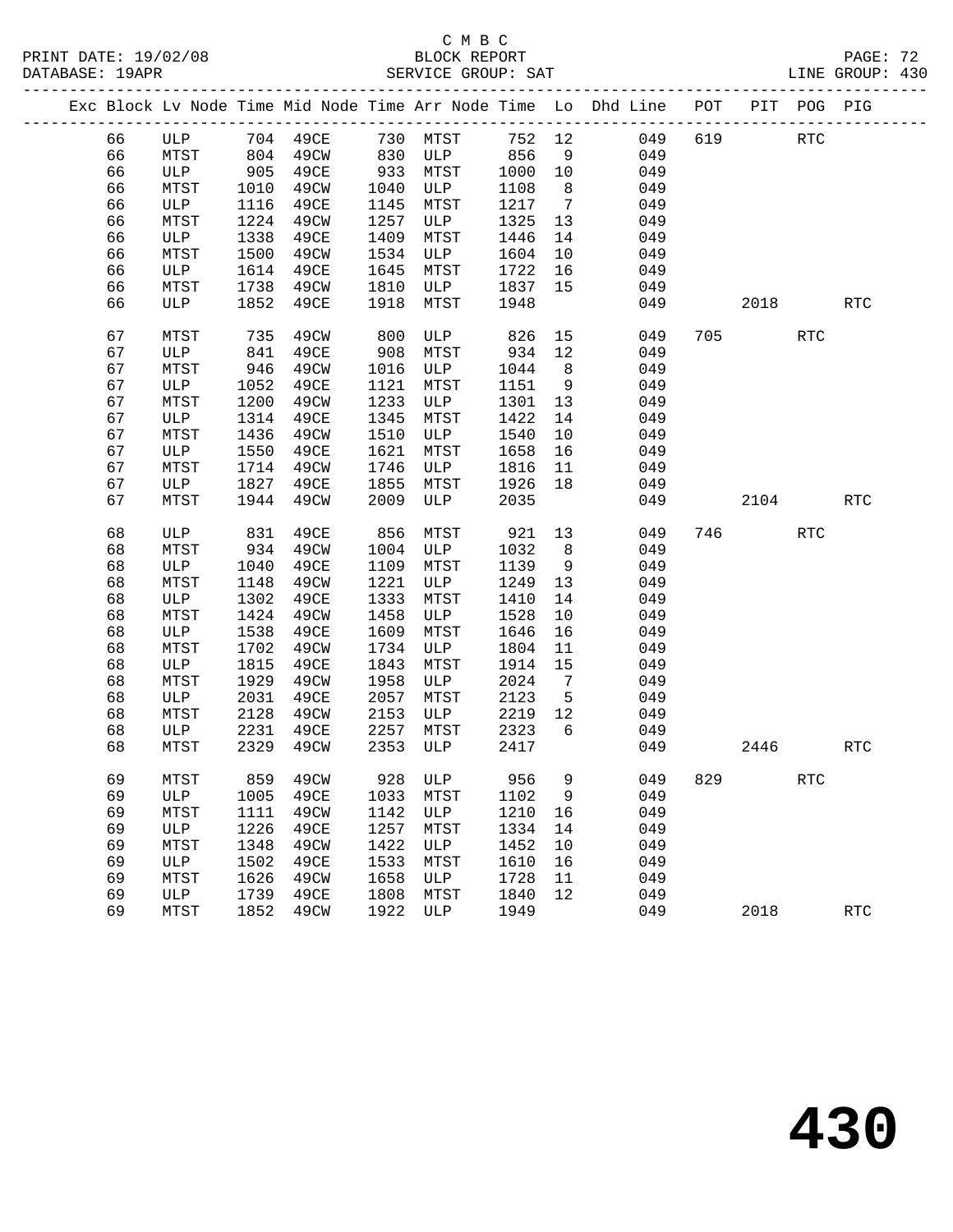|  |    |            |      |      |      |      |      |                   | Exc Block Lv Node Time Mid Node Time Arr Node Time Lo Dhd Line | POT  |      | PIT POG PIG |            |
|--|----|------------|------|------|------|------|------|-------------------|----------------------------------------------------------------|------|------|-------------|------------|
|  | 70 | ULP        | 917  | 49CE | 945  | MTST | 1012 | 10                | 049                                                            | 832  |      | <b>RTC</b>  |            |
|  | 70 | MTST       | 1022 | 49CW | 1052 | ULP  | 1120 | 8                 | 049                                                            |      |      |             |            |
|  | 70 | ULP        | 1128 | 49CE | 1157 | MTST | 1229 | 7                 | 049                                                            |      |      |             |            |
|  | 70 | MTST       | 1236 | 49CW | 1310 | ULP  | 1340 | 10                | 049                                                            |      |      |             |            |
|  | 70 | ULP        | 1350 | 49CE | 1421 | MTST | 1458 | 14                | 049                                                            |      |      |             |            |
|  | 70 | MTST       | 1512 | 49CW | 1546 | ULP  | 1616 | 10                | 049                                                            |      |      |             |            |
|  | 70 | ULP        | 1626 | 49CE | 1657 | MTST | 1734 | 16                | 049                                                            |      |      |             |            |
|  | 70 | MTST       | 1750 | 49CW | 1822 | ULP  | 1849 | 15                | 049                                                            |      |      |             |            |
|  | 70 | ULP        | 1904 | 49CE | 1930 | MTST | 1957 | 11                | 049                                                            |      |      |             |            |
|  | 70 | MTST       | 2008 | 49CW | 2033 | ULP  | 2059 | 12                | 049                                                            |      |      |             |            |
|  | 70 | ULP        | 2111 | 49CE | 2137 | MTST | 2203 | 5                 | 049                                                            |      |      |             |            |
|  | 70 | MTST       | 2208 | 49CW | 2233 | ULP  | 2259 | 12                | 049                                                            |      |      |             |            |
|  | 70 | ULP        | 2311 | 49CE | 2337 | MTST | 2401 | 7                 | 049                                                            |      |      |             |            |
|  | 70 | MTST       | 2408 | 49CW | 2432 | G49S | 2436 |                   | 049                                                            |      | 2451 |             | <b>RTC</b> |
|  |    |            |      |      |      |      |      |                   |                                                                |      |      |             |            |
|  | 71 | ULP        | 1202 | 49CE | 1233 | MTST | 1310 | 14                | 049                                                            | 1117 |      | <b>RTC</b>  |            |
|  | 71 | MTST       | 1324 | 49CW | 1358 | ULP  | 1428 | 10                | 049                                                            |      |      |             |            |
|  | 71 | ULP        | 1438 | 49CE | 1509 | MTST | 1546 | 16                | 049                                                            |      |      |             |            |
|  | 71 | MTST       | 1602 | 49CW | 1634 | ULP  | 1704 | 11                | 049                                                            |      |      |             |            |
|  | 71 | ULP        | 1715 | 49CE | 1744 | MTST | 1818 | 8                 | 049                                                            |      |      |             |            |
|  | 71 | MTST       | 1826 | 49CW | 1858 | ULP  | 1925 | 15                | 049                                                            |      |      |             |            |
|  | 71 | ULP        | 1940 | 49CE | 2006 | MTST | 2032 | $12 \overline{ }$ | 049                                                            |      |      |             |            |
|  | 71 | MTST       | 2044 | 49CW | 2109 | ULP  | 2135 |                   | 049                                                            |      | 2204 |             | <b>RTC</b> |
|  | 72 | MTST       | 1312 | 49CW | 1346 | ULP  | 1416 | 10                | 049                                                            | 1236 |      | <b>RTC</b>  |            |
|  | 72 | ULP        | 1426 | 49CE | 1457 | MTST | 1534 | 16                | 049                                                            |      |      |             |            |
|  | 72 | MTST       | 1550 | 49CW | 1622 | ULP  | 1652 | 12                | 049                                                            |      |      |             |            |
|  | 72 | ULP        | 1704 | 49CE | 1733 | MTST | 1807 | 7                 | 049                                                            |      |      |             |            |
|  | 72 | MTST       | 1814 | 49CW | 1846 | ULP  | 1913 | 15                | 049                                                            |      |      |             |            |
|  | 72 | ULP        | 1928 | 49CE | 1954 | MTST | 2021 | 11                | 049                                                            |      |      |             |            |
|  | 72 | MTST       | 2032 | 49CW | 2057 | ULP  | 2123 | 8                 | 049                                                            |      |      |             |            |
|  | 72 | ULP        | 2131 | 49CE | 2157 | MTST | 2223 | 5                 | 049                                                            |      |      |             |            |
|  | 72 | MTST       | 2228 | 49CW | 2253 | ULP  | 2319 | 12                | 049                                                            |      |      |             |            |
|  | 72 | <b>ULP</b> | 2331 | 49CE | 2357 | MTST | 2421 |                   | 049                                                            |      | 2451 |             | <b>RTC</b> |
|  |    |            |      |      |      |      |      |                   |                                                                |      |      |             |            |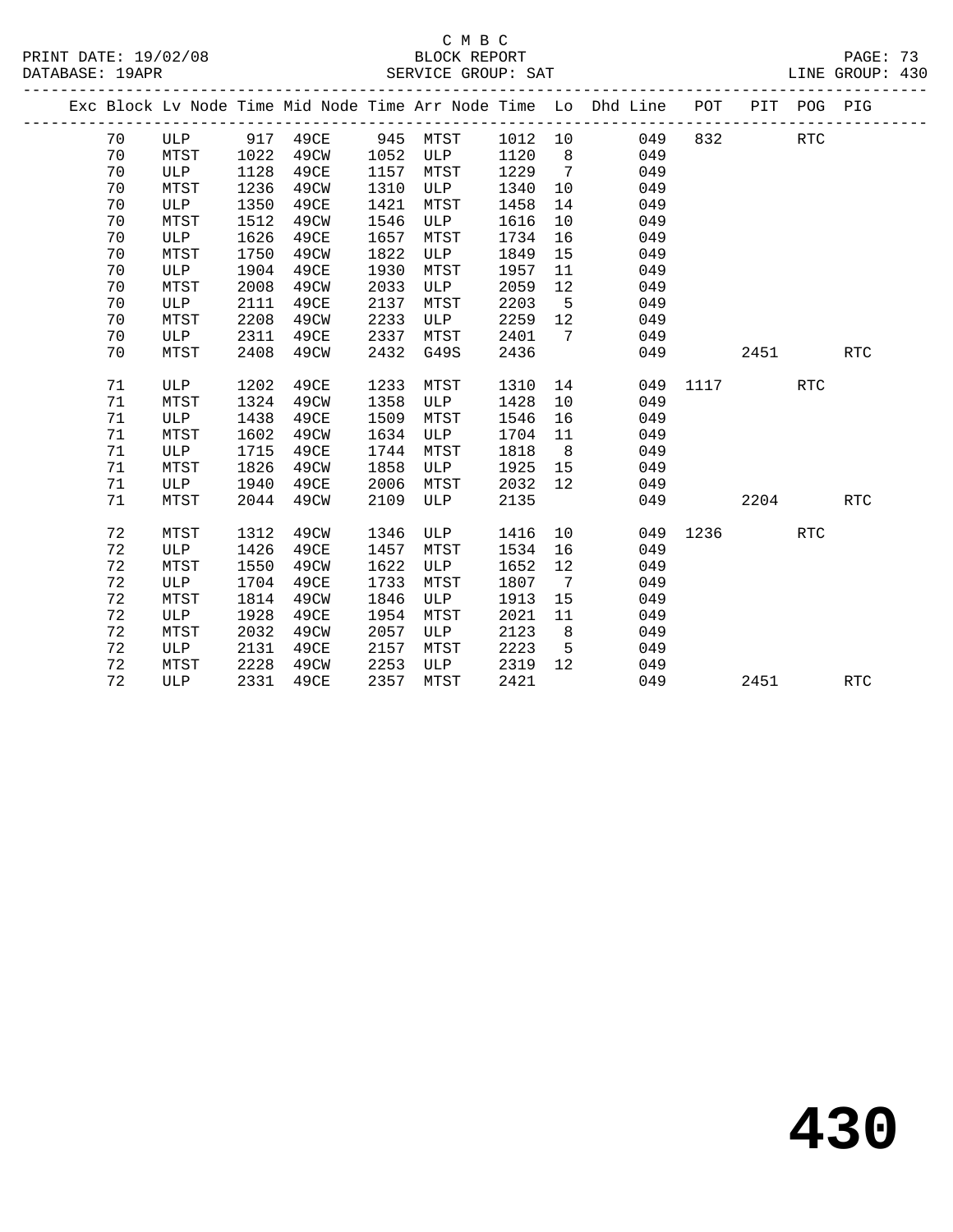|  |                                                                                                                                                                                            |                                                                                                                                                                                                     |                                                            |                                                                                                                                                                                               |                                                     | C M B C                                                                                                                                                                                         |                                                                                                                                                           |                                                                  | PRINT DATE: 19/02/08<br>BLOCK REPORT BLOCK PRESSES: 19APR SERVICE GROUP: SAT SAT DATABASE: 19APR<br>LINE GROUP: 601                                                                                                                                                                                                                                       |         |     | PAGE: 74   |  |
|--|--------------------------------------------------------------------------------------------------------------------------------------------------------------------------------------------|-----------------------------------------------------------------------------------------------------------------------------------------------------------------------------------------------------|------------------------------------------------------------|-----------------------------------------------------------------------------------------------------------------------------------------------------------------------------------------------|-----------------------------------------------------|-------------------------------------------------------------------------------------------------------------------------------------------------------------------------------------------------|-----------------------------------------------------------------------------------------------------------------------------------------------------------|------------------------------------------------------------------|-----------------------------------------------------------------------------------------------------------------------------------------------------------------------------------------------------------------------------------------------------------------------------------------------------------------------------------------------------------|---------|-----|------------|--|
|  |                                                                                                                                                                                            | RTC Richmond Depot<br>SUKD SULLIVAN & KIDD                                                                                                                                                          |                                                            | 28CR 128 ST & CRESCENT RD<br>BPST BRIDGEPORT STN<br>MAEX MATHEWS EXCHANGE                                                                                                                     |                                                     |                                                                                                                                                                                                 |                                                                                                                                                           |                                                                  | 2A52 2ND AV & 52A ST TERMINUS<br>LADX         LADNER  EXCHANGE<br>OXVN            OXFORD  ST  FS  VINE  AV<br>SSPR SOUTH SURREY PARK N RIDE                                                                                                                                                                                                               |         |     |            |  |
|  |                                                                                                                                                                                            |                                                                                                                                                                                                     |                                                            |                                                                                                                                                                                               |                                                     |                                                                                                                                                                                                 |                                                                                                                                                           |                                                                  | Exc Block Lv Node Time Mid Node Time Arr Node Time Lo Dhd Line POT PIT POG PIG                                                                                                                                                                                                                                                                            |         |     |            |  |
|  | 1<br>$\mathbf{1}$<br>$\mathbf 1$<br>$\mathbf{1}$<br>$\mathbf{1}$<br>$\mathbf 1$<br>$\mathbf 1$<br>$\mathbf{1}$<br>1<br>$\mathbf{1}$<br>$\mathbf 1$<br>1<br>1<br>1<br>$\mathbf 1$<br>1<br>1 | 2A52<br>BPST<br>2A52<br>BPST<br>2A52<br><b>BPST</b><br>2A52<br><b>BPST</b><br>2A52<br><b>BPST</b><br>2A52<br>BPST<br>2A52                                                                           | 1725                                                       | 826 LADX<br>-----<br>1023 IADX<br>צמח <i>ג.ז</i><br>1023 LADX<br>1125 LADX<br>1221 LADX<br>1325 LADX<br>1422 LADX<br>1525 LADX<br>1621 LADX<br>LADX<br>1822 LADX<br>1927 LADX<br>2022 LADX    |                                                     | 855 BPST<br>$948$ 2A52<br>1055 BPST<br>1143 2A52<br>1255 BPST<br>1343 2A52<br>1455 BPST<br>1543 2A52<br>1655 BPST<br>1743 2A52<br>1853 BPST<br>1945 2A52<br>2053 BPST                           | 913<br>1019<br>1116<br>1214<br>1315<br>1417<br>1515<br>1617<br>1717<br>1817<br>1914<br>2016                                                               | 17<br>$7\overline{ }$<br>10<br>$5^{\circ}$<br>10                 | 28CR 417 J&N5<br>BPST 520 MAEX 536 SUKD 609 21 351 353<br>SUKD 630 J&N5 BPST 725 5 351<br>BPST 730 LADX 748 2A52 816 10 601<br>601<br>$\begin{array}{ccc} 4 & & 601 \\ 9 & & 601 \end{array}$<br>601<br>601<br>601<br>601<br>4 601<br>8 601<br>5 601<br>$\begin{array}{ccc} 13 & \phantom{00} & 601 \\ 6 & \phantom{00} & 601 \end{array}$<br>2111 21 601 |         | RTC |            |  |
|  | 1<br>$\mathbf 1$                                                                                                                                                                           | BPST<br>2A52                                                                                                                                                                                        |                                                            | 2132 LADX<br>2224 LADX                                                                                                                                                                        |                                                     | 2150 2A52<br>2253 BPST                                                                                                                                                                          | 2220<br>2311                                                                                                                                              |                                                                  | 4 601<br>601 000                                                                                                                                                                                                                                                                                                                                          | 2324    |     | RTC        |  |
|  | 2<br>2<br>2<br>2<br>2<br>2<br>2<br>$\sqrt{2}$<br>2<br>2<br>$\overline{a}$<br>2<br>2<br>2<br>$\sqrt{2}$<br>$\sqrt{2}$<br>2                                                                  | 2A52<br>BPST<br>2A52<br><b>BPST</b><br>SUKD<br><b>BPST</b><br>OXVN<br>BPST<br>OXVN<br><b>BPST</b><br>OXVN<br><b>BPST</b><br><b>OXVN</b><br><b>BPST</b><br><b>OXVN</b><br><b>BPST</b><br><b>OXVN</b> | 520<br>945<br>1544<br>1646<br>1744<br>1847<br>1945<br>2047 | 422 LADX 445 BPST 502 18<br>LADX<br>626 LADX<br>730 MAEX<br>831 J&N5<br>MAEX<br>1042 SSPR<br>1145 MAEX<br>1243 SSPR<br>1344 MAEX<br>1443 SSPR<br>MAEX<br>SSPR<br>MAEX<br>SSPR<br>MAEX<br>SSPR | 538<br>1605<br>1703<br>1805<br>1902<br>2004<br>2102 | 2A52<br>650 BPST<br>747 SUKD<br>BPST<br>1002 OXVN<br>1102 BPST<br>1204 OXVN<br>1303 BPST<br>1405 OXVN<br><b>OXVN</b><br><b>BPST</b><br><b>OXVN</b><br><b>BPST</b><br><b>OXVN</b><br><b>BPST</b> | 606<br>$70$<br>821<br>931<br>931<br>1028<br>1132 13<br>1231 12<br>1333 11<br>1432 11<br>1503 BPST 1533 11<br>1632<br>1733<br>1831<br>1931<br>2029<br>2129 | 20<br>23<br>10<br>14<br>14<br>14<br>11<br>16<br>14<br>$18$<br>11 | 601<br>601<br>601<br>951 b<br>351<br>351<br>351<br>351<br>351<br>351<br>351<br>351<br>351<br>351<br>351<br>351<br>351                                                                                                                                                                                                                                     | 356 350 | RTC |            |  |
|  | 2                                                                                                                                                                                          | <b>BPST</b>                                                                                                                                                                                         | 2140                                                       | MAEX                                                                                                                                                                                          | 2158                                                | SUKD                                                                                                                                                                                            | 2236                                                                                                                                                      |                                                                  | 351                                                                                                                                                                                                                                                                                                                                                       | 2304    |     | <b>RTC</b> |  |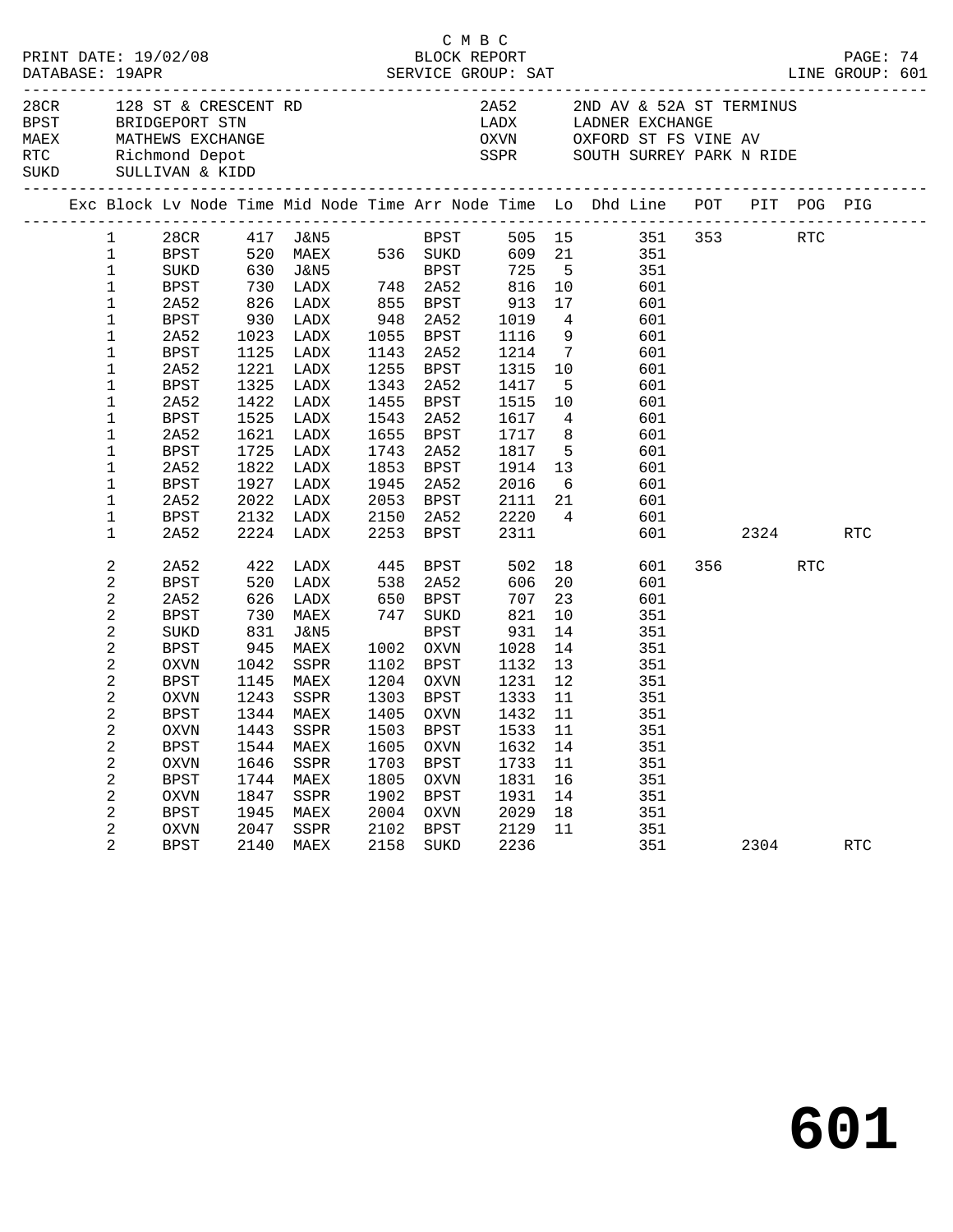# C M B C

|  | DATABASE: 19APR |             |            |                 |      | SERVICE GROUP: SAT          |                    |                         |                                                                                |           |            | LINE GROUP: 601      |  |
|--|-----------------|-------------|------------|-----------------|------|-----------------------------|--------------------|-------------------------|--------------------------------------------------------------------------------|-----------|------------|----------------------|--|
|  |                 |             |            |                 |      |                             |                    |                         | Exc Block Lv Node Time Mid Node Time Arr Node Time Lo Dhd Line POT PIT POG PIG |           |            |                      |  |
|  | $\mathbf{3}$    |             |            |                 |      |                             |                    |                         | 28CR 517 J&N5 BPST 605 10 351 453 RTC                                          |           |            |                      |  |
|  | 3               | BPST        | 615        |                 |      | MAEX 632 OXVN               | 652                | 6                       | 351                                                                            |           |            |                      |  |
|  | 3               | OXVN        | 658        | SSPR 713 BPST   |      |                             | 740                | $5^{\circ}$             | 351                                                                            |           |            |                      |  |
|  | 3               | BPST        | 745<br>831 | MAEX            |      | 802 OXVN<br>846 BPST        | $82$<br>914<br>220 | $7\overline{ }$         | 351                                                                            |           |            |                      |  |
|  | 3               | OXVN        |            | SSPR            |      |                             |                    | 16                      | 351                                                                            |           |            |                      |  |
|  | 3               | BPST        | 930        | MAEX            | 947  | SUKD                        | 1029               | 11                      | 351                                                                            |           |            |                      |  |
|  | 3               | SUKD        | 1040       | J&N5            |      | BPST                        | 1148               | 12                      | 351                                                                            |           |            |                      |  |
|  | 3               | BPST        | 1200       | MAEX            |      | 1221 SUKD                   | 1307               | $\overline{\mathbf{3}}$ | 351                                                                            |           |            |                      |  |
|  | 3               | SUKD        | 1310       | J&N5            |      | BPST                        | 1418               | 11                      | 351                                                                            |           |            |                      |  |
|  | 3               | BPST        | 1429       | MAEX            |      | 1450 SUKD                   | 1537               | $5^{\circ}$             | 351                                                                            |           |            |                      |  |
|  | 3               | SUKD        | 1542       | J&N5            |      | BPST                        | 1648               | 11                      | 351                                                                            |           |            |                      |  |
|  | 3               | <b>BPST</b> | 1659       | MAEX            |      | 1720 SUKD                   | 1805               | 11                      | 351                                                                            |           |            |                      |  |
|  | 3               | SUKD        | 1816       | J&N5            |      | BPST                        | 1916               | 14                      | 351                                                                            |           |            |                      |  |
|  | 3               | BPST        | 1930       | MAEX            |      | 1949 SUKD                   | 2028               | 20                      | 351                                                                            |           |            |                      |  |
|  | 3               | SUKD        | 2048       | J&N5            |      | BPST                        | 2144               |                         |                                                                                | 2157      |            | <b>RTC</b>           |  |
|  | 4               | 2A52        | 527        | LADX            |      | 550 BPST                    | 607                | $\overline{\mathbf{3}}$ | 601                                                                            | 501 700   | <b>RTC</b> |                      |  |
|  | 4               | BPST        | 610        | LADX            | 628  | 2A52                        | 656                | $\overline{4}$          | 601                                                                            |           |            |                      |  |
|  | 4               | 2A52        | 700        | LADX            | 725  | BPST                        | 742                | 18                      | 601                                                                            |           |            |                      |  |
|  | 4               | BPST        | 800        | LADX            | 818  | 2A52                        | 847                | 9                       | 601                                                                            |           |            |                      |  |
|  | 4               | 2A52        | 856        | LADX            | 925  | BPST                        | 943                | 17                      | 601                                                                            |           |            |                      |  |
|  | 4               | BPST        | 1000       | LADX            | 1018 | 2A52                        | 1049               | $\overline{4}$          | 601                                                                            |           |            |                      |  |
|  | 4               | 2A52        | 1053       | LADX            | 1125 | BPST                        | 1146               | 19                      | 601                                                                            |           |            |                      |  |
|  | 4               | <b>BPST</b> | 1205       | LADX            | 1223 | 2A52                        | 1255               | $\overline{7}$          | 601                                                                            |           |            |                      |  |
|  | 4               | 2A52        | 1302       | LADX            | 1335 | BPST                        | 1355               | 10                      | 601                                                                            |           |            |                      |  |
|  | 4               | BPST        | 1405       | LADX            | 1423 | 2A52                        | 1457               | $\overline{\mathbf{3}}$ | 601                                                                            |           |            |                      |  |
|  | 4               | 2A52        | 1500       | LADX            | 1535 | BPST                        | 1555               | 10                      | 601                                                                            |           |            |                      |  |
|  | 4               | BPST        | 1605       | LADX            | 1623 | 2A52                        | 1657               | 6                       | 601                                                                            |           |            |                      |  |
|  | 4               | 2A52        | 1703       | LADX            | 1735 | BPST                        | 1755               | 10                      | 601                                                                            |           |            |                      |  |
|  | 4               | BPST        | 1805       | LADX            | 1823 | 2A52                        | 1856               |                         | 601                                                                            | 1916 1919 |            | RTC                  |  |
|  | 5               | BPST        | 545        | MAEX            | 601  | OXVN                        | 621                | $7\phantom{.0}$         | 351                                                                            | 525 720   | <b>RTC</b> |                      |  |
|  | 5               | OXVN        | 628        | SSPR            | 643  | BPST                        | 710                | $5^{\circ}$             | 351                                                                            |           |            |                      |  |
|  | 5               | BPST        | 715        | MAEX            | 732  | OXVN                        | 754                | $7\overline{ }$         | 351                                                                            |           |            |                      |  |
|  | 5               | OXVN        | 801        | SSPR            | 816  | BPST                        | 844                | 16                      | 351                                                                            |           |            |                      |  |
|  | 5               | BPST        | 900        | MAEX            |      | 917 SUKD                    | 957                | 12                      | 351                                                                            |           |            |                      |  |
|  | 5               | SUKD        | 1009       | J&N5            |      | BPST                        | 1116 14            |                         | 351                                                                            |           |            |                      |  |
|  | 5               | BPST        | 1130       | MAEX            |      | 1149 SUKD                   | 1235               | $5^{\circ}$             | 351                                                                            |           |            |                      |  |
|  | 5               |             |            |                 |      | SUKD 1240 J&N5 BPST 1348 11 |                    |                         | 351                                                                            |           |            |                      |  |
|  | 5               | <b>BPST</b> | 1359       | MAEX            |      | 1420 SUKD                   | 1507 3             |                         | 351                                                                            |           |            |                      |  |
|  | 5               | SUKD        | 1510       | J&N5            |      | BPST                        | 1618               | 11                      | 351                                                                            |           |            |                      |  |
|  | 5               | <b>BPST</b> | 1629       | MAEX            |      | 1650 SUKD                   | 1735               | 8 <sup>8</sup>          | 351                                                                            |           |            |                      |  |
|  | 5               | SUKD        | 1743       | <b>J&amp;N5</b> |      | BPST                        | 1845               | 15                      | 351                                                                            |           |            |                      |  |
|  | 5               | <b>BPST</b> | 1900       | MAEX            | 1919 | SUKD                        | 2001               | 17                      | 351                                                                            |           |            |                      |  |
|  | 5               | SUKD        | 2018       | J&N5            |      | BPST                        | 2114               | - 6                     | 351                                                                            |           |            |                      |  |
|  | 5               | <b>BPST</b> | 2120       | MAEX            |      | 2138 SUKD                   | 2216               | 14                      | 351                                                                            |           |            |                      |  |
|  | 5               | SUKD        | 2230       | J&N5            |      | <b>BPST</b>                 | 2323               |                         | 351                                                                            | 2336      |            | $\operatorname{RTC}$ |  |
|  |                 |             |            |                 |      |                             |                    |                         |                                                                                |           |            |                      |  |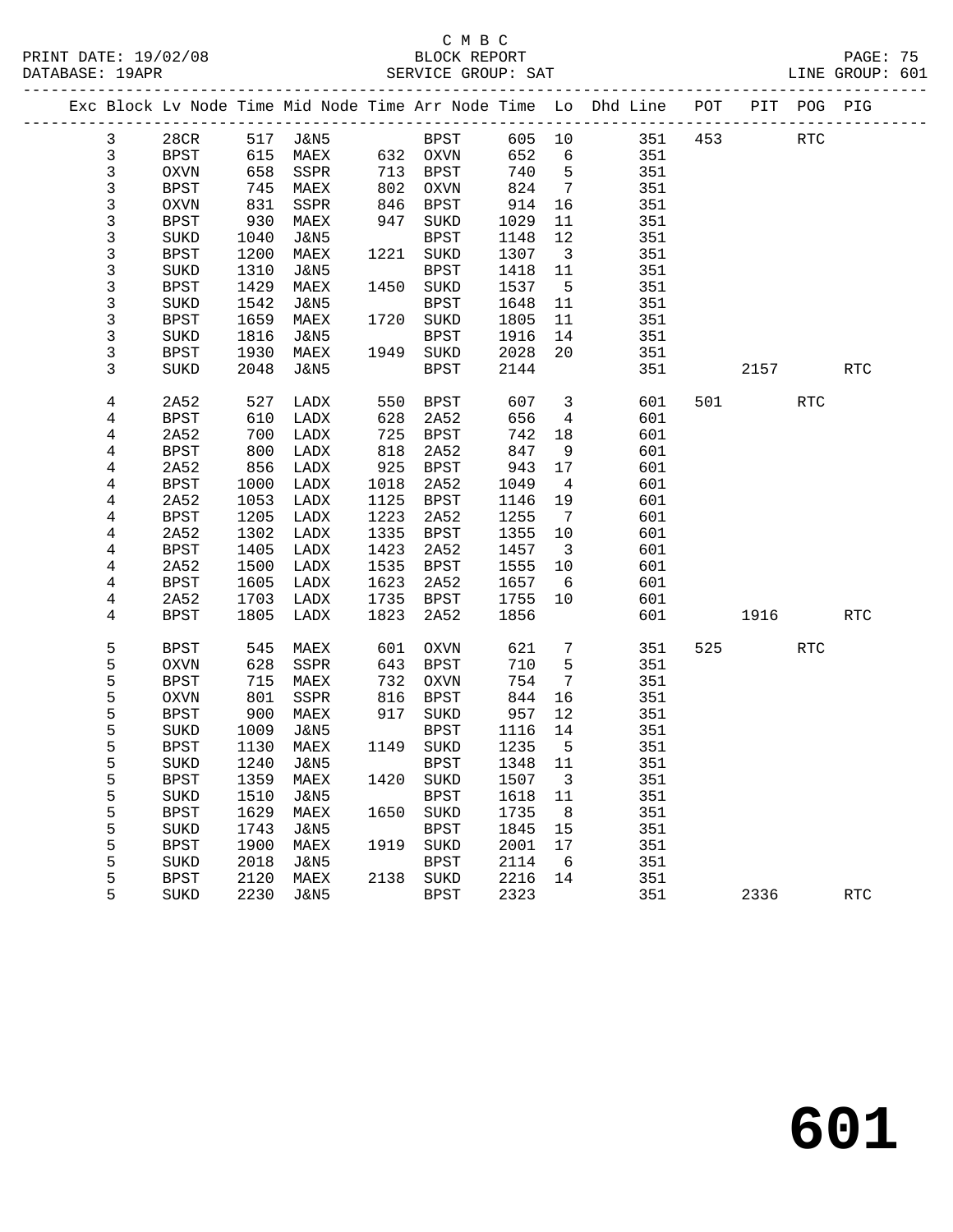# C M B C SERVICE GROUP: SAT

| PRINT DATE: 19/02/08 | BLOCK REPORT       | PAGE: 76        |  |
|----------------------|--------------------|-----------------|--|
| DATABASE: 19APR      | SERVICE GROUP: SAT | LINE GROUP: 601 |  |

|  |                |             |      |                            |      |                                  |              |                          | Exc Block Lv Node Time Mid Node Time Arr Node Time Lo Dhd Line POT PIT POG PIG |     |      |            |            |
|--|----------------|-------------|------|----------------------------|------|----------------------------------|--------------|--------------------------|--------------------------------------------------------------------------------|-----|------|------------|------------|
|  | 6              | SUKD        |      | 558 J&N5                   |      | <b>BPST</b>                      | 652 8        |                          | 351                                                                            | 529 |      | RTC        |            |
|  | 6              | BPST        |      | 700 MAEX 717 SUKD          |      |                                  | 751          | 11                       | 351                                                                            |     |      |            |            |
|  | 6              | SUKD        | 802  | J&N5                       |      | BPST                             | 859          | 16                       | 351                                                                            |     |      |            |            |
|  | 6              | BPST        | 915  | MAEX                       |      | 932 OXVN                         | 957          | 14                       | 351                                                                            |     |      |            |            |
|  | 6              | OXVN        | 1011 | SSPR                       | 1028 | BPST                             | 1058         | 17                       | 351                                                                            |     |      |            |            |
|  | 6              | <b>BPST</b> | 1115 | MAEX                       |      | 1134 OXVN                        | 1200         | 13                       | 351                                                                            |     |      |            |            |
|  | 6              | OXVN        | 1213 | SSPR                       | 1233 | BPST                             | 1303         | 11                       | 351                                                                            |     |      |            |            |
|  | 6              | BPST        | 1314 | MAEX                       | 1335 | OXVN                             | 1402         | 11                       | 351                                                                            |     |      |            |            |
|  | 6              | <b>OXVN</b> | 1413 | SSPR                       | 1433 | BPST                             | 1503         | 11                       | 351                                                                            |     |      |            |            |
|  | 6              | BPST        | 1514 | MAEX                       | 1534 | OXVN                             | 1601         | 15                       | 351                                                                            |     |      |            |            |
|  | 6              | OXVN        | 1616 | SSPR                       | 1633 | BPST                             | 1703         | 11                       | 351                                                                            |     |      |            |            |
|  | б              | BPST        | 1714 | MAEX                       | 1735 | OXVN                             | 1801         | 15                       | 351                                                                            |     |      |            |            |
|  | 6              | OXVN        | 1816 | SSPR                       | 1832 | BPST                             | 1901         | 14                       | 351                                                                            |     |      |            |            |
|  | б              | BPST        | 1915 | MAEX                       | 1934 | OXVN                             | 1959         | 18                       | 351                                                                            |     |      |            |            |
|  | 6              | OXVN        | 2017 | SSPR                       | 2032 | BPST                             | 2059         |                          | 351                                                                            |     | 2112 |            | <b>RTC</b> |
|  | $7\phantom{.}$ | BPST        | 600  | MAEX                       | 617  | SUKD                             | 651          | 9                        | 351                                                                            |     | 540  | <b>RTC</b> |            |
|  | 7              | SUKD        | 700  | J&N5                       |      | BPST                             | 755          | $5^{\circ}$              | 351                                                                            |     |      |            |            |
|  | 7              | BPST        | 800  | MAEX                       |      | 817 SUKD                         | 851          | 10                       | 351                                                                            |     |      |            |            |
|  | 7              | SUKD        | 901  | J&N5                       |      | BPST                             | 1004         | 11                       | 351                                                                            |     |      |            |            |
|  | 7              | BPST        | 1015 | MAEX                       |      | 1033 OXVN                        | 1059         | 14                       | 351                                                                            |     |      |            |            |
|  | 7              | OXVN        | 1113 | SSPR                       | 1133 | BPST                             | 1203         | 12                       | 351                                                                            |     |      |            |            |
|  | 7              | BPST        | 1215 | MAEX                       | 1236 | OXVN                             | 1303         | 10                       | 351                                                                            |     |      |            |            |
|  | 7              | OXVN        | 1313 | SSPR                       | 1333 | BPST                             | 1403         | 11                       | 351                                                                            |     |      |            |            |
|  | 7              | BPST        | 1414 | MAEX                       | 1435 | OXVN                             | 1502         | 11                       | 351                                                                            |     |      |            |            |
|  | 7              | OXVN        | 1513 | SSPR                       | 1533 | BPST                             | 1603         | 11                       | 351                                                                            |     |      |            |            |
|  | 7              | <b>BPST</b> | 1614 | MAEX                       | 1635 | OXVN                             | 1701         | 15                       | 351                                                                            |     |      |            |            |
|  | 7              | OXVN        | 1716 | SSPR                       | 1733 | BPST                             | 1803         | 11                       | 351                                                                            |     |      |            |            |
|  | 7              | BPST        | 1814 | MAEX                       | 1834 | OXVN                             | 1900         | 17                       | 351                                                                            |     |      |            |            |
|  | 7              | OXVN        | 1917 | SSPR                       | 1932 | BPST                             | 2001         | 14                       | 351                                                                            |     |      |            |            |
|  | 7              | <b>BPST</b> | 2015 | MAEX                       | 2034 | OXVN                             | 2059         | 18                       | 351                                                                            |     |      |            |            |
|  | 7              | OXVN        | 2117 | SSPR                       | 2132 | BPST                             | 2159         | 11                       | 351                                                                            |     |      |            |            |
|  | 7              | BPST        | 2210 | LADX                       | 2227 | 2A52                             | 2257         | $\overline{\phantom{a}}$ | 601                                                                            |     |      |            |            |
|  | $\overline{7}$ | 2A52        | 2259 | LADX                       | 2327 | BPST                             | 2345         |                          | 601                                                                            |     | 2358 |            | <b>RTC</b> |
|  | 8              | BPST        | 630  | MAEX                       | 647  | SUKD                             | 721          | 11                       | 351                                                                            |     |      | RTC        |            |
|  | 8              | SUKD        | 732  | J&N5                       |      | BPST                             | 829          | 16                       | 351                                                                            |     |      |            |            |
|  | 8              | BPST        | 845  | MAEX                       |      | 902 OXVN<br>952 BPST<br>952 BPST | 924          | 11                       | 351                                                                            |     |      |            |            |
|  | 8              | <b>OXVN</b> | 935  | SSPR                       |      |                                  | 1022         | 8 <sup>8</sup>           | 351                                                                            |     |      |            |            |
|  | 8              | BPST        |      | 1030 MAEX 1048 SUKD 1133 7 |      |                                  |              |                          | 351                                                                            |     |      |            |            |
|  | 8              | SUKD        | 1140 | J&N5                       |      | <b>BPST</b>                      | 1248         | 11                       | 351                                                                            |     |      |            |            |
|  | 8              | <b>BPST</b> | 1259 | MAEX                       | 1320 | SUKD                             | 1406         | $\overline{4}$           | 351                                                                            |     |      |            |            |
|  | 8              | SUKD        | 1410 | J&N5                       |      | <b>BPST</b>                      | 1518         | 11                       | 351                                                                            |     |      |            |            |
|  | 8              | <b>BPST</b> | 1529 | MAEX                       | 1550 | SUKD                             | 1637         | $6\overline{6}$          | 351                                                                            |     |      |            |            |
|  | 8              | SUKD        | 1643 | J&N5                       |      | <b>BPST</b>                      | 1748         | 11                       | 351                                                                            |     |      |            |            |
|  | 8              | <b>BPST</b> | 1759 | MAEX                       | 1820 | SUKD                             | 1903         | 15                       | 351                                                                            |     |      |            |            |
|  | 8              | SUKD        | 1918 | J&N5                       |      | <b>BPST</b>                      | 2016         | 14                       | 351                                                                            |     |      |            |            |
|  | 8              | BPST        | 2030 | MAEX                       | 2049 | SUKD                             | 2127<br>2228 | 8                        | 351                                                                            |     |      |            |            |
|  | 8              | SUKD        | 2135 | <b>J&amp;N5</b>            |      | <b>BPST</b>                      |              |                          | 351                                                                            |     | 2241 |            | RTC        |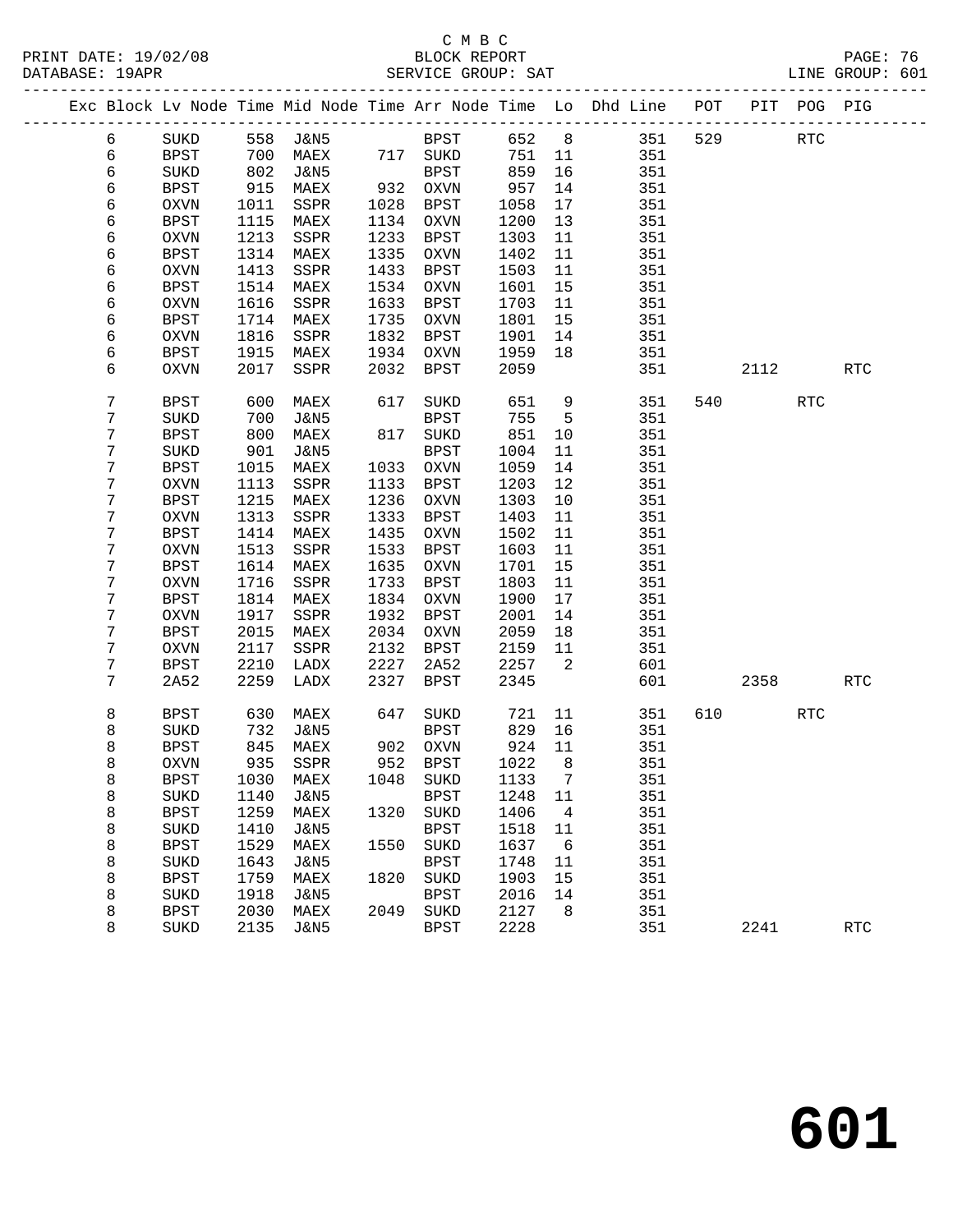| PRINT DATE: 19/02/08<br>DATABASE: 19APR |             |            |                 |                | 08<br>BLOCK REPORT<br>SERVICE GROUP: SAT<br>------------------------- |         |                         | PAGE: 77<br>LINE GROUP: 601                                                    |     |             |            | PAGE: 77             |  |
|-----------------------------------------|-------------|------------|-----------------|----------------|-----------------------------------------------------------------------|---------|-------------------------|--------------------------------------------------------------------------------|-----|-------------|------------|----------------------|--|
|                                         |             |            |                 |                |                                                                       |         |                         | Exc Block Lv Node Time Mid Node Time Arr Node Time Lo Dhd Line POT PIT POG PIG |     |             |            |                      |  |
| 9                                       | BPST        |            |                 |                |                                                                       |         |                         | 645 MAEX 702 OXVN 724 4 351 625                                                |     |             | RTC        |                      |  |
| 9                                       | OXVN        |            |                 |                |                                                                       |         |                         | 810 20 351                                                                     |     |             |            |                      |  |
| 9                                       | <b>BPST</b> | 728<br>830 |                 |                |                                                                       | 926     | 9                       | 351                                                                            |     |             |            |                      |  |
| 9                                       | SUKD        | 935        | J&N5            |                | BPST                                                                  | 1040    |                         | 20 351                                                                         |     |             |            |                      |  |
| 9                                       | BPST        | 1100       | MAEX            |                | 1119 SUKD                                                             | 1205    |                         | 5 351                                                                          |     |             |            |                      |  |
| 9                                       | SUKD        | 1210       | J&N5            |                | BPST                                                                  | 1318 11 |                         | 351                                                                            |     |             |            |                      |  |
| 9                                       | <b>BPST</b> | 1329       | MAEX            |                | 1350 SUKD                                                             | 1437    | $\overline{\mathbf{3}}$ | 351                                                                            |     |             |            |                      |  |
| 9                                       | SUKD        | 1440       | J&N5            |                | BPST                                                                  | 1548    | 11                      | 351                                                                            |     |             |            |                      |  |
| 9                                       | <b>BPST</b> | 1559       | MAEX            | 1620           | $\rm SUKD$                                                            |         |                         | 1707 6 351                                                                     |     |             |            |                      |  |
|                                         |             | 1713       |                 |                |                                                                       |         |                         |                                                                                |     |             |            |                      |  |
| 9<br>9                                  | SUKD        | 1830       | J&N5            |                | BPST<br>1849 SUKD                                                     | 1932 16 |                         | 1818  12  351                                                                  |     |             |            |                      |  |
|                                         | <b>BPST</b> |            | MAEX            |                |                                                                       | 2044 16 |                         | 351<br>351                                                                     |     |             |            |                      |  |
| 9                                       | SUKD        | 1948       | J&N5            |                | BPST                                                                  |         |                         |                                                                                |     |             |            |                      |  |
| 9                                       | <b>BPST</b> | 2100       | MAEX            | 2118           | SUKD                                                                  | 2156    |                         | 351                                                                            |     | 2224        |            | <b>RTC</b>           |  |
| 10                                      | BPST        | 700        | LADX            | $718$<br>$825$ | 2A52                                                                  |         |                         | 746 10<br>601                                                                  |     |             | RTC        |                      |  |
| 10                                      | 2A52        | 756        | LADX            |                | 825 BPST                                                              | 843     | 17                      | 601                                                                            |     |             |            |                      |  |
| $10$                                    | BPST        | 900        | LADX            | 918            | 2A52                                                                  | 947     | $\overline{7}$          | 601                                                                            |     |             |            |                      |  |
| 10                                      | 2A52        | 954        | LADX            | 1025           | BPST                                                                  | 1046    | 19                      | 601                                                                            |     |             |            |                      |  |
| $10$                                    | BPST        | 1105       | LADX            | 1123           | 2A52                                                                  | 1154    | $\overline{7}$          | 601                                                                            |     |             |            |                      |  |
| 10                                      | 2A52        | 1201       | LADX            | 1235           | <b>BPST</b>                                                           | 1255    | 10                      | 601                                                                            |     |             |            |                      |  |
| $10$                                    | BPST        | 1305       | LADX            | 1323           | 2A52                                                                  | 1357    | 5 <sub>5</sub>          | 601                                                                            |     |             |            |                      |  |
| 10                                      | 2A52        | 1402       | LADX            | 1435           | BPST                                                                  | 1455 10 |                         | 601                                                                            |     |             |            |                      |  |
| 10                                      | <b>BPST</b> | 1505       | LADX            | 1523           | 2A52                                                                  | 1557    | $\overline{4}$          | 601<br>601                                                                     |     |             |            |                      |  |
| $10$                                    | 2A52        | 1601       | LADX            | 1635           | BPST                                                                  | 1657 8  |                         |                                                                                |     |             |            |                      |  |
| 10                                      | <b>BPST</b> | 1705       | LADX            | 1723           | 2A52                                                                  | 1757 5  |                         | 601                                                                            |     |             |            |                      |  |
| 10                                      | 2A52        | 1802       | LADX            | 1833           | BPST                                                                  | 1854    |                         | 601                                                                            |     | 1907 - 1907 |            | <b>RTC</b>           |  |
| 11                                      | 2A52        | 726        | LADX            |                | 755 BPST                                                              | 813     |                         | 17<br>601                                                                      |     | 700         | RTC        |                      |  |
| 11                                      | BPST        | 830        | LADX            | 848            | 2A52                                                                  | 917 7   |                         | 601                                                                            |     |             |            |                      |  |
| 11                                      | 2A52        | 924        | LADX            | 955            | <b>BPST</b>                                                           | 1015 10 |                         | 601                                                                            |     |             |            |                      |  |
| 11                                      | <b>BPST</b> | 1025       | LADX            | 1043           | 2A52                                                                  | 1114    | $7\overline{ }$         | 601                                                                            |     |             |            |                      |  |
| 11                                      | 2A52        | 1121       | LADX            | 1155           | BPST                                                                  | 1216    | 9                       | 601                                                                            |     |             |            |                      |  |
| 11                                      | <b>BPST</b> | 1225       | LADX            | 1243           | 2A52                                                                  | 1315    | $\overline{7}$          | 601                                                                            |     |             |            |                      |  |
| 11                                      | 2A52        | 1322       | LADX            | 1355           | BPST                                                                  | 1415    | 10                      | 601                                                                            |     |             |            |                      |  |
| 11                                      | <b>BPST</b> | 1425       | LADX            | 1443           | 2A52                                                                  | 1517    | $\overline{\mathbf{3}}$ | 601                                                                            |     |             |            |                      |  |
| 11                                      | 2A52        | 1520       | LADX            | 1555           | BPST                                                                  | 1615    |                         |                                                                                |     |             |            |                      |  |
| 11                                      | <b>BPST</b> | 1625       | LADX            | 1643           | 2A52                                                                  |         |                         | $\begin{array}{cccc} 1615 & 10 & & & 601 \\ 1717 & 6 & & & 601 \end{array}$    |     |             |            |                      |  |
| $11\,$                                  | 2A52        | 1723       | ${\rm LADX}$    | 1755           | <b>BPST</b>                                                           | 1815    | 10                      | 601                                                                            |     |             |            |                      |  |
| 11                                      | <b>BPST</b> | 1825       | ${\rm LADX}$    | 1843           | 2A52                                                                  | 1916    | 6                       | 601                                                                            |     |             |            |                      |  |
| 11                                      | 2A52        | 1922       | LADX            | 1953           | <b>BPST</b>                                                           | 2012    | 15                      | 601                                                                            |     |             |            |                      |  |
| 11                                      | <b>BPST</b> | 2027       | LADX            | 2045           | 2A52                                                                  | 2116    | 6                       | 601                                                                            |     |             |            |                      |  |
| 11                                      | 2A52        | 2122       | ${\rm LADX}$    | 2153           | <b>BPST</b>                                                           | 2211    |                         | 601                                                                            |     | 2224        |            | $\operatorname{RTC}$ |  |
| 12                                      | <b>BPST</b> | 815        | MAEX            | 832            | OXVN                                                                  | 854     | 9                       | 351                                                                            | 755 |             | <b>RTC</b> |                      |  |
| 12                                      |             |            |                 | 919            |                                                                       | 949     |                         | 351                                                                            |     |             |            |                      |  |
|                                         | OXVN        | 903        | SSPR            |                | $_{\rm BPST}$                                                         |         | 11                      |                                                                                |     |             |            |                      |  |
| $12\,$                                  | <b>BPST</b> | 1000       | MAEX            | 1018           | SUKD                                                                  | 1100    | 10                      | 351                                                                            |     |             |            |                      |  |
| 12                                      | SUKD        | 1110       | <b>J&amp;N5</b> |                | <b>BPST</b>                                                           | 1218    | 11                      | 351                                                                            |     |             |            |                      |  |
| $12\,$                                  | <b>BPST</b> | 1229       | $\mathtt{MAEX}$ | 1250           | SUKD                                                                  | 1336    | $\overline{4}$          | 351                                                                            |     |             |            |                      |  |
| 12                                      | SUKD        | 1340       | <b>J&amp;N5</b> |                | <b>BPST</b>                                                           | 1448    | 11                      | 351                                                                            |     |             |            |                      |  |
| 12                                      | <b>BPST</b> | 1459       | MAEX            | 1519           | SUKD                                                                  | 1606    | 7                       | 351                                                                            |     |             |            |                      |  |
| 12                                      | $\rm SUKD$  | 1613       | <b>J&amp;N5</b> |                | <b>BPST</b>                                                           | 1718    | 11                      | 351                                                                            |     |             |            |                      |  |
| 12                                      | <b>BPST</b> | 1729       | $\mathtt{MAEX}$ | 1750           | SUKD                                                                  | 1833    | 14                      | 351                                                                            |     |             |            |                      |  |
| 12                                      | SUKD        | 1847       | <b>J&amp;N5</b> |                | <b>BPST</b>                                                           | 1946    | 14                      | 351                                                                            |     |             |            |                      |  |
| 12                                      | <b>BPST</b> | 2000       | MAEX            | 2019           | SUKD                                                                  | 2058    | 20                      | 351                                                                            |     |             |            |                      |  |
| 12                                      | SUKD        | 2118       | <b>J&amp;N5</b> |                | <b>BPST</b>                                                           | 2214    | 16                      | 351                                                                            |     |             |            |                      |  |
| 12                                      | <b>BPST</b> | 2230       | MAEX            | 2248           | SUKD                                                                  | 2326    | 19                      | 351                                                                            |     |             |            |                      |  |

**601**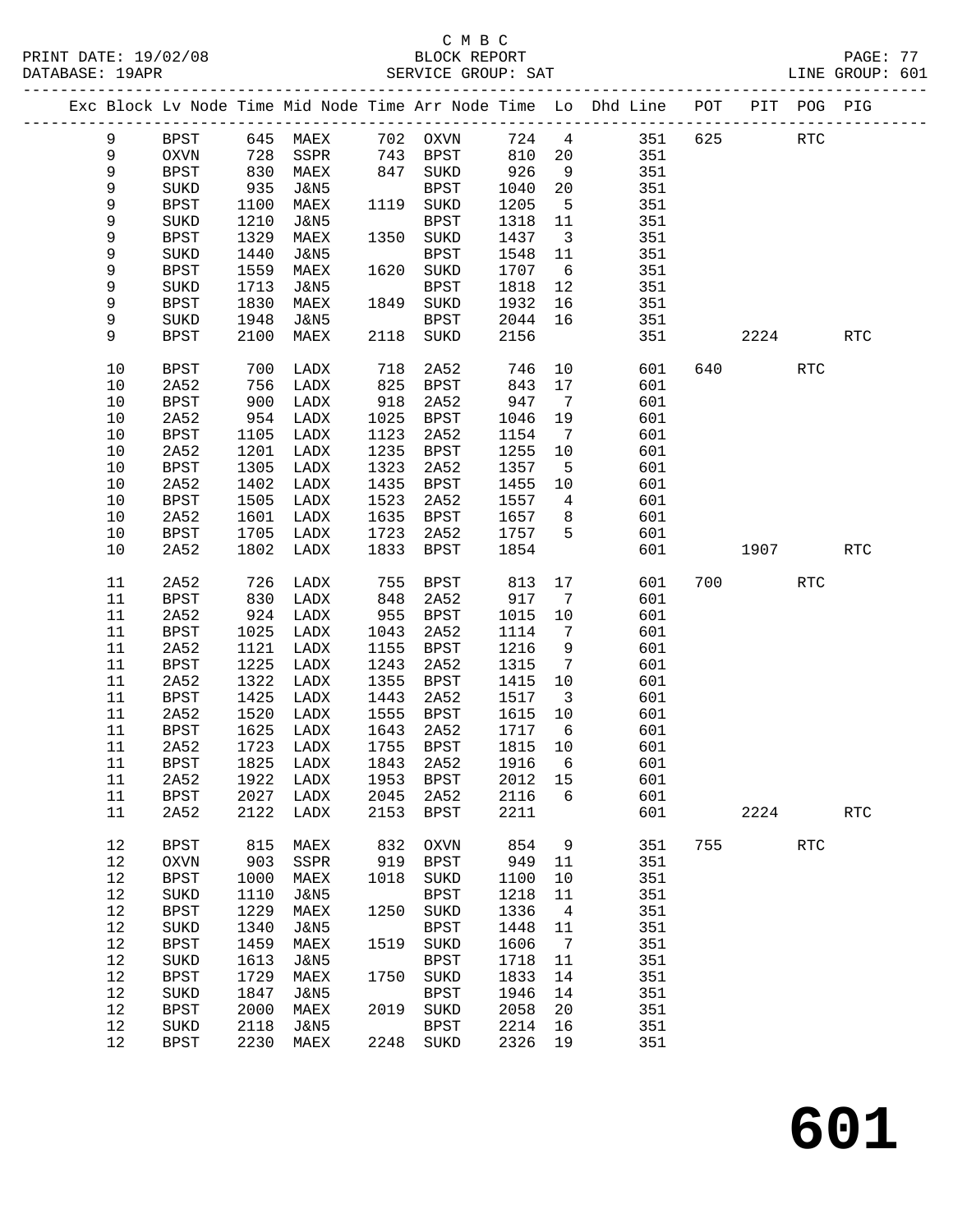|  |    |             |      | Exc Block Lv Node Time Mid Node Time Arr Node Time Lo Dhd Line POT PIT POG PIG |      |                        |         |                          |    |     |                  |      |            |                      |
|--|----|-------------|------|--------------------------------------------------------------------------------|------|------------------------|---------|--------------------------|----|-----|------------------|------|------------|----------------------|
|  | 12 | SUKD        |      | 2345 J&N5 BPST 2437 8 351                                                      |      |                        |         |                          |    |     |                  |      |            |                      |
|  | 12 | BPST        |      | 2445 J&N3 SUKD 2540                                                            |      |                        |         |                          |    |     | 351              | 2606 |            | $\operatorname{RTC}$ |
|  |    |             |      |                                                                                |      |                        |         |                          |    |     |                  |      |            |                      |
|  | 13 | BPST        | 1045 | MAEX                                                                           |      | 1103 OXVN<br>1203 BPST |         |                          |    |     | 1129 14 351 1025 |      | RTC        |                      |
|  | 13 | OXVN        | 1143 | SSPR                                                                           |      |                        | 1233 11 |                          |    | 351 |                  |      |            |                      |
|  | 13 | BPST        | 1244 | MAEX                                                                           |      | 1305 OXVN              | 1332    | 11                       |    | 351 |                  |      |            |                      |
|  | 13 | OXVN        | 1343 | SSPR                                                                           |      | 1403 BPST              | 1433    | 11                       |    | 351 |                  |      |            |                      |
|  | 13 | <b>BPST</b> | 1444 | MAEX                                                                           |      | 1504 OXVN              | 1531    | 14                       |    | 351 |                  |      |            |                      |
|  | 13 | OXVN        | 1545 | SSPR                                                                           |      | 1603 BPST              | 1633    | 11                       |    | 351 |                  |      |            |                      |
|  | 13 | BPST        | 1644 | MAEX                                                                           |      | 1705 OXVN              | 1731 14 |                          |    | 351 |                  |      |            |                      |
|  | 13 | OXVN        | 1745 | SSPR                                                                           |      | 1802 BPST              | 1830    | 15                       |    | 351 |                  |      |            |                      |
|  | 13 | BPST        | 1845 | MAEX                                                                           |      | 1904 OXVN              | 1929    | 18                       |    | 351 |                  |      |            |                      |
|  | 13 | OXVN        | 1947 | SSPR                                                                           |      | 2002 BPST              | 2029    | 16                       |    | 351 |                  |      |            |                      |
|  | 13 | BPST        | 2045 | MAEX                                                                           |      | 2104 SUKD              | 2142    | 18                       |    | 351 |                  |      |            |                      |
|  | 13 | SUKD        | 2200 | J&N5                                                                           |      | BPST                   | 2253 17 |                          |    | 351 |                  |      |            |                      |
|  | 13 | BPST        | 2310 | LADX                                                                           | 2327 | 2A52                   | 2357    | $\overline{\phantom{a}}$ |    | 601 |                  |      |            |                      |
|  | 13 | 2A52        | 2359 | LADX                                                                           | 2427 | BPST                   | 2445    |                          |    |     | 601 000          | 2458 |            | RTC                  |
|  | 14 | BPST        | 1045 | LADX                                                                           | 1103 | 2A52                   | 1134    | $\overline{7}$           |    |     | 601 1025         |      | <b>RTC</b> |                      |
|  | 14 | 2A52        | 1141 | LADX                                                                           |      | 1215 BPST              | 1236    | 9                        |    | 601 |                  |      |            |                      |
|  | 14 | <b>BPST</b> | 1245 | LADX                                                                           |      | 1303 2A52              | 1335    | $\overline{7}$           |    | 601 |                  |      |            |                      |
|  | 14 | 2A52        | 1342 | LADX                                                                           |      | 1415 BPST              | 1435    | 10                       |    | 601 |                  |      |            |                      |
|  | 14 | <b>BPST</b> | 1445 | LADX                                                                           | 1503 | 2A52                   | 1537    | $\overline{4}$           |    | 601 |                  |      |            |                      |
|  | 14 | 2A52        | 1541 | LADX                                                                           |      | 1615 BPST              | 1636    | 9                        |    | 601 |                  |      |            |                      |
|  | 14 | <b>BPST</b> | 1645 | LADX                                                                           | 1703 | 2A52                   | 1737    | 5 <sub>5</sub>           |    | 601 |                  |      |            |                      |
|  | 14 | 2A52        | 1742 | LADX                                                                           |      | 1813 BPST              | 1834 23 |                          |    | 601 |                  |      |            |                      |
|  | 14 | BPST        | 1857 | LADX                                                                           | 1915 | 2A52                   | 1946    | $6\overline{6}$          |    | 601 |                  |      |            |                      |
|  | 14 | 2A52        | 1952 | LADX                                                                           |      | 2023 BPST              | 2041 16 |                          |    | 601 |                  |      |            |                      |
|  | 14 | BPST        | 2057 | LADX                                                                           | 2115 | 2A52                   | 2146    | 8 <sup>8</sup>           |    | 601 |                  |      |            |                      |
|  | 14 | 2A52        | 2154 | LADX                                                                           | 2223 | BPST                   | 2241 19 |                          |    | 601 |                  |      |            |                      |
|  | 14 | BPST        | 2300 | MAEX                                                                           | 2318 | SUKD                   | 2356    |                          |    | 351 |                  | 2424 |            | <b>RTC</b>           |
|  | 15 | BPST        | 1145 | LADX                                                                           | 1203 | 2A52                   | 1235 7  |                          |    |     | 601 1125         |      | RTC        |                      |
|  | 15 | 2A52        | 1242 | LADX                                                                           |      | 1315 BPST              | 1335 10 |                          |    | 601 |                  |      |            |                      |
|  | 15 | BPST        | 1345 | LADX                                                                           | 1403 | 2A52                   | 1437    | $\overline{\mathbf{3}}$  |    | 601 |                  |      |            |                      |
|  | 15 | 2A52        | 1440 | LADX                                                                           |      | 1515 BPST              | 1535 10 |                          |    | 601 |                  |      |            |                      |
|  | 15 | BPST        | 1545 | LADX                                                                           | 1603 | 2A52                   | 1637    | $\overline{4}$           |    | 601 |                  |      |            |                      |
|  | 15 | 2A52        | 1641 | LADX                                                                           |      | 1715 BPST              | 1735 10 |                          |    | 601 |                  |      |            |                      |
|  | 15 | BPST        |      | 1745 LADX                                                                      |      | 1803 2A52              | 1837 15 |                          |    | 601 |                  |      |            |                      |
|  |    |             |      | 15  2A52  1852  LADX  1923  BPST  1944  13  601                                |      |                        |         |                          |    |     |                  |      |            |                      |
|  | 15 | <b>BPST</b> | 1957 | LADX                                                                           | 2015 | 2A52                   | 2046    | 6                        |    | 601 |                  |      |            |                      |
|  | 15 | 2A52        | 2052 | LADX                                                                           | 2123 | <b>BPST</b>            | 2141    | 19                       |    | 601 |                  |      |            |                      |
|  | 15 | <b>BPST</b> | 2200 | MAEX                                                                           | 2218 | SUKD                   | 2256    | $\overline{4}$           |    | 351 |                  |      |            |                      |
|  | 15 | SUKD        | 2300 | J&N5                                                                           |      | BPST                   | 2353    | 7                        |    | 351 |                  |      |            |                      |
|  | 15 | <b>BPST</b> | 2400 | J&N3                                                                           |      | SUKD                   | 2455    | 5                        | 40 | 351 |                  |      |            |                      |
|  | 15 | <b>BPST</b> | 2540 | LADX                                                                           | 2557 | 2A52                   | 2622    | 2                        |    | 601 |                  |      |            |                      |
|  | 15 | 2A52        |      | 2624 LADX                                                                      |      | 2649 BPST              | 2707    |                          |    | 601 |                  | 2720 |            | <b>RTC</b>           |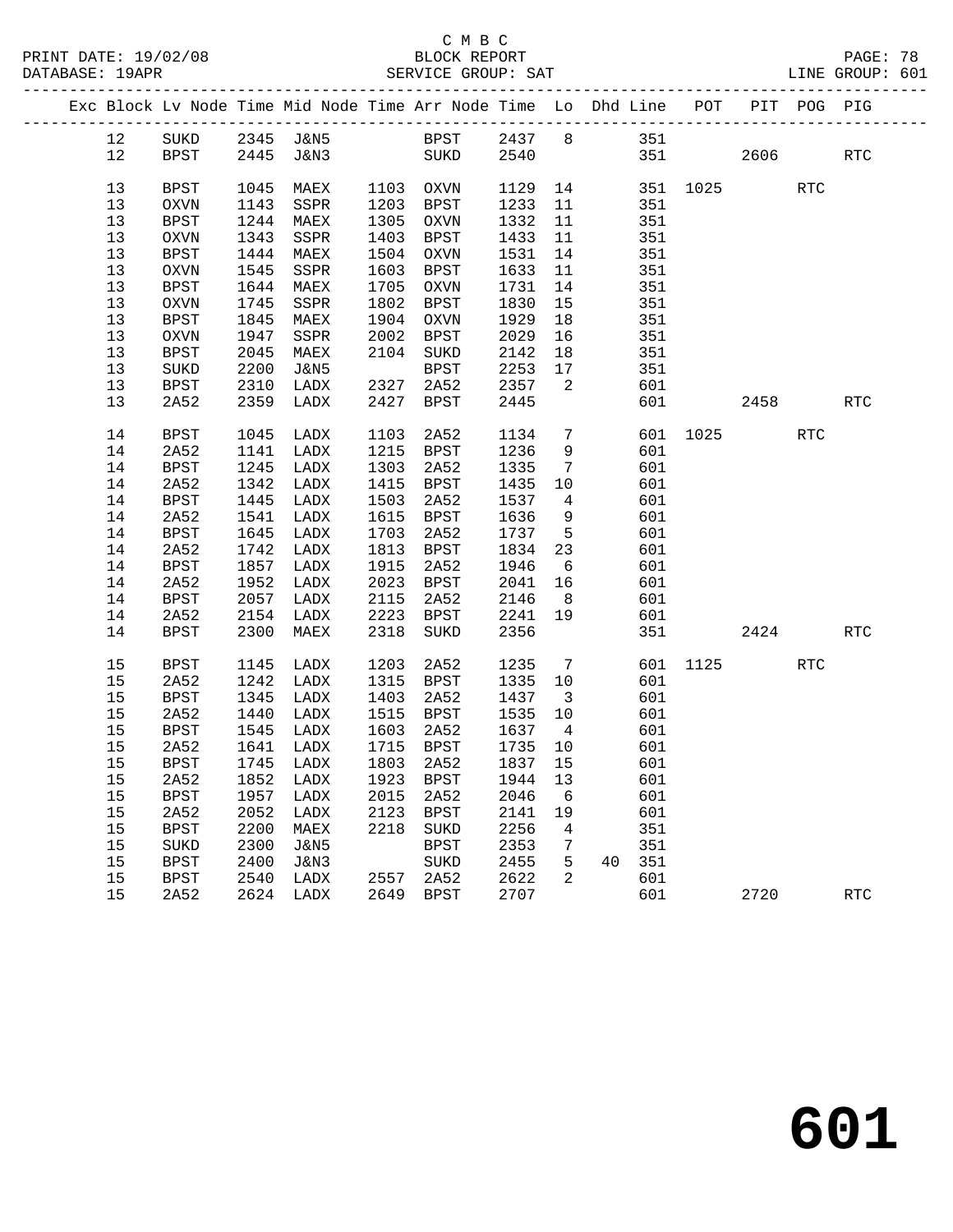| PRINT DATE: 19/02/08<br>DATABASE: 19APR |    |                                      |            |      |      | C M B C              |                    |    |                                                                                |     |             |            |            |  |
|-----------------------------------------|----|--------------------------------------|------------|------|------|----------------------|--------------------|----|--------------------------------------------------------------------------------|-----|-------------|------------|------------|--|
| BPST                                    |    | BRIDGEPORT STN<br>RTC Richmond Depot |            |      |      |                      |                    |    | LADX LADNER EXCHANGE<br>TSFE     TSAWWASSEN FERRY TERMINAL                     |     |             |            |            |  |
|                                         |    |                                      |            |      |      |                      |                    |    | Exc Block Lv Node Time Mid Node Time Arr Node Time Lo Dhd Line POT PIT POG PIG |     |             |            |            |  |
|                                         | 40 | BPST                                 |            |      |      |                      |                    |    | 632 28 620<br>734 11 620                                                       |     | 620 540 RTC |            |            |  |
|                                         | 40 | TSFE                                 |            |      |      |                      |                    |    |                                                                                |     |             |            |            |  |
|                                         | 40 | BPST                                 | 745<br>855 | LADX |      | 802 TSFE<br>910 BPST | 818                | 37 | 620                                                                            |     |             |            |            |  |
|                                         | 40 | TSFE                                 |            | LADX |      |                      | 929<br>1020        | 16 | 620                                                                            |     |             |            |            |  |
|                                         | 40 | BPST                                 | 945        | LADX |      | 1003 TSFE            |                    | 35 | 620                                                                            |     |             |            |            |  |
|                                         | 40 | TSFE                                 | 1055       | LADX |      | 1111 BPST            |                    | 14 | 620                                                                            |     |             |            |            |  |
|                                         | 40 | BPST                                 | 1145       | LADX |      | 1203 TSFE            | 1131<br>1220       | 35 | 620                                                                            |     |             |            |            |  |
|                                         | 40 | TSFE                                 | 1255       | LADX |      | 1311 BPST            | 1331               | 14 | 620                                                                            |     |             |            |            |  |
|                                         | 40 | BPST                                 | 1345       | LADX |      | 1403 TSFE            | 1421               | 34 | 620                                                                            |     |             |            |            |  |
|                                         | 40 | TSFE                                 | 1455       | LADX |      | 1511 BPST            | 1531               | 14 | 620                                                                            |     |             |            |            |  |
|                                         | 40 | BPST                                 | 1545       | LADX | 1603 | TSFE                 | 1620               | 35 | 620                                                                            |     |             |            |            |  |
|                                         | 40 | TSFE                                 | 1655       | LADX |      | 1711 BPST            | 1731               | 14 | 620                                                                            |     |             |            |            |  |
|                                         | 40 | <b>BPST</b>                          | 1745       | LADX | 1803 | TSFE                 |                    | 35 | 620                                                                            |     |             |            |            |  |
|                                         | 40 | TSFE                                 | 1855       | LADX | 1910 | BPST                 | 1820<br>1929       | 16 | 620                                                                            |     |             |            |            |  |
|                                         | 40 | BPST                                 | 1945       | LADX | 2003 | TSFE                 | 2019               | 36 | 620                                                                            |     |             |            |            |  |
|                                         | 40 | TSFE                                 | 2055       | LADX |      | 2109 BPST            | 2127               | 33 | 620                                                                            |     |             |            |            |  |
|                                         | 40 | BPST                                 | 2200       | LADX |      | 2214 TSFE            | 2230               | 25 | 620                                                                            |     |             |            |            |  |
|                                         | 40 | TSFE                                 | 2255       | LADX | 2309 | BPST                 | 2327               |    | 620                                                                            |     | 2340        |            | RTC        |  |
|                                         | 41 | <b>BPST</b>                          | 700<br>800 | LADX |      |                      |                    | 28 | 620                                                                            | 640 |             | <b>RTC</b> |            |  |
|                                         | 41 | TSFE                                 |            | LADX |      | 717 TSFE<br>815 BPST | 732<br>834         | 21 | 620                                                                            |     |             |            |            |  |
|                                         | 41 | BPST                                 | 855        | LADX | 913  | TSFE                 | 929                | 36 | 620                                                                            |     |             |            |            |  |
|                                         | 41 | TSFE                                 | 1005       | LADX |      | 1021 BPST            | 1041               | 14 | 620                                                                            |     |             |            |            |  |
|                                         | 41 | BPST                                 | 1055       | LADX |      | 1113 TSFE            | 1130               | 35 | 620                                                                            |     |             |            |            |  |
|                                         | 41 | TSFE                                 | 1205       | LADX |      | 1221 BPST            | 1241               | 14 | 620                                                                            |     |             |            |            |  |
|                                         | 41 | <b>BPST</b>                          | 1255       | LADX |      | 1313 TSFE            | 1330               | 35 | 620                                                                            |     |             |            |            |  |
|                                         | 41 | TSFE                                 | 1405       | LADX |      | 1421 BPST            |                    |    | 620                                                                            |     |             |            |            |  |
|                                         | 41 | BPST                                 | 1455       | LADX | 1513 | TSFE                 | 1441 14<br>1532 33 |    | 620                                                                            |     |             |            |            |  |
|                                         | 41 | TSFE                                 | 1605       | LADX | 1621 | BPST                 | 1641               |    | 620                                                                            |     |             | 1654       | <b>RTC</b> |  |
|                                         | 42 | <b>BPST</b>                          | 755        | LADX | 812  | TSFE                 | 828                | 37 | 620                                                                            |     | 735 — 13    | RTC        |            |  |
|                                         | 42 | TSFE                                 | 905        | LADX | 920  | BPST                 | 939                | 16 | 620                                                                            |     |             |            |            |  |
|                                         | 42 | <b>BPST</b>                          | 955        | LADX | 1013 | TSFE                 | 1030               | 35 | 620                                                                            |     |             |            |            |  |
|                                         | 42 | TSFE                                 | 1105       | LADX | 1121 | BPST                 | 1141               | 14 | 620                                                                            |     |             |            |            |  |
|                                         | 42 | <b>BPST</b>                          | 1155       | LADX | 1213 | TSFE                 | 1230               | 35 | 620                                                                            |     |             |            |            |  |
|                                         | 42 | TSFE                                 | 1305       | LADX |      | 1321 BPST            | 1341               | 14 | 620                                                                            |     |             |            |            |  |
|                                         | 42 | <b>BPST</b>                          | 1355       | LADX | 1413 | TSFE                 | 1431 34            |    | 620                                                                            |     |             |            |            |  |
|                                         | 42 | TSFE                                 | 1505       | LADX |      | 1521 BPST            | 1541               |    | 620                                                                            |     |             | 1554       | RTC        |  |
|                                         |    |                                      |            |      |      |                      |                    |    |                                                                                |     |             |            |            |  |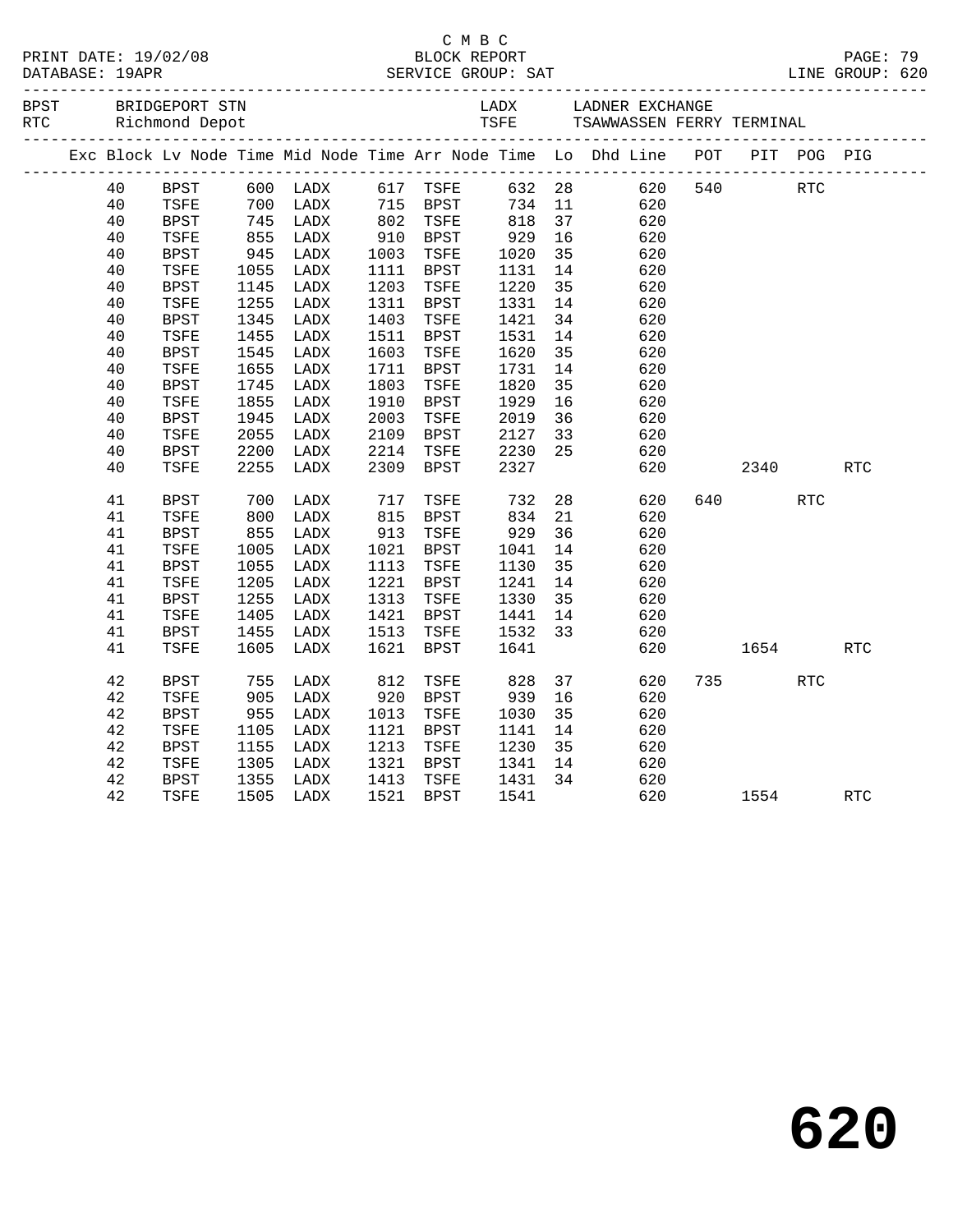|    |             |      |                          |      |             |         |      | Exc Block Lv Node Time Mid Node Time Arr Node Time Lo Dhd Line POT |     |                          | PIT POG PIG |            |
|----|-------------|------|--------------------------|------|-------------|---------|------|--------------------------------------------------------------------|-----|--------------------------|-------------|------------|
| 43 | <b>BPST</b> |      |                          |      |             |         |      |                                                                    | 545 |                          | RTC         |            |
| 43 | TSFE        |      |                          |      |             |         | $21$ |                                                                    |     |                          |             |            |
| 43 | BPST        | 800  | LADX                     | 817  | TSFE        | 833     | 27   | 620                                                                |     |                          |             |            |
| 43 | TSFE        | 900  | LADX                     | 915  | BPST        | 934     | 26   | 620                                                                |     |                          |             |            |
| 43 | <b>BPST</b> | 1000 | LADX                     | 1018 | TSFE        | 1035    | 25   | 620                                                                |     |                          |             |            |
| 43 | TSFE        | 1100 | LADX                     | 1116 | BPST        | 1136    | 24   | 620                                                                |     |                          |             |            |
| 43 | <b>BPST</b> | 1200 | LADX                     | 1218 | TSFE        | 1235    | 25   | 620                                                                |     |                          |             |            |
| 43 | TSFE        | 1300 | LADX                     | 1316 | BPST        | 1336    | 24   | 620                                                                |     |                          |             |            |
| 43 | <b>BPST</b> | 1400 | LADX                     | 1418 | TSFE        | 1436    | 24   | 620                                                                |     |                          |             |            |
| 43 | TSFE        | 1500 | LADX                     | 1516 | BPST        | 1536    | 24   | 620                                                                |     |                          |             |            |
| 43 | BPST        | 1600 | LADX                     | 1618 | TSFE        | 1635    | 25   | 620                                                                |     |                          |             |            |
| 43 | TSFE        | 1700 | LADX                     | 1716 | BPST        | 1736    | 24   | 620                                                                |     |                          |             |            |
| 43 | <b>BPST</b> | 1800 | LADX                     | 1818 | TSFE        | 1835    | 25   | 620                                                                |     |                          |             |            |
| 43 | TSFE        | 1900 | LADX                     | 1915 | BPST        | 1934    | 26   | 620                                                                |     |                          |             |            |
| 43 | <b>BPST</b> | 2000 | LADX                     | 2018 | TSFE        | 2034    | 26   | 620                                                                |     |                          |             |            |
| 43 | TSFE        | 2100 | LADX                     | 2114 | BPST        | 2132    | 33   | 620                                                                |     |                          |             |            |
| 43 | <b>BPST</b> | 2205 | LADX                     | 2219 | TSFE        | 2235    | 25   | 620                                                                |     |                          |             |            |
| 43 | TSFE        | 2300 | LADX                     | 2314 | BPST        | 2332    |      | 620                                                                |     | 2345                     |             | <b>RTC</b> |
| 44 | BPST        | 705  | LADX                     | 722  | TSFE        | 737     | 28   | 620                                                                |     | 645 — 100                | RTC         |            |
| 44 | TSFE        | 805  | LADX                     | 820  | BPST        | 839     | 6    | 620                                                                |     |                          |             |            |
| 44 | <b>BPST</b> | 845  | LADX                     | 903  | TSFE        | 919     | 36   | 620                                                                |     |                          |             |            |
| 44 | TSFE        | 955  | LADX                     | 1011 | BPST        | 1031    | 14   | 620                                                                |     |                          |             |            |
| 44 | BPST        | 1045 | LADX                     | 1103 | TSFE        | 1120    | 35   | 620                                                                |     |                          |             |            |
| 44 | TSFE        | 1155 | LADX                     | 1211 | <b>BPST</b> | 1231    | 14   | 620                                                                |     |                          |             |            |
| 44 | <b>BPST</b> | 1245 | LADX                     | 1303 | TSFE        | 1320    | 35   | 620                                                                |     |                          |             |            |
| 44 | TSFE        | 1355 | LADX                     | 1411 | BPST        | 1431    | 14   | 620                                                                |     |                          |             |            |
| 44 | <b>BPST</b> | 1445 | LADX                     | 1503 | TSFE        | 1522    | 33   | 620                                                                |     |                          |             |            |
| 44 | TSFE        | 1555 | LADX                     | 1611 | BPST        | 1631    | 14   | 620                                                                |     |                          |             |            |
| 44 | <b>BPST</b> | 1645 | LADX                     | 1703 | TSFE        | 1720    | 35   | 620                                                                |     |                          |             |            |
| 44 | TSFE        | 1755 | LADX                     | 1810 | BPST        | 1830    | 15   | 620                                                                |     |                          |             |            |
| 44 | <b>BPST</b> | 1845 | LADX                     | 1903 | TSFE        | 1919    | 36   | 620                                                                |     |                          |             |            |
| 44 | TSFE        | 1955 | LADX                     | 2010 | BPST        | 2029    |      | 620                                                                |     | 2042                     |             | <b>RTC</b> |
| 45 | <b>BPST</b> | 900  | LADX                     | 918  | TSFE        | 934     |      | 26<br>620                                                          |     | 840 and $\overline{840}$ | RTC         |            |
| 45 | TSFE        | 1000 | LADX                     |      | 1016 BPST   | 1036    | 24   | 620                                                                |     |                          |             |            |
| 45 | <b>BPST</b> | 1100 | LADX                     | 1118 | TSFE        | 1135    | 25   | 620                                                                |     |                          |             |            |
| 45 | TSFE        | 1200 | LADX                     | 1216 | BPST        | 1236    | 24   | 620                                                                |     |                          |             |            |
| 45 | <b>BPST</b> | 1300 | LADX                     | 1318 | TSFE        | 1335    | 25   | 620                                                                |     |                          |             |            |
| 45 |             |      | TSFE 1400 LADX 1416 BPST |      |             | 1436 24 |      | 620                                                                |     |                          |             |            |
| 45 | BPST        | 1500 | LADX                     | 1518 | TSFE        | 1537    | 23   | 620                                                                |     |                          |             |            |
| 45 | TSFE        | 1600 | LADX                     | 1616 | <b>BPST</b> | 1636    | 24   | 620                                                                |     |                          |             |            |
| 45 | <b>BPST</b> | 1700 | LADX                     | 1718 | TSFE        | 1735    | 25   | 620                                                                |     |                          |             |            |
| 45 | TSFE        | 1800 | LADX                     | 1815 | <b>BPST</b> | 1835    | 25   | 620                                                                |     |                          |             |            |
| 45 | <b>BPST</b> | 1900 | LADX                     | 1918 | TSFE        | 1934    | 26   | 620                                                                |     |                          |             |            |
| 45 | TSFE        | 2000 | LADX                     | 2015 | BPST        | 2034    | 26   | 620                                                                |     |                          |             |            |
| 45 | <b>BPST</b> | 2100 | LADX                     | 2118 | TSFE        | 2134    | 26   | 620                                                                |     |                          |             |            |
| 45 | TSFE        | 2200 | LADX                     | 2214 | BPST        | 2232    |      | 620                                                                |     | 2245                     |             | <b>RTC</b> |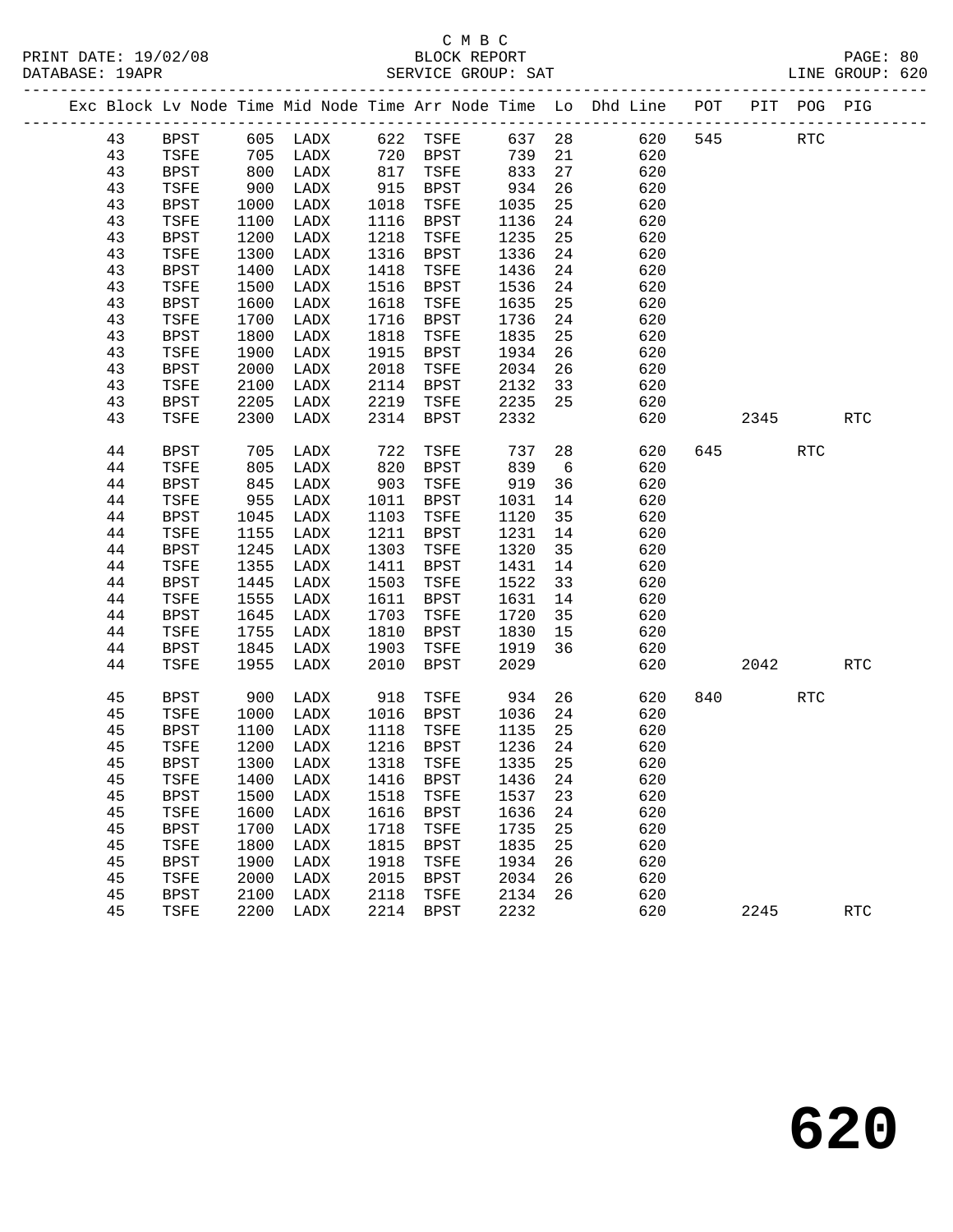| PRINT DATE: 19/02/08<br>DATABASE: 19APR                                   |    | en de la provincia de la provincia de la provincia de la provincia de la provincia de la provincia de la provi<br>La provincia de la provincia de la provincia de la provincia de la provincia de la provincia de la provincia d |            |  | C M B C<br>BLOCK REPORT<br>SERVICE GROUP: SUN |         |                         |                                                                                                                                                                                                              |      | PAGE: 81<br>LINE GROUP: 401 |  |
|---------------------------------------------------------------------------|----|----------------------------------------------------------------------------------------------------------------------------------------------------------------------------------------------------------------------------------|------------|--|-----------------------------------------------|---------|-------------------------|--------------------------------------------------------------------------------------------------------------------------------------------------------------------------------------------------------------|------|-----------------------------|--|
| AC#3 ACKROYD RD FS NO. 3 RD<br><b>BHST</b><br>SERO SEYMOUR ST & ROBSON ST |    |                                                                                                                                                                                                                                  |            |  |                                               |         |                         | AD3W WB ANDERSON & NO.3 RD<br>CH2E         CHATHAM & 2 AV EB<br>GR41          GRANVILLE & 41 AV<br>HW#5 HORSESHOE WAY & NO.5 RD MAKN MARINE & KNIGHT<br>RRCX RIVERPORT RECREATION COMPLEX RTC Richmond Depot |      |                             |  |
|                                                                           |    |                                                                                                                                                                                                                                  |            |  |                                               |         |                         | Exc Block Lv Node Time Mid Node Time Arr Node Time Lo Dhd Line POT PIT POG PIG                                                                                                                               |      |                             |  |
|                                                                           | 60 | ---------<br>CH2W 440<br>AC#3 517<br>CH2E 543                                                                                                                                                                                    |            |  |                                               |         |                         | AC#3 501 16 406 426 RTC<br>CH2E 541 2 406                                                                                                                                                                    |      |                             |  |
|                                                                           | 60 |                                                                                                                                                                                                                                  |            |  |                                               |         |                         |                                                                                                                                                                                                              |      |                             |  |
|                                                                           | 60 |                                                                                                                                                                                                                                  |            |  | <b>BHST</b>                                   |         |                         | 602 10 401                                                                                                                                                                                                   |      |                             |  |
|                                                                           | 60 | BHST                                                                                                                                                                                                                             | 612        |  | CH2E                                          | 632 9   |                         | 401                                                                                                                                                                                                          |      |                             |  |
|                                                                           | 60 | CH2E                                                                                                                                                                                                                             | 641<br>712 |  | BHST<br>CH2E                                  | 702 10  |                         | 401                                                                                                                                                                                                          |      |                             |  |
|                                                                           | 60 | BHST                                                                                                                                                                                                                             |            |  | CH2E                                          | 734     | $7\phantom{0}$          | 401                                                                                                                                                                                                          |      |                             |  |
|                                                                           | 60 | CH2E                                                                                                                                                                                                                             | 741        |  | <b>BHST</b>                                   |         |                         | 802 10 401                                                                                                                                                                                                   |      |                             |  |
|                                                                           | 60 | BHST                                                                                                                                                                                                                             | 812        |  | CH2E                                          | 834     | 8 <sup>8</sup>          | 401                                                                                                                                                                                                          |      |                             |  |
|                                                                           | 60 | CH2E                                                                                                                                                                                                                             | 842        |  | BHST                                          | 904     |                         | 8<br>401                                                                                                                                                                                                     |      |                             |  |
|                                                                           | 60 | BHST                                                                                                                                                                                                                             | 912        |  |                                               |         |                         | CH2E 935 6 401<br>BHST 1004 8 401                                                                                                                                                                            |      |                             |  |
|                                                                           | 60 | CH2E                                                                                                                                                                                                                             | 941        |  |                                               |         |                         |                                                                                                                                                                                                              |      |                             |  |
|                                                                           | 60 | BHST                                                                                                                                                                                                                             | 1012       |  |                                               |         |                         | CH2E 1036 5 401                                                                                                                                                                                              |      |                             |  |
|                                                                           | 60 | CH2E                                                                                                                                                                                                                             | 1041       |  | BHST                                          | 1104    |                         | 8 401                                                                                                                                                                                                        |      |                             |  |
|                                                                           | 60 | <b>BHST</b>                                                                                                                                                                                                                      | 1112       |  | CH2E                                          | 1136    | $\overline{\mathbf{3}}$ | 401                                                                                                                                                                                                          |      |                             |  |
|                                                                           | 60 | CH2E                                                                                                                                                                                                                             | 1139       |  | BHST                                          |         |                         | $1204$ 12 $401$                                                                                                                                                                                              |      |                             |  |
|                                                                           | 60 | BHST                                                                                                                                                                                                                             | 1216       |  | CH2E 1241                                     |         |                         | 17<br>401                                                                                                                                                                                                    |      |                             |  |
|                                                                           | 60 | CH2E                                                                                                                                                                                                                             | 1258       |  | BHST                                          | 1324    | 12                      | 401                                                                                                                                                                                                          |      |                             |  |
|                                                                           | 60 | BHST                                                                                                                                                                                                                             | 1336       |  | CH2E                                          | 1401    | 17                      | 401                                                                                                                                                                                                          |      |                             |  |
|                                                                           | 60 | CH2E                                                                                                                                                                                                                             | 1418       |  | BHST                                          | 1444 12 |                         | 401                                                                                                                                                                                                          |      |                             |  |
|                                                                           | 60 | BHST                                                                                                                                                                                                                             | 1456       |  | CH2E 1522                                     |         |                         | 17<br>401                                                                                                                                                                                                    |      |                             |  |
|                                                                           | 60 | CH2E                                                                                                                                                                                                                             | 1539       |  | BHST                                          | 1604    | 12                      | 401                                                                                                                                                                                                          |      |                             |  |
|                                                                           | 60 | BHST                                                                                                                                                                                                                             | 1616       |  | CH2E                                          | 1642    | 20                      | 401                                                                                                                                                                                                          |      |                             |  |
|                                                                           | 60 | CH2E                                                                                                                                                                                                                             | 1702       |  | BHST                                          | 1724    | 12                      | 401                                                                                                                                                                                                          |      |                             |  |
|                                                                           | 60 | BHST                                                                                                                                                                                                                             | 1736       |  | CH2E                                          | 1802    | 22                      | 401                                                                                                                                                                                                          |      |                             |  |
|                                                                           | 60 | CH2E                                                                                                                                                                                                                             | 1824       |  | BHST                                          | 1844 12 |                         | 401                                                                                                                                                                                                          |      |                             |  |
|                                                                           | 60 | BHST                                                                                                                                                                                                                             | 1856       |  | CH2E 1922 6<br>BHST 1948 8                    |         |                         | $6\overline{6}$<br>401                                                                                                                                                                                       |      |                             |  |
|                                                                           | 60 | CH2E                                                                                                                                                                                                                             | 1928       |  |                                               |         |                         | 401                                                                                                                                                                                                          |      |                             |  |
|                                                                           | 60 | BHST                                                                                                                                                                                                                             | 1956       |  |                                               |         |                         | CH2E 2020 9 401                                                                                                                                                                                              |      |                             |  |
|                                                                           | 60 | CH2E                                                                                                                                                                                                                             | 2029       |  | BHST                                          | 2048    | 8 <sup>8</sup>          | 401                                                                                                                                                                                                          |      |                             |  |
|                                                                           | 60 | <b>BHST</b>                                                                                                                                                                                                                      | 2056       |  | CH2E 2119 9                                   |         |                         | 401                                                                                                                                                                                                          |      |                             |  |
|                                                                           | 60 | CH2E                                                                                                                                                                                                                             | 2128       |  | <b>BHST</b>                                   | 2146    | 10                      | 401                                                                                                                                                                                                          |      |                             |  |
|                                                                           | 60 | <b>BHST</b>                                                                                                                                                                                                                      | 2156       |  | CH2E                                          | 2219    | 9                       | 401                                                                                                                                                                                                          |      |                             |  |
|                                                                           | 60 | CH2E                                                                                                                                                                                                                             | 2228       |  | <b>BHST</b>                                   | 2245    | 12                      | 401                                                                                                                                                                                                          |      |                             |  |
|                                                                           | 60 | <b>BHST</b>                                                                                                                                                                                                                      | 2257       |  | CH2E                                          | 2319    | 6                       | 401                                                                                                                                                                                                          |      |                             |  |
|                                                                           | 60 | CH2E                                                                                                                                                                                                                             | 2325       |  | <b>BHST</b>                                   | 2342    | 15                      | 401                                                                                                                                                                                                          |      |                             |  |
|                                                                           | 60 | <b>BHST</b>                                                                                                                                                                                                                      | 2357       |  | CH2E                                          | 2419    | 6                       | 401                                                                                                                                                                                                          |      |                             |  |
|                                                                           | 60 | CH2E                                                                                                                                                                                                                             | 2425       |  | <b>BHST</b>                                   | 2442    | 15                      | 401                                                                                                                                                                                                          |      |                             |  |
|                                                                           | 60 | <b>BHST</b>                                                                                                                                                                                                                      | 2457       |  | CH2E                                          | 2517    | 8                       | 401                                                                                                                                                                                                          |      |                             |  |
|                                                                           | 60 | CH2E                                                                                                                                                                                                                             | 2525       |  | <b>BHST</b>                                   | 2542    | 15                      | 401                                                                                                                                                                                                          |      |                             |  |
|                                                                           | 60 | <b>BHST</b>                                                                                                                                                                                                                      | 2557       |  | CH2E                                          | 2616    |                         | 401                                                                                                                                                                                                          | 2627 | <b>RTC</b>                  |  |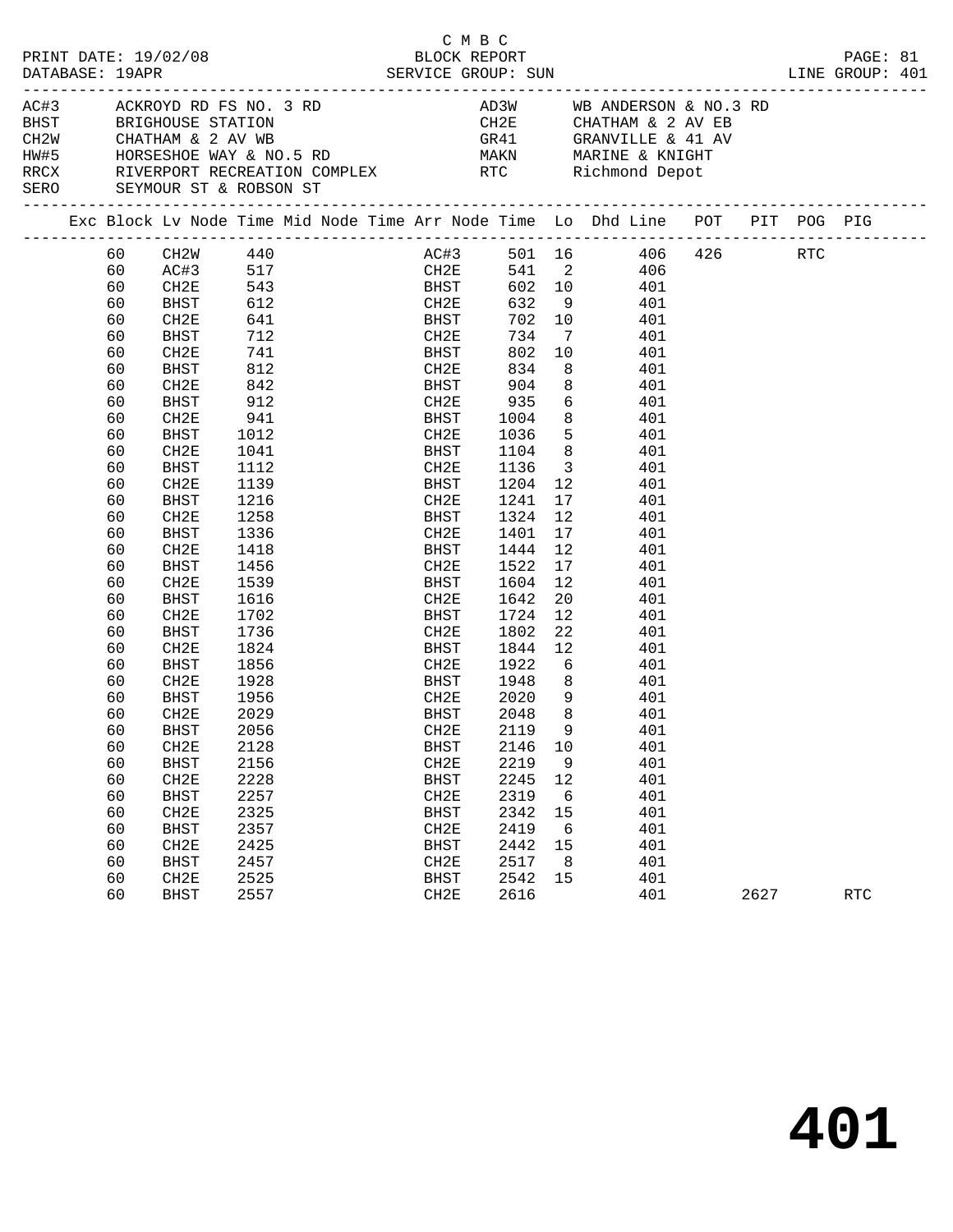### C M B C<br>BLOCK REPORT PRINT DATE: 19/02/08 BLOCK REPORT PAGE: 82 SERVICE GROUP: SUN

|  |          | Exc Block Lv Node Time Mid Node Time Arr Node Time Lo Dhd Line |              |      |          |                           |              |                      |            | POT |      | PIT POG PIG |            |
|--|----------|----------------------------------------------------------------|--------------|------|----------|---------------------------|--------------|----------------------|------------|-----|------|-------------|------------|
|  | 61       | CH <sub>2</sub> W                                              | 500          |      |          | AC#3                      | 521 11       |                      | 406        | 446 |      | <b>RTC</b>  |            |
|  | 61       | AC#3                                                           | 532          |      |          | RRCX                      | 555          | $\overline{a}$       | 408        |     |      |             |            |
|  | 61       | RRCX                                                           | 557          |      |          | AC#3                      | 620          | 9                    | 408        |     |      |             |            |
|  | 61       | AC#3                                                           | 629          |      |          | RRCX                      | 652          | 5                    | 408        |     |      |             |            |
|  | 61       | RRCX                                                           | 657          |      |          | AC#3                      | 720          | 9                    | 408        |     |      |             |            |
|  | 61       | AC#3                                                           | 729          |      |          | RRCX                      | 753          | $\overline{4}$       | 408        |     |      |             |            |
|  | 61       | RRCX                                                           | 757          |      |          | AC#3                      | 820          | 9                    | 408        |     |      |             |            |
|  | 61       | AC#3                                                           | 829          |      |          | RRCX                      | 853          | $\mathbf{3}$         | 408        |     |      |             |            |
|  | 61       | RRCX                                                           | 856          |      |          | AC#3                      | 921          | $\overline{4}$       | 408        |     |      |             |            |
|  | 61       | AC#3                                                           | 925          |      |          | RRCX                      | 951          | $\overline{4}$       | 408        |     |      |             |            |
|  | 61       | RRCX                                                           | 955          |      |          | AC#3                      | 1023         | 8                    | 408        |     |      |             |            |
|  | 61       | AC#3                                                           | 1031         |      |          | RRCX                      | 1058         | 12                   | 408        |     |      |             |            |
|  | 61       | RRCX                                                           | 1110         |      |          | AC#3                      | 1138         | 13                   | 408        |     |      |             |            |
|  | 61       | AC#3                                                           | 1151         |      |          | RRCX                      | 1219         | 8 <sup>8</sup>       | 408        |     |      |             |            |
|  | 61       | RRCX                                                           | 1227         |      |          | AC#3<br>RRCX              | 1258         | 13                   | 408        |     |      |             |            |
|  | 61       | AC#3                                                           | 1311         |      |          |                           | 1339         | 8 <sup>8</sup>       | 408<br>408 |     |      |             |            |
|  | 61<br>61 | RRCX<br>AC#3                                                   | 1347<br>1431 |      |          | AC#3<br>RRCX              | 1418<br>1459 | 13<br>- 6            | 408        |     |      |             |            |
|  | 61       | RRCX                                                           | 1505         |      |          | AC#3                      | 1538         | 13                   | 408        |     |      |             |            |
|  | 61       | AC#3                                                           | 1551         |      |          | RRCX                      | 1620         | 10                   | 408        |     |      |             |            |
|  | 61       | RRCX                                                           | 1630         |      |          | AC#3                      | 1700         |                      | 408        |     | 1716 |             | <b>RTC</b> |
|  |          |                                                                |              |      |          |                           |              |                      |            |     |      |             |            |
|  | 62       | CH2E                                                           | 513          |      |          | <b>BHST</b>               | 532          | 10                   | 401        | 459 |      | <b>RTC</b>  |            |
|  | 62       | <b>BHST</b>                                                    | 542          |      |          | CH2E                      | 602          | 11                   | 401        |     |      |             |            |
|  | 62       | CH2E                                                           | 613          |      |          | BHST                      | 632          | 10                   | 401        |     |      |             |            |
|  | 62       | <b>BHST</b>                                                    | 642          |      |          | CH <sub>2E</sub>          | 702          | 9                    | 401        |     |      |             |            |
|  | 62       | CH <sub>2E</sub>                                               | 711          |      |          | BHST                      | 732          | 10                   | 401        |     |      |             |            |
|  | 62       | <b>BHST</b>                                                    | 742          | BHST | 742 CH2W |                           | 802          | 6                    | 401        |     |      |             |            |
|  | 62       | CH2W                                                           | 808          |      |          | AC#3                      | 831          | 7                    | 406        |     |      |             |            |
|  | 62       | AC#3                                                           | 838          |      |          | CH <sub>2</sub> M         | 904          | 3                    | 406        |     |      |             |            |
|  | 62       | CH <sub>2</sub> W                                              | 907          |      |          | AC#3                      | 931          | 9                    | 406        |     |      |             |            |
|  | 62       | AC#3                                                           | 940          |      |          | CH <sub>2</sub> W         | 1007         | $\overline{4}$       | 406        |     |      |             |            |
|  | 62       | CH <sub>2</sub> W                                              | 1011         |      |          | AC#3                      | 1038         | 10                   | 406        |     |      |             |            |
|  | 62       | AC#3                                                           | 1048         |      |          | CH <sub>2</sub> W         | 1116         | $\overline{7}$       | 406        |     |      |             |            |
|  | 62       | CH <sub>2</sub> W                                              | 1123         |      |          | AC#3                      | 1150         | 10                   | 406        |     |      |             |            |
|  | 62       | AC#3                                                           | 1200         |      |          | CH <sub>2</sub> M         | 1228         | $\overline{7}$       | 406        |     |      |             |            |
|  | 62       | CH <sub>2</sub> W                                              | 1235         |      |          | AC#3                      | 1302         | 10                   | 406        |     |      |             |            |
|  | 62       | AC#3                                                           | 1312         |      |          | CH <sub>2</sub> M         | 1342         | $-5$                 | 406        |     |      |             |            |
|  | 62       | CH2W                                                           | 1347         |      |          | AC#3                      | 1414         | 10                   | 406        |     |      |             |            |
|  | 62       | AC#3                                                           | 1424         |      |          | CH <sub>2</sub> W         | 1455         | - 5                  | 406        |     |      |             |            |
|  | 62       | CH <sub>2</sub> W                                              | 1500         |      |          | AC#3                      | 1526         | 10                   | 406        |     |      |             |            |
|  | 62       | AC#3                                                           | 1536         |      |          | CH <sub>2</sub> M         | 1606         | $\overline{7}$<br>10 | 406<br>406 |     |      |             |            |
|  | 62       | CH <sub>2</sub> M                                              | 1613<br>1648 |      |          | AC#3                      | 1638         | - 8                  |            |     |      |             |            |
|  | 62<br>62 | AC#3                                                           | 1726         |      |          | CH <sub>2</sub> M<br>AC#3 | 1718<br>1750 | 10                   | 406<br>406 |     |      |             |            |
|  | 62       | CH <sub>2</sub> M<br>AC#3                                      | 1800         |      |          | CH <sub>2</sub> W         | 1827         |                      | 406        |     | 1838 |             | <b>RTC</b> |
|  |          |                                                                |              |      |          |                           |              |                      |            |     |      |             |            |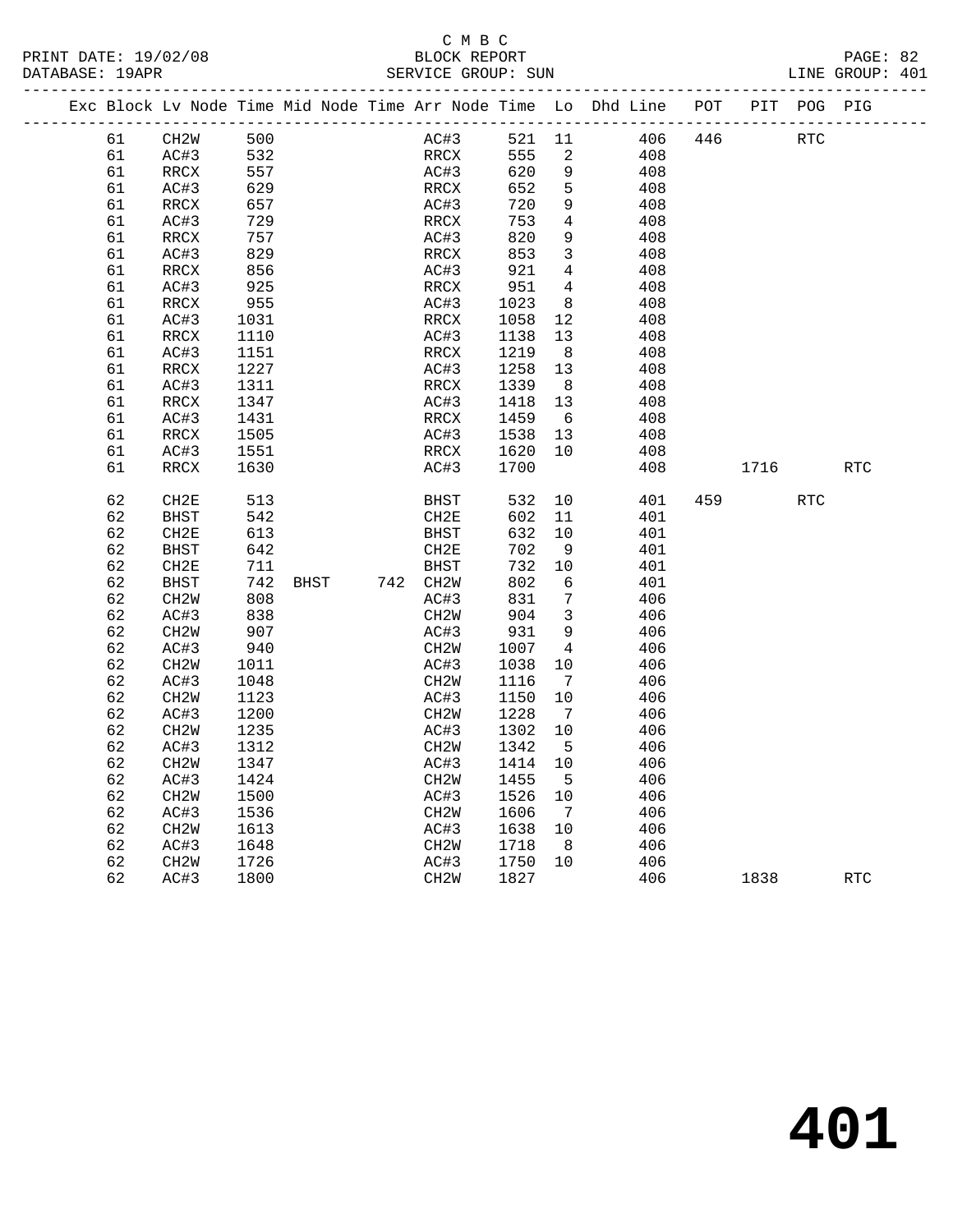# C M B C<br>BLOCK REPORT SERVICE GROUP: SUN

PRINT DATE: 19/02/08 BLOCK REPORT PAGE: 83

|  |    | Exc Block Lv Node Time Mid Node Time Arr Node Time Lo Dhd Line POT |      |  |      |      |      |                            |        |     |     |      | PIT POG PIG |            |
|--|----|--------------------------------------------------------------------|------|--|------|------|------|----------------------------|--------|-----|-----|------|-------------|------------|
|  | 63 | CH <sub>2</sub> W                                                  | 520  |  |      | AC#3 |      |                            | 541 18 | 406 | 506 |      | <b>RTC</b>  |            |
|  | 63 | AC#3                                                               | 559  |  |      | RRCX | 622  | 5                          |        | 408 |     |      |             |            |
|  | 63 | RRCX                                                               | 627  |  | AC#3 |      | 650  | 9                          |        | 408 |     |      |             |            |
|  | 63 | AC#3                                                               | 659  |  | RRCX |      | 722  | 5                          |        | 408 |     |      |             |            |
|  | 63 | RRCX                                                               | 727  |  | AC#3 |      | 750  | 9                          |        | 408 |     |      |             |            |
|  | 63 | AC#3                                                               | 759  |  | RRCX |      | 823  | $\overline{4}$             |        | 408 |     |      |             |            |
|  | 63 | RRCX                                                               | 827  |  | AC#3 |      | 850  | 9                          |        | 408 |     |      |             |            |
|  | 63 | AC#3                                                               | 859  |  | RRCX |      | 925  | $\overline{\mathbf{3}}$    |        | 408 |     |      |             |            |
|  | 63 | RRCX                                                               | 928  |  | AC#3 |      | 953  | 18                         |        | 408 |     |      |             |            |
|  | 63 | AC#3                                                               | 1011 |  | RRCX |      | 1038 | 12                         |        | 408 |     |      |             |            |
|  | 63 | RRCX                                                               | 1050 |  | AC#3 |      | 1118 | 13                         |        | 408 |     |      |             |            |
|  | 63 | AC#3                                                               | 1131 |  | RRCX |      | 1159 | 8 <sup>8</sup>             |        | 408 |     |      |             |            |
|  | 63 | RRCX                                                               | 1207 |  | AC#3 |      | 1238 | 13                         |        | 408 |     |      |             |            |
|  | 63 | AC#3                                                               | 1251 |  | RRCX |      | 1319 | 8 <sup>8</sup>             |        | 408 |     |      |             |            |
|  | 63 | <b>RRCX</b>                                                        | 1327 |  | AC#3 |      | 1358 | 13                         |        | 408 |     |      |             |            |
|  | 63 | AC#3                                                               | 1411 |  | RRCX |      | 1439 | 6                          |        | 408 |     |      |             |            |
|  | 63 | RRCX                                                               | 1445 |  | AC#3 |      | 1518 | 13                         |        | 408 |     |      |             |            |
|  | 63 | AC#3                                                               | 1531 |  | RRCX |      | 1600 | 10                         |        | 408 |     |      |             |            |
|  | 63 | RRCX                                                               | 1610 |  | AC#3 |      | 1640 | 21                         |        | 408 |     |      |             |            |
|  | 63 | AC#3                                                               | 1701 |  | RRCX |      | 1730 | $-5$                       |        | 408 |     |      |             |            |
|  | 63 | RRCX                                                               | 1735 |  | AC#3 |      | 1805 | 24                         |        | 408 |     |      |             |            |
|  | 63 | AC#3                                                               | 1829 |  | RRCX |      | 1854 | 6                          |        | 408 |     |      |             |            |
|  | 63 | RRCX                                                               | 1900 |  | AC#3 |      | 1924 | 7                          |        | 408 |     |      |             |            |
|  | 63 | AC#3                                                               | 1931 |  | RRCX |      | 1957 | $\overline{4}$             |        | 408 |     |      |             |            |
|  | 63 | RRCX                                                               | 2001 |  | AC#3 |      | 2024 | 7                          |        | 408 |     |      |             |            |
|  | 63 | AC#3                                                               | 2031 |  | RRCX |      | 2057 | 5                          |        | 408 |     |      |             |            |
|  | 63 | <b>RRCX</b>                                                        | 2102 |  | AC#3 |      | 2124 | 7                          |        | 408 |     |      |             |            |
|  | 63 | AC#3                                                               | 2131 |  | RRCX |      | 2157 | $\overline{4}$             |        | 408 |     |      |             |            |
|  | 63 | RRCX                                                               | 2201 |  | AC#3 |      | 2223 | 8                          |        | 408 |     |      |             |            |
|  | 63 | AC#3                                                               | 2231 |  | RRCX |      | 2257 | 13                         |        | 408 |     |      |             |            |
|  | 63 | RRCX                                                               | 2310 |  | AC#3 |      | 2332 | $\overline{\mathbf{3}}$    |        | 408 |     |      |             |            |
|  | 63 | AC#3                                                               | 2335 |  | RRCX |      | 2359 | 21                         |        | 408 |     |      |             |            |
|  | 63 | RRCX                                                               | 2420 |  | AC#3 |      | 2442 | $\overline{\phantom{a}}^2$ |        | 408 |     |      |             |            |
|  | 63 | AC#3                                                               | 2444 |  | HW#5 |      | 2502 | 22                         |        | 408 |     |      |             |            |
|  | 63 | HW#5                                                               | 2524 |  | AC#3 |      | 2542 | 2                          |        | 408 |     |      |             |            |
|  | 63 | AC#3                                                               | 2544 |  | HW#5 |      | 2602 |                            |        | 408 |     | 2605 |             | <b>RTC</b> |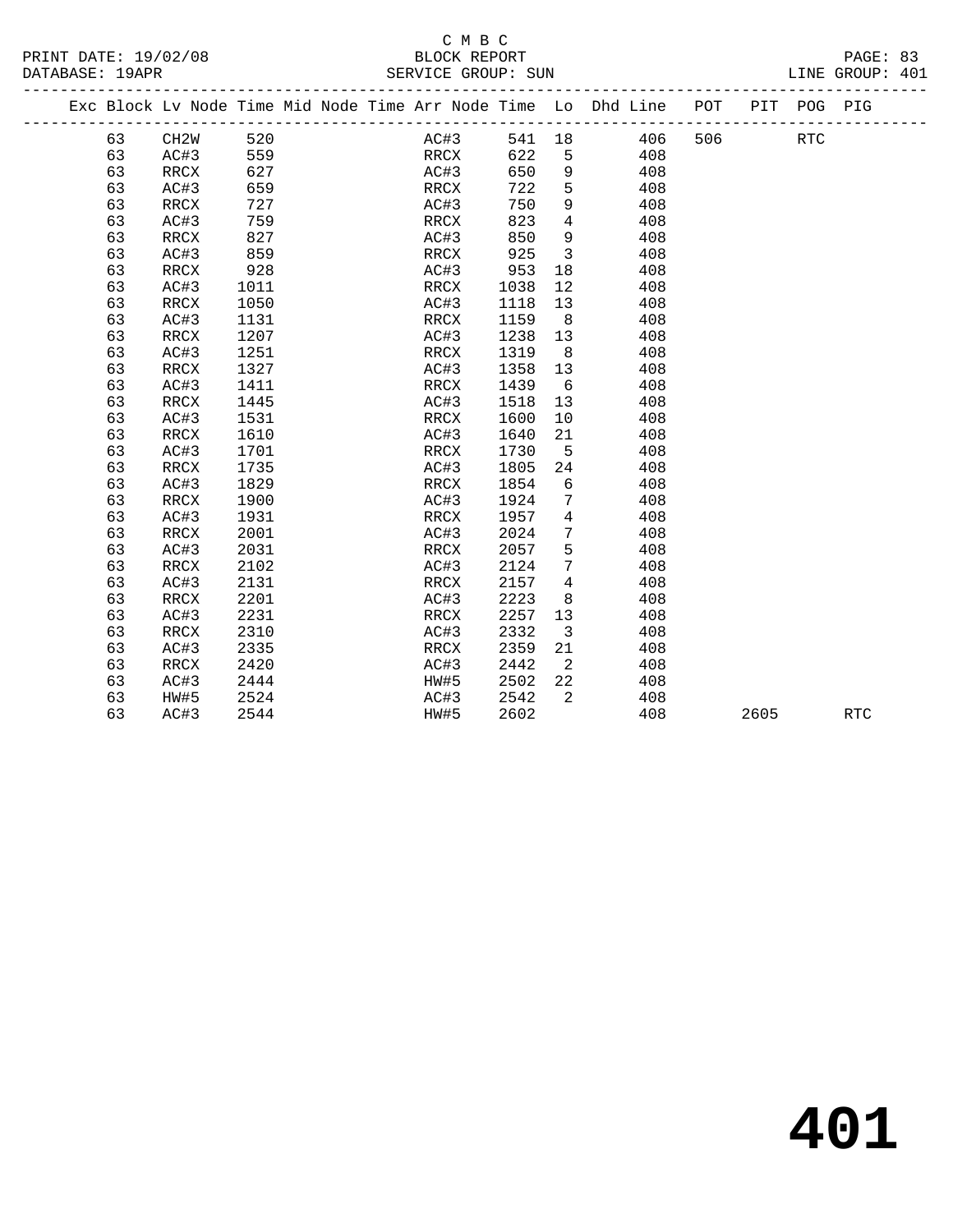# SERVICE GROUP: SUN

|                      | C M B C            |                 |
|----------------------|--------------------|-----------------|
| PRINT DATE: 19/02/08 | BLOCK REPORT       | PAGE: 84        |
| DATABASE: 19APR      | SERVICE GROUP: SUN | LINE GROUP: 401 |

|  | Exc Block Lv Node Time Mid Node Time Arr Node Time Lo Dhd Line |                   |      |  |                   |      |                 |     | POT | PIT  | POG        | PIG        |
|--|----------------------------------------------------------------|-------------------|------|--|-------------------|------|-----------------|-----|-----|------|------------|------------|
|  | 64                                                             | RRCX              | 522  |  | AC#3              | 545  | 2               | 408 | 514 |      | <b>RTC</b> |            |
|  | 64                                                             | AC#3              | 547  |  | CH <sub>2</sub> W | 609  | 11              | 406 |     |      |            |            |
|  | 64                                                             | CH <sub>2</sub> W | 620  |  | AC#3              | 641  | 6               | 406 |     |      |            |            |
|  | 64                                                             | AC#3              | 647  |  | CH <sub>2</sub> W | 710  | 10              | 406 |     |      |            |            |
|  | 64                                                             | CH <sub>2</sub> M | 720  |  | AC#3              | 741  | 6               | 406 |     |      |            |            |
|  | 64                                                             | AC#3              | 747  |  | CH <sub>2</sub> W | 811  | 12 <sup>°</sup> | 406 |     |      |            |            |
|  | 64                                                             | CH <sub>2</sub> M | 823  |  | AC#3              | 846  | 8               | 406 |     |      |            |            |
|  | 64                                                             | AC#3              | 854  |  | CH2W              | 920  | 15              | 406 |     |      |            |            |
|  | 64                                                             | CH <sub>2</sub> W | 935  |  | AC#3              | 1001 | 9               | 406 |     |      |            |            |
|  | 64                                                             | AC#3              | 1010 |  | CH <sub>2</sub> W | 1037 | 10              | 406 |     |      |            |            |
|  | 64                                                             | CH <sub>2</sub> W | 1047 |  | AC#3              | 1114 | 10              | 406 |     |      |            |            |
|  | 64                                                             | AC#3              | 1124 |  | CH <sub>2</sub> W | 1152 | 7               | 406 |     |      |            |            |
|  | 64                                                             | CH <sub>2</sub> M | 1159 |  | AC#3              | 1226 | 10              | 406 |     |      |            |            |
|  | 64                                                             | AC#3              | 1236 |  | CH2W              | 1305 | 6               | 406 |     |      |            |            |
|  | 64                                                             | CH <sub>2</sub> W | 1311 |  | AC#3              | 1338 | 10              | 406 |     |      |            |            |
|  | 64                                                             | AC#3              | 1348 |  | CH <sub>2</sub> W | 1418 | 5               | 406 |     |      |            |            |
|  | 64                                                             | CH <sub>2</sub> M | 1423 |  | AC#3              | 1450 | 10              | 406 |     |      |            |            |
|  | 64                                                             | AC#3              | 1500 |  | CH2W              | 1530 | 6               | 406 |     |      |            |            |
|  | 64                                                             | CH <sub>2</sub> M | 1536 |  | AC#3              | 1602 | 10              | 406 |     |      |            |            |
|  | 64                                                             | AC#3              | 1612 |  | CH2W              | 1642 | 7               | 406 |     |      |            |            |
|  | 64                                                             | CH <sub>2</sub> W | 1649 |  | AC#3              | 1714 | 10              | 406 |     |      |            |            |
|  | 64                                                             | AC#3              | 1724 |  | CH <sub>2</sub> W | 1754 |                 | 406 |     | 1805 |            | <b>RTC</b> |
|  |                                                                |                   |      |  |                   |      |                 |     |     |      |            |            |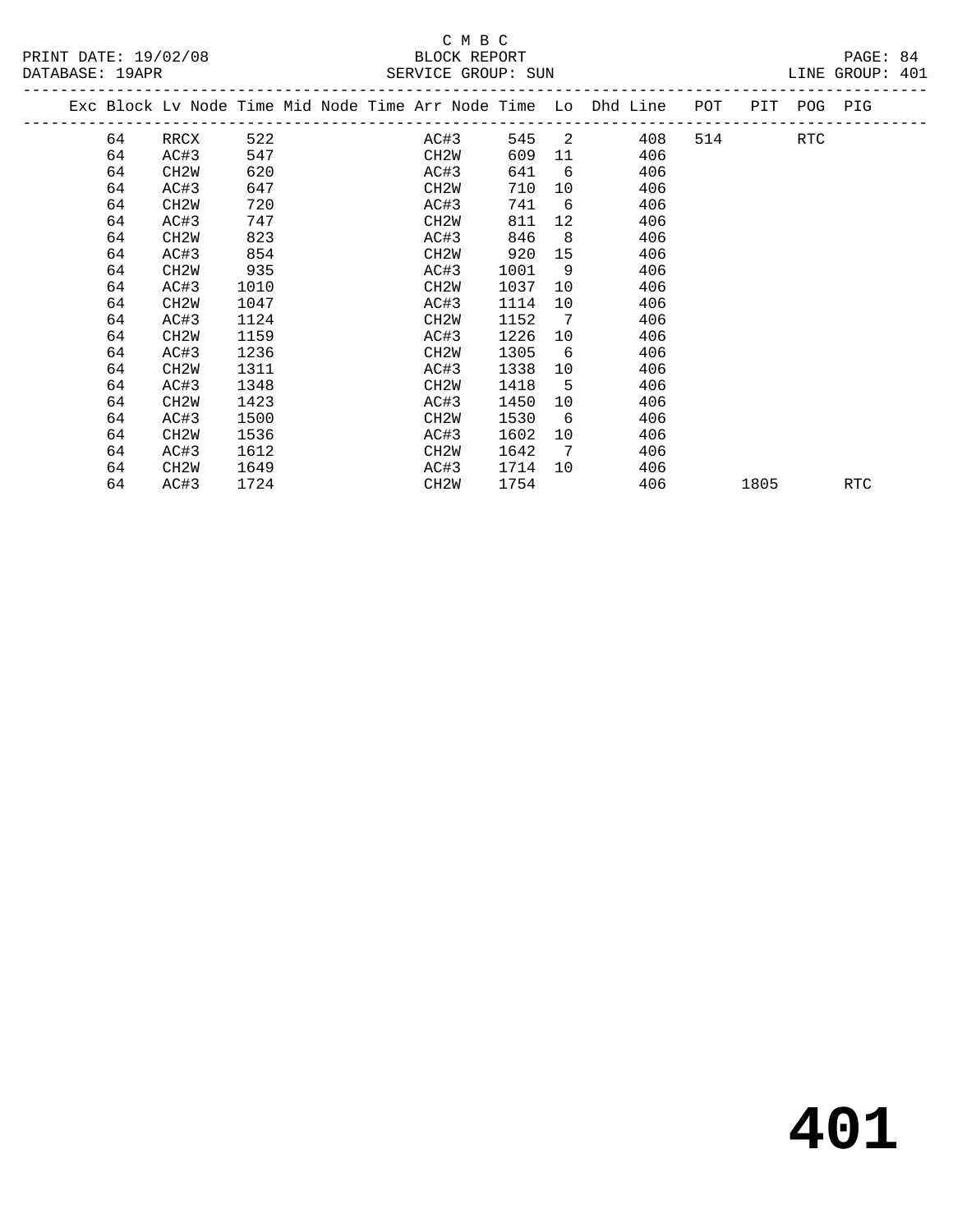PRINT DATE: 19/02/08 BLOCK REPORT BATABASE: 19APR

# C M B C<br>BLOCK REPORT

PAGE: 85<br>LINE GROUP: 401

|  |  | Pi |
|--|--|----|
|  |  |    |

|  |    |                   |      | Exc Block Lv Node Time Mid Node Time Arr Node Time Lo Dhd Line POT |                   |      |                |     |     | PIT  | POG PIG    |            |  |
|--|----|-------------------|------|--------------------------------------------------------------------|-------------------|------|----------------|-----|-----|------|------------|------------|--|
|  | 65 | CH2W              | 540  |                                                                    | AC#3              | 601  | 6              | 406 | 526 |      | <b>RTC</b> |            |  |
|  | 65 | AC#3              | 607  |                                                                    | CH2W              | 629  | 11             | 406 |     |      |            |            |  |
|  | 65 | CH <sub>2</sub> W | 640  |                                                                    | AC#3              | 701  | 6              | 406 |     |      |            |            |  |
|  | 65 | AC#3              | 707  |                                                                    | CH <sub>2</sub> W | 730  | 8              | 406 |     |      |            |            |  |
|  | 65 | CH <sub>2</sub> W | 738  |                                                                    | AC#3              | 801  | 6              | 406 |     |      |            |            |  |
|  | 65 | AC#3              | 807  |                                                                    | CH <sub>2</sub> W | 833  | $\overline{4}$ | 406 |     |      |            |            |  |
|  | 65 | CH <sub>2</sub> W | 837  |                                                                    | AC#3              | 901  | 9              | 406 |     |      |            |            |  |
|  | 65 | AC#3              | 910  |                                                                    | CH <sub>2</sub> W | 937  | 10             | 406 |     |      |            |            |  |
|  | 65 | CH <sub>2</sub> W | 947  |                                                                    | AC#3              | 1013 | 12             | 406 |     |      |            |            |  |
|  | 65 | AC#3              | 1025 |                                                                    | CH <sub>2</sub> W | 1052 | 7              | 406 |     |      |            |            |  |
|  | 65 | CH <sub>2</sub> W | 1059 |                                                                    | AC#3              | 1126 | 10             | 406 |     |      |            |            |  |
|  | 65 | AC#3              | 1136 |                                                                    | CH <sub>2</sub> W | 1204 | 7              | 406 |     |      |            |            |  |
|  | 65 | CH <sub>2</sub> W | 1211 |                                                                    | AC#3              | 1238 | 10             | 406 |     |      |            |            |  |
|  | 65 | AC#3              | 1248 |                                                                    | CH2W              | 1317 | 6              | 406 |     |      |            |            |  |
|  | 65 | CH <sub>2</sub> W | 1323 |                                                                    | AC#3              | 1350 | 10             | 406 |     |      |            |            |  |
|  | 65 | AC#3              | 1400 |                                                                    | CH2W              | 1431 | $5^{\circ}$    | 406 |     |      |            |            |  |
|  | 65 | CH <sub>2</sub> W | 1436 |                                                                    | AC#3              | 1502 | 10             | 406 |     |      |            |            |  |
|  | 65 | AC#3              | 1512 |                                                                    | CH <sub>2</sub> W | 1542 | - 6            | 406 |     |      |            |            |  |
|  | 65 | CH <sub>2</sub> W | 1548 |                                                                    | AC#3              | 1614 | 10             | 406 |     |      |            |            |  |
|  | 65 | AC#3              | 1624 |                                                                    | CH <sub>2</sub> W | 1654 | 7              | 406 |     |      |            |            |  |
|  | 65 | CH <sub>2</sub> W | 1701 |                                                                    | AC#3              | 1726 | 10             | 406 |     |      |            |            |  |
|  | 65 | AC#3              | 1736 |                                                                    | CH <sub>2</sub> W | 1803 | 7              | 406 |     |      |            |            |  |
|  | 65 | CH <sub>2</sub> W | 1810 |                                                                    | AC#3              | 1833 | 9              | 406 |     |      |            |            |  |
|  | 65 | AC#3              | 1842 |                                                                    | CH <sub>2</sub> W | 1909 | $\mathbf{3}$   | 406 |     |      |            |            |  |
|  | 65 | CH <sub>2</sub> W | 1912 |                                                                    | AC#3              | 1933 | 9              | 406 |     |      |            |            |  |
|  | 65 | AC#3              | 1942 |                                                                    | CH <sub>2</sub> W | 2009 | $\overline{4}$ | 406 |     |      |            |            |  |
|  | 65 | CH <sub>2</sub> W | 2013 |                                                                    | AC#3              | 2033 | 9              | 406 |     |      |            |            |  |
|  | 65 | AC#3              | 2042 |                                                                    | CH <sub>2</sub> W | 2109 | 9              | 406 |     |      |            |            |  |
|  | 65 | CH <sub>2</sub> W | 2118 |                                                                    | AC#3              | 2138 | 9              | 406 |     |      |            |            |  |
|  | 65 | AC#3              | 2147 |                                                                    | CH <sub>2</sub> W | 2214 | 4              | 406 |     |      |            |            |  |
|  | 65 | CH <sub>2</sub> W | 2218 |                                                                    | AC#3              | 2238 | 9              | 406 |     |      |            |            |  |
|  | 65 | AC#3              | 2247 |                                                                    | CH <sub>2</sub> W | 2314 | $\overline{4}$ | 406 |     |      |            |            |  |
|  | 65 | CH <sub>2</sub> W | 2318 |                                                                    | AC#3              | 2338 | 9              | 406 |     |      |            |            |  |
|  | 65 | AC#3              | 2347 |                                                                    | CH2W              | 2414 | $\overline{4}$ | 406 |     |      |            |            |  |
|  | 65 | CH <sub>2</sub> W | 2418 |                                                                    | AC#3              | 2438 | 9              | 406 |     |      |            |            |  |
|  | 65 | AC#3              | 2447 |                                                                    | CH <sub>2</sub> W | 2512 |                | 406 |     | 2523 |            | <b>RTC</b> |  |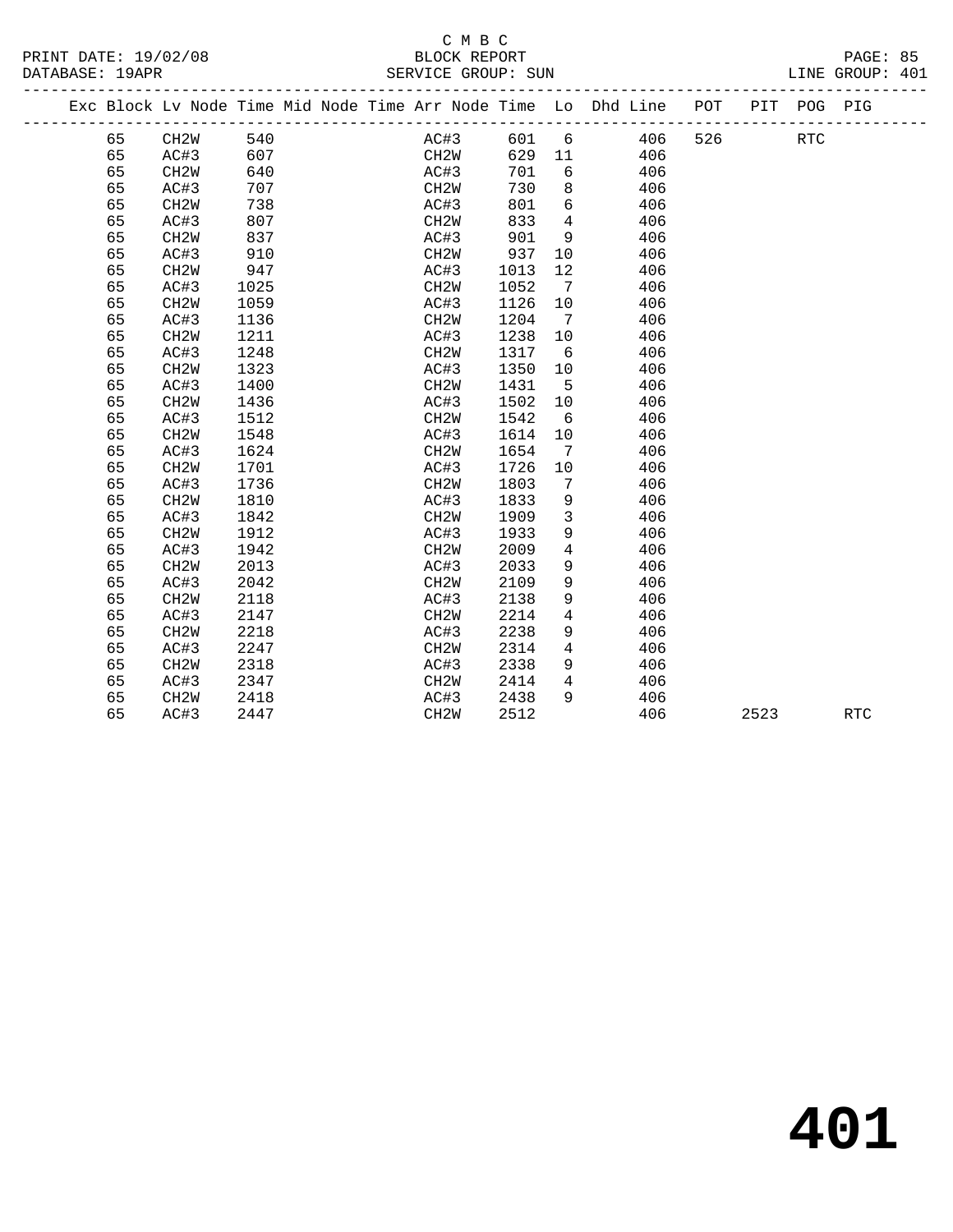# C M B C

|  | DATABASE: 19APR |                                                                                |      |  |                  | SERVICE GROUP: SUN |                   |     |     |      |            | LINE GROUP: 401 |  |
|--|-----------------|--------------------------------------------------------------------------------|------|--|------------------|--------------------|-------------------|-----|-----|------|------------|-----------------|--|
|  |                 | Exc Block Lv Node Time Mid Node Time Arr Node Time Lo Dhd Line POT PIT POG PIG |      |  |                  |                    |                   |     |     |      |            |                 |  |
|  | 66              | CH2W                                                                           | 600  |  | AC#3             | 621 6              |                   | 406 | 546 |      | <b>RTC</b> |                 |  |
|  | 66              | AC#3                                                                           | 627  |  | CH2W             | 649                | 11                | 406 |     |      |            |                 |  |
|  | 66              | CH <sub>2</sub> W                                                              | 700  |  | AC#3             | 721                | 6                 | 406 |     |      |            |                 |  |
|  | 66              | AC#3                                                                           | 727  |  | CH2E             | 753                | 10                | 406 |     |      |            |                 |  |
|  | 66              | CH2E                                                                           | 803  |  | <b>BHST</b>      | 824                | 8                 | 401 |     |      |            |                 |  |
|  | 66              | <b>BHST</b>                                                                    | 832  |  | CH2E             | 854                | 8                 | 401 |     |      |            |                 |  |
|  | 66              | CH2E                                                                           | 902  |  | BHST             | 924                | 8                 | 401 |     |      |            |                 |  |
|  | 66              | <b>BHST</b>                                                                    | 932  |  | CH <sub>2E</sub> | 955                | 6                 | 401 |     |      |            |                 |  |
|  | 66              | CH2E                                                                           | 1001 |  | BHST             | 1024               | 8                 | 401 |     |      |            |                 |  |
|  | 66              | <b>BHST</b>                                                                    | 1032 |  | CH2E             | 1056               | 5                 | 401 |     |      |            |                 |  |
|  | 66              | CH2E                                                                           | 1101 |  | BHST             | 1124               | 10                | 401 |     |      |            |                 |  |
|  | 66              | <b>BHST</b>                                                                    | 1134 |  | CH2E             | 1159               | 20                | 401 |     |      |            |                 |  |
|  | 66              | CH2E                                                                           | 1219 |  | BHST             | 1244               | 12                | 401 |     |      |            |                 |  |
|  | 66              | BHST                                                                           | 1256 |  | CH2E             | 1321               | 17                | 401 |     |      |            |                 |  |
|  | 66              | CH2E                                                                           | 1338 |  | <b>BHST</b>      | 1404               | $12 \overline{ }$ | 401 |     |      |            |                 |  |
|  | 66              | <b>BHST</b>                                                                    | 1416 |  | CH2E             | 1441               | 18                | 401 |     |      |            |                 |  |
|  | 66              | CH2E                                                                           | 1459 |  | <b>BHST</b>      | 1524               | 12                | 401 |     |      |            |                 |  |
|  | 66              | BHST                                                                           | 1536 |  | CH <sub>2E</sub> | 1602               | 19                | 401 |     |      |            |                 |  |
|  | 66              | CH2E                                                                           | 1621 |  | BHST             | 1644               | 12                | 401 |     |      |            |                 |  |
|  | 66              | <b>BHST</b>                                                                    | 1656 |  | CH2E             | 1722               | 20                | 401 |     |      |            |                 |  |
|  | 66              | CH2E                                                                           | 1742 |  | <b>BHST</b>      | 1804               | $12 \overline{ }$ | 401 |     |      |            |                 |  |
|  | 66              | BHST                                                                           | 1816 |  | CH <sub>2E</sub> | 1842               | $4\overline{ }$   | 401 |     |      |            |                 |  |
|  | 66              | CH2E                                                                           | 1846 |  | BHST             | 1906               | 10                | 401 |     |      |            |                 |  |
|  | 66              | BHST                                                                           | 1916 |  | CH2E             | 1941               | 8                 | 401 |     |      |            |                 |  |
|  | 66              | CH2E                                                                           | 1949 |  | BHST             | 2008               | 8                 | 401 |     |      |            |                 |  |
|  | 66              | <b>BHST</b>                                                                    | 2016 |  | CH2E             | 2039               | 20                | 401 |     |      |            |                 |  |
|  | 66              | CH <sub>2E</sub>                                                               | 2059 |  | <b>BHST</b>      | 2117               | 9                 | 401 |     |      |            |                 |  |
|  | 66              | BHST                                                                           | 2126 |  | CH2E             | 2149               | 9                 | 401 |     |      |            |                 |  |
|  | 66              | CH2E                                                                           | 2158 |  | BHST             | 2215               | 11                | 401 |     |      |            |                 |  |
|  | 66              | <b>BHST</b>                                                                    | 2226 |  | CH <sub>2E</sub> | 2248               |                   | 401 |     | 2259 |            | <b>RTC</b>      |  |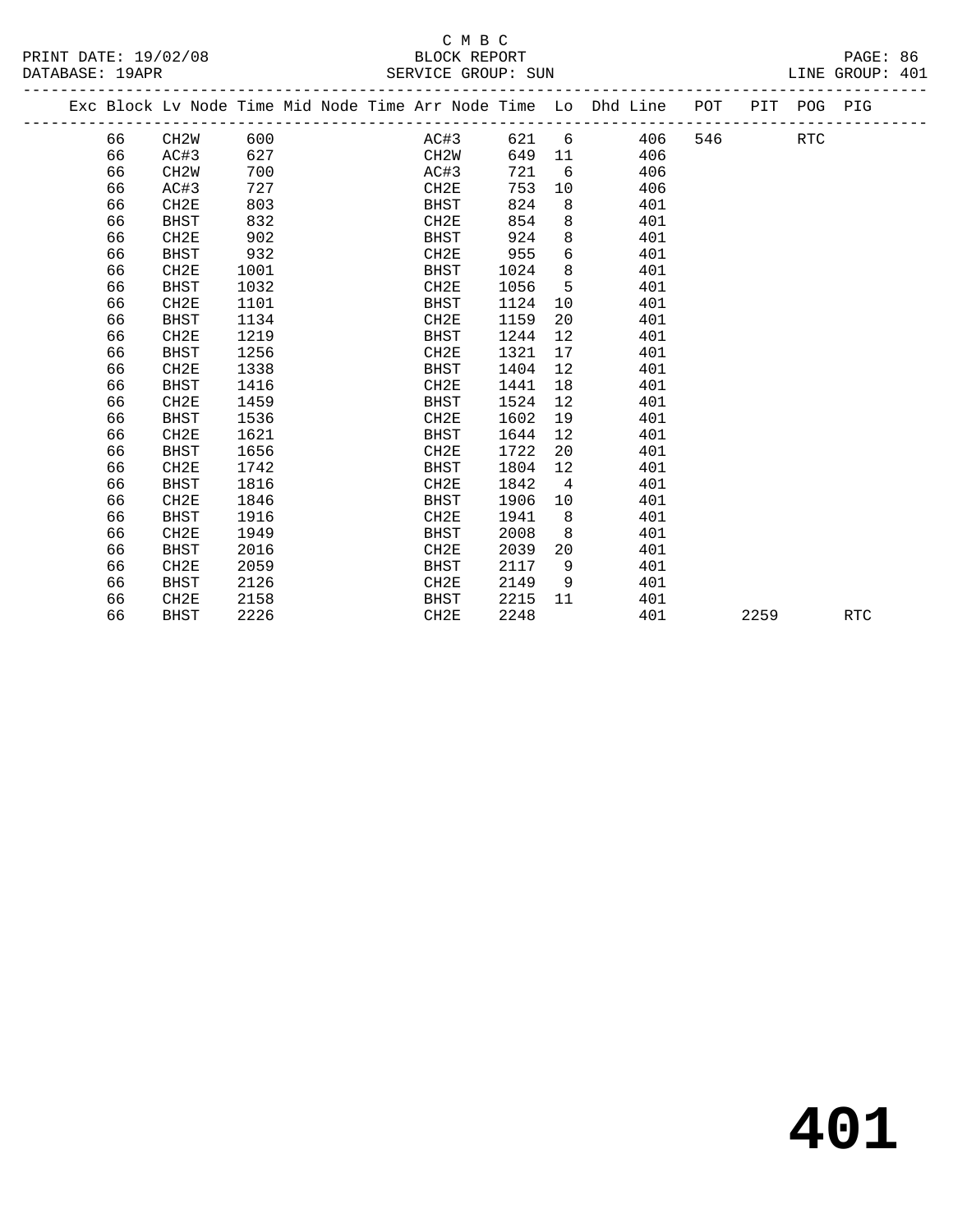PRINT DATE: 19/02/08 BLOCK REPORT PAGE: 87 DATABASE: 19APR

# C M B C<br>BLOCK REPORT

| DAIABASE · IYAPR |    |                   |      |  |      |      | SERVICE GROUP: SUN |    |                                                                    |         |             | LINE GROUP: 401 |  |
|------------------|----|-------------------|------|--|------|------|--------------------|----|--------------------------------------------------------------------|---------|-------------|-----------------|--|
|                  |    |                   |      |  |      |      |                    |    | Exc Block Lv Node Time Mid Node Time Arr Node Time Lo Dhd Line POT |         | PIT POG PIG |                 |  |
|                  | 67 | CH2W              | 753  |  |      | AC#3 | 816 7              |    |                                                                    | 406 739 | RTC         |                 |  |
|                  | 67 | AC#3              | 823  |  | CH2W |      | 849                | 3  | 406                                                                |         |             |                 |  |
|                  | 67 | CH2W              | 852  |  | AC#3 |      | 916                | 9  | 406                                                                |         |             |                 |  |
|                  | 67 | AC#3              | 925  |  | CH2W |      | 952                | 7  | 406                                                                |         |             |                 |  |
|                  | 67 | CH2W              | 959  |  | AC#3 |      | 1025               | 11 | 406                                                                |         |             |                 |  |
|                  | 67 | AC#3              | 1036 |  | CH2W |      | 1104               | 7  | 406                                                                |         |             |                 |  |
|                  | 67 | CH <sub>2</sub> W | 1111 |  | AC#3 |      | 1138               | 10 | 406                                                                |         |             |                 |  |
|                  | 67 | AC#3              | 1148 |  | CH2W |      | 1216               | 7  | 406                                                                |         |             |                 |  |
|                  | 67 | CH2W              | 1223 |  | AC#3 |      | 1250               | 10 | 406                                                                |         |             |                 |  |
|                  | 67 | AC#3              | 1300 |  | CH2W |      | 1330               | 5  | 406                                                                |         |             |                 |  |
|                  | 67 | CH <sub>2</sub> W | 1335 |  | AC#3 |      | 1402               | 10 | 406                                                                |         |             |                 |  |
|                  | 67 | AC#3              | 1412 |  | CH2W |      | 1443               | .5 | 406                                                                |         |             |                 |  |
|                  | 67 | CH <sub>2</sub> W | 1448 |  | AC#3 |      | 1514               | 10 | 406                                                                |         |             |                 |  |
|                  | 67 | AC#3              | 1524 |  | CH2W |      | 1554               | 6  | 406                                                                |         |             |                 |  |
|                  | 67 | CH <sub>2</sub> W | 1600 |  | AC#3 |      | 1626               | 10 | 406                                                                |         |             |                 |  |
|                  | 67 | AC#3              | 1636 |  | CH2W |      | 1706               | 8  | 406                                                                |         |             |                 |  |

| 67 | AC#3              | 1412 |             |      | CH <sub>2</sub> M | 1443 | 5              | 406 |     |      |            |                      |
|----|-------------------|------|-------------|------|-------------------|------|----------------|-----|-----|------|------------|----------------------|
| 67 | CH2W              | 1448 |             |      | AC#3              | 1514 | 10             | 406 |     |      |            |                      |
| 67 | AC#3              | 1524 |             |      | CH2W              | 1554 | 6              | 406 |     |      |            |                      |
| 67 | CH2W              | 1600 |             |      | AC#3              | 1626 | $10$           | 406 |     |      |            |                      |
| 67 | AC#3              | 1636 |             |      | CH2W              | 1706 | $\,8\,$        | 406 |     |      |            |                      |
| 67 | CH <sub>2</sub> W | 1714 |             |      | AC#3              | 1738 | $10$           | 406 |     |      |            |                      |
| 67 | AC#3              | 1748 |             |      | CH2W              | 1815 | $10$           | 406 |     |      |            |                      |
| 67 | CH2W              | 1825 |             |      | AC#3              | 1848 | 9              | 406 |     |      |            |                      |
| 67 | AC#3              | 1857 |             |      | CH2W              | 1924 | 3              | 406 |     |      |            |                      |
| 67 | CH <sub>2</sub> W | 1927 |             |      | AC#3              | 1948 | 9              | 406 |     |      |            |                      |
| 67 | AC#3              | 1957 |             |      | CH2W              | 2024 | $\overline{4}$ | 406 |     |      |            |                      |
| 67 | CH2W              | 2028 |             |      | AC#3              | 2048 | 9              | 406 |     |      |            |                      |
| 67 | AC#3              | 2057 |             |      | CH2W              | 2124 | 14             | 406 |     |      |            |                      |
| 67 | CH <sub>2</sub> W | 2138 |             |      | AC#3              | 2158 | $\mathsf 9$    | 406 |     |      |            |                      |
| 67 | AC#3              | 2207 |             |      | CH2W              | 2234 | $\overline{4}$ | 406 |     |      |            |                      |
| 67 | CH <sub>2</sub> W | 2238 |             |      | AC#3              | 2258 | 9              | 406 |     |      |            |                      |
| 67 | AC#3              | 2307 |             |      | CH2W              | 2334 | $\overline{4}$ | 406 |     |      |            |                      |
| 67 | CH <sub>2</sub> W | 2338 |             |      | AC#3              | 2358 | 9              | 406 |     |      |            |                      |
| 67 | AC#3              | 2407 |             |      | CH2W              | 2432 | 6              | 406 |     |      |            |                      |
| 67 | CH2W              | 2438 |             |      | AC#3              | 2458 | 9              | 406 |     |      |            |                      |
| 67 | AC#3              | 2507 |             |      | CH2W              | 2531 |                | 406 |     | 2542 |            | $\operatorname{RTC}$ |
|    |                   |      |             |      |                   |      |                |     |     |      |            |                      |
| 68 | CH2E              | 823  |             |      | <b>BHST</b>       | 844  | $\,8\,$        | 401 | 809 |      | <b>RTC</b> |                      |
| 68 | <b>BHST</b>       | 852  |             |      | CH2E              | 914  | $\overline{7}$ | 401 |     |      |            |                      |
| 68 | CH2E              | 921  |             |      | <b>BHST</b>       | 944  | $\,8\,$        | 401 |     |      |            |                      |
| 68 | <b>BHST</b>       | 952  |             |      | CH2E              | 1015 | 6              | 401 |     |      |            |                      |
| 68 | CH2E              | 1021 |             |      | <b>BHST</b>       | 1044 | $\,8\,$        | 401 |     |      |            |                      |
| 68 | <b>BHST</b>       | 1052 |             |      | CH2E              | 1116 | $\mathbf{3}$   | 401 |     |      |            |                      |
| 68 | CH2E              | 1119 |             |      | <b>BHST</b>       | 1144 | $1\,2$         | 401 |     |      |            |                      |
| 68 | <b>BHST</b>       | 1156 |             |      | CH2E              | 1221 | $17\,$         | 401 |     |      |            |                      |
| 68 | CH2E              | 1238 |             |      | $_{\rm BHST}$     | 1304 | $12\,$         | 401 |     |      |            |                      |
| 68 | <b>BHST</b>       | 1316 |             |      | CH2E              | 1341 | 17             | 401 |     |      |            |                      |
| 68 | CH2E              | 1358 |             |      | <b>BHST</b>       | 1424 | $12\,$         | 401 |     |      |            |                      |
| 68 | <b>BHST</b>       | 1436 |             |      | CH2E              | 1502 | $17$           | 401 |     |      |            |                      |
| 68 | CH2E              | 1519 |             |      | <b>BHST</b>       | 1544 | 12             | 401 |     |      |            |                      |
| 68 | <b>BHST</b>       | 1556 |             |      | CH2E              | 1622 | 20             | 401 |     |      |            |                      |
| 68 | CH2E              | 1642 |             |      | <b>BHST</b>       | 1704 | 12             | 401 |     |      |            |                      |
| 68 | <b>BHST</b>       | 1716 |             |      | CH2E              | 1742 | 20             | 401 |     |      |            |                      |
| 68 | CH2E              | 1802 |             |      | <b>BHST</b>       | 1824 | 12             | 401 |     |      |            |                      |
| 68 |                   | 1836 |             |      | CH2E              | 1902 |                |     |     |      |            |                      |
|    | <b>BHST</b>       |      |             |      |                   |      | $\epsilon$     | 401 |     |      |            |                      |
| 68 | CH2E              | 1908 |             |      | <b>BHST</b>       | 1928 | $\,8\,$        | 401 |     |      |            |                      |
| 68 | <b>BHST</b>       | 1936 |             |      | CH2E              | 2000 | 9<br>8         | 401 |     |      |            |                      |
| 68 | CH2E              | 2009 |             |      | <b>BHST</b>       | 2028 |                | 401 |     |      |            |                      |
| 68 | <b>BHST</b>       | 2036 | <b>BHST</b> | 2036 | CH <sub>2</sub> W | 2057 |                | 401 |     | 2108 |            | <b>RTC</b>           |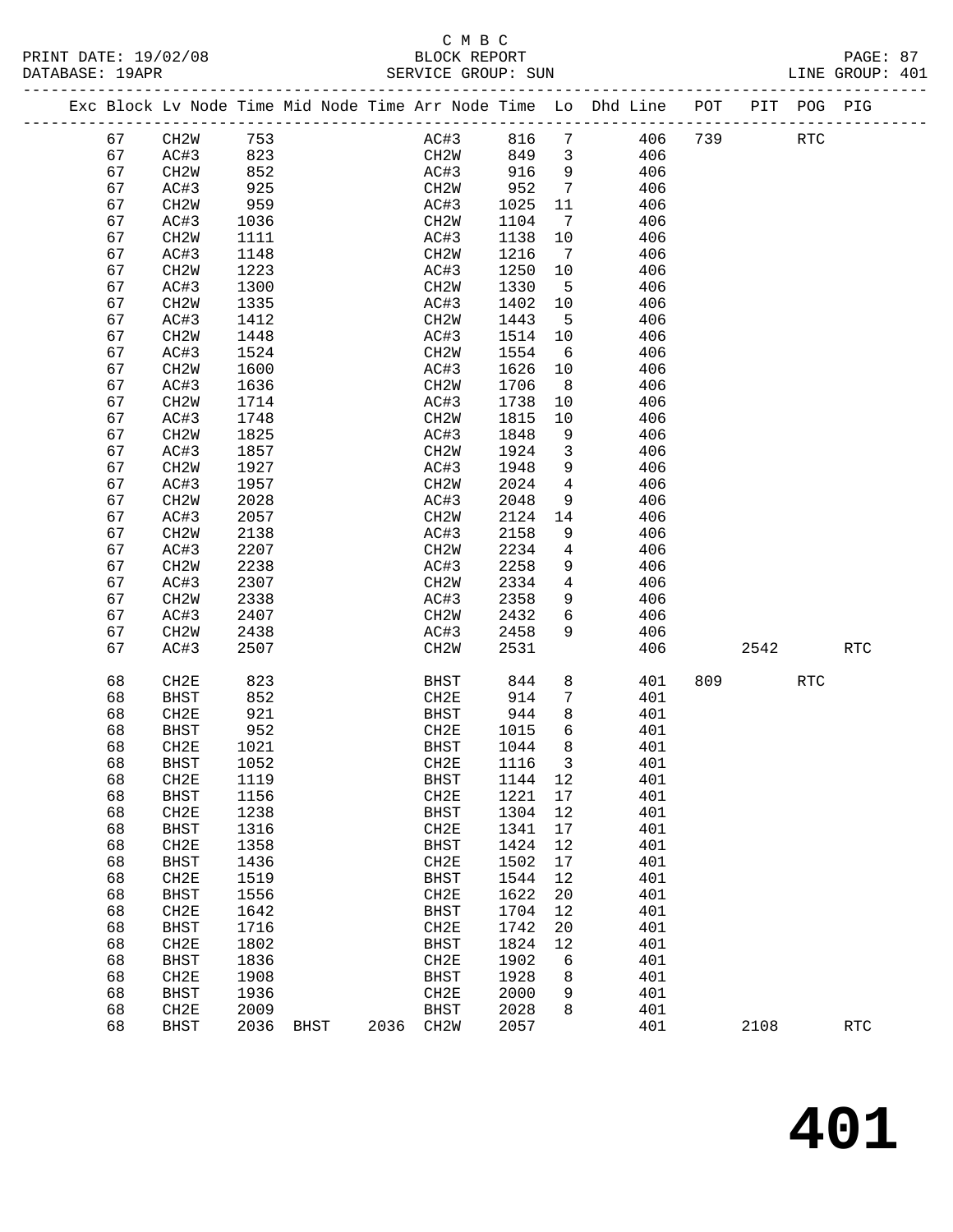#### C M B C<br>BLOCK REPORT PRINT DATE: 19/02/08 BLOCK REPORT PAGE: 88 SERVICE GROUP: SUN

|  |          |                     |              |  |                                  |              |                 | Exc Block Lv Node Time Mid Node Time Arr Node Time Lo Dhd Line POT |     |      | PIT POG PIG |                      |
|--|----------|---------------------|--------------|--|----------------------------------|--------------|-----------------|--------------------------------------------------------------------|-----|------|-------------|----------------------|
|  | 69       | CH2W                | 922          |  | AC#3                             | 946          | 9               | 406                                                                | 908 |      | <b>RTC</b>  |                      |
|  | 69       | AC#3                | 955          |  | CH2W                             | 1022         | 13              | 406                                                                |     |      |             |                      |
|  | 69       | CH2W                | 1035         |  | AC#3                             | 1102         | 10              | 406                                                                |     |      |             |                      |
|  | 69       | AC#3                | 1112         |  | CH2W                             | 1140         | $7\phantom{.0}$ | 406                                                                |     |      |             |                      |
|  | 69       | CH <sub>2</sub> W   | 1147         |  | AC#3                             | 1214         | 10              | 406                                                                |     |      |             |                      |
|  | 69       | AC#3                | 1224         |  | CH <sub>2</sub> M                | 1252         | 7               | 406                                                                |     |      |             |                      |
|  | 69       |                     | 1259         |  | AC#3                             | 1326         |                 | 406                                                                |     |      |             |                      |
|  |          | CH <sub>2</sub> W   |              |  |                                  |              | 10              |                                                                    |     |      |             |                      |
|  | 69       | AC#3                | 1336         |  | CH <sub>2</sub> M                | 1406         | 5               | 406                                                                |     |      |             |                      |
|  | 69       | CH <sub>2</sub> W   | 1411         |  | AC#3                             | 1438         | 10              | 406                                                                |     |      |             |                      |
|  | 69       | AC#3                | 1448         |  | CH <sub>2</sub> M                | 1518         | 6               | 406                                                                |     |      |             |                      |
|  | 69       | CH <sub>2</sub> W   | 1524         |  | AC#3                             | 1550         | 10              | 406                                                                |     |      |             |                      |
|  | 69       | AC#3                | 1600         |  | CH <sub>2</sub> M                | 1630         | $7\phantom{.0}$ | 406                                                                |     |      |             |                      |
|  | 69       | CH <sub>2</sub> W   | 1637         |  | AC#3                             | 1702         | 10              | 406                                                                |     |      |             |                      |
|  | 69       | AC#3                | 1712         |  | CH <sub>2</sub> W                | 1742         | 12              | 406                                                                |     |      |             |                      |
|  | 69       | CH <sub>2</sub> W   | 1754         |  | AC#3                             | 1818         | 9               | 406                                                                |     |      |             |                      |
|  | 69       | AC#3                | 1827         |  | CH <sub>2</sub> M                | 1854         | $\mathbf{3}$    | 406                                                                |     |      |             |                      |
|  | 69       | CH <sub>2</sub> W   | 1857         |  | AC#3                             | 1918         | 9               | 406                                                                |     |      |             |                      |
|  | 69       | AC#3                | 1927         |  | CH2W                             | 1954         | $\overline{4}$  | 406                                                                |     |      |             |                      |
|  | 69       | CH <sub>2</sub> W   | 1958         |  | AC#3                             | 2018         | 9               | 406                                                                |     |      |             |                      |
|  | 69       | AC#3                | 2027         |  | CH <sub>2</sub> M                | 2054         | 4               | 406                                                                |     |      |             |                      |
|  | 69       | CH <sub>2</sub> W   | 2058         |  | AC#3                             | 2118         | 9               | 406                                                                |     |      |             |                      |
|  | 69       | AC#3                | 2127         |  | CH <sub>2</sub> M                | 2154         | 4               | 406                                                                |     |      |             |                      |
|  | 69       | CH <sub>2</sub> W   | 2158         |  | AC#3                             | 2218         | 9               | 406                                                                |     |      |             |                      |
|  | 69       | AC#3                | 2227         |  | CH <sub>2</sub> M                | 2254         | $\overline{4}$  | 406                                                                |     |      |             |                      |
|  | 69       | CH <sub>2</sub> W   | 2258         |  | AC#3                             | 2318         | 9               | 406                                                                |     |      |             |                      |
|  | 69       | AC#3                | 2327         |  | CH <sub>2</sub> M                | 2354         | 4               | 406                                                                |     |      |             |                      |
|  | 69       | CH <sub>2</sub> W   | 2358         |  | AC#3                             | 2418         | 9               | 406                                                                |     |      |             |                      |
|  | 69       | AC#3                | 2427         |  | CH <sub>2</sub> M                | 2452         | 7               | 406                                                                |     |      |             |                      |
|  | 69       | CH <sub>2</sub> W   | 2459         |  | AC#3                             | 2518         | 9               | 406                                                                |     |      |             |                      |
|  | 69       | AC#3                | 2527         |  | CH <sub>2</sub> W                | 2551         | 2               | 406                                                                |     |      |             |                      |
|  | 69       | CH <sub>2</sub> W   | 2553         |  | AC#3                             | 2610         |                 | 406                                                                |     | 2626 |             | $\operatorname{RTC}$ |
|  |          |                     |              |  |                                  |              |                 |                                                                    |     |      |             |                      |
|  | 70       | AC#3                | 951          |  | RRCX                             | 1018         | 5               | 408                                                                | 936 |      | <b>RTC</b>  |                      |
|  | 70       | RRCX                | 1023         |  | AC#3                             | 1051         | 20              | 408                                                                |     |      |             |                      |
|  | 70       | AC#3                | 1111         |  | RRCX                             | 1138         | 12              | 408                                                                |     |      |             |                      |
|  | 70       | RRCX                | 1150         |  | AC#3                             | 1218         | 13              | 408                                                                |     |      |             |                      |
|  | 70       | AC#3                | 1231         |  | RRCX                             | 1259         | 8 <sup>8</sup>  | 408                                                                |     |      |             |                      |
|  | 70       | RRCX                | 1307         |  | AC#3                             | 1338         | 13              | 408                                                                |     |      |             |                      |
|  | 70       | AC#3                | 1351         |  | RRCX                             | 1419         | - 6             | 408                                                                |     |      |             |                      |
|  | 70       | RRCX                | 1425         |  | AC#3                             | 1458 13      |                 | 408                                                                |     |      |             |                      |
|  | 70       | AC#3                | 1511         |  | RRCX                             | 1539         | 9               | 408                                                                |     |      |             |                      |
|  | 70       | RRCX                | 1548         |  | AC#3                             | 1618         | 13              | 408                                                                |     |      |             |                      |
|  | 70       | AC#3                | 1631         |  | RRCX                             | 1700         | 10              | 408                                                                |     |      |             |                      |
|  | 70       | <b>RRCX</b>         | 1710         |  | AC#3                             | 1740         | 19              | 408                                                                |     |      |             |                      |
|  | 70       | AC#3                | 1759         |  | RRCX                             | 1828         | 3               | 408                                                                |     |      |             |                      |
|  | 70       | <b>RRCX</b>         | 1831         |  | AC#3                             | 1857         | 4               | 408                                                                |     |      |             |                      |
|  | 70       | AC#3                | 1901         |  | <b>RRCX</b>                      | 1927         | 4               | 408                                                                |     |      |             |                      |
|  | 70       | RRCX                | 1931         |  | AC#3                             | 1954         | 7               | 408                                                                |     |      |             |                      |
|  | 70       | AC#3                | 2001         |  |                                  | 2027         |                 | 408                                                                |     |      |             |                      |
|  | 70       |                     | 2032         |  | RRCX                             | 2054         | 5<br>7          | 408                                                                |     |      |             |                      |
|  |          | <b>RRCX</b>         |              |  | AC#3                             |              |                 | 408                                                                |     |      |             |                      |
|  |          |                     |              |  |                                  |              |                 |                                                                    |     |      |             |                      |
|  | 70       | AC#3                | 2101         |  | RRCX                             | 2127         | 4               |                                                                    |     |      |             |                      |
|  | 70       | RRCX                | 2131         |  | AC#3                             | 2153         | 8               | 408                                                                |     |      |             |                      |
|  | 70<br>70 | AC#3<br><b>RRCX</b> | 2201<br>2231 |  | $\mathop{\mathrm{RRCX}}$<br>AC#3 | 2227<br>2253 | 4               | 408<br>408                                                         |     | 2309 |             | <b>RTC</b>           |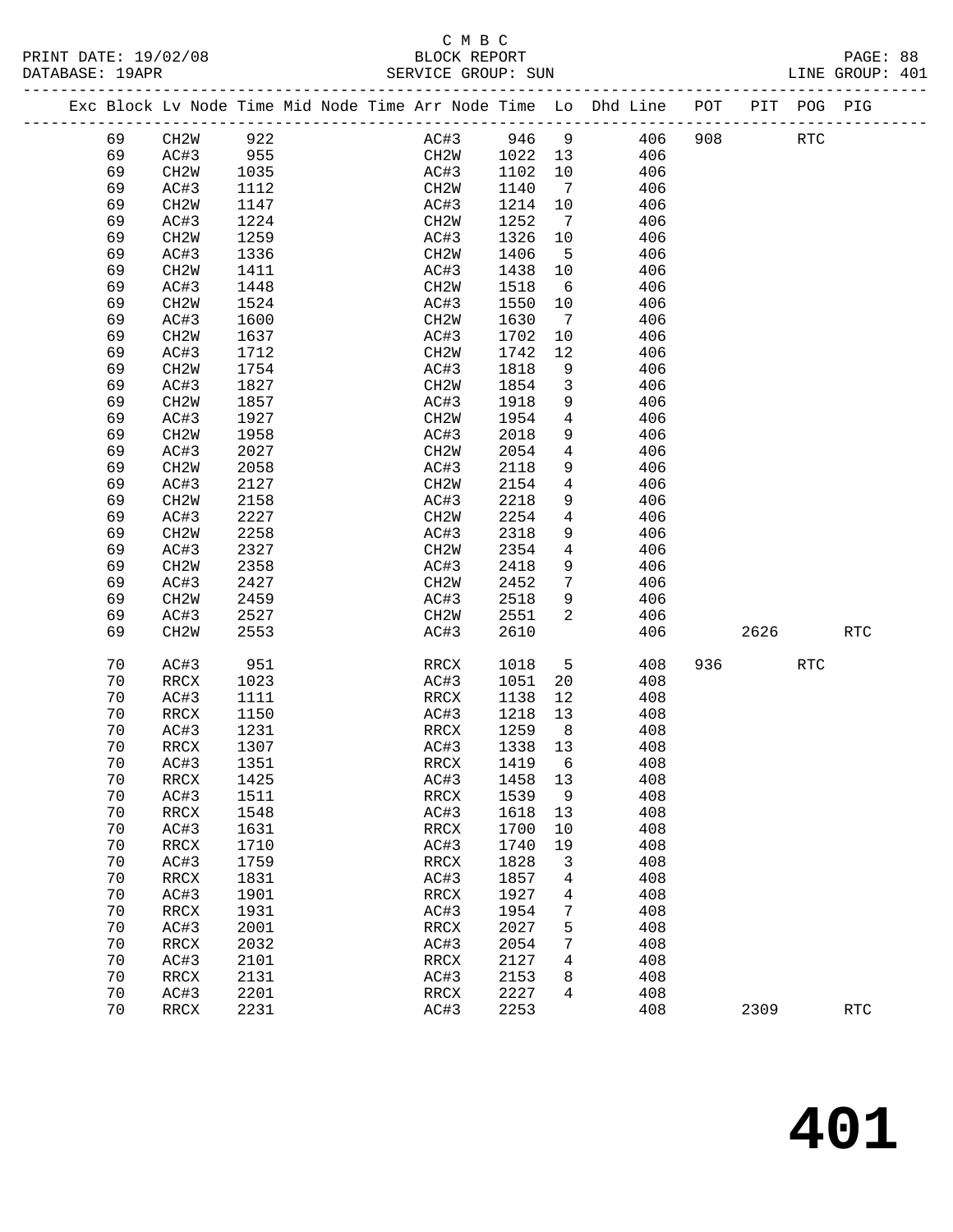### C M B C<br>BLOCK REPORT SERVICE GROUP: SUN

|  |    | Exc Block Lv Node Time Mid Node Time Arr Node Time Lo Dhd Line POT |      |      |      |                   |         |                              |    |     |          |      | PIT POG PIG |                      |
|--|----|--------------------------------------------------------------------|------|------|------|-------------------|---------|------------------------------|----|-----|----------|------|-------------|----------------------|
|  | 71 | CH2W                                                               | 1023 |      |      | AC#3              | 1050 10 |                              |    |     | 406 1009 |      | <b>RTC</b>  |                      |
|  | 71 | AC#3                                                               | 1100 |      |      | CH2W              | 1128    | $\overline{7}$               |    | 406 |          |      |             |                      |
|  | 71 | CH2W                                                               | 1135 |      |      | AC#3              | 1202    | 10                           |    | 406 |          |      |             |                      |
|  | 71 | AC#3                                                               | 1212 |      |      | CH <sub>2</sub> W | 1240    | $\overline{7}$               |    | 406 |          |      |             |                      |
|  | 71 | CH2W                                                               | 1247 |      |      | AC#3              | 1314    | 10                           |    | 406 |          |      |             |                      |
|  | 71 | AC#3                                                               | 1324 |      |      | CH2W              | 1354    | $5^{\circ}$                  |    | 406 |          |      |             |                      |
|  | 71 | CH <sub>2</sub> W                                                  | 1359 |      |      | AC#3              | 1426    | 10                           |    | 406 |          |      |             |                      |
|  | 71 | AC#3                                                               | 1436 |      |      | CH2W              | 1506    | 6                            |    | 406 |          |      |             |                      |
|  | 71 | CH2W                                                               | 1512 |      |      | AC#3              | 1538    | 10                           |    | 406 |          |      |             |                      |
|  | 71 | AC#3                                                               | 1548 |      |      | CH <sub>2</sub> W | 1618    | $7\phantom{.0}\phantom{.0}7$ |    | 406 |          |      |             |                      |
|  | 71 | CH <sub>2</sub> W                                                  | 1625 |      |      | AC#3              | 1650    | 10                           |    | 406 |          |      |             |                      |
|  | 71 | AC#3                                                               | 1700 |      |      | CH2W              | 1730    | 8                            |    | 406 |          |      |             |                      |
|  | 71 | CH2W                                                               | 1738 |      |      | AC#3              | 1802    | 10                           |    | 406 |          |      |             |                      |
|  | 71 | AC#3                                                               | 1812 |      |      | CH <sub>2</sub> W | 1839    | $\mathbf{3}$                 |    | 406 |          |      |             |                      |
|  | 71 | CH <sub>2</sub> W                                                  | 1842 |      |      | AC#3              | 1903    | 9                            |    | 406 |          |      |             |                      |
|  | 71 | AC#3                                                               | 1912 |      |      | CH2W              | 1939    | $\overline{4}$               |    | 406 |          |      |             |                      |
|  | 71 | CH <sub>2</sub> W                                                  | 1943 |      |      | AC#3              | 2003    | 9                            |    | 406 |          |      |             |                      |
|  | 71 | AC#3                                                               | 2012 |      |      | CH2W              | 2039    | $4\overline{ }$              |    | 406 |          |      |             |                      |
|  | 71 | CH <sub>2</sub> W                                                  | 2043 |      |      | AC#3              | 2103    | 9                            |    | 406 |          |      |             |                      |
|  | 71 | AC#3                                                               | 2112 |      |      | CH <sub>2</sub> M | 2139    | 17                           |    | 406 |          |      |             |                      |
|  | 71 | CH <sub>2</sub> W                                                  | 2156 | BHST |      | 2212 MAKN         | 2236    | 12                           |    | 407 |          |      |             |                      |
|  | 71 | MAKN                                                               | 2248 | BHST | 2311 | CH2W              | 2329    | 17                           |    | 407 |          |      |             |                      |
|  | 71 | CH <sub>2</sub> W                                                  | 2346 | BHST | 2402 | MAKN              | 2425    | 17                           |    | 407 |          |      |             |                      |
|  | 71 | MAKN                                                               | 2442 | BHST | 2504 | CH2W              | 2520    | 11                           | 15 | 407 |          |      |             |                      |
|  | 71 | AD3W                                                               | 2546 | GR41 | 2617 | SERO              | 2632    | $7\overline{ }$              |    | N10 |          |      |             |                      |
|  | 71 | SERO                                                               | 2639 | GR41 | 2654 | AD3W              | 2731    | 22                           |    | N10 |          |      |             |                      |
|  | 71 | AD3W                                                               | 2753 | GR41 | 2812 | SERO              | 2827    | 12                           |    | N10 |          |      |             |                      |
|  | 71 | <b>SERO</b>                                                        | 2839 | GR41 | 2854 | AD3W              | 2920    |                              |    | N10 |          | 2931 |             | <b>RTC</b>           |
|  | 72 | AC#3                                                               | 1051 |      |      | RRCX              | 1118    | 12                           |    | 408 | 1036     |      | <b>RTC</b>  |                      |
|  | 72 | RRCX                                                               | 1130 |      |      | AC#3              | 1158    | 13                           |    | 408 |          |      |             |                      |
|  | 72 | AC#3                                                               | 1211 |      |      | RRCX              | 1239    | 8                            |    | 408 |          |      |             |                      |
|  | 72 | RRCX                                                               | 1247 |      |      | AC#3              | 1318    | 13                           |    | 408 |          |      |             |                      |
|  | 72 | AC#3                                                               | 1331 |      |      | RRCX              | 1359    | 6                            |    | 408 |          |      |             |                      |
|  | 72 | RRCX                                                               | 1405 |      |      | AC#3              | 1438    | 13                           |    | 408 |          |      |             |                      |
|  | 72 | AC#3                                                               | 1451 |      |      | RRCX              | 1519    | 9                            |    | 408 |          |      |             |                      |
|  | 72 | RRCX                                                               | 1528 |      |      | AC#3              | 1558    | 13                           |    | 408 |          |      |             |                      |
|  | 72 | AC#3                                                               | 1611 |      |      | RRCX              | 1640    | 10                           |    | 408 |          |      |             |                      |
|  | 72 | RRCX                                                               | 1650 |      |      | AC#3              | 1720    | 9                            |    | 408 |          |      |             |                      |
|  | 72 | AC#3                                                               | 1729 |      |      | RRCX              | 1758    | 6                            |    | 408 |          |      |             |                      |
|  | 72 | RRCX                                                               | 1804 |      |      | AC#3              | 1830    |                              |    | 408 |          | 1846 |             | $\operatorname{RTC}$ |
|  | 73 | CH2E                                                               | 1159 |      |      | <b>BHST</b>       | 1224    | 12                           |    | 401 | 1145     |      | RTC         |                      |
|  | 73 | <b>BHST</b>                                                        | 1236 |      |      | CH2E              | 1301    | 17                           |    | 401 |          |      |             |                      |
|  | 73 | CH2E                                                               | 1318 |      |      | <b>BHST</b>       | 1344    | 12                           |    | 401 |          |      |             |                      |
|  | 73 | <b>BHST</b>                                                        | 1356 |      |      | CH2E              | 1421    | 18                           |    | 401 |          |      |             |                      |
|  | 73 | CH2E                                                               | 1439 |      |      | <b>BHST</b>       | 1504    | 12                           |    | 401 |          |      |             |                      |
|  | 73 | <b>BHST</b>                                                        | 1516 |      |      | CH2E              | 1542    | 17                           |    | 401 |          |      |             |                      |
|  | 73 | CH2E                                                               | 1559 |      |      | <b>BHST</b>       | 1624    | 12                           |    | 401 |          |      |             |                      |
|  | 73 | <b>BHST</b>                                                        | 1636 |      |      | CH2E              | 1702    | 20                           |    | 401 |          |      |             |                      |
|  | 73 | CH2E                                                               | 1722 |      |      | <b>BHST</b>       | 1744    | 12                           |    | 401 |          |      |             |                      |

73 BHST 1756 CH2E 1822 401 1833 RTC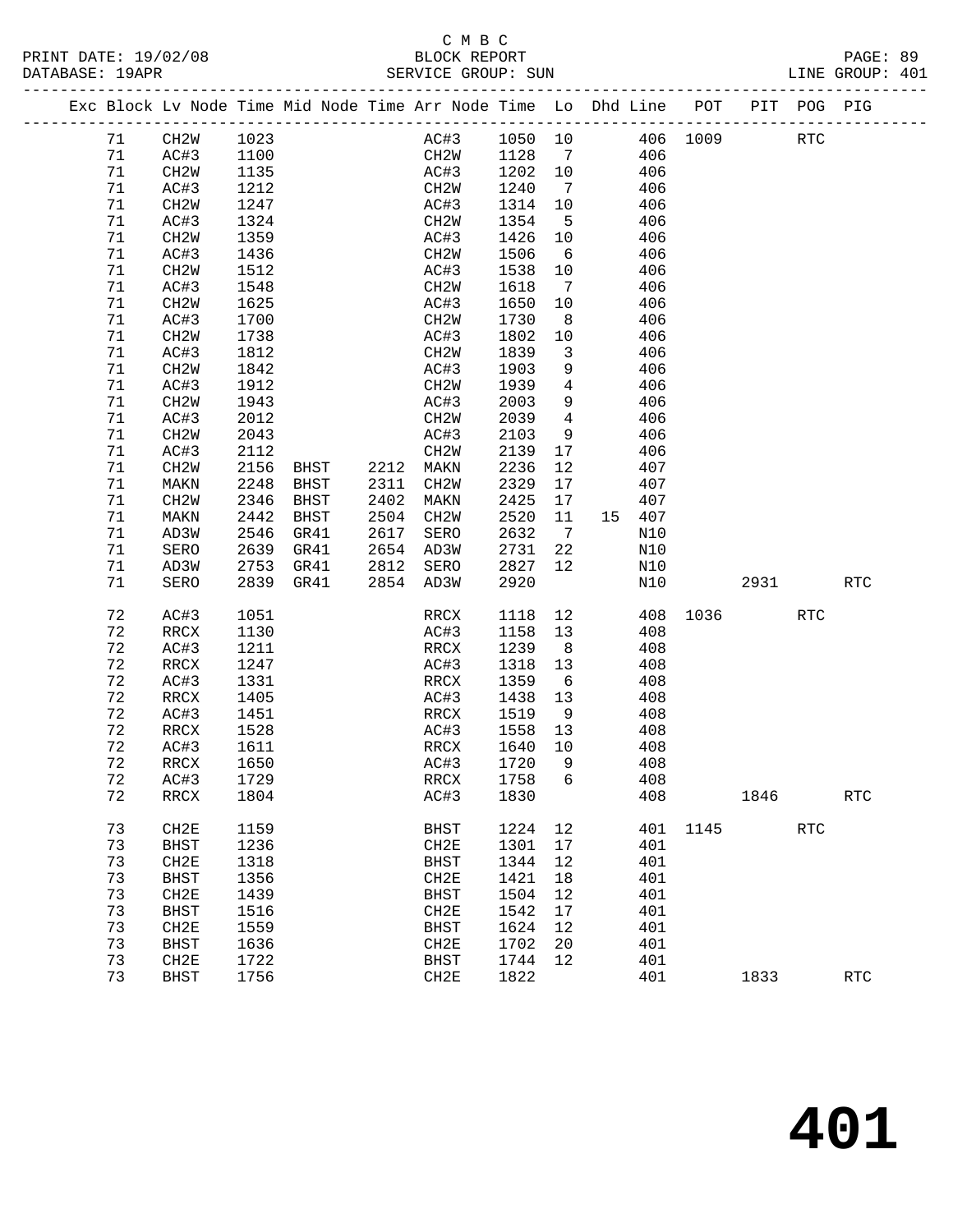|  |          |                   |              |                                  |      |             |         |    | C M B C<br>PRINT DATE: 19/02/08 BLOCK REPORT PAGE: 90<br>DATABASE: 19APR SERVICE GROUP: SUN LINE GROUP: 403                                                                                                                                                   |     |      |            |            |
|--|----------|-------------------|--------------|----------------------------------|------|-------------|---------|----|---------------------------------------------------------------------------------------------------------------------------------------------------------------------------------------------------------------------------------------------------------------|-----|------|------------|------------|
|  |          |                   |              |                                  |      |             |         |    |                                                                                                                                                                                                                                                               |     |      |            |            |
|  |          |                   |              |                                  |      |             |         |    |                                                                                                                                                                                                                                                               |     |      |            |            |
|  |          |                   |              |                                  |      |             |         |    |                                                                                                                                                                                                                                                               |     |      |            |            |
|  |          |                   |              |                                  |      |             |         |    | GR71 GRANVILLE & 71 AV<br>MA5E MACHRINA & NO.5 RD-EAST<br>MAKN MARINE & KNIGHT<br>RRCX RIVERPORT RECREATION COMPLEX                                                                                                                                           |     |      |            |            |
|  |          |                   |              |                                  |      |             |         |    |                                                                                                                                                                                                                                                               |     |      |            |            |
|  |          |                   |              |                                  |      |             |         |    |                                                                                                                                                                                                                                                               |     |      |            |            |
|  |          |                   |              |                                  |      |             |         |    |                                                                                                                                                                                                                                                               |     |      |            |            |
|  |          |                   |              |                                  |      |             |         |    |                                                                                                                                                                                                                                                               |     |      |            |            |
|  |          |                   |              |                                  |      |             |         |    |                                                                                                                                                                                                                                                               |     |      |            |            |
|  |          |                   |              |                                  |      |             |         |    |                                                                                                                                                                                                                                                               |     |      |            |            |
|  |          |                   |              |                                  |      |             |         |    | Exc Block Lv Node Time Mid Node Time Arr Node Time Lo Dhd Line POT PIT POG PIG                                                                                                                                                                                |     |      |            |            |
|  | 50       |                   |              |                                  |      |             |         |    | RRCX 453 BHST 512 BPST 521 14 403 445 RTC<br>BPST 535 BHST 546 RRCX 601 20 403                                                                                                                                                                                |     |      |            |            |
|  | 50       |                   |              |                                  |      |             |         |    |                                                                                                                                                                                                                                                               |     |      |            |            |
|  | 50       | RRCX              |              | 621 BHST 640 BPST                |      |             |         |    | 650 15 403                                                                                                                                                                                                                                                    |     |      |            |            |
|  | 50       | BPST              |              |                                  |      |             |         |    |                                                                                                                                                                                                                                                               |     |      |            |            |
|  | 50       | RRCX              |              |                                  |      |             |         |    |                                                                                                                                                                                                                                                               |     |      |            |            |
|  | 50       | BPST              |              |                                  |      |             |         |    |                                                                                                                                                                                                                                                               |     |      |            |            |
|  | 50       | RRCX              |              |                                  |      |             |         |    | 856 BHST 918 BPST 929 16 403                                                                                                                                                                                                                                  |     |      |            |            |
|  | 50       | BPST              | 945          |                                  |      |             |         |    | BHST 910 DILL<br>BHST 957 RRCX 1015 18 403<br>BHST 1055 BPST 1109 16 403<br>RHST 1139 RRCX 1158 11 403                                                                                                                                                        |     |      |            |            |
|  | 50       | RRCX              | 1033<br>1125 |                                  |      |             |         |    |                                                                                                                                                                                                                                                               |     |      |            |            |
|  | 50       | BPST              |              | 1125 BHST                        |      |             |         |    |                                                                                                                                                                                                                                                               |     |      |            |            |
|  | 50       | RRCX              | 1209         | BHST                             |      |             |         |    | 1232 BPST 1249 16 403                                                                                                                                                                                                                                         |     |      |            |            |
|  | 50       | BPST              | 1305         | BHST 1321 RRCX 1345 2            |      |             |         |    | 403                                                                                                                                                                                                                                                           |     |      |            |            |
|  | 50       | RRCX              | 1347         | SHSW 1354 RC09                   |      |             |         |    | $1412$ $13$ $404$<br>$1454$ $4$ $402$                                                                                                                                                                                                                         |     |      |            |            |
|  | 50       | RC09              | 1425         |                                  |      | CH2W        |         |    | BHST 1520 MAKN 1555 20 407                                                                                                                                                                                                                                    |     |      |            |            |
|  | 50       | CH2W              | 1458         |                                  |      |             |         |    |                                                                                                                                                                                                                                                               |     |      |            |            |
|  | 50       | MAKN              | 1615         | BHST 1648 CH2E                   |      |             | 1710    |    | 7 407                                                                                                                                                                                                                                                         |     |      |            |            |
|  | 50       | CH2E              | 1717         |                                  |      |             |         |    | RC09 1740 6 402<br>SHSE 1804 RRCX 1810 9 404<br>SHSW 1824 RC09 1838 10 404                                                                                                                                                                                    |     |      |            |            |
|  | 50<br>50 | RC09              | 1746         |                                  |      |             |         |    |                                                                                                                                                                                                                                                               |     |      |            |            |
|  | 50       | RRCX<br>RC09      | 1819         |                                  |      |             |         |    |                                                                                                                                                                                                                                                               |     |      |            |            |
|  | 50       | CH2E              |              |                                  |      |             |         |    | $\begin{array}{cccccc} 1848 & & & & & \text{CH2E} & 1916 & 4 & & 402 \\ 1920 & & & & \text{RCO9} & 1941 & 8 & & 402 \\ 1949 & \text{SHSE} & 2005 & \text{RRCX} & 2010 & 9 & & 404 \\ 2019 & \text{SHSW} & 2024 & \text{RCO9} & 2038 & 11 & & 404 \end{array}$ |     |      |            |            |
|  | 50       | RC09              |              |                                  |      |             |         |    |                                                                                                                                                                                                                                                               |     |      |            |            |
|  | 50       | RRCX              |              |                                  |      |             |         |    |                                                                                                                                                                                                                                                               |     |      |            |            |
|  | 50       | RC09              | 2049         |                                  |      |             |         |    | CH2E 2113 5 402                                                                                                                                                                                                                                               |     |      |            |            |
|  | 50       | CH2E              | 2118         |                                  |      | RC09        | 2138 12 |    | 402                                                                                                                                                                                                                                                           |     |      |            |            |
|  |          |                   |              | 50 RC09 2150 SHSE 2205 RRCX 2210 |      |             |         |    | 404                                                                                                                                                                                                                                                           |     | 2216 |            | <b>RTC</b> |
|  | 51       | <b>BPST</b>       | 505          | <b>BHST</b>                      | 516  | RRCX        | 531     | 19 | 403                                                                                                                                                                                                                                                           | 445 |      | <b>RTC</b> |            |
|  | 51       | RRCX              | 550          | <b>BHST</b>                      | 609  | BPST        | 618     | 17 | 403                                                                                                                                                                                                                                                           |     |      |            |            |
|  | 51       | <b>BPST</b>       | 635          | BHST                             | 646  | RRCX        | 702     | 14 | 403                                                                                                                                                                                                                                                           |     |      |            |            |
|  | 51       | $\verb!RRCX!$     | 716          | <b>BHST</b>                      | 735  | <b>BPST</b> | 745     | 20 | 403                                                                                                                                                                                                                                                           |     |      |            |            |
|  | 51       | <b>BPST</b>       | 805          | BHST                             | 816  | RRCX        | 832     | 5  | 403                                                                                                                                                                                                                                                           |     |      |            |            |
|  | 51       | RRCX              | 837          | <b>BHST</b>                      | 858  | <b>BPST</b> | 909     | 16 | 403                                                                                                                                                                                                                                                           |     |      |            |            |
|  | 51       | <b>BPST</b>       | 925          | <b>BHST</b>                      | 937  | RRCX        | 954     | 21 | 403                                                                                                                                                                                                                                                           |     |      |            |            |
|  | 51       | RRCX              | 1015         | <b>BHST</b>                      | 1037 | <b>BPST</b> | 1049    | 16 | 403                                                                                                                                                                                                                                                           |     |      |            |            |
|  | 51       | <b>BPST</b>       | 1105         | BHST                             | 1119 | RRCX        | 1138    | 11 | 403                                                                                                                                                                                                                                                           |     |      |            |            |
|  | 51       | RRCX              | 1149         | SHSW                             | 1154 | RC09        | 1214    | 11 | 404                                                                                                                                                                                                                                                           |     |      |            |            |
|  | 51       | RC09              | 1225         |                                  |      | CH2W        | 1251    | 7  | 402                                                                                                                                                                                                                                                           |     |      |            |            |
|  | 51       | CH <sub>2</sub> M | 1258         | <b>BHST</b>                      | 1321 | MAKN        | 1354    | 23 | 407                                                                                                                                                                                                                                                           |     |      |            |            |
|  | 51       | MAKN              | 1417         | <b>BHST</b>                      | 1442 | MA5E        | 1503    | 5  | 405                                                                                                                                                                                                                                                           |     |      |            |            |
|  | 51       | MA5E              | 1508         | BHST                             | 1526 | MAKN        | 1548    | 22 | 405                                                                                                                                                                                                                                                           |     |      |            |            |
|  | 51       | MAKN              | 1610         | <b>BHST</b>                      | 1633 | MA5W        | 1650    | 12 | 405                                                                                                                                                                                                                                                           |     |      |            |            |
|  | 51       | MA5W              | 1702         | <b>BHST</b>                      | 1725 | MAKN        | 1745    |    | 405                                                                                                                                                                                                                                                           |     | 1759 |            | <b>RTC</b> |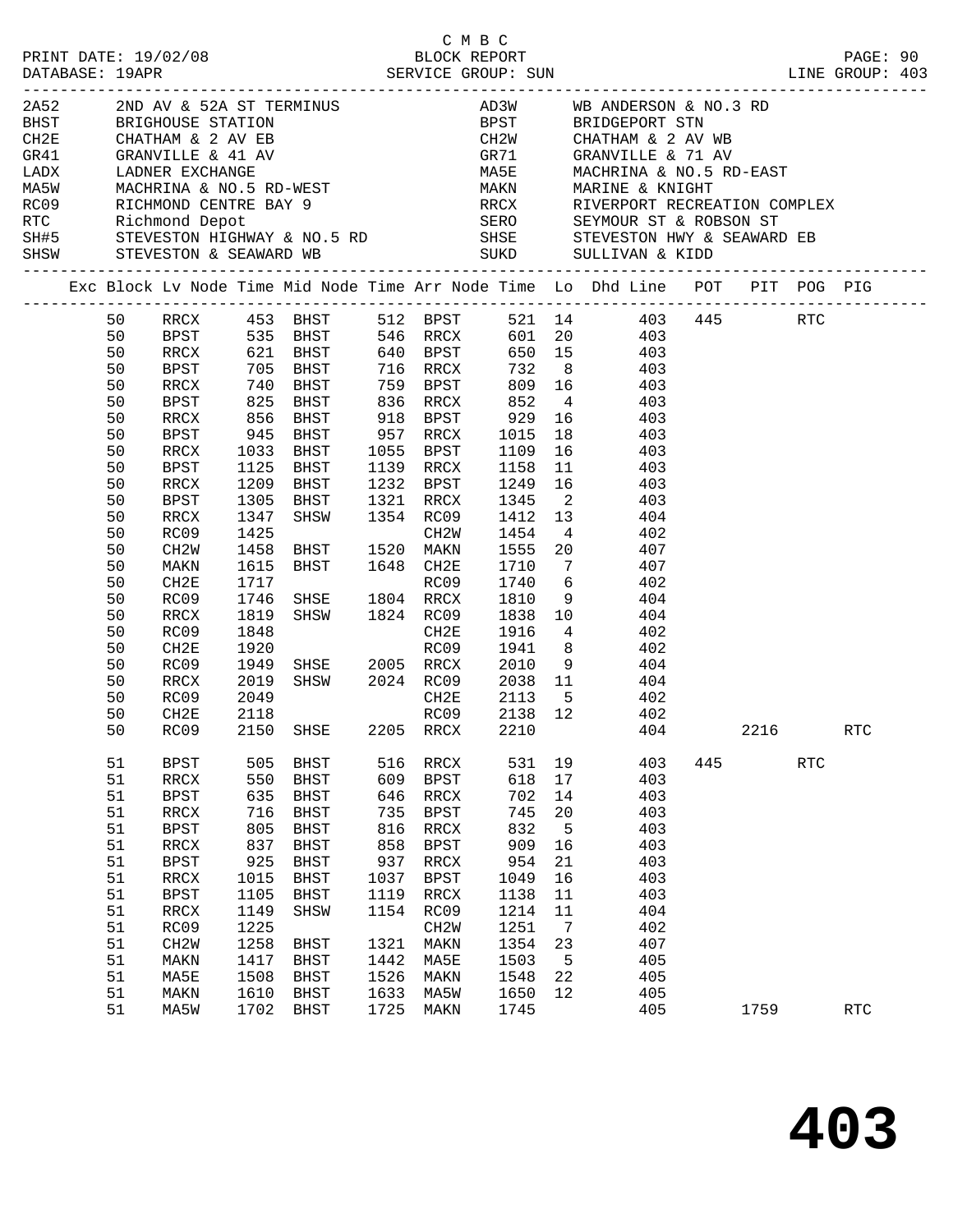### C M B C<br>BLOCK REPORT PRINT DATE: 19/02/08 BLOCK REPORT PAGE: 91 SERVICE GROUP: SUN

|    |                          |            | Exc Block Lv Node Time Mid Node Time Arr Node Time Lo Dhd Line POT |      |                                  |        |                         |            |     |            | PIT POG PIG |            |
|----|--------------------------|------------|--------------------------------------------------------------------|------|----------------------------------|--------|-------------------------|------------|-----|------------|-------------|------------|
| 52 | RRCX                     |            | 518 BHST                                                           |      | 537 BPST                         | 546 19 |                         | 403        | 510 | <b>RTC</b> |             |            |
| 52 | BPST                     |            |                                                                    |      |                                  | 631 20 |                         | 403<br>403 |     |            |             |            |
| 52 | RRCX                     |            |                                                                    |      |                                  | 720 15 |                         |            |     |            |             |            |
| 52 | <b>BPST</b>              | 735<br>817 | BHST                                                               |      | 746 RRCX<br>838 BPST<br>917 RRCX | 802    | 15                      | 403        |     |            |             |            |
| 52 | RRCX                     |            | BHST                                                               |      |                                  | 849    | 16                      | 403        |     |            |             |            |
| 52 | BPST                     | 905        | BHST                                                               |      |                                  | 934    | 15                      | 403        |     |            |             |            |
| 52 | RRCX                     | 949        | SHSW                                                               |      | 954 RC09                         | 1012   | 7                       | 404        |     |            |             |            |
| 52 | RC09                     | 1019       |                                                                    |      | CH <sub>2E</sub>                 | 1045   | $\overline{\mathbf{3}}$ | 402        |     |            |             |            |
| 52 | CH2E                     | 1048       |                                                                    |      | RC09                             | 1112   | $6\overline{6}$         | 402        |     |            |             |            |
| 52 | RC09                     | 1118       | SHSE 1134 RRCX<br>BHST 1213 BPST                                   |      |                                  | 1140   | 11                      | 404        |     |            |             |            |
| 52 | RRCX                     | 1151       |                                                                    |      |                                  | 1229   | 16                      | 403        |     |            |             |            |
| 52 | <b>BPST</b>              | 1245       | BHST                                                               |      | 1259 RRCX                        | 1323   | $\overline{\mathbf{3}}$ | 403        |     |            |             |            |
| 52 | $\mathop{\mathrm{RRCX}}$ | 1326       | BHST                                                               |      | 1351 BPST                        | 1409   | $6\overline{6}$         | 403        |     |            |             |            |
| 52 | BPST                     | 1415       | BHST                                                               |      | 1432 RRCX                        | 1456   | 12                      | 403        |     |            |             |            |
| 52 | RRCX                     | 1508       | <b>BHST</b>                                                        |      | 1533 BPST                        | 1549   | 11                      | 403        |     |            |             |            |
| 52 | BPST                     | 1600       | BHST                                                               | 1617 | RRCX                             | 1640   | $\overline{9}$          | 403        |     |            |             |            |
| 52 | $\mathop{\mathrm{RRCX}}$ | 1649       | SHSW                                                               |      | 1656 RC09                        | 1714   | 9                       | 404        |     |            |             |            |
| 52 | RC09                     | 1723       |                                                                    |      | CH2W                             | 1751   | $5\overline{)}$         | 402        |     |            |             |            |
| 52 | CH <sub>2</sub> W        | 1756       | BHST                                                               |      | 1817 MAKN                        | 1846   | 6                       | 407        |     |            |             |            |
| 52 | MAKN                     | 1852       | BHST                                                               |      | 1918 CH2W                        | 1939   | 17                      | 407        |     |            |             |            |
| 52 | CH2W                     | 1956       | BHST                                                               |      | 2015 MAKN                        | 2043   | 12                      | 407        |     |            |             |            |
| 52 | MAKN                     | 2055       | BHST                                                               |      | 2118 CH2E                        | 2137   |                         | 407        |     | 2148       |             | <b>RTC</b> |
| 53 | CH <sub>2E</sub>         | 618        |                                                                    |      | RC09                             | 640    | $6\overline{6}$         | 402        |     | 604 60     | <b>RTC</b>  |            |
| 53 | RC09                     | 646        | SHSE                                                               |      | 659 RRCX                         | 704    | 15                      | 404        |     |            |             |            |
| 53 | RRCX                     | 719        | SHSW                                                               |      | 724 RC09                         | 740    | - 9                     | 404        |     |            |             |            |
| 53 | RC09                     | 749        |                                                                    |      | CH2E                             | 813    | $-5$                    | 402        |     |            |             |            |
| 53 | CH2E                     | 818        |                                                                    |      | RC09                             | 840    | 11                      | 402        |     |            |             |            |
| 53 | RC09                     | 851        | SHSE 905 RRCX                                                      |      |                                  | 910    | 9                       | 404        |     |            |             |            |
| 53 | RRCX                     | 919        | SHSW                                                               |      | 924 RC09                         | 941    | 8                       | 404        |     |            |             |            |
| 53 | RC09                     | 949        |                                                                    |      | CH2E                             | 1015   | $\overline{\mathbf{3}}$ | 402        |     |            |             |            |
| 53 | CH2E                     | 1018       |                                                                    |      | RC09                             | 1042   | $\overline{7}$          | 402        |     |            |             |            |
| 53 | RC09                     | 1049       | SHSE 1104 RRCX                                                     |      |                                  | 1110   | 9                       | 404        |     |            |             |            |
| 53 | RRCX                     | 1119       | SHSW                                                               |      | 1124 RC09                        | 1144   | 11                      | 404        |     |            |             |            |
| 53 | RC09                     | 1155       |                                                                    |      | CH2W                             | 1221   | $\overline{7}$          | 402        |     |            |             |            |
| 53 | CH <sub>2</sub> W        | 1228       |                                                                    |      | RC09                             | 1253   | 22                      | 407        |     |            |             |            |
| 53 | RC09                     | 1315       |                                                                    |      | CH2E                             | 1340   | $7\overline{ }$         | 407        |     |            |             |            |
| 53 | CH2E                     | 1347       |                                                                    |      | RC09                             | 1411   | 6                       | 402        |     |            |             |            |
| 53 | RC09                     | 1417       | SHSE 1434 RRCX                                                     |      |                                  | 1440   | 13                      | 404        |     |            |             |            |
| 53 | $\mathop{\mathrm{RRCX}}$ | 1453       | BHST                                                               |      | 1518 BPST                        | 1534   | 11                      | 403        |     |            |             |            |
| 53 | <b>BPST</b>              | 1545       | BHST                                                               |      | 1602 RRCX                        | 1625   | 16                      | 403        |     |            |             |            |
| 53 | RRCX                     | 1641       | BHST                                                               |      | 1705 BPST                        | 1719   | 11                      | 403        |     |            |             |            |
| 53 | BPST                     |            | 1730 BHST                                                          |      | 1745 RRCX                        | 1807   |                         | 403        |     | 1813       |             | <b>RTC</b> |
|    |                          |            |                                                                    |      |                                  |        |                         |            |     |            |             |            |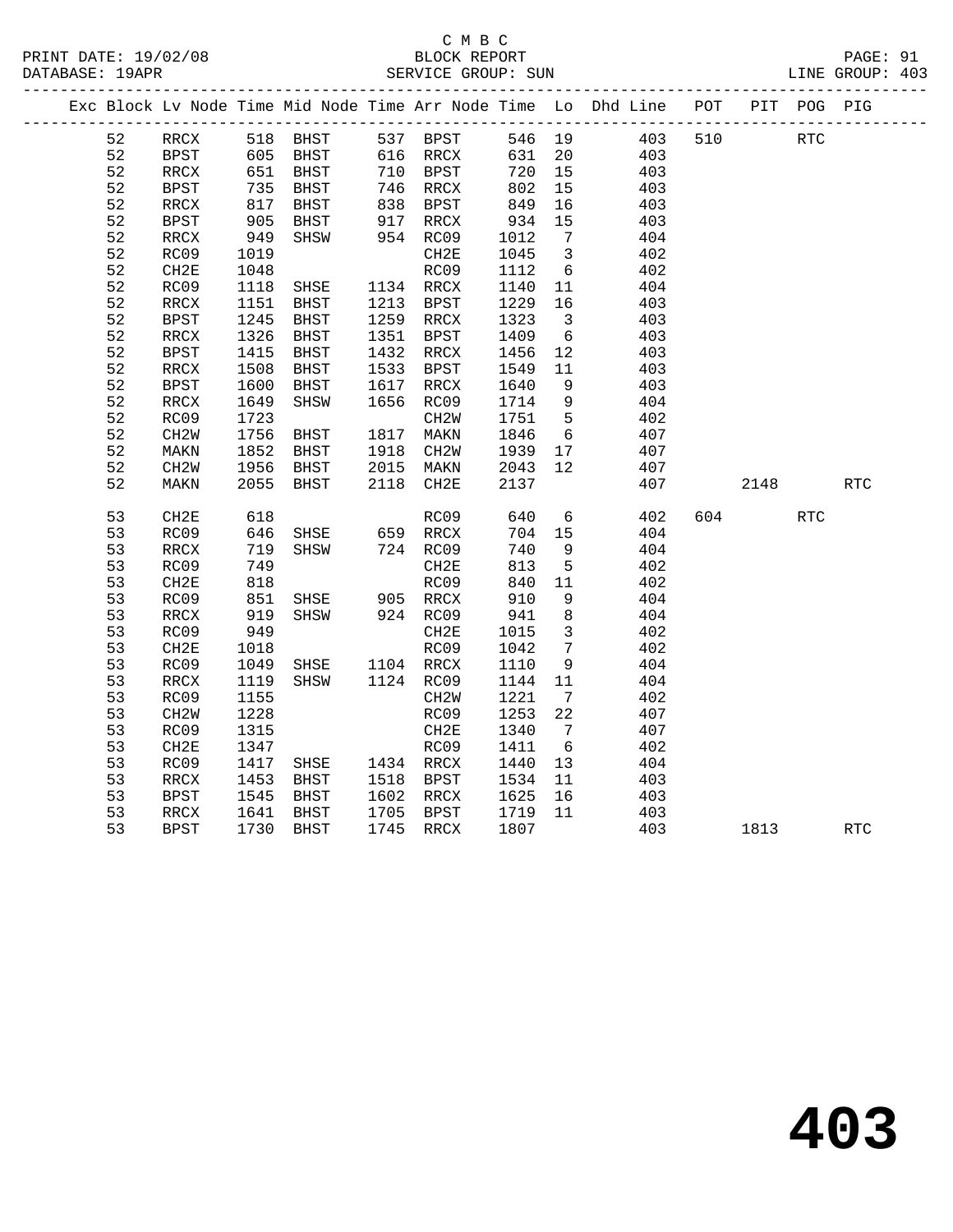# C M B C<br>BLOCK REPORT

LINE GROUP: 403

|  |    |                   |            |                                  |      |                      |         |                          | Exc Block Lv Node Time Mid Node Time Arr Node Time Lo Dhd Line POT |     |           | PIT POG PIG |                      |
|--|----|-------------------|------------|----------------------------------|------|----------------------|---------|--------------------------|--------------------------------------------------------------------|-----|-----------|-------------|----------------------|
|  | 54 | SH#5              | 631        |                                  |      | RC09                 |         |                          | 645 4 404                                                          | 627 |           | <b>RTC</b>  |                      |
|  | 54 | RC09              |            |                                  |      |                      | 713 5   |                          | 402                                                                |     |           |             |                      |
|  | 54 | CH2E              | 649<br>718 |                                  |      | CH2E<br>RC09         | 740 12  |                          | 402                                                                |     |           |             |                      |
|  | 54 | RC09              | 752        | SHSE 805 RRCX                    |      |                      | 810     | 9                        | 404                                                                |     |           |             |                      |
|  | 54 | RRCX              | 819        | SHSW 824 RC09                    |      |                      | 841     | 8                        | 404                                                                |     |           |             |                      |
|  | 54 | RC09              | 849        |                                  |      | CH2E                 | 915     | $\overline{\mathbf{3}}$  | 402                                                                |     |           |             |                      |
|  | 54 | CH2E              | 918        |                                  |      | RC09                 | 940     | 9                        | 402                                                                |     |           |             |                      |
|  | 54 | RC09              | 949        | SHSE 1004 RRCX                   |      |                      | 1010    | 9                        | 404                                                                |     |           |             |                      |
|  | 54 | RRCX              | 1019       | SHSW 1024 RC09                   |      |                      | 1042    | 13                       | 404                                                                |     |           |             |                      |
|  | 54 | RC09              | 1055       |                                  |      | CH2W                 | 1119    | 13                       | 402                                                                |     |           |             |                      |
|  | 54 | CH <sub>2</sub> W | 1132       |                                  |      | RC09                 | 1157    | 18                       | 407                                                                |     |           |             |                      |
|  | 54 | RC09              | 1215       |                                  |      | CH2E                 | 1237 10 |                          | 407                                                                |     |           |             |                      |
|  | 54 | CH2E              | 1247       |                                  |      | RC09                 | 1311    | 6                        | 402                                                                |     |           |             |                      |
|  | 54 | RC09              | 1317       | SHSE 1334 RRCX                   |      |                      | 1340    | 6                        | 404                                                                |     |           |             |                      |
|  | 54 | RRCX              | 1346       | BHST                             |      | 1411 BPST            | 1429    | 16                       | 403                                                                |     |           |             |                      |
|  | 54 | <b>BPST</b>       | 1445       | BHST                             |      | 1502 RRCX            | 1525    | 16                       | 403                                                                |     |           |             |                      |
|  | 54 | RRCX              | 1541       | BHST                             |      | 1605 BPST            | 1619    | 11                       | 403                                                                |     |           |             |                      |
|  | 54 | <b>BPST</b>       | 1630       | BHST                             | 1647 | RRCX                 | 1708 13 |                          | 403                                                                |     |           |             |                      |
|  | 54 | RRCX              | 1721       | SHSW                             |      | 1726 RC09            | 1744 9  |                          | 404                                                                |     |           |             |                      |
|  | 54 | RC09              | 1753       |                                  |      | CH2W                 | 1821 5  |                          | 402                                                                |     |           |             |                      |
|  | 54 | CH <sub>2</sub> W | 1826       | <b>BHST</b>                      |      | 1846 MAKN            | 1914    |                          | 407                                                                |     | 1928      |             | $\operatorname{RTC}$ |
|  | 55 | RC09              | 652        |                                  |      | CH2W                 | 712     |                          | 20<br>407                                                          |     | 637 — 100 | <b>RTC</b>  |                      |
|  | 55 | CH <sub>2</sub> W | 732        | BHST 751 MAKN                    |      |                      | 817     | 24                       | 407                                                                |     |           |             |                      |
|  | 55 | MAKN              |            | BHST                             |      |                      | 922     | 10                       | 407                                                                |     |           |             |                      |
|  | 55 | CH2W              | 841<br>932 | BHST                             |      | 904 CH2W<br>954 MAKN | 1024    | $5^{\circ}$              | 407                                                                |     |           |             |                      |
|  | 55 | MAKN              | 1029       | <b>BHST</b>                      |      | 1057 CH2E            | 1116    | $\overline{\phantom{a}}$ | 407                                                                |     |           |             |                      |
|  | 55 | CH2E              | 1118       |                                  |      | RC09                 | 1142    | 6                        | 402                                                                |     |           |             |                      |
|  | 55 | RC09              | 1148       | SHSE 1204 RRCX<br>SHSW 1224 RC09 |      |                      | 1210    | 9                        | 404                                                                |     |           |             |                      |
|  | 55 | RRCX              | 1219       |                                  |      |                      | 1244    | 11                       | 404                                                                |     |           |             |                      |
|  | 55 | RC09              | 1255       |                                  |      | CH <sub>2</sub> W    | 1321    | $\overline{7}$           | 402                                                                |     |           |             |                      |
|  | 55 | CH <sub>2</sub> W | 1328       |                                  |      | RC09                 | 1353    | 22                       | 407                                                                |     |           |             |                      |
|  | 55 | RC09              | 1415       |                                  |      | CH2E                 | 1440    | $7\overline{ }$          | 407                                                                |     |           |             |                      |
|  | 55 | CH <sub>2E</sub>  | 1447       |                                  |      | RC09                 | 1511    | 6                        | 402                                                                |     |           |             |                      |
|  | 55 | RC09              | 1517       | SHSE 1534 RRCX                   |      |                      | 1540    | 16                       | 404                                                                |     |           |             |                      |
|  | 55 | RRCX              | 1556       | BHST                             |      | 1620 BPST            | 1634    | 11                       | 403                                                                |     |           |             |                      |
|  | 55 | BPST              | 1645       | BHST                             |      | 1702 RRCX            | 1723    | 19                       | 403                                                                |     |           |             |                      |
|  | 55 | RRCX              | 1742       | BHST                             |      | 1805 BPST            | 1819    | 11                       | 403                                                                |     |           |             |                      |
|  | 55 | <b>BPST</b>       | 1830       | BHST                             |      | 1843 RRCX            | 1904    |                          | 403                                                                |     | 1910      |             | <b>RTC</b>           |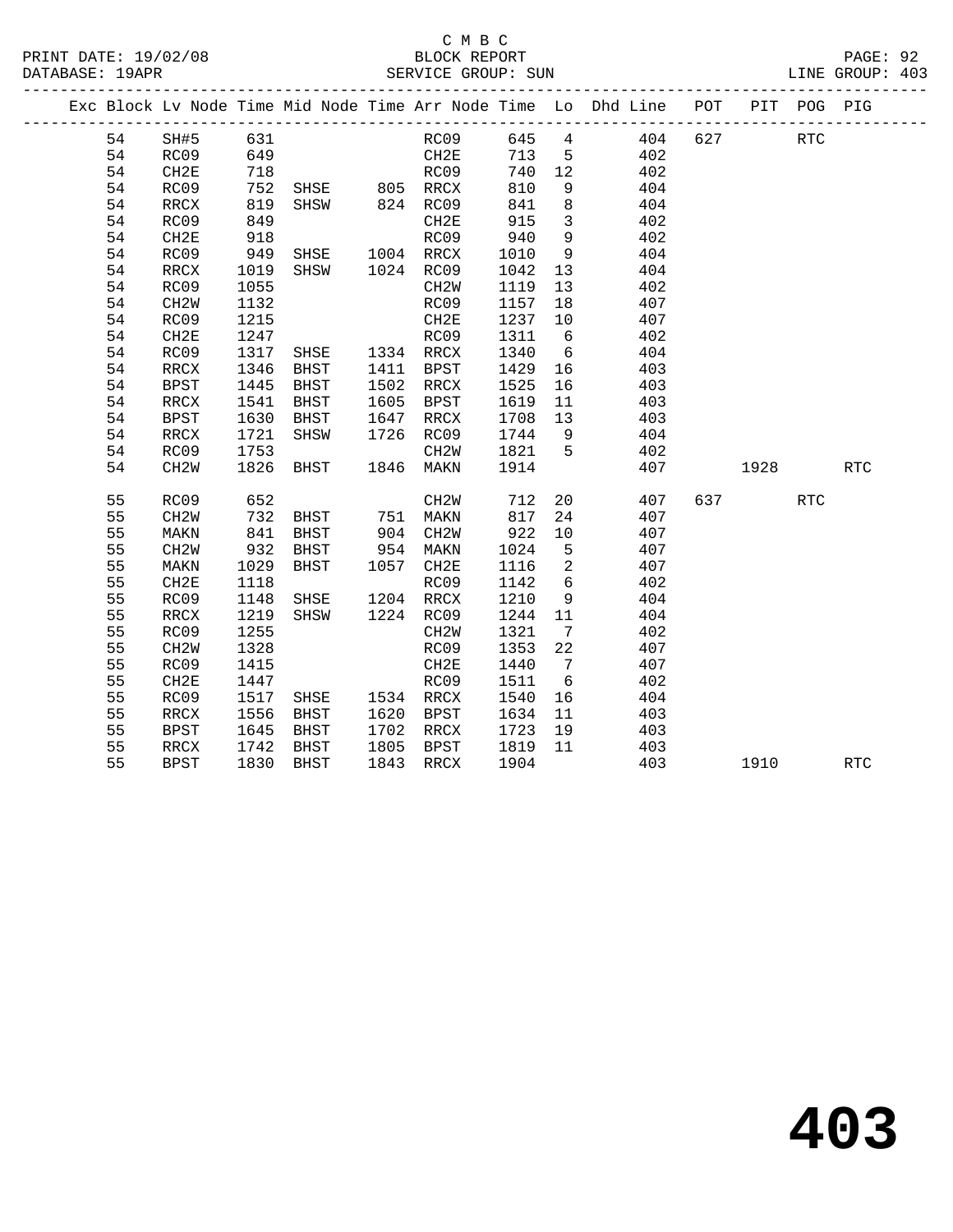### C M B C<br>BLOCK REPORT PRINT DATE: 19/02/08 BLOCK REPORT PAGE: 93 SERVICE GROUP: SUN

|          |                          |              |                     |              |                           |              |                              | Exc Block Lv Node Time Mid Node Time Arr Node Time Lo Dhd Line | POT |           | PIT POG PIG |            |
|----------|--------------------------|--------------|---------------------|--------------|---------------------------|--------------|------------------------------|----------------------------------------------------------------|-----|-----------|-------------|------------|
| 56       | RC09                     | 722          | SHSE                |              | 735 RRCX                  | 740          | 9                            | 404                                                            | 707 |           | RTC         |            |
| 56       | RRCX                     | 749          | SHSW                |              | 754 RC09                  | 810          | 9                            | 404                                                            |     |           |             |            |
| 56       | RC09                     | 819          |                     |              | CH2E                      | 845          | $\overline{\mathbf{3}}$      | 402                                                            |     |           |             |            |
| 56       | CH2E                     | 848          |                     |              | RC09                      | 910          | 9                            | 402                                                            |     |           |             |            |
| 56       | RC09                     | 919          | SHSE                |              | 934 RRCX                  | 940          | 16                           | 404                                                            |     |           |             |            |
| 56       | RRCX                     | 956          | BHST                | 1017         | BPST                      | 1029         | 16                           | 403                                                            |     |           |             |            |
| 56       | <b>BPST</b>              | 1045         | <b>BHST</b>         |              | 1059 RRCX                 | 1117         | 14                           | 403                                                            |     |           |             |            |
| 56       | $\mathop{\mathrm{RRCX}}$ | 1131         | BHST                | 1153         | BPST                      | 1209         | 16                           | 403                                                            |     |           |             |            |
| 56       | <b>BPST</b>              | 1225         | <b>BHST</b>         | 1239         | RRCX                      | 1259         | $\overline{7}$               | 403                                                            |     |           |             |            |
| 56       | RRCX                     | 1306         | <b>BHST</b>         | 1331         | BPST                      | 1349         | 11                           | 403                                                            |     |           |             |            |
| 56       | <b>BPST</b>              | 1400         | $_{\rm BHST}$       | 1417         | RRCX                      | 1441         | 6                            | 403                                                            |     |           |             |            |
| 56       | <b>RRCX</b>              | 1447         | SHSW                | 1454         | RC09                      | 1512         | 12                           | 404                                                            |     |           |             |            |
| 56       | RC09                     | 1524         |                     |              | CH2W                      | 1552         | 6                            | 402                                                            |     |           |             |            |
| 56       | CH2W                     | 1558         | BHST                |              | 1620 MAKN                 | 1654         | 23                           | 407                                                            |     |           |             |            |
| 56       | MAKN                     | 1717         | BHST                |              | 1748 CH2E                 | 1810         | $7\phantom{.0}\phantom{.0}7$ | 407                                                            |     |           |             |            |
| 56       | CH2E                     | 1817         |                     |              | RC09                      | 1840         | $\overline{9}$               | 402                                                            |     |           |             |            |
| 56       | RC09                     | 1849         | SHSE                |              | 1905 RRCX                 | 1910         | 9                            | 404                                                            |     |           |             |            |
| 56       | RRCX                     | 1919         | SHSW                |              | 1924 RC09                 | 1938         | 10                           | 404                                                            |     |           |             |            |
| 56       | RC09                     | 1948         |                     |              | CH <sub>2E</sub>          | 2016         | $\overline{4}$               | 402                                                            |     |           |             |            |
| 56       | CH2E                     | 2020         |                     |              | RC09                      | 2041         | 8                            | 402                                                            |     |           |             |            |
| 56       | RC09                     | 2049         | SHSE                |              | 2105 RRCX                 | 2110         | 9                            | 404                                                            |     |           |             |            |
| 56       | RRCX                     | 2119         | SHSW                |              | 2124 RC09                 | 2138         | 11                           | 404                                                            |     |           |             |            |
| 56       | RC09                     | 2149         |                     |              | CH2E                      | 2211         | $\overline{4}$               | 402                                                            |     |           |             |            |
| 56       | CH2E                     | 2215         |                     |              | RC09                      | 2234         | 15                           | 402                                                            |     |           |             |            |
| 56       | RC09                     | 2249         |                     |              | CH2E                      | 2311         |                              | 402                                                            |     | 2322      |             | <b>RTC</b> |
| 57       | MAKN                     | 739          | BHST                |              | 801 CH2W                  | 817          | 15                           | 407                                                            |     | 723 — 120 | <b>RTC</b>  |            |
| 57       | CH <sub>2</sub> W        | 832          | BHST                |              | 852 MAKN<br>1005 CH2W     | 920          | 21                           | 407                                                            |     |           |             |            |
| 57       | MAKN                     | 941          | BHST                |              |                           | 1023         | 19                           | 407                                                            |     |           |             |            |
| 57       | CH2W                     | 1042         |                     |              | RC09                      | 1107         | 17                           | 407                                                            |     |           |             |            |
| 57       | RC09                     | 1124         |                     |              | CH <sub>2E</sub>          | 1146         | $\overline{2}$               | 407                                                            |     |           |             |            |
| 57       | CH2E                     | 1148         |                     |              | RC09                      | 1213         | $\overline{4}$               | 402                                                            |     |           |             |            |
| 57       | RC09                     | 1217         | SHSE                |              | 1234 RRCX                 | 1240         | $\overline{7}$               | 404                                                            |     |           |             |            |
| 57       | RRCX                     | 1247         | BHST                | 1311         | BPST                      | 1329         | 16                           | 403                                                            |     |           |             |            |
| 57       | <b>BPST</b>              | 1345         | <b>BHST</b>         | 1401         | RRCX                      | 1425         | 13                           | 403                                                            |     |           |             |            |
| 57       | <b>RRCX</b>              | 1438         | <b>BHST</b>         | 1503         | <b>BPST</b>               | 1519         | 11                           | 403                                                            |     |           |             |            |
| 57       | <b>BPST</b>              | 1530         | BHST                | 1547         | RRCX                      | 1610         | 9                            | 403                                                            |     |           |             |            |
| 57       | <b>RRCX</b>              | 1619         | SHSW                | 1626         | RC09                      | 1644         | 9                            | 404                                                            |     |           |             |            |
| 57       | RC09                     | 1653         |                     |              | CH <sub>2</sub> M         | 1721         | $5^{\circ}$                  | 402                                                            |     |           |             |            |
| 57       | CH <sub>2</sub> W        | 1726         | <b>BHST</b>         | 1747         | MAKN                      | 1816         | $\overline{\mathbf{3}}$      | 407                                                            |     |           |             |            |
| 57       | MAKN                     | 1819         | <b>BHST</b>         | 1848         | CH <sub>2</sub> W         | 1909         | 17                           | 407                                                            |     |           |             |            |
| 57<br>57 | CH2W<br>MAKN             | 1926<br>2023 | <b>BHST</b><br>BHST | 1945<br>2048 | MAKN<br>CH <sub>2</sub> W | 2013<br>2106 | 10<br>20                     | 407<br>407                                                     |     |           |             |            |
| 57       | CH <sub>2</sub> W        | 2126         | <b>BHST</b>         | 2142         | MAKN                      | 2206         |                              | 407                                                            |     | 2219      |             | <b>RTC</b> |
|          |                          |              |                     |              |                           |              |                              |                                                                |     |           |             |            |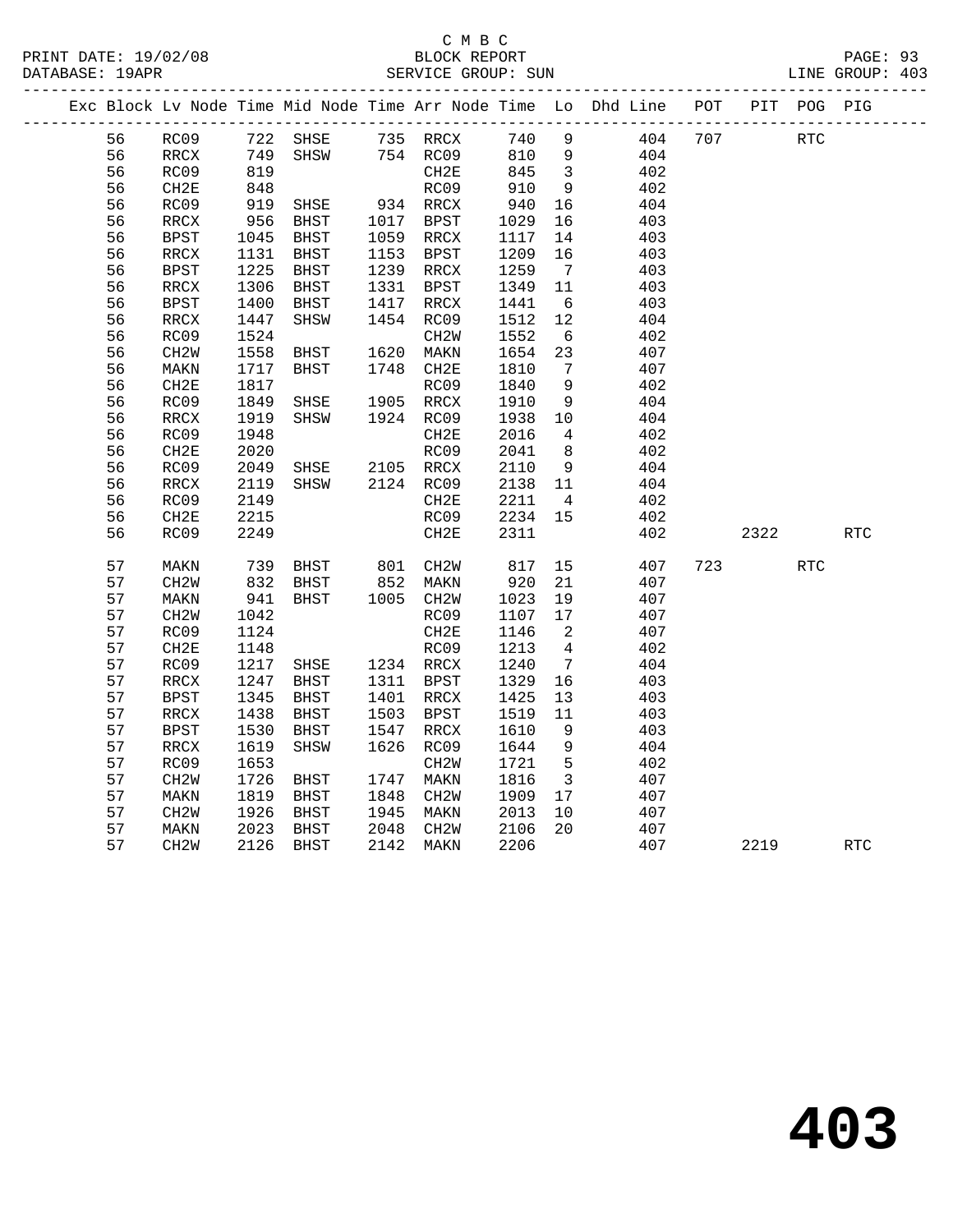### C M B C<br>BLOCK REPORT PRINT DATE: 19/02/08 BLOCK REPORT PAGE: 94 SERVICE GROUP: SUN

|    |                          |            |                   |      |             |              |                            | Exc Block Lv Node Time Mid Node Time Arr Node Time Lo Dhd Line POT PIT POG PIG |      |     |            |
|----|--------------------------|------------|-------------------|------|-------------|--------------|----------------------------|--------------------------------------------------------------------------------|------|-----|------------|
| 58 | MA5E                     |            | 748 BHST 803 MAKN |      |             |              |                            | 822 16 405 744                                                                 |      | RTC |            |
| 58 | MAKN                     | 838<br>938 |                   |      |             | 918          | 20                         | 405                                                                            |      |     |            |
| 58 | MA5E                     |            |                   |      |             | 1014         | $\overline{\phantom{a}}^2$ | 405                                                                            |      |     |            |
| 58 | MAKN                     | 1016       | BHST              |      | 1038 MA5E   | 1100         | 6                          | 405                                                                            |      |     |            |
| 58 | MA5E                     | 1106       | BHST              |      | 1123 MAKN   | 1144         | $\overline{a}$             | 405                                                                            |      |     |            |
| 58 | MAKN                     | 1146       | BHST              |      | 1209 MA5E   | 1231         | $\overline{\mathbf{3}}$    | 405                                                                            |      |     |            |
| 58 | MA5E                     | 1234       | BHST              | 1253 | MAKN        | 1314         | $\overline{4}$             | 405                                                                            |      |     |            |
| 58 | MAKN                     | 1318       | BHST              | 1348 | CH2E        | 1410         | $\overline{7}$             | 407                                                                            |      |     |            |
| 58 | CH2E                     | 1417       |                   |      | RC09        | 1441         | 6                          | 402                                                                            |      |     |            |
| 58 | RC09                     | 1447       | SHSE              |      | 1504 RRCX   | 1510         | 16                         | 404                                                                            |      |     |            |
| 58 | $\mathop{\mathrm{RRCX}}$ | 1526       | BHST              |      | 1550 BPST   | 1604         | 11                         | 403                                                                            |      |     |            |
| 58 | BPST                     | 1615       | BHST              |      | 1632 RRCX   | 1655         | 17                         | 403                                                                            |      |     |            |
| 58 | RRCX                     | 1712       | BHST              |      | 1735 BPST   | 1749         | 11                         | 403                                                                            |      |     |            |
| 58 | $_{\rm BPST}$            | 1800       | BHST              | 1815 | RRCX        | 1837         | 12                         | 403                                                                            |      |     |            |
| 58 | RRCX                     | 1849       | SHSW              |      | 1854 RC09   | 1908         | 10                         | 404                                                                            |      |     |            |
| 58 | RC09                     | 1918       |                   |      | CH2E        | 1946         | $\overline{4}$             | 402                                                                            |      |     |            |
| 58 | CH2E                     | 1950       |                   |      | RC09        | 2011         | 8 <sup>8</sup>             | 402                                                                            |      |     |            |
| 58 | RC09                     | 2019       | SHSE              |      | 2035 RRCX   | 2040         | 28                         | 404                                                                            |      |     |            |
| 58 | RRCX                     | 2108       | BHST              |      | 2126 BPST   | 2136         | $\overline{\mathbf{3}}$    | 403                                                                            |      |     |            |
| 58 | <b>BPST</b>              | 2139       | BHST              |      | 2151 RRCX   | 2209         | 30                         | 403                                                                            |      |     |            |
| 58 | RRCX                     | 2239       | BHST              | 2257 | BPST        | 2306         | $\overline{\mathbf{3}}$    | 403                                                                            |      |     |            |
| 58 | <b>BPST</b>              | 2309       | BHST              |      | 2319 RRCX   | 2336         | $\overline{3}$             | 403                                                                            |      |     |            |
| 58 | RRCX                     | 2339       | BHST              |      | 2357 BPST   | 2406<br>2434 | $\overline{\mathbf{3}}$    | 403                                                                            |      |     |            |
| 58 | <b>BPST</b>              | 2409       | BHST              |      | 2419 RRCX   |              | $\overline{4}$             | 403                                                                            |      |     |            |
| 58 | RRCX                     | 2438       | BHST              | 2455 | BPST        | 2504         | 5                          | 403                                                                            |      |     |            |
| 58 | BPST                     | 2509       | <b>BHST</b>       |      | 2519 RRCX   | 2534         | $\overline{4}$             | 403                                                                            |      |     |            |
| 58 | RRCX                     | 2538       |                   |      | SH#5        | 2542         |                            | 403                                                                            | 2545 |     | <b>RTC</b> |
| 59 | RRCX                     | 757        | BHST 818 BPST     |      |             | 829 16       |                            | 403                                                                            | 749  | RTC |            |
| 59 | <b>BPST</b>              | 845        | BHST              |      | 856 RRCX    | 913          | $\overline{\mathbf{3}}$    | 403                                                                            |      |     |            |
| 59 | RRCX                     | 916        | BHST              | 938  | BPST        | 949          | 16                         | 403                                                                            |      |     |            |
| 59 | <b>BPST</b>              | 1005       | BHST              |      | 1019 RRCX   | 1037         | 12                         | 403                                                                            |      |     |            |
| 59 | RRCX                     | 1049       | SHSW              |      | 1054 RC09   | 1114         | 11                         | 404                                                                            |      |     |            |
| 59 | RC09                     | 1125       |                   |      | CH2W        | 1151         | $\overline{7}$             | 402                                                                            |      |     |            |
| 59 | CH2W                     | 1158       | BHST              |      | 1221 MAKN   | 1253         | 24                         | 407                                                                            |      |     |            |
| 59 | MAKN                     | 1317       | BHST              |      | 1342 MA5E   | 1403         | $\overline{4}$             | 405                                                                            |      |     |            |
| 59 | MA5E                     | 1407       | BHST              | 1426 | MAKN        | 1448         | 22                         | 405                                                                            |      |     |            |
| 59 | MAKN                     | 1510       | BHST              | 1535 | MA5W        | 1552         | 10                         | 405                                                                            |      |     |            |
| 59 | MA5W                     | 1602       | BHST              |      | 1626 MAKN   | 1646         | 24                         | 405                                                                            |      |     |            |
| 59 | MAKN                     | 1710       | BHST              | 1733 | MA5W        | 1750         | 12                         | 405                                                                            |      |     |            |
| 59 | MA5W                     | 1802       | BHST              |      | 1825 MAKN   | 1845         | $\overline{\phantom{a}}$   | 405                                                                            |      |     |            |
| 59 | MAKN                     | 1847       |                   |      | <b>BHST</b> | 1908         |                            | 405                                                                            | 1921 |     | <b>RTC</b> |
|    |                          |            |                   |      |             |              |                            |                                                                                |      |     |            |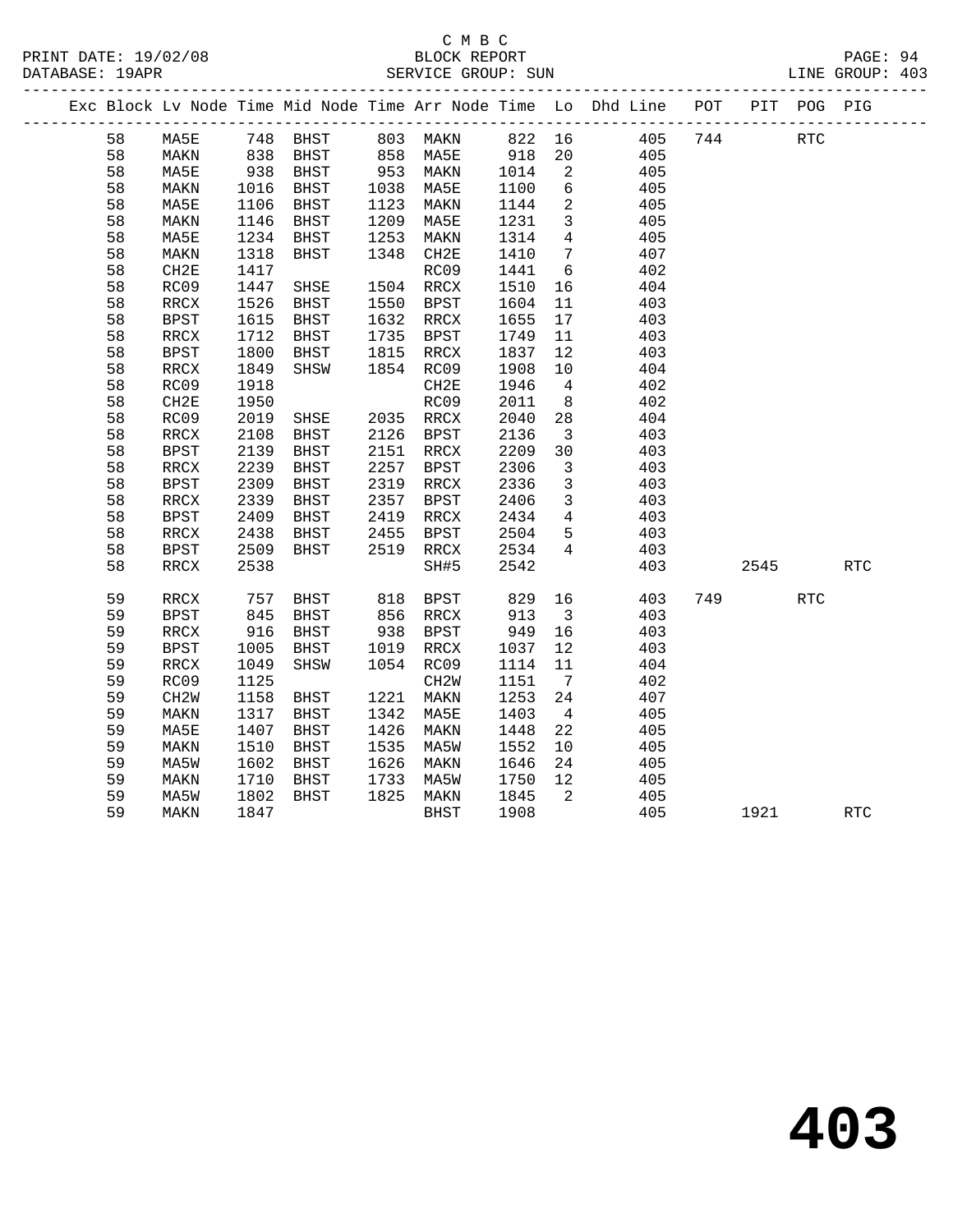#### C M B C<br>BLOCK REPORT PRINT DATE: 19/02/08 BLOCK REPORT PAGE: 95 SERVICE GROUP: SUN

| Exc Block Lv Node Time Mid Node Time Arr Node Time Lo Dhd Line POT |                   |              |                |      |                       |                   |                         |    |            |     |         | PIT POG PIG |            |  |
|--------------------------------------------------------------------|-------------------|--------------|----------------|------|-----------------------|-------------------|-------------------------|----|------------|-----|---------|-------------|------------|--|
| 60                                                                 | MAKN              |              | 808 BHST       |      | 828 MA5E              | 848 0             |                         |    | 405        | 752 |         | RTC         |            |  |
| 60                                                                 | MA5E              | 848<br>941   | BHST           |      | 903 MAKN<br>1003 MA5E | 922 19<br>1025 11 |                         |    | 405        |     |         |             |            |  |
| 60                                                                 | MAKN              |              | BHST           |      |                       |                   |                         |    | 405        |     |         |             |            |  |
| 60                                                                 | MA5E              | 1036         | BHST           | 1053 | MAKN                  | 1114              | $\overline{4}$          |    | 405        |     |         |             |            |  |
| 60                                                                 | MAKN              | 1118         | BHST           |      | 1148 CH2E             | 1207              | 10                      |    | 407        |     |         |             |            |  |
| 60                                                                 | CH2E              | 1217         |                |      | RC09                  | 1242              | $-5$                    |    | 402        |     |         |             |            |  |
| 60                                                                 | RC09              | 1247         | SHSE           |      | 1304 RRCX             | 1310              | 9                       |    | 404        |     |         |             |            |  |
| 60                                                                 | RRCX              | 1319         | SHSW           |      | 1324 RC09             | 1344              | 11                      |    | 404        |     |         |             |            |  |
| 60                                                                 | RC09              | 1355         |                |      | CH2W                  | 1424              | $\overline{4}$          |    | 402        |     |         |             |            |  |
| 60                                                                 | CH <sub>2</sub> W | 1428         |                |      | RC09                  | 1452              | 23                      |    | 407        |     |         |             |            |  |
| 60                                                                 | RC09              | 1515         |                |      | CH2E                  | 1540              | $\overline{7}$          |    | 407        |     |         |             |            |  |
| 60                                                                 | CH2E              | 1547         |                |      | RC09                  | 1611              | $5^{\circ}$             |    | 402        |     |         |             |            |  |
| 60                                                                 | RC09              | 1616         | SHSE 1634 RRCX |      |                       | 1640              | 17                      |    | 404        |     |         |             |            |  |
| 60                                                                 | RRCX              | 1657         | BHST           | 1720 | BPST                  | 1734              | 11                      |    | 403        |     |         |             |            |  |
| 60                                                                 | <b>BPST</b>       | 1745         | BHST           |      | 1800 RRCX             | 1822              | 12                      |    | 403        |     |         |             |            |  |
| 60                                                                 | RRCX              | 1834         | BHST           |      | 1853 BPST             | 1904              |                         |    | 403        |     | 1917    |             | <b>RTC</b> |  |
| 61                                                                 | RC09              | 821          | SHSE           | 835  | RRCX                  | 840               | 9                       |    | 404        |     | 806 700 | <b>RTC</b>  |            |  |
| 61                                                                 | <b>RRCX</b>       | 849          | SHSW           |      | 854 RC09              | 911               | 8                       |    | 404        |     |         |             |            |  |
| 61                                                                 | RC09              | 919          |                |      | CH2E                  | 945               | $\overline{\mathbf{3}}$ |    | 402        |     |         |             |            |  |
| 61                                                                 | CH2E              | 948          |                |      | RC09                  | 1010              | 9                       |    | 402        |     |         |             |            |  |
| 61                                                                 | RC09              | 1019         | SHSE           |      | 1034 RRCX             | 1040              | 13                      |    | 404        |     |         |             |            |  |
| 61                                                                 | RRCX              | 1053         | BHST           |      | 1115 BPST             | 1129              | 16                      |    | 403        |     |         |             |            |  |
| 61                                                                 | <b>BPST</b>       | 1145         | BHST           |      | 1159 RRCX             | 1218              | 9                       |    | 403        |     |         |             |            |  |
| 61                                                                 | RRCX              | 1227         | BHST           |      | 1251 BPST             | 1309              | 16                      |    | 403        |     |         |             |            |  |
| 61                                                                 | <b>BPST</b>       | 1325         | BHST           | 1341 | RRCX                  | 1405              | 12                      |    | 403        |     |         |             |            |  |
| 61                                                                 | RRCX              | 1417         | SHSW           |      | 1424 RC09             | 1442              | 13                      |    | 404        |     |         |             |            |  |
| 61                                                                 | RC09              | 1455         |                |      | CH2W                  | 1524              | $\overline{4}$          |    | 402        |     |         |             |            |  |
| 61                                                                 | CH <sub>2</sub> W | 1528         |                |      | RC09                  | 1552              | 23                      |    | 407        |     |         |             |            |  |
| 61                                                                 | RC09              | 1615         |                |      | CH2E                  | 1640              | $\overline{7}$          |    | 407        |     |         |             |            |  |
| 61                                                                 | CH <sub>2E</sub>  | 1647         |                |      | RC09                  | 1711              | $5^{\circ}$             |    | 402        |     |         |             |            |  |
| 61                                                                 | RC09              | 1716         | SHSE           |      | 1734 RRCX             | 1740              | 23                      |    | 404        |     |         |             |            |  |
| 61                                                                 | $\verb!RRCX!$     | 1803         | BHST           |      | 1822 BPST             | 1834              | 11                      |    | 403        |     |         |             |            |  |
| 61                                                                 | <b>BPST</b>       | 1845         | BHST           |      | 1858 RRCX             | 1919              | $-5$                    |    | 403        |     |         |             |            |  |
| 61                                                                 | RRCX              | 1924         | BHST           |      | 1943 BPST             | 1954              | 15                      |    | 403        |     |         |             |            |  |
| 61                                                                 | BPST              | 2009         | BHST           | 2021 | RRCX                  | 2042              | $\overline{7}$          |    | 403        |     |         |             |            |  |
| 61                                                                 | RRCX              | 2049         | SHSW           |      | 2054 RC09             | 2108 11           |                         |    | 404        |     |         |             |            |  |
| 61                                                                 | RC09              | 2119         |                |      | CH2E                  | 2141              | $\overline{4}$          |    | 402        |     |         |             |            |  |
| 61                                                                 | CH2E              | 2145         |                |      | RC09                  | 2205 14           |                         |    | 402        |     |         |             |            |  |
| 61                                                                 | RC09              | 2219         |                |      | CH2E                  | 2241 4            |                         |    | 402        |     |         |             |            |  |
| 61                                                                 | CH2E              | 2245         |                |      | RC09                  | 2304              | 1                       |    | 402        |     |         |             |            |  |
| 61                                                                 | RC09              | 2305         | SHSE           | 2318 | RRCX                  | 2323              | 7                       |    | 404        |     |         |             |            |  |
| 61                                                                 | RRCX              | 2330         | SHSW           | 2335 | RC09                  | 2347              | 5                       |    | 404        |     |         |             |            |  |
| 61                                                                 | RC09              | 2352         | SHSE           | 2405 | RRCX                  | 2410              | 20                      |    | 404        |     |         |             |            |  |
| 61                                                                 | RRCX              | 2430         | SHSW           | 2435 | RC09                  | 2447              | 13                      |    | 404        |     |         |             |            |  |
| 61                                                                 | RC09              | 2500<br>2533 | SHSE           | 2513 | RRCX                  | 2518<br>2538      | 15                      | 10 | 404<br>404 |     |         |             |            |  |
| 61<br>61                                                           | RRCX<br>AD3W      | 2616         | GR41           | 2647 | SH#5<br>SERO          | 2702              | 28<br>7                 |    | N10        |     |         |             |            |  |
| 61                                                                 | SERO              | 2709         | GR41           | 2724 | AD3W                  | 2801              |                         |    | N10        |     | 2812    |             | <b>RTC</b> |  |
|                                                                    |                   |              |                |      |                       |                   |                         |    |            |     |         |             |            |  |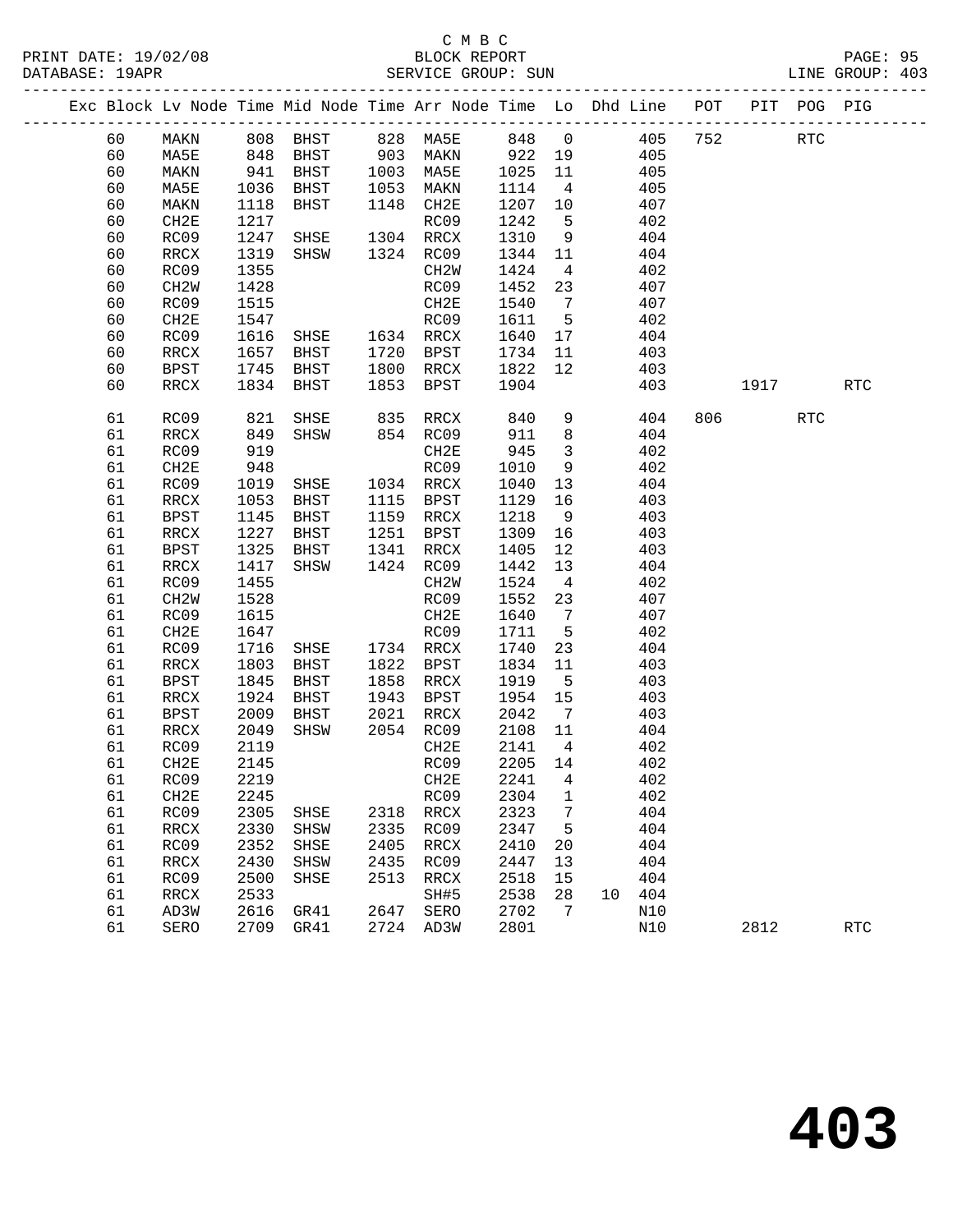### C M B C<br>BLOCK REPORT PRINT DATE: 19/02/08 BLOCK REPORT PAGE: 96 SERVICE GROUP: SUN

|  | <b>PAG</b> |
|--|------------|

|          |                          |              |              |      |                        |              |                          | Exc Block Lv Node Time Mid Node Time Arr Node Time Lo Dhd Line POT |     |      | PIT POG PIG |            |  |
|----------|--------------------------|--------------|--------------|------|------------------------|--------------|--------------------------|--------------------------------------------------------------------|-----|------|-------------|------------|--|
| 62       | MAKN                     |              | 906 BHST     |      | 928 MA5E               | 948 19       |                          | 405                                                                | 850 |      | RTC         |            |  |
| 62       | MA5E                     | 1007         | BHST         |      | 1023 MAKN              | 1044         | $\overline{\phantom{a}}$ | 405                                                                |     |      |             |            |  |
| 62       | MAKN                     | 1046         | BHST         |      | 1108 MA5E              | 1130         | 5                        | 405                                                                |     |      |             |            |  |
| 62       | MA5E                     | 1135         | BHST         |      | 1153 MAKN              | 1214         | $\overline{4}$           | 405                                                                |     |      |             |            |  |
| 62       | MAKN                     | 1218         | BHST         |      | 1248 CH2E              | 1310         | $\overline{7}$           | 407                                                                |     |      |             |            |  |
| 62       | CH <sub>2E</sub>         | 1317         |              |      | RC09                   | 1341         | 6                        | 402                                                                |     |      |             |            |  |
| 62       | RC09                     | 1347         | SHSE         |      | 1404 RRCX              | 1410         | 11                       | 404                                                                |     |      |             |            |  |
| 62       | RRCX                     | 1421         | BHST         |      | 1446 BPST              | 1504         | 11                       | 403                                                                |     |      |             |            |  |
| 62       | <b>BPST</b>              | 1515         | BHST         |      | 1532 RRCX              | 1555         | 16                       | 403                                                                |     |      |             |            |  |
| 62       | $\mathop{\mathrm{RRCX}}$ | 1611         | BHST         |      | 1635 BPST              | 1649         | 11                       | 403                                                                |     |      |             |            |  |
| 62       | <b>BPST</b>              | 1700         | BHST         |      | 1715 RRCX              | 1737         | 12                       | 403                                                                |     |      |             |            |  |
| 62       | RRCX                     | 1749         | SHSW         |      | 1754 RC09              | 1810         | 8                        | 404                                                                |     |      |             |            |  |
| 62       | RC09                     | 1818         |              |      | CH2E                   | 1846         | $\overline{4}$           | 402                                                                |     |      |             |            |  |
| 62       | CH <sub>2E</sub>         | 1850         |              |      | RC09                   | 1912         | $\overline{7}$           | 402                                                                |     |      |             |            |  |
| 62       | RC09                     | 1919         | SHSE         |      | 1935 RRCX              | 1940         | 9                        | 404                                                                |     |      |             |            |  |
| 62       | RRCX                     | 1949         | SHSW         |      | 1954 RC09              | 2008         | 11                       | 404                                                                |     |      |             |            |  |
| 62       | RC09                     | 2019         |              |      | CH2E                   | 2047         | $\overline{4}$           | 402                                                                |     |      |             |            |  |
| 62       | CH2E                     | 2051         |              |      | RC09                   | 2111         | 8                        | 402                                                                |     |      |             |            |  |
| 62<br>62 | RC09                     | 2119<br>2208 | SHSE         |      | 2135 RRCX<br>2226 BPST | 2140         | 28                       | 404                                                                |     |      |             |            |  |
|          | RRCX                     |              | BHST         |      |                        | 2236         | 3                        | 403                                                                |     |      |             |            |  |
| 62<br>62 | BPST                     | 2239         | BHST         | 2327 | 2251 RRCX              | 2309         | $\mathbf 0$<br>3         | 403                                                                |     |      |             |            |  |
| 62       | RRCX<br>BPST             | 2309<br>2339 | BHST<br>BHST |      | BPST<br>2349 RRCX      | 2336<br>2406 | $\overline{3}$           | 403<br>403                                                         |     |      |             |            |  |
| 62       | RRCX                     | 2409         | BHST         |      | 2427 BPST              | 2436         | 3                        | 403                                                                |     |      |             |            |  |
| 62       | BPST                     | 2439         | BHST         | 2449 | RRCX                   | 2504         | $\overline{4}$           | 403                                                                |     |      |             |            |  |
| 62       | RRCX                     | 2508         | BHST         | 2525 | BPST                   | 2534         | 6                        | 403                                                                |     |      |             |            |  |
| 62       | <b>BPST</b>              | 2540         | BHST         | 2550 | RRCX                   | 2605         | $\mathbf{3}$             | 403                                                                |     |      |             |            |  |
| 62       | RRCX                     | 2608         |              |      | SH#5                   | 2612         |                          | 403                                                                |     | 2615 |             | <b>RTC</b> |  |
|          |                          |              |              |      |                        |              |                          |                                                                    |     |      |             |            |  |
| 63       | RRCX                     | 936          | BHST         | 957  | BPST                   | 1009         | 16                       | 403                                                                | 928 |      | <b>RTC</b>  |            |  |
| 63       | BPST                     | 1025         | BHST         |      | 1039 RRCX              | 1057         | 14                       | 403                                                                |     |      |             |            |  |
| 63       | RRCX                     | 1111         | BHST         |      | 1133 BPST              | 1149         | 16                       | 403                                                                |     |      |             |            |  |
| 63       | <b>BPST</b>              | 1205         | BHST         |      | 1219 RRCX              | 1239         | 10                       | 403                                                                |     |      |             |            |  |
| 63       | RRCX                     | 1249         | SHSW         |      | 1254 RC09              | 1314         | 11                       | 404                                                                |     |      |             |            |  |
| 63       | RC09                     | 1325         |              |      | CH <sub>2</sub> W      | 1353         | 5                        | 402                                                                |     |      |             |            |  |
| 63       | CH <sub>2</sub> W        | 1358         | BHST         |      | 1420 MAKN              | 1455         | 20                       | 407                                                                |     |      |             |            |  |
| 63       | MAKN                     | 1515         | BHST         | 1548 | CH2E                   | 1610         | $\overline{7}$           | 407                                                                |     |      |             |            |  |
| 63       | CH <sub>2E</sub>         | 1617         |              |      | RC09                   | 1641         | 5                        | 402                                                                |     |      |             |            |  |
| 63       | RC09                     | 1646         | SHSE         |      | 1704 RRCX              | 1710         | 17                       | 404                                                                |     |      |             |            |  |
| 63       | RRCX                     | 1727         | BHST         | 1750 | BPST                   | 1804         | 11                       | 403                                                                |     |      |             |            |  |
| 63<br>63 | BPST                     | 1815         | BHST         | 1830 | RRCX<br>1923 BPST      | 1852         | 12                       | 403                                                                |     |      |             |            |  |
|          | RRCX                     | 1904         | BHST         | 2001 |                        | 1934         | 15<br>16                 | 403<br>403                                                         |     |      |             |            |  |
| 63<br>63 | <b>BPST</b><br>RRCX      | 1949<br>2038 | BHST<br>BHST |      | RRCX<br>2056 BPST      | 2022<br>2106 | $\overline{\mathbf{3}}$  | 403                                                                |     |      |             |            |  |
| 63       | <b>BPST</b>              | 2109         | BHST         |      | 2121 RRCX              | 2139         | 10                       | 403                                                                |     |      |             |            |  |
| 63       | RRCX                     | 2149         | SHSW         |      | 2154 RC09              | 2208         |                          | 404                                                                |     | 2220 |             | <b>RTC</b> |  |
|          |                          |              |              |      |                        |              |                          |                                                                    |     |      |             |            |  |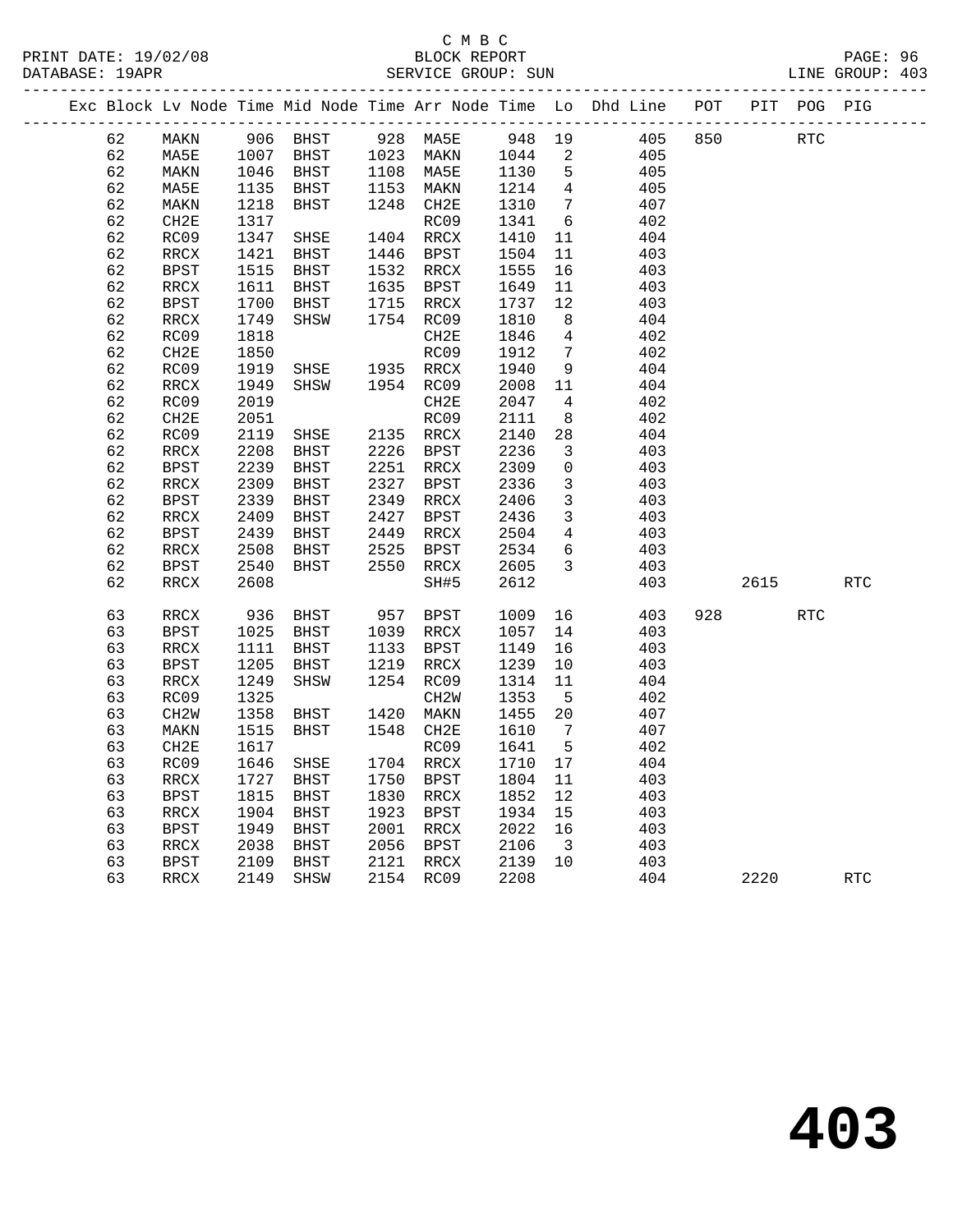|  |          |                   |      |             |      | Exc Block Lv Node Time Mid Node Time Arr Node Time Lo Dhd Line POT PIT POG PIG |              |                         |    |            |                  |      |            |            |
|--|----------|-------------------|------|-------------|------|--------------------------------------------------------------------------------|--------------|-------------------------|----|------------|------------------|------|------------|------------|
|  | 64       | CH2W              |      |             |      | 1012 BHST 1034 MAKN 1105 11                                                    |              |                         |    | 407        | 958              |      | <b>RTC</b> |            |
|  | 64       | MAKN              |      |             |      | 1116 BHST 1138 MA5E 1200                                                       |              | $5^{\circ}$             |    | 405        |                  |      |            |            |
|  | 64       | MA5E              | 1205 | BHST        |      | 1223 MAKN                                                                      | 1244         | $\overline{\mathbf{3}}$ |    | 405        |                  |      |            |            |
|  | 64       | MAKN              | 1247 | BHST        | 1312 | MA5E                                                                           | 1334         | $\overline{\mathbf{3}}$ |    | 405        |                  |      |            |            |
|  | 64       | MA5E              | 1337 | BHST        | 1356 | MAKN                                                                           | 1418         | 27                      |    | 405        |                  |      |            |            |
|  | 64       | MAKN              | 1445 | BHST        | 1510 | MA5W                                                                           | 1527         | 5                       |    | 405        |                  |      |            |            |
|  | 64       | MA5W              | 1532 | BHST        | 1556 | MAKN                                                                           | 1618         | 22                      |    | 405        |                  |      |            |            |
|  | 64       | MAKN              | 1640 | BHST        | 1703 | MA5W                                                                           | 1720         | 12                      |    | 405        |                  |      |            |            |
|  | 64       | MA5W              | 1732 | BHST        | 1755 | MAKN                                                                           | 1815         | $\overline{2}$          |    | 405        |                  |      |            |            |
|  | 64       | MAKN              | 1817 | BHST        | 1840 | MA5W                                                                           | 1857         | 6                       |    | 405        |                  |      |            |            |
|  | 64       | MA5W              | 1903 | BHST        | 1925 | MAKN                                                                           | 1945         | $\overline{1}$          |    | 405        |                  |      |            |            |
|  | 64       | MAKN              | 1946 |             |      | BHST                                                                           | 2007         | $\overline{\mathbf{3}}$ |    | 405        |                  |      |            |            |
|  | 64       | <b>BHST</b>       | 2010 | BHST        |      | 2010 MAKN                                                                      | 2032         | 15                      |    | 405        |                  |      |            |            |
|  | 64       | MAKN              | 2047 |             |      | BHST                                                                           | 2107         | $\overline{\mathbf{3}}$ |    | 405        |                  |      |            |            |
|  | 64       | BHST              | 2110 | BHST        |      | 2110 MAKN                                                                      | 2132         | 15                      |    | 405        |                  |      |            |            |
|  | 64       | MAKN              | 2147 |             |      | BHST                                                                           | 2207         | $\overline{\mathbf{3}}$ |    | 405        |                  |      |            |            |
|  | 64       | <b>BHST</b>       | 2210 | BHST        |      | 2210 MAKN                                                                      | 2230         | 14                      |    | 405        |                  |      |            |            |
|  | 64       | MAKN              | 2244 |             |      | BHST                                                                           | 2302         | 8 <sup>8</sup>          |    | 405        |                  |      |            |            |
|  | 64       | BHST              | 2310 | BHST        |      | 2310 MAKN                                                                      | 2330         | 20                      |    | 405        |                  |      |            |            |
|  | 64       | MAKN              | 2350 |             |      | BHST                                                                           | 2408         | $\overline{2}$          |    | 10 405     |                  |      |            |            |
|  |          |                   | 2420 | LADX        | 2437 |                                                                                | 2502         | $\overline{0}$          |    | 601        |                  |      |            |            |
|  | 64<br>64 | BPST              | 2502 |             |      | 2A52                                                                           |              | 2                       |    |            |                  |      |            |            |
|  |          | 2A52              | 2545 | LADX        |      | 2525 BPST                                                                      | 2543<br>2640 |                         |    | 601<br>351 |                  | 2706 |            | <b>RTC</b> |
|  | 64       | <b>BPST</b>       |      | J&N3        |      | SUKD                                                                           |              |                         |    |            |                  |      |            |            |
|  | 65       | RC09              | 1024 |             |      | CH2W                                                                           | 1045         | 22                      |    |            | 407 1009         |      | <b>RTC</b> |            |
|  | 65       | CH <sub>2</sub> W | 1107 | BHST        |      | 1130 MAKN                                                                      | 1202 14      |                         |    | 407        |                  |      |            |            |
|  | 65       | MAKN              | 1216 | BHST        | 1239 | MA5E                                                                           | 1301         | $\overline{\mathbf{3}}$ |    | 405        |                  |      |            |            |
|  | 65       | MA5E              | 1304 | BHST        | 1323 | MAKN                                                                           | 1344         | $\overline{\mathbf{3}}$ |    | 405        |                  |      |            |            |
|  | 65       | MAKN              | 1347 | BHST        | 1412 | MA5E                                                                           | 1433         | $\overline{4}$          |    | 405        |                  |      |            |            |
|  | 65       | MA5E              | 1437 | BHST        | 1456 | MAKN                                                                           | 1518         | 22                      |    | 405        |                  |      |            |            |
|  | 65       | MAKN              | 1540 | BHST        | 1605 | MA5W                                                                           | 1622         | 10                      |    | 405        |                  |      |            |            |
|  | 65       | MA5W              | 1632 | BHST        | 1656 | MAKN                                                                           | 1716         | 24                      |    | 405        |                  |      |            |            |
|  | 65       | MAKN              | 1740 | BHST        | 1803 | MA5W                                                                           | 1820         | 13                      |    | 405        |                  |      |            |            |
|  | 65       | MA5W              | 1833 | BHST        | 1855 | MAKN                                                                           | 1915         | $\overline{7}$          |    | 405        |                  |      |            |            |
|  | 65       | MAKN              | 1922 | BHST        | 1948 | CH2W                                                                           | 2009         | 17                      |    | 407        |                  |      |            |            |
|  | 65       | CH <sub>2</sub> W | 2026 | BHST        | 2044 | MAKN                                                                           | 2110         | 15                      |    | 407        |                  |      |            |            |
|  | 65       | MAKN              | 2125 | BHST        | 2148 | CH2W                                                                           | 2206         | 20                      |    | 407        |                  |      |            |            |
|  | 65       | CH <sub>2</sub> W | 2226 | BHST        | 2242 | MAKN                                                                           | 2306         |                         |    | 407        |                  | 2319 |            | <b>RTC</b> |
|  | 66       | RRCX              |      | 1406 BHST   |      | 1431 BPST                                                                      |              |                         |    |            | 1449 11 403 1358 |      | RTC        |            |
|  | 66       | <b>BPST</b>       | 1500 | <b>BHST</b> | 1517 | RRCX                                                                           | 1540         | 9                       |    | 403        |                  |      |            |            |
|  | 66       | RRCX              | 1549 | SHSW        | 1556 | RC09                                                                           | 1614         | 9                       |    | 404        |                  |      |            |            |
|  | 66       | RC09              | 1623 |             |      | CH <sub>2</sub> M                                                              | 1651         | $\overline{5}$          |    | 402        |                  |      |            |            |
|  | 66       | CH <sub>2</sub> W | 1656 | <b>BHST</b> | 1717 | MAKN                                                                           | 1747         | 2                       |    | 407        |                  |      |            |            |
|  | 66       | MAKN              | 1749 | BHST        | 1818 | CH <sub>2</sub> M                                                              | 1839         | 17                      |    | 407        |                  |      |            |            |
|  | 66       | CH <sub>2</sub> W | 1856 | BHST        | 1915 | MAKN                                                                           | 1943         | 9                       |    | 407        |                  |      |            |            |
|  | 66       | MAKN              | 1952 | BHST        | 2018 | CH2W                                                                           | 2038         | 18                      |    | 407        |                  |      |            |            |
|  | 66       | CH <sub>2</sub> W | 2056 | <b>BHST</b> | 2114 | MAKN                                                                           | 2140         | 15                      |    | 407        |                  |      |            |            |
|  | 66       | MAKN              | 2155 | BHST        | 2218 | CH <sub>2</sub> M                                                              | 2236         | 10                      |    | 407        |                  |      |            |            |
|  | 66       | CH <sub>2</sub> W | 2246 | <b>BHST</b> | 2302 | MAKN                                                                           | 2326         | 17                      |    | 407        |                  |      |            |            |
|  | 66       | MAKN              | 2343 | BHST        | 2406 | CH <sub>2</sub> W                                                              | 2423         | 27                      |    | 407        |                  |      |            |            |
|  | 66       | CH <sub>2</sub> W | 2450 | <b>BHST</b> | 2506 | MAKN                                                                           | 2529         | 13                      |    | 407        |                  |      |            |            |
|  | 66       | MAKN              | 2542 | <b>BPST</b> | 2553 | <b>BHST</b>                                                                    | 2604         | 26                      |    | 407        |                  |      |            |            |
|  | 66       | <b>BHST</b>       | 2630 | BHST        | 2630 | CH <sub>2</sub> M                                                              | 2647         | 18                      | 15 | 401        |                  |      |            |            |
|  | 66       | AD3W              | 2720 | GR41        | 2739 | SERO                                                                           | 2754         | 15                      |    | N10        |                  |      |            |            |
|  | 66       | SERO              |      | 2809 GR41   | 2824 | AD3W                                                                           | 2850         | 5                       |    | N10        |                  |      |            |            |
|  |          |                   |      |             |      |                                                                                |              |                         |    |            |                  |      |            |            |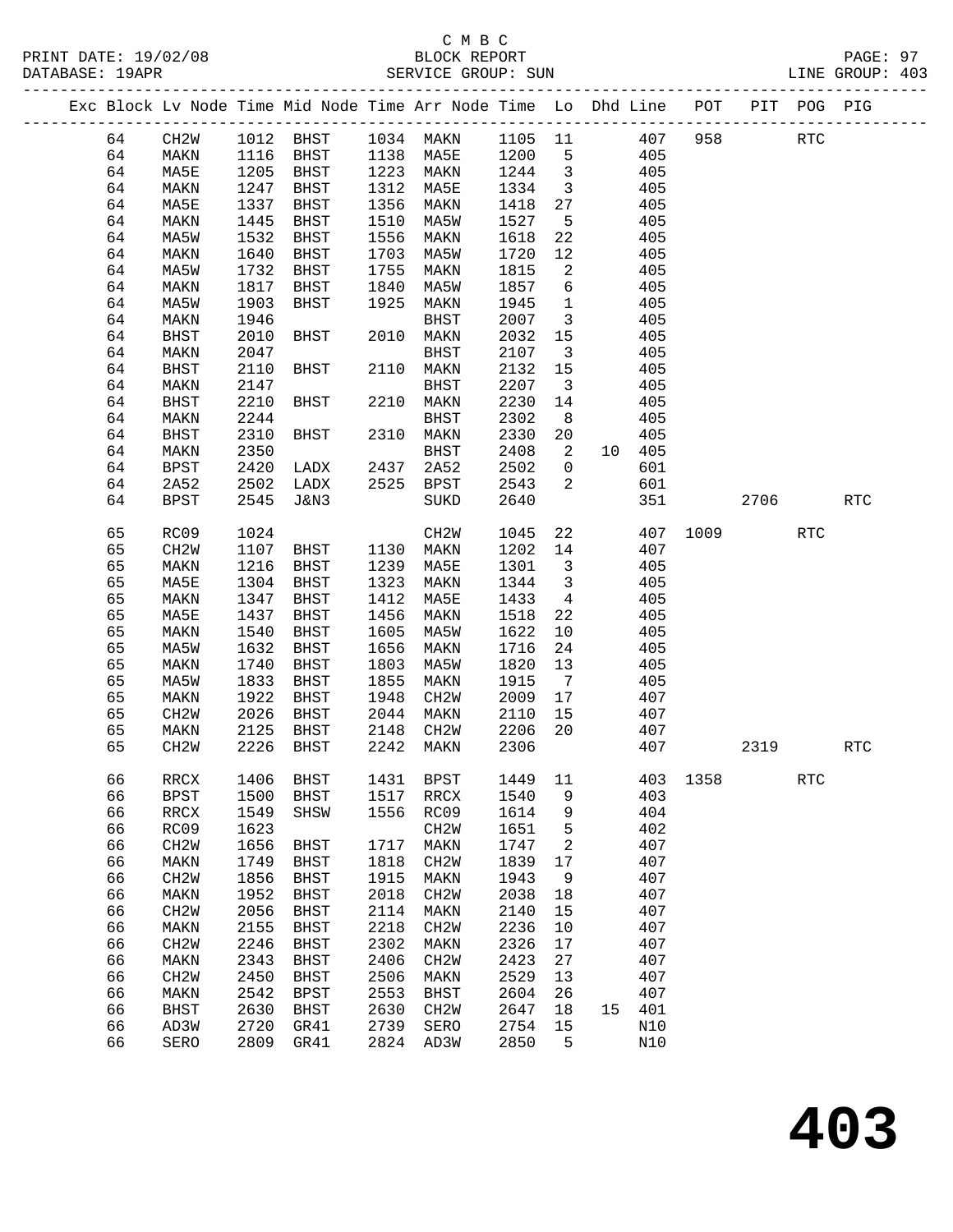PRINT DATE: 19/02/08 BLOCK REPORT BATABASE: 19APR

# C M B C<br>BLOCK REPORT

PAGE: 98<br>LINE GROUP: 403

|  |    |                   |      | Exc Block Lv Node Time Mid Node Time Arr Node Time Lo Dhd Line POT |      |                   |      |                   |    |     |          | PIT  | POG        | PIG        |  |
|--|----|-------------------|------|--------------------------------------------------------------------|------|-------------------|------|-------------------|----|-----|----------|------|------------|------------|--|
|  | 66 | AD3W              | 2855 |                                                                    |      | GR71              | 2912 |                   |    | N10 |          | 2924 |            | <b>RTC</b> |  |
|  | 67 | MAKN              | 1415 | BHST                                                               |      | 1448 CH2E         | 1510 | 7                 |    |     | 407 1359 |      | <b>RTC</b> |            |  |
|  | 67 | CH2E              | 1517 |                                                                    |      | RC09              | 1541 | 5                 |    | 402 |          |      |            |            |  |
|  | 67 | RC09              | 1546 | SHSE                                                               |      | 1604 RRCX         | 1610 | 16                |    | 404 |          |      |            |            |  |
|  | 67 | RRCX              | 1626 | BHST                                                               | 1650 | BPST              | 1704 | 11                |    | 403 |          |      |            |            |  |
|  | 67 | <b>BPST</b>       | 1715 | BHST                                                               | 1730 | RRCX              | 1752 | 26                |    | 403 |          |      |            |            |  |
|  | 67 | RRCX              | 1818 | BHST                                                               | 1837 | BPST              | 1849 | 18                |    | 403 |          |      |            |            |  |
|  | 67 | <b>BPST</b>       | 1907 | BHST                                                               | 1920 | RRCX              | 1941 | $4\overline{4}$   |    | 403 |          |      |            |            |  |
|  | 67 | RRCX              | 1945 | BHST                                                               | 2003 | <b>BPST</b>       | 2014 |                   |    | 403 |          | 2027 |            | <b>RTC</b> |  |
|  | 68 | <b>BPST</b>       | 1430 | BHST                                                               | 1447 | RRCX              | 1510 | $\overline{7}$    |    | 403 | 1410     |      | <b>RTC</b> |            |  |
|  | 68 | RRCX              | 1517 | SHSW                                                               |      | 1524 RC09         | 1542 | 12                |    | 404 |          |      |            |            |  |
|  | 68 | RC09              | 1554 |                                                                    |      | CH <sub>2</sub> W | 1622 | 6                 |    | 402 |          |      |            |            |  |
|  | 68 | CH <sub>2</sub> W | 1628 |                                                                    |      | RC09              | 1651 | 24                |    | 407 |          |      |            |            |  |
|  | 68 | RC09              | 1715 |                                                                    |      | CH2E              | 1740 | 7                 |    | 407 |          |      |            |            |  |
|  | 68 | CH2E              | 1747 |                                                                    |      | RC09              | 1810 | $7\phantom{.0}$   |    | 402 |          |      |            |            |  |
|  | 68 | RC09              | 1817 | SHSE                                                               | 1835 | RRCX              | 1840 | 9                 |    | 404 |          |      |            |            |  |
|  | 68 | RRCX              | 1849 | BHST                                                               | 1908 | BPST              | 1919 | 10                |    | 403 |          |      |            |            |  |
|  | 68 | <b>BPST</b>       | 1929 | BHST                                                               | 1942 | RRCX              | 2003 | 5                 |    | 403 |          |      |            |            |  |
|  | 68 | RRCX              | 2008 | BHST                                                               | 2026 | <b>BPST</b>       | 2036 | $\overline{3}$    |    | 403 |          |      |            |            |  |
|  | 68 | <b>BPST</b>       | 2039 | BHST                                                               | 2051 | RRCX              | 2109 | 29                |    | 403 |          |      |            |            |  |
|  | 68 | RRCX              | 2138 | BHST                                                               | 2156 | BPST              | 2206 | $\overline{3}$    |    | 403 |          |      |            |            |  |
|  | 68 | BPST              | 2209 | BHST                                                               | 2221 | RRCX              | 2239 | 10                |    | 403 |          |      |            |            |  |
|  | 68 | RRCX              | 2249 | SHSW                                                               | 2254 | RC09              | 2307 | $12 \overline{ }$ |    | 404 |          |      |            |            |  |
|  | 68 | RC09              | 2319 |                                                                    |      | CH2E              | 2341 | $\overline{4}$    |    | 402 |          |      |            |            |  |
|  | 68 | CH2E              | 2345 |                                                                    |      | RC09              | 2404 | 15                |    | 402 |          |      |            |            |  |
|  | 68 | RC09              | 2419 |                                                                    |      | CH2E              | 2441 | $\overline{4}$    |    | 402 |          |      |            |            |  |
|  | 68 | CH2E              | 2445 |                                                                    |      | RC09              | 2504 | 10                | 2  | 402 |          |      |            |            |  |
|  | 68 | AD3W              | 2516 | GR41                                                               | 2547 | SERO              | 2602 | 7                 |    | N10 |          |      |            |            |  |
|  | 68 | SERO              | 2609 | GR41                                                               | 2624 | AD3W              | 2701 | 6                 | 32 | N10 |          |      |            |            |  |
|  | 68 | SERO              | 2739 | GR41                                                               |      | 2754 AD3W         | 2820 | $\mathcal{L}$     |    | N10 |          |      |            |            |  |
|  | 68 | AD3W              | 2822 |                                                                    |      | GR71              | 2839 |                   |    | N10 |          | 2851 |            | RTC        |  |
|  |    |                   |      |                                                                    |      |                   |      |                   |    |     |          |      |            |            |  |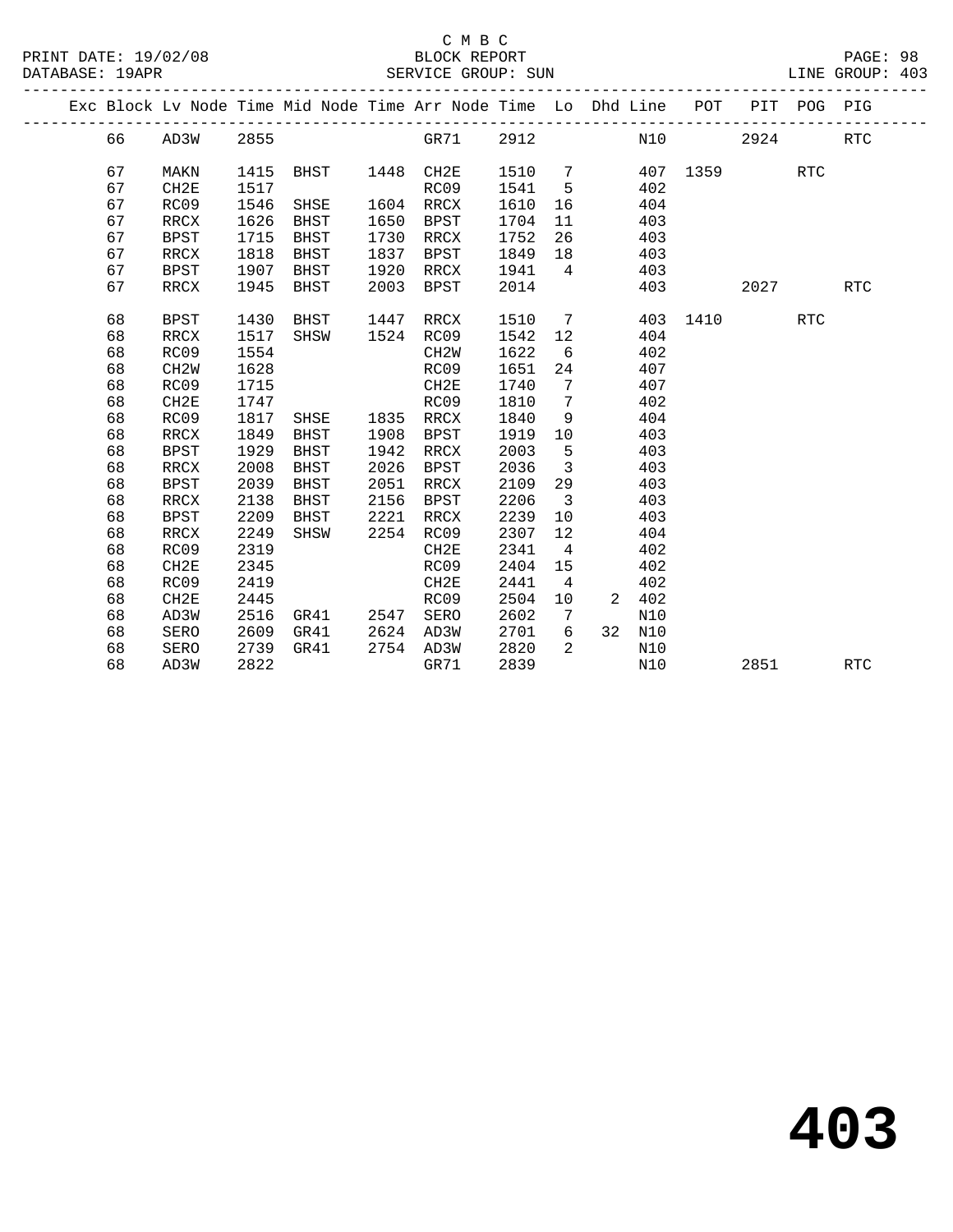|                                                                                               |                                                                                                              |                                                                                      |                                                                                                                                           |                                                                                      | СМВС                                                                                                                                                                 |                                                                                                                                 |                                                                    |                                                                                                                                                                                   |          |      |                      |  |
|-----------------------------------------------------------------------------------------------|--------------------------------------------------------------------------------------------------------------|--------------------------------------------------------------------------------------|-------------------------------------------------------------------------------------------------------------------------------------------|--------------------------------------------------------------------------------------|----------------------------------------------------------------------------------------------------------------------------------------------------------------------|---------------------------------------------------------------------------------------------------------------------------------|--------------------------------------------------------------------|-----------------------------------------------------------------------------------------------------------------------------------------------------------------------------------|----------|------|----------------------|--|
|                                                                                               | MTST METROTOWN STATION<br>RTC Richmond Depot<br>------------------------------                               |                                                                                      | 49CE             49  AV  &  CAMBIE<br>49GR            49  AV  &  GRANVILLE<br>G49S              GRANVILLE  &  49  AV                      |                                                                                      |                                                                                                                                                                      |                                                                                                                                 |                                                                    | 49CW      49 AV & CAMBIE<br>49KN       EB E 49 AV FS KNIGHT ST<br>KBMI       KNIGHT BRIDGE MITCHELL ISLAND<br>RCO9 RICHMOND CENTRE BAY 9<br>ULP UNIVERSITY LOOP                   |          |      |                      |  |
|                                                                                               |                                                                                                              |                                                                                      |                                                                                                                                           |                                                                                      |                                                                                                                                                                      |                                                                                                                                 |                                                                    | Exc Block Lv Node Time Mid Node Time Arr Node Time Lo Dhd Line POT PIT POG PIG                                                                                                    |          |      |                      |  |
| $\mathbf{1}$<br>$\mathbf{1}$<br>$\mathbf 1$<br>1<br>$\mathbf 1$<br>$\mathbf 1$<br>$\mathbf 1$ | RC09<br>MTST<br>RC09<br>MTST<br>RC09<br>MTST<br>RC09                                                         | 1058<br>1257<br>1555<br>1657                                                         | 49KN<br>1155 KBMI<br>49KN<br>1354 KBMI<br>1457 49KN<br>KBMI<br>49KN                                                                       |                                                                                      | 1214 RC09<br>1331 MTST<br>1415 RC09<br>1533 MTST<br>1616 RC09<br>1729 MTST                                                                                           | 1131 MTST 1146<br>1238 19<br>1350<br>1443<br>1550<br>1643<br>1746                                                               | 9<br>$4\overline{4}$<br>14<br>11                                   | 1 MTST 755 KBMI 811 RC09 833 25 430 725<br>1 RC09 858 49KN 926 MTST 939 16 430<br>1 MTST 955 KBMI 1013 RC09 1035 23 430<br>430<br>430<br>430<br>$14$ $430$<br>5 430<br>430<br>430 |          | RTC  |                      |  |
| 1<br>$\mathbf 1$<br>1                                                                         | MTST<br>RC09<br>MTST                                                                                         | 1857                                                                                 | 1757 KBMI<br>49KN<br>1955 KBMI                                                                                                            |                                                                                      | 1815 RC09<br>2011 RC09                                                                                                                                               | 1840<br>1928 MTST 1942 13<br>2032                                                                                               |                                                                    | $\frac{11}{17}$ $\frac{430}{430}$<br>430<br>430                                                                                                                                   |          | 2044 | RTC                  |  |
| 2<br>2<br>2<br>2<br>2<br>2<br>2<br>2<br>2<br>2<br>2<br>2<br>2<br>2                            | RC09<br>MTST<br>RC09<br>MTST<br>RC09<br>MTST<br>RC09<br>MTST<br>RC09<br>MTST<br>RC09<br>MTST<br>RC09<br>MTST | 758<br>958<br>1055<br>1357<br>1455<br>1557<br>1757<br>1858                           | 49KN<br>857 KBMI<br>49KN<br>KBMI<br>1157 49KN<br>1254 KBMI<br>49KN<br>KBMI<br>49KN<br>1659 KBMI<br>49KN<br>KBMI<br>1957 49KN<br>2055 KBMI |                                                                                      | 913 RC09<br>1028 MTST<br>1114 RC09<br>1230 MTST<br>1315 RC09<br>1431 MTST<br>1516 RC09<br>1631 MTST<br>1719 RC09<br>1828 MTST<br>1914 RC09<br>2027 MTST<br>2111 RC09 | 826 MTST 838<br>935<br>1041<br>1137 20<br>1247<br>1343 14<br>1450<br>1543<br>1648<br>1743<br>1843<br>1937 20<br>2041 14<br>2132 | 23<br>14<br>$7\overline{ }$<br>$5^{\circ}$<br>14<br>11<br>14<br>15 | 19 430<br>430<br>430<br>430<br>430<br>430<br>430<br>430<br>430<br>430<br>430<br>430<br>430<br>430 2144 RTC                                                                        | 743 — 10 | RTC  |                      |  |
| 3<br>3<br>3<br>3<br>3<br>3<br>3<br>3<br>3<br>3<br>3<br>3<br>3                                 | MTST<br>MTST<br>RC09<br>MTST<br>RC09<br>MTST<br>RC09<br>MTST<br>RC09<br>MTST<br>RC09<br>MTST                 | 1025<br>1128<br>1225<br>1327<br>1425<br>1527<br>1628<br>1727<br>1824<br>1927<br>2025 | 825 KBMI<br>KBMI<br><b>49KN</b><br>KBMI<br>49KN<br>KBMI<br>49KN<br>KBMI<br>49KN<br>KBMI<br>49KN<br>KBMI                                   | 1044<br>1201<br>1244<br>1401<br>1446<br>1601<br>1649<br>1759<br>1842<br>1957<br>2041 | 843 RC09<br>RC09<br>MTST<br>RC09<br>MTST<br>RC09<br>MTST<br>RC09<br>MTST<br>RC09<br>MTST<br>RC09                                                                     | 1107<br>1216<br>1310<br>1420<br>1513<br>1618<br>1713<br>1816<br>1907<br>2011<br>2102                                            | 21<br>9<br>17<br>5<br>14<br>10<br>14<br>8<br>20<br>14              | 905 23 430 755 RTC<br>RC09 928 49KN 958 MTST 1011 14 430<br>430<br>430<br>430<br>430<br>430<br>430<br>430<br>430<br>430<br>430<br>430                                             | 2114     |      | $\operatorname{RTC}$ |  |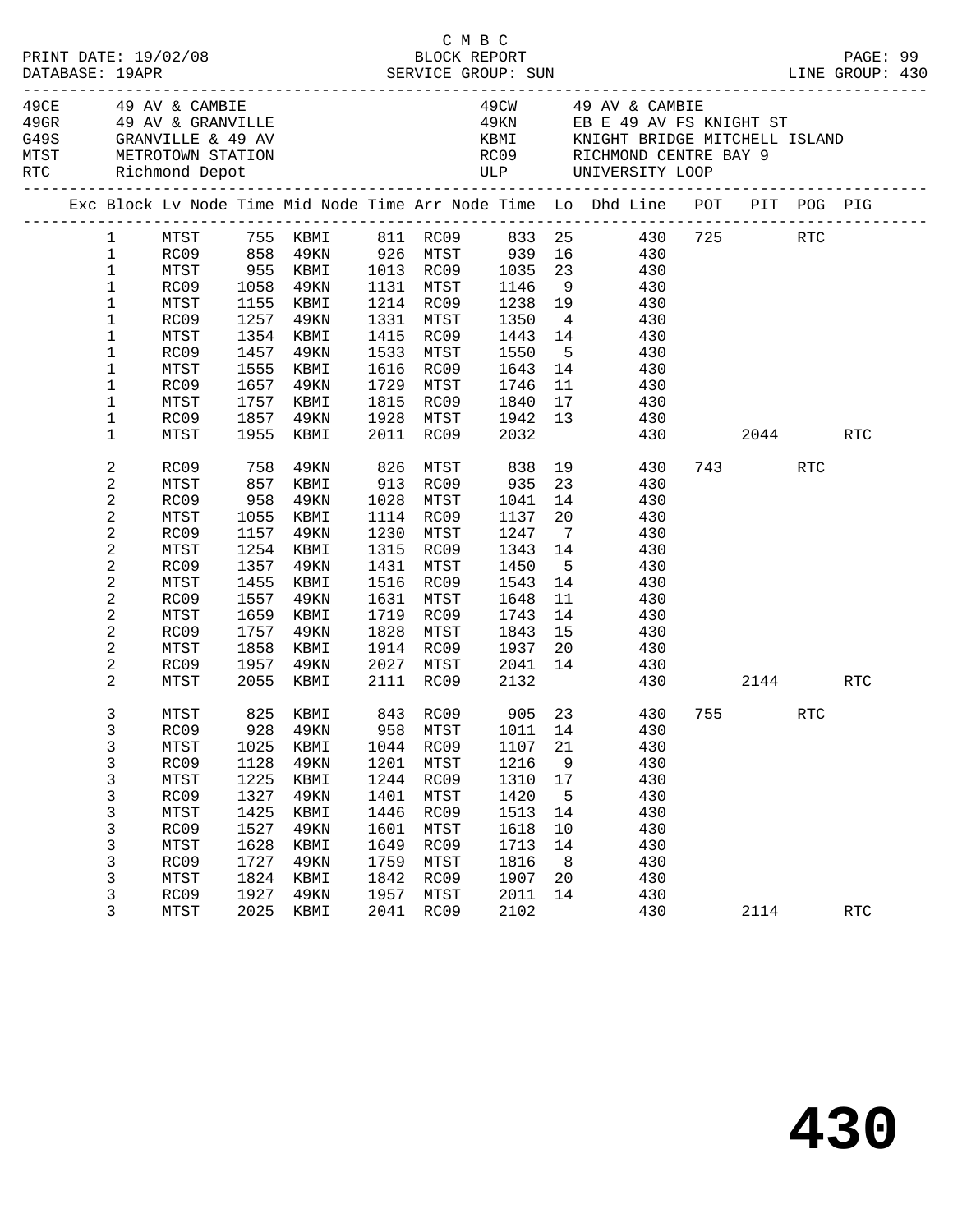|                |         |               |          |      |                       |        |                 | Exc Block Lv Node Time Mid Node Time Arr Node Time Lo Dhd Line POT |     |      | PIT POG PIG |            |
|----------------|---------|---------------|----------|------|-----------------------|--------|-----------------|--------------------------------------------------------------------|-----|------|-------------|------------|
| 4              | RC09    |               | 828 49KN |      | 856 MTST              | 908 17 |                 | 430                                                                | 813 |      | RTC         |            |
| $\overline{4}$ | MTST    | $925$<br>1028 | KBMI     |      | 943 RC09<br>1100 MTST | 1005   | 23              | 430                                                                |     |      |             |            |
| 4              | RC09    | 1028          | 49KN     |      |                       | 1115   | 10              | 430                                                                |     |      |             |            |
| 4              | MTST    | 1125          | KBMI     |      | 1144 RC09             | 1207   | 20              | 430                                                                |     |      |             |            |
| 4              | RC09    | 1227          | 49KN     | 1300 | MTST                  | 1317   | $\overline{7}$  | 430                                                                |     |      |             |            |
| $\overline{4}$ | MTST    | 1324          | KBMI     | 1345 | RC09                  | 1413   | 14              | 430                                                                |     |      |             |            |
| 4              | RC09    | 1427          | 49KN     | 1501 | MTST                  | 1520   | $5^{\circ}$     | 430                                                                |     |      |             |            |
| $\overline{4}$ | MTST    | 1525          | KBMI     | 1546 | RC09                  | 1613   | 14              | 430                                                                |     |      |             |            |
| $\overline{4}$ | RC09    | 1627          | 49KN     | 1701 | MTST                  | 1718   | 11              | 430                                                                |     |      |             |            |
| 4              | MTST    | 1729          | KBMI     | 1747 | RC09                  | 1811   | 16              | 430                                                                |     |      |             |            |
| $\overline{4}$ | RC09    | 1827          | 49KN     | 1858 | MTST                  | 1913   | 17              | 430                                                                |     |      |             |            |
| 4              | MTST    | 1930          | KBMI     | 1946 | RC09                  | 2007   | 20              | 430                                                                |     |      |             |            |
| 4              | RC09    | 2027          | 49KN     | 2057 | MTST                  | 2111   |                 | 430                                                                |     | 2141 |             | RTC        |
| 70             | $49$ GR | 612           | 49CE     | 616  | MTST                  | 635    | 6               | 049                                                                | 552 |      | <b>RTC</b>  |            |
| 70             | MTST    | 641           | 49CW     | 705  | ULP                   | 728    | 8               | 049                                                                |     |      |             |            |
| 70             | ULP     | 736           | 49CE     | 800  | MTST                  | 820    | 5               | 049                                                                |     |      |             |            |
| 70             | MTST    | 825           | 49CW     | 850  | ULP                   | 914    | 6               | 049                                                                |     |      |             |            |
| 70             | ULP     | 920           | 49CE     | 946  | MTST                  | 1011   | 16              | 049                                                                |     |      |             |            |
| 70             | MTST    | 1027          | 49CW     | 1057 | ULP                   | 1126   | 9               | 049                                                                |     |      |             |            |
| 70             | ULP     | 1135          | 49CE     | 1202 | MTST                  | 1233   | 14              | 049                                                                |     |      |             |            |
| 70             | MTST    | 1247          | 49CW     | 1319 | ULP                   | 1349   | 8 <sup>8</sup>  | 049                                                                |     |      |             |            |
| 70             | ULP     | 1357          | 49CE     | 1427 | MTST                  | 1500   | 13              | 049                                                                |     |      |             |            |
| 70             | MTST    | 1513          | 49CW     | 1543 | ULP                   | 1613   | 8 <sup>8</sup>  | 049                                                                |     |      |             |            |
| 70             | ULP     | 1621          | 49CE     | 1649 | MTST                  | 1720   | 17              | 049                                                                |     |      |             |            |
| 70             | MTST    | 1737          | 49CW     | 1806 | <b>ULP</b>            | 1831   | 14              | 049                                                                |     |      |             |            |
| 70             | ULP     | 1845          | 49CE     | 1909 | MTST                  | 1937   |                 | 049                                                                |     | 2007 |             | RTC        |
| 71             | MTST    | 623           | 49CW     | 647  | ULP                   | 710    | 11              | 049                                                                | 553 |      | <b>RTC</b>  |            |
| 71             | ULP     | 721           | 49CE     | 745  | MTST                  | 805    | 5               | 049                                                                |     |      |             |            |
| 71             | MTST    | 810           | 49CW     | 835  | ULP                   | 858    | 7               | 049                                                                |     |      |             |            |
| 71             | ULP     | 905           | 49CE     | 931  | MTST                  | 956    | $7\phantom{.0}$ | 049                                                                |     |      |             |            |
| 71             | MTST    | 1003          | 49CW     | 1033 | ULP                   | 1102   | 8               | 049                                                                |     |      |             |            |
| 71             | ULP     | 1110          | 49CE     | 1137 | MTST                  | 1206   | 8               | 049                                                                |     |      |             |            |
| $71\,$         | MTST    | 1214          | 49CW     | 1245 | ULP                   | 1315   | $7\overline{ }$ | 049                                                                |     |      |             |            |
| 71             | ULP     | 1322          | 49CE     | 1351 | MTST                  | 1424   | 13              | 049                                                                |     |      |             |            |
| $71\,$         | MTST    | 1437          | 49CW     | 1507 | ULP                   | 1537   | 9               | 049                                                                |     |      |             |            |
| 71             | ULP     | 1546          | 49CE     | 1614 | MTST                  | 1645   | 15              | 049                                                                |     |      |             |            |
| $71\,$         | MTST    | 1700          | 49CW     | 1731 | ULP                   | 1758   | 11              | 049                                                                |     |      |             |            |
| 71             | ULP     | 1809          | 49CE     | 1834 | MTST                  | 1902   | 12              | 049                                                                |     |      |             |            |
| 71             | MTST    | 1914          | 49CW     | 1939 | ULP                   | 2003   | 13              | 049                                                                |     |      |             |            |
| 71             | ULP     | 2016          | 49CE     | 2040 | MTST                  | 2106   | 16              | 049                                                                |     |      |             |            |
| 71             | MTST    | 2122          | 49CW     | 2147 | G49S                  | 2151   |                 | 049                                                                |     | 2206 |             | <b>RTC</b> |
|                |         |               |          |      |                       |        |                 |                                                                    |     |      |             |            |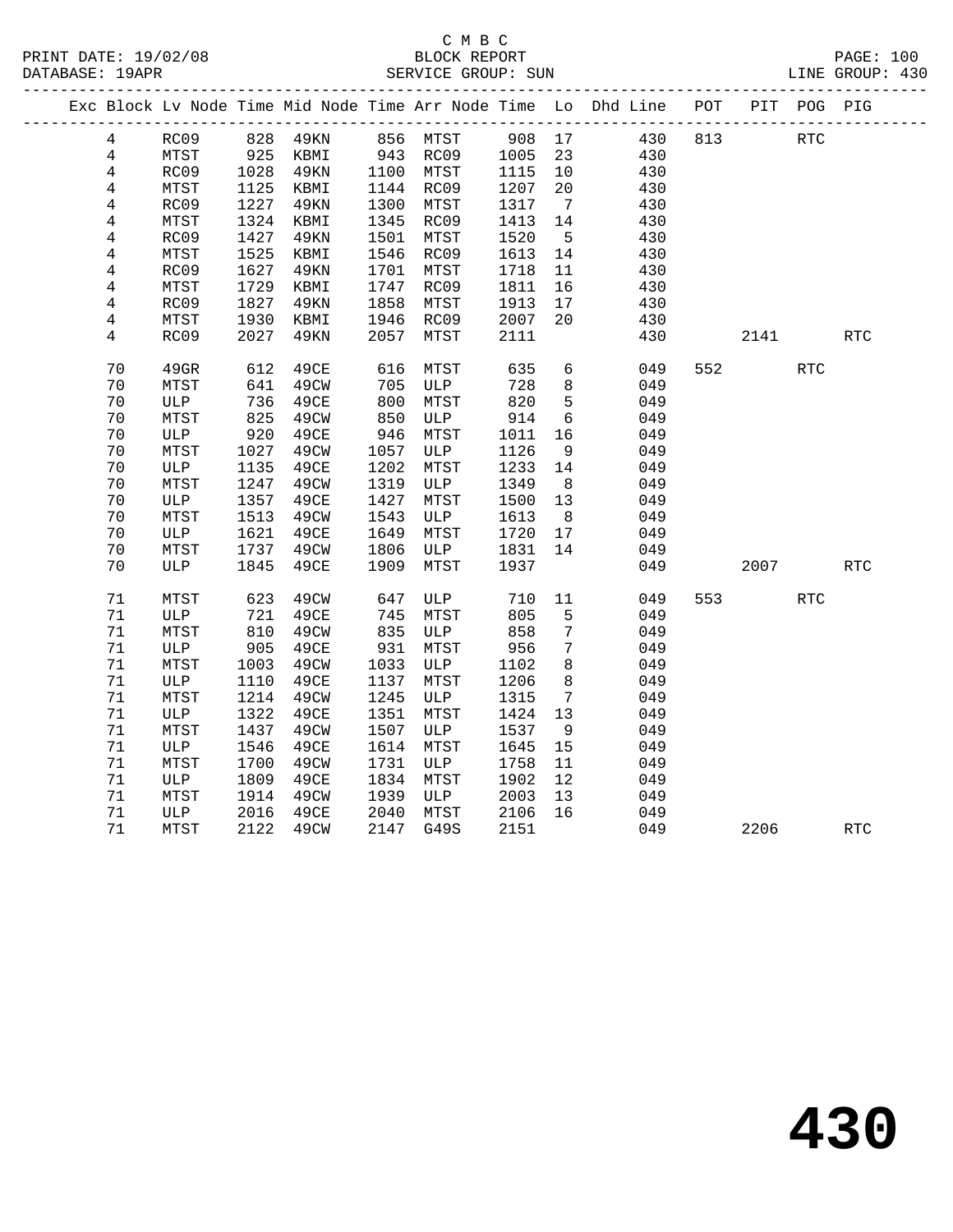# C M B C<br>BLOCK REPORT

|  |    |              |      | Exc Block Lv Node Time Mid Node Time Arr Node Time Lo |      |      |      |             | Dhd Line | POT | PIT  | POG        | PIG                  |
|--|----|--------------|------|-------------------------------------------------------|------|------|------|-------------|----------|-----|------|------------|----------------------|
|  | 72 | 49GR         | 627  | 49CE                                                  | 631  | MTST | 650  | $\sqrt{6}$  | 049      | 607 |      | <b>RTC</b> |                      |
|  | 72 | MTST         | 656  | 49CW                                                  | 720  | ULP  | 743  | 9           | 049      |     |      |            |                      |
|  | 72 | ULP          | 752  | 49CE                                                  | 816  | MTST | 836  | 18          | 049      |     |      |            |                      |
|  | 72 | MTST         | 854  | 49CW                                                  | 920  | ULP  | 945  | 14          | 049      |     |      |            |                      |
|  | 72 | ULP          | 959  | 49CE                                                  | 1025 | MTST | 1051 | 12          | 049      |     |      |            |                      |
|  | 72 | MTST         | 1103 | 49CW                                                  | 1133 | ULP  | 1202 | $\,9$       | 049      |     |      |            |                      |
|  | 72 | ULP          | 1211 | 49CE                                                  | 1238 | MTST | 1311 | 14          | 049      |     |      |            |                      |
|  | 72 | MTST         | 1325 | 49CW                                                  | 1355 | ULP  | 1425 | 10          | 049      |     |      |            |                      |
|  | 72 | $_{\rm ULP}$ | 1435 | 49CE                                                  | 1503 | MTST | 1534 | 15          | 049      |     |      |            |                      |
|  | 72 | MTST         | 1549 | 49CW                                                  | 1619 | ULP  | 1647 | $\,9$       | 049      |     |      |            |                      |
|  | 72 | ULP          | 1656 | 49CE                                                  | 1724 | MTST | 1754 | 9           | 049      |     |      |            |                      |
|  | 72 | MTST         | 1803 | 49CW                                                  | 1830 | ULP  | 1855 | 12          | 049      |     |      |            |                      |
|  | 72 | ULP          | 1907 | 49CE                                                  | 1931 | MTST | 1957 | 10          | 049      |     |      |            |                      |
|  | 72 | MTST         | 2007 | 49CW                                                  | 2032 | ULP  | 2056 | $\mathsf 9$ | 049      |     |      |            |                      |
|  | 72 | ULP          | 2105 | 49CE                                                  | 2129 | MTST | 2155 | 12          | 049      |     |      |            |                      |
|  | 72 | MTST         | 2207 | 49CW                                                  | 2232 | ULP  | 2256 | 13          | 049      |     |      |            |                      |
|  | 72 | ULP          | 2309 | 49CE                                                  | 2333 | MTST | 2354 | 14          | 049      |     |      |            |                      |
|  | 72 | MTST         | 2408 | 49CW                                                  | 2430 | G49S | 2434 |             | 049      |     | 2449 |            | $\operatorname{RTC}$ |
|  | 73 | 49GR         | 642  | 49CE                                                  | 646  | MTST | 705  | 6           | 049      | 622 |      | <b>RTC</b> |                      |
|  | 73 | MTST         | 711  | 49CW                                                  | 735  | ULP  | 758  | 8           | 049      |     |      |            |                      |
|  | 73 | ULP          | 806  | 49CE                                                  | 831  | MTST | 852  | 15          | 049      |     |      |            |                      |
|  | 73 | MTST         | 907  | 49CW                                                  | 935  | ULP  | 1001 | 10          | 049      |     |      |            |                      |
|  | 73 | ULP          | 1011 | 49CE                                                  | 1037 | MTST | 1103 | 12          | 049      |     |      |            |                      |
|  | 73 | MTST         | 1115 | 49CW                                                  | 1145 | ULP  | 1214 | 9           | 049      |     |      |            |                      |
|  | 73 | ULP          | 1223 | 49CE                                                  | 1250 | MTST | 1323 | 14          | 049      |     |      |            |                      |
|  | 73 | MTST         | 1337 | 49CW                                                  | 1407 | ULP  | 1437 | 10          | 049      |     |      |            |                      |
|  | 73 | ULP          | 1447 | 49CE                                                  | 1515 | MTST | 1546 | 14          | 049      |     |      |            |                      |
|  | 73 | MTST         | 1600 | 49CW                                                  | 1631 | ULP  | 1659 | 10          | 049      |     |      |            |                      |
|  | 73 | ULP          | 1709 | 49CE                                                  | 1736 | MTST | 1806 | 8           | 049      |     |      |            |                      |
|  | 73 | MTST         | 1814 | 49CW                                                  | 1841 | ULP  | 1906 | 13          | 049      |     |      |            |                      |
|  | 73 | ULP          | 1919 | 49CE                                                  | 1943 | MTST | 2009 | 13          | 049      |     |      |            |                      |
|  | 73 | MTST         | 2022 | 49CW                                                  | 2047 | G49S | 2051 |             | 049      |     | 2106 |            | $\operatorname{RTC}$ |
|  | 74 | ULP          | 652  | 49CE                                                  | 716  | MTST | 736  | 5           | 049      | 607 |      | RTC        |                      |
|  | 74 | MTST         | 741  | 49CW                                                  | 805  | ULP  | 828  | 7           | 049      |     |      |            |                      |
|  | 74 | ULP          | 835  | 49CE                                                  | 901  | MTST | 924  | 11          | 049      |     |      |            |                      |
|  | 74 | MTST         | 935  | 49CW                                                  | 1005 | ULP  | 1034 | 12          | 049      |     |      |            |                      |
|  | 74 | ULP          | 1046 | 49CE                                                  | 1113 | MTST | 1141 | 9           | 049      |     |      |            |                      |
|  | 74 | MTST         | 1150 | 49CW                                                  | 1221 | ULP  | 1251 | 6           | 049      |     |      |            |                      |
|  | 74 | ULP          | 1257 | 49CE                                                  | 1326 | MTST | 1359 | 14          | 049      |     |      |            |                      |
|  | 74 | MTST         | 1413 | 49CW                                                  | 1443 | ULP  | 1513 | 10          | 049      |     |      |            |                      |
|  | 74 | ULP          | 1523 | 49CE                                                  | 1551 | MTST | 1622 | 14          | 049      |     |      |            |                      |
|  | 74 | MTST         | 1636 | 49CW                                                  | 1707 | ULP  | 1734 | 11          | 049      |     |      |            |                      |
|  | 74 | ULP          | 1745 | 49CE                                                  | 1811 | MTST | 1839 | 10          | 049      |     |      |            |                      |
|  | 74 | MTST         | 1849 | 49CW                                                  | 1916 | ULP  | 1940 | 6           | 049      |     |      |            |                      |
|  | 74 | ULP          | 1946 | 49CE                                                  | 2010 | MTST | 2036 | 16          | 049      |     |      |            |                      |
|  | 74 | MTST         | 2052 | 49CW                                                  | 2117 | G49S | 2121 |             | 049      |     | 2136 |            | <b>RTC</b>           |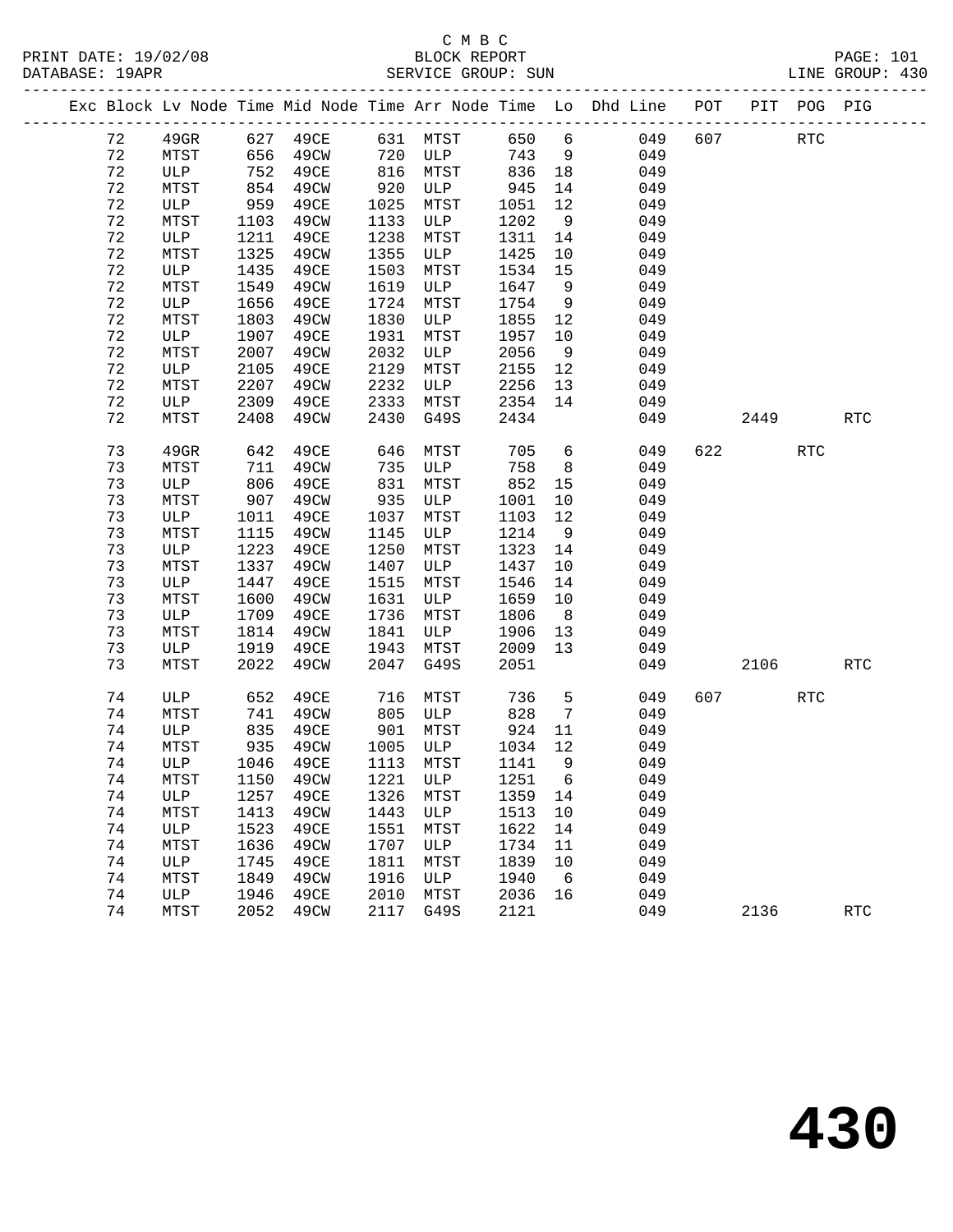|  |    |             |            |                                |      |           |       |                 | Exc Block Lv Node Time Mid Node Time Arr Node Time Lo Dhd Line POT |     |        | PIT POG PIG          |            |
|--|----|-------------|------------|--------------------------------|------|-----------|-------|-----------------|--------------------------------------------------------------------|-----|--------|----------------------|------------|
|  | 75 | $49$ GR     |            | 657 49CE                       |      | 701 MTST  | 721 5 |                 | 049                                                                | 637 |        | RTC                  |            |
|  | 75 | MTST        | 726<br>821 | 49CW                           | 750  | ULP       | 813   | 8 <sup>8</sup>  | 049                                                                |     |        |                      |            |
|  | 75 | ULP         |            | 49CE                           | 846  | MTST      | 907   | 15              | 049                                                                |     |        |                      |            |
|  | 75 | MTST        | 922        | 49CW                           | 950  | ULP       | 1016  | $\overline{7}$  | 049                                                                |     |        |                      |            |
|  | 75 | ULP         | 1023       | 49CE                           | 1049 | MTST      | 1115  | 12              | 049                                                                |     |        |                      |            |
|  | 75 | MTST        | 1127       | 49CW                           | 1157 | ULP       | 1226  | $7\overline{ }$ | 049                                                                |     |        |                      |            |
|  | 75 | ULP         | 1233       | 49CE                           | 1302 | MTST      | 1335  | 14              | 049                                                                |     |        |                      |            |
|  | 75 | MTST        | 1349       | 49CW                           | 1419 | ULP       | 1449  | 10              | 049                                                                |     |        |                      |            |
|  | 75 | ULP         | 1459       | 49CE                           | 1527 | MTST      | 1558  | 14              | 049                                                                |     |        |                      |            |
|  | 75 | MTST        | 1612       | 49CW                           | 1643 | ULP       | 1711  | 9               | 049                                                                |     |        |                      |            |
|  | 75 | ULP         | 1720       | 49CE                           | 1747 | MTST      | 1817  | 8 <sup>8</sup>  | 049                                                                |     |        |                      |            |
|  | 75 | MTST        | 1825       | 49CW                           | 1852 | ULP       | 1917  | 14              | 049                                                                |     |        |                      |            |
|  | 75 | ULP         | 1931       | 49CE                           | 1955 | MTST      | 2021  | 16              | 049                                                                |     |        |                      |            |
|  | 75 | MTST        | 2037       | 49CW                           | 2102 | ULP       | 2126  | 9               | 049                                                                |     |        |                      |            |
|  | 75 | ULP         | 2135       | 49CE                           | 2159 | MTST      | 2225  | 13              | 049                                                                |     |        |                      |            |
|  | 75 | MTST        | 2238       | 49CW                           | 2302 | ULP       | 2326  | 13              | 049                                                                |     |        |                      |            |
|  | 75 | ULP         | 2339       | 49CE                           | 2403 | MTST      | 2424  |                 | 049                                                                |     | 2454   |                      | <b>RTC</b> |
|  |    |             |            |                                |      |           |       |                 |                                                                    |     |        |                      |            |
|  | 76 | ULP         | 706        | 49CE                           | 730  | MTST      | 750   | 5               | 049                                                                |     | 621 72 | RTC                  |            |
|  | 76 | MTST        | 755        | 49CW                           | 820  | ULP       | 843   | $7\phantom{.0}$ | 049                                                                |     |        |                      |            |
|  | 76 | ULP         | 850        | 49CE                           | 916  | MTST      | 939   | 11              | 049                                                                |     |        |                      |            |
|  | 76 | MTST        | 950        | 49CW                           | 1020 | ULP       | 1049  | 9               | 049                                                                |     |        |                      |            |
|  | 76 | ULP         | 1058       | 49CE                           | 1125 | MTST      | 1153  | 9               | 049                                                                |     |        |                      |            |
|  | 76 | MTST        | 1202       | 49CW                           | 1233 | ULP       | 1303  | $7\overline{ }$ | 049                                                                |     |        |                      |            |
|  | 76 | ULP         | 1310       | 49CE                           | 1339 | MTST      | 1412  | 13              | 049                                                                |     |        |                      |            |
|  | 76 | MTST        | 1425       | 49CW                           | 1455 | ULP       | 1525  | 10              | 049                                                                |     |        |                      |            |
|  | 76 | ULP         | 1535       | 49CE                           | 1603 | MTST      | 1634  | 14              | 049                                                                |     |        |                      |            |
|  | 76 | MTST        | 1648       | 49CW                           | 1719 | ULP       | 1746  | 11              | 049                                                                |     |        |                      |            |
|  | 76 | ULP         | 1757       | 49CE                           | 1823 | MTST      | 1851  | 10              | 049                                                                |     |        |                      |            |
|  | 76 | MTST        | 1901       | 49CW                           | 1928 | ULP       | 1952  | $\overline{9}$  | 049                                                                |     |        |                      |            |
|  | 76 | ULP         | 2001       | 49CE                           | 2025 | MTST      | 2051  | 16              | 049                                                                |     |        |                      |            |
|  | 76 | MTST        | 2107       | 49CW                           | 2132 | ULP       | 2156  | 11              | 049                                                                |     |        |                      |            |
|  | 76 | ULP         | 2207       | 49CE                           | 2231 | MTST      | 2255  | 13              | 049                                                                |     |        |                      |            |
|  | 76 | MTST        | 2308       | 49CW                           | 2332 | ULP       | 2356  |                 | 049                                                                |     | 2425   |                      | <b>RTC</b> |
|  |    |             |            |                                |      |           |       |                 |                                                                    |     |        |                      |            |
|  | 77 | MTST        | 839        | 49CW                           | 905  | ULP       | 930   | $5^{\circ}$     | 049                                                                | 809 |        | RTC                  |            |
|  | 77 | ULP         | 935        | 49CE                           | 1001 | MTST      | 1027  | 12              | 049                                                                |     |        |                      |            |
|  | 77 | MTST        | 1039       | 49CW                           | 1109 | ULP       | 1138  | 9               | 049                                                                |     |        |                      |            |
|  | 77 | ULP         | 1147       | 49CE                           |      | 1214 MTST | 1245  | 16              | 049                                                                |     |        |                      |            |
|  | 77 |             |            | MTST 1301 49CW 1331 ULP 1401 8 |      |           |       |                 | 049                                                                |     |        |                      |            |
|  | 77 | ULP         | 1409       | 49CE                           | 1439 | MTST      | 1512  | 13              | 049                                                                |     |        |                      |            |
|  | 77 | MTST        | 1525       | 49CW                           | 1555 | ULP       | 1625  | 8               | 049                                                                |     |        |                      |            |
|  | 77 | ULP         | 1633       | 49CE                           | 1701 | MTST      | 1731  |                 | 049                                                                |     | 1801   |                      | RTC        |
|  |    |             |            |                                |      |           |       |                 |                                                                    |     |        |                      |            |
|  | 78 | 49GR        | 933        | 49CE                           | 938  | MTST      | 1002  | 13              | 049                                                                | 903 |        | $\operatorname{RTC}$ |            |
|  | 78 | MTST        | 1015       | 49CW                           | 1045 | ULP       | 1114  | 9               | 049                                                                |     |        |                      |            |
|  | 78 | ULP         | 1123       | 49CE                           | 1150 | MTST      | 1219  | 16              | 049                                                                |     |        |                      |            |
|  | 78 | MTST        | 1235       | 49CW                           | 1307 | ULP       | 1337  | 8               | 049                                                                |     |        |                      |            |
|  | 78 | ULP         | 1345       | 49CE                           | 1415 | MTST      | 1448  | 13              | 049                                                                |     |        |                      |            |
|  | 78 | MTST        | 1501       | 49CW                           | 1531 | ULP       | 1601  | 8               | 049                                                                |     |        |                      |            |
|  | 78 | ULP         | 1609       | 49CE                           | 1637 | MTST      | 1708  | 16              | 049                                                                |     |        |                      |            |
|  | 78 | MTST        | 1724       | 49CW                           | 1755 | ULP       | 1822  | 10              | 049                                                                |     |        |                      |            |
|  | 78 | ULP         | 1832       | 49CE                           | 1857 | MTST      | 1925  | 12              | 049                                                                |     |        |                      |            |
|  | 78 | MTST        | 1937       | 49CW                           | 2002 | ULP       | 2026  | $\overline{9}$  | 049                                                                |     |        |                      |            |
|  | 78 | ULP         | 2035       | 49CE                           | 2059 | MTST      | 2125  | 12              | 049                                                                |     |        |                      |            |
|  | 78 | <b>MTST</b> | 2137       | 49CW                           | 2202 | ULP       | 2226  | 13              | 049                                                                |     |        |                      |            |
|  |    |             |            |                                |      |           |       |                 |                                                                    |     |        |                      |            |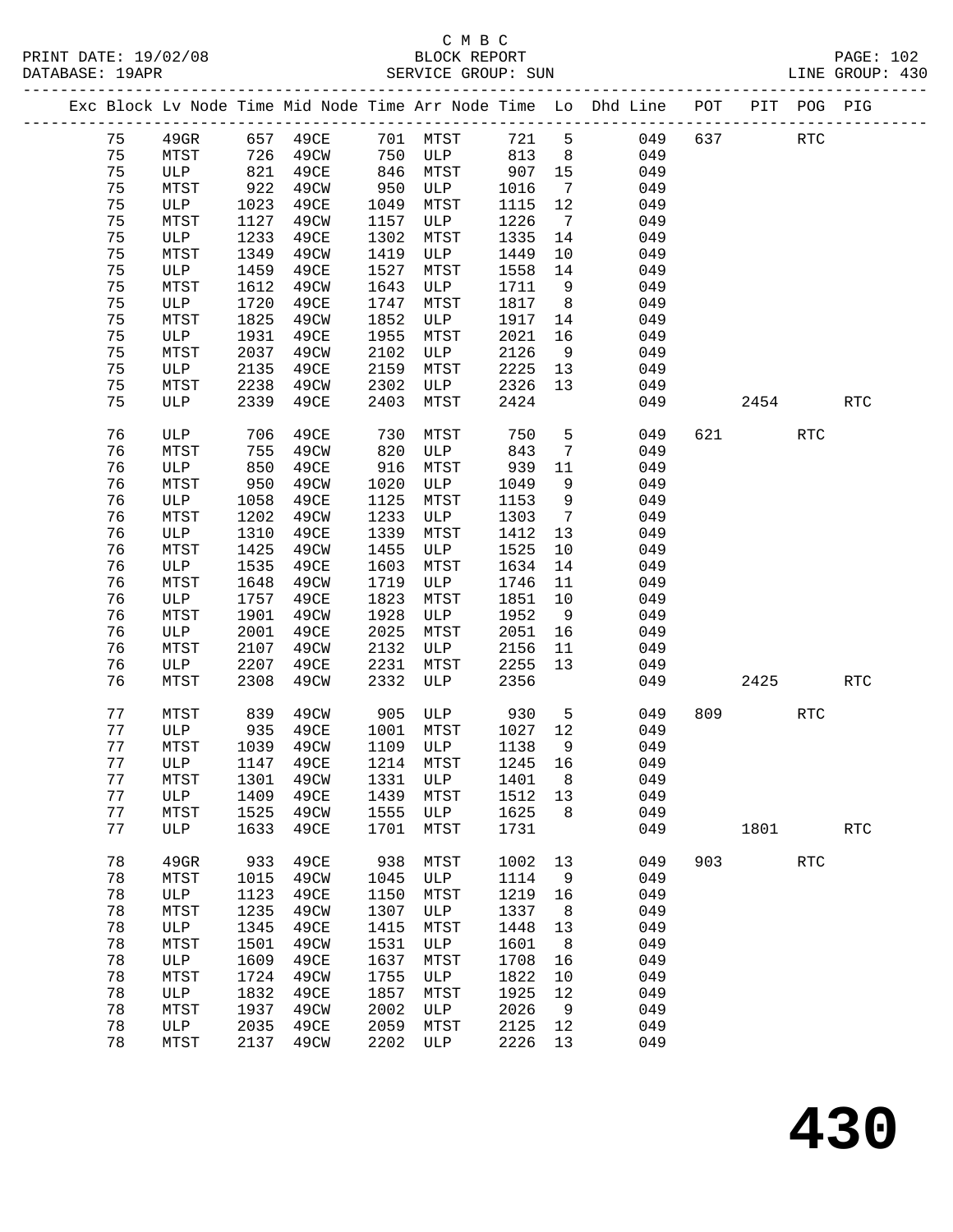|  |    |            |      |           |      |      |         |                   | Exc Block Lv Node Time Mid Node Time Arr Node Time Lo Dhd Line POT |      |      | PIT POG PIG |            |
|--|----|------------|------|-----------|------|------|---------|-------------------|--------------------------------------------------------------------|------|------|-------------|------------|
|  | 78 | ULP        |      | 2239 49CE | 2303 | MTST | 2324 16 |                   | 049                                                                |      |      |             |            |
|  | 78 | MTST       | 2340 | 49CW      | 2402 | G49S | 2406    |                   | 049                                                                |      | 2421 |             | <b>RTC</b> |
|  | 79 | ULP        | 947  | 49CE      | 1013 | MTST | 1039    | $12 \overline{ }$ | 049                                                                | 902  |      | <b>RTC</b>  |            |
|  | 79 | MTST       | 1051 | 49CW      | 1121 | ULP  | 1150    | 9                 | 049                                                                |      |      |             |            |
|  | 79 | ULP        | 1159 | 49CE      | 1226 | MTST | 1257    | 16                | 049                                                                |      |      |             |            |
|  | 79 | MTST       | 1313 | 49CW      | 1343 | ULP  | 1413    | - 8               | 049                                                                |      |      |             |            |
|  | 79 | ULP        | 1421 | 49CE      | 1451 | MTST | 1524    | 13                | 049                                                                |      |      |             |            |
|  | 79 | MTST       | 1537 | 49CW      | 1607 | ULP  | 1635    | 9                 | 049                                                                |      |      |             |            |
|  | 79 | <b>ULP</b> | 1644 | 49CE      | 1712 | MTST | 1742    | $7\phantom{.0}$   | 049                                                                |      |      |             |            |
|  | 79 | MTST       | 1749 | 49CW      | 1818 | ULP  | 1843    | 13                | 049                                                                |      |      |             |            |
|  | 79 | ULP        | 1856 | 49CE      | 1920 | MTST | 1948    | $4\overline{ }$   | 049                                                                |      |      |             |            |
|  | 79 | MTST       | 1952 | 49CW      | 2017 | G49S | 2021    |                   | 049                                                                |      | 2036 |             | RTC        |
|  |    |            |      |           |      |      |         |                   |                                                                    |      |      |             |            |
|  | 80 | ULP        | 1034 | 49CE      | 1101 | MTST | 1129    | 9                 | 049                                                                | 949  |      | <b>RTC</b>  |            |
|  | 80 | MTST       | 1138 | 49CW      | 1209 | ULP  | 1239    | 6                 | 049                                                                |      |      |             |            |
|  | 80 | ULP        | 1245 | 49CE      | 1314 | MTST | 1347    | 14                | 049                                                                |      |      |             |            |
|  | 80 | MTST       | 1401 | 49CW      | 1431 | ULP  | 1501    | 10                | 049                                                                |      |      |             |            |
|  | 80 | ULP        | 1511 | 49CE      | 1539 | MTST | 1610    | 14                | 049                                                                |      |      |             |            |
|  | 80 | MTST       | 1624 | 49CW      | 1655 | ULP  | 1723    | 9                 | 049                                                                |      |      |             |            |
|  | 80 | ULP        | 1732 | 49CE      | 1759 | MTST | 1829    | 8                 | 049                                                                |      |      |             |            |
|  | 80 | MTST       | 1837 | 49CW      | 1904 | ULP  | 1928    |                   | 049                                                                |      | 1957 |             | <b>RTC</b> |
|  |    |            |      |           |      |      |         |                   |                                                                    |      |      |             |            |
|  | 81 | MTST       | 1226 | 49CW      | 1257 | ULP  | 1327    | 6                 | 049                                                                | 1156 |      | RTC         |            |
|  | 81 | ULP        | 1333 | 49CE      | 1403 | MTST | 1436    | 13                | 049                                                                |      |      |             |            |
|  | 81 | MTST       | 1449 | 49CW      | 1519 | ULP  | 1549    | 8                 | 049                                                                |      |      |             |            |
|  | 81 | ULP        | 1557 | 49CE      | 1625 | MTST | 1656    | 16                | 049                                                                |      |      |             |            |
|  | 81 | MTST       | 1712 | 49CW      | 1743 | ULP  | 1810    | 10                | 049                                                                |      |      |             |            |
|  | 81 | ULP        | 1820 | 49CE      | 1845 | MTST | 1913    | $12 \overline{ }$ | 049                                                                |      |      |             |            |
|  | 81 | MTST       | 1925 | 49CW      | 1950 | G49S | 1954    |                   | 049                                                                |      | 2009 |             | <b>RTC</b> |
|  |    |            |      |           |      |      |         |                   |                                                                    |      |      |             |            |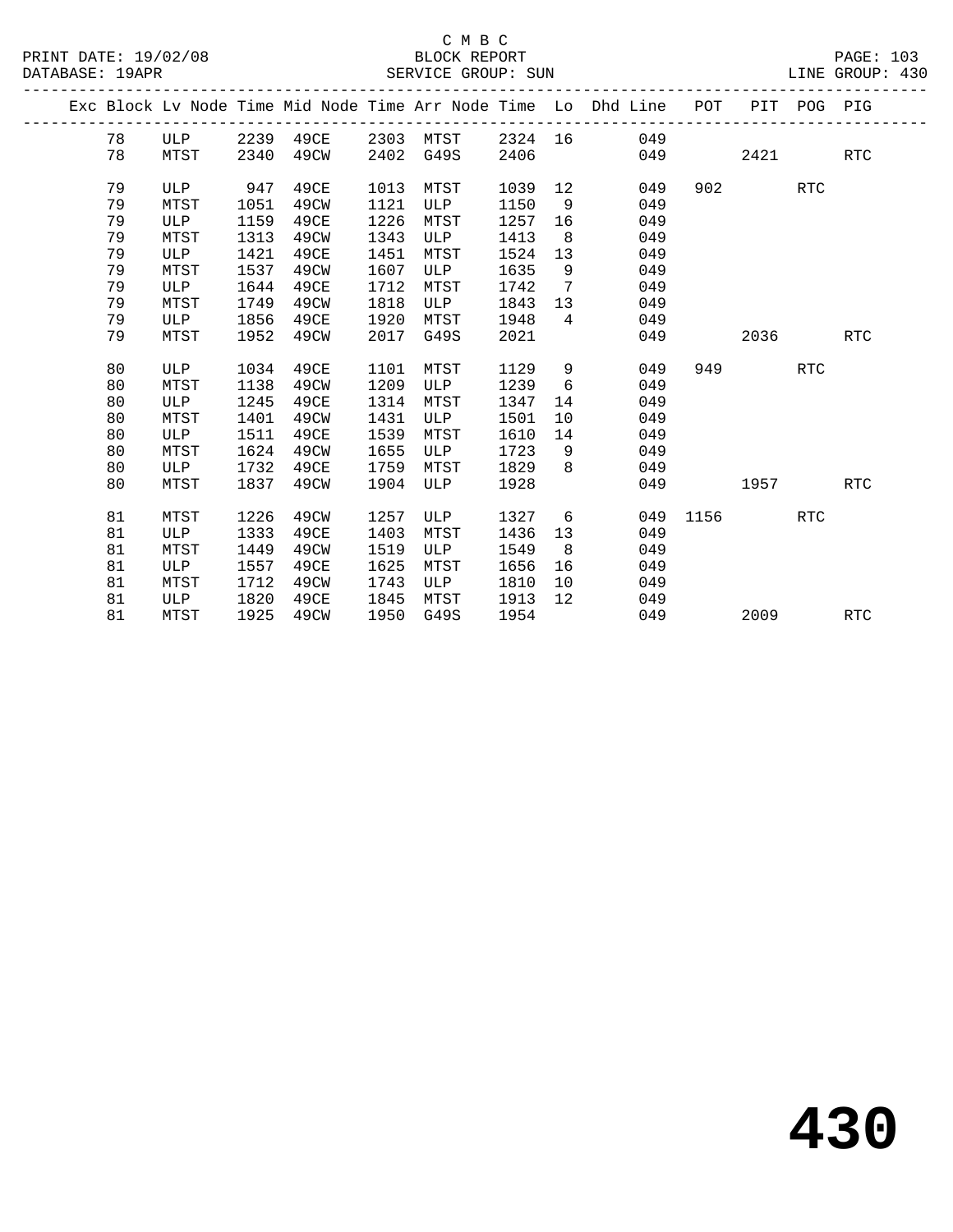|  |  |                                                                                                                         |                     |              |                      |              |                        | C M B C      |                         |                                                                                                                                                           |     |         |                      |            |
|--|--|-------------------------------------------------------------------------------------------------------------------------|---------------------|--------------|----------------------|--------------|------------------------|--------------|-------------------------|-----------------------------------------------------------------------------------------------------------------------------------------------------------|-----|---------|----------------------|------------|
|  |  | 28CR 128 ST & CRESCENT RD<br>BPST BRIDGEPORT STN<br>MAEX MATHEWS EXCHANGE<br>RTC Richmond Depot<br>SUKD SULLIVAN & KIDD |                     |              |                      |              |                        |              |                         | 2A52 2ND AV & 52A ST TERMINUS<br>LADX        LADNER EXCHANGE<br>OXVN         OXFORD ST FS VINE AV<br>SSPR SOUTH SURREY PARK N RIDE                        |     |         |                      |            |
|  |  |                                                                                                                         |                     |              |                      |              |                        |              |                         | Exc Block Lv Node Time Mid Node Time Arr Node Time Lo Dhd Line POT PIT POG PIG                                                                            |     |         |                      |            |
|  |  | 1                                                                                                                       |                     |              |                      |              |                        |              |                         | 505 15 351 353<br>28CR 417 J&N5 BPST 505 15 351<br>BPST 520 MAEX 536 SUKD 609 18 351<br>SUKD 627 J&N5 BPST 722 14 351<br>BPST 736 MAEX 753 OXVN 817 8 351 |     |         | <b>RTC</b>           |            |
|  |  | $\mathbf{1}$                                                                                                            |                     |              |                      |              |                        |              |                         |                                                                                                                                                           |     |         |                      |            |
|  |  | $\mathbf{1}$                                                                                                            |                     |              |                      |              |                        |              |                         |                                                                                                                                                           |     |         |                      |            |
|  |  | $\mathbf{1}$                                                                                                            |                     |              |                      |              |                        |              |                         |                                                                                                                                                           |     |         |                      |            |
|  |  | $\mathbf 1$                                                                                                             | OXVN                | 825          | SSPR                 |              | 840 BPST               | 908          | 13                      | 351                                                                                                                                                       |     |         |                      |            |
|  |  | 1                                                                                                                       | BPST                |              | 921 MAEX             |              | 938 SUKD               | 1016<br>1123 | 6                       | $\frac{351}{27}$                                                                                                                                          |     |         |                      |            |
|  |  | 1                                                                                                                       | SUKD                | 1022         | J&N5                 |              | BPST                   | 1123         | 19                      | 351                                                                                                                                                       |     |         |                      |            |
|  |  | 1                                                                                                                       | BPST                |              | 1142 LADX            |              | 1200 2A52              | 1232         | 8 <sup>8</sup>          | 601                                                                                                                                                       |     |         |                      |            |
|  |  | 1                                                                                                                       | 2A52                | 1240         | LADX                 |              | 1313 BPST              | 1333         | 9                       | 601                                                                                                                                                       |     |         |                      |            |
|  |  | 1                                                                                                                       | <b>BPST</b>         | 1342         | LADX                 | 1400         | 2A52                   | 1435         |                         | $\frac{6}{1}$<br>601                                                                                                                                      |     |         |                      |            |
|  |  | 1                                                                                                                       | 2A52                |              | 1441 LADX            |              | 1513 BPST              | 1533         | 9                       | 601                                                                                                                                                       |     |         |                      |            |
|  |  | 1                                                                                                                       | <b>BPST</b>         | 1542         | LADX                 | 1600         | 2A52                   | 1632         | 10                      | 601                                                                                                                                                       |     |         |                      |            |
|  |  | 1                                                                                                                       | 2A52                | 1642<br>1742 | LADX                 |              | 1713 BPST<br>2A52      | 1733         | 9                       | 601<br>601                                                                                                                                                |     |         |                      |            |
|  |  | 1<br>1                                                                                                                  | <b>BPST</b><br>2A52 |              | LADX<br>1851 LADX    | 1800         | 1922 BPST              | 1832         | 19<br>19                |                                                                                                                                                           |     |         |                      |            |
|  |  | 1                                                                                                                       | <b>BPST</b>         | 2000         | LADX                 | 2018         | 2A52                   | 1941<br>2047 | 9                       | 601<br>601                                                                                                                                                |     |         |                      |            |
|  |  | 1                                                                                                                       | 2A52                |              | 2056 LADX            | 2122         | BPST                   | 2140         |                         | 601                                                                                                                                                       |     | 2153    |                      | <b>RTC</b> |
|  |  |                                                                                                                         |                     |              |                      |              |                        |              |                         |                                                                                                                                                           |     |         |                      |            |
|  |  | 2                                                                                                                       | 2A52                |              | 422 LADX<br>520 LADX |              | 446 BPST<br>538 2A52   | 503          |                         | 17<br>601                                                                                                                                                 |     | 356 700 | RTC                  |            |
|  |  | 2                                                                                                                       | <b>BPST</b>         |              |                      |              | 538 2A52               | 602          | 24                      | 601                                                                                                                                                       |     |         |                      |            |
|  |  | $\mathbf{2}$                                                                                                            | 2A52                | 626          | LADX                 | 651          | BPST                   | 708          | 22                      | 601                                                                                                                                                       |     |         |                      |            |
|  |  | 2                                                                                                                       | <b>BPST</b>         | 730          | LADX                 | 748          | 2A52                   | 815          | 9                       | 601                                                                                                                                                       |     |         |                      |            |
|  |  | $\mathbf{2}$                                                                                                            | 2A52                | 824<br>930   | LADX                 | 853          | BPST                   | 911          | 19                      | 601                                                                                                                                                       |     |         |                      |            |
|  |  | $\mathbf{2}$                                                                                                            | <b>BPST</b>         |              | LADX                 | 948          | 2A52                   | 1016         | $\overline{4}$          | 601                                                                                                                                                       |     |         |                      |            |
|  |  | $\mathbf{2}$                                                                                                            | 2A52                | 1020         | LADX                 | 1053         | BPST                   | 1112         | 10                      | 601                                                                                                                                                       |     |         |                      |            |
|  |  | 2<br>$\mathbf{2}$                                                                                                       | <b>BPST</b>         | 1122         | LADX                 | 1140         | 2A52                   | 1212         | $7\overline{ }$         | 601                                                                                                                                                       |     |         |                      |            |
|  |  | $\mathbf{2}$                                                                                                            | 2A52                | 1219         | LADX<br>1321 MAEX    |              | 1253 BPST<br>1340 SUKD | 1312<br>1426 | 9<br>$\overline{4}$     | 601                                                                                                                                                       |     |         |                      |            |
|  |  | 2                                                                                                                       | <b>BPST</b><br>SUKD |              | 1430 J&N5            |              | BPST                   | 1534 17      |                         | 351<br>351                                                                                                                                                |     |         |                      |            |
|  |  | 2                                                                                                                       | <b>BPST</b>         |              | 1551 MAEX            |              | 1610 SUKD              | 1658         | $\overline{\mathbf{3}}$ | 351                                                                                                                                                       |     |         |                      |            |
|  |  | $\overline{a}$                                                                                                          | SUKD                |              | 1701 J&N5            |              |                        | BPST 1804    |                         | 351                                                                                                                                                       |     | 1817    |                      | RTC        |
|  |  |                                                                                                                         |                     |              |                      |              |                        |              |                         |                                                                                                                                                           |     |         |                      |            |
|  |  | 3                                                                                                                       | 28CR                | 517          | <b>J&amp;N5</b>      |              | <b>BPST</b>            | 605          | 16                      | 351                                                                                                                                                       | 453 |         | $\operatorname{RTC}$ |            |
|  |  | 3                                                                                                                       | <b>BPST</b>         | 621          | MAEX                 | 638          | SUKD                   | 712          | 15                      | 351                                                                                                                                                       |     |         |                      |            |
|  |  | 3                                                                                                                       | SUKD                | 727          | <b>J&amp;N5</b>      |              | <b>BPST</b>            | 822          | 14                      | 351                                                                                                                                                       |     |         |                      |            |
|  |  | 3                                                                                                                       | <b>BPST</b>         | 836          | MAEX                 | 853          | <b>OXVN</b>            | 917          | 7                       | 351                                                                                                                                                       |     |         |                      |            |
|  |  | 3                                                                                                                       | <b>OXVN</b>         | 924          | SSPR                 | 941          | $_{\rm BPST}$          | 1009         | $12$                    | 351                                                                                                                                                       |     |         |                      |            |
|  |  | 3                                                                                                                       | <b>BPST</b>         | 1021         | MAEX                 | 1038         | SUKD                   | 1118         | 7                       | 351                                                                                                                                                       |     |         |                      |            |
|  |  | 3                                                                                                                       | SUKD                | 1125         | <b>J&amp;N5</b>      |              | <b>BPST</b>            | 1229         | 7                       | 351                                                                                                                                                       |     |         |                      |            |
|  |  | 3                                                                                                                       | <b>BPST</b>         | 1236         | MAEX                 | 1256         | <b>OXVN</b>            | 1324         | 8                       | 351                                                                                                                                                       |     |         |                      |            |
|  |  | 3                                                                                                                       | OXVN                | 1332         | SSPR                 | 1350         | <b>BPST</b>            | 1418         | 18                      | 351                                                                                                                                                       |     |         |                      |            |
|  |  | 3                                                                                                                       | <b>BPST</b>         | 1436         | MAEX                 | 1456         | OXVN                   | 1524         | 7                       | 351                                                                                                                                                       |     |         |                      |            |
|  |  | 3                                                                                                                       | <b>OXVN</b>         | 1531         | SSPR                 | 1551         | <b>BPST</b>            | 1619         | 17                      | 351                                                                                                                                                       |     |         |                      |            |
|  |  | 3                                                                                                                       | <b>BPST</b>         | 1636         | MAEX                 | 1656         | <b>OXVN</b>            | 1720         | 12                      | 351                                                                                                                                                       |     |         |                      |            |
|  |  | 3                                                                                                                       | OXVN                | 1732         | SSPR                 | 1751         | <b>BPST</b>            | 1819         | 11                      | 351                                                                                                                                                       |     |         |                      |            |
|  |  | 3                                                                                                                       | <b>BPST</b>         | 1830         | LADX                 | 1848         | 2A52                   | 1919         | 2                       | 601                                                                                                                                                       |     |         |                      |            |
|  |  | 3                                                                                                                       | 2A52                | 1921         | LADX                 | 1952         | <b>BPST</b>            | 2011         | 19                      | 601                                                                                                                                                       |     |         |                      |            |
|  |  | 3<br>3                                                                                                                  | BPST                | 2030         | LADX                 | 2048         | 2A52<br><b>BPST</b>    | 2117<br>2208 | 7                       | 601<br>601                                                                                                                                                |     |         |                      |            |
|  |  | 3                                                                                                                       | 2A52                | 2124<br>2210 | LADX<br>LADX         | 2150<br>2227 | 2A52                   | 2252         | 2<br>5                  | 601                                                                                                                                                       |     |         |                      |            |
|  |  |                                                                                                                         | BPST                |              |                      |              |                        |              |                         |                                                                                                                                                           |     |         |                      |            |

**601**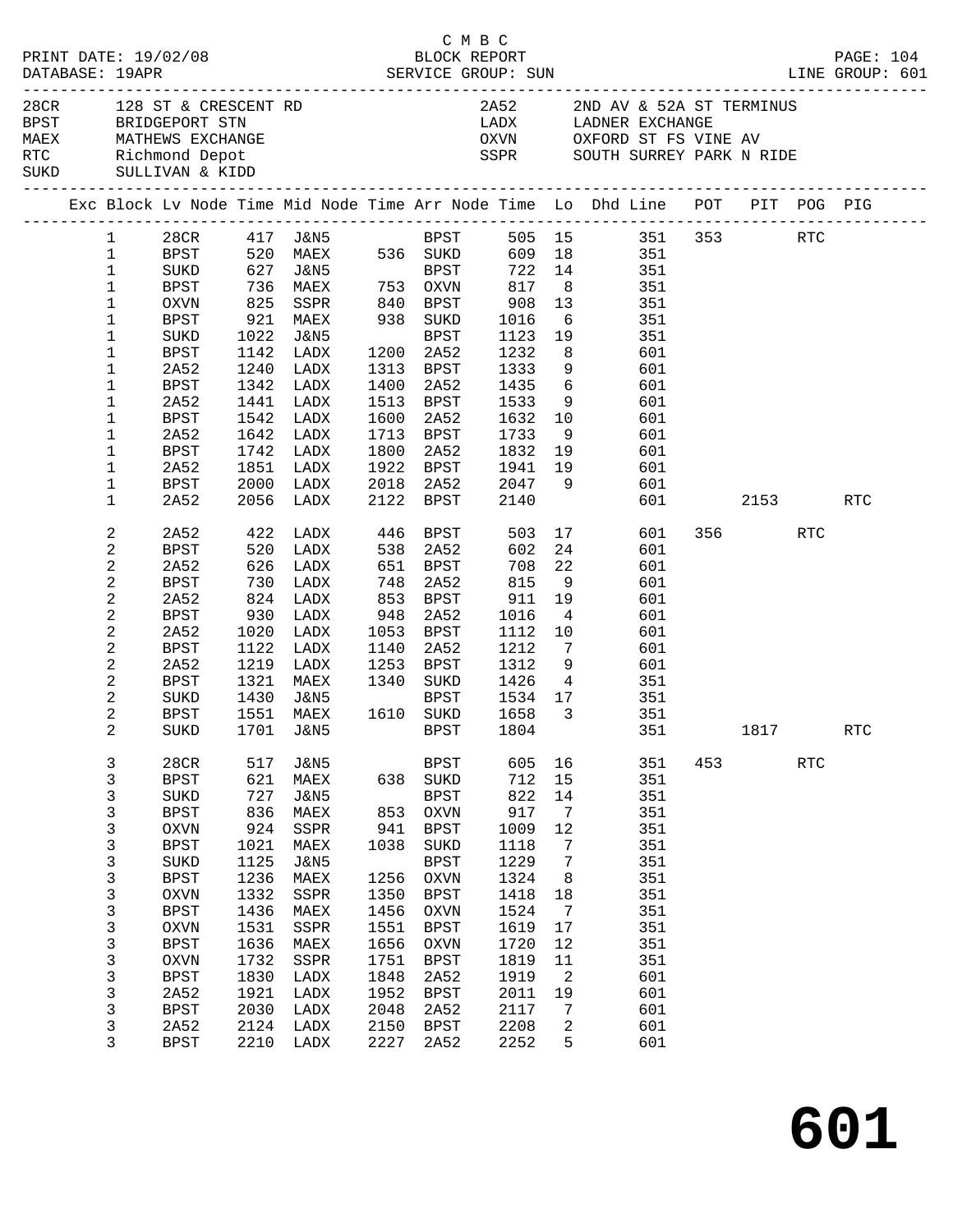| PRINT DATE: 19/02/08 | BLOCK REPORT       | <b>PAGE: 105</b> |
|----------------------|--------------------|------------------|
| DATABASE: 19APR      | SERVICE GROUP: SUN | LINE GROUP: 601  |

|                |               |      |                     |      |             |       |                            | Exc Block Lv Node Time Mid Node Time Arr Node Time Lo Dhd Line POT PIT POG PIG |         |                          |            |            |
|----------------|---------------|------|---------------------|------|-------------|-------|----------------------------|--------------------------------------------------------------------------------|---------|--------------------------|------------|------------|
| $\mathbf{3}$   | 2A52          |      | 2257 LADX 2322 BPST |      |             | 2340  |                            |                                                                                | 601 000 | 2353                     |            | <b>RTC</b> |
| 4              | 2A52          | 527  | LADX                |      | 551 BPST    | 608   | $\overline{\phantom{a}}^2$ | 601                                                                            |         | 501 700                  | RTC        |            |
| 4              | BPST          | 610  | LADX                | 628  | 2A52        | 652   | 5                          | 601                                                                            |         |                          |            |            |
| 4              | 2A52          | 657  | LADX                | 723  | BPST        | 740   | 20                         | 601                                                                            |         |                          |            |            |
| 4              | <b>BPST</b>   | 800  | LADX                | 818  | 2A52        | 845   | 8                          | 601                                                                            |         |                          |            |            |
| 4              | 2A52          | 853  | LADX                | 923  | BPST        | 941   | 14                         | 601                                                                            |         |                          |            |            |
| 4              | <b>BPST</b>   | 955  | LADX                | 1013 | 2A52        | 1044  | $6\overline{6}$            | 601                                                                            |         |                          |            |            |
| 4              | 2A52          | 1050 | LADX                | 1123 | BPST        | 1142  | 20                         | 601                                                                            |         |                          |            |            |
| 4              | BPST          | 1202 | LADX                | 1220 | 2A52        | 1253  | $\overline{7}$             | 601                                                                            |         |                          |            |            |
| 4              | 2A52          | 1300 | LADX                | 1333 | BPST        | 1353  | 13                         | 601                                                                            |         |                          |            |            |
| 4              | BPST          | 1406 | MAEX                | 1426 | OXVN        | 1454  | $\overline{7}$             | 351                                                                            |         |                          |            |            |
| 4              | OXVN          | 1501 | SSPR                | 1521 | BPST        | 1549  | 13                         | 351                                                                            |         |                          |            |            |
| 4              | BPST          | 1602 | LADX                | 1620 | 2A52        | 1652  | 10                         | 601                                                                            |         |                          |            |            |
| $\overline{4}$ | 2A52          | 1702 | LADX                | 1733 | BPST        | 1753  | 14                         | 601                                                                            |         |                          |            |            |
| 4              | <b>BPST</b>   | 1807 | MAEX                | 1827 | OXVN        | 1853  | 13                         | 351                                                                            |         |                          |            |            |
| 4              | OXVN          | 1906 | SSPR                | 1921 | BPST        | 1948  | $\overline{7}$             | 351                                                                            |         |                          |            |            |
| 4              | BPST          | 1955 | MAEX                | 2014 | SUKD        | 2055  | 12                         | 351                                                                            |         |                          |            |            |
| 4              | SUKD          | 2107 | J&N5                |      | <b>BPST</b> | 2203  |                            | 351                                                                            |         | 2216                     |            | <b>RTC</b> |
|                |               |      |                     |      |             |       |                            |                                                                                |         |                          |            |            |
| 5              | <b>BPST</b>   | 536  | MAEX                | 552  | OXVN        | 612   | 13                         | 351                                                                            |         | 516 70                   | <b>RTC</b> |            |
| 5              | <b>OXVN</b>   | 625  | SSPR                | 640  | BPST        | 707   | 14                         | 351                                                                            |         |                          |            |            |
| 5              | <b>BPST</b>   | 721  | MAEX                | 738  | SUKD        | 812   | 14                         | 351                                                                            |         |                          |            |            |
| 5              | SUKD          | 826  | J&N5                |      | <b>BPST</b> | 923   | 13                         | 351                                                                            |         |                          |            |            |
| 5              | BPST          | 936  | MAEX                | 953  | OXVN        | 1017  | $6\overline{6}$            | 351                                                                            |         |                          |            |            |
| 5              | OXVN          | 1023 | SSPR                | 1040 | BPST        | 1108  | 13                         | 351                                                                            |         |                          |            |            |
| 5              | BPST          | 1121 | MAEX                | 1140 | SUKD        | 1224  | $-5$                       | 351                                                                            |         |                          |            |            |
| 5              | SUKD          | 1229 | J&N5                |      | BPST        | 1335  | 16                         | 351                                                                            |         |                          |            |            |
| 5              | BPST          | 1351 | MAEX                | 1410 | SUKD        | 1456  | $\overline{4}$             | 351                                                                            |         |                          |            |            |
| 5              | SUKD          | 1500 | J&N5                |      | BPST        | 1604  | 18                         | 351                                                                            |         |                          |            |            |
| 5              | <b>BPST</b>   | 1622 | LADX                | 1640 | 2A52        | 1712  | 10                         | 601                                                                            |         |                          |            |            |
| 5              | 2A52          | 1722 | LADX                | 1753 | BPST        | 1813  | 10                         | 601                                                                            |         |                          |            |            |
| 5              | BPST          | 1823 | MAEX                | 1842 | SUKD        | 1925  | 10                         | 351                                                                            |         |                          |            |            |
| 5              | SUKD          | 1935 | J&N5                |      | BPST        | 2033  | 7                          | 351                                                                            |         |                          |            |            |
| 5              | <b>BPST</b>   | 2040 | MAEX                | 2059 | SUKD        | 2137  |                            | 351                                                                            |         | 2205                     |            | <b>RTC</b> |
| 6              | SUKD          | 558  | J&N5                |      | BPST        | 652   | 14                         | 351                                                                            |         | 529 and $\overline{529}$ | RTC        |            |
| 6              | BPST          |      | 706 MAEX            |      | 723 OXVN    | 747   | 8 <sup>8</sup>             | 351                                                                            |         |                          |            |            |
| 6              | <b>OXVN</b>   | 755  | SSPR                |      | 810 BPST    | 838   | 22                         | 351                                                                            |         |                          |            |            |
| 6              | $_{\rm BPST}$ |      | 900 LADX            |      | 918 2A52    | 946 7 |                            | 601                                                                            |         |                          |            |            |
| 6              | 2A52          | 953  | LADX                | 1023 | <b>BPST</b> | 1042  | 20                         | 601                                                                            |         |                          |            |            |
| 6              | <b>BPST</b>   | 1102 | LADX                | 1120 | 2A52        | 1152  | 7                          | 601                                                                            |         |                          |            |            |
| 6              | 2A52          | 1159 | LADX                | 1233 | <b>BPST</b> | 1252  | 14                         | 601                                                                            |         |                          |            |            |
| 6              | <b>BPST</b>   | 1306 | MAEX                | 1326 | <b>OXVN</b> | 1354  | 9                          | 351                                                                            |         |                          |            |            |
| 6              | <b>OXVN</b>   | 1403 | SSPR                | 1421 | <b>BPST</b> | 1449  | 13                         | 351                                                                            |         |                          |            |            |
| 6              | <b>BPST</b>   | 1502 | LADX                | 1520 | 2A52        | 1553  | 8                          | 601                                                                            |         |                          |            |            |
| 6              | 2A52          | 1601 | LADX                | 1633 | <b>BPST</b> | 1653  | 13                         | 601                                                                            |         |                          |            |            |
| 6              | <b>BPST</b>   | 1706 | MAEX                | 1726 | <b>OXVN</b> | 1750  | 12                         | 351                                                                            |         |                          |            |            |
| 6              | <b>OXVN</b>   | 1802 | SSPR                | 1821 | <b>BPST</b> | 1849  | 6                          | 351                                                                            |         |                          |            |            |
| 6              | <b>BPST</b>   | 1855 | MAEX                | 1914 | SUKD        | 1955  | 11                         | 351                                                                            |         |                          |            |            |
| 6              | SUKD          | 2006 | <b>J&amp;N5</b>     |      | <b>BPST</b> | 2103  |                            | 351                                                                            |         | 2116                     |            | <b>RTC</b> |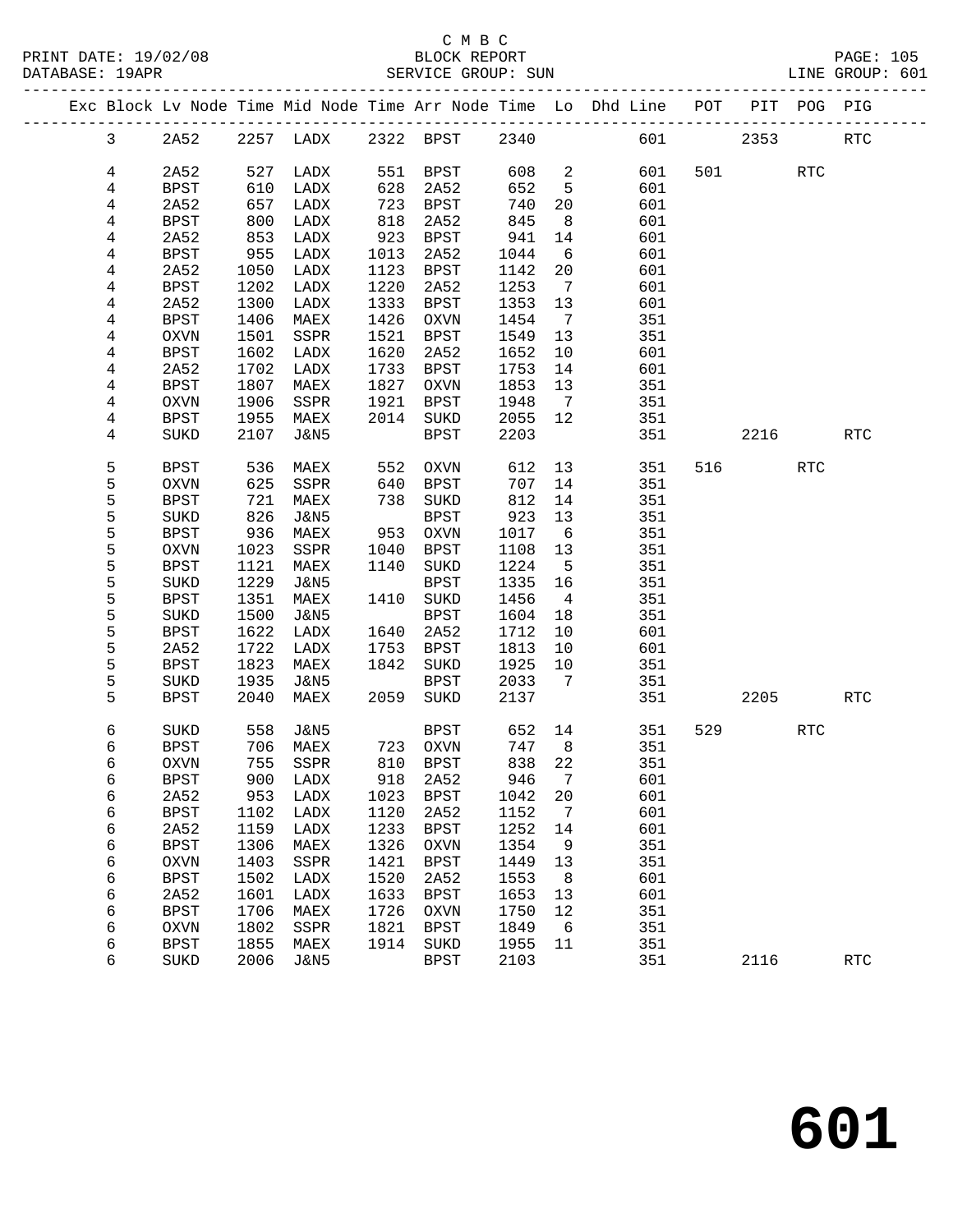### C M B C<br>BLOCK REPORT PRINT DATE: 19/02/08 BLOCK REPORT PAGE: 106 SERVICE GROUP: SUN

|   |             |      |                   |      |                  |         |                 | Exc Block Lv Node Time Mid Node Time Arr Node Time Lo Dhd Line POT |     |       | PIT POG PIG |            |
|---|-------------|------|-------------------|------|------------------|---------|-----------------|--------------------------------------------------------------------|-----|-------|-------------|------------|
| 7 | BPST        |      | 551 MAEX 608 SUKD |      |                  | 642 15  |                 | 351                                                                | 531 |       | RTC         |            |
| 7 | SUKD        | 657  | J&N5              |      | BPST<br>823 OXVN | 752     | 14              | 351                                                                |     |       |             |            |
| 7 | BPST        | 806  | MAEX              |      |                  | 847     | $\overline{7}$  | 351                                                                |     |       |             |            |
| 7 | <b>OXVN</b> | 854  | SSPR              |      | 910 BPST         | 938     | 13              | 351                                                                |     |       |             |            |
| 7 | <b>BPST</b> | 951  | MAEX              |      | 1008 SUKD        | 1046    | - 6             | 351                                                                |     |       |             |            |
| 7 | SUKD        | 1052 | J&N5              |      | <b>BPST</b>      | 1156    | 10              | 351                                                                |     |       |             |            |
| 7 | <b>BPST</b> | 1206 | MAEX              | 1226 | <b>OXVN</b>      | 1252    | 10              | 351                                                                |     |       |             |            |
| 7 | <b>OXVN</b> | 1302 | SSPR              | 1320 | BPST             | 1350    | 12              | 351                                                                |     |       |             |            |
| 7 | <b>BPST</b> | 1402 | LADX              | 1420 | 2A52             | 1453    | 8               | 601                                                                |     |       |             |            |
| 7 | 2A52        | 1501 | LADX              | 1533 | BPST             | 1553    | 13              | 601                                                                |     |       |             |            |
| 7 | <b>BPST</b> | 1606 | MAEX              | 1626 | OXVN             | 1650    | 12              | 351                                                                |     |       |             |            |
| 7 | <b>OXVN</b> | 1702 | SSPR              | 1721 | BPST             | 1749    | 13              | 351                                                                |     |       |             |            |
| 7 | <b>BPST</b> | 1802 | LADX              | 1820 | 2A52             | 1851    |                 | 601                                                                |     |       | 1911 — 1911 | <b>RTC</b> |
| 8 | <b>BPST</b> | 606  | MAEX              | 623  | <b>OXVN</b>      | 643     | 12              | 351                                                                |     | 546 7 | <b>RTC</b>  |            |
| 8 | <b>OXVN</b> | 655  | SSPR              | 710  | BPST             | 737     | 14              | 351                                                                |     |       |             |            |
| 8 | <b>BPST</b> | 751  | MAEX              | 808  | $\rm SUKD$       | 842     | 13              | 351                                                                |     |       |             |            |
| 8 | SUKD        | 855  | J&N5              |      | <b>BPST</b>      | 953     | 13              | 351                                                                |     |       |             |            |
| 8 | <b>BPST</b> | 1006 | MAEX              |      | 1023 OXVN        | 1047    | $6\overline{6}$ | 351                                                                |     |       |             |            |
| 8 | <b>OXVN</b> | 1053 | SSPR              | 1111 | BPST             | 1141    | 10              | 351                                                                |     |       |             |            |
| 8 | <b>BPST</b> | 1151 | MAEX              | 1210 | SUKD             | 1254    | $5^{\circ}$     | 351                                                                |     |       |             |            |
| 8 | SUKD        | 1259 | J&N5              |      | <b>BPST</b>      | 1403    | 19              | 351                                                                |     |       |             |            |
| 8 | <b>BPST</b> | 1422 | LADX              | 1440 | 2A52             | 1513    | 8               | 601                                                                |     |       |             |            |
| 8 | 2A52        | 1521 | LADX              | 1553 | <b>BPST</b>      | 1613    | 8               | 601                                                                |     |       |             |            |
| 8 | <b>BPST</b> | 1621 | MAEX              | 1640 | SUKD             | 1726    | 6               | 351                                                                |     |       |             |            |
| 8 | SUKD        | 1732 | <b>J&amp;N5</b>   |      | <b>BPST</b>      | 1834    |                 | 351                                                                |     | 1847  |             | <b>RTC</b> |
| 9 | <b>BPST</b> | 636  | MAEX              | 653  | OXVN             | 715     | 10              | 351                                                                | 616 |       | <b>RTC</b>  |            |
| 9 | OXVN        | 725  | SSPR              | 740  | BPST             | 807     | 14              | 351                                                                |     |       |             |            |
| 9 | <b>BPST</b> | 821  | MAEX              |      | 838 SUKD         | 915     | 9               | 351                                                                |     |       |             |            |
| 9 | SUKD        | 924  | J&N5              |      | BPST             | 1024    | 12              | 351                                                                |     |       |             |            |
| 9 | <b>BPST</b> | 1036 | MAEX              | 1053 | OXVN             | 1117    | - 6             | 351                                                                |     |       |             |            |
| 9 | OXVN        | 1123 | SSPR              | 1141 | BPST             | 1211    | 10              | 351                                                                |     |       |             |            |
| 9 | <b>BPST</b> | 1221 | MAEX              | 1240 | SUKD             | 1326    | 4               | 351                                                                |     |       |             |            |
| 9 | SUKD        | 1330 | J&N5              |      | <b>BPST</b>      | 1434    | 17              | 351                                                                |     |       |             |            |
| 9 | <b>BPST</b> | 1451 | MAEX              |      | 1510 SUKD        | 1556    | $5^{\circ}$     | 351                                                                |     |       |             |            |
| 9 | SUKD        | 1601 | J&N5              |      | BPST             | 1704    | 18              | 351                                                                |     |       |             |            |
| 9 | <b>BPST</b> | 1722 | LADX              | 1740 | 2A52             | 1812    | 10              | 601                                                                |     |       |             |            |
| 9 | 2A52        | 1822 | LADX              | 1853 | BPST             | 1912    | 18              | 601                                                                |     |       |             |            |
| 9 | <b>BPST</b> | 1930 | LADX              | 1948 | 2A52             | 2019    | - 6             | 601                                                                |     |       |             |            |
| 9 | 2A52        | 2025 | LADX              | 2052 | BPST             | 2110    | 8               | 601                                                                |     |       |             |            |
| 9 | <b>BPST</b> | 2118 | MAEX              |      | 2136 SUKD        | 2214 13 |                 | 351                                                                |     |       |             |            |
| 9 | <b>SUKD</b> | 2227 | <b>J&amp;N5</b>   |      | <b>BPST</b>      | 2320    |                 | 351                                                                |     | 2333  |             | <b>RTC</b> |
|   |             |      |                   |      |                  |         |                 |                                                                    |     |       |             |            |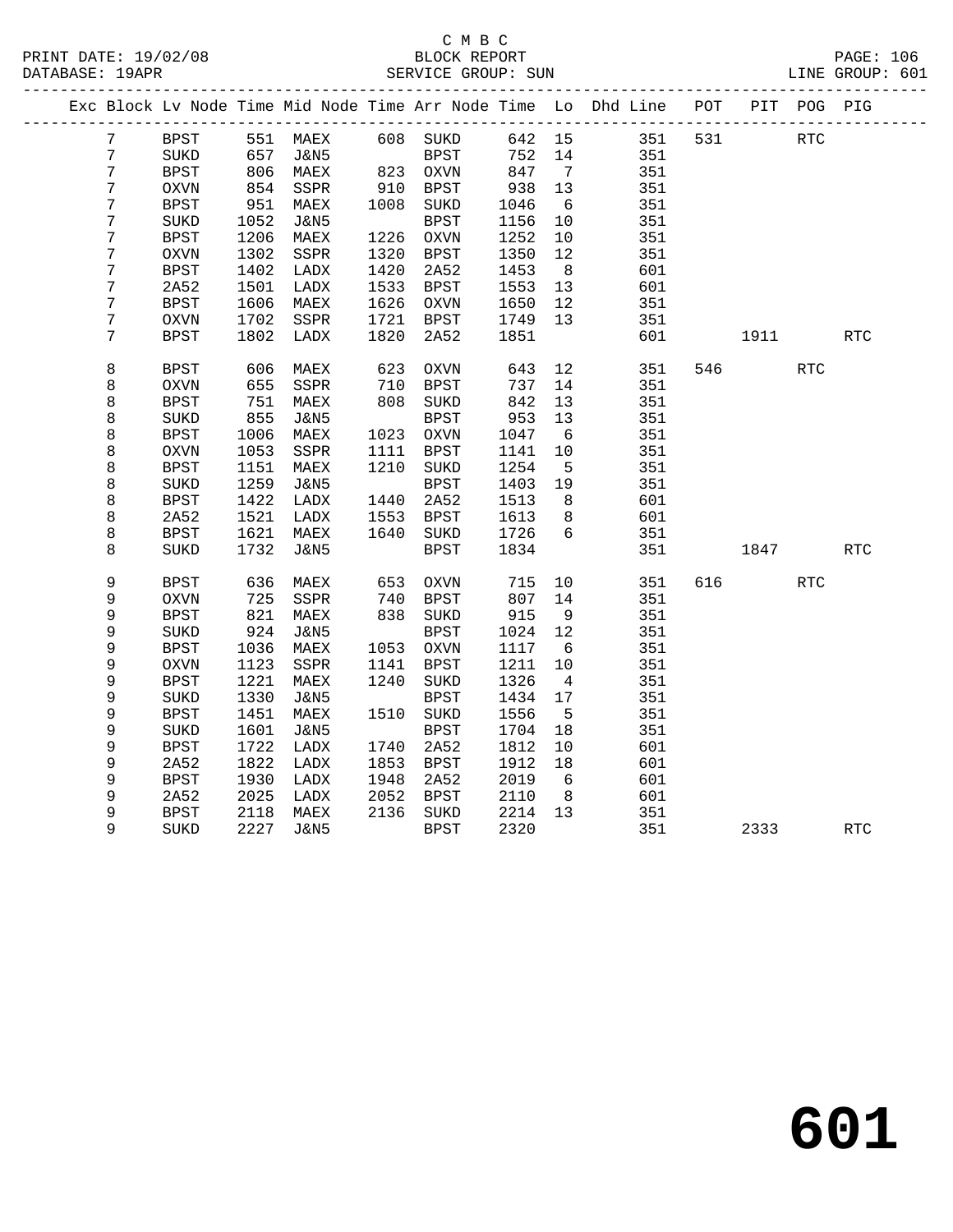|  |      |             |            |                                     |      |             |                 |                         | Exc Block Lv Node Time Mid Node Time Arr Node Time Lo Dhd Line POT |     |        | PIT POG PIG |                      |
|--|------|-------------|------------|-------------------------------------|------|-------------|-----------------|-------------------------|--------------------------------------------------------------------|-----|--------|-------------|----------------------|
|  | 10   | BPST        |            |                                     |      |             |                 |                         | 651 MAEX 708 SUKD 742 14 351                                       | 631 |        | RTC         |                      |
|  | 10   | SUKD        |            | J&N5                                |      | BPST        |                 |                         | 351                                                                |     |        |             |                      |
|  | $10$ | <b>BPST</b> | 756<br>906 | MAEX                                |      | 923 OXVN    | 853 13<br>947 6 |                         | 351                                                                |     |        |             |                      |
|  | $10$ | OXVN        | 953        | SSPR                                | 1010 | BPST        | 1038            | $\overline{4}$          | 351                                                                |     |        |             |                      |
|  | 10   | <b>BPST</b> | 1042       | LADX                                | 1100 | 2A52        | 1132            | 8 <sup>8</sup>          | 601                                                                |     |        |             |                      |
|  | $10$ | 2A52        | 1140       | LADX                                | 1213 | BPST        | 1232            | 10                      | 601                                                                |     |        |             |                      |
|  | $10$ | <b>BPST</b> | 1242       | LADX                                | 1300 | 2A52        | 1333            | $7\overline{ }$         | 601                                                                |     |        |             |                      |
|  | $10$ | 2A52        | 1340       | LADX                                | 1413 | BPST        | 1433            | 9                       | 601                                                                |     |        |             |                      |
|  | 10   | BPST        | 1442       | LADX                                | 1500 | 2A52        | 1533            | 8 <sup>8</sup>          | 601                                                                |     |        |             |                      |
|  | $10$ | 2A52        | 1541       | LADX                                | 1613 | BPST        | 1633            | 9                       | 601                                                                |     |        |             |                      |
|  | 10   | <b>BPST</b> | 1642       | LADX                                | 1700 | 2A52        | 1732            | 10                      | 601                                                                |     |        |             |                      |
|  | 10   | 2A52        | 1742       | LADX                                | 1813 | BPST        | 1833            | 6                       | 601                                                                |     |        |             |                      |
|  | 10   | BPST        | 1839       | MAEX                                | 1859 | OXVN        | 1924            | 12                      | 351                                                                |     |        |             |                      |
|  | 10   | $\rm OXVN$  | 1936       | SSPR                                | 1951 | BPST        | 2018            | $\overline{7}$          | 351                                                                |     |        |             |                      |
|  | $10$ | BPST        | 2025       | MAEX                                |      | 2044 SUKD   | 2122            | $\overline{\mathbf{3}}$ | 351                                                                |     |        |             |                      |
|  | $10$ | $\rm SUKD$  | 2125       | J&N5                                |      | BPST        | 2221            | $\overline{7}$          | 351                                                                |     |        |             |                      |
|  | 10   | BPST        | 2228       | MAEX                                |      | 2246 SUKD   | 2324            | 21                      | 351                                                                |     |        |             |                      |
|  | 10   | SUKD        | 2345       | J&N5                                |      | BPST        | 2437            |                         | 351                                                                |     | 2450   |             | RTC                  |
|  |      |             |            |                                     |      |             |                 |                         |                                                                    |     |        |             |                      |
|  | 11   | <b>BPST</b> | 700        | LADX                                | 718  | 2A52        | 745             | 9                       | 601                                                                |     | 640    | <b>RTC</b>  |                      |
|  | 11   | 2A52        | 754        | LADX                                | 823  | BPST        | 841             | 10                      | 601                                                                |     |        |             |                      |
|  | 11   | <b>BPST</b> | 851        | MAEX                                | 908  | SUKD        | 945             | $7\overline{ }$         | 351                                                                |     |        |             |                      |
|  | 11   | SUKD        | 952        | J&N5                                |      | BPST        | 1053            | 13                      | 351                                                                |     |        |             |                      |
|  | 11   | <b>BPST</b> | 1106       | MAEX                                |      | 1126 OXVN   | 1152            | $\overline{7}$          | 351                                                                |     |        |             |                      |
|  | 11   | OXVN        | 1159       | SSPR                                | 1217 | BPST        | 1247            | 15                      | 351                                                                |     |        |             |                      |
|  | 11   | <b>BPST</b> | 1302       | LADX                                | 1320 | 2A52        | 1355            | $5^{\circ}$             | 601                                                                |     |        |             |                      |
|  | 11   | 2A52        | 1400       | LADX                                | 1433 | BPST        | 1453            | 13                      | 601                                                                |     |        |             |                      |
|  | 11   | <b>BPST</b> | 1506       | MAEX                                | 1526 | OXVN        | 1551            | 10                      | 351                                                                |     |        |             |                      |
|  | 11   | OXVN        | 1601       | SSPR                                | 1621 | BPST        | 1649            | 13                      | 351                                                                |     |        |             |                      |
|  | 11   | <b>BPST</b> | 1702       | LADX                                | 1720 | 2A52        | 1752            | 10                      | 601                                                                |     |        |             |                      |
|  | 11   | 2A52        | 1802       | LADX                                | 1833 | BPST        | 1852            | 8 <sup>8</sup>          | 601                                                                |     |        |             |                      |
|  | 11   | <b>BPST</b> | 1900       | LADX                                | 1918 | 2A52        | 1949            | $\overline{4}$          | 601                                                                |     |        |             |                      |
|  | 11   | 2A52        | 1953       | LADX                                | 2022 | BPST        | 2040            | 20                      | 601                                                                |     |        |             |                      |
|  | 11   | BPST        | 2100       | LADX                                | 2118 | 2A52        | 2145            | 9                       | 601                                                                |     |        |             |                      |
|  | 11   | 2A52        | 2154       | LADX                                | 2220 | BPST        | 2238            |                         | 601                                                                |     | 2251   |             | RTC                  |
|  | 12   | 2A52        | 725        | LADX                                | 753  | BPST        | 811 19          |                         | 601                                                                |     | 659 11 | RTC         |                      |
|  | 12   | BPST        | 830        | LADX                                | 848  | 2A52        | 916             | $7\overline{ }$         | 601                                                                |     |        |             |                      |
|  | 12   | 2A52        |            | 923 LADX                            |      | 953 BPST    | 1011            | $\overline{9}$          | 601                                                                |     |        |             |                      |
|  |      |             |            | 12 BPST 1020 LADX 1038 2A52 1110 10 |      |             |                 |                         | 601                                                                |     |        |             |                      |
|  | 12   | 2A52        | 1120       | LADX                                | 1153 | <b>BPST</b> | 1212            | 10                      | 601                                                                |     |        |             |                      |
|  | 12   | <b>BPST</b> | 1222       | LADX                                | 1240 | 2A52        | 1313            | 7                       | 601                                                                |     |        |             |                      |
|  | 12   | 2A52        | 1320       | LADX                                | 1353 | <b>BPST</b> | 1413            | 8                       | 601                                                                |     |        |             |                      |
|  | 12   | <b>BPST</b> | 1421       | MAEX                                | 1440 | SUKD        | 1526            | 4                       | 351                                                                |     |        |             |                      |
|  | 12   | SUKD        | 1530       | <b>J&amp;N5</b>                     |      | <b>BPST</b> | 1634            | 17                      | 351                                                                |     |        |             |                      |
|  | 12   | <b>BPST</b> | 1651       | MAEX                                | 1710 | $\rm SUKD$  | 1756            | 8                       | 351                                                                |     |        |             |                      |
|  | 12   | SUKD        | 1804       | <b>J&amp;N5</b>                     |      | <b>BPST</b> | 1904            | 6                       | 351                                                                |     |        |             |                      |
|  | 12   | <b>BPST</b> | 1910       | MAEX                                | 1930 | <b>OXVN</b> | 1955            | 11                      | 351                                                                |     |        |             |                      |
|  | 12   | <b>OXVN</b> | 2006       | SSPR                                | 2021 | <b>BPST</b> | 2048            | 10                      | 351                                                                |     |        |             |                      |
|  | 12   | <b>BPST</b> | 2058       | MAEX                                | 2117 | SUKD        | 2155            | 2                       | 351                                                                |     |        |             |                      |
|  | 12   | SUKD        | 2157       | <b>J&amp;N5</b>                     |      | <b>BPST</b> | 2250            | 10                      | 351                                                                |     |        |             |                      |
|  | 12   | <b>BPST</b> | 2300       | MAEX                                |      | 2318 SUKD   | 2356            |                         | 351                                                                |     | 2424   |             | $\operatorname{RTC}$ |
|  |      |             |            |                                     |      |             |                 |                         |                                                                    |     |        |             |                      |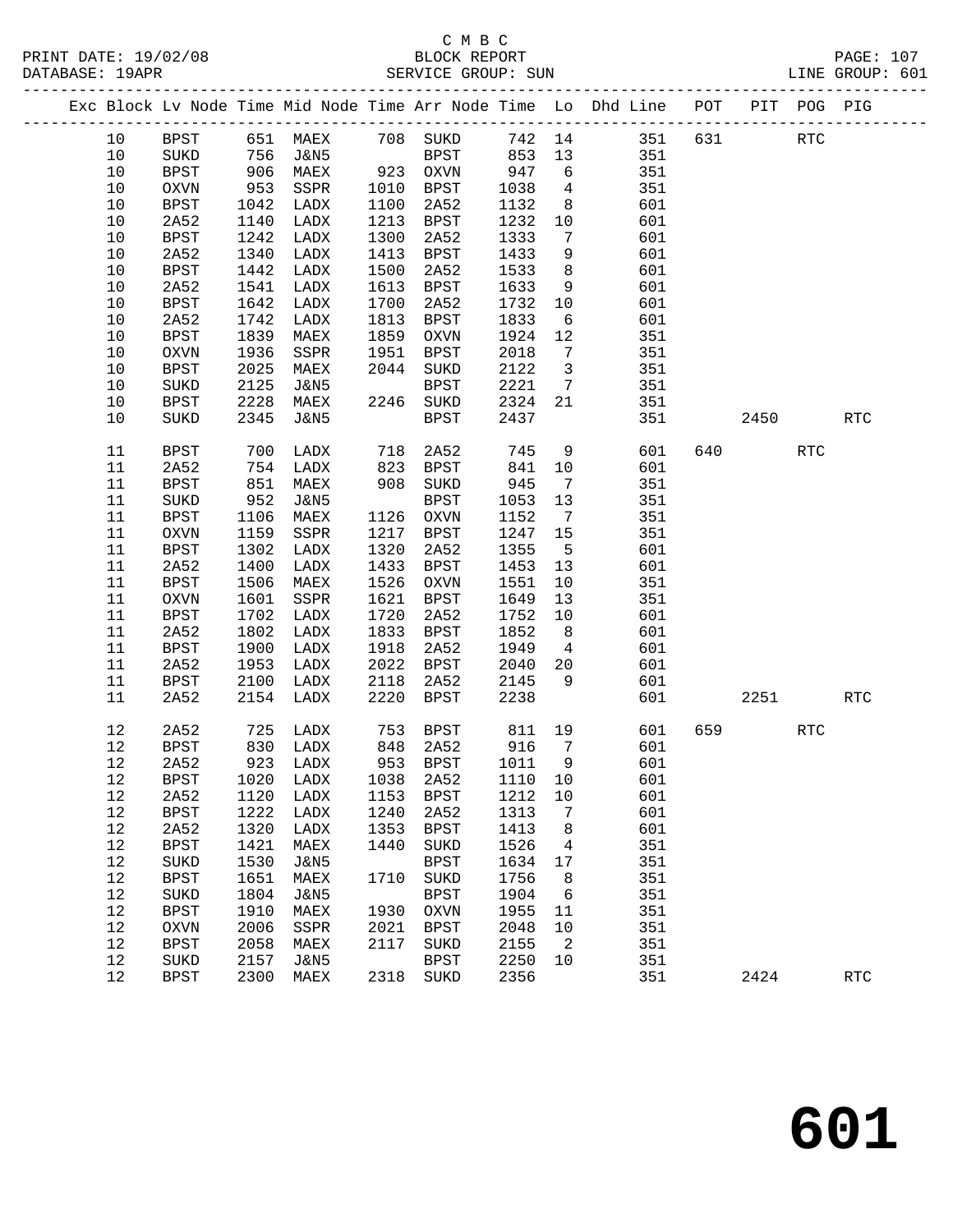|  |    |               |      | Exc Block Lv Node Time Mid Node Time Arr Node Time Lo Dhd Line POT |      |             |              |                         |        |          |      | PIT POG PIG |                      |
|--|----|---------------|------|--------------------------------------------------------------------|------|-------------|--------------|-------------------------|--------|----------|------|-------------|----------------------|
|  | 13 | <b>BPST</b>   |      | 1051 MAEX 1108 SUKD 1152 7 351 1031<br>1159 J&N5 BPST 1305 17 351  |      |             |              |                         |        |          |      | RTC         |                      |
|  | 13 | SUKD          |      |                                                                    |      |             |              |                         |        |          |      |             |                      |
|  | 13 | BPST          | 1322 | LADX                                                               |      | 1340 2A52   | 1415         | $5^{\circ}$             | 601    |          |      |             |                      |
|  | 13 | 2A52          | 1420 | LADX                                                               |      | 1453 BPST   | 1513         | 8 <sup>8</sup>          | 601    |          |      |             |                      |
|  | 13 | <b>BPST</b>   | 1521 | MAEX                                                               |      | 1540 SUKD   | 1628         | $\overline{\mathbf{3}}$ | 351    |          |      |             |                      |
|  | 13 | SUKD          | 1631 | J&N5                                                               |      | <b>BPST</b> | 1734         | 17                      | 351    |          |      |             |                      |
|  | 13 | <b>BPST</b>   | 1751 | MAEX                                                               |      | 1810 SUKD   | 1853         | 12                      | 351    |          |      |             |                      |
|  | 13 | $\rm SUKD$    | 1905 | J&N5                                                               |      | <b>BPST</b> | 2003         | $7\overline{ }$         | 351    |          |      |             |                      |
|  | 13 | <b>BPST</b>   | 2010 | MAEX                                                               |      | 2030 OXVN   | 2055         | 11                      | 351    |          |      |             |                      |
|  | 13 | <b>OXVN</b>   | 2106 | SSPR                                                               | 2121 | BPST        | 2148         | 10                      | 351    |          |      |             |                      |
|  | 13 | <b>BPST</b>   | 2158 | MAEX                                                               |      | 2216 SUKD   | 2254         | $6\overline{6}$         | 351    |          |      |             |                      |
|  | 13 | SUKD          | 2300 | J&N5                                                               |      | BPST        | 2353         | $\overline{7}$          | 351    |          |      |             |                      |
|  | 13 | <b>BPST</b>   | 2400 | J&N3                                                               |      | SUKD        | 2455         | $5\overline{)}$         | 40 351 |          |      |             |                      |
|  | 13 | <b>BPST</b>   | 2540 | LADX                                                               |      | 2557 2A52   | 2622         | $\overline{0}$          | 601    |          |      |             |                      |
|  | 13 | 2A52          | 2622 | LADX                                                               |      | 2645 BPST   | 2703         |                         | 601    |          | 2716 |             | RTC                  |
|  | 14 | <b>BPST</b>   | 1136 | MAEX                                                               | 1156 | OXVN        | 1222         | 10                      |        | 351 1116 |      | <b>RTC</b>  |                      |
|  | 14 | $\rm OXVN$    | 1232 | SSPR                                                               | 1250 | BPST        | 1320         | 16                      | 351    |          |      |             |                      |
|  | 14 | <b>BPST</b>   | 1336 | MAEX                                                               |      | 1356 OXVN   | 1424         | $\overline{7}$          | 351    |          |      |             |                      |
|  | 14 | $\rm OXVN$    | 1431 | SSPR                                                               | 1451 | BPST        | 1519         | 17                      | 351    |          |      |             |                      |
|  | 14 | <b>BPST</b>   | 1536 | MAEX                                                               |      | 1556 OXVN   | 1621         | 11                      | 351    |          |      |             |                      |
|  | 14 | OXVN          | 1632 | SSPR                                                               | 1651 | BPST        | 1719         | 17                      | 351    |          |      |             |                      |
|  | 14 | <b>BPST</b>   | 1736 | MAEX                                                               | 1756 | OXVN        | 1822         | 11                      | 351    |          |      |             |                      |
|  | 14 | OXVN          | 1833 | SSPR                                                               | 1851 | BPST        | 1919         | $6\overline{6}$         | 351    |          |      |             |                      |
|  | 14 | <b>BPST</b>   | 1925 | MAEX                                                               |      | 1944 SUKD   | 2025         | 12                      | 351    |          |      |             |                      |
|  | 14 | SUKD          | 2037 | J&N5                                                               |      | BPST        | 2133         | $5^{\circ}$             | 351    |          |      |             |                      |
|  | 14 | <b>BPST</b>   | 2138 | MAEX                                                               |      | 2156 SUKD   | 2234         |                         | 351    |          | 2302 |             | $\operatorname{RTC}$ |
|  | 15 | <b>BPST</b>   | 1251 | MAEX                                                               | 1310 | SUKD        | 1356         | $\overline{4}$          |        | 351 1231 |      | <b>RTC</b>  |                      |
|  | 15 | SUKD          | 1400 | J&N5                                                               |      | BPST        | 1504         | 18                      | 351    |          |      |             |                      |
|  | 15 | <b>BPST</b>   | 1522 | LADX                                                               |      | 1540 2A52   | 1612         | 10                      | 601    |          |      |             |                      |
|  | 15 | 2A52          | 1622 | LADX                                                               | 1653 | BPST        | 1713         | 8 <sup>8</sup>          | 601    |          |      |             |                      |
|  | 15 | <b>BPST</b>   | 1721 | MAEX                                                               | 1740 | SUKD        | 1824         | 11                      | 351    |          |      |             |                      |
|  | 15 | SUKD          | 1835 | J&N5                                                               |      | BPST        | 1933         | $7\overline{ }$         | 351    |          |      |             |                      |
|  | 15 | <b>BPST</b>   | 1940 | MAEX                                                               |      | 2000 OXVN   | 2025         | 11                      | 351    |          |      |             |                      |
|  | 15 | <b>OXVN</b>   | 2036 | SSPR                                                               | 2051 | BPST        | 2118         | 12                      | 351    |          |      |             |                      |
|  | 15 | <b>BPST</b>   | 2130 | LADX                                                               | 2148 | 2A52        | 2215         | 9                       | 601    |          |      |             |                      |
|  | 15 | 2A52          | 2224 | LADX                                                               |      | 2250 BPST   | 2308         | $\overline{2}$          | 601    |          |      |             |                      |
|  | 15 | $_{\rm BPST}$ | 2310 | LADX                                                               | 2327 | 2A52        |              | $\overline{0}$          | 601    |          |      |             |                      |
|  | 15 | 2A52          | 2352 | LADX                                                               | 2417 | BPST        | 235∠<br>2435 | 10                      | 601    |          |      |             |                      |
|  | 15 | BPST          | 2445 | J&N3                                                               |      | SUKD        | 2540         |                         | 351    |          | 2606 |             | $\operatorname{RTC}$ |
|  |    |               |      |                                                                    |      |             |              |                         |        |          |      |             |                      |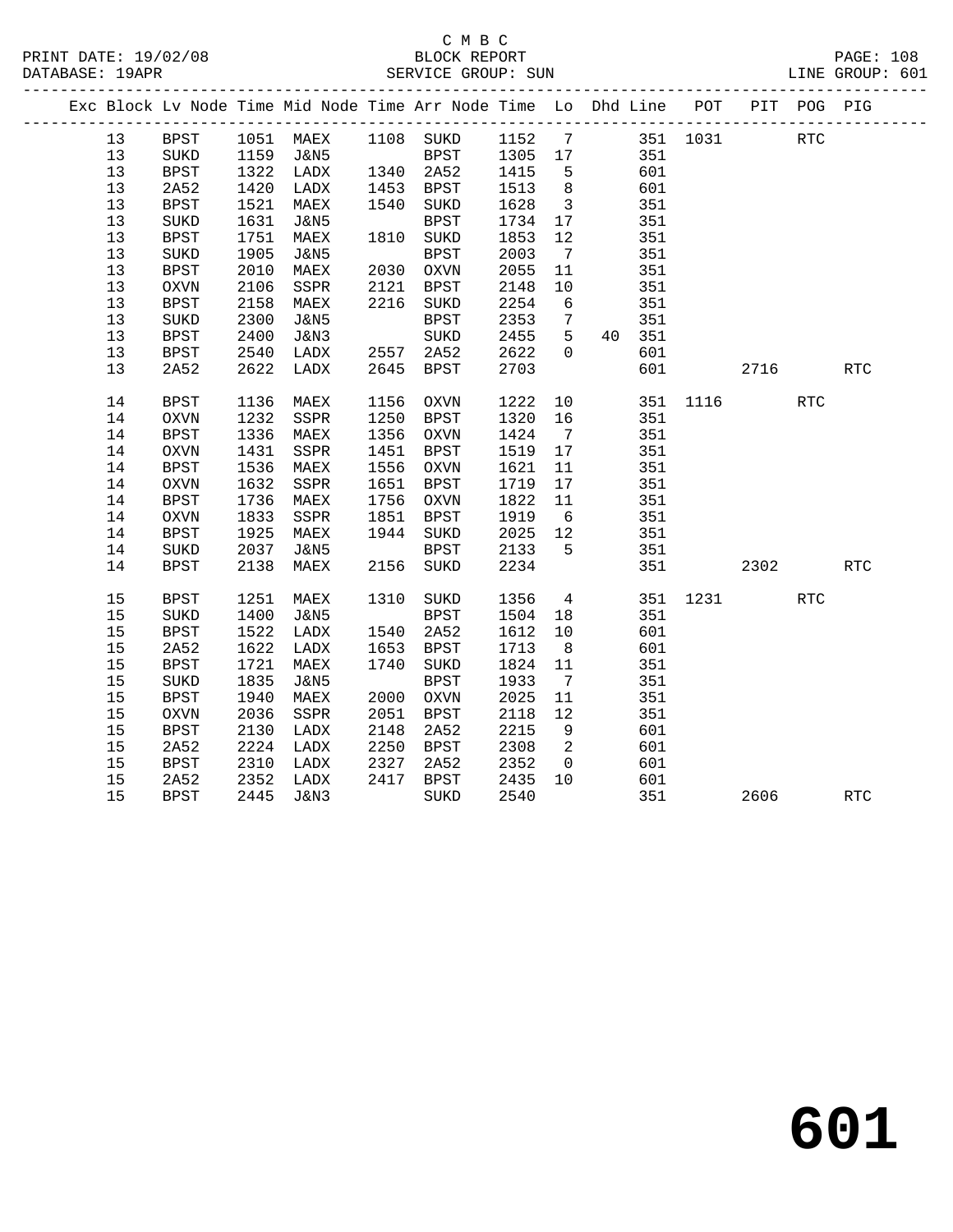|                   | PRINT DATE: 19/02/08 |
|-------------------|----------------------|
| DAMADACH . 103 DD |                      |

## C M B C N B C N B C N B C N B C N B C N B C N B C N B C N B C N B C N B C N B C N B C N B C N B C N B C N B C N B C N B C N B C N B C N B C N B C N B C N B C N B C N B C N B C N B C N B C N B C N B C N B C N B C N B C N B PAGE: 109<br>PAGE: 109<br>PAGE: 2009: EUN PAGE: 109 DATABASE: 19APR SERVICE GROUP: SUN

| BPST BRIDGEPORT STN<br>RTC Richmond Depot |             |                     |                                                     |      |                      | LADX LADNER EXCHANGE<br>TSFE TSAWWASSEN FERRY TERMINAL                |    |                                                                                |     |             |            |            |  |  |  |
|-------------------------------------------|-------------|---------------------|-----------------------------------------------------|------|----------------------|-----------------------------------------------------------------------|----|--------------------------------------------------------------------------------|-----|-------------|------------|------------|--|--|--|
|                                           |             |                     |                                                     |      |                      |                                                                       |    | Exc Block Lv Node Time Mid Node Time Arr Node Time Lo Dhd Line POT PIT POG PIG |     |             |            |            |  |  |  |
| 40                                        |             |                     | BPST 600 LADX 616 TSFE 632 28                       |      |                      |                                                                       |    |                                                                                |     | 620 540 RTC |            |            |  |  |  |
| 40                                        | TSFE        |                     |                                                     |      |                      | 732 13                                                                |    | 620                                                                            |     |             |            |            |  |  |  |
| 40                                        | BPST        |                     | 700 LADX      714  BPST<br>745  LADX      801  TSFE |      |                      | 820                                                                   | 35 | 620                                                                            |     |             |            |            |  |  |  |
| 40                                        | TSFE        | 855                 | LADX                                                |      | 909 BPST             | 927                                                                   | 18 | 620                                                                            |     |             |            |            |  |  |  |
| 40                                        | BPST        | 945                 | LADX                                                | 1001 | TSFE                 | 1020                                                                  | 35 | 620                                                                            |     |             |            |            |  |  |  |
|                                           |             |                     |                                                     |      |                      |                                                                       |    |                                                                                |     |             |            |            |  |  |  |
| 40                                        | TSFE        | 1055                | LADX                                                |      | 1110 BPST            | 1129                                                                  | 16 | 620                                                                            |     |             |            |            |  |  |  |
| 40                                        | BPST        | 1145                | LADX                                                | 1203 | TSFE                 | 1220                                                                  | 35 | 620                                                                            |     |             |            |            |  |  |  |
| 40                                        | TSFE        | 1255                | LADX                                                | 1311 | BPST                 | 1330                                                                  | 15 | 620                                                                            |     |             |            |            |  |  |  |
| 40                                        | BPST        | 1345                | LADX                                                | 1403 | TSFE                 | 1420                                                                  | 35 | 620                                                                            |     |             |            |            |  |  |  |
| 40                                        | TSFE        | 1455                | LADX                                                | 1511 | BPST                 | 1530                                                                  | 15 | 620                                                                            |     |             |            |            |  |  |  |
| 40                                        | BPST        | 1545                | LADX                                                | 1603 | TSFE                 | 1620                                                                  | 35 | 620                                                                            |     |             |            |            |  |  |  |
| 40                                        | TSFE        | 1655                | LADX                                                | 1711 | BPST                 | 1730                                                                  | 15 | 620                                                                            |     |             |            |            |  |  |  |
| 40                                        | BPST        | 1745                | LADX                                                | 1803 | TSFE                 | 1820                                                                  | 35 | 620                                                                            |     |             |            |            |  |  |  |
| 40                                        | TSFE        |                     | LADX                                                | 1910 | BPST                 | 1929                                                                  | 16 | 620                                                                            |     |             |            |            |  |  |  |
| 40                                        | BPST        | $185 -$<br>$1945 -$ | LADX                                                | 2003 | TSFE                 | 2021                                                                  | 34 | 620                                                                            |     |             |            |            |  |  |  |
| 40                                        | TSFE        | 2055                | LADX                                                | 2110 | BPST                 | 2128                                                                  |    | 620                                                                            |     | 2141        |            | <b>RTC</b> |  |  |  |
| 41                                        | BPST        |                     | LADX                                                |      |                      |                                                                       | 27 | 620                                                                            |     | 640         | <b>RTC</b> |            |  |  |  |
| 41                                        | TSFE        | 700<br>800          | LADX                                                |      | 716 TSFE<br>814 BPST | 733<br>832<br>832                                                     | 28 | 620                                                                            |     |             |            |            |  |  |  |
| 41                                        | BPST        | 900                 | LADX                                                |      | 916 TSFE             | 935                                                                   | 25 | 620                                                                            |     |             |            |            |  |  |  |
| 41                                        | TSFE        | 1000                | LADX                                                |      | 1014 BPST            | 1033                                                                  | 27 | 620                                                                            |     |             |            |            |  |  |  |
| 41                                        | BPST        | 1100                | LADX                                                |      | 1118 TSFE            | 1135                                                                  | 25 | 620                                                                            |     |             |            |            |  |  |  |
| 41                                        | TSFE        | 1200                | LADX                                                |      | 1215 BPST            | 1234                                                                  | 26 | 620                                                                            |     |             |            |            |  |  |  |
| 41                                        | BPST        | 1300                | LADX                                                | 1318 | TSFE                 | 1335                                                                  | 25 | 620                                                                            |     |             |            |            |  |  |  |
| 41                                        | TSFE        | 1400                | LADX                                                | 1416 | BPST                 | 1435                                                                  | 25 | 620                                                                            |     |             |            |            |  |  |  |
| 41                                        | BPST        | 1500                | LADX                                                | 1518 | TSFE                 | 1535                                                                  | 25 | 620                                                                            |     |             |            |            |  |  |  |
| 41                                        |             | 1600                | LADX                                                | 1616 | BPST                 | 1635                                                                  | 25 | 620                                                                            |     |             |            |            |  |  |  |
|                                           | TSFE        |                     |                                                     |      |                      |                                                                       |    |                                                                                |     |             |            |            |  |  |  |
| 41                                        | BPST        | 1700                | LADX                                                | 1718 | TSFE                 | 1735                                                                  | 30 | 620                                                                            |     |             |            |            |  |  |  |
| 41                                        | TSFE        | 1805                | LADX                                                | 1820 | BPST                 | 1839                                                                  | 21 | 620                                                                            |     |             |            |            |  |  |  |
| 41                                        | BPST        | 1900                | LADX                                                | 1918 | TSFE                 | 1936                                                                  | 24 | 620                                                                            |     |             |            |            |  |  |  |
| 41                                        | TSFE        | 2000                | LADX                                                | 2015 | BPST                 | 2034                                                                  | 26 | 620                                                                            |     |             |            |            |  |  |  |
| 41                                        | BPST        | 2100                | LADX                                                | 2118 | TSFE                 | 2136                                                                  | 24 | 620                                                                            |     |             |            |            |  |  |  |
| 41                                        | TSFE        | 2200                | LADX                                                |      | 2214 BPST            | 2232                                                                  |    | 620                                                                            |     | 2245        |            | <b>RTC</b> |  |  |  |
| 42                                        | BPST        |                     | 800 LADX<br>900 LADX                                |      |                      | 816    TSFE            835     25<br>914     BPST           932    28 |    | 620                                                                            | 740 |             | <b>RTC</b> |            |  |  |  |
| 42                                        | TSFE        |                     |                                                     |      |                      |                                                                       |    | 620                                                                            |     |             |            |            |  |  |  |
| 42                                        |             |                     |                                                     |      |                      |                                                                       |    | BPST 1000 LADX 1018 TSFE 1035 25 620                                           |     |             |            |            |  |  |  |
| 42                                        | TSFE        | 1100                | LADX                                                | 1115 | BPST                 | 1134                                                                  | 26 | 620                                                                            |     |             |            |            |  |  |  |
| 42                                        | <b>BPST</b> | 1200                | LADX                                                | 1218 | TSFE                 | 1235                                                                  | 25 | 620                                                                            |     |             |            |            |  |  |  |
| 42                                        | TSFE        | 1300                | LADX                                                | 1316 | <b>BPST</b>          | 1335                                                                  | 25 | 620                                                                            |     |             |            |            |  |  |  |
| 42                                        | <b>BPST</b> | 1400                | LADX                                                | 1418 | TSFE                 | 1435                                                                  | 25 | 620                                                                            |     |             |            |            |  |  |  |
| 42                                        | TSFE        | 1500                | LADX                                                | 1516 | <b>BPST</b>          | 1535                                                                  | 25 | 620                                                                            |     |             |            |            |  |  |  |
| 42                                        | <b>BPST</b> | 1600                | LADX                                                | 1618 | TSFE                 | 1635                                                                  | 25 | 620                                                                            |     |             |            |            |  |  |  |
| 42                                        | TSFE        | 1700                | LADX                                                | 1716 | <b>BPST</b>          | 1735                                                                  | 25 | 620                                                                            |     |             |            |            |  |  |  |
| 42                                        | <b>BPST</b> | 1800                | LADX                                                | 1818 | TSFE                 | 1835                                                                  | 25 | 620                                                                            |     |             |            |            |  |  |  |
| 42                                        | TSFE        | 1900                | LADX                                                | 1915 | <b>BPST</b>          | 1934                                                                  | 26 | 620                                                                            |     |             |            |            |  |  |  |
| 42                                        | <b>BPST</b> | 2000                | LADX                                                | 2018 | TSFE                 | 2036                                                                  | 24 | 620                                                                            |     |             |            |            |  |  |  |
| 42                                        | TSFE        | 2100                | LADX                                                | 2115 | BPST                 | 2133                                                                  | 27 | 620                                                                            |     |             |            |            |  |  |  |
| 42                                        | <b>BPST</b> | 2200                | LADX                                                | 2214 | TSFE                 | 2232                                                                  | 28 | 620                                                                            |     |             |            |            |  |  |  |
| 42                                        |             | 2300                |                                                     | 2314 |                      | 2332                                                                  |    | 620                                                                            |     |             |            | <b>RTC</b> |  |  |  |
|                                           | TSFE        |                     | LADX                                                |      | BPST                 |                                                                       |    |                                                                                |     | 2345        |            |            |  |  |  |